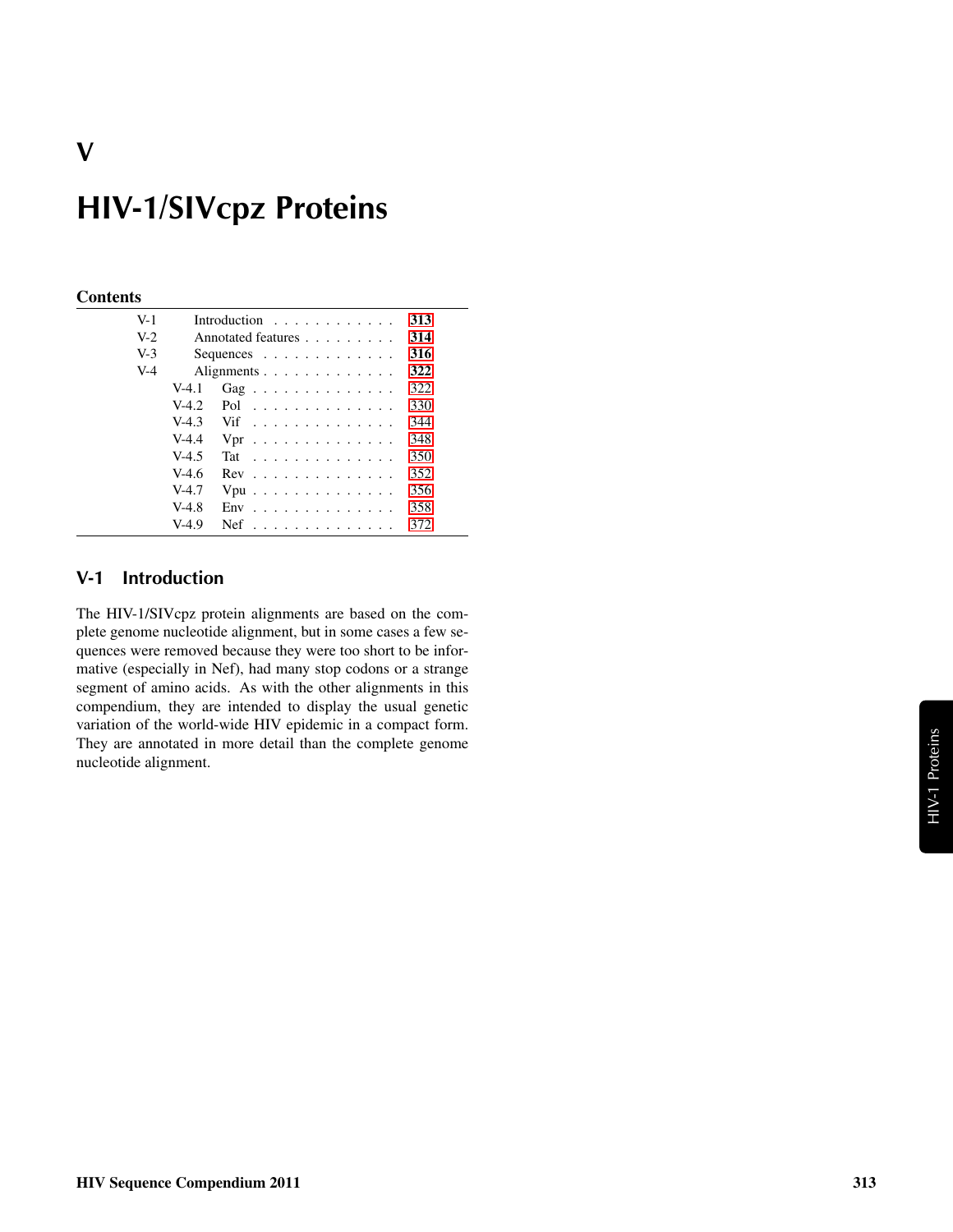# <span id="page-1-0"></span>V-2 Annotated features

Features of HIV-1 annotated in the alignment that follows.

| Feature                     | Protein | Location     | Page |
|-----------------------------|---------|--------------|------|
| Gag start, p17 start        | Gag     | $\mathbf{1}$ | 322  |
| membrane binding            | Gag     | $1 - 30$     | 322  |
| phosphorylation site        | Gag     | 112          | 322  |
| p17 end                     | Gag     | 132          | 324  |
| p24 start                   | Gag     | 133          | 324  |
| CyPA binding                | Gag     | 205-241      | 324  |
| major homology region       | Gag     | 285-304      | 324  |
| p24 end                     | Gag     | 364          | 326  |
| p2 start                    | Gag     | 365          | 326  |
| p2 end                      | Gag     | 377          | 326  |
| p7 start                    | Gag     | 378          | 326  |
| Zn motif                    | Gag     | 392-404      | 326  |
| Zn motif                    | Gag     | 413-425      | 326  |
| p7 end                      | Gag     | 432          | 326  |
| p1 start                    | Gag     | 433          | 326  |
| p1 end                      | Gag     | 448          | 328  |
| p6 start                    | Gag     | 449          | 328  |
| Vpr binding                 | Gag     | 455-460      | 328  |
| Vpr binding                 | Gag     | 489-494      | 328  |
| p6 end, Gag end             | Gag     | 501          | 328  |
| Gag-Pol TF start            | Pol     | $\mathbf{1}$ | 330  |
| Gag-Pol TF end              | Pol     | 56           | 330  |
| protease start              | Pol     | 57           | 330  |
| protease end                | Pol     | 155          | 332  |
| p66, p51 RT start           | Pol     | 156          | 332  |
| M41L                        | Pol     | 196          | 332  |
| D67N                        | Pol     | 222          | 332  |
| K70R                        | Pol     | 225          | 332  |
| D110 catalytic site         | Pol     | 265          | 332  |
| polymerase motif            | Pol     | 337-342      | 334  |
| T215Y                       | Pol     | 370          | 334  |
| K219Q                       | Pol     | 374          | 334  |
| p51 RT end                  | Pol     | 595          | 336  |
| p15 RNase H start           | Pol     | 596          | 336  |
| p66 RT, p15 Rnase H end     | Pol     | 715          | 338  |
| p31 Integrase start         | Pol     | 716          | 338  |
| p31 Integrase end           | Pol     | 1004         | 342  |
| Pol end                     | Pol     | 1004         | 342  |
| Vif start                   | Vif     | 1            | 344  |
| Vif end                     | Vif     | 193          | 346  |
| Vpr start                   | Vpr     | 1            | 348  |
| oligomerization             | Vpr     | $1 - 41$     | 348  |
| amphipathic $\alpha$ -helix | Vpr     | 17-33        | 348  |
| H(S/N)RIG motifs            | Vpr     | 71-83        | 348  |
| frameshift in HXB2          | Vpr     | 72           | 348  |
| Vpr end in HXB2             | Vpr     | 79           | 348  |
| Vpr end                     | Vpr     | 98           | 348  |
| Tat start                   | Tat     | 1            | 350  |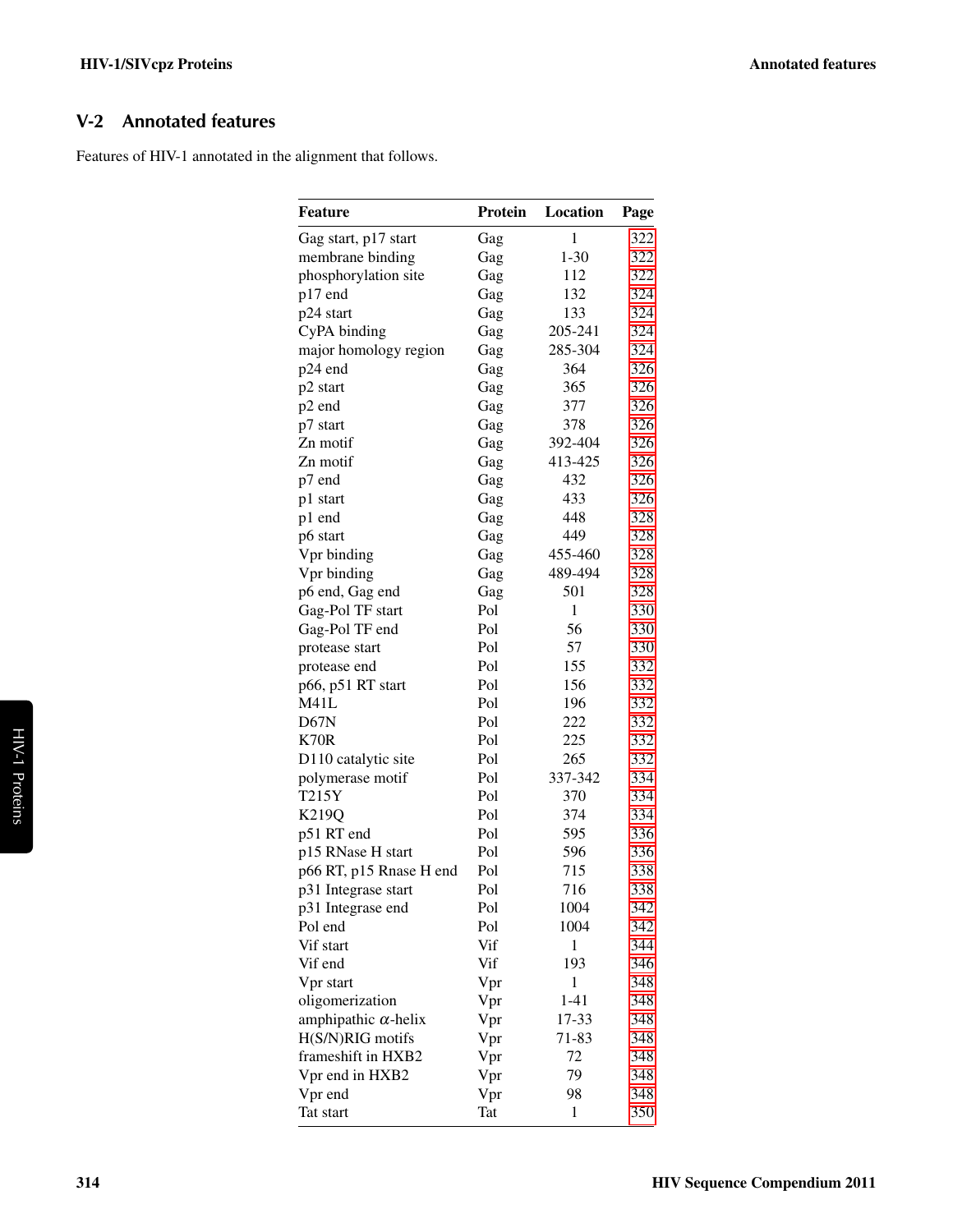| Feature                  | Protein    | Location     | Page |
|--------------------------|------------|--------------|------|
| C-rich region            | Tat        | 22-37        | 350  |
| nuclear localization     | Tat        | 49-57        | 350  |
| exon 1 end               | <b>Tat</b> | 72           | 350  |
| exon 2 start             | Tat        | 73           | 350  |
| Tat end                  | <b>Tat</b> | 102          | 350  |
| Rev start                | Rev        | 1            | 352  |
| exon 1 end               | Rev        | 25           | 352  |
| exon 2 start             | Rev        | 26           | 352  |
| <b>NLS</b>               | Rev        | 34-49        | 352  |
| Leu-rich effector domain | Rev        | 75-83        | 352  |
| Rev end                  | Rev        | 117          | 354  |
| Vpu start                | Vpu        | $\mathbf{1}$ | 356  |
| transmembrane domain     | Vpu        | $1 - 27$     | 356  |
| cytoplasmic domain       | Vpu        | 28-82        | 356  |
| $\alpha$ -helix          | Vpu        | $43 - 51$    | 356  |
| phos                     | Vpu        | 53           | 356  |
| phos                     | Vpu        | 57           | 356  |
| $\alpha$ -helix          | Vpu        | 58-70        | 356  |
| Vpu end                  | Vpu        | 83           | 356  |
| Env start                | Env        | 1            | 358  |
| signal peptide           | Env        | 30           | 358  |
| gp120 start              | Env        | 31           | 358  |
| glycosylation NVT        | Env        | 88-90        | 358  |
| CD4 binding              | Env        | 124          | 358  |
| V <sub>1</sub>           | Env        | 131-156      | 358  |
| glycosylation NDT        | Env        | 136-138      | 358  |
| glycosylation NSS        | Env        | 141-143      | 360  |
| glycosylation NCS        | Env        | 156-158      | 360  |
| V2                       | Env        | 158-196      | 360  |
| glycosylation NIS        | Env        | 160-162      | 360  |
| glycosylation NDT        | Env        | 186-188      | 360  |
| glycosylation NTS        | Env        | 197-199      | 360  |
| CD4 binding              | Env        | 196          | 360  |
| glycosylation NKT        | Env        | 230-232      | 360  |
| glycosylation NGT        | Env        | 234-236      | 360  |
| glycosylation NVS        | Env        | 241-243      | 360  |
| glycosylation NGS        | Env        | 262-264      | 362  |
| glycosylation NFT        | Env        | 276-278      | 362  |
| CD4 binding              | Env        | 279          | 362  |
| glycosylation NTS        | Env        | 289-291      | 362  |
| glycosylation NCT        | Env        | 295-297      | 362  |
| V3                       | Env        | 296-331      | 362  |
| glycosylation NNT        | Env        | 301-303      | 362  |
| V3 tip                   | Env        | 312-315      | 362  |
| glycosylation NNT        | Env        | 339-341      | 362  |
| glycosylation NKT        | Env        | 356-358      | 362  |
| CD4 binding              | Env        | 365          | 362  |
| V4                       | Env        | 385-418      | 364  |
| glycosylation NST        | Env        | 386-388      | 364  |
| glycosylation NST        | Env        | 392-394      | 364  |
| glycosylation NST        | Env        | 397-399      | 364  |
| glycosylation NNT        | Env        | 406-408      | 364  |
| CD4 binding              | Env        | 425          | 364  |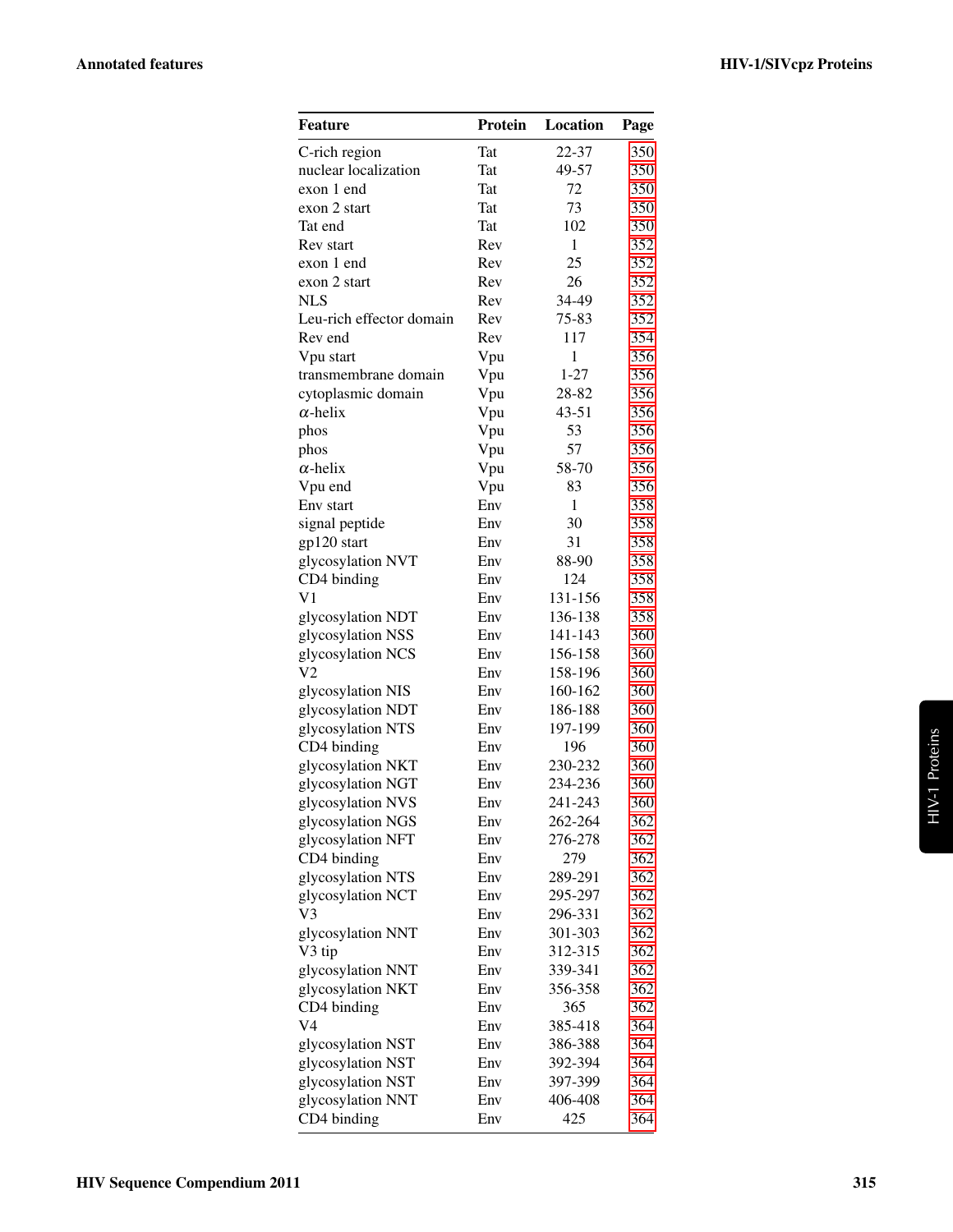| Feature                | <b>Protein</b> | Location  | Page |
|------------------------|----------------|-----------|------|
| glycosylation NIT      | Env            | 448-450   | 364  |
| CD4 binding            | Env            | 455       | 364  |
| V <sub>5</sub>         | Env            | 460-471   | 364  |
| glycosylation NES      | Env            | 463-465   | 364  |
| CD4 binding            | Env            | 469       | 364  |
| fusion peptide         | Env            | 512-527   | 364  |
| gp120 end              | Env            | 511       | 364  |
| gp41 start             | Env            | 512       | 364  |
| immunodominant region  | Env            | 588-607   | 366  |
| glycosylation NAS      | Env            | 611-613   | 366  |
| glycosylation NKS      | Env            | 616-618   | 366  |
| glycosylation NHT      | Env            | 624-626   | 366  |
| glycosylation NYT      | Env            | 637-639   | 366  |
| transmembrane domain   | Env            | 684-705   | 368  |
| cytoplasmic tail start | Env            | 706       | 368  |
| glycosylation NGS      | Env            | 750-752   | 368  |
| glycosylation NAT      | Env            | 816-818   | 370  |
| cytoplasmic tail end   | Env            | 857       | 370  |
| gp41 end               | Env            | 857       | 370  |
| Env end                | Env            | 857       | 370  |
| Nef start              | <b>Nef</b>     | 1         | 372  |
| myristoylation         | Nef            | $2 - 7$   | 372  |
| acidic cluster         | Nef            | $62 - 65$ | 372  |
| poly-P helix           | Nef            | 69-78     | 372  |
| phosphorylation        | Nef            | 77-81     | 372  |
| HXB2 premature Nef end | Nef            | 124       | 374  |
| normal Nef end         | Nef            | 207       | 374  |

# <span id="page-3-0"></span>V-3 Sequences

Sequences included in the HIV-1 protein alignments.

| <b>Name</b>                                          | <b>Accession</b> | <b>Proteins</b> | <b>Author</b>   | Reference                        |
|------------------------------------------------------|------------------|-----------------|-----------------|----------------------------------|
| <b>B.FR.83.HXB2</b>                                  | K03455           | All             | Wong-Staal, F.  | Nature 313(6000):277-284 (1985)  |
| A1.AU.03.PS1044_Day0                                 | DQ676872         | All             | Li, B.          | J Virol 81(1):193-201 (2007)     |
| A <sub>1</sub> ,ES <sub>.06</sub> ,X <sub>2110</sub> | FJ670523         | All             | Cuevas, M.T.    | ARHR 2010 Aug 13                 |
| A1.GE.99.99GEMZ011                                   | DQ207944         | All             | Zarandia, M.    | ARHR 22(5):470-476 (2006)        |
| A1.IT.02.60000                                       | EU861977         | All             | Riva, C.        | ARHR 24(10); 1319-25 (2008)      |
| A1.KE.06.06KECst 001                                 | FJ623487         | All             | Tovanabutra, S. | ARHR 26(2); 123-31 (2010)        |
| A1.RU.08.PokA1Ru                                     | FJ864679         | All             | Galkin, A.N.    | ARHR 28(9); 939-46 (2012)        |
| A1.RW.93.93RW037A                                    | AB287379         | All             | Sakamoto        | Unpublished                      |
| A <sub>1.</sub> SE.95.SE8538                         | AF069669         | All             | Carr, J.K.      | AIDS 13(14); 1819-26 (1999)      |
| A1.TZ.01.A341                                        | AY253314         | All             | Arroyo, M.A.    | ARHR 20(8):895-901 (2004)        |
| A1.UA.01.01UADN139                                   | DQ823357         | All             | Saad, M.D.      | ARHR 22(8):709-714 (2006)        |
| A1.UG.99.99UGA07072                                  | AF484478         | A11             | Harris, M.E.    | ARHR 18(17):1281-1290 (2002)     |
| A1.ZA.04.04ZASK162B1                                 | DQ396400         | All             | Rousseau, C.M.  | J Virol Methods 136(1-2):118-125 |
|                                                      |                  |                 |                 | (2006)                           |
| A2.CD.97.97CDKTB48                                   | AF286238         | A11             | Gao, F.         | <i>ARHR</i> 17(8):675-688 (2001) |
| A2.CM.01.01CM 1445MV                                 | GU201516         | A11             | Carr, J.K.      | Retrovirology 2010 Apr 28;7:39   |
| A2.CY.94.94CY017 41                                  | AF286237         | All             | Gao, F.         | ARHR 17(8):675-688 (2001)        |
| B.AR.04.04AR143170                                   | DQ383750         | All             | Pando, M.A.     | Retrovirology 3, 59 (2006)       |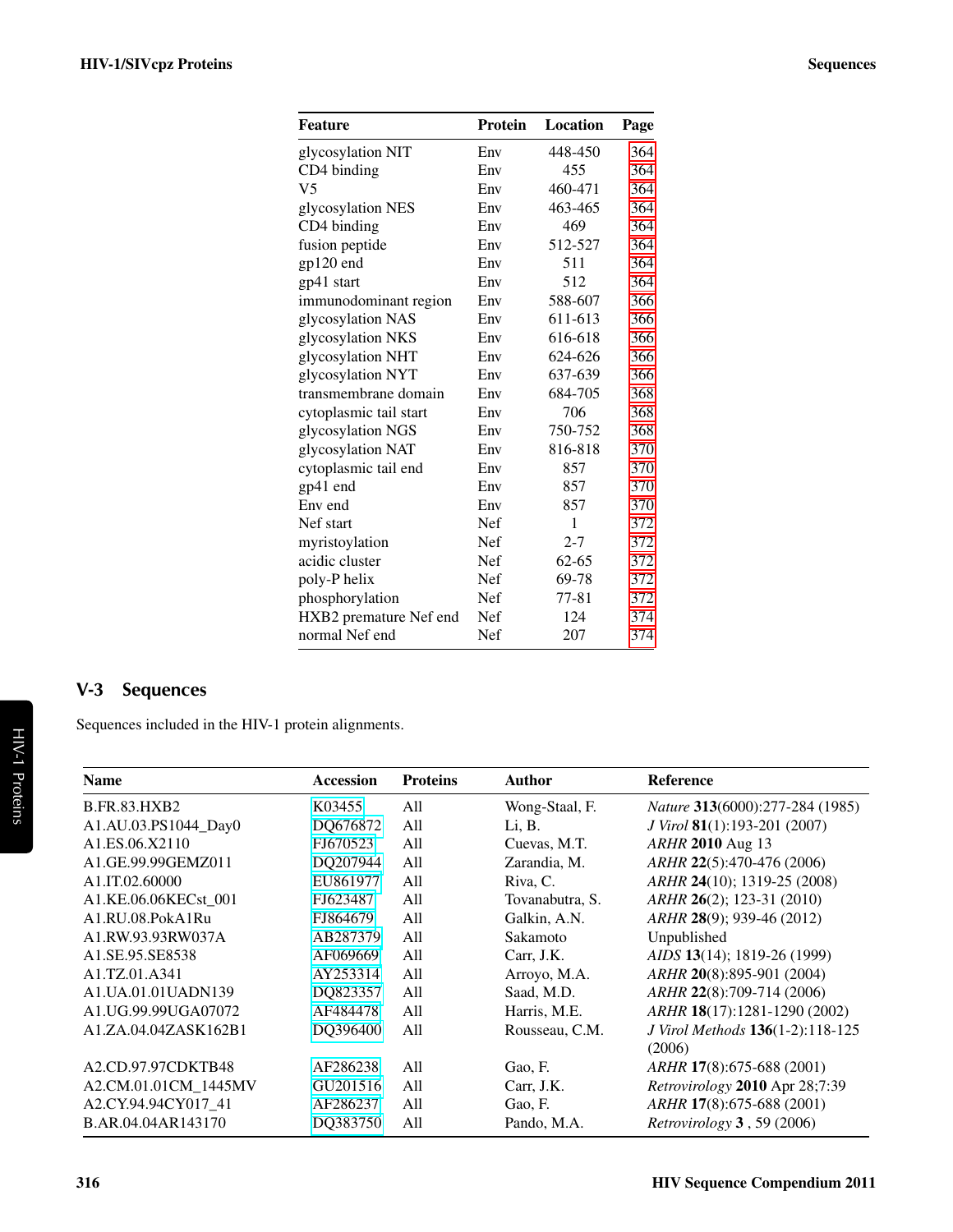| <b>Name</b>             | <b>Accession</b> | <b>Proteins</b> | <b>Author</b>      | Reference                            |
|-------------------------|------------------|-----------------|--------------------|--------------------------------------|
| B.AU.04.PS1038_Day174   | DQ676871         | All             | Li, B.             | J Virol 81(1):193-201 (2007)         |
| B.BO.99.BOL0122         | AY037270         | All             | Carr, J.K.         | AIDS 15(15):F41-F47 (2001)           |
| B.BR.06.06BR1119        | JN692480         | All             | Sanabani, S.S.     | PLoS ONE 6(10):E25869 (2011)         |
| B.CA.07.502_1191_03     | JF320424         | All             | Rolland, M.        | Nat Med 17(3); 366-71 (2011)         |
| B.CN.09.1121            | HQ215556         | All             | Li, L.             | Infect Genet Evol 2011 May 27        |
| B.CO.01.PCM001          | AY561236         | All             | Sanchez, G.I.      | Am J Trop Med Hyg 74(4); 674-7       |
|                         |                  |                 |                    | (2006)                               |
| B.CU.99.Cu19            | AY586542         | All             | Sierra, M.         | JAIDS 45(2):151-160 (2007)           |
| B.CY.09.CY266           | JF683807         | All             | Kousiappa, I.      | ARHR 27(11); 1183-99 (2011)          |
| B.DE.86.D31             | U43096           | All             | Kreutz, R.         | ARHR 8(9):1619-1629 (1992)           |
| <b>B.DK.07.PMVL 011</b> | FJ694790         | All             | Vinner, L.         | APMIS 119(8); 487-97 (2011)          |
| B.DO.05.05DO_160884     | EU839597         | All             | Nadai, Y.          | PLoS One 2009;4(3):e4814 Epub        |
|                         |                  |                 |                    | 2009 Mar 12                          |
| B.EC.89.EC003           | AY173959         | All             | Hierholzer, J.     | ARHR 18(18):1339-1350 (2002)         |
| B.ES.09.P2149_3         | GU362881         | All             | Cuevas, M.T.       | ARHR 2010 Aug 13                     |
| B.FR.92.92FR_BX08       | AY713411         | All             | Brown, B.K.        | J Virol 79(10):6089-6101 (2005)      |
| B.GA.88.OYI_397         | M26727           | All             | Huet, T.           | AIDS 3(11):707-715 (1989)            |
| B.GE.03.03GEMZ004       | DQ207940         | All             | Zarandia, M.       | ARHR 22(5):470-476 (2006)            |
| B.HT.05.05HT_129389     | EU839602         | All             | Nadai, Y.          | PLoS One 2009;4(3):e4814 Epub        |
|                         |                  |                 |                    | 2009 Mar 12                          |
| B.IN.x.11807            | EF694037         | All             | Lakhashe, S.       | ARHR 24(1):92-99 (2008)              |
| B.JM.05.05JM_KJ108      | EU839605         | All             | Nadai, Y.          | PLoS One 2009;4(3):e4814 Epub        |
|                         |                  |                 |                    | 2009 Mar 12                          |
| B.JP.05.DR6538          | AB287363         | All             | Sakamoto           | Unpublished                          |
| <b>B.KR.04.04KMH5</b>   | DQ295193         | All             | Cho                | Unpublished                          |
| B.MM.99.mSTD101         | AB097870         | All             | Takebe, Y.         | AIDS 17(14):2077-87 (2003)           |
| B.NL.00.671_00T36       | AY423387         | All             | Geels, M.J.        | J Virol 77(23):12430-12440 (2003)    |
| B.PE.07.502_2649_wg8    | JF320019         | All             | Rolland, M.        | Nat Med 17(3); 366-71 (2011)         |
| B.PY.03.03PY_PSP0115    | JN251906         | All             | Eyzaguirre         | Unpublished                          |
| B.RU.04.04RU128005      | AY682547         | All             | Galkin, A.N.       | ARHR 22(11):1192-1197 (2006)         |
| B.TH.00.00TH_C3198      | AY945710         | All             | Watanaveeradej, V. | ARHR 22(8):801-7 (2006)              |
| B.TT.01.01TT_CRC50069   | EU839608         | All             | Nadai, Y.          | PLoS One 2009;4(3):e4814 Epub        |
|                         |                  |                 |                    | 2009 Mar 12                          |
| B.TW.94.TWCYS_LM49      | AF086817         | All             | Huang              | Unpublished                          |
| B.UA.01.01UAKV167       | DQ823362         | All             | Saad, M.D.         | ARHR 22(8):709-714 (2006)            |
| <b>B.US.11.ES38</b>     | JN397362         | All             | Buckheit, R.W.3.   | Nat Commun 2012 Mar 6;3:716          |
|                         |                  |                 |                    | doi: 101038/ncomms1697               |
| B.UY.02.02UY_TSU1290    | JN235958         | All             | Eyzaguirre         | Unpublished                          |
| B.YE.02.02YE507         | AY795904         | All             | Saad, M.D.         | ARHR 21(7):644-648 (2005)            |
| B.ZA.03.03ZAPS045MB2    | DQ396398         | All             | Rousseau, C.M.     | J Virol Methods 136(1-2):118-125     |
|                         |                  |                 |                    | (2006)                               |
| C.AR.01.ARG4006         | AY563170         | All             | Carrion, G.        | ARHR 20(9):1022-1025 (2004)          |
| C.BR.04.04BR013         | AY727522         | All             | Sanabani, S.       | ARHR 22(2):171-176 (2006)            |
| C.BW.00.00BW07621       | AF443088         | All             | Novitsky, V.       | J Virol 76(11):5435-5451 (2002)      |
| C.CN.98.YNRL9840        | AY967806         | All             | Qiu, Z.            | ARHR 21(12):1051-1056 (2005)         |
| C.CY.09.CY260           | JF683803         | All             | Kousiappa, I.      | ARHR 27(11); 1183-99 (2011)          |
| C.ES.07.X2118_2         | EU884500         | All             | Fernandez-Garcia,  | ARHR 25(1); 93-102 (2009)            |
|                         |                  |                 | A.                 |                                      |
| C.ET.02.02ET_288        | AY713417         | All             | Brown, B.K.        | J Virol 79(10):6089-6101 (2005)      |
| C.GE.03.03GEMZ033       | DQ207941         | All             | Zarandia, M.       | ARHR 22(5):470-476 (2006)            |
| C.IL.98.98IS002         | AF286233         | All             | Rodenburg, C.M.    | ARHR 17(2):161-168 (2001)            |
| C.IN.03.D24             | EF469243         | All             | Dash, P.K.         | <i>Retrovirology</i> $5(1):25(2008)$ |
| C.KE.00.KER2010         | AF457054         | All             | Dowling, W.E.      | AIDS 16(13):1809-1820 (2002)         |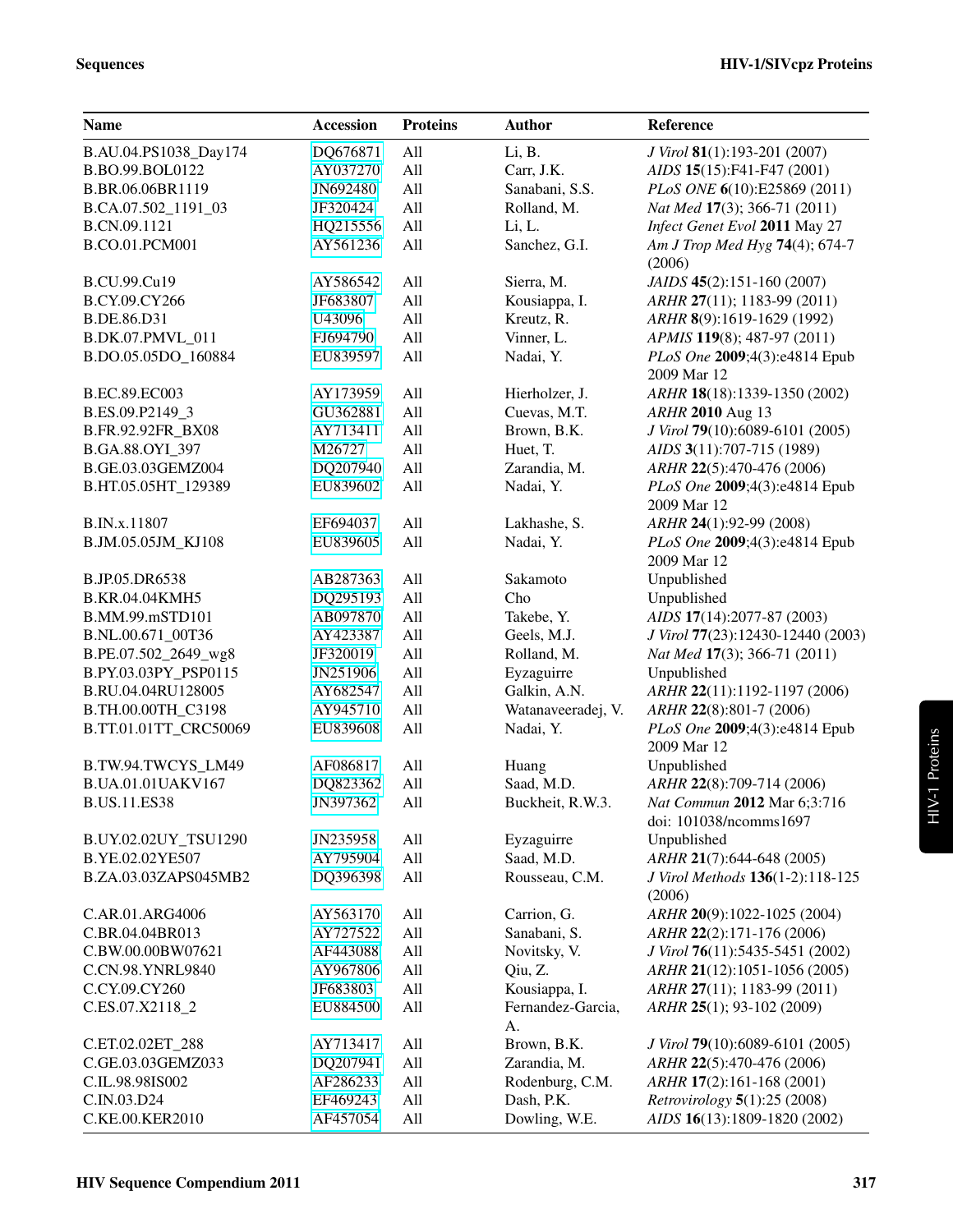| <b>Name</b>           | <b>Accession</b> | <b>Proteins</b> | <b>Author</b>     | Reference                          |
|-----------------------|------------------|-----------------|-------------------|------------------------------------|
| C.MM.99.mIDU101_3     | AB097871         | All             | Takebe, Y.        | AIDS 17(14):2077-87 (2003)         |
| C.MW.93.93MW_965      | AY713413         | All             | Brown, B.K.       | J Virol 79(10):6089-6101 (2005)    |
| C.SN.90.90SE_364      | AY713416         | All             | Brown, B.K.       | J Virol 79(10):6089-6101 (2005)    |
| C.SO.89.89SM 145      | AY713415         | All             | Brown, B.K.       | J Virol 79(10):6089-6101 (2005)    |
| C.TZ.02.CO178         | AY734556         | All             | Arroyo, M.A.      | AIDS 19(14):1517-1524 (2005)       |
| C.US.98.98US_MSC3018  | AY444800         | All             | Tovanabutra, S.   | ARHR 21(5):424-429 (2005)          |
| C.UY.01.TRA3011       | AY563169         | All             | Carrion, G.       | ARHR 20(9):1022-1025 (2004)        |
| C.YE.02.02YE511       | AY795906         | All             | Saad, M.D.        | ARHR 21(7):644-648 (2005)          |
| C.ZA.05.05ZAPSK240B1  | DQ369991         | All             | Rousseau, C.M.    | J Virol Methods 136(1-2):118-125   |
|                       |                  |                 |                   | (2006)                             |
| C.ZM.02.02ZM108       | AB254141         | All             | Tatsumi           | Unpublished                        |
| D.CD.83.ELI           | K03454           | All             | Alizon, M.        | Cell 46(1):63-74 (1986)            |
| D.CM.01.01CM_0009BBY  | AY371155         | All             | Kijak, G.H.       | ARHR 20(5):521-530 (2004)          |
| D.CY.06.CY163         | FJ388945         | All             | Kousiappa, I.     | ARHR 25(8); 727-40 (2009)          |
| D.KE.97.ML415_2       | AY322189         | All             | Fang, G.          | J Infect Dis 190(4):697-701 (2004) |
| D.KR.04.04KBH8        | DQ054367         | All             | Cho               | Unpublished                        |
| D.SN.90.SE365         | AB485648         | All             | Takekawa          | Unpublished                        |
| D.TD.99.MN011         | AJ488926         | All             | Vidal, N.         | JAIDS 33(2):239-246 (2003)         |
| D.TZ.01.A280          | AY253311         | All             | Arroyo, M.A.      | ARHR 20(8):895-901 (2004)          |
| D.UG.99.99UGK09958    | AF484499         | All             | Harris, M.E.      | ARHR 18(17):1281-1290 (2002)       |
| D.YE.02.02YE516       | AY795907         | All             | Saad, M.D.        | ARHR 21(7):644-648 (2005)          |
| D.ZA.90.R1            | EF633445         | All             | Jacobs, G.B.      | ARHR 23(12):1575-8 (2007)          |
| F1.AO.06.AO_06_ANG125 | FJ900269         | All             | Guimaraes, M.L.   | Retrovirology 6, 39 (2009)         |
| F1.AR.02.ARE933       | DQ189088         | All             | Aulicino, P.C.    | ARHR 21(2):158-164 (2005)          |
| F1.BE.93.VI850        | AF077336         | All             | Laukkanen, T.     | Virology 269(1):95-104 (2000)      |
| F1.BR.07.07BR844      | FJ771010         | All             | Sanabani, S.S.    | Virol J 2009 Jun 16;6:78           |
| F1.CY.08.CY222        | JF683771         | All             | Kousiappa, I.     | ARHR 27(11); 1183-99 (2011)        |
| F1.ES.x.P1146         | DQ979023         | All             | Sierra            | Unpublished                        |
| F1.FI.93.FIN9363      | AF075703         | All             | Laukkanen, T.     | Virology 269(1):95-104 (2000)      |
| F1.FR.96.96FR_MP411   | AJ249238         | All             | Triques, K.       | ARHR 16(2):139-151 (2000)          |
| F1.RO.96.BCI_R07      | AB485658         | All             | Takekawa          | Unpublished                        |
| F1.RU.08.D88_845      | GQ290462         | All             | Fernandez-Garcia, | ARHR 25(11):1187-1191 (2009)       |
|                       |                  |                 | A.                |                                    |
| F2.CM.97.CM53657      | AF377956         | All             | Carr, J.K.        | Virology 286(1):168-181 (2001)     |
| G.BE.96.DRCBL         | AF084936         | All             | Oelrichs, R.B.    | ARHR 15(6):585-589 (1999)          |
| G.CM.04.178_15        | FJ389363         | All             | Yamaguchi, J.     | ARHR 25(4):469-473 (2009)          |
| G.CN.08.GX_2084_08    | JN106043         | All             | Li                | Unpublished                        |
| G.CU.99.Cu74          | AY586547         | All             | Sierra, M.        | JAIDS 45(2):151-160 (2007)         |
| G.ES.09.X2634_2       | GU362882         | All             | Cuevas, M.T.      | ARHR 2010 Aug 13                   |
| G.GH.03.03GH175G      | AB287004         | All             | Takekawa          | Unpublished                        |
| G.KE.93.HH8793_12_1   | AF061641         | All             | Salminen, M.      | ARHR 8(9):1733-1742 (1992)         |
| G.NG.09.09NG_SC62     | JN248593         | All             | Charurat, M.      | J Infect Dis 2012 Feb 21           |
| G.PT.x.PT2695         | AY612637         | All             | <b>Esteves</b>    | Unpublished                        |
| G.SE.93.SE6165_G6165  | AF061642         | All             | Carr, J.K.        | Virology 247(1):22-31 (1998)       |
| H.BE.93.VI991         | AF190127         | All             | Janssens, W.      | AIDS 14(11):1533-1543 (2000)       |
| H.BE.93.VI997         | AF190128         | All             | Janssens, W.      | AIDS 14(11):1533-1543 (2000)       |
| H.CF.90.056           | AF005496         | All             | Gao, F.           | J Virol 72(7):5680-5698 (1998)     |
| H.GB.00.00GBAC4001    | FJ711703         | All             | Holzmayer, V.     | ARHR 25(7):721-726 (2009)          |
| J.CD.97.J_97DC_KTB147 | EF614151         | All             | Abecasis, A.B.    | J Virol 81(16):8543-8551 (2007)    |
| J.CM.04.04CMU11421    | GU237072         | All             | Yamaguchi, J.     | ARHR 26(6); 693-7 (2010)           |
| J.SE.93.SE9280_7887   | AF082394         | All             | Laukkanen, T.     | ARHR 15(3):293-297 (1999)          |
| J.SE.94.SE9173_7022   | AF082395         | All             | Laukkanen, T.     | ARHR 15(3):293-297 (1999)          |
| K.CD.97.97ZR_EQTB11   | AJ249235         | All             | Triques, K.       | ARHR 16(2):139-151 (2000)          |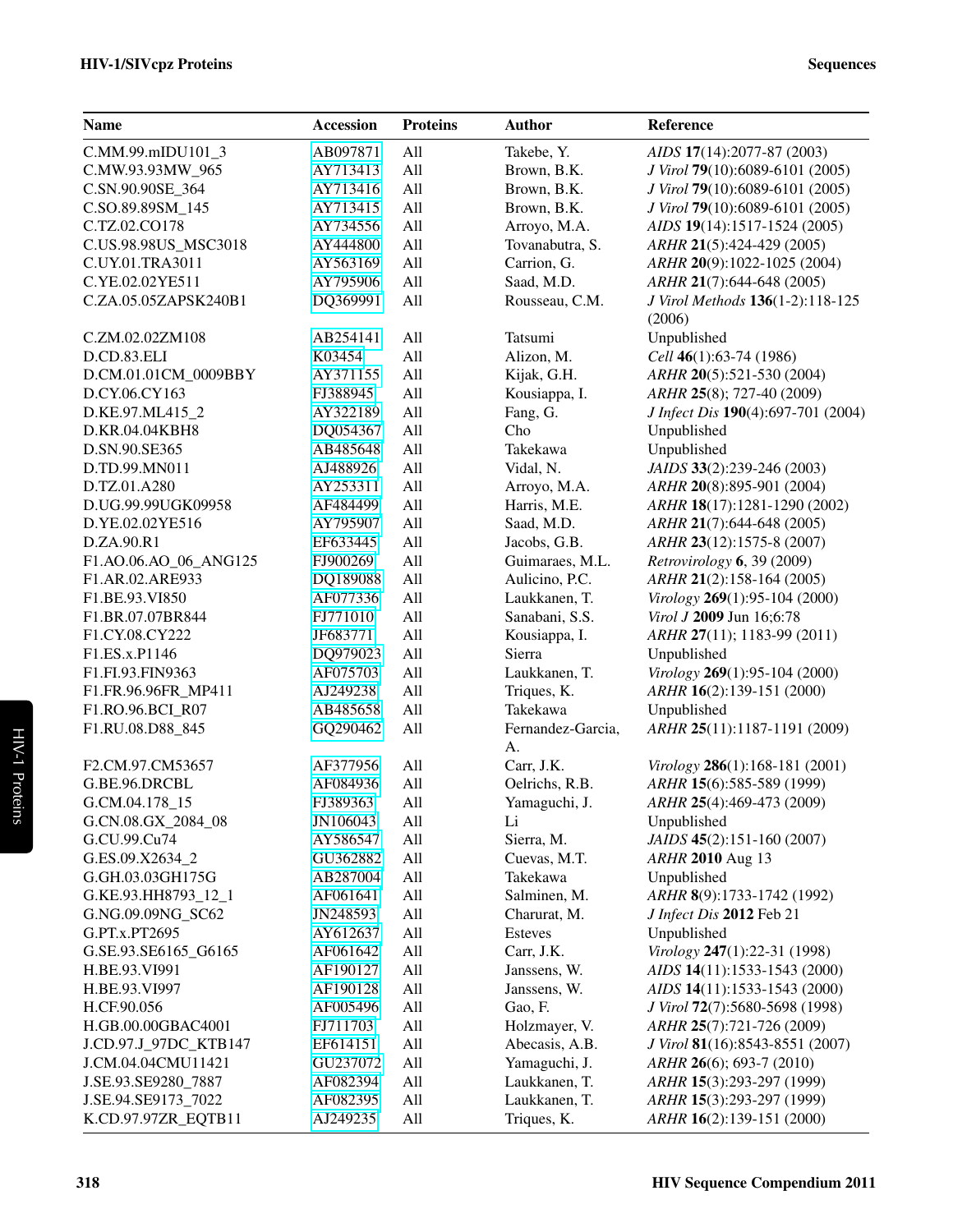| AJ249239<br>All<br>Triques, K.<br>K.CM.96.96CM_MP535<br>ARHR 16(2):139-151 (2000)<br>All<br>Sanders-Buell, E.<br>01 AE.AF.07.569M<br>GQ477441<br>ARHR 26(5):605-608 (2010)<br>AF197340<br>All<br>Anderson, J.P.<br>J Virol 74(22):10752-10765 (2000)<br>01_AE.CF.90.90CF11697<br>HQ215553<br>All<br>Infect Genet Evol 2011 May 27<br>01_AE.CN.09.1119<br>Li, L.<br>DQ234790<br>All<br>Tsui<br>01_AE.HK.04.HK001<br>Unpublished<br>AB253423<br>All<br>Sakamoto<br>Unpublished<br>01_AE.JP.x.DR0492<br>All<br>Thitithanyanont<br>Unpublished<br>01_AE.TH.04.BKM<br>DQ314732<br>All<br>Tovanabutra, S.<br>01_AE.US.00.00US_MSC1164<br>AY444804<br>ARHR 21(5):424-429 (2005)<br>All<br>Liao, H.<br>01_AE.VN.98.98VNND15<br>FJ185235<br>Virology 391(1):51-56 (2009)<br>All<br>Kijak, G.H.<br>02_AG.CM.02.02CM_0013BBY<br>AY371125<br>ARHR 20(5):521-530 (2004)<br>JF683799<br>All<br>Kousiappa, I.<br>02_AG.CY.09.CY256<br>ARHR 27(11); 1183-99 (2011) |
|----------------------------------------------------------------------------------------------------------------------------------------------------------------------------------------------------------------------------------------------------------------------------------------------------------------------------------------------------------------------------------------------------------------------------------------------------------------------------------------------------------------------------------------------------------------------------------------------------------------------------------------------------------------------------------------------------------------------------------------------------------------------------------------------------------------------------------------------------------------------------------------------------------------------------------------------------|
|                                                                                                                                                                                                                                                                                                                                                                                                                                                                                                                                                                                                                                                                                                                                                                                                                                                                                                                                                    |
|                                                                                                                                                                                                                                                                                                                                                                                                                                                                                                                                                                                                                                                                                                                                                                                                                                                                                                                                                    |
|                                                                                                                                                                                                                                                                                                                                                                                                                                                                                                                                                                                                                                                                                                                                                                                                                                                                                                                                                    |
|                                                                                                                                                                                                                                                                                                                                                                                                                                                                                                                                                                                                                                                                                                                                                                                                                                                                                                                                                    |
|                                                                                                                                                                                                                                                                                                                                                                                                                                                                                                                                                                                                                                                                                                                                                                                                                                                                                                                                                    |
|                                                                                                                                                                                                                                                                                                                                                                                                                                                                                                                                                                                                                                                                                                                                                                                                                                                                                                                                                    |
|                                                                                                                                                                                                                                                                                                                                                                                                                                                                                                                                                                                                                                                                                                                                                                                                                                                                                                                                                    |
|                                                                                                                                                                                                                                                                                                                                                                                                                                                                                                                                                                                                                                                                                                                                                                                                                                                                                                                                                    |
|                                                                                                                                                                                                                                                                                                                                                                                                                                                                                                                                                                                                                                                                                                                                                                                                                                                                                                                                                    |
|                                                                                                                                                                                                                                                                                                                                                                                                                                                                                                                                                                                                                                                                                                                                                                                                                                                                                                                                                    |
|                                                                                                                                                                                                                                                                                                                                                                                                                                                                                                                                                                                                                                                                                                                                                                                                                                                                                                                                                    |
| 02_AG.ES.06.P1261<br>All<br>Fernandez-Garcia,<br>EU786671<br>ARHR 25(1); 93-102 (2009)                                                                                                                                                                                                                                                                                                                                                                                                                                                                                                                                                                                                                                                                                                                                                                                                                                                             |
| A.                                                                                                                                                                                                                                                                                                                                                                                                                                                                                                                                                                                                                                                                                                                                                                                                                                                                                                                                                 |
| All<br>Carr, J.K.<br>Virology 247(1):22-31 (1998)<br>02_AG.FR.91.DJ263<br>AF063223                                                                                                                                                                                                                                                                                                                                                                                                                                                                                                                                                                                                                                                                                                                                                                                                                                                                 |
| All<br>Sakamoto<br>02_AG.GH.03.03GH181AG<br>AB286855<br>Unpublished                                                                                                                                                                                                                                                                                                                                                                                                                                                                                                                                                                                                                                                                                                                                                                                                                                                                                |
| All<br>Takekawa<br>Unpublished<br>02 AG.LR.x.POC44951<br>AB485636                                                                                                                                                                                                                                                                                                                                                                                                                                                                                                                                                                                                                                                                                                                                                                                                                                                                                  |
| All<br>Charurat, M.<br>J Infect Dis 2012 Feb 21<br>02_AG.NG.09.09NG_SC61<br>JN248592                                                                                                                                                                                                                                                                                                                                                                                                                                                                                                                                                                                                                                                                                                                                                                                                                                                               |
| All<br>Carr, J.K.<br>02_AG.SE.94.SE7812<br>AF107770<br>AIDS 13(14); 1819-26 (1999)                                                                                                                                                                                                                                                                                                                                                                                                                                                                                                                                                                                                                                                                                                                                                                                                                                                                 |
| AJ251056<br>All<br>Toure-Kane, C.<br>02_AG.SN.98.98SE_MP1211<br>ARHR 16(6):603-609 (2000)                                                                                                                                                                                                                                                                                                                                                                                                                                                                                                                                                                                                                                                                                                                                                                                                                                                          |
| All<br>02_AG.US.06.502_2696_FL01<br>JF320297<br>Rolland, M.<br>Nat Med 17(3); 366-71 (2011)                                                                                                                                                                                                                                                                                                                                                                                                                                                                                                                                                                                                                                                                                                                                                                                                                                                        |
| All<br>JAIDS 39(5):570-575 (2005)<br>02_AG.UZ.02.02UZ0683<br>AY829214<br>Carr, J.K.                                                                                                                                                                                                                                                                                                                                                                                                                                                                                                                                                                                                                                                                                                                                                                                                                                                                |
| 03_AB.RU.97.KAL153_2<br>All<br>Liitsola, K.<br>ARHR 16(11):1047-1053 (2000)<br>AF193276                                                                                                                                                                                                                                                                                                                                                                                                                                                                                                                                                                                                                                                                                                                                                                                                                                                            |
| All<br>04_cpx.CY.94.94CY032_3<br>AF049337<br>Gao, F.<br>J Virol 72(12):10234-10241 (1998)                                                                                                                                                                                                                                                                                                                                                                                                                                                                                                                                                                                                                                                                                                                                                                                                                                                          |
| All<br>Laukkanen, T.<br>05_DF.BE.x.VI1310<br>AF193253<br>Virology 269(1):95-104 (2000)                                                                                                                                                                                                                                                                                                                                                                                                                                                                                                                                                                                                                                                                                                                                                                                                                                                             |
| All<br>Oelrichs, R.B.<br>06_cpx.AU.96.BFP90<br>AF064699<br>ARHR 14(16):1495-1500 (1998)                                                                                                                                                                                                                                                                                                                                                                                                                                                                                                                                                                                                                                                                                                                                                                                                                                                            |
| AF286230<br>All<br>Rodenburg, C.M.<br>07_BC.CN.98.98CN009<br>ARHR 17(2):161-168 (2001)                                                                                                                                                                                                                                                                                                                                                                                                                                                                                                                                                                                                                                                                                                                                                                                                                                                             |
| All<br>Miao<br>08_BC.CN.06.nx2<br>HM067748<br>Unpublished                                                                                                                                                                                                                                                                                                                                                                                                                                                                                                                                                                                                                                                                                                                                                                                                                                                                                          |
| All<br>09_cpx.GH.96.96GH2911<br>AY093605<br>McCutchan, F.E.<br>ARHR 20(8):819-826 (2004)                                                                                                                                                                                                                                                                                                                                                                                                                                                                                                                                                                                                                                                                                                                                                                                                                                                           |
| 10_CD.TZ.96.96TZ_BF061<br>All<br>Koulinska, I.N.<br>AF289548<br>ARHR 17(5):423-431 (2001)                                                                                                                                                                                                                                                                                                                                                                                                                                                                                                                                                                                                                                                                                                                                                                                                                                                          |
| All<br>11_cpx.CM.95.95CM_1816<br>AF492624<br>Wilbe, K.<br>ARHR 18(12):849-56 (2002)                                                                                                                                                                                                                                                                                                                                                                                                                                                                                                                                                                                                                                                                                                                                                                                                                                                                |
| All<br>12_BF.AR.99.ARMA159<br>AF385936<br>Carr, J.K.<br>AIDS 15(15):F41-F47 (2001)                                                                                                                                                                                                                                                                                                                                                                                                                                                                                                                                                                                                                                                                                                                                                                                                                                                                 |
| All<br>13_cpx.CM.96.96CM_1849<br>AF460972<br>Wilbe, K.<br>ARHR 18(12):849-56 (2002)                                                                                                                                                                                                                                                                                                                                                                                                                                                                                                                                                                                                                                                                                                                                                                                                                                                                |
| All<br>ARHR 2010 Aug 13<br>14_BG.ES.05.X1870<br>FJ670522<br>Cuevas, M.T.                                                                                                                                                                                                                                                                                                                                                                                                                                                                                                                                                                                                                                                                                                                                                                                                                                                                           |
| All<br>Viputtijul, K.<br>ARHR 18(16):1235-1237 (2002)<br>15_01B.TH.99.99TH_MU2079<br>AF516184                                                                                                                                                                                                                                                                                                                                                                                                                                                                                                                                                                                                                                                                                                                                                                                                                                                      |
| 16_A2D.KR.97.97KR004<br>AF286239<br>All<br>Gao, F.<br>ARHR 17(8):675-688 (2001)                                                                                                                                                                                                                                                                                                                                                                                                                                                                                                                                                                                                                                                                                                                                                                                                                                                                    |
| All<br>17_BF.AR.99.ARMA038<br>AY037281<br>Carr, J.K.<br>AIDS 15(15):F41-F47 (2001)                                                                                                                                                                                                                                                                                                                                                                                                                                                                                                                                                                                                                                                                                                                                                                                                                                                                 |
| 18_cpx.CU.99.CU76<br>AY586540<br>All<br>Thomson, M.M.<br>AIDS 19(11):1155-63 (2005)                                                                                                                                                                                                                                                                                                                                                                                                                                                                                                                                                                                                                                                                                                                                                                                                                                                                |
| 19_cpx.CU.99.CU7<br>Casado, G.<br>JAIDS 40(5):532-537 (2005)<br>AY894994<br>All                                                                                                                                                                                                                                                                                                                                                                                                                                                                                                                                                                                                                                                                                                                                                                                                                                                                    |
| 20_BG.CU.99.Cu103<br>Sierra, M.<br>JAIDS 45(2):151-160 (2007)<br>All<br>AY586545                                                                                                                                                                                                                                                                                                                                                                                                                                                                                                                                                                                                                                                                                                                                                                                                                                                                   |
| 21_A2D.KE.99.KER2003<br>All<br>Dowling, W.E.<br>AIDS 16(13):1809-1820 (2002)<br>AF457051                                                                                                                                                                                                                                                                                                                                                                                                                                                                                                                                                                                                                                                                                                                                                                                                                                                           |
| 22_01A1.CM.01.01CM_0001BBY AY371159<br>All<br>Kijak, G.H.<br>ARHR 20(5):521-530 (2004)                                                                                                                                                                                                                                                                                                                                                                                                                                                                                                                                                                                                                                                                                                                                                                                                                                                             |
| Sierra, M.<br>23_BG.CU.03.CB118<br>All<br>JAIDS 45(2):151-160 (2007)<br>AY900571                                                                                                                                                                                                                                                                                                                                                                                                                                                                                                                                                                                                                                                                                                                                                                                                                                                                   |
| Cuevas, M.T.<br>24_BG.ES.08.X2456_2<br>FJ670526<br>All<br>ARHR 2010 Aug 13                                                                                                                                                                                                                                                                                                                                                                                                                                                                                                                                                                                                                                                                                                                                                                                                                                                                         |
| 25_cpx.CM.02.1918LE<br>Kijak, G.H.<br>All<br>ARHR 20(5):521-530 (2004)<br>AY371169                                                                                                                                                                                                                                                                                                                                                                                                                                                                                                                                                                                                                                                                                                                                                                                                                                                                 |
| 26_AU.CD.02.02CD_MBTB047<br>All<br>Vidal, N.<br>ARHR 25(8):823-832 (2009)<br>FM877782                                                                                                                                                                                                                                                                                                                                                                                                                                                                                                                                                                                                                                                                                                                                                                                                                                                              |
| 27 cpx.FR.04.04CD FR KZS<br>AM851091<br>All<br>Vidal, N.<br>ARHR 24(2):315-321 (2008)                                                                                                                                                                                                                                                                                                                                                                                                                                                                                                                                                                                                                                                                                                                                                                                                                                                              |
| 28_BF.BR.99.BREPM12609<br>DQ085873<br>All<br>Sa Filho, D.J.<br>ARHR 22(1):1-13 (2006)                                                                                                                                                                                                                                                                                                                                                                                                                                                                                                                                                                                                                                                                                                                                                                                                                                                              |
| 29_BF.BR.01.BREPM16704<br>Sa Filho, D.J.<br>ARHR 22(1):1-13 (2006)<br>DQ085876<br>All                                                                                                                                                                                                                                                                                                                                                                                                                                                                                                                                                                                                                                                                                                                                                                                                                                                              |
| 31_BC.BR.04.04BR142<br>All<br>Sanabani, S.<br>ARHR 22(2):171-176 (2006)<br>AY727527                                                                                                                                                                                                                                                                                                                                                                                                                                                                                                                                                                                                                                                                                                                                                                                                                                                                |
| 32_06A1.EE.01.EE0369<br>All<br>Adojaan, M.<br>JAIDS 39(5):598-605 (2005)<br>AY535660                                                                                                                                                                                                                                                                                                                                                                                                                                                                                                                                                                                                                                                                                                                                                                                                                                                               |
| SahBandar, I.N.<br>33_01B.ID.07.JKT189_C<br>ARHR 2010 Oct 19<br>AB547463<br>All                                                                                                                                                                                                                                                                                                                                                                                                                                                                                                                                                                                                                                                                                                                                                                                                                                                                    |
| Tovanabutra, S.<br>34_01B.TH.99.OUR2478P<br>EF165541<br>All<br>ARHR 23(6):829-833 (2007)                                                                                                                                                                                                                                                                                                                                                                                                                                                                                                                                                                                                                                                                                                                                                                                                                                                           |
| Sanders-Buell, E.<br>35_AD.AF.07.169H<br>GQ477446<br>All<br>ARHR 26(5):605-608 (2010)                                                                                                                                                                                                                                                                                                                                                                                                                                                                                                                                                                                                                                                                                                                                                                                                                                                              |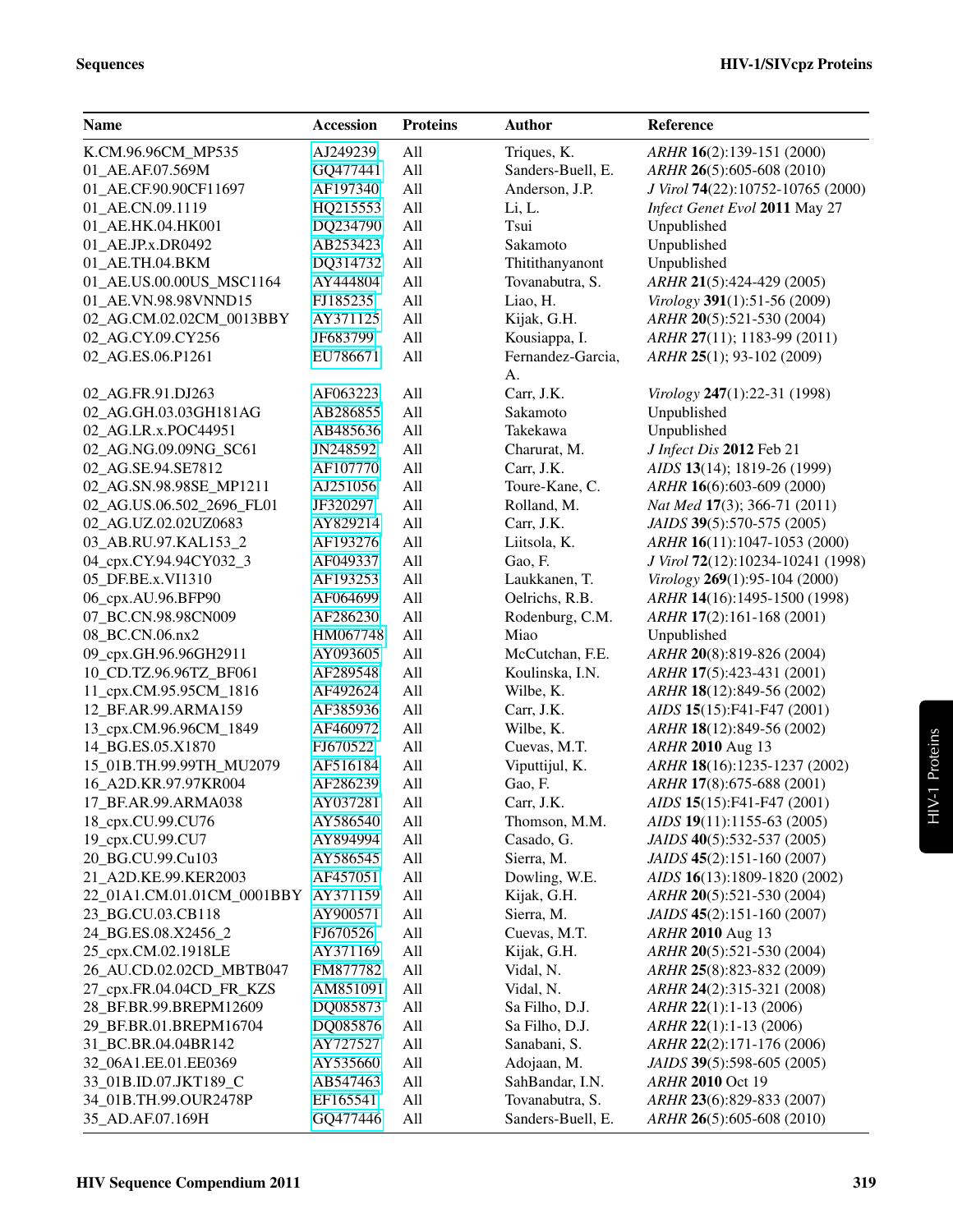| <b>Name</b>             | <b>Accession</b> | <b>Proteins</b> | <b>Author</b>     | Reference                              |
|-------------------------|------------------|-----------------|-------------------|----------------------------------------|
| 36_cpx.CM.00.00CMNYU830 | EF087994         | All             | Powell, R.L.      | ARHR 23(8):1008-1019 (2007)            |
| 37_cpx.CM.00.00CMNYU926 | EF116594         | All             | Powell, R.L.      | ARHR 23(7):923-933 (2007)              |
| 38_BF1.UY.03.UY03_3389  | FJ213783         | All             | Ruchansky, D.     | ARHR 25(3); 351-6 (2009)               |
| 39_BF.BR.04.04BRRJ179   | EU735535         | All             | Guimaraes, M.L.   | AIDS 22(3):433-435 (2008)              |
| 40 BF.BR.05.05BRRJ055   | EU735537         | All             | Guimaraes, M.L.   | AIDS 22(3):433-435 (2008)              |
| 42_BF.LU.03.luBF_05_03  | EU170155         | All             | <b>Struck</b>     | Unpublished                            |
| 43_02G.SA.03.J11223     | EU697904         | All             | Badreddine, S.    | ARHR 23(5):667-674 (2007)              |
| 44_BF.CL.00.CH80        | FJ358521         | All             | Delgado, E.       | ARHR 26(7); 821-6 (2010)               |
| 45_cpx.FR.04.04FR_AUK   | EU448295         | All             | Frange, P.        | Retrovirology 2008 Aug 1;5:69          |
| 46_BF.BR.07.07BR_FPS625 | HM026456         | All             | Sanabani, S.S.    | Virol J 2010 Apr 16;7:74               |
| 47_BF.ES.08.P1942       | GQ372987         | All             | Fernandez-Garcia, | ARHR 26(7); 827-32 (2010)              |
|                         |                  |                 | А.                |                                        |
| 48_01B.MY.07.07MYKT021  | GQ175883         | All             | Li, Y.            | JAIDS 54(2):129-136 (2010)             |
| 49_cpx.GM.03.N26677     | HQ385479         | All             | de Silva, T.I.    | Retrovirology 7(1):82 (2010)           |
| 51_01B.SG.11.11SG_HM021 | JN029801         | All             | Ng, O.T.          | ARHR 2011 Sep 23                       |
| O.BE.87.ANT70           | L20587           | All             | Vanden            | J Virol 68(3):1586-1596 (1994)         |
|                         |                  |                 | Haesevelde, M.    |                                        |
| O.CM.91.MVP5180         | L20571           | All             | Gurtler, L.G.     | J Virol 68(3):1581-1585 (1994)         |
| O.CM.96.96CMA102        | AY169803         | All             | Yamaguchi, J.     | ARHR 19(11):979-988 (2003)             |
| O.CM.98.98CMA104        | AY169802         | All             | Yamaguchi, J.     | ARHR 19(11):979-988 (2003)             |
| O.CM.99.99CMU4122       | AY169815         | All             | Yamaguchi, J.     | ARHR 19(11):979-988 (2003)             |
| O.FR.92.VAU             | AF407418         | All             | Vartanian, J.P.   | J Gen Virol 83(Pt 4):801-805<br>(2002) |
| O.SN.99.99SE_MP1299     | AJ302646         | All             | Toure-Kane, C.    | ARHR 17(12):1211-1216 (2001)           |
| O.US.97.97US08692A      | AY169805         | All             | Yamaguchi, J.     | ARHR 19(11):979-988 (2003)             |
| O.US.99.99USTWLA        | AY169814         | All             | Yamaguchi, J.     | ARHR 19(11):979-988 (2003)             |
| N.CM.02.DJO0131         | AY532635         | All             | Bodelle, P.       | ARHR 20(8):902-908 (2004)              |
| N.CM.04.04CM_1015_04    | DQ017382         | All             | Yamaguchi, J.     | ARHR 22(1):83-92 (2006)                |
| N.CM.06.U14842          | GQ324958         | All             | Vallari, A.       | ARHR 26(1):109-115 (2010)              |
| N.CM.95.YBF30           | AJ006022         | All             | Simon, F.         | Nat Med 4(9):1032-1037 (1998)          |
| N.CM.97.YBF106          | AJ271370         | All             | Roques, P.        | AIDS 18(10):1371-1381 (2004)           |
| N.FR.11.N1_FR_2011      | JN572926         | All             | Delaugerre, C.    | Lancet 378(9806); 1894 (2011)          |
| P.CM.06.U14788          | HQ179987         | All             | Vallari, A.       | J Virol 85(3); 1403-7 (2011)           |
| P.FR.09.RBF168          | GU111555         | All             | Plantier, J.-C.   | Nat Med 15(8); 871-2 (2009)            |
| CPZ.CD.90.ANT           | U42720           | All             | Vanden            | Virology 221(2):346-350 (1996)         |
|                         |                  |                 | Haesevelde, M.M.  |                                        |
| CPZ.CM.05.SIVcpzMT145   | DQ373066         | All             | Keele, B.F.       | Science 313(5786):523-526 (2006)       |
| CPZ.GA.88.GAB1          | X52154           | All             | Huet, T.          | Nature 345(6273):356-359 (1990)        |
| CPZ.TZ.00.TAN1          | AF447763         | All             | Santiago, M.L.    | J Virol 77(3):2233-2242 (2003)         |
| CPZ.US.85.US_Marilyn    | AF103818         | All             | Gao, F.           | Nature 397(6718):436-441 (1999)        |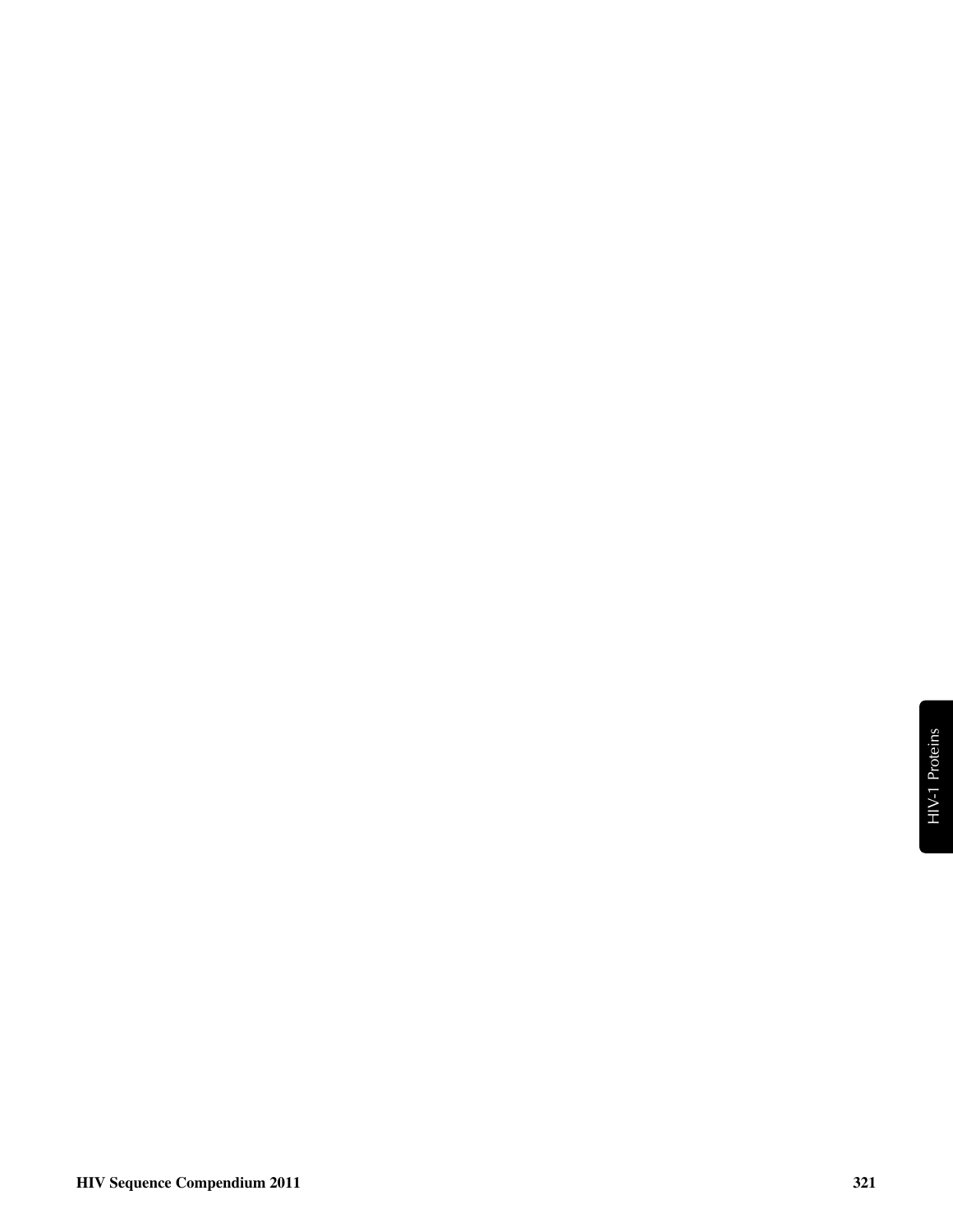<span id="page-9-2"></span><span id="page-9-1"></span><span id="page-9-0"></span>

|                                      | membrane binding<br>Gag start, p17 start       |                                                                                                                                                                                                                                                                                                                                                                                                                              | phosphorylation site |                                     |
|--------------------------------------|------------------------------------------------|------------------------------------------------------------------------------------------------------------------------------------------------------------------------------------------------------------------------------------------------------------------------------------------------------------------------------------------------------------------------------------------------------------------------------|----------------------|-------------------------------------|
| B. FR. 83. HXB2                      | .<br>MGARASVLSGGELDRWEKIRLRPGGKKKYKLKHIVWASREL |                                                                                                                                                                                                                                                                                                                                                                                                                              | $AOOAAA$             |                                     |
| .AU.03.PS1044 Day0<br>. X2110        |                                                |                                                                                                                                                                                                                                                                                                                                                                                                                              |                      |                                     |
| 99.99GEMZ011<br>.IT.02.60000         |                                                |                                                                                                                                                                                                                                                                                                                                                                                                                              |                      |                                     |
| .06KECst<br>08.PokA1Ru               |                                                |                                                                                                                                                                                                                                                                                                                                                                                                                              |                      |                                     |
| 93RW037A                             |                                                |                                                                                                                                                                                                                                                                                                                                                                                                                              |                      |                                     |
|                                      |                                                |                                                                                                                                                                                                                                                                                                                                                                                                                              |                      |                                     |
|                                      |                                                |                                                                                                                                                                                                                                                                                                                                                                                                                              |                      |                                     |
|                                      |                                                |                                                                                                                                                                                                                                                                                                                                                                                                                              |                      |                                     |
| 2.CY.94.94CY017 41                   |                                                |                                                                                                                                                                                                                                                                                                                                                                                                                              |                      |                                     |
| AR 04 04AR143170<br>04.PS1038 Dav174 |                                                |                                                                                                                                                                                                                                                                                                                                                                                                                              |                      |                                     |
| 99. RNI 0127<br>.06.06BR1119         |                                                |                                                                                                                                                                                                                                                                                                                                                                                                                              |                      |                                     |
| 502 1191 03                          |                                                |                                                                                                                                                                                                                                                                                                                                                                                                                              |                      |                                     |
| 01 PCM001                            |                                                |                                                                                                                                                                                                                                                                                                                                                                                                                              |                      |                                     |
|                                      |                                                |                                                                                                                                                                                                                                                                                                                                                                                                                              |                      |                                     |
|                                      |                                                |                                                                                                                                                                                                                                                                                                                                                                                                                              |                      |                                     |
| 09.P2149 3                           |                                                |                                                                                                                                                                                                                                                                                                                                                                                                                              |                      |                                     |
| 92FR RX08                            |                                                |                                                                                                                                                                                                                                                                                                                                                                                                                              |                      |                                     |
| 0YT 397                              |                                                |                                                                                                                                                                                                                                                                                                                                                                                                                              |                      |                                     |
| 05HT 129389                          |                                                |                                                                                                                                                                                                                                                                                                                                                                                                                              |                      |                                     |
|                                      |                                                |                                                                                                                                                                                                                                                                                                                                                                                                                              |                      |                                     |
|                                      |                                                |                                                                                                                                                                                                                                                                                                                                                                                                                              |                      |                                     |
| 671 00T36                            |                                                |                                                                                                                                                                                                                                                                                                                                                                                                                              |                      |                                     |
| PSP0115                              |                                                |                                                                                                                                                                                                                                                                                                                                                                                                                              |                      |                                     |
| 01.01TT <sup>-</sup> CRC50069        |                                                |                                                                                                                                                                                                                                                                                                                                                                                                                              |                      |                                     |
| TWCYS I M49<br>01UAKV167             |                                                |                                                                                                                                                                                                                                                                                                                                                                                                                              |                      |                                     |
|                                      |                                                |                                                                                                                                                                                                                                                                                                                                                                                                                              |                      |                                     |
|                                      |                                                |                                                                                                                                                                                                                                                                                                                                                                                                                              |                      |                                     |
|                                      |                                                |                                                                                                                                                                                                                                                                                                                                                                                                                              |                      |                                     |
|                                      |                                                |                                                                                                                                                                                                                                                                                                                                                                                                                              |                      |                                     |
|                                      |                                                |                                                                                                                                                                                                                                                                                                                                                                                                                              |                      |                                     |
|                                      |                                                |                                                                                                                                                                                                                                                                                                                                                                                                                              |                      |                                     |
|                                      |                                                |                                                                                                                                                                                                                                                                                                                                                                                                                              |                      |                                     |
| mIDU101                              |                                                |                                                                                                                                                                                                                                                                                                                                                                                                                              |                      |                                     |
|                                      |                                                |                                                                                                                                                                                                                                                                                                                                                                                                                              |                      |                                     |
|                                      |                                                |                                                                                                                                                                                                                                                                                                                                                                                                                              |                      |                                     |
| 98 98US MSC3018<br>01 TRA3011        |                                                |                                                                                                                                                                                                                                                                                                                                                                                                                              |                      |                                     |
| .02YE511                             |                                                |                                                                                                                                                                                                                                                                                                                                                                                                                              |                      | 22<br>  19<br>  122<br>  23<br>  23 |
| ZM.02.02ZM108                        |                                                |                                                                                                                                                                                                                                                                                                                                                                                                                              |                      |                                     |
| 01.01CM 0009BBY                      |                                                |                                                                                                                                                                                                                                                                                                                                                                                                                              |                      |                                     |
| 06 CY163                             |                                                |                                                                                                                                                                                                                                                                                                                                                                                                                              |                      |                                     |
| 04.04KBH8                            |                                                |                                                                                                                                                                                                                                                                                                                                                                                                                              |                      |                                     |
| 99 MN011<br>A280                     |                                                |                                                                                                                                                                                                                                                                                                                                                                                                                              |                      |                                     |
| 99.99UGK09958<br>02.02YE516          |                                                |                                                                                                                                                                                                                                                                                                                                                                                                                              |                      |                                     |
| D.ZA.90.R1<br>06.AO 06 ANG125        |                                                |                                                                                                                                                                                                                                                                                                                                                                                                                              |                      |                                     |
| <b>ARF933</b>                        |                                                |                                                                                                                                                                                                                                                                                                                                                                                                                              |                      |                                     |
|                                      |                                                | $\begin{minipage}[t]{.000\textwidth} \begin{tabular}{ c c c c c } \hline \textbf{0.000\textwidth} \begin{tabular}{ c c c c c } \hline \textbf{0.000\textwidth} \begin{tabular}{ c c c c c } \hline \textbf{0.000\textwidth} \begin{tabular}{ c c c c } \hline \textbf{0.000\textwidth} \begin{tabular}{ c c c c } \hline \textbf{0.000\textwidth} \begin{tabular}{ c c c c } \hline \textbf{0.000\textwidth} \begin{tabular$ | - A - - . T . - - 0. |                                     |
|                                      |                                                |                                                                                                                                                                                                                                                                                                                                                                                                                              |                      |                                     |
|                                      |                                                |                                                                                                                                                                                                                                                                                                                                                                                                                              |                      |                                     |
|                                      |                                                |                                                                                                                                                                                                                                                                                                                                                                                                                              |                      |                                     |
|                                      | -------R-RM--I-------D---I-------A             | ---K--I---------------K--F--IVV--Y-----K-G------<br>---OK-MA----A----T--IK--F-----------K--VR-----                                                                                                                                                                                                                                                                                                                           |                      |                                     |
| GX 2084 08                           |                                                |                                                                                                                                                                                                                                                                                                                                                                                                                              |                      |                                     |
| 09.X2634 2                           |                                                | L-------A---Q--MV----A---                                                                                                                                                                                                                                                                                                                                                                                                    |                      |                                     |
| G GH 03 03GH175G                     |                                                |                                                                                                                                                                                                                                                                                                                                                                                                                              |                      |                                     |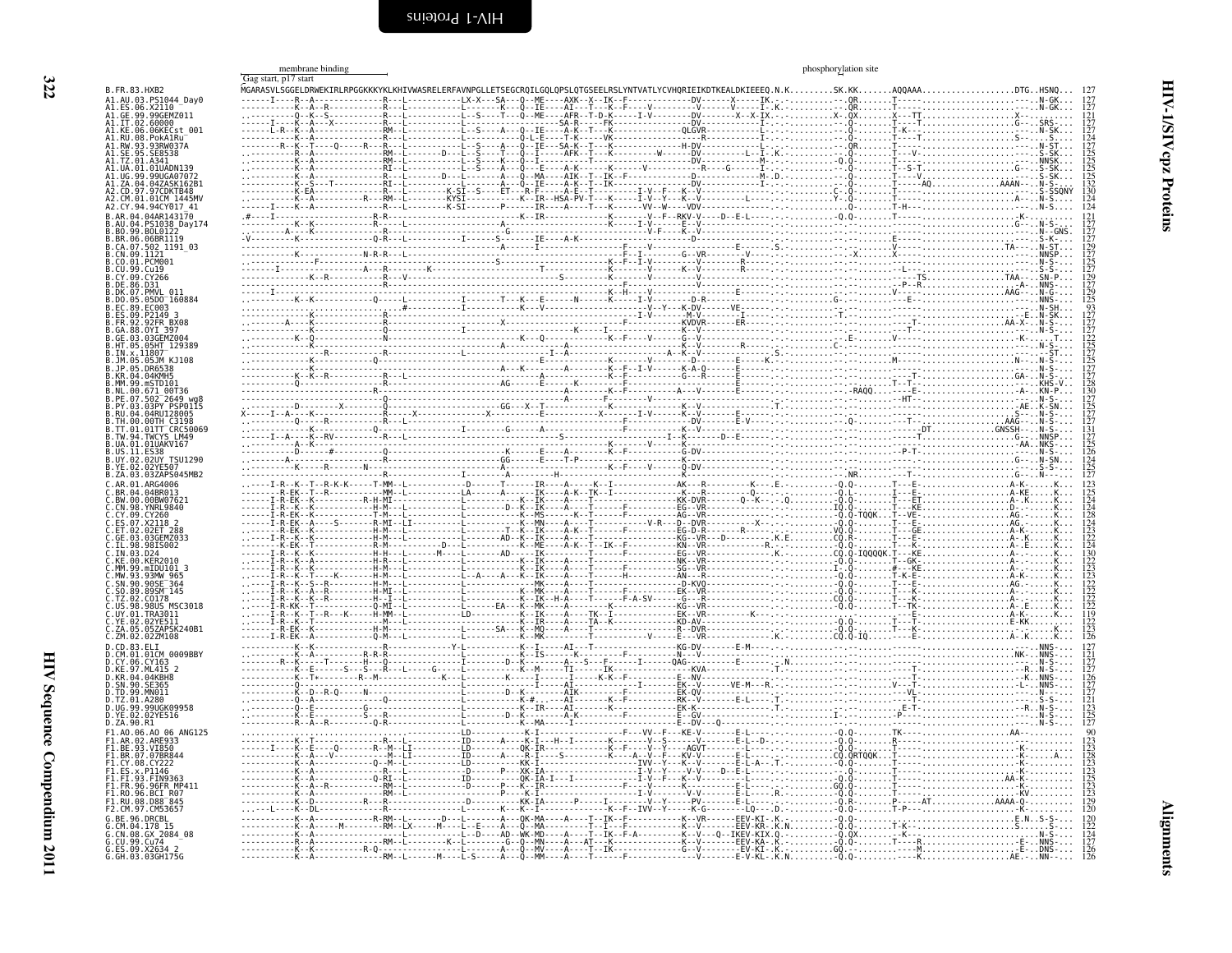|                                                                                                              | Gag start, p17 start | membrane binding |  | phosphorylation site |                   |
|--------------------------------------------------------------------------------------------------------------|----------------------|------------------|--|----------------------|-------------------|
| B.FR.83.HXB2                                                                                                 |                      |                  |  |                      |                   |
| G.KE.93.HH8793 12 1<br>G.NG.09.09NG SC62                                                                     |                      |                  |  |                      |                   |
| G.PT.x.PT2695<br>G.SE.93.SE6165 G6165                                                                        |                      |                  |  |                      |                   |
| H.BE.93.VI991<br>.BE.93.VI997<br>.CF.90.056                                                                  |                      |                  |  |                      |                   |
| H.GB.00.00GBAC4001<br>J.CD.97.J 97DC KTB147                                                                  |                      |                  |  |                      |                   |
| J.CM.04.04CMU1I421<br>SE.93.SE9280 7887                                                                      |                      |                  |  |                      |                   |
| J.SE.94.SE9173 <sup>-</sup> 7022<br>K.CD.97.97ZR EOTB11                                                      |                      |                  |  |                      |                   |
|                                                                                                              |                      |                  |  |                      |                   |
|                                                                                                              |                      |                  |  |                      |                   |
|                                                                                                              |                      |                  |  |                      |                   |
|                                                                                                              |                      |                  |  |                      |                   |
| 02CM 0013BBY                                                                                                 |                      |                  |  |                      |                   |
|                                                                                                              |                      |                  |  |                      |                   |
|                                                                                                              |                      |                  |  |                      |                   |
|                                                                                                              |                      |                  |  |                      |                   |
|                                                                                                              |                      |                  |  |                      |                   |
| AB RU 97 KAL153 2                                                                                            |                      |                  |  |                      |                   |
|                                                                                                              |                      |                  |  |                      |                   |
| CN.98.98CN009                                                                                                |                      |                  |  |                      |                   |
| ГZ.96.96TZ BF061<br>.CM.95.95CM 1816                                                                         |                      |                  |  |                      |                   |
| 12 <sup>-</sup> BF.AR.99.ARMA159                                                                             |                      |                  |  |                      |                   |
| TH.99.99TH MU2079                                                                                            |                      |                  |  |                      |                   |
| R.97.97KR004:<br>99.ARMA038                                                                                  |                      |                  |  |                      |                   |
| . 99.CU76                                                                                                    |                      |                  |  |                      |                   |
| .99.Cu103<br>KE.99.KER2003                                                                                   |                      |                  |  |                      |                   |
|                                                                                                              |                      |                  |  |                      |                   |
|                                                                                                              |                      |                  |  |                      |                   |
|                                                                                                              |                      |                  |  |                      |                   |
|                                                                                                              |                      |                  |  |                      |                   |
| ID.07.JKT189<br>01B.TH.99.0UR2478P                                                                           |                      |                  |  |                      |                   |
|                                                                                                              |                      |                  |  |                      |                   |
|                                                                                                              |                      |                  |  |                      |                   |
|                                                                                                              |                      |                  |  |                      |                   |
| .03.luBF 05 03                                                                                               |                      |                  |  |                      |                   |
|                                                                                                              |                      |                  |  |                      |                   |
| BF.ES.08.P1942-<br>48 <sup>-</sup> 01B.MY.07.07MYKT021                                                       |                      |                  |  |                      |                   |
| cpx.GM.03.N26677<br>51 <sup>-</sup> 01B.SG.11.11SG HM023                                                     |                      |                  |  |                      |                   |
|                                                                                                              |                      |                  |  |                      |                   |
| O.CM.96.96CMA102<br>0.CM.98.98CMA104<br>0.CM.99.99CMU4122                                                    |                      |                  |  |                      |                   |
| 0.FR.92.VAU<br>U.SN.99.99SE MP1Z99                                                                           |                      |                  |  |                      |                   |
| 0.US.97.97US08692A<br>0. US. 99. 99 USTWLA                                                                   |                      |                  |  |                      | $\frac{125}{122}$ |
| 0.000131<br>N.CM.02.DJ00131<br>N.CM.04.04CM 1015_04<br>N.CM.05.YBF30<br>N.CM.95.YBF30<br>N.CM.97.YBF106      |                      |                  |  |                      |                   |
|                                                                                                              |                      |                  |  |                      |                   |
| N.FR.11.N1 FR 2011                                                                                           |                      |                  |  |                      |                   |
| P.CM.06.U14788<br>P.FR.09.RBF168                                                                             |                      |                  |  |                      |                   |
|                                                                                                              |                      |                  |  |                      |                   |
| CPZ.CD.90.ANT<br>CPZ.CD.90.ANT<br>CPZ.GA.88.GABI<br>CPZ.GA.88.GABI<br>CPZ.TZ.00.TAN1<br>CPZ.US.85.US_Marilyn |                      |                  |  |                      |                   |

 $\mathbf{Gag}$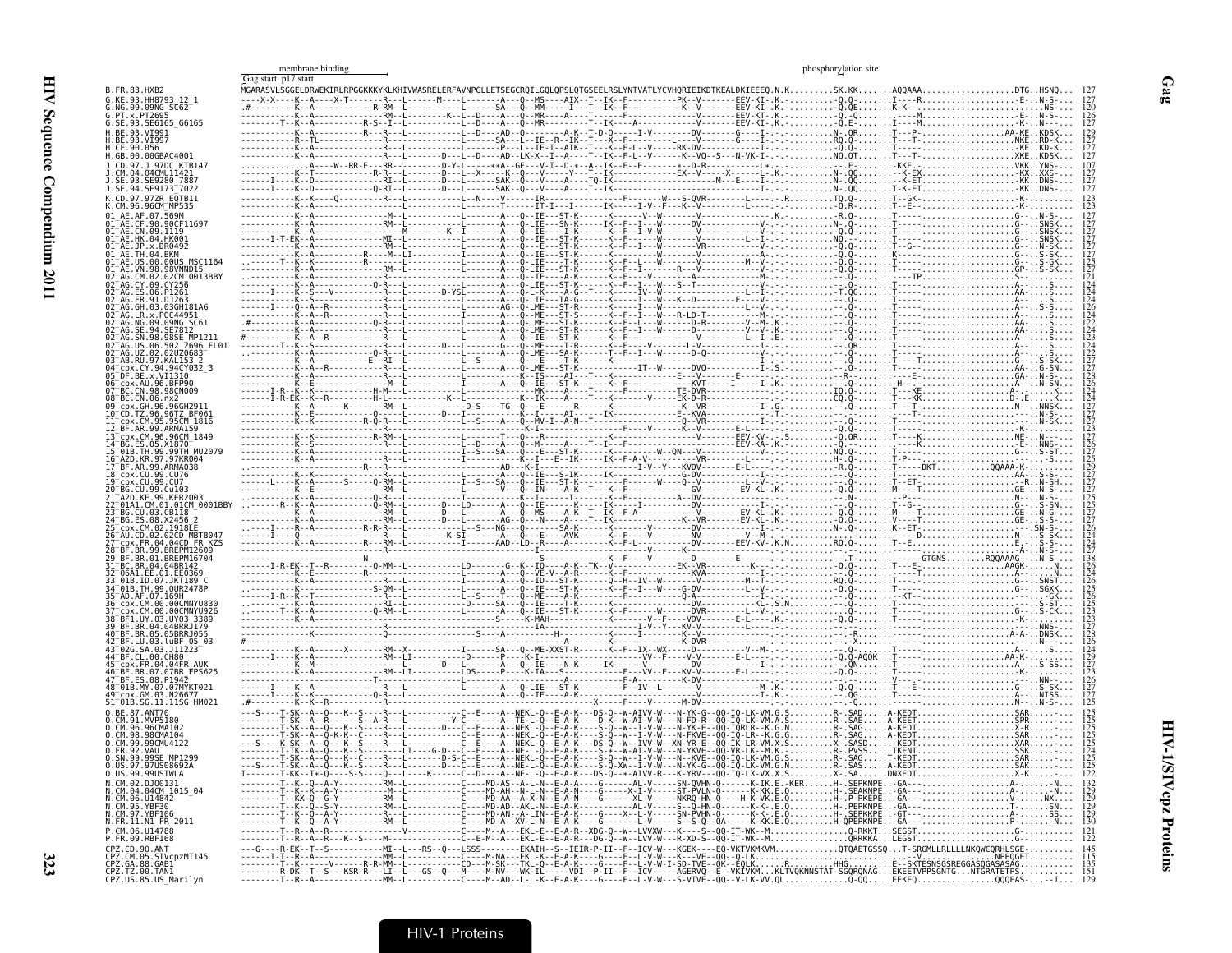<span id="page-11-0"></span>

| p17 end p24 start | CyPA binding<br>$\ldots$ VSONYPIVONIOGOMVHOAISPRTLNAWVKVVE.EKAFSPEVIPMFSALSEGATPODLNTMLNTVGGHOAAMOMLKETINEEAAEWDRVHPVHAGPIAPGOMREPRGSDIAGTTSTLOEOIGWMTNNP.PI.PVGEIYKRWIILGLNKIVRMYSPTSILDI 285                                                                                                                                                                                                                                                               | major homology region |
|-------------------|--------------------------------------------------------------------------------------------------------------------------------------------------------------------------------------------------------------------------------------------------------------------------------------------------------------------------------------------------------------------------------------------------------------------------------------------------------------|-----------------------|
|                   |                                                                                                                                                                                                                                                                                                                                                                                                                                                              |                       |
|                   |                                                                                                                                                                                                                                                                                                                                                                                                                                                              |                       |
|                   |                                                                                                                                                                                                                                                                                                                                                                                                                                                              |                       |
|                   |                                                                                                                                                                                                                                                                                                                                                                                                                                                              |                       |
|                   |                                                                                                                                                                                                                                                                                                                                                                                                                                                              |                       |
|                   |                                                                                                                                                                                                                                                                                                                                                                                                                                                              |                       |
|                   |                                                                                                                                                                                                                                                                                                                                                                                                                                                              |                       |
|                   |                                                                                                                                                                                                                                                                                                                                                                                                                                                              |                       |
|                   |                                                                                                                                                                                                                                                                                                                                                                                                                                                              |                       |
|                   |                                                                                                                                                                                                                                                                                                                                                                                                                                                              |                       |
|                   |                                                                                                                                                                                                                                                                                                                                                                                                                                                              |                       |
|                   |                                                                                                                                                                                                                                                                                                                                                                                                                                                              |                       |
|                   |                                                                                                                                                                                                                                                                                                                                                                                                                                                              |                       |
|                   |                                                                                                                                                                                                                                                                                                                                                                                                                                                              |                       |
|                   |                                                                                                                                                                                                                                                                                                                                                                                                                                                              |                       |
|                   |                                                                                                                                                                                                                                                                                                                                                                                                                                                              |                       |
|                   |                                                                                                                                                                                                                                                                                                                                                                                                                                                              |                       |
|                   |                                                                                                                                                                                                                                                                                                                                                                                                                                                              |                       |
|                   |                                                                                                                                                                                                                                                                                                                                                                                                                                                              |                       |
|                   |                                                                                                                                                                                                                                                                                                                                                                                                                                                              |                       |
|                   |                                                                                                                                                                                                                                                                                                                                                                                                                                                              |                       |
|                   |                                                                                                                                                                                                                                                                                                                                                                                                                                                              |                       |
|                   |                                                                                                                                                                                                                                                                                                                                                                                                                                                              |                       |
|                   |                                                                                                                                                                                                                                                                                                                                                                                                                                                              |                       |
|                   |                                                                                                                                                                                                                                                                                                                                                                                                                                                              |                       |
|                   |                                                                                                                                                                                                                                                                                                                                                                                                                                                              |                       |
|                   |                                                                                                                                                                                                                                                                                                                                                                                                                                                              |                       |
|                   |                                                                                                                                                                                                                                                                                                                                                                                                                                                              |                       |
|                   |                                                                                                                                                                                                                                                                                                                                                                                                                                                              |                       |
|                   |                                                                                                                                                                                                                                                                                                                                                                                                                                                              |                       |
|                   |                                                                                                                                                                                                                                                                                                                                                                                                                                                              |                       |
|                   |                                                                                                                                                                                                                                                                                                                                                                                                                                                              |                       |
|                   |                                                                                                                                                                                                                                                                                                                                                                                                                                                              |                       |
|                   |                                                                                                                                                                                                                                                                                                                                                                                                                                                              |                       |
|                   |                                                                                                                                                                                                                                                                                                                                                                                                                                                              |                       |
|                   |                                                                                                                                                                                                                                                                                                                                                                                                                                                              |                       |
|                   |                                                                                                                                                                                                                                                                                                                                                                                                                                                              |                       |
|                   |                                                                                                                                                                                                                                                                                                                                                                                                                                                              |                       |
|                   |                                                                                                                                                                                                                                                                                                                                                                                                                                                              |                       |
|                   | $\begin{minipage}{0.5cm} \begin{minipage}{0.5cm} \begin{minipage}{0.5cm} \begin{minipage}{0.5cm} \begin{minipage}{0.5cm} \begin{minipage}{0.5cm} \begin{minipage}{0.5cm} \begin{minipage}{0.5cm} \begin{minipage}{0.5cm} \begin{minipage}{0.5cm} \begin{minipage}{0.5cm} \begin{minipage}{0.5cm} \begin{minipage}{0.5cm} \begin{minipage}{0.5cm} \begin{minipage}{0.5cm} \begin{minipage}{0.5cm} \begin{minipage}{0.5cm} \begin{minipage}{0.5cm} \begin{min$ |                       |
|                   |                                                                                                                                                                                                                                                                                                                                                                                                                                                              |                       |
|                   |                                                                                                                                                                                                                                                                                                                                                                                                                                                              |                       |
|                   |                                                                                                                                                                                                                                                                                                                                                                                                                                                              |                       |
|                   |                                                                                                                                                                                                                                                                                                                                                                                                                                                              |                       |
|                   |                                                                                                                                                                                                                                                                                                                                                                                                                                                              |                       |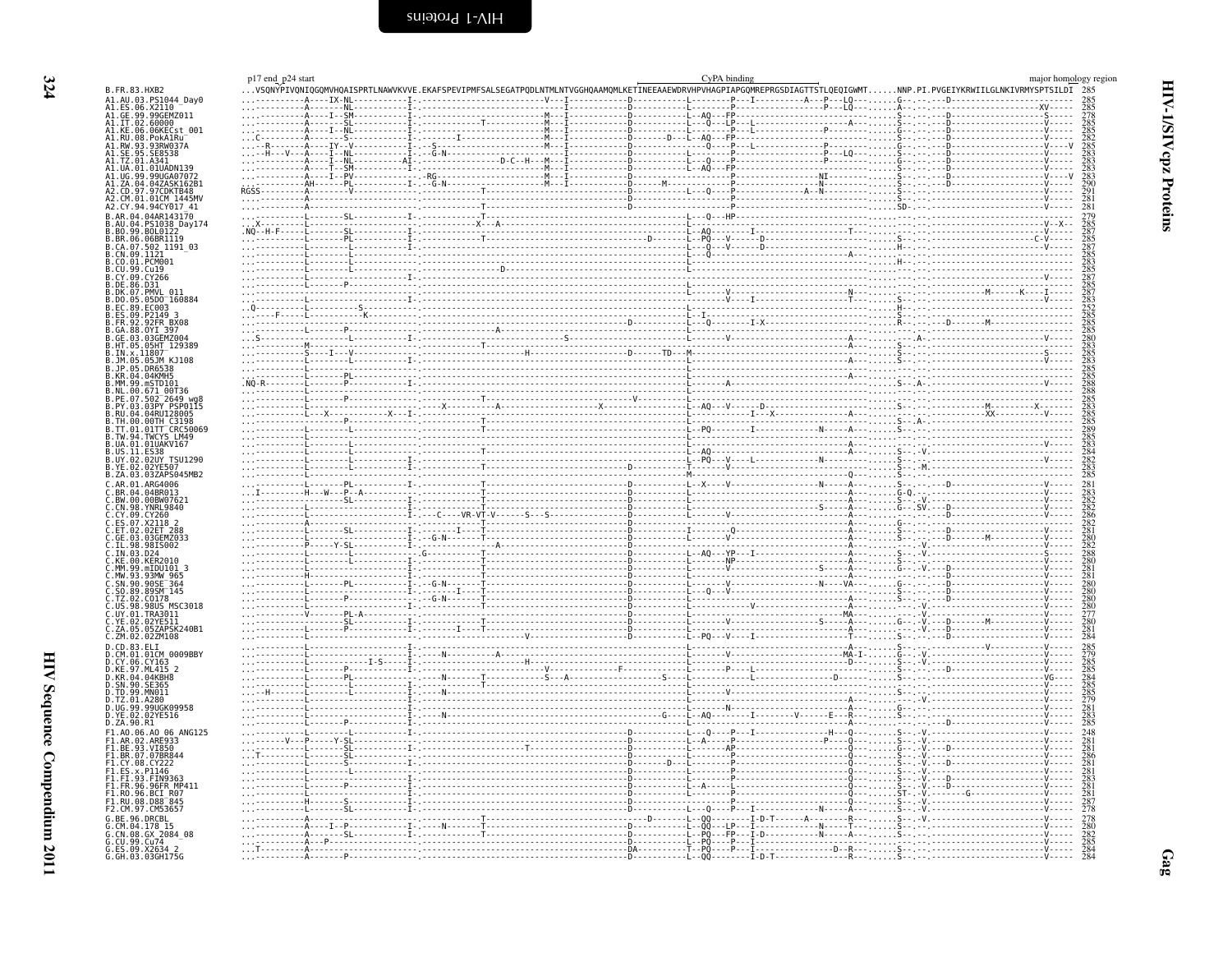|                                                                                                                                    | p17 end p24 start |                                                                        |                                                                                                                                                                                                                                                                                                                                                                                                                                  | CyPA binding                                                                                                                                                   |                                                                                                                                                                                                                                                                                                                                                                        |                                             | major homology region    |
|------------------------------------------------------------------------------------------------------------------------------------|-------------------|------------------------------------------------------------------------|----------------------------------------------------------------------------------------------------------------------------------------------------------------------------------------------------------------------------------------------------------------------------------------------------------------------------------------------------------------------------------------------------------------------------------|----------------------------------------------------------------------------------------------------------------------------------------------------------------|------------------------------------------------------------------------------------------------------------------------------------------------------------------------------------------------------------------------------------------------------------------------------------------------------------------------------------------------------------------------|---------------------------------------------|--------------------------|
| B.FR.83.HXB2                                                                                                                       |                   |                                                                        | vSQNYPIVQNIQGQMVHQAISPRTLNAWVKVVE.EKAFSPEVIPMFSALSEGATPQDLNTMLNTVGGHQAAMQMLKETINEEAAEWDRVHPVHAGPIAPGQMREPRGSDIAGTTSTLQEQIGWMT                                                                                                                                                                                                                                                                                                    |                                                                                                                                                                |                                                                                                                                                                                                                                                                                                                                                                        | .NNP.PI.PVGEIYKRWIILGLNKIVRMYSPTSILDI 285   |                          |
| G.KE.93.HH8793_12_1<br>G.NG.09.09NG_SC62                                                                                           |                   |                                                                        |                                                                                                                                                                                                                                                                                                                                                                                                                                  |                                                                                                                                                                |                                                                                                                                                                                                                                                                                                                                                                        |                                             |                          |
|                                                                                                                                    |                   |                                                                        |                                                                                                                                                                                                                                                                                                                                                                                                                                  |                                                                                                                                                                |                                                                                                                                                                                                                                                                                                                                                                        |                                             |                          |
| G.SE.93.SE6165 G6165                                                                                                               |                   |                                                                        |                                                                                                                                                                                                                                                                                                                                                                                                                                  |                                                                                                                                                                |                                                                                                                                                                                                                                                                                                                                                                        |                                             | 285                      |
| H.RF.93.VT991<br>H.BE.93.VI997                                                                                                     |                   |                                                                        |                                                                                                                                                                                                                                                                                                                                                                                                                                  |                                                                                                                                                                |                                                                                                                                                                                                                                                                                                                                                                        |                                             |                          |
| $C\bar{F}$ .90.056                                                                                                                 |                   |                                                                        |                                                                                                                                                                                                                                                                                                                                                                                                                                  |                                                                                                                                                                |                                                                                                                                                                                                                                                                                                                                                                        |                                             |                          |
| H.GB.00.00GBAC4001<br>.CD.97.J 97DC KTB147                                                                                         |                   |                                                                        |                                                                                                                                                                                                                                                                                                                                                                                                                                  |                                                                                                                                                                |                                                                                                                                                                                                                                                                                                                                                                        |                                             |                          |
| .CM.04.04CMU11421                                                                                                                  |                   |                                                                        |                                                                                                                                                                                                                                                                                                                                                                                                                                  |                                                                                                                                                                |                                                                                                                                                                                                                                                                                                                                                                        |                                             | 267<br>285               |
| 93.SE9280 788<br>.SE.94.SE9173 7022                                                                                                |                   |                                                                        |                                                                                                                                                                                                                                                                                                                                                                                                                                  |                                                                                                                                                                |                                                                                                                                                                                                                                                                                                                                                                        |                                             |                          |
| K.CD.97.97ZR EQTB11                                                                                                                |                   |                                                                        |                                                                                                                                                                                                                                                                                                                                                                                                                                  |                                                                                                                                                                |                                                                                                                                                                                                                                                                                                                                                                        |                                             |                          |
| K.CM.96.96CM_MP535                                                                                                                 |                   |                                                                        |                                                                                                                                                                                                                                                                                                                                                                                                                                  |                                                                                                                                                                |                                                                                                                                                                                                                                                                                                                                                                        |                                             |                          |
| 01 AE.AF.07.569M<br>AE.CF.90.90CF11697                                                                                             |                   |                                                                        |                                                                                                                                                                                                                                                                                                                                                                                                                                  |                                                                                                                                                                |                                                                                                                                                                                                                                                                                                                                                                        |                                             |                          |
| 01 <sup>-</sup> AE.CN.09.1119                                                                                                      |                   |                                                                        |                                                                                                                                                                                                                                                                                                                                                                                                                                  |                                                                                                                                                                |                                                                                                                                                                                                                                                                                                                                                                        |                                             |                          |
| 01-AE.HK.04.HK001<br>01-AE.JP.x.DR0492                                                                                             |                   |                                                                        |                                                                                                                                                                                                                                                                                                                                                                                                                                  |                                                                                                                                                                |                                                                                                                                                                                                                                                                                                                                                                        |                                             |                          |
| AE.TH.04.BKM                                                                                                                       |                   |                                                                        |                                                                                                                                                                                                                                                                                                                                                                                                                                  |                                                                                                                                                                |                                                                                                                                                                                                                                                                                                                                                                        |                                             |                          |
| AE.US.00.<br>.00US<br>MSC1164<br>AE.VN.98.                                                                                         |                   |                                                                        |                                                                                                                                                                                                                                                                                                                                                                                                                                  |                                                                                                                                                                |                                                                                                                                                                                                                                                                                                                                                                        |                                             |                          |
| .98VNND15<br>.02CM_0013BBY<br>.CM.02                                                                                               |                   |                                                                        |                                                                                                                                                                                                                                                                                                                                                                                                                                  |                                                                                                                                                                |                                                                                                                                                                                                                                                                                                                                                                        |                                             |                          |
| FS 06.                                                                                                                             |                   |                                                                        |                                                                                                                                                                                                                                                                                                                                                                                                                                  |                                                                                                                                                                |                                                                                                                                                                                                                                                                                                                                                                        |                                             |                          |
|                                                                                                                                    |                   |                                                                        |                                                                                                                                                                                                                                                                                                                                                                                                                                  |                                                                                                                                                                |                                                                                                                                                                                                                                                                                                                                                                        |                                             |                          |
| .03GH181AG                                                                                                                         |                   |                                                                        |                                                                                                                                                                                                                                                                                                                                                                                                                                  |                                                                                                                                                                |                                                                                                                                                                                                                                                                                                                                                                        |                                             |                          |
| AG.LR.x.POC44951<br>AG.NG.09.09NG SC61<br>AG.SE.94.SE7812                                                                          |                   |                                                                        |                                                                                                                                                                                                                                                                                                                                                                                                                                  |                                                                                                                                                                |                                                                                                                                                                                                                                                                                                                                                                        |                                             |                          |
|                                                                                                                                    |                   |                                                                        |                                                                                                                                                                                                                                                                                                                                                                                                                                  |                                                                                                                                                                |                                                                                                                                                                                                                                                                                                                                                                        |                                             |                          |
| AG. SP. 98.985E_MP1211<br>AG. SN.98.985E_MP1211<br>AG.UZ.02.02UZ0683<br>AB.RU.97.KAL153_2                                          |                   |                                                                        |                                                                                                                                                                                                                                                                                                                                                                                                                                  |                                                                                                                                                                | $\begin{picture}(100,100)(0,0) \put(0,0){\vector(1,0){100}} \put(0,0){\vector(1,0){100}} \put(0,0){\vector(1,0){100}} \put(0,0){\vector(1,0){100}} \put(0,0){\vector(1,0){100}} \put(0,0){\vector(1,0){100}} \put(0,0){\vector(1,0){100}} \put(0,0){\vector(1,0){100}} \put(0,0){\vector(1,0){100}} \put(0,0){\vector(1,0){100}} \put(0,0){\vector(1,0){100}} \put(0,$ |                                             |                          |
|                                                                                                                                    |                   |                                                                        |                                                                                                                                                                                                                                                                                                                                                                                                                                  |                                                                                                                                                                |                                                                                                                                                                                                                                                                                                                                                                        |                                             |                          |
| .CY.94.94CY032_3<br>DF.BE.x.VI1310                                                                                                 |                   |                                                                        |                                                                                                                                                                                                                                                                                                                                                                                                                                  |                                                                                                                                                                |                                                                                                                                                                                                                                                                                                                                                                        |                                             |                          |
| cpx.AU.96.BFP90                                                                                                                    |                   |                                                                        |                                                                                                                                                                                                                                                                                                                                                                                                                                  |                                                                                                                                                                |                                                                                                                                                                                                                                                                                                                                                                        |                                             |                          |
| CN.98.98CN009.<br>08 <sup>-</sup> BC.CN.06.nx2                                                                                     |                   |                                                                        |                                                                                                                                                                                                                                                                                                                                                                                                                                  |                                                                                                                                                                |                                                                                                                                                                                                                                                                                                                                                                        |                                             |                          |
| cpx.GH.96.96GH291                                                                                                                  |                   |                                                                        |                                                                                                                                                                                                                                                                                                                                                                                                                                  |                                                                                                                                                                |                                                                                                                                                                                                                                                                                                                                                                        |                                             |                          |
|                                                                                                                                    |                   |                                                                        |                                                                                                                                                                                                                                                                                                                                                                                                                                  |                                                                                                                                                                |                                                                                                                                                                                                                                                                                                                                                                        |                                             |                          |
|                                                                                                                                    |                   |                                                                        |                                                                                                                                                                                                                                                                                                                                                                                                                                  |                                                                                                                                                                |                                                                                                                                                                                                                                                                                                                                                                        |                                             |                          |
| CD. 12.96.96T2_BF061<br>CD. TZ.96.96T2_BF061<br>CD. TZ.96.96T2_BF061<br>BF.AR.99.ARMA159<br>CD. CM.96.96CM_1849<br>BG. ES.05.X1870 |                   |                                                                        |                                                                                                                                                                                                                                                                                                                                                                                                                                  |                                                                                                                                                                |                                                                                                                                                                                                                                                                                                                                                                        |                                             |                          |
| 99.99TH MU2079<br>A2D.KR.97.97KR004                                                                                                |                   |                                                                        |                                                                                                                                                                                                                                                                                                                                                                                                                                  |                                                                                                                                                                |                                                                                                                                                                                                                                                                                                                                                                        |                                             |                          |
| BF.AR.99.ARMA038                                                                                                                   |                   |                                                                        |                                                                                                                                                                                                                                                                                                                                                                                                                                  |                                                                                                                                                                |                                                                                                                                                                                                                                                                                                                                                                        |                                             |                          |
| - cpx.CU.99.CU76<br>- cpx.CU.99.CU76<br>- cpx.CU.99.CU7                                                                            |                   |                                                                        |                                                                                                                                                                                                                                                                                                                                                                                                                                  |                                                                                                                                                                |                                                                                                                                                                                                                                                                                                                                                                        |                                             |                          |
| BG.CU.99.Cu103                                                                                                                     |                   |                                                                        | $\begin{minipage}[t]{.15\textwidth} \begin{tabular}{ c c c } \hline \textbf{11} & \textbf{0} & \textbf{0} & \textbf{0} & \textbf{0} & \textbf{0} & \textbf{0} & \textbf{0} & \textbf{0} & \textbf{0} & \textbf{0} & \textbf{0} & \textbf{0} & \textbf{0} & \textbf{0} & \textbf{0} & \textbf{0} & \textbf{0} & \textbf{0} & \textbf{0} & \textbf{0} & \textbf{0} & \textbf{0} & \textbf{0} & \textbf{0} & \textbf{0} & \textbf{$ |                                                                                                                                                                |                                                                                                                                                                                                                                                                                                                                                                        |                                             |                          |
| 01CM 0001BB                                                                                                                        |                   |                                                                        |                                                                                                                                                                                                                                                                                                                                                                                                                                  |                                                                                                                                                                |                                                                                                                                                                                                                                                                                                                                                                        |                                             |                          |
| 03.CB118<br>08.X2456                                                                                                               |                   |                                                                        |                                                                                                                                                                                                                                                                                                                                                                                                                                  |                                                                                                                                                                |                                                                                                                                                                                                                                                                                                                                                                        |                                             |                          |
|                                                                                                                                    |                   |                                                                        |                                                                                                                                                                                                                                                                                                                                                                                                                                  |                                                                                                                                                                |                                                                                                                                                                                                                                                                                                                                                                        |                                             |                          |
| 02CD MBTB04<br>04.04CD FR KZS                                                                                                      |                   |                                                                        |                                                                                                                                                                                                                                                                                                                                                                                                                                  |                                                                                                                                                                |                                                                                                                                                                                                                                                                                                                                                                        |                                             |                          |
| .99.BREPM12609                                                                                                                     |                   |                                                                        |                                                                                                                                                                                                                                                                                                                                                                                                                                  |                                                                                                                                                                |                                                                                                                                                                                                                                                                                                                                                                        |                                             |                          |
| 01. RRFPM16704<br>BC.BR.04.04BR142                                                                                                 |                   |                                                                        |                                                                                                                                                                                                                                                                                                                                                                                                                                  |                                                                                                                                                                |                                                                                                                                                                                                                                                                                                                                                                        |                                             |                          |
| 6A1.EE.01.EE0369                                                                                                                   |                   |                                                                        |                                                                                                                                                                                                                                                                                                                                                                                                                                  |                                                                                                                                                                |                                                                                                                                                                                                                                                                                                                                                                        |                                             |                          |
| 01B.ID.07.JKT189 O<br>34 <sup>-</sup> 01B.TH.99.OUR2478P                                                                           |                   |                                                                        |                                                                                                                                                                                                                                                                                                                                                                                                                                  |                                                                                                                                                                |                                                                                                                                                                                                                                                                                                                                                                        |                                             |                          |
| AD.AF.07.169H                                                                                                                      |                   |                                                                        |                                                                                                                                                                                                                                                                                                                                                                                                                                  |                                                                                                                                                                |                                                                                                                                                                                                                                                                                                                                                                        |                                             |                          |
| .00.00CMNYU830<br>00.00CMNYU926                                                                                                    |                   |                                                                        |                                                                                                                                                                                                                                                                                                                                                                                                                                  |                                                                                                                                                                |                                                                                                                                                                                                                                                                                                                                                                        |                                             |                          |
| UY 03.UY03 3389                                                                                                                    |                   |                                                                        |                                                                                                                                                                                                                                                                                                                                                                                                                                  |                                                                                                                                                                |                                                                                                                                                                                                                                                                                                                                                                        |                                             |                          |
| BR.04.04BRAJ179<br>BR.05.05BRRJ055                                                                                                 |                   |                                                                        |                                                                                                                                                                                                                                                                                                                                                                                                                                  |                                                                                                                                                                |                                                                                                                                                                                                                                                                                                                                                                        |                                             |                          |
| BF.LU.03.luBF 05 03<br>02G.SA.03.J11223                                                                                            |                   |                                                                        |                                                                                                                                                                                                                                                                                                                                                                                                                                  |                                                                                                                                                                |                                                                                                                                                                                                                                                                                                                                                                        |                                             |                          |
|                                                                                                                                    |                   |                                                                        |                                                                                                                                                                                                                                                                                                                                                                                                                                  |                                                                                                                                                                |                                                                                                                                                                                                                                                                                                                                                                        |                                             |                          |
| FR.04.04FR AU<br>BR.07.07BR FPS625                                                                                                 |                   |                                                                        |                                                                                                                                                                                                                                                                                                                                                                                                                                  |                                                                                                                                                                |                                                                                                                                                                                                                                                                                                                                                                        |                                             |                          |
| ES.08.P1942                                                                                                                        |                   |                                                                        |                                                                                                                                                                                                                                                                                                                                                                                                                                  |                                                                                                                                                                |                                                                                                                                                                                                                                                                                                                                                                        |                                             |                          |
| 01B.MY.07.07MYKT021                                                                                                                |                   |                                                                        |                                                                                                                                                                                                                                                                                                                                                                                                                                  |                                                                                                                                                                |                                                                                                                                                                                                                                                                                                                                                                        |                                             |                          |
| 51 <sup>-</sup> 01B.SG.11.11SG HM021                                                                                               |                   |                                                                        |                                                                                                                                                                                                                                                                                                                                                                                                                                  |                                                                                                                                                                |                                                                                                                                                                                                                                                                                                                                                                        |                                             |                          |
| 0.BE.87.ANT70<br>91.MVP5180                                                                                                        |                   |                                                                        |                                                                                                                                                                                                                                                                                                                                                                                                                                  |                                                                                                                                                                |                                                                                                                                                                                                                                                                                                                                                                        |                                             |                          |
| 0.CM.96.96CMA102                                                                                                                   |                   |                                                                        |                                                                                                                                                                                                                                                                                                                                                                                                                                  |                                                                                                                                                                |                                                                                                                                                                                                                                                                                                                                                                        | . RP-N.X-<br>.RA-N. - -                     |                          |
| 0.CM.98.98CMA104<br>CM.99.99CMU4122                                                                                                |                   |                                                                        |                                                                                                                                                                                                                                                                                                                                                                                                                                  |                                                                                                                                                                |                                                                                                                                                                                                                                                                                                                                                                        | - D - - RK - - V - - - - - M - K - - -      |                          |
| Ŏ.FR.92.VAŬ<br>O.SN.99.99SE MP1299                                                                                                 |                   |                                                                        |                                                                                                                                                                                                                                                                                                                                                                                                                                  | - g- L- v--- v----- S---- † - - PAM - - [- p--<br>- G- L- V--- V-- - D- - - D- - KT - - PVV - - LP--<br>- G- L- V-- - V-- - - - - - - - - I - - PA - - - LPV - |                                                                                                                                                                                                                                                                                                                                                                        | -RK-                                        |                          |
| 97US08692A                                                                                                                         |                   |                                                                        |                                                                                                                                                                                                                                                                                                                                                                                                                                  |                                                                                                                                                                |                                                                                                                                                                                                                                                                                                                                                                        |                                             | 283<br>284<br>284<br>281 |
| US.99.99USTWLA                                                                                                                     |                   |                                                                        |                                                                                                                                                                                                                                                                                                                                                                                                                                  |                                                                                                                                                                |                                                                                                                                                                                                                                                                                                                                                                        |                                             |                          |
| N.CM.02.DJ00131<br>N.CM.04.04CM_1015_04                                                                                            |                   |                                                                        |                                                                                                                                                                                                                                                                                                                                                                                                                                  |                                                                                                                                                                |                                                                                                                                                                                                                                                                                                                                                                        |                                             | 290<br>287               |
| CM.06.U14842                                                                                                                       |                   |                                                                        |                                                                                                                                                                                                                                                                                                                                                                                                                                  |                                                                                                                                                                |                                                                                                                                                                                                                                                                                                                                                                        |                                             | 287<br>287<br>287<br>288 |
| 95.YBF30                                                                                                                           |                   |                                                                        |                                                                                                                                                                                                                                                                                                                                                                                                                                  |                                                                                                                                                                |                                                                                                                                                                                                                                                                                                                                                                        |                                             |                          |
| N.FR.11.N1_FR_2011                                                                                                                 |                   |                                                                        |                                                                                                                                                                                                                                                                                                                                                                                                                                  |                                                                                                                                                                |                                                                                                                                                                                                                                                                                                                                                                        |                                             |                          |
| P.CM.06.U14788<br>P.FR.09.RBF168                                                                                                   |                   |                                                                        |                                                                                                                                                                                                                                                                                                                                                                                                                                  |                                                                                                                                                                |                                                                                                                                                                                                                                                                                                                                                                        |                                             |                          |
|                                                                                                                                    |                   | $-IVDAG-IAR--PLT---$                                                   | . - - - - - А - - - - - GXX - V - .<br>. - - - - А - - D - - G - - - V - .                                                                                                                                                                                                                                                                                                                                                       |                                                                                                                                                                |                                                                                                                                                                                                                                                                                                                                                                        |                                             | 304                      |
| CPZ.CD.90.ANT<br>CPZ.CM.05.SIVcpzMT145<br>CPZ.GA.88.GAB1<br>CPZ.GA.88.GAB1<br>CPZ.TZ.00.TAN1<br>CPZ.US.85.US_Marilyn               |                   | PSA-A-F-V-R-A---LT-NP-----------A-<br>I-G---L---A--------------------- |                                                                                                                                                                                                                                                                                                                                                                                                                                  |                                                                                                                                                                |                                                                                                                                                                                                                                                                                                                                                                        |                                             | 293                      |
|                                                                                                                                    |                   | RL--VITDA--VAR--P---                                                   |                                                                                                                                                                                                                                                                                                                                                                                                                                  |                                                                                                                                                                | A----QQA-ML---T-A---------------VL---TPQAQGGV.--                                                                                                                                                                                                                                                                                                                       |                                             |                          |
|                                                                                                                                    |                   |                                                                        |                                                                                                                                                                                                                                                                                                                                                                                                                                  |                                                                                                                                                                |                                                                                                                                                                                                                                                                                                                                                                        | - - VV - - - - - - V - K - - C - VG - - - - |                          |

 $Gag$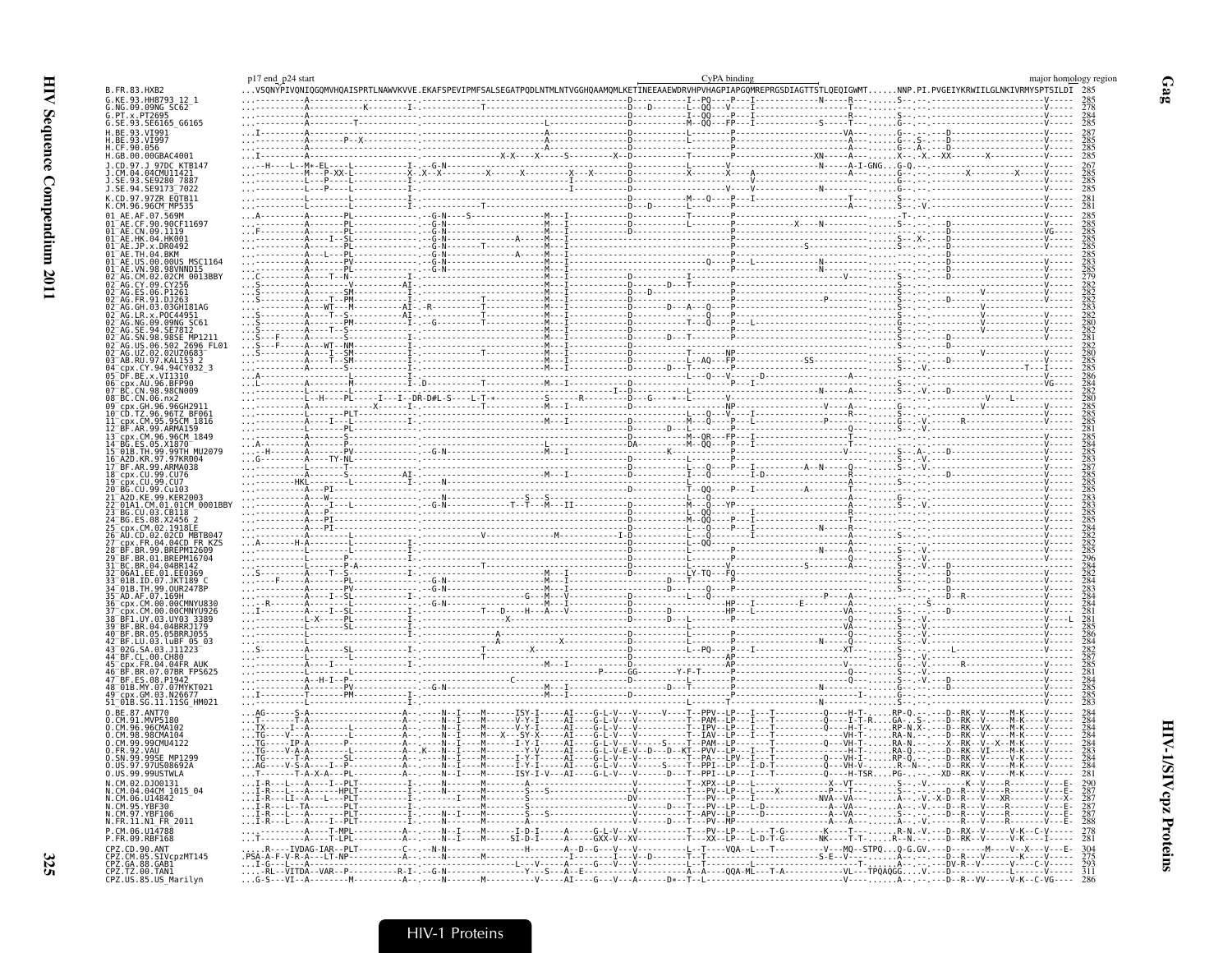<span id="page-13-0"></span>

|                                                                                                                                                                                                         | major homology region                                                                                                                                                                                                                                                                                                                                                                       | p24 end_p2 start | p2 end p7 start | Zn motif                                                                                                                                                                                                                                                              | p7 end p1 start |
|---------------------------------------------------------------------------------------------------------------------------------------------------------------------------------------------------------|---------------------------------------------------------------------------------------------------------------------------------------------------------------------------------------------------------------------------------------------------------------------------------------------------------------------------------------------------------------------------------------------|------------------|-----------------|-----------------------------------------------------------------------------------------------------------------------------------------------------------------------------------------------------------------------------------------------------------------------|-----------------|
| B.FR.83.HXB2                                                                                                                                                                                            | RQGPKEPFRDYVDRFYKTLRAEQASQEVKNWMTETLLV.QNANPDCKTILKALGPAATLEEMMTACQGVGGPGHKARVLAEAMSQVTNSATIMMQRGN.FRN.QR.KIVKCFNCGKEGHTARNCRAPRKKGCWKCGKEGHQMKDCTERQANFLGK 436                                                                                                                                                                                                                             |                  |                 |                                                                                                                                                                                                                                                                       |                 |
| A1.AU.03.PS1044 Day0                                                                                                                                                                                    |                                                                                                                                                                                                                                                                                                                                                                                             |                  |                 |                                                                                                                                                                                                                                                                       |                 |
| A1.ES.06.X2110<br>A1.GE.99.99GEM<br>99.99GEMZ011                                                                                                                                                        |                                                                                                                                                                                                                                                                                                                                                                                             |                  |                 |                                                                                                                                                                                                                                                                       |                 |
| A1.IT.02.60000<br>A1.KE.06.06KECst 001                                                                                                                                                                  |                                                                                                                                                                                                                                                                                                                                                                                             |                  |                 |                                                                                                                                                                                                                                                                       |                 |
| Al.RU.08.PokAlRu                                                                                                                                                                                        |                                                                                                                                                                                                                                                                                                                                                                                             |                  |                 |                                                                                                                                                                                                                                                                       |                 |
| A1.RW.93.93RW037A                                                                                                                                                                                       |                                                                                                                                                                                                                                                                                                                                                                                             |                  |                 |                                                                                                                                                                                                                                                                       |                 |
| A1.TZ.01.A341                                                                                                                                                                                           |                                                                                                                                                                                                                                                                                                                                                                                             |                  |                 |                                                                                                                                                                                                                                                                       |                 |
| A1.UA.O1.O1UADN139                                                                                                                                                                                      |                                                                                                                                                                                                                                                                                                                                                                                             |                  |                 |                                                                                                                                                                                                                                                                       |                 |
| 41 IIG 99 99IIGA07073<br>41.ZA.04.04ZASK162B1                                                                                                                                                           |                                                                                                                                                                                                                                                                                                                                                                                             |                  |                 |                                                                                                                                                                                                                                                                       |                 |
| 42.CD.97.97CDKTB48                                                                                                                                                                                      |                                                                                                                                                                                                                                                                                                                                                                                             |                  |                 |                                                                                                                                                                                                                                                                       |                 |
| 2.CY.94.94CY017 41                                                                                                                                                                                      |                                                                                                                                                                                                                                                                                                                                                                                             |                  |                 |                                                                                                                                                                                                                                                                       |                 |
| B.AR.04.04AR143170                                                                                                                                                                                      |                                                                                                                                                                                                                                                                                                                                                                                             |                  |                 |                                                                                                                                                                                                                                                                       |                 |
| B.AU.04.PS1038 Dav174                                                                                                                                                                                   |                                                                                                                                                                                                                                                                                                                                                                                             |                  |                 |                                                                                                                                                                                                                                                                       |                 |
| .BO.99.BOL0122<br>BR.06.06BR1119                                                                                                                                                                        |                                                                                                                                                                                                                                                                                                                                                                                             |                  |                 |                                                                                                                                                                                                                                                                       |                 |
| .CA.07.502 1191 03                                                                                                                                                                                      |                                                                                                                                                                                                                                                                                                                                                                                             |                  |                 |                                                                                                                                                                                                                                                                       |                 |
|                                                                                                                                                                                                         |                                                                                                                                                                                                                                                                                                                                                                                             |                  |                 |                                                                                                                                                                                                                                                                       |                 |
| .CO.01.PCM001<br>.Cu19                                                                                                                                                                                  |                                                                                                                                                                                                                                                                                                                                                                                             |                  |                 |                                                                                                                                                                                                                                                                       |                 |
| .CY.09.CY266                                                                                                                                                                                            |                                                                                                                                                                                                                                                                                                                                                                                             |                  |                 |                                                                                                                                                                                                                                                                       |                 |
| .DE.86.D31                                                                                                                                                                                              |                                                                                                                                                                                                                                                                                                                                                                                             |                  |                 |                                                                                                                                                                                                                                                                       |                 |
| B.DK.07.PMVL 011<br>05D0 160884                                                                                                                                                                         |                                                                                                                                                                                                                                                                                                                                                                                             |                  |                 |                                                                                                                                                                                                                                                                       |                 |
|                                                                                                                                                                                                         |                                                                                                                                                                                                                                                                                                                                                                                             |                  |                 |                                                                                                                                                                                                                                                                       |                 |
| ES.09.P2149.                                                                                                                                                                                            |                                                                                                                                                                                                                                                                                                                                                                                             |                  |                 |                                                                                                                                                                                                                                                                       |                 |
| B.FR.92.92FR_BX08<br>B.GA.88.OYI 397                                                                                                                                                                    |                                                                                                                                                                                                                                                                                                                                                                                             |                  |                 |                                                                                                                                                                                                                                                                       |                 |
| GE 03 03GEM7004                                                                                                                                                                                         |                                                                                                                                                                                                                                                                                                                                                                                             |                  |                 |                                                                                                                                                                                                                                                                       |                 |
| HT.05.05HT 129389                                                                                                                                                                                       |                                                                                                                                                                                                                                                                                                                                                                                             |                  |                 |                                                                                                                                                                                                                                                                       |                 |
|                                                                                                                                                                                                         |                                                                                                                                                                                                                                                                                                                                                                                             |                  |                 |                                                                                                                                                                                                                                                                       |                 |
|                                                                                                                                                                                                         |                                                                                                                                                                                                                                                                                                                                                                                             |                  |                 |                                                                                                                                                                                                                                                                       |                 |
| 04KMH5<br>.mSTD101                                                                                                                                                                                      |                                                                                                                                                                                                                                                                                                                                                                                             |                  |                 |                                                                                                                                                                                                                                                                       |                 |
| 671 00T36                                                                                                                                                                                               |                                                                                                                                                                                                                                                                                                                                                                                             |                  |                 |                                                                                                                                                                                                                                                                       |                 |
|                                                                                                                                                                                                         |                                                                                                                                                                                                                                                                                                                                                                                             |                  |                 |                                                                                                                                                                                                                                                                       |                 |
| 03PY PSP0115<br>04RUI28005                                                                                                                                                                              |                                                                                                                                                                                                                                                                                                                                                                                             |                  |                 |                                                                                                                                                                                                                                                                       |                 |
| .TH.00.00TH C3198<br>.TT.01.01TT CRC50069                                                                                                                                                               |                                                                                                                                                                                                                                                                                                                                                                                             |                  |                 |                                                                                                                                                                                                                                                                       |                 |
|                                                                                                                                                                                                         |                                                                                                                                                                                                                                                                                                                                                                                             |                  |                 |                                                                                                                                                                                                                                                                       |                 |
| TW.94.TWCYS LM49<br>UA.01.01UAKV167                                                                                                                                                                     |                                                                                                                                                                                                                                                                                                                                                                                             |                  |                 |                                                                                                                                                                                                                                                                       |                 |
|                                                                                                                                                                                                         |                                                                                                                                                                                                                                                                                                                                                                                             |                  |                 |                                                                                                                                                                                                                                                                       |                 |
| .UY.02.02UY TSU1290<br>02YF50                                                                                                                                                                           |                                                                                                                                                                                                                                                                                                                                                                                             |                  |                 |                                                                                                                                                                                                                                                                       |                 |
| B.ZA.03.03ZAPS045MB2                                                                                                                                                                                    |                                                                                                                                                                                                                                                                                                                                                                                             |                  |                 |                                                                                                                                                                                                                                                                       |                 |
| AR.01.ARG4006                                                                                                                                                                                           |                                                                                                                                                                                                                                                                                                                                                                                             |                  |                 |                                                                                                                                                                                                                                                                       |                 |
| 04.04BR013                                                                                                                                                                                              |                                                                                                                                                                                                                                                                                                                                                                                             |                  |                 |                                                                                                                                                                                                                                                                       |                 |
| BW.00.00BW07623<br>CN.98.YNRL9840                                                                                                                                                                       |                                                                                                                                                                                                                                                                                                                                                                                             |                  |                 |                                                                                                                                                                                                                                                                       |                 |
|                                                                                                                                                                                                         |                                                                                                                                                                                                                                                                                                                                                                                             |                  |                 |                                                                                                                                                                                                                                                                       |                 |
| ES.07.X2118 2                                                                                                                                                                                           |                                                                                                                                                                                                                                                                                                                                                                                             |                  |                 |                                                                                                                                                                                                                                                                       |                 |
| 02ET 288                                                                                                                                                                                                |                                                                                                                                                                                                                                                                                                                                                                                             |                  |                 |                                                                                                                                                                                                                                                                       |                 |
| 98IS002                                                                                                                                                                                                 |                                                                                                                                                                                                                                                                                                                                                                                             |                  |                 |                                                                                                                                                                                                                                                                       |                 |
| C.KE.00.KER2010                                                                                                                                                                                         |                                                                                                                                                                                                                                                                                                                                                                                             |                  |                 |                                                                                                                                                                                                                                                                       |                 |
| .MM.99.mIDU101 3                                                                                                                                                                                        |                                                                                                                                                                                                                                                                                                                                                                                             |                  |                 |                                                                                                                                                                                                                                                                       |                 |
| MW 93 93MW 965                                                                                                                                                                                          |                                                                                                                                                                                                                                                                                                                                                                                             |                  |                 |                                                                                                                                                                                                                                                                       |                 |
| $.SN.90.90SE-364$<br>.S0.89.89SM 145                                                                                                                                                                    |                                                                                                                                                                                                                                                                                                                                                                                             |                  |                 |                                                                                                                                                                                                                                                                       |                 |
|                                                                                                                                                                                                         |                                                                                                                                                                                                                                                                                                                                                                                             |                  |                 |                                                                                                                                                                                                                                                                       |                 |
| 98US MSC3018                                                                                                                                                                                            |                                                                                                                                                                                                                                                                                                                                                                                             |                  |                 |                                                                                                                                                                                                                                                                       |                 |
| .UY.01.TRA3011<br>02YE511                                                                                                                                                                               |                                                                                                                                                                                                                                                                                                                                                                                             |                  |                 |                                                                                                                                                                                                                                                                       |                 |
| 05ZAPSK240B1                                                                                                                                                                                            |                                                                                                                                                                                                                                                                                                                                                                                             |                  |                 |                                                                                                                                                                                                                                                                       |                 |
|                                                                                                                                                                                                         |                                                                                                                                                                                                                                                                                                                                                                                             |                  |                 |                                                                                                                                                                                                                                                                       |                 |
| 01CM 0009BBY                                                                                                                                                                                            |                                                                                                                                                                                                                                                                                                                                                                                             |                  |                 |                                                                                                                                                                                                                                                                       |                 |
| D.CY.06.CY163<br>D.KE.97.ML415 2                                                                                                                                                                        |                                                                                                                                                                                                                                                                                                                                                                                             |                  |                 |                                                                                                                                                                                                                                                                       |                 |
|                                                                                                                                                                                                         |                                                                                                                                                                                                                                                                                                                                                                                             |                  |                 | . $v = A - k$ . (2) $kR$ . $kR$ . $kR$ . $kR$ . $kR$ . $kR$ . $kR$ . $kR$ . $kR$ . $kR$ . $kR$ . $kR$ . $kR$ . $kR$ . $kR$ . $kR$ . $kR$ . $kR$ . $kR$ . $kR$ . $kR$ . $kR$ . $kR$ . $kR$ . $kR$ . $kR$ . $kR$ . $kR$ . $kR$ . $kR$ . $kR$ . $kR$ . $kR$ . $kR$ . $k$ |                 |
| ).KR.04.04KBH8<br>SN.90.SE365                                                                                                                                                                           |                                                                                                                                                                                                                                                                                                                                                                                             |                  |                 |                                                                                                                                                                                                                                                                       |                 |
| TD.99.MN011                                                                                                                                                                                             |                                                                                                                                                                                                                                                                                                                                                                                             |                  |                 |                                                                                                                                                                                                                                                                       |                 |
| TZ.01.A280.<br>99.99UGK09958                                                                                                                                                                            |                                                                                                                                                                                                                                                                                                                                                                                             |                  |                 |                                                                                                                                                                                                                                                                       |                 |
| .02YE516                                                                                                                                                                                                |                                                                                                                                                                                                                                                                                                                                                                                             |                  |                 |                                                                                                                                                                                                                                                                       |                 |
|                                                                                                                                                                                                         | $\begin{minipage}{0.99\textwidth} \begin{tabular}{ c c c c c } \hline \textbf{0.1} & \textbf{0.1} & \textbf{0.1} & \textbf{0.1} & \textbf{0.1} & \textbf{0.1} & \textbf{0.1} & \textbf{0.1} & \textbf{0.1} & \textbf{0.1} & \textbf{0.1} & \textbf{0.1} & \textbf{0.1} & \textbf{0.1} & \textbf{0.1} & \textbf{0.1} & \textbf{0.1} & \textbf{0.1} & \textbf{0.1} & \textbf{0.1} & \textbf{$ |                  |                 |                                                                                                                                                                                                                                                                       |                 |
|                                                                                                                                                                                                         |                                                                                                                                                                                                                                                                                                                                                                                             |                  |                 |                                                                                                                                                                                                                                                                       |                 |
| -1 RF 93 VT850                                                                                                                                                                                          |                                                                                                                                                                                                                                                                                                                                                                                             |                  |                 |                                                                                                                                                                                                                                                                       |                 |
| .07BR844                                                                                                                                                                                                |                                                                                                                                                                                                                                                                                                                                                                                             |                  |                 |                                                                                                                                                                                                                                                                       |                 |
| CY 08 CY222                                                                                                                                                                                             |                                                                                                                                                                                                                                                                                                                                                                                             |                  |                 |                                                                                                                                                                                                                                                                       |                 |
|                                                                                                                                                                                                         |                                                                                                                                                                                                                                                                                                                                                                                             |                  |                 |                                                                                                                                                                                                                                                                       |                 |
|                                                                                                                                                                                                         |                                                                                                                                                                                                                                                                                                                                                                                             |                  |                 |                                                                                                                                                                                                                                                                       |                 |
|                                                                                                                                                                                                         |                                                                                                                                                                                                                                                                                                                                                                                             |                  |                 |                                                                                                                                                                                                                                                                       |                 |
|                                                                                                                                                                                                         |                                                                                                                                                                                                                                                                                                                                                                                             |                  |                 |                                                                                                                                                                                                                                                                       |                 |
|                                                                                                                                                                                                         |                                                                                                                                                                                                                                                                                                                                                                                             |                  |                 |                                                                                                                                                                                                                                                                       |                 |
|                                                                                                                                                                                                         |                                                                                                                                                                                                                                                                                                                                                                                             |                  |                 |                                                                                                                                                                                                                                                                       |                 |
|                                                                                                                                                                                                         |                                                                                                                                                                                                                                                                                                                                                                                             |                  |                 |                                                                                                                                                                                                                                                                       |                 |
|                                                                                                                                                                                                         |                                                                                                                                                                                                                                                                                                                                                                                             |                  |                 |                                                                                                                                                                                                                                                                       |                 |
| 1.FI.93.FIN9363<br>1.FR.96.96FR MP411<br>RO 96 BCI R07<br>.RU.08.D88 845<br>2.CM.97.CM5365.<br>G.RE.96.DRCRL<br>CM.04.178.15<br>CN.08.GX 2084 08<br>G.CU.99.Cu74<br>G.ES.09.X2634 2<br>G.GH.03.03GH175G |                                                                                                                                                                                                                                                                                                                                                                                             |                  |                 |                                                                                                                                                                                                                                                                       |                 |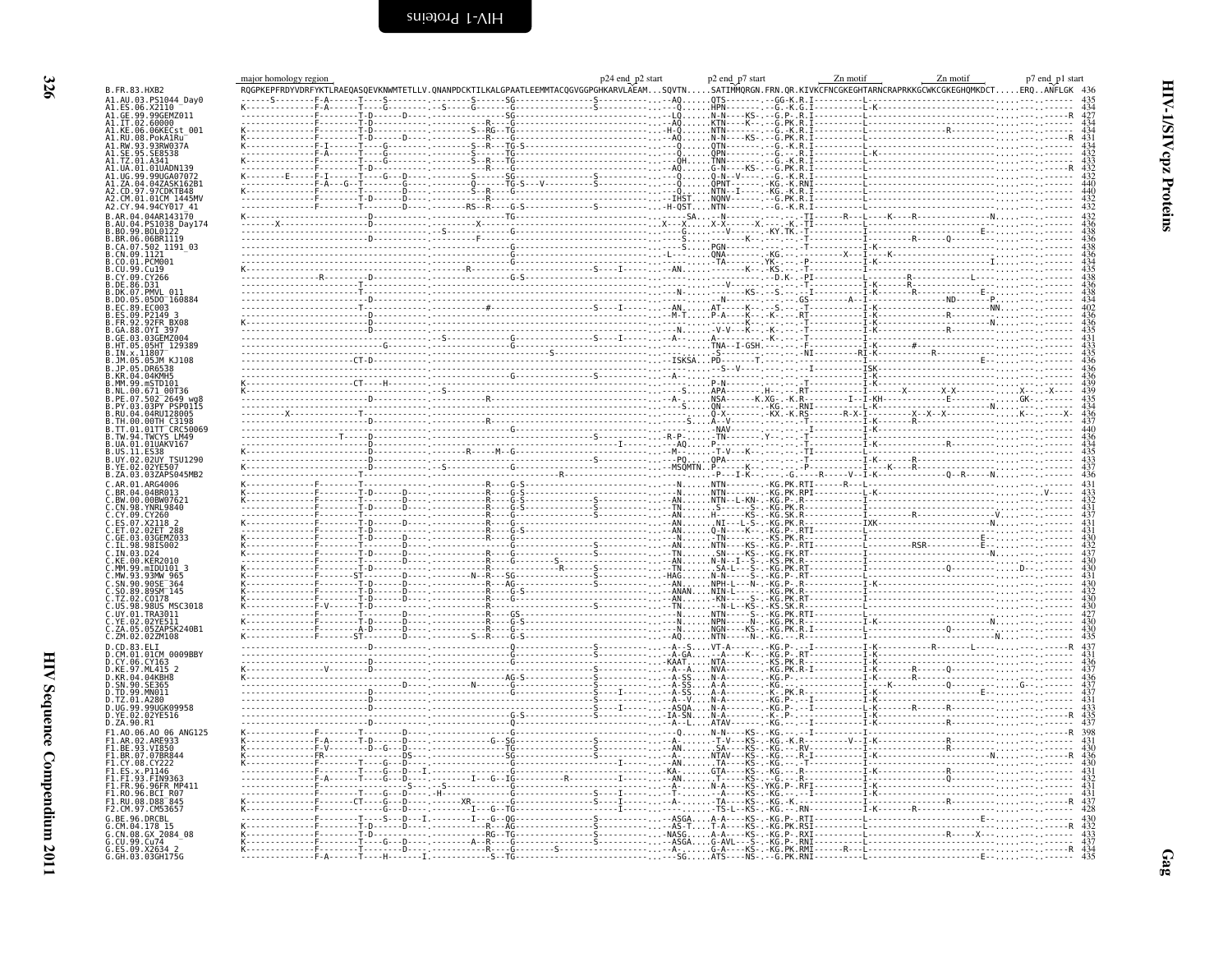|                                                          |                                                                                                                                                                                                                                                                                                                                                                                  |                                   |                                                                                                                                                                                                                                | p7 end_p1 start                                                  |
|----------------------------------------------------------|----------------------------------------------------------------------------------------------------------------------------------------------------------------------------------------------------------------------------------------------------------------------------------------------------------------------------------------------------------------------------------|-----------------------------------|--------------------------------------------------------------------------------------------------------------------------------------------------------------------------------------------------------------------------------|------------------------------------------------------------------|
| B.FR.83.HXB2                                             |                                                                                                                                                                                                                                                                                                                                                                                  |                                   |                                                                                                                                                                                                                                | ERQANFLGK 43                                                     |
| 93.HH8793_12_1<br>09.09NG SC62                           |                                                                                                                                                                                                                                                                                                                                                                                  |                                   |                                                                                                                                                                                                                                |                                                                  |
| $x$ PT2695<br>G.SE.93.SE6165 G6165                       |                                                                                                                                                                                                                                                                                                                                                                                  |                                   |                                                                                                                                                                                                                                |                                                                  |
| H.BE.93.VI991                                            |                                                                                                                                                                                                                                                                                                                                                                                  |                                   |                                                                                                                                                                                                                                |                                                                  |
| H.BE.93.VI997<br>H.CF.90.056                             |                                                                                                                                                                                                                                                                                                                                                                                  |                                   |                                                                                                                                                                                                                                |                                                                  |
| H.GB.00.00GBAC4001                                       |                                                                                                                                                                                                                                                                                                                                                                                  |                                   |                                                                                                                                                                                                                                |                                                                  |
| 97DC_KTB14                                               |                                                                                                                                                                                                                                                                                                                                                                                  |                                   |                                                                                                                                                                                                                                |                                                                  |
|                                                          |                                                                                                                                                                                                                                                                                                                                                                                  |                                   |                                                                                                                                                                                                                                |                                                                  |
| J.SE.94.SE9173 <sup>-</sup> 7022                         |                                                                                                                                                                                                                                                                                                                                                                                  |                                   |                                                                                                                                                                                                                                |                                                                  |
| 97ZR EQTB11<br>.СМ.96.96СМ_МР535                         |                                                                                                                                                                                                                                                                                                                                                                                  |                                   |                                                                                                                                                                                                                                |                                                                  |
| A7 569M                                                  |                                                                                                                                                                                                                                                                                                                                                                                  |                                   | National Contract Contract Contract Contract Contract Contract Contract Contract Contract Contract Contract Contract Contract Contract Contract Contract Contract Contract Contract Contract Contract Contract Contract Contra |                                                                  |
|                                                          |                                                                                                                                                                                                                                                                                                                                                                                  |                                   |                                                                                                                                                                                                                                |                                                                  |
| DR0492                                                   |                                                                                                                                                                                                                                                                                                                                                                                  |                                   |                                                                                                                                                                                                                                |                                                                  |
| . RKM                                                    |                                                                                                                                                                                                                                                                                                                                                                                  |                                   |                                                                                                                                                                                                                                |                                                                  |
| 00.00US MSC1164                                          |                                                                                                                                                                                                                                                                                                                                                                                  |                                   |                                                                                                                                                                                                                                |                                                                  |
| 02CM 0013BBY                                             |                                                                                                                                                                                                                                                                                                                                                                                  |                                   |                                                                                                                                                                                                                                |                                                                  |
|                                                          |                                                                                                                                                                                                                                                                                                                                                                                  |                                   |                                                                                                                                                                                                                                |                                                                  |
|                                                          |                                                                                                                                                                                                                                                                                                                                                                                  |                                   |                                                                                                                                                                                                                                |                                                                  |
| .R.x.POC44951<br>IG.09.09NG SC61<br>IE.94.SE7812         |                                                                                                                                                                                                                                                                                                                                                                                  |                                   |                                                                                                                                                                                                                                |                                                                  |
|                                                          |                                                                                                                                                                                                                                                                                                                                                                                  |                                   |                                                                                                                                                                                                                                |                                                                  |
|                                                          |                                                                                                                                                                                                                                                                                                                                                                                  |                                   |                                                                                                                                                                                                                                |                                                                  |
| RU.97.KAL153 2                                           |                                                                                                                                                                                                                                                                                                                                                                                  |                                   |                                                                                                                                                                                                                                |                                                                  |
| .94.94CY032 3                                            |                                                                                                                                                                                                                                                                                                                                                                                  |                                   |                                                                                                                                                                                                                                |                                                                  |
| x.VI1310                                                 |                                                                                                                                                                                                                                                                                                                                                                                  |                                   |                                                                                                                                                                                                                                |                                                                  |
| 98.98CN009<br>BC.CN.06.nx2                               |                                                                                                                                                                                                                                                                                                                                                                                  |                                   |                                                                                                                                                                                                                                |                                                                  |
| 96.96GH291                                               |                                                                                                                                                                                                                                                                                                                                                                                  |                                   |                                                                                                                                                                                                                                |                                                                  |
| 96.96TZ BF061                                            |                                                                                                                                                                                                                                                                                                                                                                                  |                                   |                                                                                                                                                                                                                                |                                                                  |
| 99.ARMA159<br>CM.96.96CM 1849                            |                                                                                                                                                                                                                                                                                                                                                                                  |                                   |                                                                                                                                                                                                                                |                                                                  |
| .99.99TH MU2079                                          | $\begin{picture}(1,1) \put(0,0) {\put(0,0){\line(1,0){15}} \put(0,0) {\put(0,0){\line(1,0){15}} \put(0,0) {\put(0,0){\line(1,0){15}} \put(0,0) {\put(0,0){\line(1,0){15}} \put(0,0) {\put(0,0){\line(1,0){15}} \put(0,0) {\put(0,0){\line(1,0){15}} \put(0,0) {\put(0,0){\line(1,0){15}} \put(0,0) {\put(0,0){\line(1,0){15}} \put(0,0) {\put(0,0){\line(1,$                     |                                   |                                                                                                                                                                                                                                |                                                                  |
| 97.97KR004                                               |                                                                                                                                                                                                                                                                                                                                                                                  |                                   |                                                                                                                                                                                                                                |                                                                  |
| 99.ARMA038<br>CU.99.CU76                                 |                                                                                                                                                                                                                                                                                                                                                                                  |                                   |                                                                                                                                                                                                                                |                                                                  |
| CU.99.CU7                                                |                                                                                                                                                                                                                                                                                                                                                                                  |                                   |                                                                                                                                                                                                                                |                                                                  |
| CU.99.Cu103<br>99.KER2003                                |                                                                                                                                                                                                                                                                                                                                                                                  |                                   |                                                                                                                                                                                                                                |                                                                  |
| 03.CB118                                                 |                                                                                                                                                                                                                                                                                                                                                                                  |                                   |                                                                                                                                                                                                                                |                                                                  |
| .02.1918EF                                               |                                                                                                                                                                                                                                                                                                                                                                                  |                                   |                                                                                                                                                                                                                                |                                                                  |
| 02.02CD MBTB04                                           |                                                                                                                                                                                                                                                                                                                                                                                  |                                   |                                                                                                                                                                                                                                |                                                                  |
| R.04.04CD FR KZS<br>99.BREPM12609                        |                                                                                                                                                                                                                                                                                                                                                                                  |                                   |                                                                                                                                                                                                                                |                                                                  |
| 01.BREPM16704<br>04.04BR142                              |                                                                                                                                                                                                                                                                                                                                                                                  |                                   |                                                                                                                                                                                                                                |                                                                  |
| 1.EE.01.EE0369                                           |                                                                                                                                                                                                                                                                                                                                                                                  |                                   |                                                                                                                                                                                                                                |                                                                  |
| 99.0UR2478P                                              |                                                                                                                                                                                                                                                                                                                                                                                  |                                   |                                                                                                                                                                                                                                |                                                                  |
|                                                          |                                                                                                                                                                                                                                                                                                                                                                                  |                                   |                                                                                                                                                                                                                                |                                                                  |
|                                                          |                                                                                                                                                                                                                                                                                                                                                                                  |                                   |                                                                                                                                                                                                                                |                                                                  |
| BR.04.04BRRJ179                                          | $-AN$                                                                                                                                                                                                                                                                                                                                                                            |                                   |                                                                                                                                                                                                                                |                                                                  |
| .BR.05.05BRRJ055<br>.LU.03.luBF 05_03<br>G.SA.03.J11223  |                                                                                                                                                                                                                                                                                                                                                                                  |                                   |                                                                                                                                                                                                                                |                                                                  |
|                                                          | -Asga<br>-Asga<br>-AQST                                                                                                                                                                                                                                                                                                                                                          |                                   |                                                                                                                                                                                                                                |                                                                  |
| 04.04FR AUK                                              |                                                                                                                                                                                                                                                                                                                                                                                  |                                   |                                                                                                                                                                                                                                |                                                                  |
| .07.07BR FPS625<br>.08.P1942                             |                                                                                                                                                                                                                                                                                                                                                                                  |                                   |                                                                                                                                                                                                                                |                                                                  |
| MY.07.07MYKT021                                          |                                                                                                                                                                                                                                                                                                                                                                                  |                                   |                                                                                                                                                                                                                                |                                                                  |
| SG.11.11SG HM021                                         |                                                                                                                                                                                                                                                                                                                                                                                  | NŠÑ----K--.-KG.<br>ATS-------.--- |                                                                                                                                                                                                                                |                                                                  |
| 0.BE.87.ANT70<br>MVP5180                                 |                                                                                                                                                                                                                                                                                                                                                                                  |                                   |                                                                                                                                                                                                                                |                                                                  |
| CM.96.96CMA102                                           |                                                                                                                                                                                                                                                                                                                                                                                  |                                   |                                                                                                                                                                                                                                |                                                                  |
| 98.98CMA104<br>.99CMU4122                                |                                                                                                                                                                                                                                                                                                                                                                                  |                                   |                                                                                                                                                                                                                                |                                                                  |
| FR.92.VAU<br>99SE MP1299                                 |                                                                                                                                                                                                                                                                                                                                                                                  |                                   |                                                                                                                                                                                                                                |                                                                  |
| 97US08692A                                               |                                                                                                                                                                                                                                                                                                                                                                                  |                                   |                                                                                                                                                                                                                                |                                                                  |
| .ŬŠ.99.99ŬŠTWLA<br>.CM.02.DJ00131                        | $\begin{array}{cccccccccccccccc} \textbf{0.011} & \textbf{0.02} & \textbf{0.03} & \textbf{0.04} & \textbf{0.05} & \textbf{0.07} & \textbf{0.08} & \textbf{0.07} & \textbf{0.08} & \textbf{0.09} & \textbf{0.09} & \textbf{0.09} & \textbf{0.09} & \textbf{0.09} & \textbf{0.09} & \textbf{0.09} & \textbf{0.09} & \textbf{0.09} & \textbf{0.09} & \textbf{0.09} & \textbf{0.09}$ |                                   |                                                                                                                                                                                                                                |                                                                  |
| .04CM 1015 04                                            |                                                                                                                                                                                                                                                                                                                                                                                  |                                   |                                                                                                                                                                                                                                |                                                                  |
| 06.014842<br>95. YRF30                                   |                                                                                                                                                                                                                                                                                                                                                                                  |                                   |                                                                                                                                                                                                                                |                                                                  |
|                                                          |                                                                                                                                                                                                                                                                                                                                                                                  | .ATSVFV----.-KG<br>TTN-FA----.-KG |                                                                                                                                                                                                                                |                                                                  |
| N1 FR 2011<br>P. CM. 06. 1114788                         |                                                                                                                                                                                                                                                                                                                                                                                  |                                   |                                                                                                                                                                                                                                |                                                                  |
| FR.09.RBF168                                             |                                                                                                                                                                                                                                                                                                                                                                                  |                                   |                                                                                                                                                                                                                                | -K---R--------Q---------KSG---<br>-K---R----R--Q----L-N-PATNTGKV |
| 90.ANT<br>05.SIVcpzMT145                                 |                                                                                                                                                                                                                                                                                                                                                                                  |                                   |                                                                                                                                                                                                                                |                                                                  |
| CPZ.GA.88.GABI<br>CPZ.TZ.00.TAN1<br>CPZ.US.85.US_Marilyn |                                                                                                                                                                                                                                                                                                                                                                                  |                                   |                                                                                                                                                                                                                                |                                                                  |
|                                                          |                                                                                                                                                                                                                                                                                                                                                                                  |                                   |                                                                                                                                                                                                                                |                                                                  |

 $\mathbf{Gag}$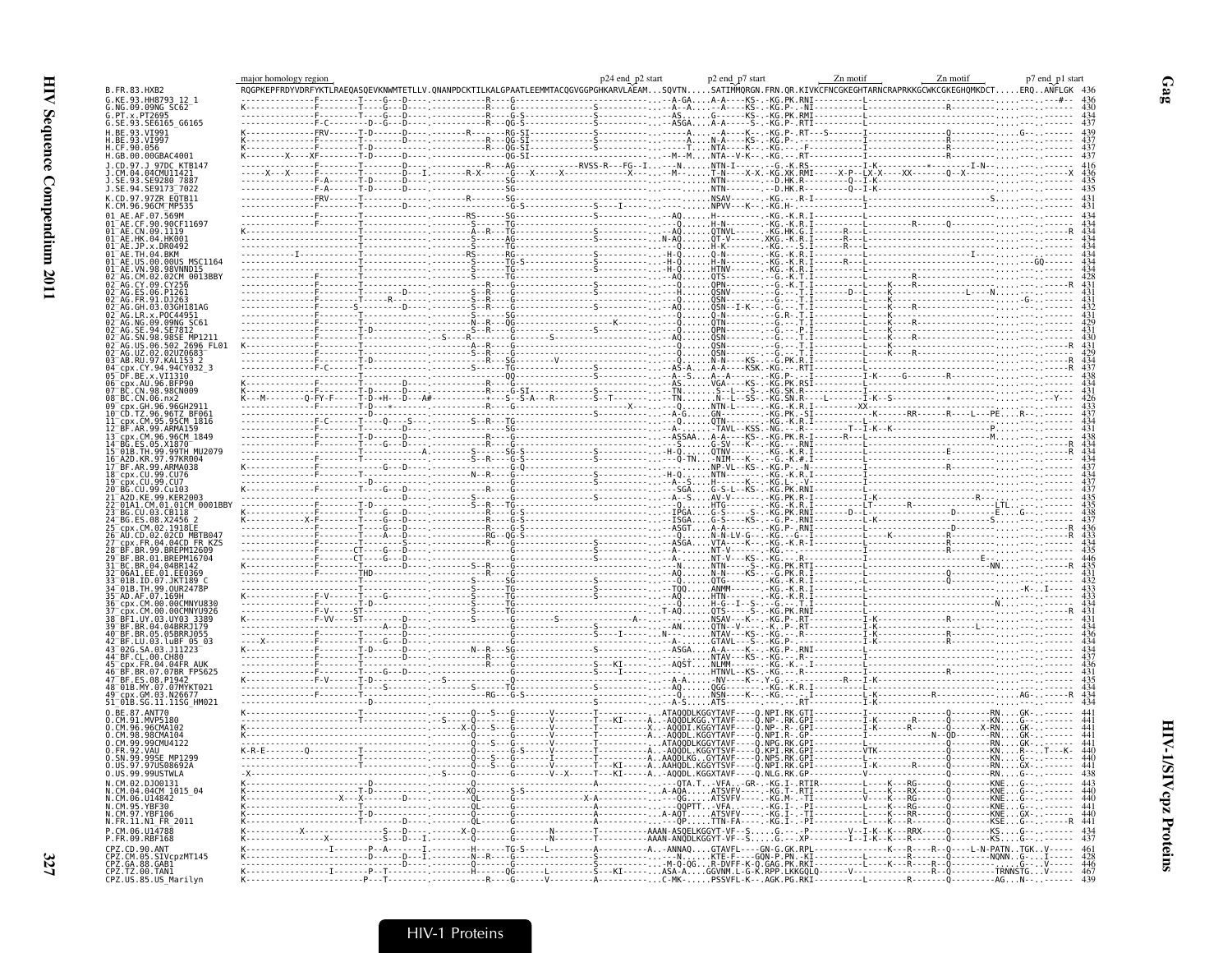<span id="page-15-0"></span>

|                                                                                                                                                                                                             |                 |             |  | Vpr binding<br>p6 end, Gag end        |
|-------------------------------------------------------------------------------------------------------------------------------------------------------------------------------------------------------------|-----------------|-------------|--|---------------------------------------|
| B.FR.83.HXB2                                                                                                                                                                                                | p1 end p6 start | Vpr binding |  |                                       |
| A1.AU.03.PS1044 Day0                                                                                                                                                                                        |                 |             |  |                                       |
| A1.ES.06.X2110 7<br>A1.GE.99.99GEMZ011                                                                                                                                                                      |                 |             |  |                                       |
| A1.IT.02.60000<br>A1.KE.06.06KECst<br>001                                                                                                                                                                   |                 |             |  |                                       |
| A1.RU.08.PokA1Ru-<br>A1.RW.93.93RW037A<br>A1.SE.95.SE8538<br>A1.TZ.01.A341                                                                                                                                  |                 |             |  |                                       |
|                                                                                                                                                                                                             |                 |             |  |                                       |
| A1.UA.01.01UADN139                                                                                                                                                                                          |                 |             |  |                                       |
|                                                                                                                                                                                                             |                 |             |  |                                       |
| .CD.97.97CDKTB48<br>.CM.01.01CM 1445MV                                                                                                                                                                      |                 |             |  |                                       |
| A2.CY.94.94CY017 41<br>$.04.04$ AR143170                                                                                                                                                                    |                 |             |  |                                       |
| B.AU.04.P51038<br>B.B0.99.B0L0122<br>B.B0.99.B0L0122<br>B.CA.06.06BR1119<br>B.CA.07.502 1191_03<br>B.CN.09.1121                                                                                             |                 |             |  |                                       |
|                                                                                                                                                                                                             |                 |             |  |                                       |
|                                                                                                                                                                                                             |                 |             |  |                                       |
|                                                                                                                                                                                                             |                 |             |  |                                       |
| B.CO.01.PCM001<br>B.CU.99.Cu19<br>B.CV.09.Cu19<br>B.DE.86.D31<br>B.DE.86.D31<br>B.DK.07.PMVL_011                                                                                                            |                 |             |  |                                       |
| B.DO.05.05D0 160884                                                                                                                                                                                         |                 |             |  |                                       |
| 89.EC003                                                                                                                                                                                                    |                 |             |  |                                       |
|                                                                                                                                                                                                             |                 |             |  |                                       |
| B.ES.09.P2149 3<br>B.FR.92.92FR BX08<br>B.GA.88.0YI 397<br>B.GE.03.03GEMZ004                                                                                                                                |                 |             |  |                                       |
| B.HT.05.05HT 129389                                                                                                                                                                                         |                 |             |  |                                       |
| B.IN.x.11807<br>B.JM.05.05JM_KJ108                                                                                                                                                                          |                 |             |  |                                       |
| B.JP.05.DR6538<br>B.KR.04.04KMH5<br>B.MM.99.mSTD101                                                                                                                                                         |                 |             |  |                                       |
|                                                                                                                                                                                                             |                 |             |  |                                       |
|                                                                                                                                                                                                             |                 |             |  |                                       |
| B.ML.90.671<br>B.ML.90.671<br>B.PE.07.502 <sup>-</sup> 2649 wg8<br>B.PY.03.03PY PSP0115<br>B.RU.04.04RUI28005<br>B.TT.01.01TT_CRC50069<br>B.TT.01.01TT_CRC50069<br>B.TV.94.TWCY5.HM49<br>B.TW.94.TWCY5.HM49 |                 |             |  |                                       |
|                                                                                                                                                                                                             |                 |             |  |                                       |
| .UA.01.01UAKV167                                                                                                                                                                                            |                 |             |  |                                       |
|                                                                                                                                                                                                             |                 |             |  |                                       |
| B.US.11.ES38<br>B.UY.02.02UY TSU1290<br>B.YE.02.02YE507<br>B.ZA.03.03ZAPS045MB2                                                                                                                             |                 |             |  |                                       |
| AR.01.ARG4006                                                                                                                                                                                               |                 |             |  |                                       |
| C.BR.04.04BR013<br>C.BW.00.00BW07621<br>C.CN.98.YNRL9840<br>C.CY.09.CY260<br>C.ES.07.X2118.2.                                                                                                               |                 |             |  |                                       |
|                                                                                                                                                                                                             |                 |             |  |                                       |
| .ET.02.02ET 288<br>.GE.03.03GEMZ033                                                                                                                                                                         |                 |             |  |                                       |
| 98.98IS002                                                                                                                                                                                                  |                 |             |  |                                       |
| .10.03.024<br>00.KER2010                                                                                                                                                                                    |                 |             |  |                                       |
| .MM.99.mIDU101 3                                                                                                                                                                                            |                 |             |  |                                       |
|                                                                                                                                                                                                             |                 |             |  |                                       |
| C.50.89.895M_145<br>C.TZ.02.C0178<br>C.TZ.02.C0178<br>C.UY.01.TRA3011<br>C.UY.01.TRA3011                                                                                                                    |                 |             |  |                                       |
|                                                                                                                                                                                                             |                 |             |  |                                       |
| .02.02YE511<br>.05.05ZAPSK240B1                                                                                                                                                                             |                 |             |  |                                       |
| C.ZM.02.02ZM108<br>D.CD.83.ELI                                                                                                                                                                              |                 |             |  |                                       |
| D.CM.01.01CM 0009BBY                                                                                                                                                                                        |                 |             |  |                                       |
| D.CY.06.CY163<br>D.KE.97.ML415                                                                                                                                                                              |                 |             |  |                                       |
| D.KR.04.04KBH8<br>D.SN.90.SE365<br>D.TD.99.MN011                                                                                                                                                            |                 |             |  | .K-N - - - - -D- -K- - - - - - - L-K- |
| D.TZ.01.A280                                                                                                                                                                                                |                 |             |  |                                       |
| D.UG.99.99UGK09958<br>D.YE.02.02YE516                                                                                                                                                                       |                 |             |  |                                       |
| D.ZA.90.R1                                                                                                                                                                                                  |                 |             |  |                                       |
| F1.A0.06.A0 06 ANG125                                                                                                                                                                                       |                 |             |  |                                       |
| F1.AR.02.ARE933<br>F1.AR.02.ARE933<br>F1.BR.07.07BR844<br>F1.BR.07.07BR844                                                                                                                                  |                 |             |  |                                       |
| F1.CY.08.CY222<br>F1.ES.x.P1146<br>F1.FI.93.FIN9363                                                                                                                                                         |                 |             |  |                                       |
| F1.FR.96.96FR MP411                                                                                                                                                                                         |                 |             |  |                                       |
| F1.RO.96.BCI R07                                                                                                                                                                                            |                 |             |  |                                       |
| RU.08.D88 <sup>-845</sup><br>F2.CM.97.CM53657                                                                                                                                                               |                 |             |  |                                       |
| G.BE.96.DRCBL                                                                                                                                                                                               |                 |             |  |                                       |
| G.CM.04.178 15<br>G.CN.08.GX_2084_08                                                                                                                                                                        |                 |             |  |                                       |
| G.CU.99.Cu74<br>G.ES.09.X2634 2<br>G.GH.03.03GH175G                                                                                                                                                         |                 |             |  | . - - - - -A- -K- - - -S- - *- - -    |
|                                                                                                                                                                                                             |                 |             |  |                                       |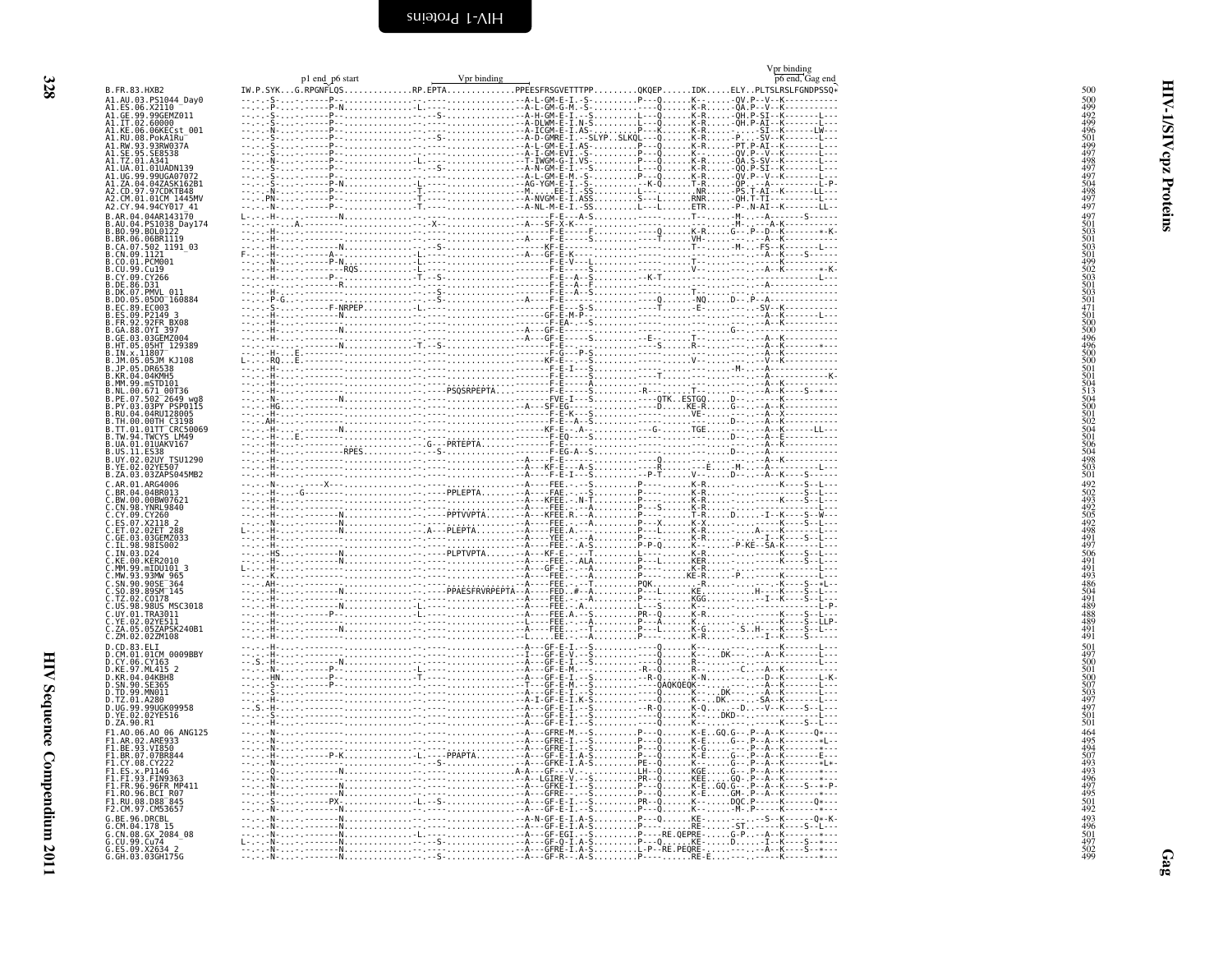|                                                                                                                 | p1 end p6 start | Vpr binding                                                           | Vpr binding<br>p6 end, Gag end |
|-----------------------------------------------------------------------------------------------------------------|-----------------|-----------------------------------------------------------------------|--------------------------------|
| B.FR.83.HXB2                                                                                                    |                 | IW.P.SYKG.RPGNFLQSRP.EPTAPPEESFRSGVETTTPPQKQEPIDKELYPLTSLRSLFGNDPSSQ* |                                |
| G.KE.93.HH8793 12 1                                                                                             |                 |                                                                       |                                |
| G.NG.09.09NG SC62-<br>G.PT.x.PT2695<br>G.SE.93.SE6165_G6165                                                     |                 |                                                                       |                                |
|                                                                                                                 |                 |                                                                       |                                |
| H.BE.93.VI991                                                                                                   |                 |                                                                       |                                |
| H.BE.93.VI997<br>H.CF.90.056<br>H.GB.00.00GBAC4001                                                              |                 |                                                                       |                                |
| J.CD.97.J 97DC KTB147                                                                                           |                 |                                                                       |                                |
| J.CM.04.04CMU11421<br>J.SE.93.SE9280_7887                                                                       |                 |                                                                       |                                |
| J.SE.94.SE9173 <sup>-</sup> 7022                                                                                |                 |                                                                       |                                |
| K.CD.97.97ZR EQTB11<br>K.CM.96.96CM MP535                                                                       |                 |                                                                       |                                |
| 01 AE.AF.07.569M                                                                                                |                 |                                                                       |                                |
| 01 AE.CF.90.90CF11697<br>01 AE.CN.09.1119<br>01 AE.HK.04.HK001                                                  |                 |                                                                       |                                |
|                                                                                                                 |                 |                                                                       |                                |
|                                                                                                                 |                 |                                                                       |                                |
|                                                                                                                 |                 |                                                                       |                                |
| 02 <sup>-</sup> AG.CY.09.CY256                                                                                  |                 |                                                                       |                                |
| 02 AG. ES. 06. P1261<br>02 AG. ER. 91. D1263                                                                    |                 |                                                                       |                                |
| AG.GH.03.03GH181AG<br>02 <sup>-</sup> AG.LR.x.P0C44951                                                          |                 |                                                                       |                                |
|                                                                                                                 |                 |                                                                       |                                |
| 02-AG.NG.09.09NG-SC61<br>02-AG.SE.94.SE7812<br>02-AG.SR.98.98SE_MP1211<br>02-AG.US.06.502_2696_FL01             |                 |                                                                       |                                |
|                                                                                                                 |                 |                                                                       |                                |
| 02-AG.UZ.02.02UZ0683-<br>03-AB.RU.97.KAL153_2<br>04-cpx.CY.94.94CY032_3                                         |                 |                                                                       |                                |
| DF.BE.x.VI1310                                                                                                  |                 |                                                                       |                                |
| 06 cpx. AU. 96. BFP90<br>07 BC. CN. 98. 98CN009<br>08 BC. CN. 06. nx2                                           |                 |                                                                       |                                |
| 09 cpx.GH.96.96GH2911                                                                                           |                 |                                                                       |                                |
| 10 CD. TZ.96.96TZ BF061<br>11 cpx. CM. 95.95CM 1816                                                             |                 |                                                                       |                                |
| 12 <sup>-</sup> BF.AR.99.ARMA159                                                                                |                 |                                                                       |                                |
| 13 - CP. . CM. 96. 96CM<br>14 - BG. ES. 05. X1870<br>15 - 01B. TH. 99. 99TH MU2079<br>16 - A2D. KR. 97. 97KR004 |                 |                                                                       |                                |
|                                                                                                                 |                 |                                                                       |                                |
| 17 BF.AR.99.ARMA038                                                                                             |                 |                                                                       |                                |
| 18 cpx.CU.99.CU76                                                                                               |                 |                                                                       |                                |
| 20 BG.CU.99.Cu103                                                                                               |                 |                                                                       |                                |
| ŽI AŽD.KE.99.KERŽ003<br>22 01A1.CM.01.01CM_0001BBY                                                              |                 |                                                                       |                                |
| 23 BG.CU.03.CB118<br>24 BG.ES.08.X2456<br>cpx.CM.02.1918LE                                                      |                 |                                                                       |                                |
| 26 <sup>-</sup> AU.CD.02.02CD MBTB047                                                                           |                 |                                                                       |                                |
| "cpx.FR.04.04CD FR KZS<br>"BF.BR.99.BREPM12609                                                                  |                 |                                                                       |                                |
| 29 BF.BR.01.BREPM16704<br>31 BC.BR.04.04BR142                                                                   |                 |                                                                       |                                |
| 06A1.EE.01.EE0369                                                                                               |                 |                                                                       |                                |
| 33 <sup>-</sup> 01B.ID.07.JKT189 C<br>34-01B.TH.99.OUR2478P                                                     |                 |                                                                       |                                |
| 35 AD.AF.07.169Н<br>36 cpx.CM.00.00CMNYU830                                                                     |                 |                                                                       |                                |
| cpx.CM.00.00CMNYU926                                                                                            |                 |                                                                       |                                |
| 38-BF1.UY.03.UY03.3389<br>39-BF.BR.04.04BRRJ179                                                                 |                 |                                                                       |                                |
| 40-BF.BR.05.05BRRJ055<br>42-BF.LU.03.luBF 05 03<br>43_02G.SA.03.luBF 05 03                                      |                 |                                                                       |                                |
| 44 BF.CL.00.CH80                                                                                                |                 |                                                                       |                                |
| 45 cpx. FR. 04.04FR AUK<br>46 BF.BR.07.07BR FPS625                                                              |                 |                                                                       |                                |
| 47-BF.ES.08.P1942<br>48-01B.MY.07.07MYKT021                                                                     |                 |                                                                       |                                |
| 49 <sup>-</sup> cpx.GM.03.N26677                                                                                |                 |                                                                       |                                |
| 51 <sup>-</sup> 01B.SG.11.11SG HM021<br>0.BE.87.ANT70                                                           |                 |                                                                       |                                |
| 0.CM.91.MVP5180<br>0.CM.96.96CMA102                                                                             |                 |                                                                       |                                |
| 0.CM.98.98CMA104<br>0.CM.99.99CMU4122                                                                           |                 |                                                                       |                                |
| 0.FR.92.VAU                                                                                                     |                 |                                                                       |                                |
| 0.SN.99.99SE MP1299<br>0.US.97.97US08692A                                                                       |                 |                                                                       |                                |
| 0.US.99.99USTWLA                                                                                                |                 |                                                                       |                                |
| N.CM.02.DJ00131<br>N.CM.04.04CM 1015 04                                                                         |                 |                                                                       |                                |
| N.CM.06.014842                                                                                                  |                 |                                                                       |                                |
| N.CM.95.YBF30<br>N.CM.97.YBF106                                                                                 |                 |                                                                       |                                |
| N.FR.11.N1 FR 2011                                                                                              |                 |                                                                       |                                |
| P.CM.06.U14788<br>P.FR.09.RBF168                                                                                |                 |                                                                       |                                |
| CPZ.CD.90.ANT<br>CPZ.CM.05.SIVcpzMT145<br>CPZ.GA.88.GAB1<br>CPZ.TZ.00.TAN1                                      |                 |                                                                       |                                |
|                                                                                                                 |                 |                                                                       |                                |
| CPZ.US.85.US_Marilyn                                                                                            |                 |                                                                       |                                |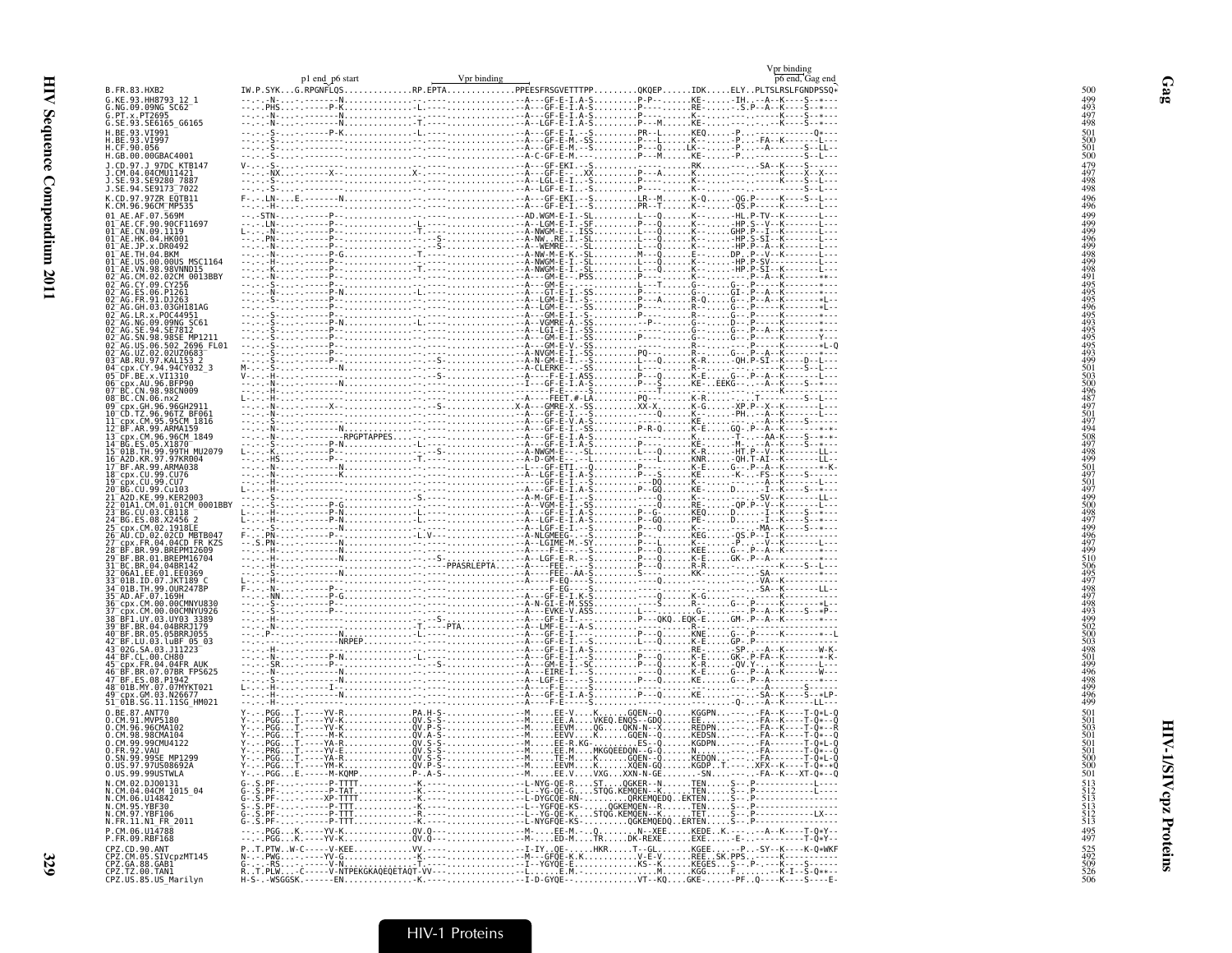<span id="page-17-0"></span>

| B.FR.83.HXB2                                                                                                                                                                                                                                                |  |
|-------------------------------------------------------------------------------------------------------------------------------------------------------------------------------------------------------------------------------------------------------------|--|
|                                                                                                                                                                                                                                                             |  |
|                                                                                                                                                                                                                                                             |  |
|                                                                                                                                                                                                                                                             |  |
|                                                                                                                                                                                                                                                             |  |
| B. FR. 83. HXB2<br>A1. EE. 98. X211044_Day0<br>A1. EE. 98. X211044_Day0<br>A1. CE. 98. X2116H2<br>A1. IT. 02. 6806KERD<br>A1. KU. 08. POSKERD<br>A1. RU. 08. POSKERD<br>A1. RU. 99. 99. SERS<br>A1. IT. SERS 38. SERS<br>A1. U. 09. 99. 99. JOAN 797<br>A1. |  |
|                                                                                                                                                                                                                                                             |  |
|                                                                                                                                                                                                                                                             |  |
|                                                                                                                                                                                                                                                             |  |
|                                                                                                                                                                                                                                                             |  |
|                                                                                                                                                                                                                                                             |  |
|                                                                                                                                                                                                                                                             |  |
|                                                                                                                                                                                                                                                             |  |
|                                                                                                                                                                                                                                                             |  |
|                                                                                                                                                                                                                                                             |  |
|                                                                                                                                                                                                                                                             |  |
|                                                                                                                                                                                                                                                             |  |
|                                                                                                                                                                                                                                                             |  |
|                                                                                                                                                                                                                                                             |  |
|                                                                                                                                                                                                                                                             |  |
|                                                                                                                                                                                                                                                             |  |
|                                                                                                                                                                                                                                                             |  |
|                                                                                                                                                                                                                                                             |  |
|                                                                                                                                                                                                                                                             |  |
|                                                                                                                                                                                                                                                             |  |
|                                                                                                                                                                                                                                                             |  |
|                                                                                                                                                                                                                                                             |  |
|                                                                                                                                                                                                                                                             |  |
|                                                                                                                                                                                                                                                             |  |
|                                                                                                                                                                                                                                                             |  |
|                                                                                                                                                                                                                                                             |  |
|                                                                                                                                                                                                                                                             |  |
|                                                                                                                                                                                                                                                             |  |
|                                                                                                                                                                                                                                                             |  |
|                                                                                                                                                                                                                                                             |  |
|                                                                                                                                                                                                                                                             |  |
|                                                                                                                                                                                                                                                             |  |
|                                                                                                                                                                                                                                                             |  |
|                                                                                                                                                                                                                                                             |  |
|                                                                                                                                                                                                                                                             |  |
|                                                                                                                                                                                                                                                             |  |
|                                                                                                                                                                                                                                                             |  |
|                                                                                                                                                                                                                                                             |  |
|                                                                                                                                                                                                                                                             |  |
|                                                                                                                                                                                                                                                             |  |
|                                                                                                                                                                                                                                                             |  |
|                                                                                                                                                                                                                                                             |  |
|                                                                                                                                                                                                                                                             |  |
|                                                                                                                                                                                                                                                             |  |
|                                                                                                                                                                                                                                                             |  |
|                                                                                                                                                                                                                                                             |  |
|                                                                                                                                                                                                                                                             |  |
|                                                                                                                                                                                                                                                             |  |
|                                                                                                                                                                                                                                                             |  |
|                                                                                                                                                                                                                                                             |  |
|                                                                                                                                                                                                                                                             |  |
|                                                                                                                                                                                                                                                             |  |
|                                                                                                                                                                                                                                                             |  |
|                                                                                                                                                                                                                                                             |  |
|                                                                                                                                                                                                                                                             |  |
|                                                                                                                                                                                                                                                             |  |
|                                                                                                                                                                                                                                                             |  |
|                                                                                                                                                                                                                                                             |  |
|                                                                                                                                                                                                                                                             |  |
|                                                                                                                                                                                                                                                             |  |
|                                                                                                                                                                                                                                                             |  |
|                                                                                                                                                                                                                                                             |  |
|                                                                                                                                                                                                                                                             |  |
|                                                                                                                                                                                                                                                             |  |
|                                                                                                                                                                                                                                                             |  |
|                                                                                                                                                                                                                                                             |  |
|                                                                                                                                                                                                                                                             |  |
|                                                                                                                                                                                                                                                             |  |
|                                                                                                                                                                                                                                                             |  |
|                                                                                                                                                                                                                                                             |  |
|                                                                                                                                                                                                                                                             |  |
|                                                                                                                                                                                                                                                             |  |
|                                                                                                                                                                                                                                                             |  |
|                                                                                                                                                                                                                                                             |  |
|                                                                                                                                                                                                                                                             |  |
|                                                                                                                                                                                                                                                             |  |
|                                                                                                                                                                                                                                                             |  |
|                                                                                                                                                                                                                                                             |  |
|                                                                                                                                                                                                                                                             |  |
|                                                                                                                                                                                                                                                             |  |
|                                                                                                                                                                                                                                                             |  |
|                                                                                                                                                                                                                                                             |  |
|                                                                                                                                                                                                                                                             |  |
|                                                                                                                                                                                                                                                             |  |
|                                                                                                                                                                                                                                                             |  |
|                                                                                                                                                                                                                                                             |  |
|                                                                                                                                                                                                                                                             |  |
|                                                                                                                                                                                                                                                             |  |
|                                                                                                                                                                                                                                                             |  |
|                                                                                                                                                                                                                                                             |  |
|                                                                                                                                                                                                                                                             |  |
|                                                                                                                                                                                                                                                             |  |
|                                                                                                                                                                                                                                                             |  |
|                                                                                                                                                                                                                                                             |  |
|                                                                                                                                                                                                                                                             |  |
|                                                                                                                                                                                                                                                             |  |
|                                                                                                                                                                                                                                                             |  |
|                                                                                                                                                                                                                                                             |  |
|                                                                                                                                                                                                                                                             |  |
|                                                                                                                                                                                                                                                             |  |
|                                                                                                                                                                                                                                                             |  |
|                                                                                                                                                                                                                                                             |  |

<span id="page-17-1"></span>

|                          | Gag-Pol TF start |  |  |  | Gag-Pol TF end_protease start |                                                                                                                          |  |
|--------------------------|------------------|--|--|--|-------------------------------|--------------------------------------------------------------------------------------------------------------------------|--|
|                          |                  |  |  |  |                               | .<br>FFREDL.A.FLQG.KAREFSSEQT.RANSPTRRELQVWGRDNNSPSEAGADRQGTVSFNFPQVTLWQRPLVTIKIGGQLKEALLDTGADDTVLEEMSLPGRWKPKMIGGIGGFIK |  |
| 44 Day0                  |                  |  |  |  |                               |                                                                                                                          |  |
| MZ011                    |                  |  |  |  |                               |                                                                                                                          |  |
| Čst 001                  |                  |  |  |  |                               |                                                                                                                          |  |
| 1Ru <sup>–</sup><br>037A |                  |  |  |  |                               |                                                                                                                          |  |
| 38                       |                  |  |  |  |                               |                                                                                                                          |  |
| DN139                    |                  |  |  |  |                               |                                                                                                                          |  |
| A07072                   |                  |  |  |  |                               |                                                                                                                          |  |
| SK162B1<br>KTB48         |                  |  |  |  |                               |                                                                                                                          |  |
|                          |                  |  |  |  |                               |                                                                                                                          |  |
| 017 41<br>43170          |                  |  |  |  |                               |                                                                                                                          |  |
| 8_Day174                 |                  |  |  |  |                               |                                                                                                                          |  |
| īī9                      |                  |  |  |  |                               |                                                                                                                          |  |
| 191 03                   |                  |  |  |  |                               |                                                                                                                          |  |
|                          |                  |  |  |  |                               |                                                                                                                          |  |
|                          |                  |  |  |  |                               |                                                                                                                          |  |
|                          |                  |  |  |  |                               |                                                                                                                          |  |
| 011                      |                  |  |  |  |                               |                                                                                                                          |  |
| 160884                   |                  |  |  |  |                               |                                                                                                                          |  |
| BX08                     |                  |  |  |  |                               |                                                                                                                          |  |
|                          |                  |  |  |  |                               |                                                                                                                          |  |
| Z004<br>129389           |                  |  |  |  |                               |                                                                                                                          |  |
|                          |                  |  |  |  |                               |                                                                                                                          |  |
| KJ108                    |                  |  |  |  |                               |                                                                                                                          |  |
|                          |                  |  |  |  |                               |                                                                                                                          |  |
| 0T36                     |                  |  |  |  |                               |                                                                                                                          |  |
| 649 wg8<br>PSP0115       |                  |  |  |  |                               |                                                                                                                          |  |
| 28005                    |                  |  |  |  |                               |                                                                                                                          |  |
| C3198<br>CRC50069        |                  |  |  |  |                               |                                                                                                                          |  |
| LM49                     |                  |  |  |  |                               |                                                                                                                          |  |
| V167                     |                  |  |  |  |                               |                                                                                                                          |  |
| TSU1290                  |                  |  |  |  |                               |                                                                                                                          |  |
| 07<br>S045MB2            |                  |  |  |  |                               |                                                                                                                          |  |
| 06                       |                  |  |  |  |                               |                                                                                                                          |  |
| 13<br>7621               |                  |  |  |  |                               |                                                                                                                          |  |
| 840                      |                  |  |  |  |                               |                                                                                                                          |  |
|                          |                  |  |  |  |                               |                                                                                                                          |  |
|                          |                  |  |  |  |                               |                                                                                                                          |  |
| Z033<br>02               |                  |  |  |  |                               |                                                                                                                          |  |
|                          |                  |  |  |  |                               |                                                                                                                          |  |
| 10<br>01 3               |                  |  |  |  |                               |                                                                                                                          |  |
| 364                      |                  |  |  |  |                               |                                                                                                                          |  |
| 145                      |                  |  |  |  |                               |                                                                                                                          |  |
| MSC3018                  |                  |  |  |  |                               |                                                                                                                          |  |
| 11                       |                  |  |  |  |                               |                                                                                                                          |  |
| 11<br>SK240B1            |                  |  |  |  |                               |                                                                                                                          |  |
|                          |                  |  |  |  |                               |                                                                                                                          |  |
| 0009BBY                  |                  |  |  |  |                               |                                                                                                                          |  |
|                          |                  |  |  |  |                               |                                                                                                                          |  |
| $n^2$                    |                  |  |  |  |                               |                                                                                                                          |  |
|                          |                  |  |  |  |                               |                                                                                                                          |  |
|                          |                  |  |  |  |                               |                                                                                                                          |  |
| 09958<br>16              |                  |  |  |  |                               |                                                                                                                          |  |
|                          |                  |  |  |  |                               |                                                                                                                          |  |
| 6 ANG125                 |                  |  |  |  |                               |                                                                                                                          |  |
|                          |                  |  |  |  |                               |                                                                                                                          |  |
| 844                      |                  |  |  |  |                               |                                                                                                                          |  |
|                          |                  |  |  |  |                               |                                                                                                                          |  |
| 363                      |                  |  |  |  |                               |                                                                                                                          |  |
| MP411                    |                  |  |  |  |                               |                                                                                                                          |  |
| 657                      |                  |  |  |  |                               |                                                                                                                          |  |
|                          |                  |  |  |  |                               |                                                                                                                          |  |
|                          |                  |  |  |  |                               |                                                                                                                          |  |
| 0.84                     |                  |  |  |  |                               |                                                                                                                          |  |
| $7\overline{5}G$         |                  |  |  |  |                               |                                                                                                                          |  |
|                          |                  |  |  |  |                               |                                                                                                                          |  |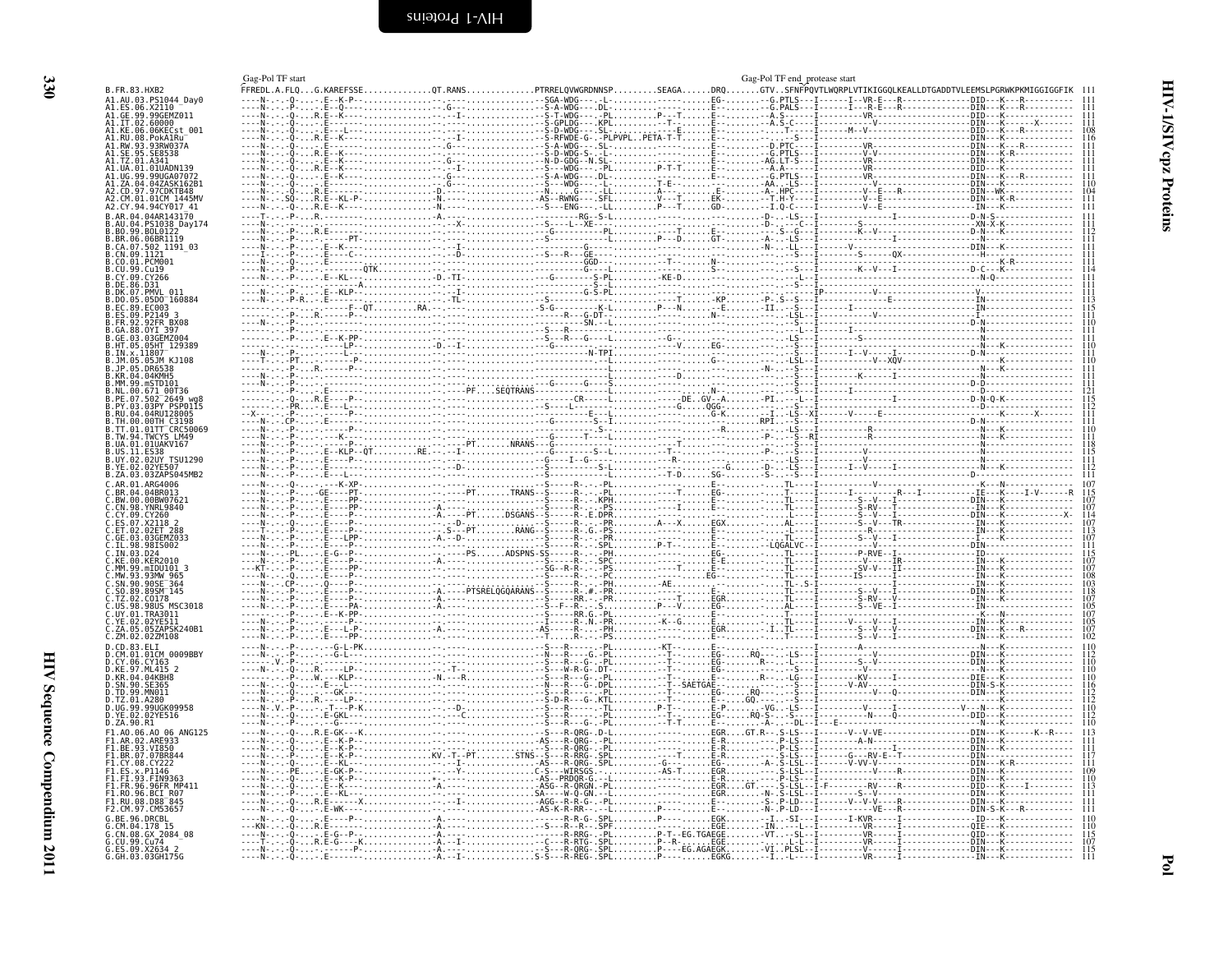|                                                                                       | Gag-Pol TF start       |                                                                                                                                                                                                                                                                                                                                                                               |                                                                                                                                                                                                                                                                                                                                                                                                                                          |       | Gag-Pol TF end protease start |                                                          |  |
|---------------------------------------------------------------------------------------|------------------------|-------------------------------------------------------------------------------------------------------------------------------------------------------------------------------------------------------------------------------------------------------------------------------------------------------------------------------------------------------------------------------|------------------------------------------------------------------------------------------------------------------------------------------------------------------------------------------------------------------------------------------------------------------------------------------------------------------------------------------------------------------------------------------------------------------------------------------|-------|-------------------------------|----------------------------------------------------------|--|
| <b>B.FR.83.HXB2</b>                                                                   | FFREDL.A.FLQG.KAREFSSE |                                                                                                                                                                                                                                                                                                                                                                               | .PTRRELQVWGRDNNSP                                                                                                                                                                                                                                                                                                                                                                                                                        | .DRQ. |                               | GTVSFNFPQVTLWQRPLVTIKIGGQLKEALLDTGADDTVLEEMSLPGRWKPKMIGG |  |
| KE.93.HH8793 12 1<br>NG.09.09NG SC62                                                  |                        |                                                                                                                                                                                                                                                                                                                                                                               |                                                                                                                                                                                                                                                                                                                                                                                                                                          |       |                               |                                                          |  |
| G.SE.93.SE6165_G6165                                                                  |                        |                                                                                                                                                                                                                                                                                                                                                                               |                                                                                                                                                                                                                                                                                                                                                                                                                                          |       |                               |                                                          |  |
| I.BE.93.VI991                                                                         |                        |                                                                                                                                                                                                                                                                                                                                                                               |                                                                                                                                                                                                                                                                                                                                                                                                                                          |       |                               |                                                          |  |
|                                                                                       |                        |                                                                                                                                                                                                                                                                                                                                                                               |                                                                                                                                                                                                                                                                                                                                                                                                                                          |       |                               |                                                          |  |
| H.GB.00.00GBAC4001                                                                    |                        |                                                                                                                                                                                                                                                                                                                                                                               |                                                                                                                                                                                                                                                                                                                                                                                                                                          |       |                               |                                                          |  |
| .97.J 97DC KTB147                                                                     |                        |                                                                                                                                                                                                                                                                                                                                                                               |                                                                                                                                                                                                                                                                                                                                                                                                                                          |       |                               |                                                          |  |
|                                                                                       |                        |                                                                                                                                                                                                                                                                                                                                                                               |                                                                                                                                                                                                                                                                                                                                                                                                                                          |       |                               |                                                          |  |
| 94.SE9173 <sup>-</sup> 7022                                                           |                        |                                                                                                                                                                                                                                                                                                                                                                               |                                                                                                                                                                                                                                                                                                                                                                                                                                          |       |                               |                                                          |  |
| .CD.97.97ZR_EQTB11<br>.CM.96.96CM_MP535                                               |                        |                                                                                                                                                                                                                                                                                                                                                                               |                                                                                                                                                                                                                                                                                                                                                                                                                                          |       |                               |                                                          |  |
|                                                                                       |                        |                                                                                                                                                                                                                                                                                                                                                                               |                                                                                                                                                                                                                                                                                                                                                                                                                                          |       |                               |                                                          |  |
| CN.09.1119<br><b>HK 04 HK001</b>                                                      |                        |                                                                                                                                                                                                                                                                                                                                                                               |                                                                                                                                                                                                                                                                                                                                                                                                                                          |       |                               |                                                          |  |
| AE.JP.x.DR0492                                                                        |                        |                                                                                                                                                                                                                                                                                                                                                                               |                                                                                                                                                                                                                                                                                                                                                                                                                                          |       |                               |                                                          |  |
| 00.00US MSC1164                                                                       |                        |                                                                                                                                                                                                                                                                                                                                                                               |                                                                                                                                                                                                                                                                                                                                                                                                                                          |       |                               |                                                          |  |
| 98.98VNND15<br>02.02CM 0013BBY                                                        |                        |                                                                                                                                                                                                                                                                                                                                                                               | $K$ - GDG - - -                                                                                                                                                                                                                                                                                                                                                                                                                          |       |                               |                                                          |  |
|                                                                                       |                        |                                                                                                                                                                                                                                                                                                                                                                               | $SG - WDG - - - - -$                                                                                                                                                                                                                                                                                                                                                                                                                     |       |                               |                                                          |  |
|                                                                                       |                        |                                                                                                                                                                                                                                                                                                                                                                               |                                                                                                                                                                                                                                                                                                                                                                                                                                          |       |                               |                                                          |  |
| .03GH181AG                                                                            |                        |                                                                                                                                                                                                                                                                                                                                                                               | - Š - - - RDG - - -<br>- G - - - WDG - - -                                                                                                                                                                                                                                                                                                                                                                                               |       |                               |                                                          |  |
|                                                                                       |                        |                                                                                                                                                                                                                                                                                                                                                                               | - CWDE - - G.                                                                                                                                                                                                                                                                                                                                                                                                                            |       |                               |                                                          |  |
|                                                                                       |                        |                                                                                                                                                                                                                                                                                                                                                                               | PWDR-                                                                                                                                                                                                                                                                                                                                                                                                                                    |       |                               |                                                          |  |
| 06.502 2696 FL01<br>02.02UZ0683                                                       |                        |                                                                                                                                                                                                                                                                                                                                                                               |                                                                                                                                                                                                                                                                                                                                                                                                                                          |       |                               |                                                          |  |
| 97.KAL153                                                                             |                        |                                                                                                                                                                                                                                                                                                                                                                               | -Š---WDĞ--G.-LL<br>-G--RGDG---.-LL<br>-S-K-WDG---.-PL                                                                                                                                                                                                                                                                                                                                                                                    |       |                               |                                                          |  |
| 94CY032 3                                                                             |                        |                                                                                                                                                                                                                                                                                                                                                                               |                                                                                                                                                                                                                                                                                                                                                                                                                                          |       |                               |                                                          |  |
| AIL 96 REP90                                                                          |                        |                                                                                                                                                                                                                                                                                                                                                                               |                                                                                                                                                                                                                                                                                                                                                                                                                                          |       |                               |                                                          |  |
| CN.98.98CN009<br>BC.CN.06.nx2                                                         |                        |                                                                                                                                                                                                                                                                                                                                                                               |                                                                                                                                                                                                                                                                                                                                                                                                                                          |       |                               |                                                          |  |
|                                                                                       |                        |                                                                                                                                                                                                                                                                                                                                                                               |                                                                                                                                                                                                                                                                                                                                                                                                                                          |       |                               |                                                          |  |
| CM.95.95CM 1816<br>99.ARMA159                                                         |                        |                                                                                                                                                                                                                                                                                                                                                                               |                                                                                                                                                                                                                                                                                                                                                                                                                                          |       |                               |                                                          |  |
| CM.96.96CM 1849                                                                       |                        |                                                                                                                                                                                                                                                                                                                                                                               |                                                                                                                                                                                                                                                                                                                                                                                                                                          |       |                               |                                                          |  |
| 99TH MU207                                                                            |                        |                                                                                                                                                                                                                                                                                                                                                                               | -W-RRG- - SPL<br>-GDG- - - - - LL<br>-WNG- G- - - PL                                                                                                                                                                                                                                                                                                                                                                                     |       |                               |                                                          |  |
| A2D.KR.97.97KR004<br>99.ARMA038                                                       |                        |                                                                                                                                                                                                                                                                                                                                                                               |                                                                                                                                                                                                                                                                                                                                                                                                                                          |       |                               |                                                          |  |
| CU.99.CU76                                                                            |                        |                                                                                                                                                                                                                                                                                                                                                                               |                                                                                                                                                                                                                                                                                                                                                                                                                                          |       |                               |                                                          |  |
| CU.99.Cu103                                                                           |                        |                                                                                                                                                                                                                                                                                                                                                                               |                                                                                                                                                                                                                                                                                                                                                                                                                                          |       |                               |                                                          |  |
| 01CM 0001BBY                                                                          |                        |                                                                                                                                                                                                                                                                                                                                                                               |                                                                                                                                                                                                                                                                                                                                                                                                                                          |       |                               |                                                          |  |
| 03.CB118                                                                              |                        |                                                                                                                                                                                                                                                                                                                                                                               |                                                                                                                                                                                                                                                                                                                                                                                                                                          |       |                               |                                                          |  |
|                                                                                       |                        |                                                                                                                                                                                                                                                                                                                                                                               |                                                                                                                                                                                                                                                                                                                                                                                                                                          |       |                               |                                                          |  |
| 04.04CD FR KZS                                                                        |                        |                                                                                                                                                                                                                                                                                                                                                                               |                                                                                                                                                                                                                                                                                                                                                                                                                                          |       |                               |                                                          |  |
|                                                                                       |                        |                                                                                                                                                                                                                                                                                                                                                                               |                                                                                                                                                                                                                                                                                                                                                                                                                                          |       |                               |                                                          |  |
|                                                                                       |                        |                                                                                                                                                                                                                                                                                                                                                                               |                                                                                                                                                                                                                                                                                                                                                                                                                                          |       |                               |                                                          |  |
|                                                                                       |                        |                                                                                                                                                                                                                                                                                                                                                                               |                                                                                                                                                                                                                                                                                                                                                                                                                                          |       |                               |                                                          |  |
| 99.OUR2478P                                                                           |                        |                                                                                                                                                                                                                                                                                                                                                                               |                                                                                                                                                                                                                                                                                                                                                                                                                                          |       |                               |                                                          |  |
|                                                                                       |                        |                                                                                                                                                                                                                                                                                                                                                                               |                                                                                                                                                                                                                                                                                                                                                                                                                                          |       |                               |                                                          |  |
|                                                                                       |                        |                                                                                                                                                                                                                                                                                                                                                                               |                                                                                                                                                                                                                                                                                                                                                                                                                                          |       |                               |                                                          |  |
| 04.04BRR1179<br>05.05BRR1055                                                          |                        |                                                                                                                                                                                                                                                                                                                                                                               |                                                                                                                                                                                                                                                                                                                                                                                                                                          |       |                               |                                                          |  |
| .03.luBF 05 03                                                                        |                        |                                                                                                                                                                                                                                                                                                                                                                               |                                                                                                                                                                                                                                                                                                                                                                                                                                          |       |                               |                                                          |  |
|                                                                                       |                        |                                                                                                                                                                                                                                                                                                                                                                               | $A. \begin{minipage}{0.99\textwidth} \begin{minipage}{0.99\textwidth} \begin{tabular}{@{}l@{}} \hline \textbf{1} & \textbf{0} & \textbf{0} & \textbf{0} & \textbf{0} & \textbf{0} & \textbf{0} & \textbf{0} & \textbf{0} & \textbf{0} & \textbf{0} & \textbf{0} & \textbf{0} & \textbf{0} & \textbf{0} & \textbf{0} & \textbf{0} & \textbf{0} & \textbf{0} & \textbf{0} & \textbf{0} & \textbf{0} & \textbf{0} & \textbf{0} & \textbf{0$ |       |                               |                                                          |  |
| 04 04 FR ALIK<br>.07.07BR FPS625                                                      |                        |                                                                                                                                                                                                                                                                                                                                                                               |                                                                                                                                                                                                                                                                                                                                                                                                                                          |       |                               |                                                          |  |
| 08.P1942                                                                              |                        |                                                                                                                                                                                                                                                                                                                                                                               |                                                                                                                                                                                                                                                                                                                                                                                                                                          |       |                               |                                                          |  |
| MY.07.07MYKT021<br>03.N2667                                                           |                        |                                                                                                                                                                                                                                                                                                                                                                               |                                                                                                                                                                                                                                                                                                                                                                                                                                          |       |                               |                                                          |  |
| 51_01B.SG.11.11SG_HM021                                                               |                        |                                                                                                                                                                                                                                                                                                                                                                               |                                                                                                                                                                                                                                                                                                                                                                                                                                          |       |                               |                                                          |  |
| 87.ANT70                                                                              |                        |                                                                                                                                                                                                                                                                                                                                                                               |                                                                                                                                                                                                                                                                                                                                                                                                                                          |       |                               |                                                          |  |
| CM.96.96CMA102<br>CM.98.98CMA104                                                      |                        |                                                                                                                                                                                                                                                                                                                                                                               |                                                                                                                                                                                                                                                                                                                                                                                                                                          |       |                               |                                                          |  |
| 99.99CMU4122                                                                          |                        |                                                                                                                                                                                                                                                                                                                                                                               |                                                                                                                                                                                                                                                                                                                                                                                                                                          |       |                               |                                                          |  |
| 92. VAII<br><br>99SE MP1299                                                           |                        |                                                                                                                                                                                                                                                                                                                                                                               |                                                                                                                                                                                                                                                                                                                                                                                                                                          |       |                               |                                                          |  |
| US.99.99USTWLA                                                                        |                        |                                                                                                                                                                                                                                                                                                                                                                               |                                                                                                                                                                                                                                                                                                                                                                                                                                          |       |                               |                                                          |  |
| 02.DJ00131                                                                            |                        |                                                                                                                                                                                                                                                                                                                                                                               |                                                                                                                                                                                                                                                                                                                                                                                                                                          |       |                               |                                                          |  |
| .04.04CM 1015 04<br>06.014842                                                         |                        |                                                                                                                                                                                                                                                                                                                                                                               |                                                                                                                                                                                                                                                                                                                                                                                                                                          |       |                               |                                                          |  |
|                                                                                       |                        |                                                                                                                                                                                                                                                                                                                                                                               |                                                                                                                                                                                                                                                                                                                                                                                                                                          |       |                               |                                                          |  |
| N.FR.11.N1_FR_2011                                                                    |                        |                                                                                                                                                                                                                                                                                                                                                                               |                                                                                                                                                                                                                                                                                                                                                                                                                                          |       |                               |                                                          |  |
| U14788                                                                                |                        |                                                                                                                                                                                                                                                                                                                                                                               |                                                                                                                                                                                                                                                                                                                                                                                                                                          |       |                               |                                                          |  |
| 09.RBF168<br>CD.90.ANT                                                                |                        |                                                                                                                                                                                                                                                                                                                                                                               |                                                                                                                                                                                                                                                                                                                                                                                                                                          |       |                               |                                                          |  |
| 05.SIVcpzMT145                                                                        |                        | $\begin{tabular}{cccccccc} \textbf{5.01} & \textbf{5.02} & \textbf{6.03} & \textbf{6.04} & \textbf{6.05} & \textbf{6.06} & \textbf{6.06} & \textbf{6.07} & \textbf{6.08} & \textbf{6.09} & \textbf{6.01} & \textbf{6.01} & \textbf{6.01} & \textbf{6.02} & \textbf{6.03} & \textbf{6.04} & \textbf{6.04} & \textbf{6.05} & \textbf{6.06} & \textbf{6.07} & \textbf{6.08} & \$ |                                                                                                                                                                                                                                                                                                                                                                                                                                          |       |                               |                                                          |  |
| <sup>2</sup> Z.GA.88.GAB1<br>CPZ.TZ.00.TAN1<br>CPZ.TZ.00.TAN1<br>CPZ.US.85.US_Marilyn |                        |                                                                                                                                                                                                                                                                                                                                                                               |                                                                                                                                                                                                                                                                                                                                                                                                                                          |       |                               |                                                          |  |
|                                                                                       |                        |                                                                                                                                                                                                                                                                                                                                                                               |                                                                                                                                                                                                                                                                                                                                                                                                                                          |       |                               |                                                          |  |

 $\mathbf{Po}$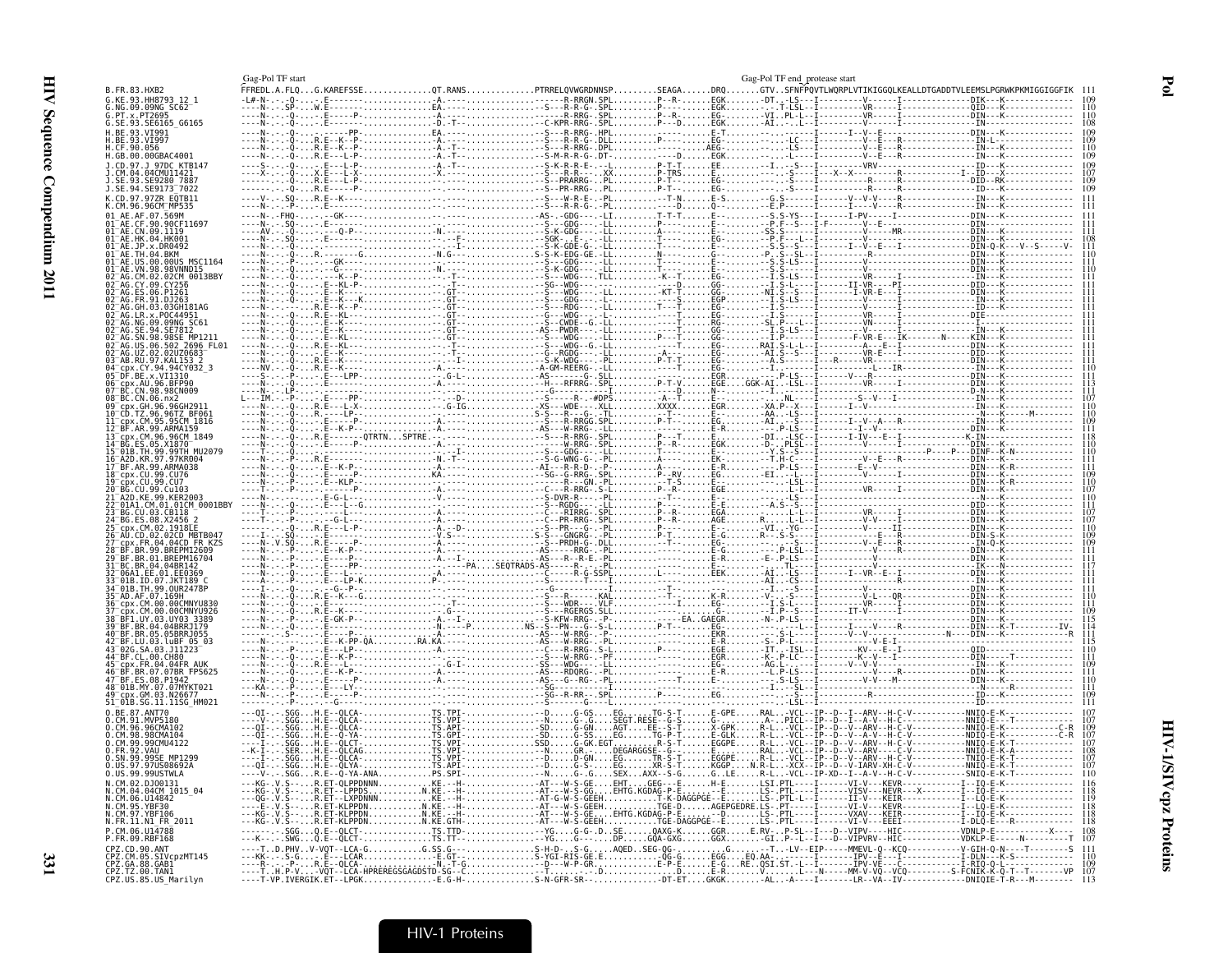| B. FR. 83. HXB2                                                                                                                                        |  | VROYDOILIEICGHKAIGTVLVGPTPVN.IIGRNLLTOIGCTLNFPISPIETVPVKLKPGMDGPKVKOWPLTEEKIKALVEICTEMEKEGKISKIGPENPYNTPVFAIKKKDSTKWRKLVDFRELNKRTODFWEVOLGIPHPAGLKKKKSVTVLDVGDAYFSVPLDEDFR |  |
|--------------------------------------------------------------------------------------------------------------------------------------------------------|--|----------------------------------------------------------------------------------------------------------------------------------------------------------------------------|--|
| A1.AU.03.PS1044 Day0<br>A1.ES.06.X2110                                                                                                                 |  |                                                                                                                                                                            |  |
| A1.GE.99.99GEMZ011                                                                                                                                     |  |                                                                                                                                                                            |  |
| A1.IT.02.60000<br>A1.KE.06.06KECst_001<br>A1.RU.08.PokA1Ru                                                                                             |  |                                                                                                                                                                            |  |
| A1.RW.93.93RW037A                                                                                                                                      |  |                                                                                                                                                                            |  |
| A1.SE.95.SE8538                                                                                                                                        |  |                                                                                                                                                                            |  |
| A1.TZ.01.A341<br>A1.UA.01.01UADN139                                                                                                                    |  |                                                                                                                                                                            |  |
| A1.UG.99.99UGA07072                                                                                                                                    |  |                                                                                                                                                                            |  |
| A1.ZA.04.04ZASK162B1                                                                                                                                   |  |                                                                                                                                                                            |  |
| A2.CD.97.97CDKTB48<br>A2.CM.01.01CM 1445MV                                                                                                             |  |                                                                                                                                                                            |  |
| A2.CY.94.94CY017 41                                                                                                                                    |  |                                                                                                                                                                            |  |
| B.AR.04.04AR143170                                                                                                                                     |  |                                                                                                                                                                            |  |
| B.AU.04.PS1038_Day174<br>B.BO.99.BOL0122                                                                                                               |  |                                                                                                                                                                            |  |
| B.BR.06.06BR1119<br>B.CA.07.502 1191 03                                                                                                                |  |                                                                                                                                                                            |  |
| B.CN.09.1121                                                                                                                                           |  |                                                                                                                                                                            |  |
| B.CO.01.PCM001<br>B.CU.99.Cu19                                                                                                                         |  |                                                                                                                                                                            |  |
| B.CY.09.CY266                                                                                                                                          |  |                                                                                                                                                                            |  |
| B.DE.86.D31<br>B.DK.07.PMVL 011                                                                                                                        |  |                                                                                                                                                                            |  |
| B.DO.05.05DO 160884                                                                                                                                    |  |                                                                                                                                                                            |  |
| B.EC.89.EC003<br>B.ES.09.P2149 3                                                                                                                       |  |                                                                                                                                                                            |  |
|                                                                                                                                                        |  |                                                                                                                                                                            |  |
| B.FR.92.92FR BX08<br>B.GA.88.0YI 397<br>B.GE.03.03GEMZ004<br>B.HT.05.05HT_129389                                                                       |  |                                                                                                                                                                            |  |
|                                                                                                                                                        |  |                                                                                                                                                                            |  |
| B.IN.x.11807<br>B.IN.x.11807<br>B.JM.05.05JM KJ108                                                                                                     |  |                                                                                                                                                                            |  |
| B.JP.05.DR6538                                                                                                                                         |  |                                                                                                                                                                            |  |
| B.KR.04.04KMH5<br>B.MM.99.mSTD101                                                                                                                      |  |                                                                                                                                                                            |  |
| B.NL.00.671_00T36                                                                                                                                      |  |                                                                                                                                                                            |  |
| B.PE.07.502 <sup>-</sup> 2649<br>B.PY.03.03PY PSP0115                                                                                                  |  |                                                                                                                                                                            |  |
| B.RU.04.04RU128005                                                                                                                                     |  |                                                                                                                                                                            |  |
|                                                                                                                                                        |  |                                                                                                                                                                            |  |
|                                                                                                                                                        |  |                                                                                                                                                                            |  |
| B.RU.94.94K012899<br>B.TH.90.00TH_C3198<br>B.TH.91.01TT_CRC50069<br>B.TW.94.TWCYS_LM49<br>B.US.11.E538<br>B.UY.02.02UY_TSU1290<br>B.UY.02.02UY_TSU1290 |  |                                                                                                                                                                            |  |
|                                                                                                                                                        |  |                                                                                                                                                                            |  |
| B.YE.02.02YE507<br>B.ZA.03.03ZAPS045MB2                                                                                                                |  |                                                                                                                                                                            |  |
| C.AR.01.ARG4006                                                                                                                                        |  |                                                                                                                                                                            |  |
| .BR.04.04BR013                                                                                                                                         |  |                                                                                                                                                                            |  |
| C.BW.00.00BW07621<br>C.CN.98.YNRL9840                                                                                                                  |  |                                                                                                                                                                            |  |
| C.CY.09.CY260                                                                                                                                          |  |                                                                                                                                                                            |  |
| Č.ĔŚ.07.X2II8 2<br>C.ET.02.02ET 288<br>C.GE.03.03GEMZ033<br>C.IL.98.98IS002                                                                            |  |                                                                                                                                                                            |  |
|                                                                                                                                                        |  |                                                                                                                                                                            |  |
| C.IN.03.D24                                                                                                                                            |  |                                                                                                                                                                            |  |
| C.KE.00.KER2010                                                                                                                                        |  |                                                                                                                                                                            |  |
| C.MM.99.mIDU101 3<br>C.MW.93.93MW 965                                                                                                                  |  |                                                                                                                                                                            |  |
| $C.SN.90.90SE-364$                                                                                                                                     |  |                                                                                                                                                                            |  |
| C.SO.89.89SM 145<br>C.TZ.02.CO178                                                                                                                      |  |                                                                                                                                                                            |  |
| C.US.98.98US MSC3018                                                                                                                                   |  |                                                                                                                                                                            |  |
| .UY.01.TRA3011<br>.YE.02.02YE511                                                                                                                       |  |                                                                                                                                                                            |  |
| C.ZA.05.05ZAPSK240B1                                                                                                                                   |  |                                                                                                                                                                            |  |
| C.ZM.02.02ZM108                                                                                                                                        |  |                                                                                                                                                                            |  |
| D.CD.83.ELI<br>D.CM.01.01CM 0009BBY<br>D.CY.06.CY163                                                                                                   |  |                                                                                                                                                                            |  |
|                                                                                                                                                        |  |                                                                                                                                                                            |  |
| D.KE.97.ML415 2<br>D.KR.04.04KBH8                                                                                                                      |  |                                                                                                                                                                            |  |
| D.SN.90.SE365                                                                                                                                          |  |                                                                                                                                                                            |  |
| D.TD.99.MN011<br>D.TZ.01.A280                                                                                                                          |  |                                                                                                                                                                            |  |
| D.UG.99.99UGK09958                                                                                                                                     |  |                                                                                                                                                                            |  |
| D.YE.02.02YE516<br>D.ZA.90.R1                                                                                                                          |  |                                                                                                                                                                            |  |
| F1.A0.06.A0 06 ANG125                                                                                                                                  |  |                                                                                                                                                                            |  |
| F1.AR.02.ARE933<br>F1.BE.93.VI850                                                                                                                      |  |                                                                                                                                                                            |  |
| F1.BR.07.07BR844                                                                                                                                       |  |                                                                                                                                                                            |  |
| F1.CY.08.CY222                                                                                                                                         |  |                                                                                                                                                                            |  |
| F1.ES.x.P1146<br>F1.FI.93.FIN9363                                                                                                                      |  |                                                                                                                                                                            |  |
| F1.FR.96.96FR MP411                                                                                                                                    |  |                                                                                                                                                                            |  |
| F1.RO.96.BCI R07<br>F1.RU.08.D88 <sup>-</sup> 845                                                                                                      |  |                                                                                                                                                                            |  |
| F2.CM.97.CM53657                                                                                                                                       |  |                                                                                                                                                                            |  |
| G.BE.96.DRCBL                                                                                                                                          |  |                                                                                                                                                                            |  |
| $G.$ CM $.04.178.15$<br>G.CN.08.GX_2084_08                                                                                                             |  |                                                                                                                                                                            |  |
|                                                                                                                                                        |  |                                                                                                                                                                            |  |
| G.CU.99.Cu74<br>G.ES.09.X2634 2<br>G.GH.03.03GH175G                                                                                                    |  |                                                                                                                                                                            |  |
|                                                                                                                                                        |  |                                                                                                                                                                            |  |

|  |  |  |  |  | エンジン ファン ファン アプリン アプリン 下下 ファン ファン ファン ファン ファン ファンス アプリン ファン ファン ファン コンコン ファン ファン ファンス・ファン |  |  | - - - - - - - - |                                                                                  |  |
|--|--|--|--|--|-------------------------------------------------------------------------------------------|--|--|-----------------|----------------------------------------------------------------------------------|--|
|  |  |  |  |  |                                                                                           |  |  |                 | こまご こまっこう こうこうま こうごまま こうこう 正正 こうまう こま こうこう こうこうこう こうこうこう エー・エー・エス こうこうご エンジェー・エー |  |

<span id="page-19-0"></span>

| protease end_p66, p51 RT start M41L Definition Definition Definition Definition Definition Definition Definiti<br>0110catalyerSPTETVPVKLKPGMDGPKVKQWPLTEEKIKALVEICTEMEKEGKISKIGPENPYNTPVFAIKKKDSTKWRKLVDFRELNKRTQDFWEVQLGIPHPAGL | $D_{0.7}^{K70R}$ |         |        |
|----------------------------------------------------------------------------------------------------------------------------------------------------------------------------------------------------------------------------------|------------------|---------|--------|
|                                                                                                                                                                                                                                  |                  |         |        |
|                                                                                                                                                                                                                                  |                  |         |        |
|                                                                                                                                                                                                                                  |                  | $-2x-1$ | йхх    |
|                                                                                                                                                                                                                                  |                  |         | $-H$   |
|                                                                                                                                                                                                                                  |                  |         |        |
|                                                                                                                                                                                                                                  |                  |         |        |
|                                                                                                                                                                                                                                  |                  |         |        |
|                                                                                                                                                                                                                                  |                  |         |        |
|                                                                                                                                                                                                                                  |                  |         |        |
|                                                                                                                                                                                                                                  |                  |         |        |
|                                                                                                                                                                                                                                  |                  |         |        |
|                                                                                                                                                                                                                                  |                  |         | KE.    |
|                                                                                                                                                                                                                                  |                  |         |        |
|                                                                                                                                                                                                                                  |                  |         |        |
|                                                                                                                                                                                                                                  |                  |         |        |
|                                                                                                                                                                                                                                  |                  |         | KE - - |
|                                                                                                                                                                                                                                  |                  |         |        |
|                                                                                                                                                                                                                                  |                  |         |        |
|                                                                                                                                                                                                                                  |                  |         |        |
|                                                                                                                                                                                                                                  |                  |         |        |
|                                                                                                                                                                                                                                  |                  |         |        |
|                                                                                                                                                                                                                                  |                  |         |        |
|                                                                                                                                                                                                                                  |                  |         |        |
|                                                                                                                                                                                                                                  |                  |         |        |
|                                                                                                                                                                                                                                  |                  |         |        |
|                                                                                                                                                                                                                                  |                  |         |        |
|                                                                                                                                                                                                                                  |                  |         |        |
|                                                                                                                                                                                                                                  |                  |         |        |
|                                                                                                                                                                                                                                  |                  |         |        |
|                                                                                                                                                                                                                                  |                  |         |        |
|                                                                                                                                                                                                                                  |                  |         |        |
|                                                                                                                                                                                                                                  |                  |         |        |
|                                                                                                                                                                                                                                  |                  |         |        |
|                                                                                                                                                                                                                                  |                  |         |        |
|                                                                                                                                                                                                                                  |                  |         |        |
|                                                                                                                                                                                                                                  |                  |         |        |
|                                                                                                                                                                                                                                  |                  |         |        |
|                                                                                                                                                                                                                                  |                  |         |        |
|                                                                                                                                                                                                                                  |                  |         |        |
|                                                                                                                                                                                                                                  |                  |         |        |
|                                                                                                                                                                                                                                  |                  |         |        |
|                                                                                                                                                                                                                                  |                  |         |        |
|                                                                                                                                                                                                                                  |                  |         |        |
|                                                                                                                                                                                                                                  |                  |         |        |
|                                                                                                                                                                                                                                  |                  |         |        |
|                                                                                                                                                                                                                                  |                  |         |        |
|                                                                                                                                                                                                                                  |                  |         |        |
|                                                                                                                                                                                                                                  |                  |         |        |
|                                                                                                                                                                                                                                  |                  |         |        |
|                                                                                                                                                                                                                                  |                  |         |        |
|                                                                                                                                                                                                                                  |                  |         |        |
|                                                                                                                                                                                                                                  |                  |         |        |
|                                                                                                                                                                                                                                  |                  |         |        |
|                                                                                                                                                                                                                                  |                  |         |        |
|                                                                                                                                                                                                                                  |                  |         |        |
|                                                                                                                                                                                                                                  |                  |         | KE     |
|                                                                                                                                                                                                                                  |                  |         | - K    |
|                                                                                                                                                                                                                                  |                  |         |        |
|                                                                                                                                                                                                                                  |                  |         |        |
|                                                                                                                                                                                                                                  |                  |         |        |
|                                                                                                                                                                                                                                  |                  |         |        |
|                                                                                                                                                                                                                                  |                  |         |        |
|                                                                                                                                                                                                                                  |                  |         |        |
|                                                                                                                                                                                                                                  |                  |         |        |
|                                                                                                                                                                                                                                  |                  |         |        |
|                                                                                                                                                                                                                                  |                  |         |        |
|                                                                                                                                                                                                                                  |                  |         |        |

332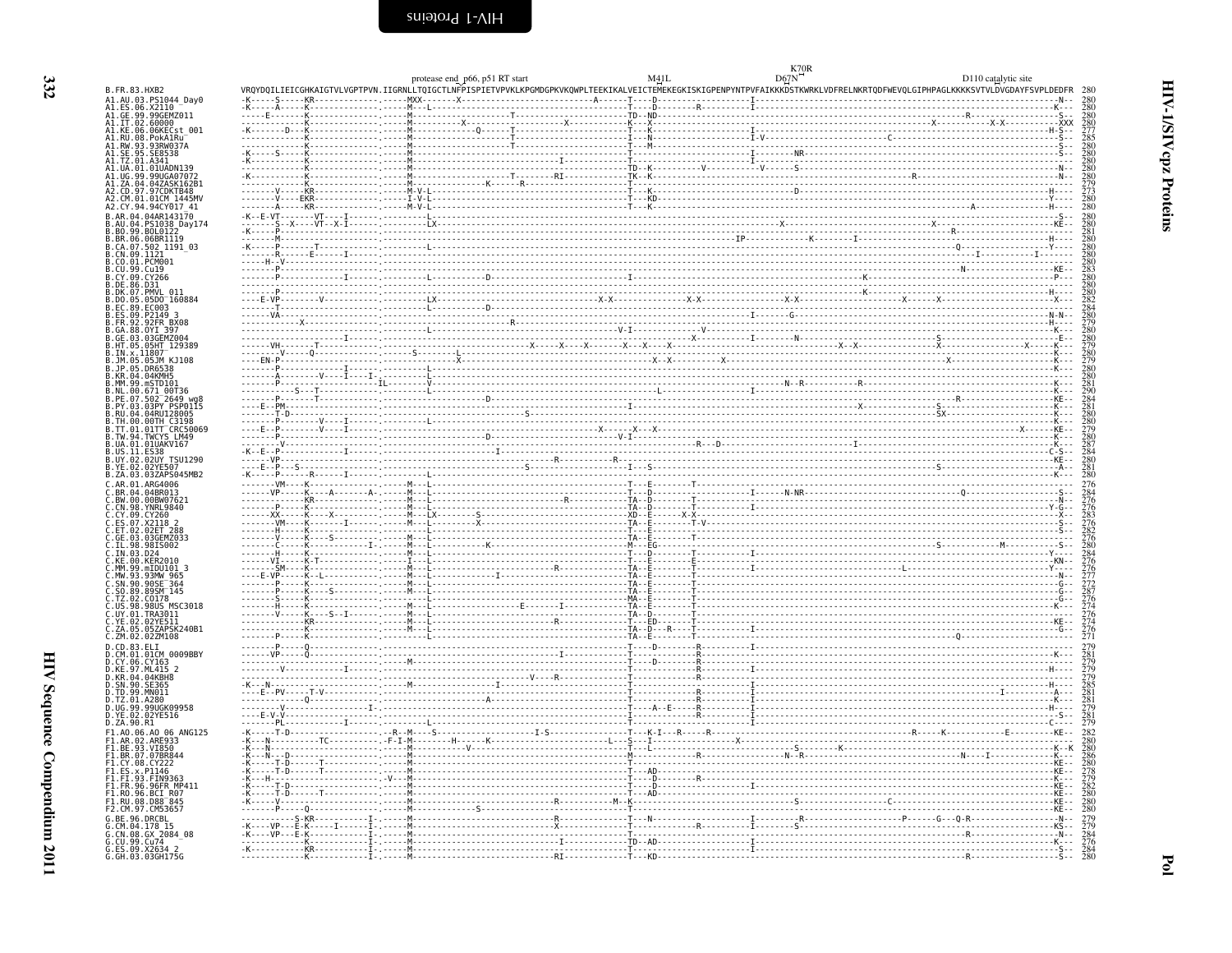| 6. (a. 63 - 102) (a. 64 - 102) (a. 64 - 102) (a. 64 - 102) (a. 64 - 102) (a. 64 - 102) (a. 64 - 102) (a. 64 - 102) (a. 64 - 102) (a. 64 - 102) (a. 64 - 102) (a. 64 - 102) (a. 64 - 102) (a. 64 - 102) (a. 64 - 102) (a. 64 |
|-----------------------------------------------------------------------------------------------------------------------------------------------------------------------------------------------------------------------------|
|                                                                                                                                                                                                                             |
|                                                                                                                                                                                                                             |
|                                                                                                                                                                                                                             |
|                                                                                                                                                                                                                             |
|                                                                                                                                                                                                                             |
|                                                                                                                                                                                                                             |

|                                                                            |  | protease end_p66, p51 RT start |  | D110 catalytic site                                                                                                                                                           |
|----------------------------------------------------------------------------|--|--------------------------------|--|-------------------------------------------------------------------------------------------------------------------------------------------------------------------------------|
| B.FR.83.HXB2<br>G.KE.93.HH8793 12 1                                        |  |                                |  | VRQYDQILIEICGHKAIGTVLVGPTPVN.IIGRNLLTQIGCTLNFPISPIETVPVKLKPGMDGPKVKQWPLTEEKIKALVEICTEMEKEGKISKIGPENPYNTPVFAIKKKDSTKWRKLVDFRELNKRTQDFWEVQLGIPHPAGLKKKKSVTVLDVGDAYFSVPLDEDFR 28 |
| G.NG.09.09NG SC62                                                          |  |                                |  |                                                                                                                                                                               |
| G.SE.93.SE6165 G6165                                                       |  |                                |  |                                                                                                                                                                               |
| H.BE.93.VI991                                                              |  |                                |  |                                                                                                                                                                               |
| H.BE.93.VI997<br>H.CF.90.056                                               |  |                                |  |                                                                                                                                                                               |
| H.GB.00.00GBAC4001                                                         |  |                                |  |                                                                                                                                                                               |
| J.CD.97.J 97DC KTB147                                                      |  |                                |  |                                                                                                                                                                               |
| J.CM.04.04CMUI1421<br>J.SE.93.SE9280_7887                                  |  |                                |  |                                                                                                                                                                               |
| J.SE.94.SE9173 <sup>-</sup> 7022<br>K.CD.97.97ZR EOTB11                    |  |                                |  |                                                                                                                                                                               |
| K.CM.96.96CM MP535                                                         |  |                                |  |                                                                                                                                                                               |
|                                                                            |  |                                |  |                                                                                                                                                                               |
| 01 AE.CF.90.90CF11697<br>01 <sup>-</sup> AE.CN.09.1119                     |  |                                |  |                                                                                                                                                                               |
| $01^-$ AE.HK.04.HK001<br>01 <sup>-</sup> AE.JP.x.DR0492                    |  |                                |  |                                                                                                                                                                               |
| 01 <sup>–</sup> AE.TH.04.BKM                                               |  |                                |  |                                                                                                                                                                               |
| 01 AE.US.00.00US MSC1164<br>01 AE.VN.98.98VNND15                           |  |                                |  |                                                                                                                                                                               |
| 02 AG.CM.02.02CM 0013BBY                                                   |  |                                |  |                                                                                                                                                                               |
| 92 <sup>-</sup> AG.ES.06.P1261                                             |  |                                |  |                                                                                                                                                                               |
|                                                                            |  |                                |  |                                                                                                                                                                               |
| GH.03.03GH181AG                                                            |  |                                |  |                                                                                                                                                                               |
| NG 09 09NG SC61                                                            |  |                                |  |                                                                                                                                                                               |
|                                                                            |  |                                |  |                                                                                                                                                                               |
|                                                                            |  |                                |  |                                                                                                                                                                               |
| 03 <sup>-</sup> AB.RU.97.KAL153 2                                          |  |                                |  |                                                                                                                                                                               |
| cpx.CY.94.94CY032 3"<br>05 DF.BE.x.VI1310                                  |  |                                |  |                                                                                                                                                                               |
| 06 <sup>-</sup> cpx.AU.96.BFP90                                            |  |                                |  |                                                                                                                                                                               |
| 07 BC.CN.98.98CN009<br>08 <sup>-</sup> BC.CN.06.nx2                        |  |                                |  |                                                                                                                                                                               |
|                                                                            |  |                                |  |                                                                                                                                                                               |
| 10 CD TZ 96 96TZ BF061<br>11 cpx.CM.95.95CM 1816                           |  |                                |  |                                                                                                                                                                               |
| BF.AR.99.ARMA159                                                           |  |                                |  |                                                                                                                                                                               |
| 13 <sup>—</sup> срх.СМ.96.96СМ 1849<br>14 BG.ES.05.X1870                   |  |                                |  |                                                                                                                                                                               |
| 15-01B.TH.99.99TH MU2079                                                   |  |                                |  |                                                                                                                                                                               |
| 16 <sup>-</sup> A2D.KR.97.97KR004<br>$17$ $-BF$ . AR. 99. ARMA038          |  |                                |  |                                                                                                                                                                               |
| 18 cpx.CU.99.CU76                                                          |  |                                |  |                                                                                                                                                                               |
| 19 <sup>–</sup> cpx.CU.99.CU7<br>20 RG CIL 99 Cu103                        |  |                                |  |                                                                                                                                                                               |
| 21 <sup>-</sup> A2D.KE.99.KER2003<br>01A1.CM.01.01CM 0001BBY               |  |                                |  |                                                                                                                                                                               |
|                                                                            |  |                                |  |                                                                                                                                                                               |
| cpx.CM.02.1918EE <sup>-</sup>                                              |  |                                |  |                                                                                                                                                                               |
| CD.02.02CD MBTB047                                                         |  |                                |  |                                                                                                                                                                               |
|                                                                            |  |                                |  |                                                                                                                                                                               |
| 29 <sup>-</sup> BF.BR.01.BREPM16704                                        |  |                                |  |                                                                                                                                                                               |
| 31 BC BR 04 04BR142<br>06A1.EE.01.EE0369                                   |  |                                |  |                                                                                                                                                                               |
| 34 <sup>–</sup> 01B.TH.99.0UR2478P                                         |  |                                |  |                                                                                                                                                                               |
| 35 <sup>-</sup> AD.AF.07.169H                                              |  |                                |  |                                                                                                                                                                               |
| cpx.CM.00.00CMNYU83                                                        |  |                                |  |                                                                                                                                                                               |
| ⊺BF1.UY.03.UY03 3389                                                       |  |                                |  |                                                                                                                                                                               |
| 40 <sup>-</sup> BF.BR.05.05BRRJ055                                         |  |                                |  |                                                                                                                                                                               |
| 42 <sup>-</sup> BF.LU.03.luBF 05 03                                        |  |                                |  |                                                                                                                                                                               |
| 02G.SA.03.J11223-<br>14 BF CL 00 CH80                                      |  |                                |  |                                                                                                                                                                               |
| $45^{-}$ cpx.FR.04.04FR AUK                                                |  |                                |  |                                                                                                                                                                               |
| BF.BR.07.07BR FPS625<br>47 BF.ES.08.P1942                                  |  |                                |  |                                                                                                                                                                               |
| 48-01B.MY.07.07MYKT021<br>49-cpx.GM.03.N26677                              |  |                                |  |                                                                                                                                                                               |
| 51 <sup>-</sup> 01B.SG.11.11SG HM021                                       |  |                                |  |                                                                                                                                                                               |
| 0.BE.87.ANT70                                                              |  |                                |  |                                                                                                                                                                               |
| 0.CM.91.MVP5180<br>0.CM.96.96CMA102                                        |  |                                |  |                                                                                                                                                                               |
| 0.CM.98.98CMA104                                                           |  |                                |  |                                                                                                                                                                               |
| 0.CM.99.99CMU4122<br>0.FR.92.VAU<br>0.SN.99.99SE_MP1299                    |  |                                |  |                                                                                                                                                                               |
|                                                                            |  |                                |  |                                                                                                                                                                               |
| 0.05.97.970508692A                                                         |  |                                |  |                                                                                                                                                                               |
| N.CM.02.DJ00131                                                            |  |                                |  |                                                                                                                                                                               |
| N.CM.04.04CM 1015 04                                                       |  |                                |  |                                                                                                                                                                               |
| N.CM.06.014842<br>N.CM.95.YBF30                                            |  |                                |  |                                                                                                                                                                               |
| N.CM.97.YBF106                                                             |  |                                |  |                                                                                                                                                                               |
|                                                                            |  |                                |  |                                                                                                                                                                               |
| N.FR.11.N1 FR 2011<br>P.CM.06.U14788                                       |  |                                |  |                                                                                                                                                                               |
| P.FR.09.RBF168                                                             |  |                                |  |                                                                                                                                                                               |
|                                                                            |  |                                |  |                                                                                                                                                                               |
| CPZ.CD.90.ANT<br>CPZ.CM.05.SIVcpzMT145<br>CPZ.GA.88.GAB1<br>CPZ.TZ.00.TAN1 |  |                                |  |                                                                                                                                                                               |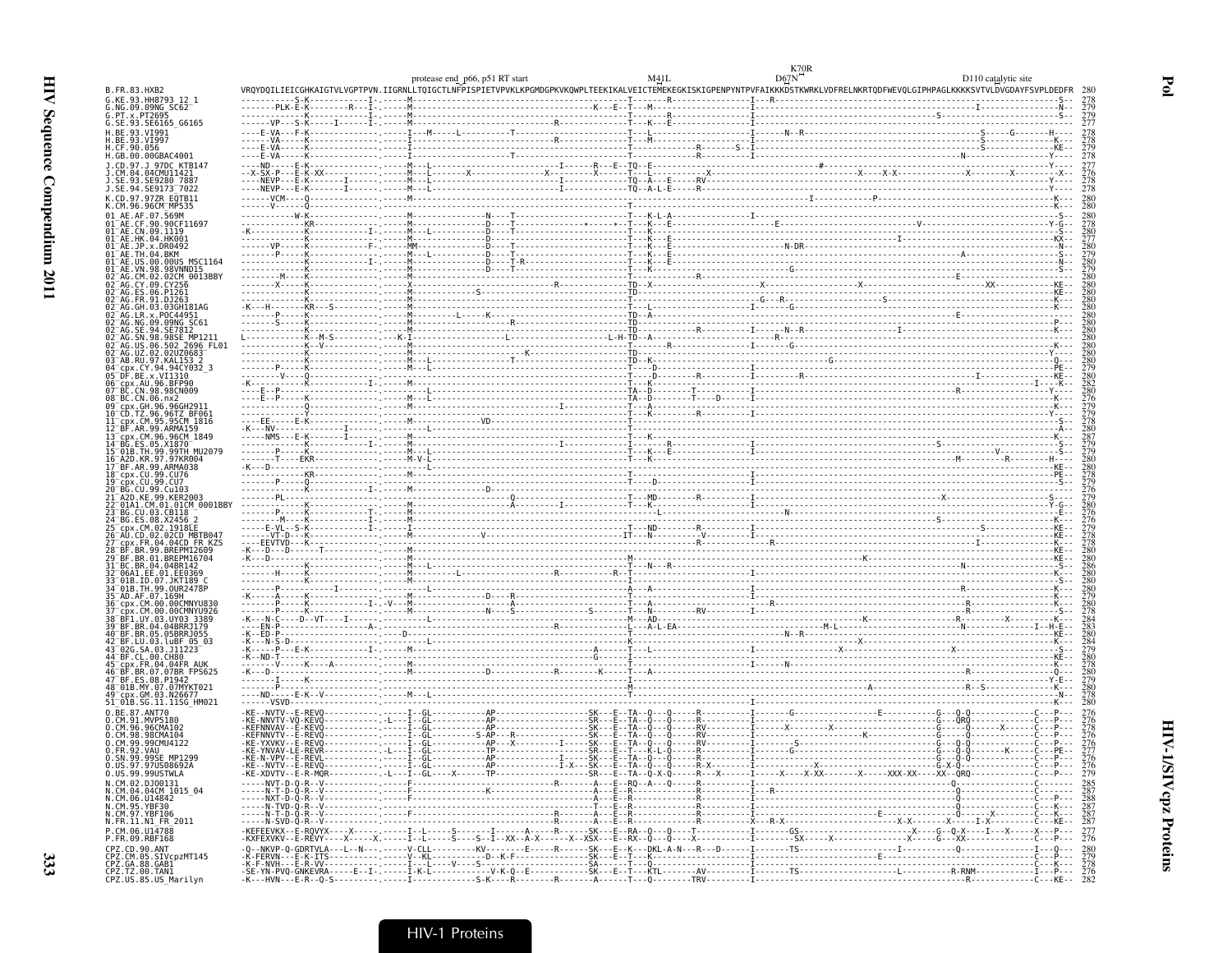<span id="page-21-0"></span>

|                                                                                                                                  | polymerase motif |                                                                                                                                                                            |  |
|----------------------------------------------------------------------------------------------------------------------------------|------------------|----------------------------------------------------------------------------------------------------------------------------------------------------------------------------|--|
| B.FR.83.HXB2                                                                                                                     |                  | KYTAFTIPSINNETPGIRYQYNVLPQGWKGSPAIFQSSMTKILEPFRKQNPDIVIYQYMDDLYVGSDLEIGQHRTKIEELRQHLLRWGLTTPDKK.HQKEPPFLWMGYELHPDKWTVQPIVLPEKDSWTVNDIQKLVGKLNWASQIYPGIKVRQLCKLLRGTKALTEVIP |  |
| A1.AU.03.PS1044_Day0<br>A1.ES.06.X2110<br>A1.GE.99.99GEMZ011                                                                     |                  |                                                                                                                                                                            |  |
| A1.UT.02.59000<br>A1.KE.06.06KECst_001<br>A1.RU.08.PokAIRu<br>A1.RW.93.93RW037A<br>A1.SE.95.SE85388<br>A1.SE.95.SE8538           |                  |                                                                                                                                                                            |  |
|                                                                                                                                  |                  |                                                                                                                                                                            |  |
|                                                                                                                                  |                  |                                                                                                                                                                            |  |
| A1.TZ.01.A341                                                                                                                    |                  |                                                                                                                                                                            |  |
| A1.UA.01.01UADN139<br>A1.UG.99.99UGA07072<br>A1.ZA.04.04ZASK162B1<br>A2.CD.97.97CDKTB48                                          |                  |                                                                                                                                                                            |  |
|                                                                                                                                  |                  |                                                                                                                                                                            |  |
|                                                                                                                                  |                  |                                                                                                                                                                            |  |
| A2.CM.01.01CM<br>1445M\<br>A2.CY.94.94CY017 41                                                                                   |                  |                                                                                                                                                                            |  |
| B.AR.04.04AR143170                                                                                                               |                  |                                                                                                                                                                            |  |
| B.AU.04.PS1038 Day174                                                                                                            |                  |                                                                                                                                                                            |  |
| B.BO.99.BOL0122<br>B.BR.06.06BR1119                                                                                              |                  |                                                                                                                                                                            |  |
| B.CA.07.502 1191 03                                                                                                              |                  |                                                                                                                                                                            |  |
| B.CN.09.1121                                                                                                                     |                  |                                                                                                                                                                            |  |
| B.CU.99.Cu19<br>B.CV.99.Cu19                                                                                                     |                  |                                                                                                                                                                            |  |
| B.DE.86.D31<br>B.DK.07.PMVL_011                                                                                                  |                  |                                                                                                                                                                            |  |
| $.05D0^-160884$                                                                                                                  |                  |                                                                                                                                                                            |  |
| B.EC.89.EC003<br>B.ES.09.P2149                                                                                                   |                  |                                                                                                                                                                            |  |
| B.FR.92.92FR BX08                                                                                                                |                  |                                                                                                                                                                            |  |
| B.GA.88.0YI 397<br>B.GE.03.03GEMZ004                                                                                             |                  |                                                                                                                                                                            |  |
| B.HT.05.05HT 129389                                                                                                              |                  |                                                                                                                                                                            |  |
| B.IN.x.11807<br>В.ЈМ.05.05ЈМ КЈ108                                                                                               |                  |                                                                                                                                                                            |  |
| <b>DR6538</b>                                                                                                                    |                  |                                                                                                                                                                            |  |
| B.KR.04.04KMH5<br>mSTD101                                                                                                        |                  |                                                                                                                                                                            |  |
| 671 00T36                                                                                                                        |                  |                                                                                                                                                                            |  |
| .502 <sup>-</sup> 2649 wg8<br>.03PY PSP0115                                                                                      |                  |                                                                                                                                                                            |  |
| B.RU.04.04RU128005<br>B.TH.00.00TH C3198                                                                                         |                  |                                                                                                                                                                            |  |
|                                                                                                                                  |                  |                                                                                                                                                                            |  |
|                                                                                                                                  |                  |                                                                                                                                                                            |  |
| <b>B. IT. 01.01TT CRC50069</b><br>B. TW. 94. TWCYS LM49<br>B. UA. 01.01TT CRC50069<br>B. US. 11. ES38<br>B. UY. 02. 02UY_TSU1290 |                  |                                                                                                                                                                            |  |
| 02YE507                                                                                                                          |                  |                                                                                                                                                                            |  |
| B.ZA.03.03ZAPS045MB2                                                                                                             |                  |                                                                                                                                                                            |  |
| C.AR.01.ARG4006<br>C.BR.04.04BR013                                                                                               |                  |                                                                                                                                                                            |  |
| C.BW.00.00BW07621<br>C.CN.98.YNRL9840                                                                                            |                  |                                                                                                                                                                            |  |
|                                                                                                                                  |                  |                                                                                                                                                                            |  |
| C.CY.09.CY260<br>C.CY.09.CY260<br>C.ES.07.X2118 2<br>C.ET.02.02ET_288                                                            |                  |                                                                                                                                                                            |  |
| 03GEMZ033                                                                                                                        |                  |                                                                                                                                                                            |  |
| Č.GE.03.03GEMZ0.<br>C.IL.98.98IS002                                                                                              |                  |                                                                                                                                                                            |  |
| D24<br>C.KE.00.KER2010                                                                                                           |                  |                                                                                                                                                                            |  |
| C.MM.99.mIDU101 3                                                                                                                |                  |                                                                                                                                                                            |  |
| C.MW.93.93MW 965                                                                                                                 |                  |                                                                                                                                                                            |  |
| C.MW.93.93MW-963<br>C.SN.90.90SE-364<br>C.SO.89.89SM-145<br>C.TZ.02.C0178                                                        |                  |                                                                                                                                                                            |  |
| C.US.98.98US MSC3018                                                                                                             |                  |                                                                                                                                                                            |  |
| C.UY.01.TRA3011                                                                                                                  |                  |                                                                                                                                                                            |  |
| C.YE.02.02YE511<br>C.ZA.05.05ZAPSK240B1                                                                                          |                  |                                                                                                                                                                            |  |
| C.ZM.02.02ZM108                                                                                                                  |                  |                                                                                                                                                                            |  |
| D.CD.83.ELI<br>01CM<br>0009BBY                                                                                                   |                  |                                                                                                                                                                            |  |
| D.CY.06.CY163<br>D.KE.97.ML415 2                                                                                                 |                  |                                                                                                                                                                            |  |
| D.KR.04.04KBH8                                                                                                                   |                  |                                                                                                                                                                            |  |
| D.TD.99.MN011                                                                                                                    |                  |                                                                                                                                                                            |  |
| D.TZ.01.A280                                                                                                                     |                  |                                                                                                                                                                            |  |
| . 990GK09958<br>. 02YE516                                                                                                        |                  |                                                                                                                                                                            |  |
| D.ZA.90.R1                                                                                                                       |                  |                                                                                                                                                                            |  |
| F1.A0.06.A0<br>06 ANG125                                                                                                         |                  |                                                                                                                                                                            |  |
| 02.ARE933<br>F1.BE.93.VI850<br>F1.BR.07.07BR844                                                                                  |                  |                                                                                                                                                                            |  |
|                                                                                                                                  |                  |                                                                                                                                                                            |  |
|                                                                                                                                  |                  |                                                                                                                                                                            |  |
| FI.CY.08.CY222<br>F1.ES.x.P1146                                                                                                  |                  |                                                                                                                                                                            |  |
| F1.FI.93.FIN9363                                                                                                                 |                  |                                                                                                                                                                            |  |
| F1.FR.96.96FR MP411<br>F1.RO.96.BCI_R07                                                                                          |                  |                                                                                                                                                                            |  |
|                                                                                                                                  |                  |                                                                                                                                                                            |  |
| F1.RU.08.D88-845<br>F2.CM.97.CM53657<br>G.BE.96.DRCBL                                                                            |                  |                                                                                                                                                                            |  |
| G.CM.04.178 15                                                                                                                   |                  |                                                                                                                                                                            |  |
| G.CN.08.GX 2084_08<br>G.CU.99.Cu74<br>G.ES.09.X2634_2<br>G.GH.03.03GH175G                                                        |                  |                                                                                                                                                                            |  |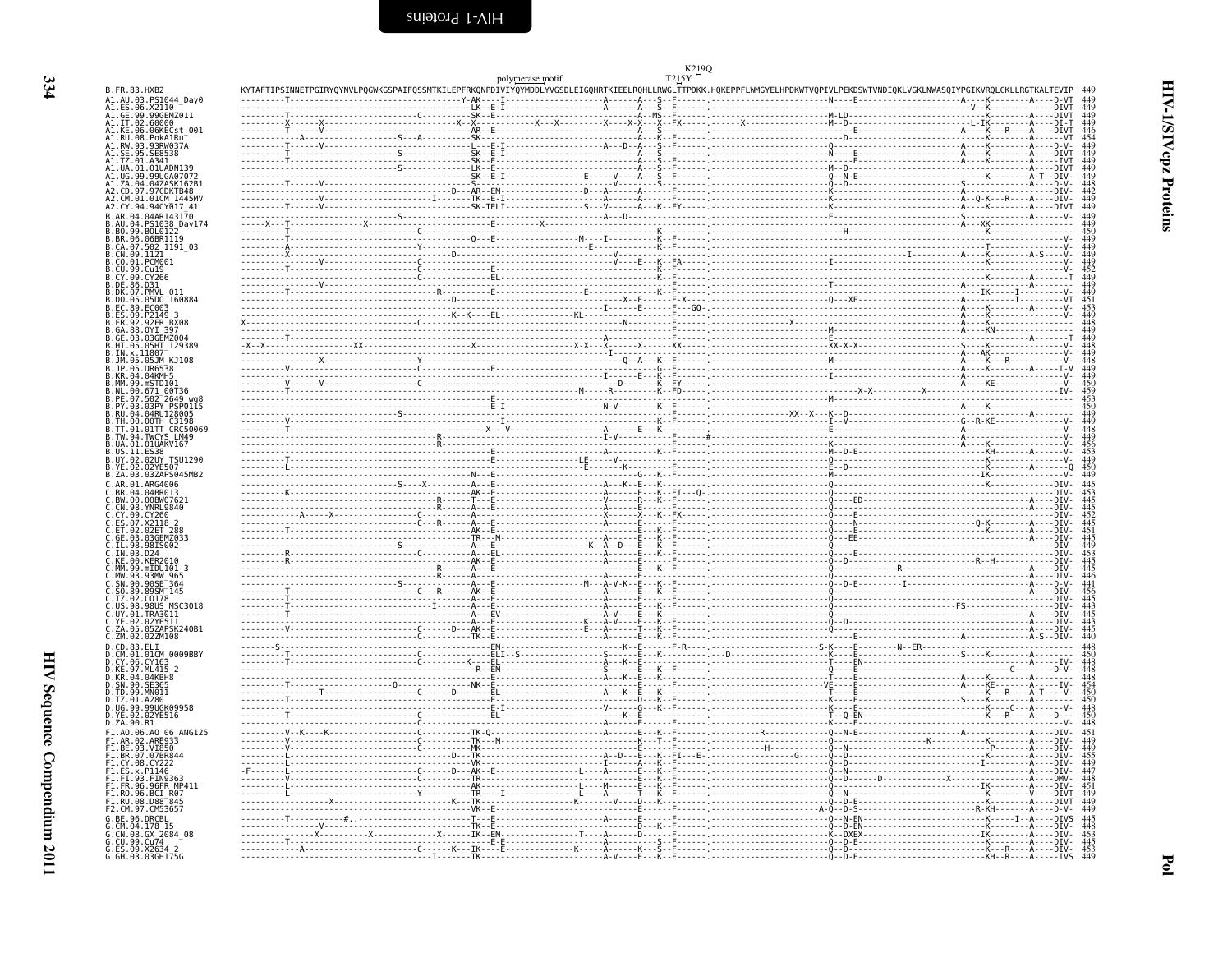|                                                                            | polymerase motif |                                                                                                                                                                                                                                                                                                                     |  |
|----------------------------------------------------------------------------|------------------|---------------------------------------------------------------------------------------------------------------------------------------------------------------------------------------------------------------------------------------------------------------------------------------------------------------------|--|
| B.FR.83.HXB2<br>G.KE.93.HH8793 12 1                                        |                  | KYTAFTIPSINNETPGIRYQYNVLPQGWKGSPAIFQSSMTKILEPFRKQNPDIVIYQYMDDLYVGSDLEIGQHRTKIEELRQHLLRWGLTTPDKK.HQKEPPFLWMGYELHPDKWTVQPIVLPEKDSWTVNDIQKLVGKLNWASQIYPGIKVRQLCKLLRGTKALTEVIP                                                                                                                                          |  |
| G.NG.09.09NG SC62                                                          |                  | $\frac{1}{1}$ $\frac{1}{1}$ $\frac{1}{1}$ $\frac{1}{1}$ $\frac{1}{1}$ $\frac{1}{1}$ $\frac{1}{1}$ $\frac{1}{1}$ $\frac{1}{1}$ $\frac{1}{1}$ $\frac{1}{1}$ $\frac{1}{1}$ $\frac{1}{1}$ $\frac{1}{1}$ $\frac{1}{1}$ $\frac{1}{1}$ $\frac{1}{1}$ $\frac{1}{1}$ $\frac{1}{1}$ $\frac{1}{1}$ $\frac{1}{1}$ $\frac{1}{1}$ |  |
| G.SE.93.SE6165 G6165<br>H.BE.93.VI991                                      |                  |                                                                                                                                                                                                                                                                                                                     |  |
| H.BE.93.VI997<br>H.CF.90.056                                               |                  |                                                                                                                                                                                                                                                                                                                     |  |
| H.GB.00.00GBAC4001                                                         |                  |                                                                                                                                                                                                                                                                                                                     |  |
| J.CD.97.J 97DC KTB147<br>J.CM.04.04CMU11421<br>J.SE.93.SE9280_7887         |                  |                                                                                                                                                                                                                                                                                                                     |  |
| J.SE.94.SE9173 <sup>-</sup> 7022                                           |                  |                                                                                                                                                                                                                                                                                                                     |  |
| K.CD.97.97ZR EOTB11<br>K.CM.96.96CM <sup>-</sup> MP535                     |                  |                                                                                                                                                                                                                                                                                                                     |  |
| 01 <sup>-</sup> AE.CF.90.90CF11697                                         |                  |                                                                                                                                                                                                                                                                                                                     |  |
| 01 <sup>-</sup> AE.CN.09.1119                                              |                  |                                                                                                                                                                                                                                                                                                                     |  |
| 01 <sup>-</sup> AE.HK.04.HK001<br>01 <sup>-</sup> AE.JP.x.DR0492           |                  |                                                                                                                                                                                                                                                                                                                     |  |
| 01 <sup>–</sup> AE.TH.04.BKM<br>01 AE.US.00.00US MSC1164                   |                  |                                                                                                                                                                                                                                                                                                                     |  |
| 01 AE. VN. 98. 98 VNND15<br>02 AG.CM.02.02CM 0013BBY                       |                  |                                                                                                                                                                                                                                                                                                                     |  |
| 02 <sup>-</sup> AG.ES.06.P1261                                             |                  |                                                                                                                                                                                                                                                                                                                     |  |
| $02^-$ AG.FR.91.DJ263<br>GH.03.03GH181AG                                   |                  |                                                                                                                                                                                                                                                                                                                     |  |
| NG.09.09NG SC61                                                            |                  |                                                                                                                                                                                                                                                                                                                     |  |
| SN.98.98SE MP121                                                           |                  |                                                                                                                                                                                                                                                                                                                     |  |
| JS.06.502 2696 FL01<br>UZ.02.02UZ0683                                      |                  |                                                                                                                                                                                                                                                                                                                     |  |
| 03 <sup>-</sup> AB.RU.97.KAL153 2<br>CY.94.94CY032 3                       |                  |                                                                                                                                                                                                                                                                                                                     |  |
| 05 DF.BE.x.VI1310<br>06 cpx.AU.96.BFP90                                    |                  |                                                                                                                                                                                                                                                                                                                     |  |
| A7 BC.CN.98.98CN009<br>08 <sup>-</sup> BC.CN.06.nx2                        |                  |                                                                                                                                                                                                                                                                                                                     |  |
| cpx.GH.96.96GH291 <sup>-</sup><br>10 CD.TZ.96.96TZ BF061                   |                  |                                                                                                                                                                                                                                                                                                                     |  |
| 11 cpx.CM.95.95CM 1816                                                     |                  |                                                                                                                                                                                                                                                                                                                     |  |
| 12 <sup>-</sup> BF.AR.99.ARMA159<br>13 cpx.CM.96.96CM 1849                 |                  |                                                                                                                                                                                                                                                                                                                     |  |
| 14-BG.ES.05.X1870-<br>15-01B.TH.99.99TH MU2079                             |                  |                                                                                                                                                                                                                                                                                                                     |  |
| 16 A2D.KR.97.97KR004<br>17 BF.AR.99.ARMA038                                |                  |                                                                                                                                                                                                                                                                                                                     |  |
| 18 Cpx.CU.99.CU76<br>19 <sup>-</sup> cbx.CU.99.CU7                         |                  |                                                                                                                                                                                                                                                                                                                     |  |
| 20 <sup>–</sup> BG CU 99 Cu103<br>21 A2D.KE.99.KER2003                     |                  |                                                                                                                                                                                                                                                                                                                     |  |
| 22 01A1.CM.01.01CM 0001BBY<br>23 <sup>-</sup> BG.CU.03.CB118               |                  |                                                                                                                                                                                                                                                                                                                     |  |
| 24 BG.ES.08.X2456<br>$\sqrt{\text{cpx}}$ .CM.02.1918 <code>LE</code>       |                  |                                                                                                                                                                                                                                                                                                                     |  |
| 26-AŬ^CD 02.02CD MBTB04.<br>27 cpx.FR.04.04CD FR KZS                       |                  |                                                                                                                                                                                                                                                                                                                     |  |
| 29 <sup>-</sup> BF.BR.01.BREPM16704                                        |                  |                                                                                                                                                                                                                                                                                                                     |  |
| 31 <sup>-</sup> BC.BR.04.04BR142<br>32 <sup>-</sup> 06A1.EE.01.EE0369      |                  |                                                                                                                                                                                                                                                                                                                     |  |
| 33 <sup>-</sup> 01B.ID.07.JKT189 (<br>34 <sup>-</sup> 01B.TH.99.0UR2478P   |                  |                                                                                                                                                                                                                                                                                                                     |  |
| 35 AD.AF.07.169H<br>CM.00.00CMNYU830                                       |                  |                                                                                                                                                                                                                                                                                                                     |  |
| CM.00.00CMNYU926<br>38 <sup>-</sup> BF1.UY.03.UY03 3389                    |                  |                                                                                                                                                                                                                                                                                                                     |  |
| 39 BF.BR.04.04BRRJ179<br>40 <sup>-</sup> BF.BR.05.05BRRJ055                |                  |                                                                                                                                                                                                                                                                                                                     |  |
| 42 <sup>-</sup> BF.LU.03.luBF 05 03<br>43_02G.SA.03.J11223                 |                  |                                                                                                                                                                                                                                                                                                                     |  |
| 44 <sup>-</sup> BF.CL.00.CH80<br>45 <sup>-</sup> cpx.FR.04.04FR AUK        |                  |                                                                                                                                                                                                                                                                                                                     |  |
| BR.07.07BR FPS625<br>47 BF.ES.08.P1942                                     |                  |                                                                                                                                                                                                                                                                                                                     |  |
| 48 <sup>-</sup> 01B.MY.07.07MYKT021                                        |                  |                                                                                                                                                                                                                                                                                                                     |  |
| 49 <sup>-</sup> cpx.GM.03.N26677<br>51 <sup>-</sup> 01B.SG.11.11SG HM021   |                  |                                                                                                                                                                                                                                                                                                                     |  |
| 0.BE.87.ANT70<br>0.CM.91.MVP5180                                           |                  |                                                                                                                                                                                                                                                                                                                     |  |
| O.CM.96.96CMA102<br>0.CM.98.98CMA104                                       |                  |                                                                                                                                                                                                                                                                                                                     |  |
| 0.CM.99.99CMU4122<br>0.FR.92.VAU<br>0.SN.99.99SE_MP1299                    |                  |                                                                                                                                                                                                                                                                                                                     |  |
|                                                                            |                  |                                                                                                                                                                                                                                                                                                                     |  |
| 0.05.97.970508692A<br>0.05.99.990STWLA                                     |                  |                                                                                                                                                                                                                                                                                                                     |  |
| N.CM.02.DJ00131                                                            |                  |                                                                                                                                                                                                                                                                                                                     |  |
| N.CM.04.04CM<br>N.CM.06.U14842<br>N.CM.06.U14842<br>N.CM.97.YBF106         |                  |                                                                                                                                                                                                                                                                                                                     |  |
| N.FR.11.N1 FR 2011                                                         |                  |                                                                                                                                                                                                                                                                                                                     |  |
| P.CM.06.U14788<br>P.FR.09.RBF168                                           |                  |                                                                                                                                                                                                                                                                                                                     |  |
|                                                                            |                  |                                                                                                                                                                                                                                                                                                                     |  |
| CPZ.CD.90.ANT<br>CPZ.CM.05.SIVcpzMT145<br>CPZ.GA.88.GAB1<br>CPZ.TZ.00.TAN1 |                  |                                                                                                                                                                                                                                                                                                                     |  |
| CPZ.US.85.US_Marilyn                                                       |                  |                                                                                                                                                                                                                                                                                                                     |  |

 $\mathbf{Po}$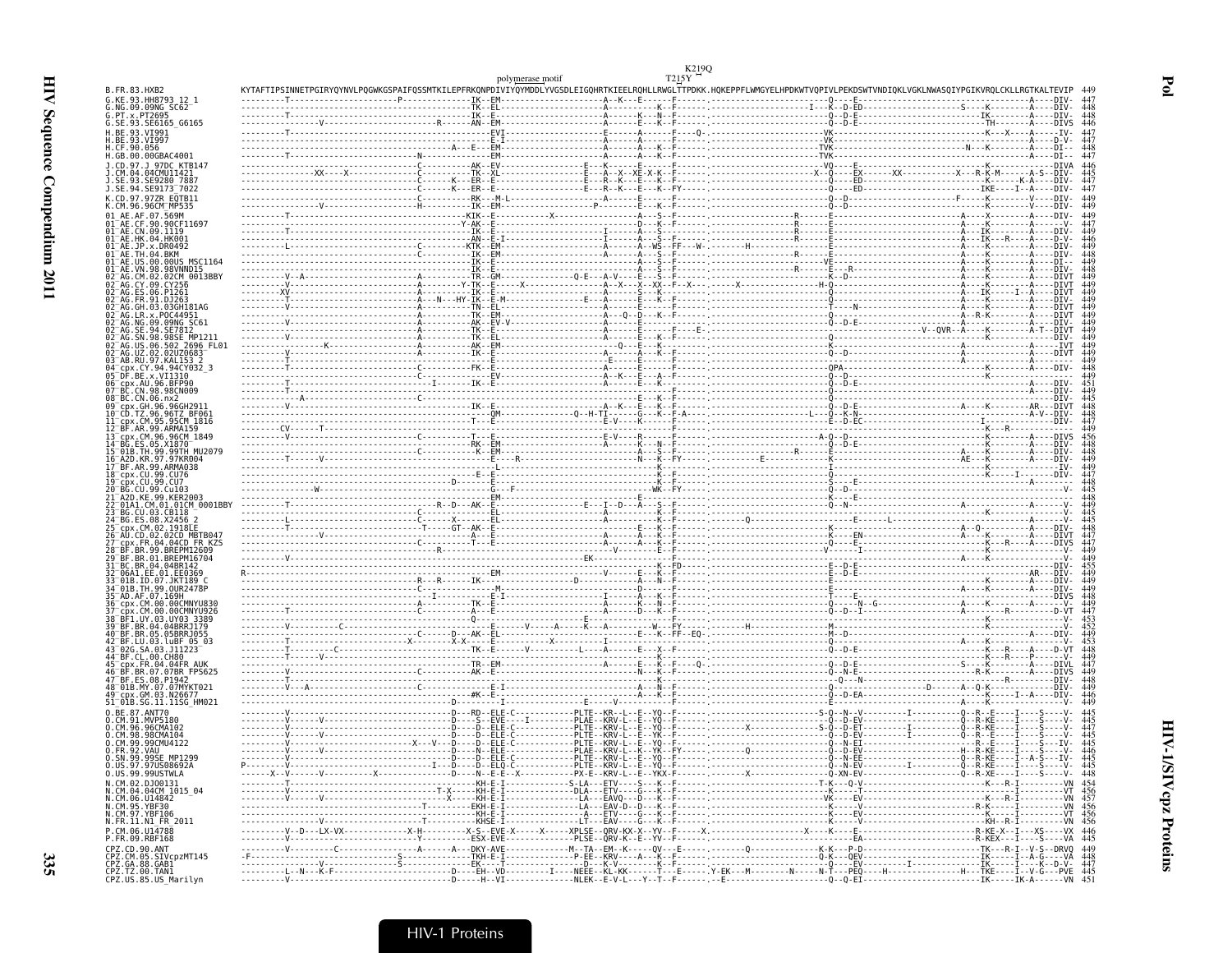| B.FR.83.HXB2                                                                                                                                                                                                                                                 |
|--------------------------------------------------------------------------------------------------------------------------------------------------------------------------------------------------------------------------------------------------------------|
| B. FR. 83. HXB2<br>A1. EE. 98. X211044_Day0<br>A1. EE. 98. X211044_Day0<br>A1. CE. 98. X2116H2<br>A1. IT. 02. 6806KERD<br>A1. KU. 08. POSKERD<br>A1. RU. 08. POSKERD<br>A1. RU. 99. 99. SERS<br>A1. IT. SERS 38. SERS<br>A1. U. 09. 99. 99. JOAN 797<br>A1.  |
|                                                                                                                                                                                                                                                              |
|                                                                                                                                                                                                                                                              |
|                                                                                                                                                                                                                                                              |
|                                                                                                                                                                                                                                                              |
|                                                                                                                                                                                                                                                              |
|                                                                                                                                                                                                                                                              |
|                                                                                                                                                                                                                                                              |
|                                                                                                                                                                                                                                                              |
|                                                                                                                                                                                                                                                              |
|                                                                                                                                                                                                                                                              |
|                                                                                                                                                                                                                                                              |
|                                                                                                                                                                                                                                                              |
|                                                                                                                                                                                                                                                              |
|                                                                                                                                                                                                                                                              |
|                                                                                                                                                                                                                                                              |
|                                                                                                                                                                                                                                                              |
|                                                                                                                                                                                                                                                              |
|                                                                                                                                                                                                                                                              |
|                                                                                                                                                                                                                                                              |
|                                                                                                                                                                                                                                                              |
|                                                                                                                                                                                                                                                              |
|                                                                                                                                                                                                                                                              |
|                                                                                                                                                                                                                                                              |
|                                                                                                                                                                                                                                                              |
|                                                                                                                                                                                                                                                              |
|                                                                                                                                                                                                                                                              |
|                                                                                                                                                                                                                                                              |
|                                                                                                                                                                                                                                                              |
|                                                                                                                                                                                                                                                              |
|                                                                                                                                                                                                                                                              |
|                                                                                                                                                                                                                                                              |
|                                                                                                                                                                                                                                                              |
|                                                                                                                                                                                                                                                              |
|                                                                                                                                                                                                                                                              |
|                                                                                                                                                                                                                                                              |
|                                                                                                                                                                                                                                                              |
|                                                                                                                                                                                                                                                              |
|                                                                                                                                                                                                                                                              |
|                                                                                                                                                                                                                                                              |
|                                                                                                                                                                                                                                                              |
|                                                                                                                                                                                                                                                              |
|                                                                                                                                                                                                                                                              |
|                                                                                                                                                                                                                                                              |
|                                                                                                                                                                                                                                                              |
|                                                                                                                                                                                                                                                              |
|                                                                                                                                                                                                                                                              |
|                                                                                                                                                                                                                                                              |
|                                                                                                                                                                                                                                                              |
|                                                                                                                                                                                                                                                              |
|                                                                                                                                                                                                                                                              |
|                                                                                                                                                                                                                                                              |
|                                                                                                                                                                                                                                                              |
|                                                                                                                                                                                                                                                              |
|                                                                                                                                                                                                                                                              |
|                                                                                                                                                                                                                                                              |
|                                                                                                                                                                                                                                                              |
|                                                                                                                                                                                                                                                              |
|                                                                                                                                                                                                                                                              |
|                                                                                                                                                                                                                                                              |
|                                                                                                                                                                                                                                                              |
|                                                                                                                                                                                                                                                              |
|                                                                                                                                                                                                                                                              |
|                                                                                                                                                                                                                                                              |
|                                                                                                                                                                                                                                                              |
|                                                                                                                                                                                                                                                              |
|                                                                                                                                                                                                                                                              |
|                                                                                                                                                                                                                                                              |
|                                                                                                                                                                                                                                                              |
|                                                                                                                                                                                                                                                              |
|                                                                                                                                                                                                                                                              |
|                                                                                                                                                                                                                                                              |
|                                                                                                                                                                                                                                                              |
|                                                                                                                                                                                                                                                              |
|                                                                                                                                                                                                                                                              |
|                                                                                                                                                                                                                                                              |
|                                                                                                                                                                                                                                                              |
|                                                                                                                                                                                                                                                              |
|                                                                                                                                                                                                                                                              |
|                                                                                                                                                                                                                                                              |
|                                                                                                                                                                                                                                                              |
|                                                                                                                                                                                                                                                              |
|                                                                                                                                                                                                                                                              |
|                                                                                                                                                                                                                                                              |
|                                                                                                                                                                                                                                                              |
|                                                                                                                                                                                                                                                              |
| A2. CV, 94: 946261812<br>A2. CV, 94: 946261412<br>B. AR, 94: 952682612<br>B. AR, 94: 0526812<br>B. AR, 94: 0526812<br>B. AR, 94: 052681219<br>B. CR, 96: 062511219<br>B. CR, 07: 09. CV266<br>B. CV, 99. CV266<br>B. CV, 99. CV266<br>B. D. CV, 99           |
|                                                                                                                                                                                                                                                              |
|                                                                                                                                                                                                                                                              |
|                                                                                                                                                                                                                                                              |
|                                                                                                                                                                                                                                                              |
|                                                                                                                                                                                                                                                              |
|                                                                                                                                                                                                                                                              |
|                                                                                                                                                                                                                                                              |
|                                                                                                                                                                                                                                                              |
|                                                                                                                                                                                                                                                              |
|                                                                                                                                                                                                                                                              |
|                                                                                                                                                                                                                                                              |
| D.ZA.: 00.R1<br>F1.A0.06.A0 06.ANG125<br>F1.AR.02.ARE950<br>F1.BR.07.07BR844<br>F1.BR.07.07BR844<br>F1.E5.3.P1146<br>F1.E5.3.P1146<br>F1.FR.96.96FR MP411<br>F1.R0.96.BRFR MP411<br>F1.R0.06.BRFR85<br>F2.CM.97.05555<br>C.RF 06.DR575557<br>C.RF 06.DR51557 |
|                                                                                                                                                                                                                                                              |
|                                                                                                                                                                                                                                                              |
|                                                                                                                                                                                                                                                              |
| F2.Cm.97.Cm53657<br>G.CM.04.178 15<br>G.CM.04.178 15<br>G.CN.08.GX 2084_08<br>G.CU.99.Cu74<br>C.EH.03.03GH175G                                                                                                                                               |

<span id="page-23-0"></span>

|  | p51 RT end_p15 RNase H start |
|--|------------------------------|
|  |                              |

|                                                                                                                                                                                                                                                                                                                                                                                                                                                                          |                |                                                                                                                                                                                                                                                                                                                                                                   |  | - Microscopy - March 2014<br>- Microscopy - Microscopy - Microscopy - Microscopy - Microscopy - Microscopy - Microscopy - Microscopy<br>- Microscopy - Microscopy - Microscopy - Microscopy - Microscopy - Microscopy - Microscopy<br>- |  |
|--------------------------------------------------------------------------------------------------------------------------------------------------------------------------------------------------------------------------------------------------------------------------------------------------------------------------------------------------------------------------------------------------------------------------------------------------------------------------|----------------|-------------------------------------------------------------------------------------------------------------------------------------------------------------------------------------------------------------------------------------------------------------------------------------------------------------------------------------------------------------------|--|-----------------------------------------------------------------------------------------------------------------------------------------------------------------------------------------------------------------------------------------|--|
|                                                                                                                                                                                                                                                                                                                                                                                                                                                                          |                | $- - - R - - A - V -$                                                                                                                                                                                                                                                                                                                                             |  |                                                                                                                                                                                                                                         |  |
|                                                                                                                                                                                                                                                                                                                                                                                                                                                                          |                |                                                                                                                                                                                                                                                                                                                                                                   |  |                                                                                                                                                                                                                                         |  |
|                                                                                                                                                                                                                                                                                                                                                                                                                                                                          |                |                                                                                                                                                                                                                                                                                                                                                                   |  |                                                                                                                                                                                                                                         |  |
|                                                                                                                                                                                                                                                                                                                                                                                                                                                                          |                |                                                                                                                                                                                                                                                                                                                                                                   |  |                                                                                                                                                                                                                                         |  |
|                                                                                                                                                                                                                                                                                                                                                                                                                                                                          |                | ----------AV--                                                                                                                                                                                                                                                                                                                                                    |  |                                                                                                                                                                                                                                         |  |
|                                                                                                                                                                                                                                                                                                                                                                                                                                                                          |                |                                                                                                                                                                                                                                                                                                                                                                   |  |                                                                                                                                                                                                                                         |  |
|                                                                                                                                                                                                                                                                                                                                                                                                                                                                          |                |                                                                                                                                                                                                                                                                                                                                                                   |  |                                                                                                                                                                                                                                         |  |
|                                                                                                                                                                                                                                                                                                                                                                                                                                                                          |                | .                                                                                                                                                                                                                                                                                                                                                                 |  |                                                                                                                                                                                                                                         |  |
|                                                                                                                                                                                                                                                                                                                                                                                                                                                                          |                |                                                                                                                                                                                                                                                                                                                                                                   |  |                                                                                                                                                                                                                                         |  |
|                                                                                                                                                                                                                                                                                                                                                                                                                                                                          |                |                                                                                                                                                                                                                                                                                                                                                                   |  |                                                                                                                                                                                                                                         |  |
|                                                                                                                                                                                                                                                                                                                                                                                                                                                                          |                |                                                                                                                                                                                                                                                                                                                                                                   |  |                                                                                                                                                                                                                                         |  |
|                                                                                                                                                                                                                                                                                                                                                                                                                                                                          |                |                                                                                                                                                                                                                                                                                                                                                                   |  |                                                                                                                                                                                                                                         |  |
|                                                                                                                                                                                                                                                                                                                                                                                                                                                                          |                |                                                                                                                                                                                                                                                                                                                                                                   |  |                                                                                                                                                                                                                                         |  |
|                                                                                                                                                                                                                                                                                                                                                                                                                                                                          |                |                                                                                                                                                                                                                                                                                                                                                                   |  |                                                                                                                                                                                                                                         |  |
|                                                                                                                                                                                                                                                                                                                                                                                                                                                                          |                |                                                                                                                                                                                                                                                                                                                                                                   |  |                                                                                                                                                                                                                                         |  |
|                                                                                                                                                                                                                                                                                                                                                                                                                                                                          |                |                                                                                                                                                                                                                                                                                                                                                                   |  |                                                                                                                                                                                                                                         |  |
|                                                                                                                                                                                                                                                                                                                                                                                                                                                                          |                |                                                                                                                                                                                                                                                                                                                                                                   |  |                                                                                                                                                                                                                                         |  |
|                                                                                                                                                                                                                                                                                                                                                                                                                                                                          |                |                                                                                                                                                                                                                                                                                                                                                                   |  |                                                                                                                                                                                                                                         |  |
|                                                                                                                                                                                                                                                                                                                                                                                                                                                                          |                |                                                                                                                                                                                                                                                                                                                                                                   |  |                                                                                                                                                                                                                                         |  |
|                                                                                                                                                                                                                                                                                                                                                                                                                                                                          |                |                                                                                                                                                                                                                                                                                                                                                                   |  |                                                                                                                                                                                                                                         |  |
|                                                                                                                                                                                                                                                                                                                                                                                                                                                                          |                |                                                                                                                                                                                                                                                                                                                                                                   |  |                                                                                                                                                                                                                                         |  |
|                                                                                                                                                                                                                                                                                                                                                                                                                                                                          |                |                                                                                                                                                                                                                                                                                                                                                                   |  |                                                                                                                                                                                                                                         |  |
|                                                                                                                                                                                                                                                                                                                                                                                                                                                                          |                |                                                                                                                                                                                                                                                                                                                                                                   |  |                                                                                                                                                                                                                                         |  |
|                                                                                                                                                                                                                                                                                                                                                                                                                                                                          |                |                                                                                                                                                                                                                                                                                                                                                                   |  |                                                                                                                                                                                                                                         |  |
|                                                                                                                                                                                                                                                                                                                                                                                                                                                                          |                | $\begin{picture}(100,100)(0,0) \put(0,0){\vector(1,0){100}} \put(10,0){\vector(1,0){100}} \put(10,0){\vector(1,0){100}} \put(10,0){\vector(1,0){100}} \put(10,0){\vector(1,0){100}} \put(10,0){\vector(1,0){100}} \put(10,0){\vector(1,0){100}} \put(10,0){\vector(1,0){100}} \put(10,0){\vector(1,0){100}} \put(10,0){\vector(1,0){100}} \put(10,0){\vector(1,0$ |  |                                                                                                                                                                                                                                         |  |
|                                                                                                                                                                                                                                                                                                                                                                                                                                                                          |                |                                                                                                                                                                                                                                                                                                                                                                   |  |                                                                                                                                                                                                                                         |  |
|                                                                                                                                                                                                                                                                                                                                                                                                                                                                          |                |                                                                                                                                                                                                                                                                                                                                                                   |  |                                                                                                                                                                                                                                         |  |
|                                                                                                                                                                                                                                                                                                                                                                                                                                                                          |                |                                                                                                                                                                                                                                                                                                                                                                   |  |                                                                                                                                                                                                                                         |  |
|                                                                                                                                                                                                                                                                                                                                                                                                                                                                          |                |                                                                                                                                                                                                                                                                                                                                                                   |  |                                                                                                                                                                                                                                         |  |
|                                                                                                                                                                                                                                                                                                                                                                                                                                                                          |                |                                                                                                                                                                                                                                                                                                                                                                   |  |                                                                                                                                                                                                                                         |  |
|                                                                                                                                                                                                                                                                                                                                                                                                                                                                          |                |                                                                                                                                                                                                                                                                                                                                                                   |  |                                                                                                                                                                                                                                         |  |
| $\begin{minipage}{0.99\textwidth} \begin{tabular}{ c c c } \hline & \multicolumn{3}{ c }{0.99\textwidth} \put(0,0) {\textwidth} \put(0,0) {\textwidth} \put(0,0) {\textwidth} \put(0,0) {\textwidth} \put(0,0) {\textwidth} \put(0,0) {\textwidth} \put(0,0) {\textwidth} \put(0,0) {\textwidth} \put(0,0) {\textwidth} \put(0,0) {\textwidth} \put(0,0) {\textwidth} \put(0,0) {\textwidth} \put(0,0) {\textwidth} \put(0,0) {\textwidth} \put(0,0) {\textwidth} \put($ |                |                                                                                                                                                                                                                                                                                                                                                                   |  |                                                                                                                                                                                                                                         |  |
|                                                                                                                                                                                                                                                                                                                                                                                                                                                                          |                |                                                                                                                                                                                                                                                                                                                                                                   |  |                                                                                                                                                                                                                                         |  |
|                                                                                                                                                                                                                                                                                                                                                                                                                                                                          |                |                                                                                                                                                                                                                                                                                                                                                                   |  |                                                                                                                                                                                                                                         |  |
|                                                                                                                                                                                                                                                                                                                                                                                                                                                                          |                |                                                                                                                                                                                                                                                                                                                                                                   |  |                                                                                                                                                                                                                                         |  |
|                                                                                                                                                                                                                                                                                                                                                                                                                                                                          |                |                                                                                                                                                                                                                                                                                                                                                                   |  |                                                                                                                                                                                                                                         |  |
|                                                                                                                                                                                                                                                                                                                                                                                                                                                                          |                |                                                                                                                                                                                                                                                                                                                                                                   |  |                                                                                                                                                                                                                                         |  |
|                                                                                                                                                                                                                                                                                                                                                                                                                                                                          |                |                                                                                                                                                                                                                                                                                                                                                                   |  |                                                                                                                                                                                                                                         |  |
|                                                                                                                                                                                                                                                                                                                                                                                                                                                                          |                |                                                                                                                                                                                                                                                                                                                                                                   |  |                                                                                                                                                                                                                                         |  |
|                                                                                                                                                                                                                                                                                                                                                                                                                                                                          |                |                                                                                                                                                                                                                                                                                                                                                                   |  |                                                                                                                                                                                                                                         |  |
|                                                                                                                                                                                                                                                                                                                                                                                                                                                                          |                |                                                                                                                                                                                                                                                                                                                                                                   |  |                                                                                                                                                                                                                                         |  |
|                                                                                                                                                                                                                                                                                                                                                                                                                                                                          |                |                                                                                                                                                                                                                                                                                                                                                                   |  |                                                                                                                                                                                                                                         |  |
|                                                                                                                                                                                                                                                                                                                                                                                                                                                                          |                |                                                                                                                                                                                                                                                                                                                                                                   |  |                                                                                                                                                                                                                                         |  |
|                                                                                                                                                                                                                                                                                                                                                                                                                                                                          |                |                                                                                                                                                                                                                                                                                                                                                                   |  |                                                                                                                                                                                                                                         |  |
|                                                                                                                                                                                                                                                                                                                                                                                                                                                                          |                |                                                                                                                                                                                                                                                                                                                                                                   |  |                                                                                                                                                                                                                                         |  |
|                                                                                                                                                                                                                                                                                                                                                                                                                                                                          | . <sup>.</sup> |                                                                                                                                                                                                                                                                                                                                                                   |  |                                                                                                                                                                                                                                         |  |
|                                                                                                                                                                                                                                                                                                                                                                                                                                                                          | .              |                                                                                                                                                                                                                                                                                                                                                                   |  |                                                                                                                                                                                                                                         |  |
|                                                                                                                                                                                                                                                                                                                                                                                                                                                                          |                |                                                                                                                                                                                                                                                                                                                                                                   |  |                                                                                                                                                                                                                                         |  |
|                                                                                                                                                                                                                                                                                                                                                                                                                                                                          |                |                                                                                                                                                                                                                                                                                                                                                                   |  |                                                                                                                                                                                                                                         |  |
|                                                                                                                                                                                                                                                                                                                                                                                                                                                                          |                |                                                                                                                                                                                                                                                                                                                                                                   |  |                                                                                                                                                                                                                                         |  |
|                                                                                                                                                                                                                                                                                                                                                                                                                                                                          |                |                                                                                                                                                                                                                                                                                                                                                                   |  |                                                                                                                                                                                                                                         |  |
|                                                                                                                                                                                                                                                                                                                                                                                                                                                                          |                |                                                                                                                                                                                                                                                                                                                                                                   |  |                                                                                                                                                                                                                                         |  |
|                                                                                                                                                                                                                                                                                                                                                                                                                                                                          |                |                                                                                                                                                                                                                                                                                                                                                                   |  |                                                                                                                                                                                                                                         |  |
|                                                                                                                                                                                                                                                                                                                                                                                                                                                                          |                |                                                                                                                                                                                                                                                                                                                                                                   |  |                                                                                                                                                                                                                                         |  |
|                                                                                                                                                                                                                                                                                                                                                                                                                                                                          |                |                                                                                                                                                                                                                                                                                                                                                                   |  |                                                                                                                                                                                                                                         |  |
|                                                                                                                                                                                                                                                                                                                                                                                                                                                                          |                |                                                                                                                                                                                                                                                                                                                                                                   |  |                                                                                                                                                                                                                                         |  |
|                                                                                                                                                                                                                                                                                                                                                                                                                                                                          |                |                                                                                                                                                                                                                                                                                                                                                                   |  |                                                                                                                                                                                                                                         |  |
|                                                                                                                                                                                                                                                                                                                                                                                                                                                                          |                |                                                                                                                                                                                                                                                                                                                                                                   |  |                                                                                                                                                                                                                                         |  |
|                                                                                                                                                                                                                                                                                                                                                                                                                                                                          |                |                                                                                                                                                                                                                                                                                                                                                                   |  |                                                                                                                                                                                                                                         |  |
|                                                                                                                                                                                                                                                                                                                                                                                                                                                                          |                |                                                                                                                                                                                                                                                                                                                                                                   |  |                                                                                                                                                                                                                                         |  |
|                                                                                                                                                                                                                                                                                                                                                                                                                                                                          |                |                                                                                                                                                                                                                                                                                                                                                                   |  |                                                                                                                                                                                                                                         |  |
|                                                                                                                                                                                                                                                                                                                                                                                                                                                                          |                |                                                                                                                                                                                                                                                                                                                                                                   |  |                                                                                                                                                                                                                                         |  |
|                                                                                                                                                                                                                                                                                                                                                                                                                                                                          |                |                                                                                                                                                                                                                                                                                                                                                                   |  |                                                                                                                                                                                                                                         |  |
|                                                                                                                                                                                                                                                                                                                                                                                                                                                                          |                |                                                                                                                                                                                                                                                                                                                                                                   |  |                                                                                                                                                                                                                                         |  |
|                                                                                                                                                                                                                                                                                                                                                                                                                                                                          |                |                                                                                                                                                                                                                                                                                                                                                                   |  |                                                                                                                                                                                                                                         |  |
|                                                                                                                                                                                                                                                                                                                                                                                                                                                                          |                |                                                                                                                                                                                                                                                                                                                                                                   |  |                                                                                                                                                                                                                                         |  |
|                                                                                                                                                                                                                                                                                                                                                                                                                                                                          |                |                                                                                                                                                                                                                                                                                                                                                                   |  |                                                                                                                                                                                                                                         |  |
|                                                                                                                                                                                                                                                                                                                                                                                                                                                                          |                |                                                                                                                                                                                                                                                                                                                                                                   |  |                                                                                                                                                                                                                                         |  |
|                                                                                                                                                                                                                                                                                                                                                                                                                                                                          |                |                                                                                                                                                                                                                                                                                                                                                                   |  |                                                                                                                                                                                                                                         |  |
|                                                                                                                                                                                                                                                                                                                                                                                                                                                                          |                |                                                                                                                                                                                                                                                                                                                                                                   |  |                                                                                                                                                                                                                                         |  |
|                                                                                                                                                                                                                                                                                                                                                                                                                                                                          |                |                                                                                                                                                                                                                                                                                                                                                                   |  |                                                                                                                                                                                                                                         |  |
|                                                                                                                                                                                                                                                                                                                                                                                                                                                                          |                |                                                                                                                                                                                                                                                                                                                                                                   |  |                                                                                                                                                                                                                                         |  |
|                                                                                                                                                                                                                                                                                                                                                                                                                                                                          |                |                                                                                                                                                                                                                                                                                                                                                                   |  |                                                                                                                                                                                                                                         |  |
|                                                                                                                                                                                                                                                                                                                                                                                                                                                                          |                |                                                                                                                                                                                                                                                                                                                                                                   |  |                                                                                                                                                                                                                                         |  |
|                                                                                                                                                                                                                                                                                                                                                                                                                                                                          |                |                                                                                                                                                                                                                                                                                                                                                                   |  |                                                                                                                                                                                                                                         |  |
|                                                                                                                                                                                                                                                                                                                                                                                                                                                                          |                |                                                                                                                                                                                                                                                                                                                                                                   |  |                                                                                                                                                                                                                                         |  |
|                                                                                                                                                                                                                                                                                                                                                                                                                                                                          |                |                                                                                                                                                                                                                                                                                                                                                                   |  |                                                                                                                                                                                                                                         |  |
|                                                                                                                                                                                                                                                                                                                                                                                                                                                                          |                |                                                                                                                                                                                                                                                                                                                                                                   |  |                                                                                                                                                                                                                                         |  |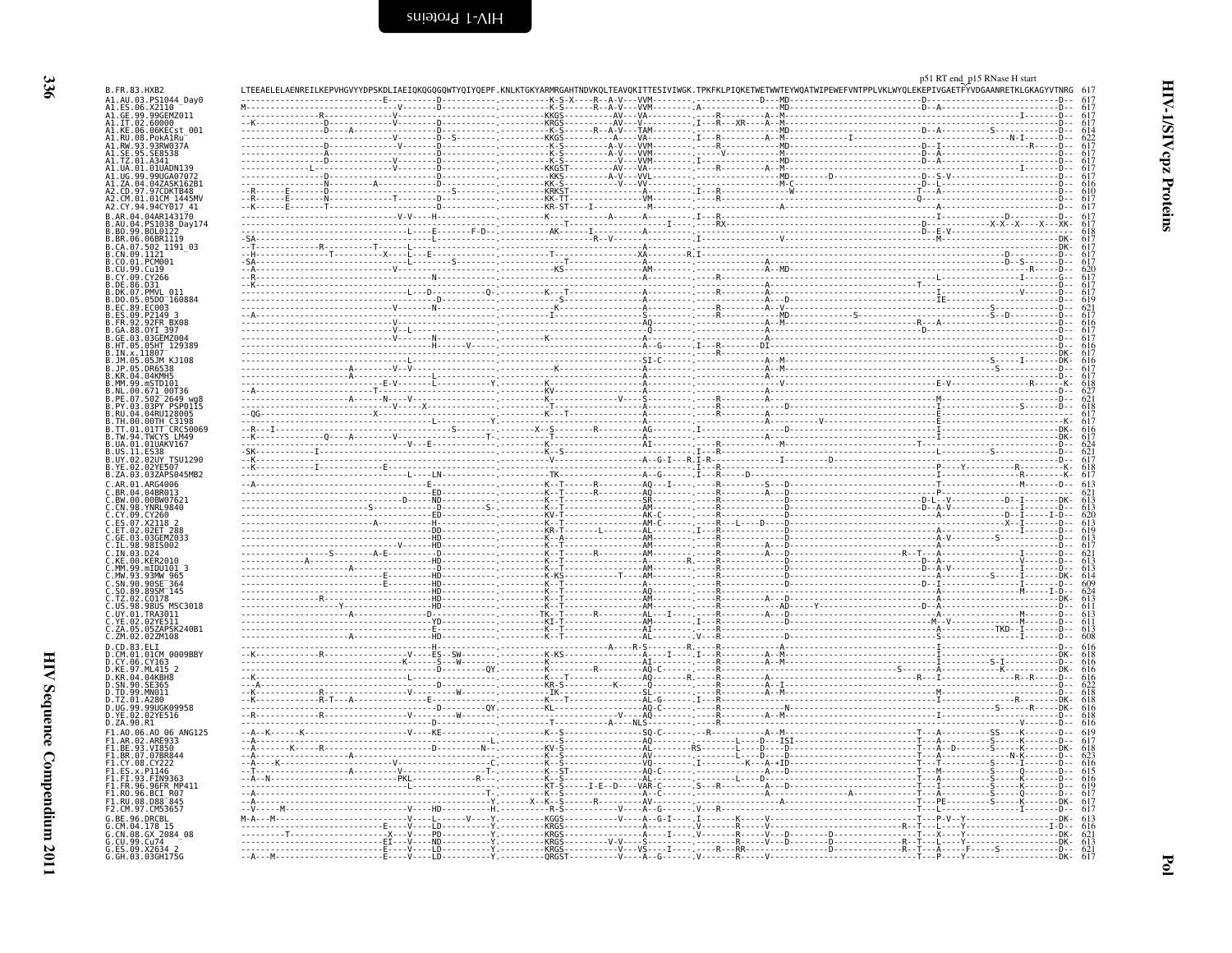337

|                                                                               |                                                                                                                                                                                                                                   |  |                                                                | ΓGKYARMRGAHTNDVKOLTEAVOKITTESIVIWGK.TPKFKLPIOKETWETWWTEYWOATWIPEWEFVNTPPLVKLWYOLEKEPIVGAETFΥVDGAANRETKLGKAGYVTNRG                                                                                                                                                                                                                                                           | p51 RT end_p15 RNase H start |
|-------------------------------------------------------------------------------|-----------------------------------------------------------------------------------------------------------------------------------------------------------------------------------------------------------------------------------|--|----------------------------------------------------------------|-----------------------------------------------------------------------------------------------------------------------------------------------------------------------------------------------------------------------------------------------------------------------------------------------------------------------------------------------------------------------------|------------------------------|
| G. KF. 93. HH8793                                                             |                                                                                                                                                                                                                                   |  |                                                                |                                                                                                                                                                                                                                                                                                                                                                             |                              |
| G.SE.93.SE6165_G6165                                                          |                                                                                                                                                                                                                                   |  |                                                                |                                                                                                                                                                                                                                                                                                                                                                             |                              |
|                                                                               |                                                                                                                                                                                                                                   |  |                                                                |                                                                                                                                                                                                                                                                                                                                                                             |                              |
|                                                                               |                                                                                                                                                                                                                                   |  |                                                                |                                                                                                                                                                                                                                                                                                                                                                             |                              |
| H.GB.00.00GBAC4001<br>J.CD.97.J 97DC KTB14                                    |                                                                                                                                                                                                                                   |  |                                                                |                                                                                                                                                                                                                                                                                                                                                                             |                              |
| .SE.93.SE9280 7887                                                            |                                                                                                                                                                                                                                   |  |                                                                |                                                                                                                                                                                                                                                                                                                                                                             |                              |
| J.SE.94.SE9173 7022                                                           |                                                                                                                                                                                                                                   |  |                                                                |                                                                                                                                                                                                                                                                                                                                                                             |                              |
| K.CD.97.97ZR E0TB11<br>K.CM.96.96CM MP535                                     |                                                                                                                                                                                                                                   |  |                                                                |                                                                                                                                                                                                                                                                                                                                                                             |                              |
| AE.AF.07.569M                                                                 |                                                                                                                                                                                                                                   |  |                                                                |                                                                                                                                                                                                                                                                                                                                                                             |                              |
| 01 AE.CF.90.90CF11697<br>.CN.09.1119                                          |                                                                                                                                                                                                                                   |  |                                                                |                                                                                                                                                                                                                                                                                                                                                                             |                              |
| 01 AE.HK.04.HK001<br>x.DR0492                                                 |                                                                                                                                                                                                                                   |  |                                                                |                                                                                                                                                                                                                                                                                                                                                                             |                              |
| .00.00US MSC1164                                                              |                                                                                                                                                                                                                                   |  |                                                                | $\begin{picture}(180,10) \put(0,0){\vector(1,0){100}} \put(1,0){\vector(1,0){100}} \put(1,0){\vector(1,0){100}} \put(1,0){\vector(1,0){100}} \put(1,0){\vector(1,0){100}} \put(1,0){\vector(1,0){100}} \put(1,0){\vector(1,0){100}} \put(1,0){\vector(1,0){100}} \put(1,0){\vector(1,0){100}} \put(1,0){\vector(1,0){100}} \put(1,0){\vector(1,0){100}} \put(1,0){\vector($ |                              |
| 98.98VNND15                                                                   |                                                                                                                                                                                                                                   |  |                                                                |                                                                                                                                                                                                                                                                                                                                                                             |                              |
| AG.CM.02.02CM 0013BBY                                                         |                                                                                                                                                                                                                                   |  |                                                                |                                                                                                                                                                                                                                                                                                                                                                             |                              |
|                                                                               |                                                                                                                                                                                                                                   |  |                                                                |                                                                                                                                                                                                                                                                                                                                                                             |                              |
|                                                                               |                                                                                                                                                                                                                                   |  |                                                                |                                                                                                                                                                                                                                                                                                                                                                             |                              |
| x POC44951                                                                    |                                                                                                                                                                                                                                   |  |                                                                |                                                                                                                                                                                                                                                                                                                                                                             |                              |
| 98 98SE MP1211                                                                |                                                                                                                                                                                                                                   |  |                                                                |                                                                                                                                                                                                                                                                                                                                                                             |                              |
| 2696 FL01                                                                     |                                                                                                                                                                                                                                   |  |                                                                |                                                                                                                                                                                                                                                                                                                                                                             |                              |
|                                                                               |                                                                                                                                                                                                                                   |  |                                                                |                                                                                                                                                                                                                                                                                                                                                                             |                              |
| x.VI1310                                                                      |                                                                                                                                                                                                                                   |  |                                                                |                                                                                                                                                                                                                                                                                                                                                                             |                              |
| .96. REP96<br>98.98CN009                                                      |                                                                                                                                                                                                                                   |  |                                                                |                                                                                                                                                                                                                                                                                                                                                                             |                              |
|                                                                               |                                                                                                                                                                                                                                   |  |                                                                |                                                                                                                                                                                                                                                                                                                                                                             |                              |
| Z.96.96TZ BF061<br>CM.95.95CM 1816                                            |                                                                                                                                                                                                                                   |  |                                                                |                                                                                                                                                                                                                                                                                                                                                                             |                              |
| BF.AR.99.ARMA159                                                              |                                                                                                                                                                                                                                   |  |                                                                |                                                                                                                                                                                                                                                                                                                                                                             |                              |
| CM.96.96CM 1849                                                               |                                                                                                                                                                                                                                   |  |                                                                |                                                                                                                                                                                                                                                                                                                                                                             |                              |
| .05.X1870<br>-5.09.0976<br>TH.99.99TH MU2079<br>.KR.97.97KR004                |                                                                                                                                                                                                                                   |  |                                                                |                                                                                                                                                                                                                                                                                                                                                                             |                              |
| 17 BF.AR.99.ARMA038                                                           |                                                                                                                                                                                                                                   |  |                                                                |                                                                                                                                                                                                                                                                                                                                                                             |                              |
| .99.0076                                                                      |                                                                                                                                                                                                                                   |  |                                                                |                                                                                                                                                                                                                                                                                                                                                                             |                              |
| 99.Cu103                                                                      |                                                                                                                                                                                                                                   |  |                                                                |                                                                                                                                                                                                                                                                                                                                                                             |                              |
| 99 KFR2003<br>.CM.01.01CM 0001BBY                                             |                                                                                                                                                                                                                                   |  |                                                                |                                                                                                                                                                                                                                                                                                                                                                             |                              |
| 03. CB118                                                                     |                                                                                                                                                                                                                                   |  |                                                                |                                                                                                                                                                                                                                                                                                                                                                             |                              |
| CM.02.1918LE                                                                  |                                                                                                                                                                                                                                   |  |                                                                |                                                                                                                                                                                                                                                                                                                                                                             |                              |
| 02.02CD MBTB047<br>FR.04.04CD FR KZS                                          |                                                                                                                                                                                                                                   |  |                                                                |                                                                                                                                                                                                                                                                                                                                                                             |                              |
|                                                                               |                                                                                                                                                                                                                                   |  |                                                                |                                                                                                                                                                                                                                                                                                                                                                             |                              |
| 04.04BR142<br>06A1.EE.01.EE0369                                               |                                                                                                                                                                                                                                   |  |                                                                |                                                                                                                                                                                                                                                                                                                                                                             |                              |
| 01B.ID.07.JKT189                                                              |                                                                                                                                                                                                                                   |  |                                                                |                                                                                                                                                                                                                                                                                                                                                                             |                              |
| 99.0UR2478P                                                                   |                                                                                                                                                                                                                                   |  |                                                                |                                                                                                                                                                                                                                                                                                                                                                             |                              |
| CM.00.00CMNYU830<br>CM.00.00CMNYU926                                          |                                                                                                                                                                                                                                   |  |                                                                |                                                                                                                                                                                                                                                                                                                                                                             |                              |
| UY.03.UY03 3389                                                               |                                                                                                                                                                                                                                   |  |                                                                |                                                                                                                                                                                                                                                                                                                                                                             |                              |
| 05.05BRR1055                                                                  |                                                                                                                                                                                                                                   |  |                                                                |                                                                                                                                                                                                                                                                                                                                                                             |                              |
| 03.luBF 05 03                                                                 |                                                                                                                                                                                                                                   |  |                                                                |                                                                                                                                                                                                                                                                                                                                                                             |                              |
|                                                                               |                                                                                                                                                                                                                                   |  |                                                                |                                                                                                                                                                                                                                                                                                                                                                             |                              |
| 07.07BR FPS625<br>08.P1942                                                    |                                                                                                                                                                                                                                   |  |                                                                |                                                                                                                                                                                                                                                                                                                                                                             |                              |
| MY.07.07MYKT021                                                               |                                                                                                                                                                                                                                   |  |                                                                |                                                                                                                                                                                                                                                                                                                                                                             |                              |
| GM.03.N26677<br>SG.11.11SG_HM021                                              |                                                                                                                                                                                                                                   |  |                                                                |                                                                                                                                                                                                                                                                                                                                                                             |                              |
|                                                                               |                                                                                                                                                                                                                                   |  |                                                                |                                                                                                                                                                                                                                                                                                                                                                             |                              |
| 0.CM.96.96CMA102<br>.98CMA104                                                 |                                                                                                                                                                                                                                   |  |                                                                |                                                                                                                                                                                                                                                                                                                                                                             |                              |
| 99.99CMU4122                                                                  |                                                                                                                                                                                                                                   |  |                                                                |                                                                                                                                                                                                                                                                                                                                                                             |                              |
| 99SF MP1299                                                                   |                                                                                                                                                                                                                                   |  |                                                                |                                                                                                                                                                                                                                                                                                                                                                             |                              |
| .97US08692A<br>0.US.99.99USTWLA                                               |                                                                                                                                                                                                                                   |  |                                                                |                                                                                                                                                                                                                                                                                                                                                                             |                              |
|                                                                               |                                                                                                                                                                                                                                   |  | - A - - - X - - . L - - - - -<br>- G - - - - - - . I - - - - - |                                                                                                                                                                                                                                                                                                                                                                             |                              |
| N.CM.04.04CM_1015_04                                                          |                                                                                                                                                                                                                                   |  |                                                                |                                                                                                                                                                                                                                                                                                                                                                             |                              |
|                                                                               |                                                                                                                                                                                                                                   |  |                                                                |                                                                                                                                                                                                                                                                                                                                                                             |                              |
| N.FR.11.N1 FR 2011                                                            |                                                                                                                                                                                                                                   |  |                                                                |                                                                                                                                                                                                                                                                                                                                                                             |                              |
|                                                                               |                                                                                                                                                                                                                                   |  |                                                                |                                                                                                                                                                                                                                                                                                                                                                             |                              |
|                                                                               |                                                                                                                                                                                                                                   |  |                                                                |                                                                                                                                                                                                                                                                                                                                                                             |                              |
|                                                                               |                                                                                                                                                                                                                                   |  |                                                                |                                                                                                                                                                                                                                                                                                                                                                             |                              |
| CM.05.SIVcpzMT145<br>CPZ.GA.88.GABI<br>CPZ.TZ.00.TAN1<br>CPZ.US.85.US_Marilyn | .-K.-.-----------Ŏ-Ĕ-Ĕ--VĎ-----Ê--------'---ĔH.-----------ŎKAŤ----ĨŔ--Ă-VĨ--ŤŠŎ--------.[L--R--VNRSM-----SD-----------S-----Î----------Ď-<br>--KQ--QQKIE-Y--Q-GLP-K-T-----S--------NEG.-L--A-----PT-T---E-R--AGV----GL-------E.V- |  |                                                                |                                                                                                                                                                                                                                                                                                                                                                             |                              |

 $\mathbf{Po}$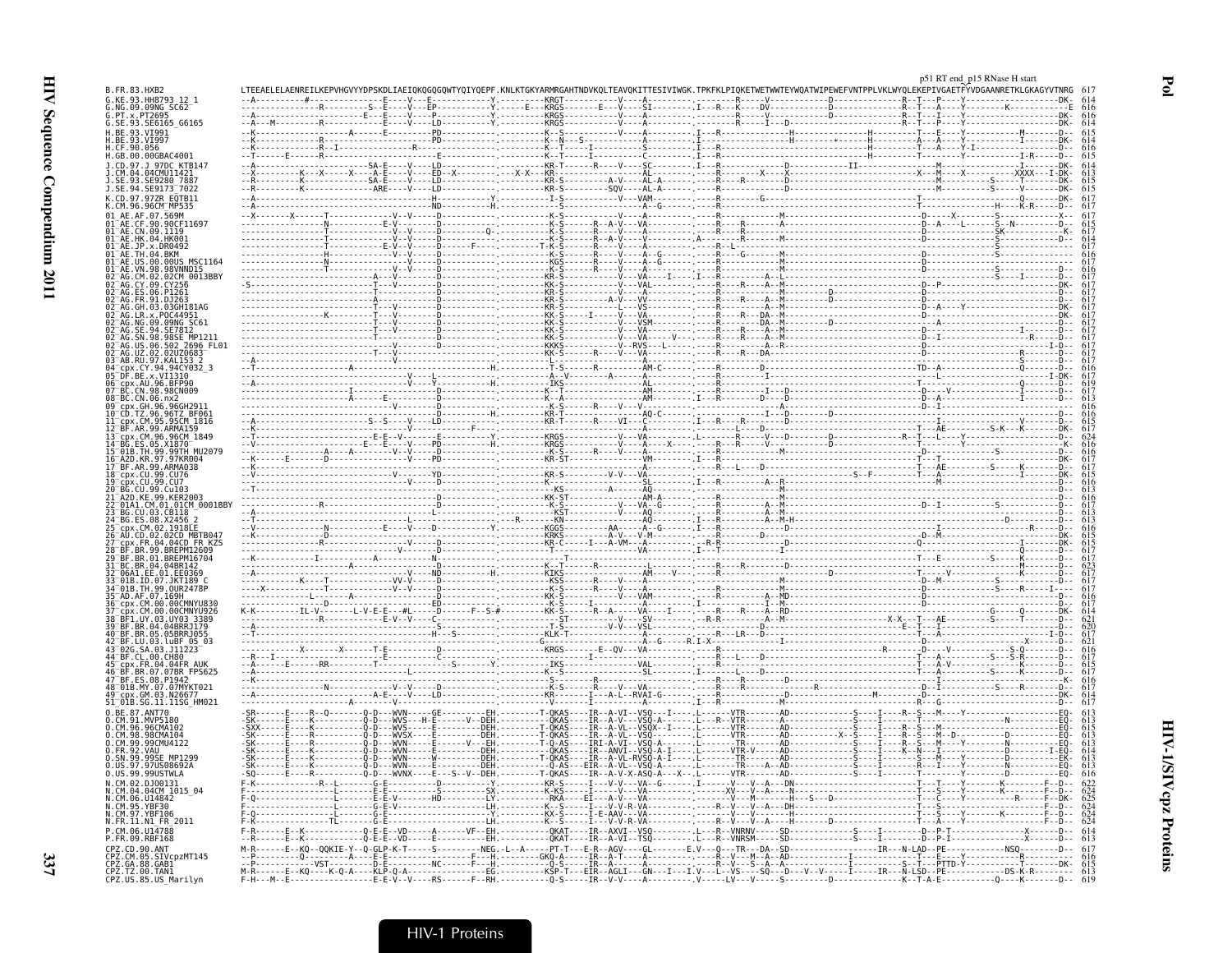<span id="page-25-0"></span>

|                                                                                                                                                                                                                                    |                       |                                                                                                                                                                                                                                                                                                                                                              |  |              | p66 RT, p15 Rnase H end p31 Integrase start |                                                                                                                                                                                                                                                                                                                                                                                                                                                               |                                                                                                                                                                                                                                                                                                                                                                                                                                                          |
|------------------------------------------------------------------------------------------------------------------------------------------------------------------------------------------------------------------------------------|-----------------------|--------------------------------------------------------------------------------------------------------------------------------------------------------------------------------------------------------------------------------------------------------------------------------------------------------------------------------------------------------------|--|--------------|---------------------------------------------|---------------------------------------------------------------------------------------------------------------------------------------------------------------------------------------------------------------------------------------------------------------------------------------------------------------------------------------------------------------------------------------------------------------------------------------------------------------|----------------------------------------------------------------------------------------------------------------------------------------------------------------------------------------------------------------------------------------------------------------------------------------------------------------------------------------------------------------------------------------------------------------------------------------------------------|
| B.FR.83.HXB2<br>A1.AU.03.PS1044 Day0                                                                                                                                                                                               |                       |                                                                                                                                                                                                                                                                                                                                                              |  |              |                                             |                                                                                                                                                                                                                                                                                                                                                                                                                                                               | RQKVVTLTDTTNQKTELQAIYLALQDSGLEVNIVTDSQYALGIIQAQPDQSESELVNQIIEQLIKKEKVYLAWVPAHKGIGGNEQVDKLVSAGIRKVLFLDGIDKAQD.EHEKYHSNWRAMASDFNLPPVVAKEIVASCDKC.QLKGEAMHGQVDCSPGIWQLDCTHLEG                                                                                                                                                                                                                                                                               |
| A1.ES.06.X2110                                                                                                                                                                                                                     |                       | $\begin{picture}(1,0) \put(0,0) {\put(0,0){\line(1,0){15}} \put(0,0) {\put(0,0){\line(1,0){15}} \put(0,0) {\put(0,0){\line(1,0){15}} \put(0,0) {\put(0,0){\line(1,0){15}} \put(0,0) {\put(0,0){\line(1,0){15}} \put(0,0) {\put(0,0){\line(1,0){15}} \put(0,0) {\put(0,0){\line(1,0){15}} \put(0,0) {\put(0,0){\line(1,0){15}} \put(0,0) {\put(0,0){\line(1,$ |  |              |                                             |                                                                                                                                                                                                                                                                                                                                                                                                                                                               |                                                                                                                                                                                                                                                                                                                                                                                                                                                          |
| A1.GE.99.99GEMZ0<br>A1.IT.02.60000                                                                                                                                                                                                 |                       |                                                                                                                                                                                                                                                                                                                                                              |  |              |                                             |                                                                                                                                                                                                                                                                                                                                                                                                                                                               | 785<br>785<br>782<br>785<br>785<br>785<br>785<br>785<br>785<br>785<br>785<br>785                                                                                                                                                                                                                                                                                                                                                                         |
| Al.KE.06.06KECst_001<br>Al.RU.08.PokA1Ru<br>Al.RW.93.93RW037A                                                                                                                                                                      |                       |                                                                                                                                                                                                                                                                                                                                                              |  |              |                                             |                                                                                                                                                                                                                                                                                                                                                                                                                                                               |                                                                                                                                                                                                                                                                                                                                                                                                                                                          |
|                                                                                                                                                                                                                                    |                       |                                                                                                                                                                                                                                                                                                                                                              |  |              |                                             |                                                                                                                                                                                                                                                                                                                                                                                                                                                               |                                                                                                                                                                                                                                                                                                                                                                                                                                                          |
| A1.SE.95.SE8538<br>A1.TZ.01.A341                                                                                                                                                                                                   |                       |                                                                                                                                                                                                                                                                                                                                                              |  |              |                                             |                                                                                                                                                                                                                                                                                                                                                                                                                                                               |                                                                                                                                                                                                                                                                                                                                                                                                                                                          |
| A1.UA.01.01UADN139                                                                                                                                                                                                                 |                       |                                                                                                                                                                                                                                                                                                                                                              |  |              |                                             |                                                                                                                                                                                                                                                                                                                                                                                                                                                               |                                                                                                                                                                                                                                                                                                                                                                                                                                                          |
| UG.99.99UGA07072                                                                                                                                                                                                                   |                       |                                                                                                                                                                                                                                                                                                                                                              |  |              |                                             |                                                                                                                                                                                                                                                                                                                                                                                                                                                               |                                                                                                                                                                                                                                                                                                                                                                                                                                                          |
| A2.CD.97.97CDKTB48                                                                                                                                                                                                                 |                       |                                                                                                                                                                                                                                                                                                                                                              |  |              |                                             |                                                                                                                                                                                                                                                                                                                                                                                                                                                               |                                                                                                                                                                                                                                                                                                                                                                                                                                                          |
| CM.01.01CM 1445MV<br>A2.CY.94.94CY017_41                                                                                                                                                                                           |                       |                                                                                                                                                                                                                                                                                                                                                              |  |              |                                             |                                                                                                                                                                                                                                                                                                                                                                                                                                                               |                                                                                                                                                                                                                                                                                                                                                                                                                                                          |
| B.AR.04.04AR143170                                                                                                                                                                                                                 |                       |                                                                                                                                                                                                                                                                                                                                                              |  |              |                                             |                                                                                                                                                                                                                                                                                                                                                                                                                                                               |                                                                                                                                                                                                                                                                                                                                                                                                                                                          |
| B.AU.04.PS1038 Day174<br>B.BO.99.BOL0122                                                                                                                                                                                           |                       |                                                                                                                                                                                                                                                                                                                                                              |  |              |                                             |                                                                                                                                                                                                                                                                                                                                                                                                                                                               | $\begin{minipage}{0.03\textwidth} \begin{tabular}{ c c c c c } \hline \textbf{0.03\textwidth} & \textbf{0.04\textwidth} & \textbf{0.05\textwidth} & \textbf{0.06\textwidth} & \textbf{0.07\textwidth} & \textbf{0.07\textwidth} & \textbf{0.07\textwidth} & \textbf{0.07\textwidth} & \textbf{0.07\textwidth} & \textbf{0.07\textwidth} & \textbf{0.07\textwidth} & \textbf{0.07\textwidth} & \textbf{0.07\textwidth} & \textbf{0.07\textwidth} & \text$ |
| B.BR.06.06BR1119                                                                                                                                                                                                                   |                       |                                                                                                                                                                                                                                                                                                                                                              |  |              |                                             |                                                                                                                                                                                                                                                                                                                                                                                                                                                               |                                                                                                                                                                                                                                                                                                                                                                                                                                                          |
| B.CA.07.502 1191 03                                                                                                                                                                                                                |                       |                                                                                                                                                                                                                                                                                                                                                              |  |              |                                             |                                                                                                                                                                                                                                                                                                                                                                                                                                                               |                                                                                                                                                                                                                                                                                                                                                                                                                                                          |
| B.CN.09.1121<br>B.CO.01.PCM001                                                                                                                                                                                                     |                       |                                                                                                                                                                                                                                                                                                                                                              |  |              |                                             |                                                                                                                                                                                                                                                                                                                                                                                                                                                               |                                                                                                                                                                                                                                                                                                                                                                                                                                                          |
| B.CU.99.Cu19<br>B.CY.09.CY266                                                                                                                                                                                                      |                       |                                                                                                                                                                                                                                                                                                                                                              |  |              |                                             |                                                                                                                                                                                                                                                                                                                                                                                                                                                               |                                                                                                                                                                                                                                                                                                                                                                                                                                                          |
| B.DE.86.D31<br>B.DK.07.PMVL                                                                                                                                                                                                        |                       |                                                                                                                                                                                                                                                                                                                                                              |  |              |                                             |                                                                                                                                                                                                                                                                                                                                                                                                                                                               |                                                                                                                                                                                                                                                                                                                                                                                                                                                          |
| B.DO.05.05D0 160884                                                                                                                                                                                                                |                       |                                                                                                                                                                                                                                                                                                                                                              |  |              |                                             |                                                                                                                                                                                                                                                                                                                                                                                                                                                               |                                                                                                                                                                                                                                                                                                                                                                                                                                                          |
|                                                                                                                                                                                                                                    |                       |                                                                                                                                                                                                                                                                                                                                                              |  |              |                                             |                                                                                                                                                                                                                                                                                                                                                                                                                                                               |                                                                                                                                                                                                                                                                                                                                                                                                                                                          |
|                                                                                                                                                                                                                                    |                       |                                                                                                                                                                                                                                                                                                                                                              |  |              |                                             |                                                                                                                                                                                                                                                                                                                                                                                                                                                               |                                                                                                                                                                                                                                                                                                                                                                                                                                                          |
|                                                                                                                                                                                                                                    |                       |                                                                                                                                                                                                                                                                                                                                                              |  |              |                                             |                                                                                                                                                                                                                                                                                                                                                                                                                                                               |                                                                                                                                                                                                                                                                                                                                                                                                                                                          |
|                                                                                                                                                                                                                                    |                       |                                                                                                                                                                                                                                                                                                                                                              |  |              |                                             |                                                                                                                                                                                                                                                                                                                                                                                                                                                               |                                                                                                                                                                                                                                                                                                                                                                                                                                                          |
| B.D0.89.9500 160884<br>B.EC.89.EC003<br>B.ES.09.P2149 3<br>B.FR.92.92FR BX08<br>B.GA.88.0YI 397<br>B.GE.03.03GEMZ004<br>B.HT.05.05AFT 129389<br>B.TN.x.11807<br>B.JM.05.05AFT 129389<br>B.JM.05.05AFT 129389<br>B.JM.05.05AFT 1208 |                       |                                                                                                                                                                                                                                                                                                                                                              |  |              |                                             |                                                                                                                                                                                                                                                                                                                                                                                                                                                               |                                                                                                                                                                                                                                                                                                                                                                                                                                                          |
| B.JP.05.DR6538                                                                                                                                                                                                                     |                       |                                                                                                                                                                                                                                                                                                                                                              |  |              |                                             |                                                                                                                                                                                                                                                                                                                                                                                                                                                               |                                                                                                                                                                                                                                                                                                                                                                                                                                                          |
| B.KR.04.04KMH5<br>B.MM.99.mSTD101                                                                                                                                                                                                  |                       |                                                                                                                                                                                                                                                                                                                                                              |  |              |                                             |                                                                                                                                                                                                                                                                                                                                                                                                                                                               |                                                                                                                                                                                                                                                                                                                                                                                                                                                          |
| B.NL.00.671_00T36<br>B.PE.07.502 <sup>-</sup> 2649_wg8<br>B.PY.03.03PY_PSP0115<br>B.RU.04.04RUI28005                                                                                                                               |                       |                                                                                                                                                                                                                                                                                                                                                              |  |              |                                             |                                                                                                                                                                                                                                                                                                                                                                                                                                                               |                                                                                                                                                                                                                                                                                                                                                                                                                                                          |
|                                                                                                                                                                                                                                    |                       |                                                                                                                                                                                                                                                                                                                                                              |  |              |                                             |                                                                                                                                                                                                                                                                                                                                                                                                                                                               |                                                                                                                                                                                                                                                                                                                                                                                                                                                          |
| B.TH.00.00TH C3198                                                                                                                                                                                                                 |                       |                                                                                                                                                                                                                                                                                                                                                              |  |              |                                             |                                                                                                                                                                                                                                                                                                                                                                                                                                                               |                                                                                                                                                                                                                                                                                                                                                                                                                                                          |
| B.TT.01.01TT_CRC50069<br>B.TW.94.TWCYS LM49<br>B.UA.01.01UAKV167                                                                                                                                                                   |                       |                                                                                                                                                                                                                                                                                                                                                              |  |              |                                             |                                                                                                                                                                                                                                                                                                                                                                                                                                                               |                                                                                                                                                                                                                                                                                                                                                                                                                                                          |
|                                                                                                                                                                                                                                    |                       |                                                                                                                                                                                                                                                                                                                                                              |  |              |                                             |                                                                                                                                                                                                                                                                                                                                                                                                                                                               |                                                                                                                                                                                                                                                                                                                                                                                                                                                          |
| US.11.ES38                                                                                                                                                                                                                         |                       |                                                                                                                                                                                                                                                                                                                                                              |  |              |                                             |                                                                                                                                                                                                                                                                                                                                                                                                                                                               |                                                                                                                                                                                                                                                                                                                                                                                                                                                          |
| B.UY.02.02UY_TSU1290<br>B.YE.02.02YE507                                                                                                                                                                                            |                       |                                                                                                                                                                                                                                                                                                                                                              |  |              |                                             |                                                                                                                                                                                                                                                                                                                                                                                                                                                               | 785<br>792<br>789<br>785<br>786<br>786                                                                                                                                                                                                                                                                                                                                                                                                                   |
| B.ZA.03.03ZAPS045MB2                                                                                                                                                                                                               |                       |                                                                                                                                                                                                                                                                                                                                                              |  |              |                                             |                                                                                                                                                                                                                                                                                                                                                                                                                                                               |                                                                                                                                                                                                                                                                                                                                                                                                                                                          |
| C.AR.01.ARG4006<br>C.BR.04.04BR013                                                                                                                                                                                                 |                       |                                                                                                                                                                                                                                                                                                                                                              |  |              |                                             |                                                                                                                                                                                                                                                                                                                                                                                                                                                               | 781<br>789                                                                                                                                                                                                                                                                                                                                                                                                                                               |
| C.BW.00.00BW07621<br>C.CN.98.YNRL9840<br>C.CY.09.CY260<br>C.ES.07.X2118 2<br>C.ET.02.02EET.288                                                                                                                                     |                       |                                                                                                                                                                                                                                                                                                                                                              |  |              |                                             |                                                                                                                                                                                                                                                                                                                                                                                                                                                               |                                                                                                                                                                                                                                                                                                                                                                                                                                                          |
|                                                                                                                                                                                                                                    |                       |                                                                                                                                                                                                                                                                                                                                                              |  |              |                                             |                                                                                                                                                                                                                                                                                                                                                                                                                                                               | 781<br>781<br>788<br>787<br>787<br>785<br>789<br>789                                                                                                                                                                                                                                                                                                                                                                                                     |
|                                                                                                                                                                                                                                    |                       |                                                                                                                                                                                                                                                                                                                                                              |  |              |                                             |                                                                                                                                                                                                                                                                                                                                                                                                                                                               |                                                                                                                                                                                                                                                                                                                                                                                                                                                          |
| .02ET 288<br>.03GEMZ033<br>.GE.03.03GEMZ0<br>.IL.98.98IS002                                                                                                                                                                        |                       |                                                                                                                                                                                                                                                                                                                                                              |  |              |                                             |                                                                                                                                                                                                                                                                                                                                                                                                                                                               |                                                                                                                                                                                                                                                                                                                                                                                                                                                          |
| C.IN.03.D24                                                                                                                                                                                                                        |                       |                                                                                                                                                                                                                                                                                                                                                              |  |              |                                             |                                                                                                                                                                                                                                                                                                                                                                                                                                                               |                                                                                                                                                                                                                                                                                                                                                                                                                                                          |
| C.KE.00.KER2010                                                                                                                                                                                                                    |                       |                                                                                                                                                                                                                                                                                                                                                              |  |              |                                             | $\begin{minipage}{0.03\textwidth} \begin{tabular}{ l l } \hline \multicolumn{1}{ l l } \hline \multicolumn{1}{ l } \hline \multicolumn{1}{ l } \hline \multicolumn{1}{ l } \hline \multicolumn{1}{ l } \hline \multicolumn{1}{ l } \hline \multicolumn{1}{ l } \hline \multicolumn{1}{ l } \hline \multicolumn{1}{ l } \hline \multicolumn{1}{ l } \hline \multicolumn{1}{ l } \hline \multicolumn{1}{ l } \hline \multicolumn{1}{ l } \hline \multicolumn{1$ |                                                                                                                                                                                                                                                                                                                                                                                                                                                          |
| C.MM.99.mIDU101 3<br>C.MW.93.93MW 965                                                                                                                                                                                              |                       |                                                                                                                                                                                                                                                                                                                                                              |  |              |                                             |                                                                                                                                                                                                                                                                                                                                                                                                                                                               |                                                                                                                                                                                                                                                                                                                                                                                                                                                          |
| C.SN.90.90SE 364                                                                                                                                                                                                                   |                       |                                                                                                                                                                                                                                                                                                                                                              |  |              |                                             |                                                                                                                                                                                                                                                                                                                                                                                                                                                               |                                                                                                                                                                                                                                                                                                                                                                                                                                                          |
| C.SO.89.89SM_145<br>C.TZ.02.C0178                                                                                                                                                                                                  |                       |                                                                                                                                                                                                                                                                                                                                                              |  |              |                                             |                                                                                                                                                                                                                                                                                                                                                                                                                                                               |                                                                                                                                                                                                                                                                                                                                                                                                                                                          |
| Č.US.98.98US MSC3018<br>C.UY.01.TRA3011                                                                                                                                                                                            |                       |                                                                                                                                                                                                                                                                                                                                                              |  |              |                                             |                                                                                                                                                                                                                                                                                                                                                                                                                                                               |                                                                                                                                                                                                                                                                                                                                                                                                                                                          |
| C.YE.02.02YE511                                                                                                                                                                                                                    |                       |                                                                                                                                                                                                                                                                                                                                                              |  |              |                                             |                                                                                                                                                                                                                                                                                                                                                                                                                                                               |                                                                                                                                                                                                                                                                                                                                                                                                                                                          |
| C.ZA.05.05ZAPSK240B1<br>C.ZM.02.02ZM108                                                                                                                                                                                            |                       |                                                                                                                                                                                                                                                                                                                                                              |  | $\mathbf{M}$ |                                             |                                                                                                                                                                                                                                                                                                                                                                                                                                                               | 782<br>777792<br>779217781<br>77817781<br>7781                                                                                                                                                                                                                                                                                                                                                                                                           |
| D.CD.83.ELI                                                                                                                                                                                                                        |                       |                                                                                                                                                                                                                                                                                                                                                              |  | . 0          |                                             |                                                                                                                                                                                                                                                                                                                                                                                                                                                               |                                                                                                                                                                                                                                                                                                                                                                                                                                                          |
| D.CM.01.01CM_0009BBY                                                                                                                                                                                                               |                       |                                                                                                                                                                                                                                                                                                                                                              |  |              |                                             |                                                                                                                                                                                                                                                                                                                                                                                                                                                               | 784<br>786<br>784<br>784<br>786<br>786<br>786<br>784<br>784                                                                                                                                                                                                                                                                                                                                                                                              |
| D.CY.06.CY163<br>D.KE.97.ML415 2<br>D.KR.04.04KBH8                                                                                                                                                                                 |                       |                                                                                                                                                                                                                                                                                                                                                              |  |              |                                             |                                                                                                                                                                                                                                                                                                                                                                                                                                                               |                                                                                                                                                                                                                                                                                                                                                                                                                                                          |
| D.SN.90.SE365                                                                                                                                                                                                                      |                       |                                                                                                                                                                                                                                                                                                                                                              |  |              |                                             |                                                                                                                                                                                                                                                                                                                                                                                                                                                               |                                                                                                                                                                                                                                                                                                                                                                                                                                                          |
| D.TD.99.MN011                                                                                                                                                                                                                      |                       |                                                                                                                                                                                                                                                                                                                                                              |  |              |                                             |                                                                                                                                                                                                                                                                                                                                                                                                                                                               |                                                                                                                                                                                                                                                                                                                                                                                                                                                          |
| D.TZ.01.A280<br>D.UG.99.99UGK09958                                                                                                                                                                                                 |                       |                                                                                                                                                                                                                                                                                                                                                              |  |              |                                             |                                                                                                                                                                                                                                                                                                                                                                                                                                                               |                                                                                                                                                                                                                                                                                                                                                                                                                                                          |
| D.YE.02.02YE516                                                                                                                                                                                                                    |                       |                                                                                                                                                                                                                                                                                                                                                              |  |              |                                             |                                                                                                                                                                                                                                                                                                                                                                                                                                                               |                                                                                                                                                                                                                                                                                                                                                                                                                                                          |
| D.ZA.90.R1                                                                                                                                                                                                                         |                       |                                                                                                                                                                                                                                                                                                                                                              |  |              |                                             | $\begin{picture}(180,10) \put(0,0){\vector(1,0){100}} \put(0,0){\vector(1,0){100}} \put(0,0){\vector(1,0){100}} \put(0,0){\vector(1,0){100}} \put(0,0){\vector(1,0){100}} \put(0,0){\vector(1,0){100}} \put(0,0){\vector(1,0){100}} \put(0,0){\vector(1,0){100}} \put(0,0){\vector(1,0){100}} \put(0,0){\vector(1,0){100}} \put(0,0){\vector(1,0){100}} \put(0,0){\vector($                                                                                   |                                                                                                                                                                                                                                                                                                                                                                                                                                                          |
| F1.A0.06.A0 06 ANG125<br>F1.AR.02.ARE933                                                                                                                                                                                           |                       |                                                                                                                                                                                                                                                                                                                                                              |  |              |                                             |                                                                                                                                                                                                                                                                                                                                                                                                                                                               | 787<br>785<br>786<br>791<br>783<br>783<br>785<br>785<br>785<br>785                                                                                                                                                                                                                                                                                                                                                                                       |
| F1.BE.93.VI850<br>F1.BR.07.07BR844                                                                                                                                                                                                 |                       | ----------<br>---------------------K----                                                                                                                                                                                                                                                                                                                     |  |              |                                             |                                                                                                                                                                                                                                                                                                                                                                                                                                                               |                                                                                                                                                                                                                                                                                                                                                                                                                                                          |
| .CY.08.CY222                                                                                                                                                                                                                       |                       |                                                                                                                                                                                                                                                                                                                                                              |  |              |                                             |                                                                                                                                                                                                                                                                                                                                                                                                                                                               |                                                                                                                                                                                                                                                                                                                                                                                                                                                          |
| .93.FIN9363                                                                                                                                                                                                                        |                       |                                                                                                                                                                                                                                                                                                                                                              |  |              |                                             |                                                                                                                                                                                                                                                                                                                                                                                                                                                               |                                                                                                                                                                                                                                                                                                                                                                                                                                                          |
| F1.FR.96.96FR MP411                                                                                                                                                                                                                |                       |                                                                                                                                                                                                                                                                                                                                                              |  |              |                                             |                                                                                                                                                                                                                                                                                                                                                                                                                                                               |                                                                                                                                                                                                                                                                                                                                                                                                                                                          |
| F1.R0.96.BCI R07<br>.RU.08.D88 <sup>–</sup> 845                                                                                                                                                                                    |                       |                                                                                                                                                                                                                                                                                                                                                              |  |              |                                             |                                                                                                                                                                                                                                                                                                                                                                                                                                                               |                                                                                                                                                                                                                                                                                                                                                                                                                                                          |
| F2.CM.97.CM53657                                                                                                                                                                                                                   |                       |                                                                                                                                                                                                                                                                                                                                                              |  |              |                                             |                                                                                                                                                                                                                                                                                                                                                                                                                                                               |                                                                                                                                                                                                                                                                                                                                                                                                                                                          |
| G.BE.96.DRCBL<br>$04.178$ 1                                                                                                                                                                                                        |                       |                                                                                                                                                                                                                                                                                                                                                              |  | . V - X -    | .                                           |                                                                                                                                                                                                                                                                                                                                                                                                                                                               |                                                                                                                                                                                                                                                                                                                                                                                                                                                          |
| 08.GX 2084 08                                                                                                                                                                                                                      | - - - - A - - H - - N |                                                                                                                                                                                                                                                                                                                                                              |  |              |                                             |                                                                                                                                                                                                                                                                                                                                                                                                                                                               | 784<br>789<br>781                                                                                                                                                                                                                                                                                                                                                                                                                                        |
| G.CU.99.Cu74<br>G.ES.09.X2634 2<br>G.GH.03.03GH175G                                                                                                                                                                                | . A OT .              |                                                                                                                                                                                                                                                                                                                                                              |  |              |                                             |                                                                                                                                                                                                                                                                                                                                                                                                                                                               |                                                                                                                                                                                                                                                                                                                                                                                                                                                          |
|                                                                                                                                                                                                                                    |                       |                                                                                                                                                                                                                                                                                                                                                              |  |              |                                             |                                                                                                                                                                                                                                                                                                                                                                                                                                                               | 789<br>785                                                                                                                                                                                                                                                                                                                                                                                                                                               |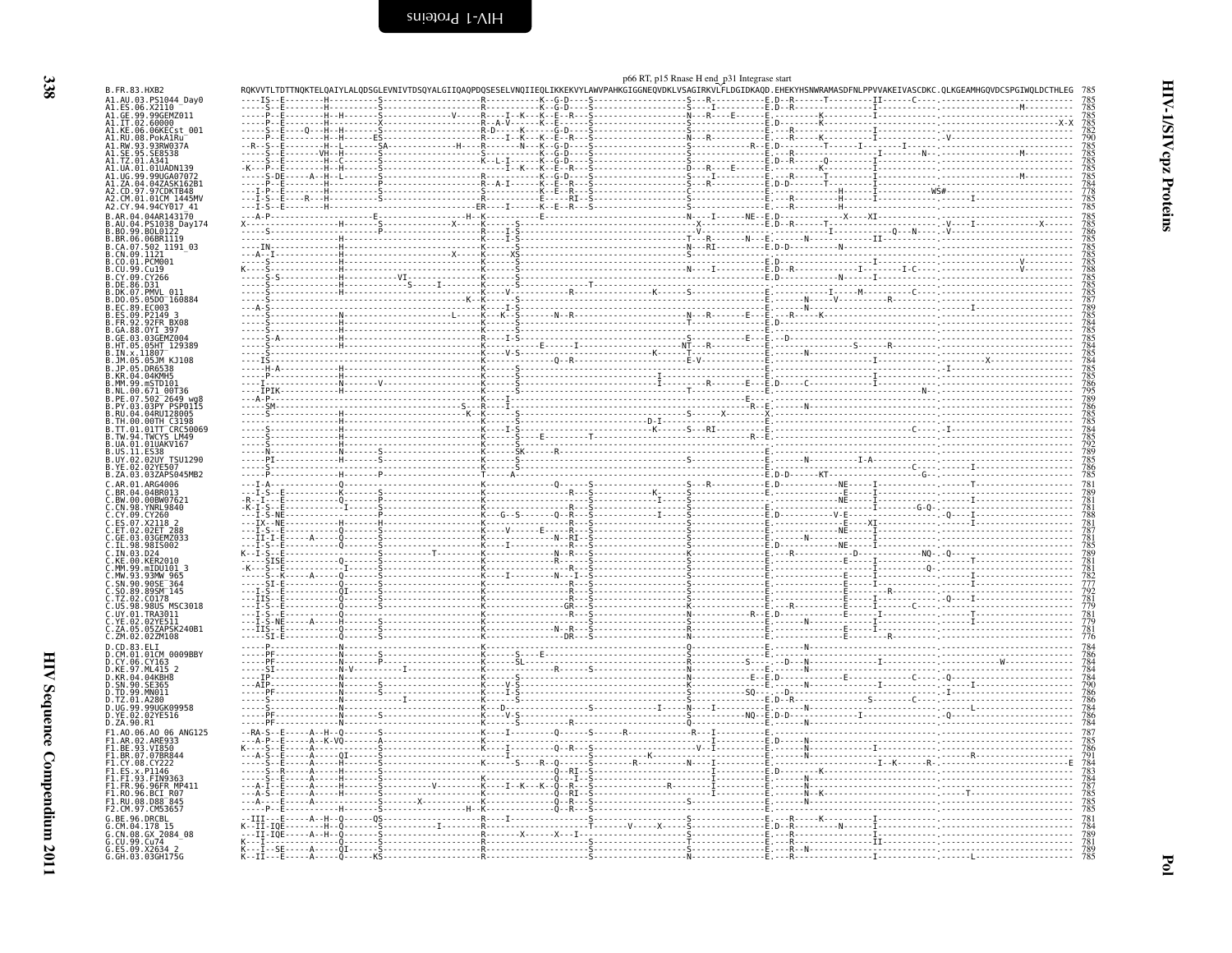|                                                                                                                      |  |  |  | p66 RT, p15 Rnase H end_p31 Integrase start |  |                                                                                                                                                                            |                                                                                                                                                                                                                                  |
|----------------------------------------------------------------------------------------------------------------------|--|--|--|---------------------------------------------|--|----------------------------------------------------------------------------------------------------------------------------------------------------------------------------|----------------------------------------------------------------------------------------------------------------------------------------------------------------------------------------------------------------------------------|
| B.FR.83.HXB2<br>G.KE.93.HH8793 12 1                                                                                  |  |  |  |                                             |  | RQKVVTLTDTTNQKTELQAIYLALQDSGLEVNIVTDSQYALGIIQAQPDQSESELVNQIIEQLIKKEKVYLAWVPAHKGIGGNEQVDKLVSAGIRKVLFLDGIDKAQD.EHEKYHSNWRAMASDFNLPPVVAKEIVASCDKC.QLKGEAMHGQVDCSPGIWQLDCTHLEG |                                                                                                                                                                                                                                  |
| G.NG.09.09NG SC62<br>G.PT.x.PT2695                                                                                   |  |  |  |                                             |  |                                                                                                                                                                            |                                                                                                                                                                                                                                  |
| G.SE.93.SE6165_G6165<br>H.BE.93.VI991                                                                                |  |  |  |                                             |  |                                                                                                                                                                            |                                                                                                                                                                                                                                  |
| H.BE.93.VI997<br>H.CF.90.056<br>H.GB.00.00GBAC4001                                                                   |  |  |  |                                             |  |                                                                                                                                                                            |                                                                                                                                                                                                                                  |
| J.CD.97.J 97DC KTB147                                                                                                |  |  |  |                                             |  |                                                                                                                                                                            |                                                                                                                                                                                                                                  |
| J.CM.04.04CMU11421<br>.SE.93.SE9280 7887<br>J.SE.94.SE9173 <sup>-</sup> 7022                                         |  |  |  |                                             |  |                                                                                                                                                                            |                                                                                                                                                                                                                                  |
| K.CD.97.97ZR EQTB11                                                                                                  |  |  |  |                                             |  |                                                                                                                                                                            |                                                                                                                                                                                                                                  |
| K.CM.96.96CM <sup>-</sup> MP535<br>01 AE.AF.07.569M                                                                  |  |  |  |                                             |  |                                                                                                                                                                            |                                                                                                                                                                                                                                  |
| CE.90.90CE11697<br>01 AE.CN.09.1119                                                                                  |  |  |  |                                             |  |                                                                                                                                                                            |                                                                                                                                                                                                                                  |
| 01 <sup>-</sup> AE.HK.04.HK001<br>01 <sup>-</sup> AE.JP.x.DR0492                                                     |  |  |  |                                             |  |                                                                                                                                                                            |                                                                                                                                                                                                                                  |
| 01 <sup>-</sup> AE.TH.04.BKM<br>01 AE.US.00.00US MSC116<br>01 <sup>-</sup> AE.VN.98.98VNND15                         |  |  |  |                                             |  |                                                                                                                                                                            |                                                                                                                                                                                                                                  |
| 02 AG.CM.02.02CM 0013BBY<br>02 <sup>-</sup> AG.CY.09.CY256                                                           |  |  |  |                                             |  |                                                                                                                                                                            |                                                                                                                                                                                                                                  |
| 02 AG FR 91 D1263                                                                                                    |  |  |  |                                             |  |                                                                                                                                                                            |                                                                                                                                                                                                                                  |
| 02 <sup>-</sup> AG.GH.03.03GH181AG<br>02 AG. LR. x. P0C44951                                                         |  |  |  |                                             |  |                                                                                                                                                                            |                                                                                                                                                                                                                                  |
| NG.09.09NG SC61<br>AG.SE.94.SE7812                                                                                   |  |  |  |                                             |  |                                                                                                                                                                            |                                                                                                                                                                                                                                  |
| AG.SN.98.98SE MP121<br>02 <sup>-</sup> AG.US.06.502 2696 FL01                                                        |  |  |  |                                             |  |                                                                                                                                                                            |                                                                                                                                                                                                                                  |
| UZ.02.02UZ0683<br>03 AB RU 97 KAL153<br>04 cpx.CY.94.94CY032 3                                                       |  |  |  |                                             |  |                                                                                                                                                                            |                                                                                                                                                                                                                                  |
| 05 DF.BE.x.VI1310<br>06 cpx.AU.96.BFP90                                                                              |  |  |  |                                             |  |                                                                                                                                                                            |                                                                                                                                                                                                                                  |
| 07 BC.CN.98.98CN009<br>08 BC.CN.06.nx2                                                                               |  |  |  |                                             |  |                                                                                                                                                                            |                                                                                                                                                                                                                                  |
| px.GH.96.96GH291<br>10 CD.TZ.96.96TZ BF061                                                                           |  |  |  |                                             |  |                                                                                                                                                                            |                                                                                                                                                                                                                                  |
| 11 cpx.CM.95.95CM 1816<br>12 BF.AR.99.ARMA159                                                                        |  |  |  |                                             |  |                                                                                                                                                                            |                                                                                                                                                                                                                                  |
| 13 cpx.CM.96.96CM 1849<br>14 BG.ES.05.X1870                                                                          |  |  |  |                                             |  |                                                                                                                                                                            |                                                                                                                                                                                                                                  |
| 15 <sup>-</sup> 01B.TH.99.99TH MU2079<br>16 A2D.KR.97.97KR004                                                        |  |  |  |                                             |  |                                                                                                                                                                            |                                                                                                                                                                                                                                  |
| 17 BF.AR.99.ARMA038<br>18 <sup>-</sup> cpx.CU.99.CU76<br>19 cpx.CU.99.CU7                                            |  |  |  |                                             |  |                                                                                                                                                                            |                                                                                                                                                                                                                                  |
| 20 BG.CU.99.Cu103<br>21 <sup>-</sup> A2D.KE.99.KER2003                                                               |  |  |  |                                             |  |                                                                                                                                                                            |                                                                                                                                                                                                                                  |
| 01A1.CM.01.01CM 0001BB)<br>23 BG.CU.03.CB118                                                                         |  |  |  |                                             |  |                                                                                                                                                                            |                                                                                                                                                                                                                                  |
| 24 <sup>-</sup> BG.ES.08.X2456<br>cpx.CM.02.1918LE <sup>.</sup>                                                      |  |  |  |                                             |  |                                                                                                                                                                            |                                                                                                                                                                                                                                  |
| 26 <sup>-</sup> AU.CD.02.02CD MBTB04<br>27 CDX.FR.04.04CD FR KZS                                                     |  |  |  |                                             |  |                                                                                                                                                                            |                                                                                                                                                                                                                                  |
| BF.BR.99.BREPM12609"<br>29 <sup>-</sup> BF.BR.01.BREPM16704<br>31 BC.BR.04.04BR142                                   |  |  |  |                                             |  |                                                                                                                                                                            |                                                                                                                                                                                                                                  |
| 32 <sup>-</sup> 06A1.EE.01.EE0369<br>33 <sup>-</sup> 01B.ID.07.JKT189                                                |  |  |  |                                             |  |                                                                                                                                                                            |                                                                                                                                                                                                                                  |
| 34 <sup>-</sup> 01B.TH.99.0UR2478P<br>35 <sup>-</sup> AD.AF.07.169H                                                  |  |  |  |                                             |  |                                                                                                                                                                            |                                                                                                                                                                                                                                  |
| 36 cpx.CM.00.00CMNYU830<br>CM.00.00CMNYU926                                                                          |  |  |  |                                             |  |                                                                                                                                                                            |                                                                                                                                                                                                                                  |
| 38 <sup>-</sup> BF1.UY.03.UY03 3389<br>39 BF.BR.04.04BRRJ179                                                         |  |  |  |                                             |  |                                                                                                                                                                            |                                                                                                                                                                                                                                  |
| 40 BF.BR.05.05BRRJ055<br>42 <sup>-</sup> BF.LU.03.luBF 05 03                                                         |  |  |  |                                             |  |                                                                                                                                                                            |                                                                                                                                                                                                                                  |
| 43 <sup>-</sup> 02G.SA.03.J11223 <sup>-</sup><br>44 <sup>-</sup> BF.CL.00.CH80<br>45 <sup>-</sup> cpx.FR.04.04FR AUM |  |  |  |                                             |  |                                                                                                                                                                            |                                                                                                                                                                                                                                  |
| BF.BR.07.07BR FPS625"<br>47 BF.ES.08.P1942                                                                           |  |  |  |                                             |  |                                                                                                                                                                            |                                                                                                                                                                                                                                  |
| 48 <sup>-</sup> 01B.MY.07.07MYKT021<br>cpx.GM.03.N26677                                                              |  |  |  |                                             |  |                                                                                                                                                                            |                                                                                                                                                                                                                                  |
| 51_01B.SG.11.11SG HM021<br>0.BE.87.ANT70                                                                             |  |  |  |                                             |  |                                                                                                                                                                            |                                                                                                                                                                                                                                  |
| O.CM.91.MVP5180<br>0.CM.96.96CMA102                                                                                  |  |  |  |                                             |  |                                                                                                                                                                            |                                                                                                                                                                                                                                  |
| 0.CM.98.98CMA104<br>0.CM.99.99CMU4122                                                                                |  |  |  |                                             |  |                                                                                                                                                                            |                                                                                                                                                                                                                                  |
| 0.FR.92.VAU<br>0.SN.99.99SE_MP1299                                                                                   |  |  |  |                                             |  |                                                                                                                                                                            |                                                                                                                                                                                                                                  |
| 0.US.97.97US08692A<br>0.US.99.99USTWLA                                                                               |  |  |  |                                             |  |                                                                                                                                                                            |                                                                                                                                                                                                                                  |
| N.CM.02.D.100131<br>N.CM.04.04CM 1015 04                                                                             |  |  |  |                                             |  |                                                                                                                                                                            |                                                                                                                                                                                                                                  |
| N.CM.06.U14842<br>N.CM.95.YBF30                                                                                      |  |  |  |                                             |  |                                                                                                                                                                            |                                                                                                                                                                                                                                  |
| N.CM.97.YBF106<br>N.FR.11.N1 FR 2011                                                                                 |  |  |  |                                             |  |                                                                                                                                                                            |                                                                                                                                                                                                                                  |
| P.CM.06.U14788<br>P.FR.09.RBF168                                                                                     |  |  |  |                                             |  |                                                                                                                                                                            | -X-IIK-EG-----A--E-VL---KE--KQA--------X----S-T----D-P--QK---EMTX------S-----------DIX-X--KD--X---F--XD--X.D------------K-L----G---I------XHN-P--.HV--------------------X-----T--- 781                                           |
| CPZ.CD.90.ANT<br>CPZ.CM.05.SIVcpzMT145                                                                               |  |  |  |                                             |  |                                                                                                                                                                            | - A PARK POWER PRODUCED A POWER CONTROL CONTROL CONTROL CONTROL CONTROL CONTROL CONTROL CONTROL CONTROL CONTROL<br>- THE CONTROL CONTROL CONTROL CONTROL CONTROL CONTROL CONTROL CONTROL CONTROL CONTROL CONTROL CONTROL CONTROL |
| CPZ.GA.88.GAB1<br>CPZ.TZ.00.TAN1                                                                                     |  |  |  |                                             |  |                                                                                                                                                                            |                                                                                                                                                                                                                                  |
| CPZ.US.85.US_Marilyn                                                                                                 |  |  |  |                                             |  |                                                                                                                                                                            |                                                                                                                                                                                                                                  |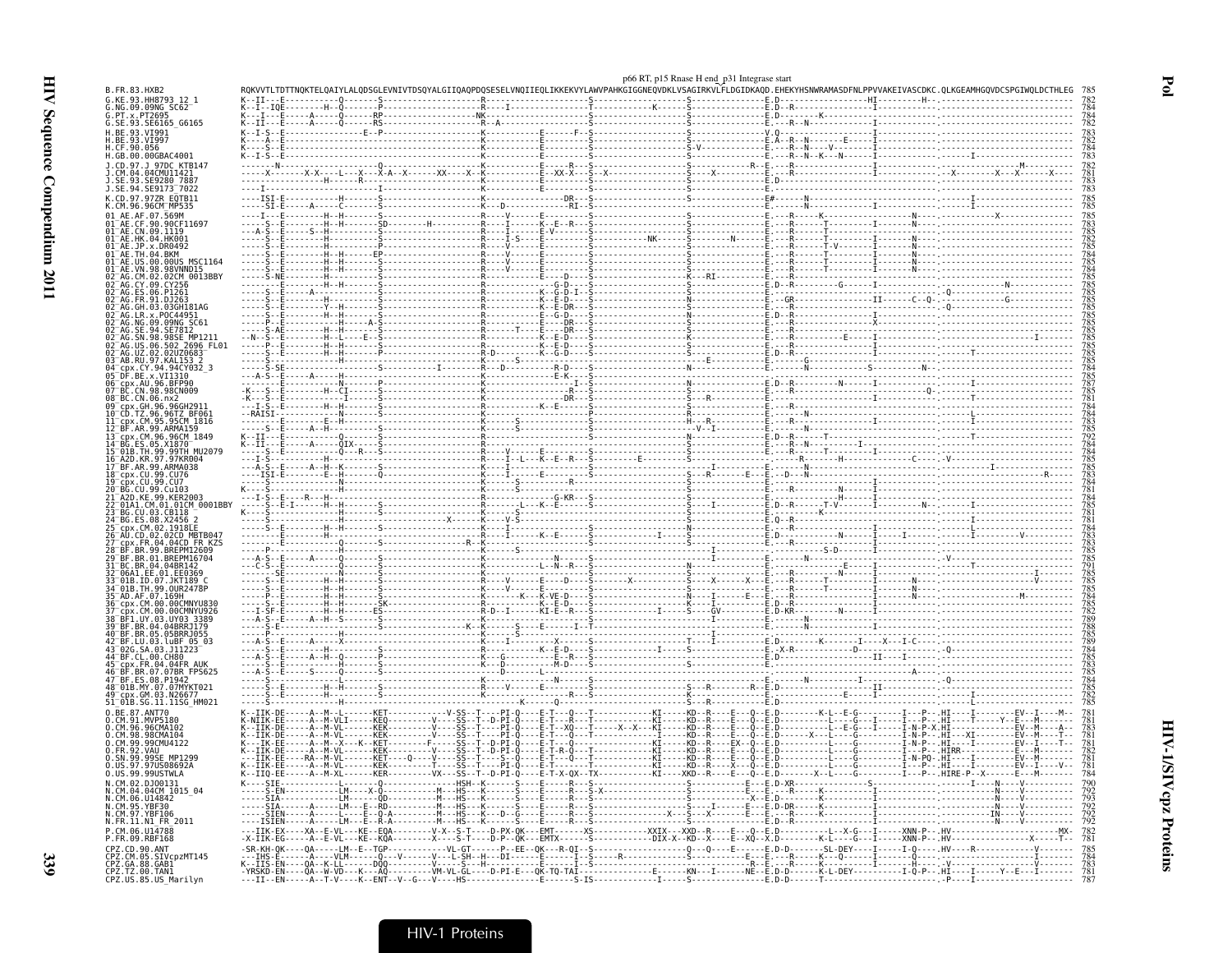KVILVAVHVASGYIEAEVIPAETGQETAYFLLKLA.GRWPVKTIHTDNGSNFTGATVRAACWWAGIK.QEFGIPYNPQSQGVVESMNKELKKIIGQVRDQAEHLKTAVQMAVFIHNFKRKGG.IGG..............YSAGERIVDIIATDIQTKELQKQITKIQ 936

| A1.AU.03.PS1044_Day0<br>A1.ES.06.X2110                                                                                                                                                                                                   |  |                               |  |  |
|------------------------------------------------------------------------------------------------------------------------------------------------------------------------------------------------------------------------------------------|--|-------------------------------|--|--|
| A1.GE.99.99GEMZ011                                                                                                                                                                                                                       |  |                               |  |  |
| A1.IT.02.60000                                                                                                                                                                                                                           |  |                               |  |  |
| A1.KE.06.06KECst 001                                                                                                                                                                                                                     |  |                               |  |  |
| A1.RU.08.PokA1Ru                                                                                                                                                                                                                         |  |                               |  |  |
| A1.RW.93.93RW037A                                                                                                                                                                                                                        |  |                               |  |  |
| SE.95.SE8538                                                                                                                                                                                                                             |  |                               |  |  |
| A1.TZ.01.A341                                                                                                                                                                                                                            |  |                               |  |  |
| A1.UA.01.01UADN139                                                                                                                                                                                                                       |  |                               |  |  |
| A1.UG.99.99UGA0707                                                                                                                                                                                                                       |  |                               |  |  |
| A1.ZA.04.04ZASK162B1                                                                                                                                                                                                                     |  |                               |  |  |
| A2.CD.97.97CDKTB48                                                                                                                                                                                                                       |  |                               |  |  |
| A2.CM.01.01CM 1445MV                                                                                                                                                                                                                     |  |                               |  |  |
| A2.CY.94.94CY017_41                                                                                                                                                                                                                      |  |                               |  |  |
|                                                                                                                                                                                                                                          |  |                               |  |  |
|                                                                                                                                                                                                                                          |  |                               |  |  |
|                                                                                                                                                                                                                                          |  |                               |  |  |
| ALC. (1.94.94CM)<br>B.AR. 94.94AR143170<br>B.AR. 94.951938<br>Day. 174.<br>B.BR. 96.06BR1119<br>B.CR. 96.06BR1119<br>B.CR. 99.1121<br>B.CO. 99.1121<br>B.CO. 99.1121<br>B.CO. 99.1226<br>B.CO. 99.2019<br>B.CO. 99.2019<br>B.CO. 99.2019 |  |                               |  |  |
|                                                                                                                                                                                                                                          |  |                               |  |  |
|                                                                                                                                                                                                                                          |  |                               |  |  |
|                                                                                                                                                                                                                                          |  |                               |  |  |
|                                                                                                                                                                                                                                          |  |                               |  |  |
| B.DE.86.D31                                                                                                                                                                                                                              |  |                               |  |  |
| B.DK.07.PMVL 011                                                                                                                                                                                                                         |  |                               |  |  |
|                                                                                                                                                                                                                                          |  |                               |  |  |
|                                                                                                                                                                                                                                          |  |                               |  |  |
| B.DO.05.05D0 <sup>-</sup> 160884<br>B.EC.89.EC003<br>B.ES.09.P2149_3                                                                                                                                                                     |  |                               |  |  |
| B. FR. 92. 92 FR BX08                                                                                                                                                                                                                    |  |                               |  |  |
| B.GA.88.0YI 397                                                                                                                                                                                                                          |  |                               |  |  |
| B.GE.03.03GEMZ004                                                                                                                                                                                                                        |  |                               |  |  |
| B.HT.05.05HT 129389                                                                                                                                                                                                                      |  |                               |  |  |
| IN.x.11807                                                                                                                                                                                                                               |  |                               |  |  |
| JM.05.05JM KJ108                                                                                                                                                                                                                         |  |                               |  |  |
| JP.05.DR6538                                                                                                                                                                                                                             |  |                               |  |  |
| KR.04.04KMH5                                                                                                                                                                                                                             |  |                               |  |  |
| .MM.99.mSTD101                                                                                                                                                                                                                           |  |                               |  |  |
| NL.00.671 00T36                                                                                                                                                                                                                          |  |                               |  |  |
| B.PE.07.502 <sup>-2649</sup> wg8                                                                                                                                                                                                         |  |                               |  |  |
| PY.03.03PY PSP0115                                                                                                                                                                                                                       |  |                               |  |  |
| B.RU.04.04RU128005                                                                                                                                                                                                                       |  |                               |  |  |
|                                                                                                                                                                                                                                          |  |                               |  |  |
|                                                                                                                                                                                                                                          |  |                               |  |  |
|                                                                                                                                                                                                                                          |  |                               |  |  |
|                                                                                                                                                                                                                                          |  |                               |  |  |
|                                                                                                                                                                                                                                          |  |                               |  |  |
|                                                                                                                                                                                                                                          |  |                               |  |  |
|                                                                                                                                                                                                                                          |  |                               |  |  |
| B.RU. 94. 040HKU2899<br>B.TH. 00.00TH C3198<br>B.TW. 94. TWCYS LM49<br>B.U. 1. 94. TWCYS LM49<br>B.US. 11. ES38<br>B.US. 11. ES38<br>B.VE. 02. 02VE507<br>B.VE. 02. 02VE507<br>B. 25. 24. 03. 032XE507<br>C. 40. 03. 032XE507            |  |                               |  |  |
| C.AR.01.ARG4006                                                                                                                                                                                                                          |  |                               |  |  |
|                                                                                                                                                                                                                                          |  |                               |  |  |
| C.BR.04.04BR013                                                                                                                                                                                                                          |  |                               |  |  |
| C.BW.00.00BW07621                                                                                                                                                                                                                        |  |                               |  |  |
| C.CN.98.YNRL9840                                                                                                                                                                                                                         |  |                               |  |  |
| C.CY.09.CY260                                                                                                                                                                                                                            |  |                               |  |  |
| ES.07.X2118 2                                                                                                                                                                                                                            |  |                               |  |  |
|                                                                                                                                                                                                                                          |  |                               |  |  |
| Č.ET.02.02ET 288<br>C.GE.03.03GEMZ033                                                                                                                                                                                                    |  |                               |  |  |
| IL.98.98IS002                                                                                                                                                                                                                            |  |                               |  |  |
| C.IN.03.D24                                                                                                                                                                                                                              |  |                               |  |  |
| C.KE.00.KER2010                                                                                                                                                                                                                          |  | - - - - - - - - - S - A - K   |  |  |
| C.MM.99.mIDU101 3                                                                                                                                                                                                                        |  |                               |  |  |
|                                                                                                                                                                                                                                          |  | . - Š - A - K                 |  |  |
|                                                                                                                                                                                                                                          |  | . - SNA-K                     |  |  |
|                                                                                                                                                                                                                                          |  |                               |  |  |
| C.SO.89.89SM 145<br>C.TZ.02.CO178<br>C.US.98.98US MSC3018                                                                                                                                                                                |  |                               |  |  |
| C.UY.01.TRA3011                                                                                                                                                                                                                          |  |                               |  |  |
|                                                                                                                                                                                                                                          |  |                               |  |  |
| C.YE.02.02YE511<br>C.ZA.05.05ZAPSK240B1                                                                                                                                                                                                  |  |                               |  |  |
| C.ZM.02.02ZM108                                                                                                                                                                                                                          |  |                               |  |  |
|                                                                                                                                                                                                                                          |  |                               |  |  |
|                                                                                                                                                                                                                                          |  |                               |  |  |
|                                                                                                                                                                                                                                          |  |                               |  |  |
|                                                                                                                                                                                                                                          |  |                               |  |  |
|                                                                                                                                                                                                                                          |  |                               |  |  |
|                                                                                                                                                                                                                                          |  |                               |  |  |
|                                                                                                                                                                                                                                          |  |                               |  |  |
| C.CO. 83. ELT<br>D.CO. 83. ELT<br>D.CM .01. 01.CM 0009BBY<br>D.CK .04. 04.04KBH8<br>D.KR .04. 04.68HB8<br>D. SN .00. 5F365<br>R. TD .09. 170.00011<br>D.TZ.01.A280                                                                       |  |                               |  |  |
| D.UG.99.99UGK09958                                                                                                                                                                                                                       |  |                               |  |  |
| D.YE.02.02YE516                                                                                                                                                                                                                          |  |                               |  |  |
| D.ZA.90.R1                                                                                                                                                                                                                               |  |                               |  |  |
| F1.A0.06.A0 06 ANG125                                                                                                                                                                                                                    |  |                               |  |  |
|                                                                                                                                                                                                                                          |  |                               |  |  |
| F1.AR.02.ARE933<br>F1.BE.93.VI850                                                                                                                                                                                                        |  |                               |  |  |
| F1.BR.07.07BR844                                                                                                                                                                                                                         |  |                               |  |  |
| F1.CY.08.CY222                                                                                                                                                                                                                           |  |                               |  |  |
| F1.ES.x.P1146                                                                                                                                                                                                                            |  |                               |  |  |
| F1.FI.93.FIN9363                                                                                                                                                                                                                         |  |                               |  |  |
| F1.FR.96.96FR MP411                                                                                                                                                                                                                      |  |                               |  |  |
| FI.RO.96.BCI R07                                                                                                                                                                                                                         |  |                               |  |  |
| .RU.08.D88 <sup>-845</sup>                                                                                                                                                                                                               |  |                               |  |  |
| F2.CM.97.CM53657                                                                                                                                                                                                                         |  |                               |  |  |
| G.BE.96.DRCBL                                                                                                                                                                                                                            |  | . S - A - K                   |  |  |
|                                                                                                                                                                                                                                          |  | . G ŠN - - K                  |  |  |
| .CM.04.178 15<br>.CM.08.GX_2084_08                                                                                                                                                                                                       |  |                               |  |  |
|                                                                                                                                                                                                                                          |  | $- - - - - - - - - - - - - -$ |  |  |
| G.CU.99.Cu74<br>G.ES.09.X2634 2<br>G.GH.03.03GH175G                                                                                                                                                                                      |  |                               |  |  |

HIV-1/SIV cpz Proteins

**B. FR. 83. HXR2**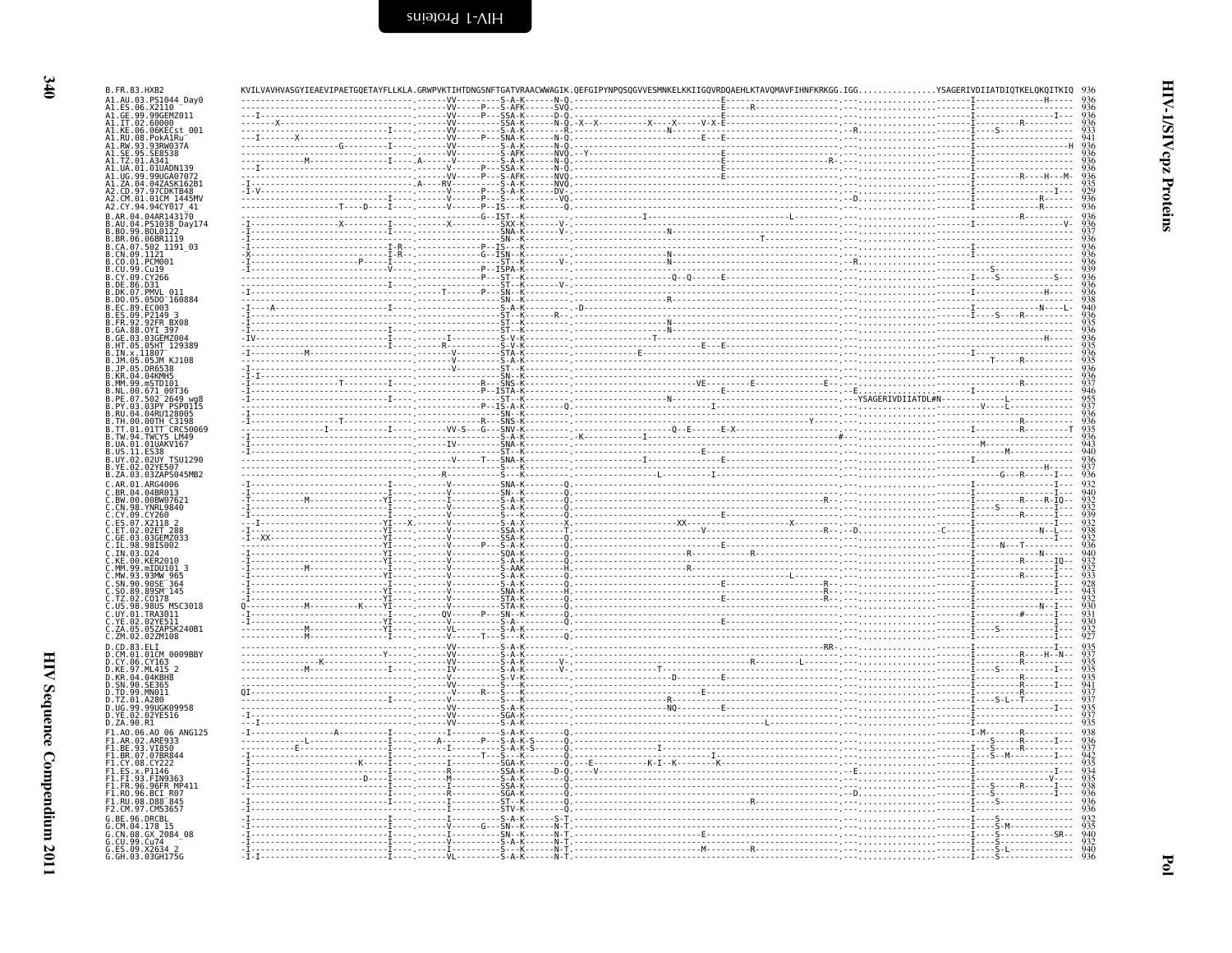| G. KF. 93. HH8793                                                            |  |                                        |  |                                                                                                                                                                                                                                                                                                                                                                                             |  |                                                     |  |
|------------------------------------------------------------------------------|--|----------------------------------------|--|---------------------------------------------------------------------------------------------------------------------------------------------------------------------------------------------------------------------------------------------------------------------------------------------------------------------------------------------------------------------------------------------|--|-----------------------------------------------------|--|
| NG.09.09NG SC62<br>PT.x.PT2695<br>G.SE.93.SE6165 G6165                       |  |                                        |  |                                                                                                                                                                                                                                                                                                                                                                                             |  |                                                     |  |
| 93.VT991                                                                     |  |                                        |  |                                                                                                                                                                                                                                                                                                                                                                                             |  | $-50 - -$                                           |  |
| H.BE.93.VI9<br>H.CF.90.056                                                   |  |                                        |  |                                                                                                                                                                                                                                                                                                                                                                                             |  |                                                     |  |
| H.GB.00.00GBAC4001                                                           |  |                                        |  |                                                                                                                                                                                                                                                                                                                                                                                             |  |                                                     |  |
| J.CD.97.J 97DC KTB147<br>CM.04.04CMU11421                                    |  |                                        |  |                                                                                                                                                                                                                                                                                                                                                                                             |  |                                                     |  |
| 93 SE9280 788<br>J.SE.94.SE9173 <sup>-</sup> 7022                            |  |                                        |  |                                                                                                                                                                                                                                                                                                                                                                                             |  |                                                     |  |
| CD.97.97ZR E0TB11                                                            |  |                                        |  |                                                                                                                                                                                                                                                                                                                                                                                             |  |                                                     |  |
| .07.569M                                                                     |  |                                        |  |                                                                                                                                                                                                                                                                                                                                                                                             |  |                                                     |  |
| CF.90.90CF11697                                                              |  |                                        |  |                                                                                                                                                                                                                                                                                                                                                                                             |  |                                                     |  |
| .CN.09.1119<br>01 AE.HK.04.HK001                                             |  |                                        |  |                                                                                                                                                                                                                                                                                                                                                                                             |  |                                                     |  |
| x.DR0492<br>04.BKM<br>AE.TH.                                                 |  |                                        |  |                                                                                                                                                                                                                                                                                                                                                                                             |  |                                                     |  |
| 00.00US MSC1164.                                                             |  |                                        |  |                                                                                                                                                                                                                                                                                                                                                                                             |  |                                                     |  |
| .VN.98.98VNND15<br>.CM.02.02CM_0013BBY                                       |  |                                        |  |                                                                                                                                                                                                                                                                                                                                                                                             |  |                                                     |  |
|                                                                              |  |                                        |  |                                                                                                                                                                                                                                                                                                                                                                                             |  |                                                     |  |
| .03.03GH181AG                                                                |  |                                        |  |                                                                                                                                                                                                                                                                                                                                                                                             |  |                                                     |  |
| R.x.POC44951                                                                 |  |                                        |  |                                                                                                                                                                                                                                                                                                                                                                                             |  |                                                     |  |
| AG.NG.09.09NG SC61<br>AG.SE.94.SE7812                                        |  |                                        |  |                                                                                                                                                                                                                                                                                                                                                                                             |  |                                                     |  |
| .98.98SE MP1211<br>.06.502_2696_FL01                                         |  |                                        |  |                                                                                                                                                                                                                                                                                                                                                                                             |  |                                                     |  |
| UZ.02.02UZ0683<br>AB RU 97 KAL153 2                                          |  |                                        |  |                                                                                                                                                                                                                                                                                                                                                                                             |  |                                                     |  |
| CY.94.94CY032 3<br>x.VI1310                                                  |  |                                        |  |                                                                                                                                                                                                                                                                                                                                                                                             |  |                                                     |  |
| 96.BFP90<br>98.98CN009                                                       |  |                                        |  |                                                                                                                                                                                                                                                                                                                                                                                             |  |                                                     |  |
| BC.CN.06.nx2                                                                 |  |                                        |  |                                                                                                                                                                                                                                                                                                                                                                                             |  |                                                     |  |
| GH 96 96GH291<br>-ČĎ.TŽ.96.96TZ BF061<br>-cpx.CM.95.95CM_1816                |  |                                        |  |                                                                                                                                                                                                                                                                                                                                                                                             |  |                                                     |  |
| BF.AR.99.ARMA159                                                             |  |                                        |  |                                                                                                                                                                                                                                                                                                                                                                                             |  |                                                     |  |
| x.CM.96.96CM 1849<br>ES.05.X1870                                             |  |                                        |  |                                                                                                                                                                                                                                                                                                                                                                                             |  |                                                     |  |
| -01B.TH.99.99TH MU2079<br>-01B.TH.99.99TH MU2079                             |  |                                        |  |                                                                                                                                                                                                                                                                                                                                                                                             |  |                                                     |  |
| 17 BF.AR.99.ARMA038<br>17 BF.AR.99.ARMA038<br>18 cpx.CU.99.CU76              |  |                                        |  |                                                                                                                                                                                                                                                                                                                                                                                             |  |                                                     |  |
|                                                                              |  |                                        |  |                                                                                                                                                                                                                                                                                                                                                                                             |  |                                                     |  |
| 99.KER2003                                                                   |  |                                        |  |                                                                                                                                                                                                                                                                                                                                                                                             |  |                                                     |  |
| CM.01.01CM_0001BBY<br>BG.CU.03.CB118                                         |  |                                        |  |                                                                                                                                                                                                                                                                                                                                                                                             |  |                                                     |  |
| 4 BG.ES.08.X2456                                                             |  |                                        |  |                                                                                                                                                                                                                                                                                                                                                                                             |  |                                                     |  |
| AU.CD.02.02CD MBTB047                                                        |  |                                        |  |                                                                                                                                                                                                                                                                                                                                                                                             |  |                                                     |  |
| FR.04.04CD FR KZS<br><b>RR. 99. RRFPM12609</b>                               |  |                                        |  |                                                                                                                                                                                                                                                                                                                                                                                             |  |                                                     |  |
| 01.BREPM16704<br>04 04BR147                                                  |  |                                        |  |                                                                                                                                                                                                                                                                                                                                                                                             |  |                                                     |  |
| ID.07.JKT189                                                                 |  |                                        |  |                                                                                                                                                                                                                                                                                                                                                                                             |  |                                                     |  |
| TH.99.OUR2478P                                                               |  |                                        |  |                                                                                                                                                                                                                                                                                                                                                                                             |  |                                                     |  |
| .07.169H                                                                     |  |                                        |  |                                                                                                                                                                                                                                                                                                                                                                                             |  |                                                     |  |
| .00.00CMNYU926                                                               |  |                                        |  |                                                                                                                                                                                                                                                                                                                                                                                             |  |                                                     |  |
| 04.04BRRJ179                                                                 |  |                                        |  |                                                                                                                                                                                                                                                                                                                                                                                             |  |                                                     |  |
| .BR.05.05BRRJ055<br>.LU.03.luBF 05_03<br>G.SA.03.J11223                      |  |                                        |  |                                                                                                                                                                                                                                                                                                                                                                                             |  |                                                     |  |
| .00.CH80                                                                     |  |                                        |  |                                                                                                                                                                                                                                                                                                                                                                                             |  |                                                     |  |
| BF.BR.07.07BR FPS625"                                                        |  |                                        |  |                                                                                                                                                                                                                                                                                                                                                                                             |  |                                                     |  |
| ES.08.P1942.<br>48 <sup>-</sup> 01B.MY.07.07MYKT021                          |  |                                        |  |                                                                                                                                                                                                                                                                                                                                                                                             |  |                                                     |  |
| .GM.03.N26677<br>51_01B.SG.11.11SG_HM021                                     |  | - - STAAK -                            |  |                                                                                                                                                                                                                                                                                                                                                                                             |  |                                                     |  |
| 0.BE.87.ANT70                                                                |  | $-V - - - - - P - - - ST - MK - - - -$ |  |                                                                                                                                                                                                                                                                                                                                                                                             |  |                                                     |  |
| 0.CM.91.MVP5180<br>0.CM.96.96CMA102<br>0.CM.98.98CMA104<br>0.CM.99.99CMU4122 |  |                                        |  |                                                                                                                                                                                                                                                                                                                                                                                             |  |                                                     |  |
|                                                                              |  |                                        |  |                                                                                                                                                                                                                                                                                                                                                                                             |  |                                                     |  |
| 0.FR.92<br>. VAU<br>E MP1299<br>SN.99                                        |  |                                        |  |                                                                                                                                                                                                                                                                                                                                                                                             |  |                                                     |  |
| 97US08692A                                                                   |  |                                        |  |                                                                                                                                                                                                                                                                                                                                                                                             |  |                                                     |  |
| 0.US.99.99USTWLA<br>N.CM.02.DJ00131                                          |  |                                        |  | $\begin{minipage}{0.99\textwidth} \begin{tabular}{ c c c c c } \hline \textbf{0.1} & \textbf{0.1} & \textbf{0.1} & \textbf{0.1} & \textbf{0.1} & \textbf{0.1} & \textbf{0.1} & \textbf{0.1} & \textbf{0.1} & \textbf{0.1} & \textbf{0.1} & \textbf{0.1} & \textbf{0.1} & \textbf{0.1} & \textbf{0.1} & \textbf{0.1} & \textbf{0.1} & \textbf{0.1} & \textbf{0.1} & \textbf{0.1} & \textbf{$ |  |                                                     |  |
| N.CM.04.04CM 1015 04<br>06.014842                                            |  |                                        |  |                                                                                                                                                                                                                                                                                                                                                                                             |  |                                                     |  |
| CM.95.YBF30                                                                  |  |                                        |  |                                                                                                                                                                                                                                                                                                                                                                                             |  |                                                     |  |
| N.FR.11.N1_FR_2011                                                           |  |                                        |  |                                                                                                                                                                                                                                                                                                                                                                                             |  |                                                     |  |
| P.CM.06.U14788<br>P.FR.09.RBF168                                             |  |                                        |  |                                                                                                                                                                                                                                                                                                                                                                                             |  |                                                     |  |
| PZ.CD.90.ANT                                                                 |  |                                        |  |                                                                                                                                                                                                                                                                                                                                                                                             |  |                                                     |  |
| CPZ.CM.05.SIVcpzMT145                                                        |  |                                        |  |                                                                                                                                                                                                                                                                                                                                                                                             |  |                                                     |  |
| CPZ.GA.88.GABI<br>CPZ.TZ.00.TAN1<br>CPZ.US.85.US_Marilyn                     |  |                                        |  |                                                                                                                                                                                                                                                                                                                                                                                             |  | . -T- - - - - I - - - - SEL - -DL - - - - - L - V - |  |
|                                                                              |  |                                        |  |                                                                                                                                                                                                                                                                                                                                                                                             |  |                                                     |  |

 $\mathbf{Po}$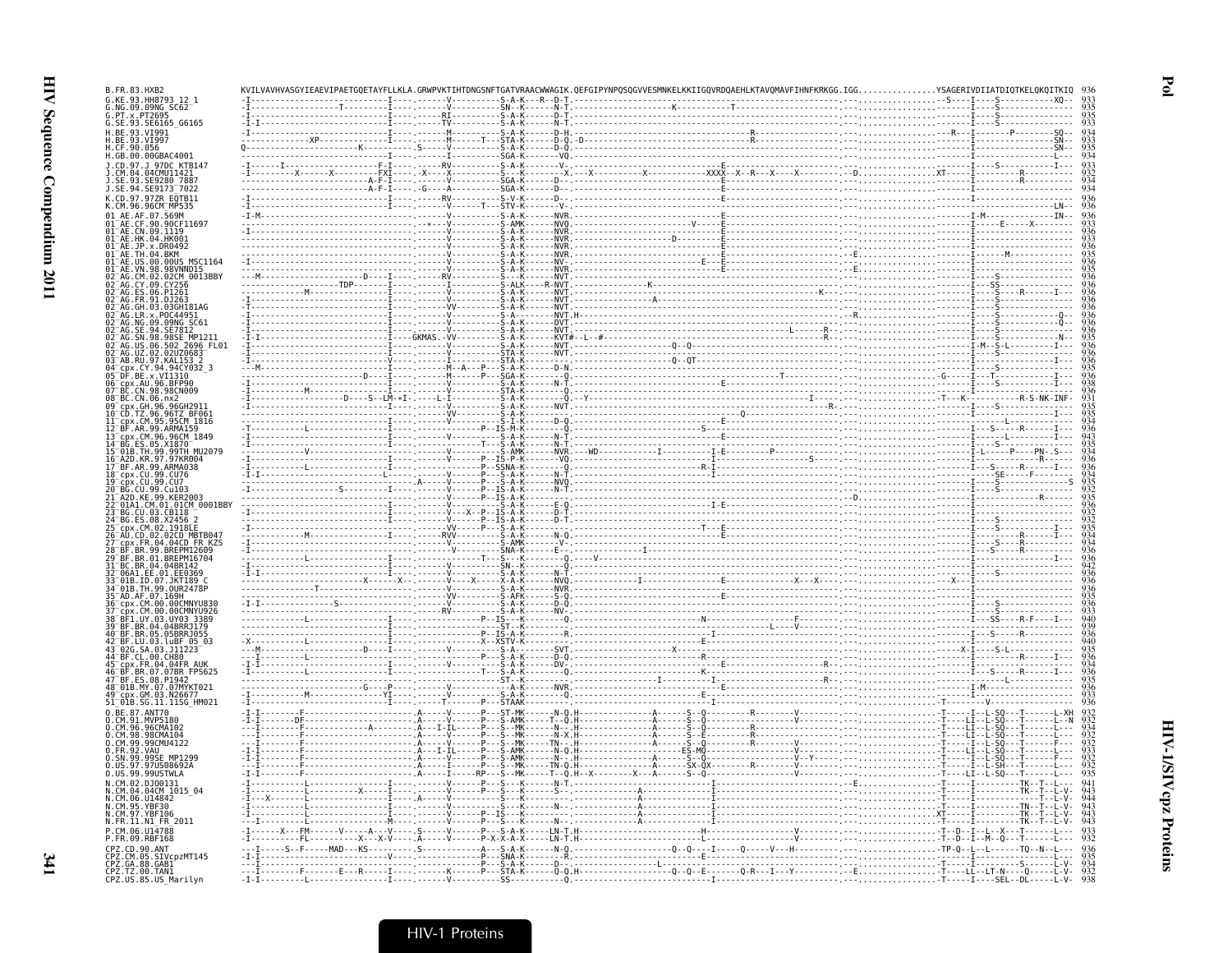NFRVYYRDSRNPLWKGPAKLLWKGEGAVVIQDNSDIKVVPRRKAKIIRDYGKQMAGDDCVASRQDED\*

<span id="page-29-0"></span>p31 Integrase end Pol end

| A1. AU. 03. PS10044 Day<br>A1. ES. 06. X2110 Day<br>A1. ES. 06. X2110 Day<br>A1. IT. 02. 600002011<br>A1. IT. 02. 600000<br>A1. RU. 08. PORKEC ST<br>A1. RU. 08. PORKEC<br>A1. RU. 08. PORKEN<br>A1. TSL 09. 99.000080707<br>A1. ISL 09. 99.000080707<br>A1                                                                                                                                                                         |  |
|-------------------------------------------------------------------------------------------------------------------------------------------------------------------------------------------------------------------------------------------------------------------------------------------------------------------------------------------------------------------------------------------------------------------------------------|--|
|                                                                                                                                                                                                                                                                                                                                                                                                                                     |  |
|                                                                                                                                                                                                                                                                                                                                                                                                                                     |  |
|                                                                                                                                                                                                                                                                                                                                                                                                                                     |  |
|                                                                                                                                                                                                                                                                                                                                                                                                                                     |  |
|                                                                                                                                                                                                                                                                                                                                                                                                                                     |  |
|                                                                                                                                                                                                                                                                                                                                                                                                                                     |  |
|                                                                                                                                                                                                                                                                                                                                                                                                                                     |  |
|                                                                                                                                                                                                                                                                                                                                                                                                                                     |  |
|                                                                                                                                                                                                                                                                                                                                                                                                                                     |  |
|                                                                                                                                                                                                                                                                                                                                                                                                                                     |  |
|                                                                                                                                                                                                                                                                                                                                                                                                                                     |  |
|                                                                                                                                                                                                                                                                                                                                                                                                                                     |  |
|                                                                                                                                                                                                                                                                                                                                                                                                                                     |  |
|                                                                                                                                                                                                                                                                                                                                                                                                                                     |  |
|                                                                                                                                                                                                                                                                                                                                                                                                                                     |  |
|                                                                                                                                                                                                                                                                                                                                                                                                                                     |  |
|                                                                                                                                                                                                                                                                                                                                                                                                                                     |  |
|                                                                                                                                                                                                                                                                                                                                                                                                                                     |  |
|                                                                                                                                                                                                                                                                                                                                                                                                                                     |  |
|                                                                                                                                                                                                                                                                                                                                                                                                                                     |  |
|                                                                                                                                                                                                                                                                                                                                                                                                                                     |  |
|                                                                                                                                                                                                                                                                                                                                                                                                                                     |  |
|                                                                                                                                                                                                                                                                                                                                                                                                                                     |  |
|                                                                                                                                                                                                                                                                                                                                                                                                                                     |  |
|                                                                                                                                                                                                                                                                                                                                                                                                                                     |  |
|                                                                                                                                                                                                                                                                                                                                                                                                                                     |  |
|                                                                                                                                                                                                                                                                                                                                                                                                                                     |  |
|                                                                                                                                                                                                                                                                                                                                                                                                                                     |  |
|                                                                                                                                                                                                                                                                                                                                                                                                                                     |  |
|                                                                                                                                                                                                                                                                                                                                                                                                                                     |  |
|                                                                                                                                                                                                                                                                                                                                                                                                                                     |  |
|                                                                                                                                                                                                                                                                                                                                                                                                                                     |  |
|                                                                                                                                                                                                                                                                                                                                                                                                                                     |  |
|                                                                                                                                                                                                                                                                                                                                                                                                                                     |  |
|                                                                                                                                                                                                                                                                                                                                                                                                                                     |  |
|                                                                                                                                                                                                                                                                                                                                                                                                                                     |  |
|                                                                                                                                                                                                                                                                                                                                                                                                                                     |  |
|                                                                                                                                                                                                                                                                                                                                                                                                                                     |  |
|                                                                                                                                                                                                                                                                                                                                                                                                                                     |  |
|                                                                                                                                                                                                                                                                                                                                                                                                                                     |  |
|                                                                                                                                                                                                                                                                                                                                                                                                                                     |  |
|                                                                                                                                                                                                                                                                                                                                                                                                                                     |  |
|                                                                                                                                                                                                                                                                                                                                                                                                                                     |  |
|                                                                                                                                                                                                                                                                                                                                                                                                                                     |  |
|                                                                                                                                                                                                                                                                                                                                                                                                                                     |  |
|                                                                                                                                                                                                                                                                                                                                                                                                                                     |  |
|                                                                                                                                                                                                                                                                                                                                                                                                                                     |  |
|                                                                                                                                                                                                                                                                                                                                                                                                                                     |  |
| $\begin{smallmatrix} \textbf{A2} & \textbf{C} & \textbf{0} & \textbf{0} & \textbf{0} & \textbf{0} & \textbf{0} & \textbf{0} \\ \textbf{A2} & \textbf{C} & \textbf{V} & \textbf{0} & \textbf{1} & \textbf{0} & \textbf{1} & \textbf{0} & \textbf{0} \\ \textbf{A3} & \textbf{C} & \textbf{V} & \textbf{0} & \textbf{1} & \textbf{0} & \textbf{0} & \textbf{0} & \textbf{0} \\ \textbf{B} & \textbf{B} & \textbf{A} & \textbf{0} & \$ |  |
|                                                                                                                                                                                                                                                                                                                                                                                                                                     |  |
|                                                                                                                                                                                                                                                                                                                                                                                                                                     |  |
|                                                                                                                                                                                                                                                                                                                                                                                                                                     |  |
|                                                                                                                                                                                                                                                                                                                                                                                                                                     |  |
|                                                                                                                                                                                                                                                                                                                                                                                                                                     |  |
|                                                                                                                                                                                                                                                                                                                                                                                                                                     |  |
|                                                                                                                                                                                                                                                                                                                                                                                                                                     |  |
|                                                                                                                                                                                                                                                                                                                                                                                                                                     |  |
|                                                                                                                                                                                                                                                                                                                                                                                                                                     |  |
|                                                                                                                                                                                                                                                                                                                                                                                                                                     |  |
|                                                                                                                                                                                                                                                                                                                                                                                                                                     |  |
|                                                                                                                                                                                                                                                                                                                                                                                                                                     |  |
|                                                                                                                                                                                                                                                                                                                                                                                                                                     |  |
|                                                                                                                                                                                                                                                                                                                                                                                                                                     |  |
|                                                                                                                                                                                                                                                                                                                                                                                                                                     |  |
|                                                                                                                                                                                                                                                                                                                                                                                                                                     |  |
|                                                                                                                                                                                                                                                                                                                                                                                                                                     |  |
|                                                                                                                                                                                                                                                                                                                                                                                                                                     |  |
|                                                                                                                                                                                                                                                                                                                                                                                                                                     |  |
|                                                                                                                                                                                                                                                                                                                                                                                                                                     |  |
|                                                                                                                                                                                                                                                                                                                                                                                                                                     |  |
|                                                                                                                                                                                                                                                                                                                                                                                                                                     |  |
|                                                                                                                                                                                                                                                                                                                                                                                                                                     |  |
|                                                                                                                                                                                                                                                                                                                                                                                                                                     |  |
|                                                                                                                                                                                                                                                                                                                                                                                                                                     |  |
|                                                                                                                                                                                                                                                                                                                                                                                                                                     |  |
|                                                                                                                                                                                                                                                                                                                                                                                                                                     |  |
|                                                                                                                                                                                                                                                                                                                                                                                                                                     |  |
| C. ZM. 02. 02.2M108<br>D. CM. 03. LELT<br>D. CY. 06. CY163<br>D. CY. 06. CY163<br>D. CY. 06. CY163<br>D. SN. 04. 04.6H8<br>D. TD. 99. MN081<br>D. TD. 99. MN081<br>D. LE. 02. 02VE516<br>D. VE. 02. 02VE516<br>D. VE. 02. 02VE516<br>D. VE. 02. 02VE                                                                                                                                                                                |  |
|                                                                                                                                                                                                                                                                                                                                                                                                                                     |  |
|                                                                                                                                                                                                                                                                                                                                                                                                                                     |  |
|                                                                                                                                                                                                                                                                                                                                                                                                                                     |  |
|                                                                                                                                                                                                                                                                                                                                                                                                                                     |  |
|                                                                                                                                                                                                                                                                                                                                                                                                                                     |  |
|                                                                                                                                                                                                                                                                                                                                                                                                                                     |  |
|                                                                                                                                                                                                                                                                                                                                                                                                                                     |  |
|                                                                                                                                                                                                                                                                                                                                                                                                                                     |  |
|                                                                                                                                                                                                                                                                                                                                                                                                                                     |  |
|                                                                                                                                                                                                                                                                                                                                                                                                                                     |  |
| D.ZA.: 00.6.10<br>F1.A0.06.A0.06.A0.0125<br>F1.AR.02.ARE933<br>F1.BR.07.07BR844<br>F1.BR.07.07BR844<br>F1.EV.00.07BR844<br>F1.ES.x.P1146<br>F1.FR.96.96FR MP411<br>F1.R0.96.BR6781<br>F1.FR.96.96FR MP411<br>F1.R0.96.BR678557<br>F2.CM.97.0153657<br>F2.CM.97.015                                                                                                                                                                  |  |
|                                                                                                                                                                                                                                                                                                                                                                                                                                     |  |
|                                                                                                                                                                                                                                                                                                                                                                                                                                     |  |
|                                                                                                                                                                                                                                                                                                                                                                                                                                     |  |
| F2.CH1.97.CH2<br>G.CM.04.178 15<br>G.CM.04.178 15<br>G.CM.08.GX 2084 08<br>G.CD.99.Cu74<br>G.ES.09.X2634 2<br>G.GH.03.03GH175G                                                                                                                                                                                                                                                                                                      |  |

 $\mathbf{F}$ ol

1003

 $B.FR.83.HXB2$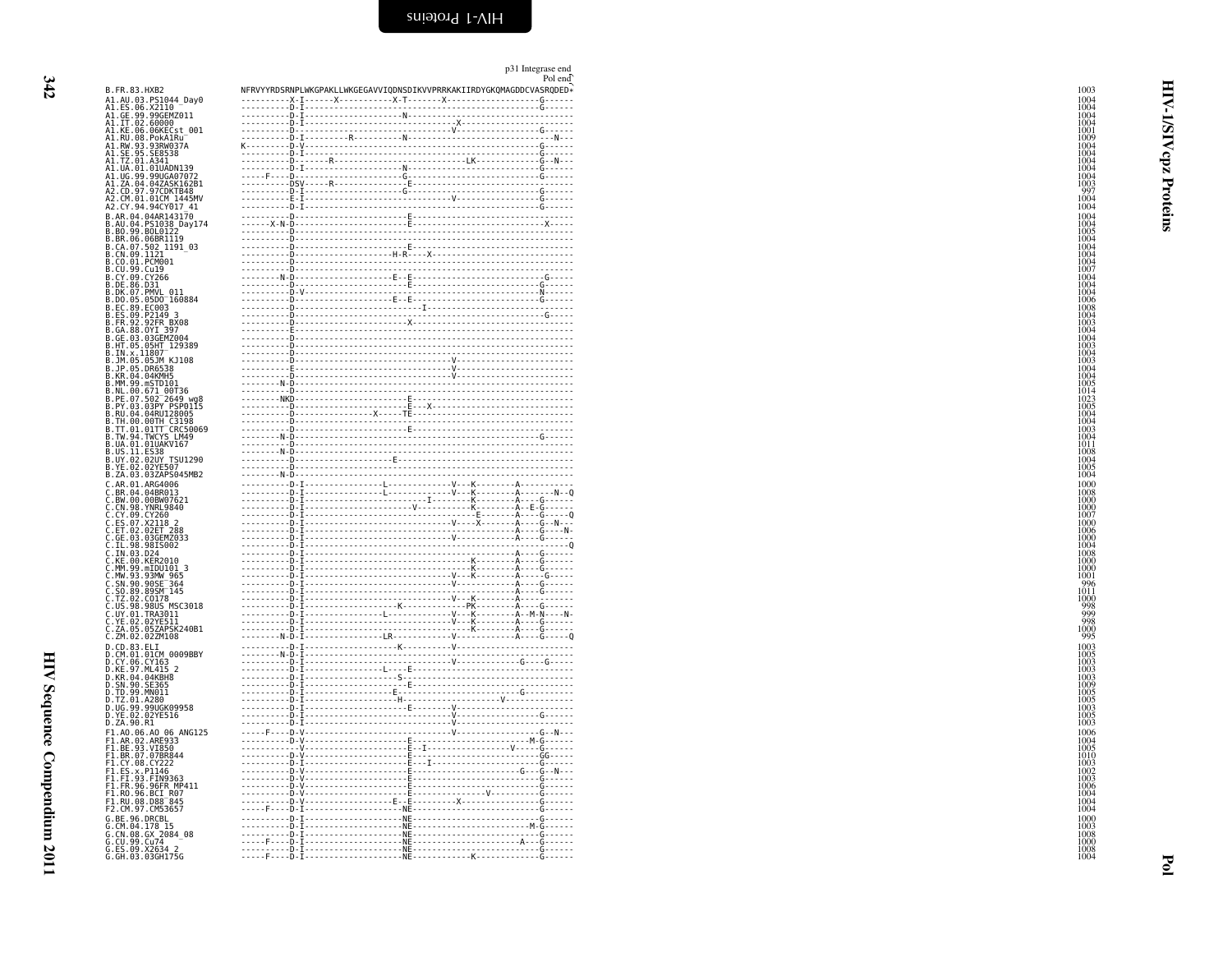|                                                                                                                                                                                                                                                                         |  | p31 Integrase end<br>Pol end                                         |
|-------------------------------------------------------------------------------------------------------------------------------------------------------------------------------------------------------------------------------------------------------------------------|--|----------------------------------------------------------------------|
| B.FR.83.HXB2                                                                                                                                                                                                                                                            |  | NFRVYYRDSRNPLWKGPAKLLWKGEGAVVIQDNSDIKVVPRRKAKIIRDYGKQMAGDDCVASRQDED* |
|                                                                                                                                                                                                                                                                         |  |                                                                      |
| G.KE.93.HH8793 12_1<br>G.NG.09.09NG SC62 <sup>_1</sup><br>G.PT.x.PT2695<br>G.SE.93.SE6165_G6165                                                                                                                                                                         |  |                                                                      |
|                                                                                                                                                                                                                                                                         |  |                                                                      |
| H.BE.93.VI991<br>H.BE.93.VI997<br>H.CF.90.056                                                                                                                                                                                                                           |  |                                                                      |
|                                                                                                                                                                                                                                                                         |  |                                                                      |
| H.GB.00.00GBAC4001                                                                                                                                                                                                                                                      |  |                                                                      |
| J.CD.97.J 97DC KTB147<br>J.CM.04.04CMU11421                                                                                                                                                                                                                             |  |                                                                      |
| 3. SE. 93. SE9280_7887<br>J. SE. 94. SE9173_7022                                                                                                                                                                                                                        |  |                                                                      |
|                                                                                                                                                                                                                                                                         |  |                                                                      |
| K.CD.97.97ZR EQTB11<br>K.CM.96.96CM_MP535                                                                                                                                                                                                                               |  |                                                                      |
| K. (M. 06. 96CM-MP535<br>01 - AE. 6 F. 07. 569M<br>01 - AE. CR. 09. 90(CF11697<br>01 - AE. CR. 09. 1119<br>01 - AE. CR. 09. 1119<br>01 - AE. H. 04. 1108<br>01 - AE. TH. 04. 800<br>01 - AE. US. 00. 00015<br>05. 07. 06. 00015<br>02 - AG. CR. 02. 02. 0               |  |                                                                      |
|                                                                                                                                                                                                                                                                         |  |                                                                      |
|                                                                                                                                                                                                                                                                         |  |                                                                      |
|                                                                                                                                                                                                                                                                         |  |                                                                      |
|                                                                                                                                                                                                                                                                         |  |                                                                      |
|                                                                                                                                                                                                                                                                         |  |                                                                      |
|                                                                                                                                                                                                                                                                         |  |                                                                      |
|                                                                                                                                                                                                                                                                         |  |                                                                      |
|                                                                                                                                                                                                                                                                         |  |                                                                      |
| 02                                                                                                                                                                                                                                                                      |  |                                                                      |
| AG. NG. 99. 99NG<br>TAG. SR. 94. SE7812<br>AG. SN. 98. 98SE MP1211<br>TAG. US. 06. 502. 2696. FL01<br>YAG. UZ. 02. 02. 02.020683<br>AB. RU. 97. KAL 153.<br>TRY. CY. 94. 94. YAGO82<br>TRY. CY. 94. 94. YAGO82<br>02                                                    |  |                                                                      |
| 02                                                                                                                                                                                                                                                                      |  |                                                                      |
| 02<br>03                                                                                                                                                                                                                                                                |  |                                                                      |
| 04                                                                                                                                                                                                                                                                      |  |                                                                      |
| 05<br>06                                                                                                                                                                                                                                                                |  |                                                                      |
| 07<br>08                                                                                                                                                                                                                                                                |  |                                                                      |
| CDX.CY. 94.94.04022-3<br>CDX.AU.96.BFP90<br>EC.CN.98.98CN009<br>BC.CN.98.98CN009<br>EC.CN.96.nx2<br>CDX.CH.96.96GH2911<br>CDX.CH.96.9672 BF061<br>CDX.CM.95.95CM<br>BE.AR.99.ARMA159<br>CPX.CM.95.95CM<br>CPX.CM.99.ARMA159<br>09                                       |  |                                                                      |
| 10<br>11                                                                                                                                                                                                                                                                |  |                                                                      |
| 12                                                                                                                                                                                                                                                                      |  |                                                                      |
|                                                                                                                                                                                                                                                                         |  |                                                                      |
| 15                                                                                                                                                                                                                                                                      |  |                                                                      |
| 16<br>AZU.RK.97.97.8888<br>  EF.AR.99.ARMA038<br>  cpx.cu.99.cu76<br>  BG.cu.99.cu76<br>  AZD.KE.99.KER2003<br>  AZD.KE.99.KER2003<br>  BIA1.CM.91.01.00008BBY<br>17                                                                                                    |  |                                                                      |
| 18<br>19                                                                                                                                                                                                                                                                |  |                                                                      |
|                                                                                                                                                                                                                                                                         |  |                                                                      |
| 21                                                                                                                                                                                                                                                                      |  |                                                                      |
| <b>"GALLICA" GLI COLORE 2018</b><br>TBG. EL 083. X2456<br>CLI 083. CB118<br>CD. C. 083. CB118<br>TC. CLI 083. CB118<br>TC. CLI 083. CB118<br>CD. CR. 083. ABCPH12609<br>CP. ER. 09. BREPM126704<br>TBE. BR. 04. 048R142<br>TC. DR. 04. 048R142<br>CD. CR. 04. 049<br>23 |  |                                                                      |
|                                                                                                                                                                                                                                                                         |  |                                                                      |
| 26                                                                                                                                                                                                                                                                      |  |                                                                      |
|                                                                                                                                                                                                                                                                         |  |                                                                      |
|                                                                                                                                                                                                                                                                         |  |                                                                      |
| 31<br>32                                                                                                                                                                                                                                                                |  |                                                                      |
|                                                                                                                                                                                                                                                                         |  |                                                                      |
|                                                                                                                                                                                                                                                                         |  |                                                                      |
| 36                                                                                                                                                                                                                                                                      |  |                                                                      |
|                                                                                                                                                                                                                                                                         |  |                                                                      |
| 39<br>40                                                                                                                                                                                                                                                                |  |                                                                      |
| BF.BR.05.05BRRJ055<br>BF.LU.03.luBF 05_03<br>02G.SA.03.J11223<br>43                                                                                                                                                                                                     |  |                                                                      |
| 43 026.58.03.3.311223<br>44 BF.CL.00.CH80<br>45 cpx.FR.04.04FR AUK<br>45 BF.BR.07.07BR FPS625<br>47 BF.ES.08.P1942<br>48 01B.MY.07.07MYKT021<br>49 cpx.GM.03.N26677<br>51 01B.SG.11.11SG_HM021                                                                          |  |                                                                      |
|                                                                                                                                                                                                                                                                         |  |                                                                      |
|                                                                                                                                                                                                                                                                         |  |                                                                      |
|                                                                                                                                                                                                                                                                         |  |                                                                      |
|                                                                                                                                                                                                                                                                         |  |                                                                      |
| 0.BE.87.ANT70<br>0.CM.91.MVP5180<br>0.CM.96.96CMA102                                                                                                                                                                                                                    |  |                                                                      |
|                                                                                                                                                                                                                                                                         |  |                                                                      |
| 0.CM.98.98CMA104<br>0.CM.99.99CMU4122                                                                                                                                                                                                                                   |  |                                                                      |
| 0.FR.92.VAU<br>0.SN.99.99SE MP1299                                                                                                                                                                                                                                      |  |                                                                      |
| 0.US.97.97US08692A                                                                                                                                                                                                                                                      |  |                                                                      |
| 0.US.99.99USTWLA                                                                                                                                                                                                                                                        |  |                                                                      |
| N.CM.02.DJ00131                                                                                                                                                                                                                                                         |  |                                                                      |
| N.CM.04.04CM_1015_04<br>N.CM.06.U14842                                                                                                                                                                                                                                  |  |                                                                      |
| N.CM.95.YBF30<br>N.CM.97.YBF106                                                                                                                                                                                                                                         |  |                                                                      |
| N.FR.11.N1_FR_2011                                                                                                                                                                                                                                                      |  |                                                                      |
| P.CM.06.U14788<br>P.FR.09.RBF168                                                                                                                                                                                                                                        |  |                                                                      |
|                                                                                                                                                                                                                                                                         |  |                                                                      |
| CPZ.CD.90.ANT<br>CPZ.CM.05.SIVcpzMT145<br>CPZ.GA.88.GAB1<br>CPZ.TZ.00.TAN1<br>CPZ.US.85.US_Marilyn                                                                                                                                                                      |  |                                                                      |
|                                                                                                                                                                                                                                                                         |  |                                                                      |
|                                                                                                                                                                                                                                                                         |  |                                                                      |

1003

 $1001$ 

 $\frac{1001}{1003}$ 

1001  $\frac{1002}{1001}$ 

 $\frac{1003}{1002}$  $\begin{array}{c} 1001 \\ 1000 \\ 1002 \\ 1002 \end{array}$ 

 $\frac{1002}{1004}$ 

 $\frac{1004}{1001}$ 

 $\begin{array}{c} 1001 \\ 1004 \\ 1001 \\ 1004 \\ 1003 \end{array}$ 

 $\begin{array}{c} 1003 \\ 1004 \\ 1003 \\ 1004 \\ 1004 \\ 1004 \\ 1004 \end{array}$ 

 $\begin{array}{c} 1004 \\ 1004 \\ 1004 \\ 1004 \\ 1004 \\ 1003 \end{array}$ 

 $\frac{1004}{1004}$ 

1004<br>1004<br>1003<br>1004<br>1006<br>1004<br>998<br>1003<br>1003<br>1003

 $\begin{array}{c} 1002 \\ 1004 \\ 1011 \\ 1003 \\ 1002 \\ 1004 \\ 1004 \\ 1002 \\ 1003 \\ 1000 \end{array}$ 

1003<br>1004<br>1000<br>1000<br>1003<br>1002<br>1004<br>1004<br>1004

1004<br>1004<br>1004<br>1003<br>1004<br>1008<br>1007<br>1008<br>1004<br>1004<br>1004<br>1004<br>1004

 $\begin{array}{c} 1004 \\ 1001 \\ 1004 \end{array}$ 

1000

 $\frac{1000}{1002}$ 

 $\frac{1000}{1000}$ 

 $\frac{1001}{1000}$ 

 $\frac{1000}{1003}$ 

 $\frac{1009}{1011}$ 

 $\frac{1012}{1011}$ 

 $\frac{1011}{1011}$ 

1001

1000

1004

 $\frac{1003}{1002}$ 

 $\frac{1000}{1006}$ 

 $343$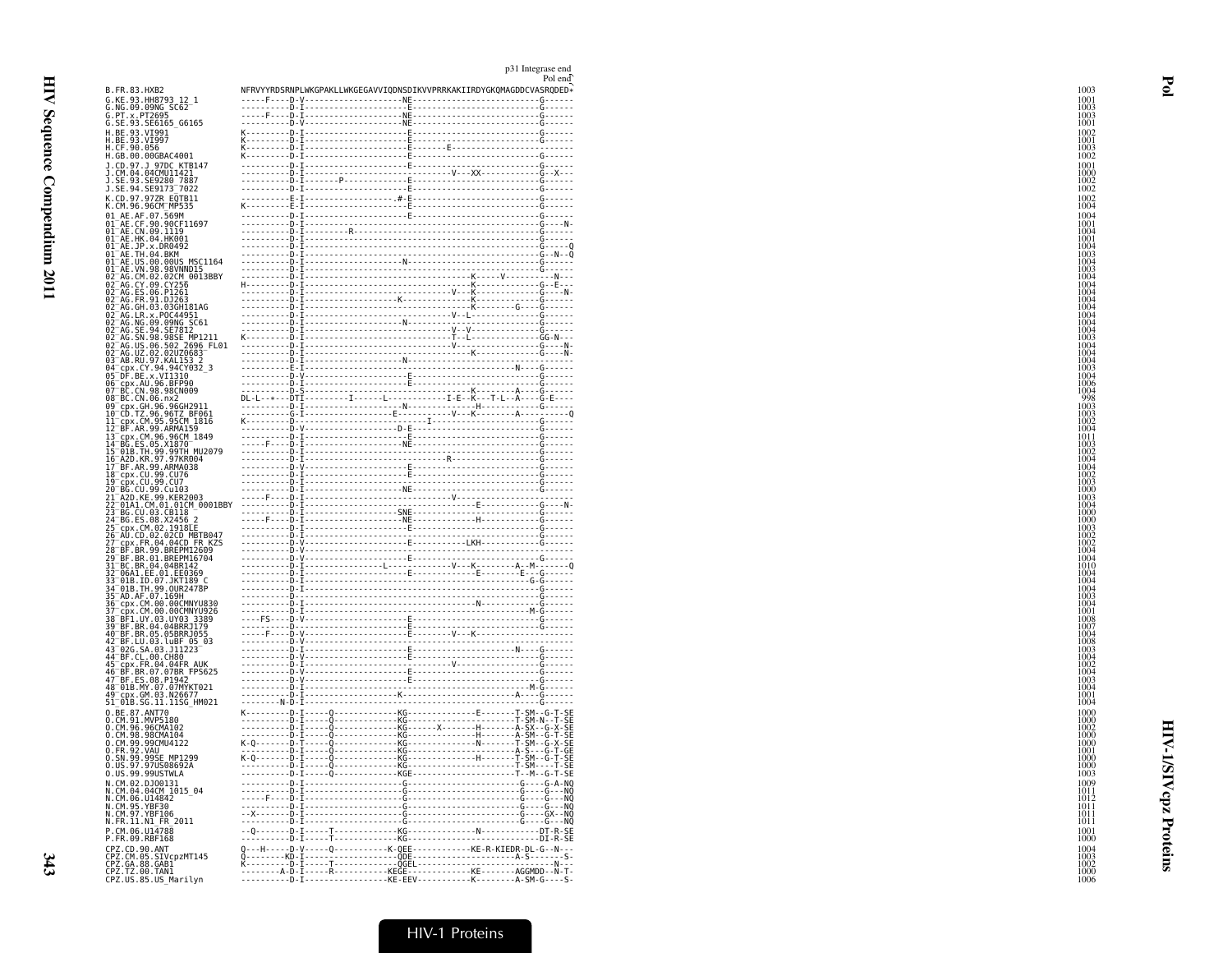<span id="page-31-1"></span><span id="page-31-0"></span>

| B.FR.83.HXB2                              | Vif start |                          |  | YERRWQVMIVWQVDRMRIRTWKSLVKHHMYVSGKARGWFYRHHYESPHPRISSEVHIPLGDARL.VITTYWGLHTGERDWHLGQGVSIEWRKKRYSTQVDPELADQLIHLYYFDCFSDSAIRKALLGHIVSPRCEYQAG.HN.KVGSLQYLA                                                                                 |  |
|-------------------------------------------|-----------|--------------------------|--|------------------------------------------------------------------------------------------------------------------------------------------------------------------------------------------------------------------------------------------|--|
| 41.AU.03.PS1044 Day0                      |           |                          |  |                                                                                                                                                                                                                                          |  |
|                                           |           |                          |  |                                                                                                                                                                                                                                          |  |
| \1.IT.02.60000                            |           |                          |  |                                                                                                                                                                                                                                          |  |
| \1.KE.06.06KECst 001<br>.1.RU.08.PokA1Ru  |           |                          |  |                                                                                                                                                                                                                                          |  |
|                                           |           |                          |  |                                                                                                                                                                                                                                          |  |
|                                           | NKN       |                          |  |                                                                                                                                                                                                                                          |  |
|                                           |           |                          |  |                                                                                                                                                                                                                                          |  |
|                                           |           |                          |  |                                                                                                                                                                                                                                          |  |
|                                           |           |                          |  |                                                                                                                                                                                                                                          |  |
| 2.CY.94.94CY017 41                        |           |                          |  |                                                                                                                                                                                                                                          |  |
| AR.04.04AR143170                          |           |                          |  |                                                                                                                                                                                                                                          |  |
| AU.04.PS1038 Dav174<br>BO.99.BOL0122      |           |                          |  |                                                                                                                                                                                                                                          |  |
| BR.06.06BR1119                            |           |                          |  |                                                                                                                                                                                                                                          |  |
| .CA.07.502<br>.CN.09.1121<br>.502 1191 03 |           |                          |  |                                                                                                                                                                                                                                          |  |
| <b>PCMO01</b>                             |           |                          |  |                                                                                                                                                                                                                                          |  |
| . Cu 19<br>CY <sub>266</sub>              |           |                          |  |                                                                                                                                                                                                                                          |  |
|                                           |           |                          |  |                                                                                                                                                                                                                                          |  |
| 05D0 160884                               |           |                          |  |                                                                                                                                                                                                                                          |  |
|                                           |           |                          |  |                                                                                                                                                                                                                                          |  |
|                                           |           |                          |  |                                                                                                                                                                                                                                          |  |
| 92FR BX08<br>GA.88.0YI 397                |           |                          |  |                                                                                                                                                                                                                                          |  |
| 03GEMZ004                                 |           |                          |  |                                                                                                                                                                                                                                          |  |
| 5HT 129389                                |           |                          |  |                                                                                                                                                                                                                                          |  |
| 05JM KJ108                                |           |                          |  |                                                                                                                                                                                                                                          |  |
|                                           |           |                          |  |                                                                                                                                                                                                                                          |  |
|                                           |           |                          |  |                                                                                                                                                                                                                                          |  |
| 671 00T36<br><sup>-</sup> 2649 wq         |           |                          |  |                                                                                                                                                                                                                                          |  |
| PY.03.03PY PSP0115                        |           |                          |  |                                                                                                                                                                                                                                          |  |
| .04RU128005                               |           |                          |  |                                                                                                                                                                                                                                          |  |
| 01TT CRC50069                             |           |                          |  |                                                                                                                                                                                                                                          |  |
| TWCYS LM49<br>JA.01.01UAKV167             |           |                          |  |                                                                                                                                                                                                                                          |  |
|                                           |           |                          |  |                                                                                                                                                                                                                                          |  |
|                                           |           |                          |  |                                                                                                                                                                                                                                          |  |
|                                           |           |                          |  |                                                                                                                                                                                                                                          |  |
| AD 61<br><b>ARG4006</b>                   |           |                          |  |                                                                                                                                                                                                                                          |  |
| <b>04BR013</b><br>BW 00 00BW07621         |           |                          |  |                                                                                                                                                                                                                                          |  |
| CN.98.YNRL9840                            |           |                          |  |                                                                                                                                                                                                                                          |  |
|                                           |           |                          |  |                                                                                                                                                                                                                                          |  |
|                                           |           |                          |  |                                                                                                                                                                                                                                          |  |
|                                           |           |                          |  |                                                                                                                                                                                                                                          |  |
|                                           |           |                          |  |                                                                                                                                                                                                                                          |  |
| MM.99.mIDU101 3                           |           |                          |  |                                                                                                                                                                                                                                          |  |
| 93MW 965.                                 |           |                          |  |                                                                                                                                                                                                                                          |  |
| SN 90<br>.90SE <sup>-364</sup>            |           |                          |  |                                                                                                                                                                                                                                          |  |
| 89SM 145<br>C0178                         |           |                          |  |                                                                                                                                                                                                                                          |  |
| 98US MSC3018                              |           |                          |  |                                                                                                                                                                                                                                          |  |
| UY.01.TRA3011                             |           |                          |  |                                                                                                                                                                                                                                          |  |
|                                           |           |                          |  |                                                                                                                                                                                                                                          |  |
| ZM.02.02ZM108<br>CD.83.ELI                |           | $KR-N---K---RN-K------N$ |  |                                                                                                                                                                                                                                          |  |
| .01CM 0009BBY                             |           |                          |  | $\begin{minipage}[0.000,0.000,0.000,0.000,0.000,0.000,0.000,0.000,0.000,0.000,0.000,0.000,0.000,0.000,0.000,0.000,0.000,0.000,0.000,0.000,0.000,0.000,0.000,0.000,0.000,0.000,0.000,0.000,0.000,0.000,0.000,0.000,0.000,0.000,0.000,0.0$ |  |
| CY 06 CY163                               |           |                          |  |                                                                                                                                                                                                                                          |  |
| .04KBH8                                   |           |                          |  |                                                                                                                                                                                                                                          |  |
|                                           |           |                          |  |                                                                                                                                                                                                                                          |  |
|                                           |           |                          |  |                                                                                                                                                                                                                                          |  |
| 99UGK09958                                |           |                          |  |                                                                                                                                                                                                                                          |  |
| YE.02.02YE516                             |           |                          |  |                                                                                                                                                                                                                                          |  |
|                                           | . N Y N K |                          |  |                                                                                                                                                                                                                                          |  |
|                                           |           |                          |  |                                                                                                                                                                                                                                          |  |
|                                           |           |                          |  |                                                                                                                                                                                                                                          |  |
|                                           |           |                          |  |                                                                                                                                                                                                                                          |  |
|                                           |           |                          |  |                                                                                                                                                                                                                                          |  |
|                                           |           |                          |  |                                                                                                                                                                                                                                          |  |
|                                           |           |                          |  |                                                                                                                                                                                                                                          |  |
|                                           |           |                          |  |                                                                                                                                                                                                                                          |  |
| RF 96 DRCRI                               |           |                          |  |                                                                                                                                                                                                                                          |  |
| 178 15<br>CN.08.GX 2084 08                |           |                          |  |                                                                                                                                                                                                                                          |  |
|                                           |           |                          |  |                                                                                                                                                                                                                                          |  |
|                                           |           |                          |  | Q--E---N-                                                                                                                                                                                                                                |  |
|                                           |           |                          |  |                                                                                                                                                                                                                                          |  |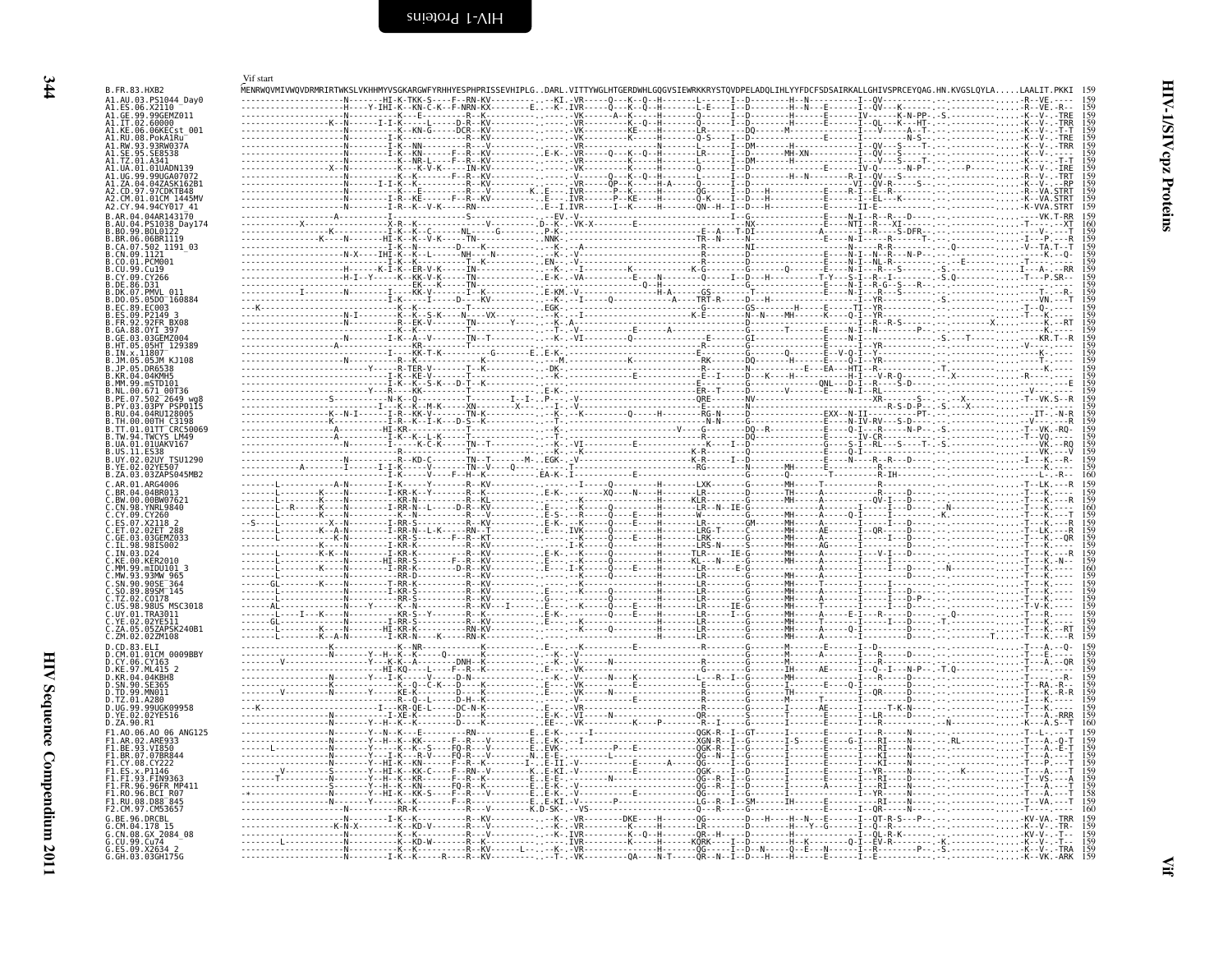| <b>B.FR.83.HXB2</b>                                                                    | Vif start |  |  |  |  | MENRWOVMIVWOVDRMRIRTWKSLVKHHMYVSGKARGWFYRHHYESPHPRISSEVHIPLGDARL.VITTYWGLHTGERDWHLGQGVSIEWRKKRYSTQVDPELADQLIHLYYFDCFSDSAIRKALLGHIVSPRCEYQAG.HN.KVGSLQYLALAALIT.PKKI 15                                                                                                                                                                                                                              |  |
|----------------------------------------------------------------------------------------|-----------|--|--|--|--|-----------------------------------------------------------------------------------------------------------------------------------------------------------------------------------------------------------------------------------------------------------------------------------------------------------------------------------------------------------------------------------------------------|--|
| G.KE.93.HH8793 12 1<br>G.NG.09.09NG SC62                                               |           |  |  |  |  |                                                                                                                                                                                                                                                                                                                                                                                                     |  |
| G.PT.x.PT2695<br>G.SE.93.SE6165_G6165                                                  |           |  |  |  |  |                                                                                                                                                                                                                                                                                                                                                                                                     |  |
| H.BE.93.VI991<br>H.BE.93.VI997<br>H.CF.90.056                                          |           |  |  |  |  |                                                                                                                                                                                                                                                                                                                                                                                                     |  |
| H.GB.00.00GBAC4001<br>.1.CD.97.J 97DC KTB147                                           |           |  |  |  |  |                                                                                                                                                                                                                                                                                                                                                                                                     |  |
| J.CM.04.04CMU11421<br>SE.93.SE9280 7887                                                |           |  |  |  |  |                                                                                                                                                                                                                                                                                                                                                                                                     |  |
| J.SE.94.SE9173 7022<br>K.CD.97.97ZR EQTB11                                             |           |  |  |  |  |                                                                                                                                                                                                                                                                                                                                                                                                     |  |
| K.CM.96.96CM MP535<br>01 AE.AF.07.569M                                                 |           |  |  |  |  |                                                                                                                                                                                                                                                                                                                                                                                                     |  |
| 01 AE.CF.90.90CF11697<br>01 AE.CN.09.1119                                              |           |  |  |  |  |                                                                                                                                                                                                                                                                                                                                                                                                     |  |
| $01^-$ AE.HK.04.HK001<br>$01^{\circ}$ AE.JP.x.DR0492<br>$01^-$ AE.TH. $04$ .BKM        |           |  |  |  |  |                                                                                                                                                                                                                                                                                                                                                                                                     |  |
| 01 AE.US.00.00US MSC1164<br>-AE.VN.98.98VNND15                                         |           |  |  |  |  |                                                                                                                                                                                                                                                                                                                                                                                                     |  |
| 02 AG.CM.02.02CM 0013BBY<br>02 AG CY 09 CY256                                          |           |  |  |  |  |                                                                                                                                                                                                                                                                                                                                                                                                     |  |
| ES.06.P1261<br>02 AG. FR. 91. D.1263<br>02 AG.GH.03.03GH181AG                          |           |  |  |  |  |                                                                                                                                                                                                                                                                                                                                                                                                     |  |
| 02 AG.LR.x.P0C44951<br>02 AG.NG.09.09NG SC61                                           |           |  |  |  |  |                                                                                                                                                                                                                                                                                                                                                                                                     |  |
| AG. SE. 94. SE7812<br>02 AG.SN.98.98SE MP1213                                          |           |  |  |  |  |                                                                                                                                                                                                                                                                                                                                                                                                     |  |
| 02 AG.US.06.502 2696 FL01<br>02 AG.UZ.02.02UZ0683<br>03 AB.RU.97.KAL153 2              |           |  |  |  |  |                                                                                                                                                                                                                                                                                                                                                                                                     |  |
| 04 Cpx.CY.94.94CY032 3<br>05 DF. BE. x. VI1310                                         |           |  |  |  |  |                                                                                                                                                                                                                                                                                                                                                                                                     |  |
| 06 Cpx. AU. 96. BFP90<br>CN.98.98CN009.                                                |           |  |  |  |  |                                                                                                                                                                                                                                                                                                                                                                                                     |  |
| 08 BC.CN.06.nx2<br>cpx.GH.96.96GH2911                                                  |           |  |  |  |  |                                                                                                                                                                                                                                                                                                                                                                                                     |  |
| :D.TZ.96.96TZ BF061<br>CDX.CM.95.95CM 1816<br>BF.AR.99.ARMA159"                        |           |  |  |  |  |                                                                                                                                                                                                                                                                                                                                                                                                     |  |
| ⊤cpx.CM.96.96CM 1849<br>14 BG ES 05.X1870                                              |           |  |  |  |  |                                                                                                                                                                                                                                                                                                                                                                                                     |  |
| 01B.TH.99.99TH MU2079<br>16 A2D.KR.97.97KR004                                          |           |  |  |  |  |                                                                                                                                                                                                                                                                                                                                                                                                     |  |
| 17 BF.AR.99.ARMA038<br>18 <sup>-</sup> cpx.CU.99.CU76                                  |           |  |  |  |  |                                                                                                                                                                                                                                                                                                                                                                                                     |  |
| 19 cpx.CU.99.CU7<br>20 BG.CU.99.Cu103<br>21 <sup>-</sup> A2D.KE.99.KER2003             |           |  |  |  |  |                                                                                                                                                                                                                                                                                                                                                                                                     |  |
| 1A1.CM.01.01CM 0001BBY                                                                 |           |  |  |  |  |                                                                                                                                                                                                                                                                                                                                                                                                     |  |
| 23 BG.CU.03.CB118<br>24 BG.ES.08.X2456 2<br>х.CM.02.1918EE                             |           |  |  |  |  |                                                                                                                                                                                                                                                                                                                                                                                                     |  |
| 26 <sup>-</sup> AU.CD.02.02CD MBTB047<br>27 cpx.FR.04.04CD FR KZS<br>.BR.99.BREPM12609 |           |  |  |  |  |                                                                                                                                                                                                                                                                                                                                                                                                     |  |
| 29 BF.BR.01.BREPM16704<br>31 BC BR 04 04BR142                                          |           |  |  |  |  |                                                                                                                                                                                                                                                                                                                                                                                                     |  |
| 32 <sup>-</sup> 06A1.EE.01.EE0369<br>33 <sup>-</sup> 01B.ID.07.JKT189 C                |           |  |  |  |  |                                                                                                                                                                                                                                                                                                                                                                                                     |  |
| 34 01B. TH. 99. 0UR2478P<br>35 AD AF 07 169H<br>36 cpx.CM.00.00CMNYU830                |           |  |  |  |  |                                                                                                                                                                                                                                                                                                                                                                                                     |  |
| 37 cpx.CM.00.00CMNYU926<br>F1.UY.03.UY03 3389                                          |           |  |  |  |  |                                                                                                                                                                                                                                                                                                                                                                                                     |  |
| 39 BF.BR.04.04BRRJ179<br>40 BF.BR.05.05BRRJ055                                         |           |  |  |  |  |                                                                                                                                                                                                                                                                                                                                                                                                     |  |
| 42 BF.LU.03.luBF 05 03<br>43 02G. SA. 03. J11223                                       |           |  |  |  |  |                                                                                                                                                                                                                                                                                                                                                                                                     |  |
| 44 BF CL 00 CH80<br>45 CDX. FR. 04.04 FR AUK<br>.BR.07.07BR FPS625                     |           |  |  |  |  |                                                                                                                                                                                                                                                                                                                                                                                                     |  |
| 47 BF.ES.08.P1942<br>48 01B.MY.07.07MYKT021                                            |           |  |  |  |  |                                                                                                                                                                                                                                                                                                                                                                                                     |  |
| .GM.03.N26677<br>51_01B.SG.11.11SG HM021                                               |           |  |  |  |  |                                                                                                                                                                                                                                                                                                                                                                                                     |  |
| 0.BE.87.ANT70<br>91.MVP5180                                                            |           |  |  |  |  |                                                                                                                                                                                                                                                                                                                                                                                                     |  |
| 0.CM.96.96CMA102<br>0.CM.98.98CMA104<br>0.CM.99.99CMU4122                              |           |  |  |  |  | -------L------XQKVK--N----Y-KHR-R-TKE-H-K--F-FRN--A--G-Y--V-M-CV.-V------MP----E--H-----QY-N-T--I---T--RI--QH--T--TE------II-QRIXTK---S--.-S.Q--T--L---RVVVK.E-RN                                                                                                                                                                                                                                   |  |
| 0. FR. 92. VAU<br>0.SN.99.99SE MP1299                                                  |           |  |  |  |  |                                                                                                                                                                                                                                                                                                                                                                                                     |  |
| 0.US.97.97US08692A<br>0. US.99.99USTWLA                                                |           |  |  |  |  | -0KVKV-N----Y-K-R-R-TKD-Y------CRN---XXS-Y--I-P-FI.-V------MP--X-E-M-H------0Y-K-A--I---T--RM---H--T--TE------I--OR-LTK---P-- -S.O--T--L---R-VVK.E-RH<br>-------L-------QKVK--NX---Y-K-R-K--KD-Y------TRN-----G-Y--V-G-MI.-V------MP----E---H------ÈY-N-K--I---T--RM---H--T--T-------C--QK-LT---FHK-.-S.Q--T--L---RVVVG.E-TS 159                                                                    |  |
| N.CM.02.DJ00131<br>N.CM.04.04CM_1015_04                                                |           |  |  |  |  | $\frac{1}{\frac{1}{2}}\left\{\begin{array}{l} \text{R}=\frac{1}{2}+\frac{1}{2}+\frac{1}{2}+\frac{1}{2}+\frac{1}{2}+\frac{1}{2}+\frac{1}{2}+\frac{1}{2}+\frac{1}{2}+\frac{1}{2}+\frac{1}{2}+\frac{1}{2}+\frac{1}{2}+\frac{1}{2}+\frac{1}{2}+\frac{1}{2}+\frac{1}{2}+\frac{1}{2}+\frac{1}{2}+\frac{1}{2}+\frac{1}{2}+\frac{1}{2}+\frac{1}{2}+\frac{1}{2}+\frac{1}{2}+\frac{1}{2}+\frac{1}{2}+\frac{1$ |  |
| N.CM.06.U14842<br>N.CM.95.YBF30<br>N.CM.97.YBF106                                      |           |  |  |  |  |                                                                                                                                                                                                                                                                                                                                                                                                     |  |
| N.FR.11.N1 FR 2011                                                                     |           |  |  |  |  |                                                                                                                                                                                                                                                                                                                                                                                                     |  |
| P.CM.06.U14788<br>P.FR.09.RBF168                                                       |           |  |  |  |  | ------------IP-EKVKA-N----Y-K-R-K-T-K---------TT------A-Y--V- .T-TI.IV-X----MP---EEQ--H-A-V---QGK-T--I---T-R---H-Q-----H-Q------V-R-I--DR-LXX---S--.-S.Q-----------KVVVG.KVXR<br>-------------IS-EKVKA-N----Y-K-R-K-TKN-----                                                                                                                                                                        |  |
| CPZ.CD.90.ANT<br>CPZ.CM.05.SIVcpzMT145<br>CPZ.GA.88.GAB1                               |           |  |  |  |  |                                                                                                                                                                                                                                                                                                                                                                                                     |  |
| CPZ.TZ.00.TANI<br>CPZ.US.85.US_Marilyn                                                 |           |  |  |  |  |                                                                                                                                                                                                                                                                                                                                                                                                     |  |

 $\mathop{\mathrm{H}}\nolimits$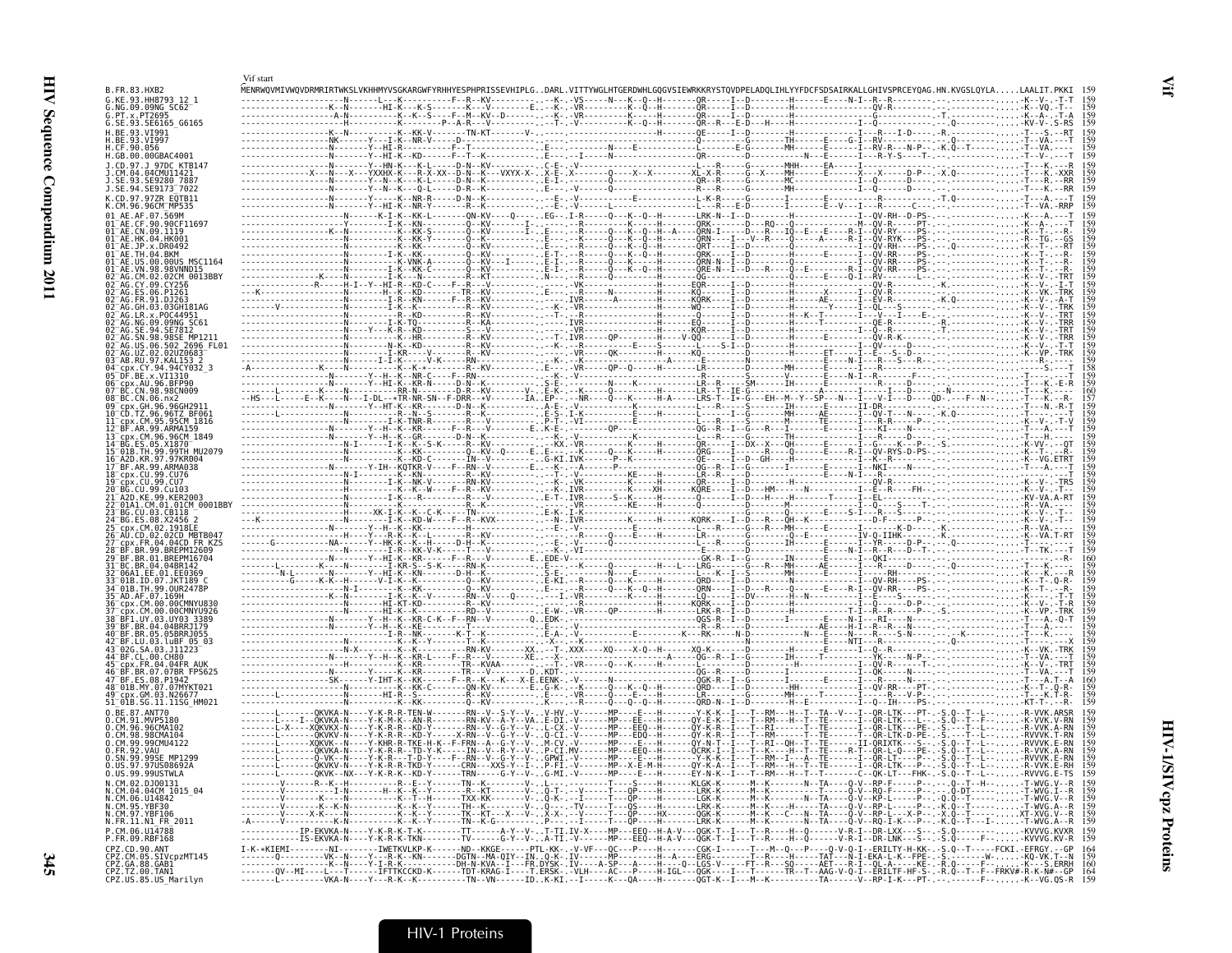HIV Sequence Compendium 2011 HIV Sequence Compendium 2011

| B. FR. 83. HXB<br>10. 10. 2010<br>A1. AU. 63. PS1044 - Day<br>A1. AU. 63. PS1044 - Day<br>A1. GE. 96. X21104 - Day<br>A1. GE. 99. 996690<br>A1. TE. 09. 996690<br>A1. KE. 06. 06KEEst 601<br>A1. KE. 06. 06KEEst 601<br>A1. RW. 93. 93RW037A<br>A1. TE. 09.    |  |
|----------------------------------------------------------------------------------------------------------------------------------------------------------------------------------------------------------------------------------------------------------------|--|
|                                                                                                                                                                                                                                                                |  |
|                                                                                                                                                                                                                                                                |  |
|                                                                                                                                                                                                                                                                |  |
|                                                                                                                                                                                                                                                                |  |
|                                                                                                                                                                                                                                                                |  |
|                                                                                                                                                                                                                                                                |  |
|                                                                                                                                                                                                                                                                |  |
|                                                                                                                                                                                                                                                                |  |
|                                                                                                                                                                                                                                                                |  |
|                                                                                                                                                                                                                                                                |  |
|                                                                                                                                                                                                                                                                |  |
|                                                                                                                                                                                                                                                                |  |
|                                                                                                                                                                                                                                                                |  |
|                                                                                                                                                                                                                                                                |  |
|                                                                                                                                                                                                                                                                |  |
|                                                                                                                                                                                                                                                                |  |
|                                                                                                                                                                                                                                                                |  |
|                                                                                                                                                                                                                                                                |  |
|                                                                                                                                                                                                                                                                |  |
|                                                                                                                                                                                                                                                                |  |
|                                                                                                                                                                                                                                                                |  |
|                                                                                                                                                                                                                                                                |  |
|                                                                                                                                                                                                                                                                |  |
|                                                                                                                                                                                                                                                                |  |
|                                                                                                                                                                                                                                                                |  |
|                                                                                                                                                                                                                                                                |  |
|                                                                                                                                                                                                                                                                |  |
|                                                                                                                                                                                                                                                                |  |
|                                                                                                                                                                                                                                                                |  |
|                                                                                                                                                                                                                                                                |  |
|                                                                                                                                                                                                                                                                |  |
|                                                                                                                                                                                                                                                                |  |
|                                                                                                                                                                                                                                                                |  |
|                                                                                                                                                                                                                                                                |  |
|                                                                                                                                                                                                                                                                |  |
|                                                                                                                                                                                                                                                                |  |
|                                                                                                                                                                                                                                                                |  |
|                                                                                                                                                                                                                                                                |  |
|                                                                                                                                                                                                                                                                |  |
|                                                                                                                                                                                                                                                                |  |
|                                                                                                                                                                                                                                                                |  |
|                                                                                                                                                                                                                                                                |  |
|                                                                                                                                                                                                                                                                |  |
|                                                                                                                                                                                                                                                                |  |
|                                                                                                                                                                                                                                                                |  |
|                                                                                                                                                                                                                                                                |  |
|                                                                                                                                                                                                                                                                |  |
|                                                                                                                                                                                                                                                                |  |
|                                                                                                                                                                                                                                                                |  |
|                                                                                                                                                                                                                                                                |  |
|                                                                                                                                                                                                                                                                |  |
|                                                                                                                                                                                                                                                                |  |
|                                                                                                                                                                                                                                                                |  |
|                                                                                                                                                                                                                                                                |  |
|                                                                                                                                                                                                                                                                |  |
|                                                                                                                                                                                                                                                                |  |
|                                                                                                                                                                                                                                                                |  |
| D. ZA. 90. R1<br>F1. AR. 02. ARE933<br>F1. AR. 02. ARE933<br>F1. BR. 03. V1898<br>F1. BR. 07. (V189844<br>F1. CF. 07. (V189844<br>F1. CF. 3. P1149363<br>F1. FR. 96. BREFR MP411<br>F1. R0. 96. BCT_R0<br>F1. R0. 96. BCT_R07<br>F1. R0. 96. BCT_R07<br>C. RF. |  |
|                                                                                                                                                                                                                                                                |  |
|                                                                                                                                                                                                                                                                |  |
| F2.CM.97.CM53657<br>G.CM.04.178_15<br>G.CM.04.178_15<br>G.CM.08.GX_2084_08<br>G.CU.99.Cu74<br>C.ES.09.X2634_2<br>G.EH.03.03GH175G                                                                                                                              |  |

<span id="page-33-0"></span>

| B.FR.83.HXB2<br>KPPLPSVTKLTEDRWNKPQKTKGHRGSHTMNGH*<br>192<br>A1.AU.03.PS1044_Day0<br>A1.ES.06.X2110 -<br>A1.GE.99.99GEMZ011<br>193<br>≺<br>193<br>193<br><b>AIS/I</b><br>A1.IT.02.60000<br>193<br>$\frac{193}{193}$<br>A1.1F.02.600000<br>A1.KE.06.06KECst_001<br>A1.RU.08.PokA1Ru<br>A1.RW.93.9E8538<br>A1.TZ.01.A341<br>A1.UA.01.A341<br>A1.UA.01.03.00UA0N139<br>193<br>cpz<br>193<br>193<br>193<br>A1.UG.99.99UGA07072<br>A1.UG.99.99UGA07072<br>A2.CD.97.97CDKTB48<br>A2.CM.01.01CM_1445MV<br>$\begin{tabular}{ c c } \hline \multicolumn{3}{ c }{\hline \multicolumn{3}{ c }{\hline \multicolumn{3}{ c }{\hline \multicolumn{3}{ c }{\hline \multicolumn{3}{ c }{\hline \multicolumn{3}{ c }{\hline \multicolumn{3}{ c }{\hline \multicolumn{3}{ c }{\hline \multicolumn{3}{ c }{\hline \multicolumn{3}{ c }{\hline \multicolumn{3}{ c }{\hline \multicolumn{3}{ c }{\hline \multicolumn{3}{ c }{\hline \multicolumn{3}{ c }{\hline \multicolumn{3}{ c$<br>Proteins<br>$\frac{193}{193}$<br>193<br>A2.CY.94.94CY017 41<br>193<br>B.AR.04.044R143170<br>B.AR.04.04AR143170<br>B.AU.04.PS1038 Day174<br>B.BR.06.06BR1119<br>B.CA.07.502 1191_03<br>B.CA.07.502 1191_03<br>B.CM.09.1121<br>193<br>194<br>$\frac{193}{193}$<br>193<br>193<br>B.CO.01.PCM001<br>193<br>193<br>189<br>193<br>B.CU.99.Cu19<br>B.CY.09.CY266<br>B.DE.86.D31<br>B.DK.07.PMVL_011<br>193<br>193<br>B.DO.05.05DO_160884<br>B.EC.89.EC003<br>B.EC.89.EC003<br>B.ES.09.P2149_3<br>B.FR.92.92FR_BX08<br>193<br>193<br>193<br>193<br>193<br>193<br>.GA.88.OYI_397<br>в.GE.03.03GEMZ004<br>B.GE.03.03GEMZ004<br>B.HT.05.05HT_129389<br>B.JM.05.05JM_KJ108<br>193<br>193<br>.JP.05.DR6538<br>$\begin{array}{cccccccccccc} \mathbf{0} & \mathbf{0} & \mathbf{0} & \mathbf{0} & \mathbf{0} & \mathbf{0} & \mathbf{0} & \mathbf{0} & \mathbf{0} & \mathbf{0} & \mathbf{0} & \mathbf{0} & \mathbf{0} & \mathbf{0} & \mathbf{0} & \mathbf{0} & \mathbf{0} & \mathbf{0} & \mathbf{0} & \mathbf{0} & \mathbf{0} & \mathbf{0} & \mathbf{0} & \mathbf{0} & \mathbf{0} & \mathbf{0} & \mathbf{0} & \mathbf{0} & \mathbf{0} & \mathbf{0} & \$<br>193<br>$\frac{193}{193}$<br>193<br>B.KR.04.04KMH5<br>B.MM.99.mSTD101<br>B.NL.00.671_00T36<br>B.PE.07.502_2649_wg8<br>193<br>PY.03.03PY PSP0115<br>193<br>.RU.04.04RU128005<br>$\frac{193}{193}$<br>.TH.00.00TH C3198<br>$\frac{193}{193}$<br>B.TT.01.01TT CRC50069<br>B.TW.94.TWCYS LM49<br>193<br>B.UÄ.Ō1.OlUAKVI67<br>B.US.11.ES38<br>193<br>B.UY.02.02UY TSU1290<br>B.YE.02.02YE507<br>193<br>$\frac{193}{194}$<br>B.ZA.03.03ZAPS045MB2<br>C.AR.01.ARG4006<br>193<br>193<br>.BR.04.04BR013<br>C.BW.00.00BW07621<br>193<br>C.CN.98.YNRL9840<br>194<br>C.CY.09.CY260<br>C.CY.09.CY260<br>C.ES.07.X2118 2<br>C.ET.02.02ET 288<br>C.GE.03.03GEMZ033<br>C.IL.98.9815002<br>$\frac{193}{193}$<br>193<br>193<br>C.IN.03.D24<br>$\frac{193}{193}$<br>.KE.00.KER2010<br>.MM.99.mIDU101 3<br>$\frac{194}{193}$<br>C.MW.93.93MW-965<br>C.SN.90.90SE-364<br>C.SN.90.90SE-364<br>C.SO.89.89SM-145<br>C.TZ.02.CO178<br>193<br>193<br>C.US.98.98US MSC3018<br>193<br>C.UY.01.TRA3011<br>193<br>193<br>193<br>193<br>Č.YE.02.02YE511<br>C.YE.02.02YE511<br>C.ZM.02.02ZM108<br>D.CD.83.ELI<br>193<br>Ď.ČM.01.01CM 0009BBY<br>D.CY.06.CY163<br>193<br>193<br>$\frac{193}{193}$<br>D.KE.97.ML415 2<br>D.KR.04.04KBH8<br>D.SN.90.SE365<br>193<br>D.TD.99.MN011<br>193<br>193<br>D.TZ.01.A280<br>D.UG.99.99UGK09958<br>$\frac{193}{193}$<br>D.YE.02.02YE516<br>194<br>D.ZA.90.R1<br>193<br>F1.A0.06.A0 06 ANG125<br>F1.AR.02.ARE933<br>F1.BE.93.VI850<br>193<br>--------Q--V--------E-R-------------<br>193<br>F1.BR.07.07BR844<br>$\frac{193}{193}$<br>193<br>F1.CY.08.CY222<br>F1.ES.x.P1146<br>F1.FI.93.FIN9363<br>193<br>-------K--V--------E-R------------<br>F1.FR.96.96FR_MP411<br>F1.FR.96.96FR_MP411<br>F1.R0.96.BCI_R07<br>F1.RU.08.D88 <sup>-</sup> 845<br>F2.CM.97.CM53657<br>193<br>-------K--V-------RĒIR------------<br>192<br>-------K--V--------E---------------<br>193<br>-------R--V-----N----R-------------<br>194<br>R - - - - - <u>- R</u> - - - - - - - - E - - - - R - - - ENP - - - - - -<br>G.BE.96.DRCBL<br>193<br>193<br>193<br>G.CM.04.178 15<br>G.CN.08.GX 2084_08<br>G.CU.99.Cu74<br>K  - R-R-  ENP<br>$\frac{193}{193}$<br>G.ES.09.X2634 2<br>-------R------------R-R----WP--T---<br>-------R----N------------ENP-----W<br>G.GH.03.03GH175G |  |  | Vif end |  |
|----------------------------------------------------------------------------------------------------------------------------------------------------------------------------------------------------------------------------------------------------------------------------------------------------------------------------------------------------------------------------------------------------------------------------------------------------------------------------------------------------------------------------------------------------------------------------------------------------------------------------------------------------------------------------------------------------------------------------------------------------------------------------------------------------------------------------------------------------------------------------------------------------------------------------------------------------------------------------------------------------------------------------------------------------------------------------------------------------------------------------------------------------------------------------------------------------------------------------------------------------------------------------------------------------------------------------------------------------------------------------------------------------------------------------------------------------------------------------------------------------------------------------------------------------------------------------------------------------------------------------------------------------------------------------------------------------------------------------------------------------------------------------------------------------------------------------------------------------------------------------------------------------------------------------------------------------------------------------------------------------------------------------------------------------------------------------------------------------------------------------------------------------------------------------------------------------------------------------------------------------------------------------------------------------------------------------------------------------------------------------------------------------------------------------------------------------------------------------------------------------------------------------------------------------------------------------------------------------------------------------------------------------------------------------------------------------------------------------------------------------------------------------------------------------------------------------------------------------------------------------------------------------------------------------------------------------------------------------------------------------------------------------------------------------------------------------------------------------------------------------------------------------------------------------------------------------------------------------------------------------------------------------------------------------------------------------------------------------------------------------------------------------------------------------------------------------------------------------------------------------------------------------------------------------------------------------------------------------------------------------------------------------------------------------------------------------------------------------------------------------------------------------------------------------------------------------------------------------------------------------------------------------------------------------------------------------------------------------------------------------------------------------------------------------------------------------------------------------------------------------------------------------------------------------------------------------------------------------------------------------------------------------------------------------------------------------------------------------------------------|--|--|---------|--|
|                                                                                                                                                                                                                                                                                                                                                                                                                                                                                                                                                                                                                                                                                                                                                                                                                                                                                                                                                                                                                                                                                                                                                                                                                                                                                                                                                                                                                                                                                                                                                                                                                                                                                                                                                                                                                                                                                                                                                                                                                                                                                                                                                                                                                                                                                                                                                                                                                                                                                                                                                                                                                                                                                                                                                                                                                                                                                                                                                                                                                                                                                                                                                                                                                                                                                                                                                                                                                                                                                                                                                                                                                                                                                                                                                                                                                                                                                                                                                                                                                                                                                                                                                                                                                                                                                                                                                                      |  |  |         |  |
|                                                                                                                                                                                                                                                                                                                                                                                                                                                                                                                                                                                                                                                                                                                                                                                                                                                                                                                                                                                                                                                                                                                                                                                                                                                                                                                                                                                                                                                                                                                                                                                                                                                                                                                                                                                                                                                                                                                                                                                                                                                                                                                                                                                                                                                                                                                                                                                                                                                                                                                                                                                                                                                                                                                                                                                                                                                                                                                                                                                                                                                                                                                                                                                                                                                                                                                                                                                                                                                                                                                                                                                                                                                                                                                                                                                                                                                                                                                                                                                                                                                                                                                                                                                                                                                                                                                                                                      |  |  |         |  |
|                                                                                                                                                                                                                                                                                                                                                                                                                                                                                                                                                                                                                                                                                                                                                                                                                                                                                                                                                                                                                                                                                                                                                                                                                                                                                                                                                                                                                                                                                                                                                                                                                                                                                                                                                                                                                                                                                                                                                                                                                                                                                                                                                                                                                                                                                                                                                                                                                                                                                                                                                                                                                                                                                                                                                                                                                                                                                                                                                                                                                                                                                                                                                                                                                                                                                                                                                                                                                                                                                                                                                                                                                                                                                                                                                                                                                                                                                                                                                                                                                                                                                                                                                                                                                                                                                                                                                                      |  |  |         |  |
|                                                                                                                                                                                                                                                                                                                                                                                                                                                                                                                                                                                                                                                                                                                                                                                                                                                                                                                                                                                                                                                                                                                                                                                                                                                                                                                                                                                                                                                                                                                                                                                                                                                                                                                                                                                                                                                                                                                                                                                                                                                                                                                                                                                                                                                                                                                                                                                                                                                                                                                                                                                                                                                                                                                                                                                                                                                                                                                                                                                                                                                                                                                                                                                                                                                                                                                                                                                                                                                                                                                                                                                                                                                                                                                                                                                                                                                                                                                                                                                                                                                                                                                                                                                                                                                                                                                                                                      |  |  |         |  |
|                                                                                                                                                                                                                                                                                                                                                                                                                                                                                                                                                                                                                                                                                                                                                                                                                                                                                                                                                                                                                                                                                                                                                                                                                                                                                                                                                                                                                                                                                                                                                                                                                                                                                                                                                                                                                                                                                                                                                                                                                                                                                                                                                                                                                                                                                                                                                                                                                                                                                                                                                                                                                                                                                                                                                                                                                                                                                                                                                                                                                                                                                                                                                                                                                                                                                                                                                                                                                                                                                                                                                                                                                                                                                                                                                                                                                                                                                                                                                                                                                                                                                                                                                                                                                                                                                                                                                                      |  |  |         |  |
|                                                                                                                                                                                                                                                                                                                                                                                                                                                                                                                                                                                                                                                                                                                                                                                                                                                                                                                                                                                                                                                                                                                                                                                                                                                                                                                                                                                                                                                                                                                                                                                                                                                                                                                                                                                                                                                                                                                                                                                                                                                                                                                                                                                                                                                                                                                                                                                                                                                                                                                                                                                                                                                                                                                                                                                                                                                                                                                                                                                                                                                                                                                                                                                                                                                                                                                                                                                                                                                                                                                                                                                                                                                                                                                                                                                                                                                                                                                                                                                                                                                                                                                                                                                                                                                                                                                                                                      |  |  |         |  |
|                                                                                                                                                                                                                                                                                                                                                                                                                                                                                                                                                                                                                                                                                                                                                                                                                                                                                                                                                                                                                                                                                                                                                                                                                                                                                                                                                                                                                                                                                                                                                                                                                                                                                                                                                                                                                                                                                                                                                                                                                                                                                                                                                                                                                                                                                                                                                                                                                                                                                                                                                                                                                                                                                                                                                                                                                                                                                                                                                                                                                                                                                                                                                                                                                                                                                                                                                                                                                                                                                                                                                                                                                                                                                                                                                                                                                                                                                                                                                                                                                                                                                                                                                                                                                                                                                                                                                                      |  |  |         |  |
|                                                                                                                                                                                                                                                                                                                                                                                                                                                                                                                                                                                                                                                                                                                                                                                                                                                                                                                                                                                                                                                                                                                                                                                                                                                                                                                                                                                                                                                                                                                                                                                                                                                                                                                                                                                                                                                                                                                                                                                                                                                                                                                                                                                                                                                                                                                                                                                                                                                                                                                                                                                                                                                                                                                                                                                                                                                                                                                                                                                                                                                                                                                                                                                                                                                                                                                                                                                                                                                                                                                                                                                                                                                                                                                                                                                                                                                                                                                                                                                                                                                                                                                                                                                                                                                                                                                                                                      |  |  |         |  |
|                                                                                                                                                                                                                                                                                                                                                                                                                                                                                                                                                                                                                                                                                                                                                                                                                                                                                                                                                                                                                                                                                                                                                                                                                                                                                                                                                                                                                                                                                                                                                                                                                                                                                                                                                                                                                                                                                                                                                                                                                                                                                                                                                                                                                                                                                                                                                                                                                                                                                                                                                                                                                                                                                                                                                                                                                                                                                                                                                                                                                                                                                                                                                                                                                                                                                                                                                                                                                                                                                                                                                                                                                                                                                                                                                                                                                                                                                                                                                                                                                                                                                                                                                                                                                                                                                                                                                                      |  |  |         |  |
|                                                                                                                                                                                                                                                                                                                                                                                                                                                                                                                                                                                                                                                                                                                                                                                                                                                                                                                                                                                                                                                                                                                                                                                                                                                                                                                                                                                                                                                                                                                                                                                                                                                                                                                                                                                                                                                                                                                                                                                                                                                                                                                                                                                                                                                                                                                                                                                                                                                                                                                                                                                                                                                                                                                                                                                                                                                                                                                                                                                                                                                                                                                                                                                                                                                                                                                                                                                                                                                                                                                                                                                                                                                                                                                                                                                                                                                                                                                                                                                                                                                                                                                                                                                                                                                                                                                                                                      |  |  |         |  |
|                                                                                                                                                                                                                                                                                                                                                                                                                                                                                                                                                                                                                                                                                                                                                                                                                                                                                                                                                                                                                                                                                                                                                                                                                                                                                                                                                                                                                                                                                                                                                                                                                                                                                                                                                                                                                                                                                                                                                                                                                                                                                                                                                                                                                                                                                                                                                                                                                                                                                                                                                                                                                                                                                                                                                                                                                                                                                                                                                                                                                                                                                                                                                                                                                                                                                                                                                                                                                                                                                                                                                                                                                                                                                                                                                                                                                                                                                                                                                                                                                                                                                                                                                                                                                                                                                                                                                                      |  |  |         |  |
|                                                                                                                                                                                                                                                                                                                                                                                                                                                                                                                                                                                                                                                                                                                                                                                                                                                                                                                                                                                                                                                                                                                                                                                                                                                                                                                                                                                                                                                                                                                                                                                                                                                                                                                                                                                                                                                                                                                                                                                                                                                                                                                                                                                                                                                                                                                                                                                                                                                                                                                                                                                                                                                                                                                                                                                                                                                                                                                                                                                                                                                                                                                                                                                                                                                                                                                                                                                                                                                                                                                                                                                                                                                                                                                                                                                                                                                                                                                                                                                                                                                                                                                                                                                                                                                                                                                                                                      |  |  |         |  |
|                                                                                                                                                                                                                                                                                                                                                                                                                                                                                                                                                                                                                                                                                                                                                                                                                                                                                                                                                                                                                                                                                                                                                                                                                                                                                                                                                                                                                                                                                                                                                                                                                                                                                                                                                                                                                                                                                                                                                                                                                                                                                                                                                                                                                                                                                                                                                                                                                                                                                                                                                                                                                                                                                                                                                                                                                                                                                                                                                                                                                                                                                                                                                                                                                                                                                                                                                                                                                                                                                                                                                                                                                                                                                                                                                                                                                                                                                                                                                                                                                                                                                                                                                                                                                                                                                                                                                                      |  |  |         |  |
|                                                                                                                                                                                                                                                                                                                                                                                                                                                                                                                                                                                                                                                                                                                                                                                                                                                                                                                                                                                                                                                                                                                                                                                                                                                                                                                                                                                                                                                                                                                                                                                                                                                                                                                                                                                                                                                                                                                                                                                                                                                                                                                                                                                                                                                                                                                                                                                                                                                                                                                                                                                                                                                                                                                                                                                                                                                                                                                                                                                                                                                                                                                                                                                                                                                                                                                                                                                                                                                                                                                                                                                                                                                                                                                                                                                                                                                                                                                                                                                                                                                                                                                                                                                                                                                                                                                                                                      |  |  |         |  |
|                                                                                                                                                                                                                                                                                                                                                                                                                                                                                                                                                                                                                                                                                                                                                                                                                                                                                                                                                                                                                                                                                                                                                                                                                                                                                                                                                                                                                                                                                                                                                                                                                                                                                                                                                                                                                                                                                                                                                                                                                                                                                                                                                                                                                                                                                                                                                                                                                                                                                                                                                                                                                                                                                                                                                                                                                                                                                                                                                                                                                                                                                                                                                                                                                                                                                                                                                                                                                                                                                                                                                                                                                                                                                                                                                                                                                                                                                                                                                                                                                                                                                                                                                                                                                                                                                                                                                                      |  |  |         |  |
|                                                                                                                                                                                                                                                                                                                                                                                                                                                                                                                                                                                                                                                                                                                                                                                                                                                                                                                                                                                                                                                                                                                                                                                                                                                                                                                                                                                                                                                                                                                                                                                                                                                                                                                                                                                                                                                                                                                                                                                                                                                                                                                                                                                                                                                                                                                                                                                                                                                                                                                                                                                                                                                                                                                                                                                                                                                                                                                                                                                                                                                                                                                                                                                                                                                                                                                                                                                                                                                                                                                                                                                                                                                                                                                                                                                                                                                                                                                                                                                                                                                                                                                                                                                                                                                                                                                                                                      |  |  |         |  |
|                                                                                                                                                                                                                                                                                                                                                                                                                                                                                                                                                                                                                                                                                                                                                                                                                                                                                                                                                                                                                                                                                                                                                                                                                                                                                                                                                                                                                                                                                                                                                                                                                                                                                                                                                                                                                                                                                                                                                                                                                                                                                                                                                                                                                                                                                                                                                                                                                                                                                                                                                                                                                                                                                                                                                                                                                                                                                                                                                                                                                                                                                                                                                                                                                                                                                                                                                                                                                                                                                                                                                                                                                                                                                                                                                                                                                                                                                                                                                                                                                                                                                                                                                                                                                                                                                                                                                                      |  |  |         |  |
|                                                                                                                                                                                                                                                                                                                                                                                                                                                                                                                                                                                                                                                                                                                                                                                                                                                                                                                                                                                                                                                                                                                                                                                                                                                                                                                                                                                                                                                                                                                                                                                                                                                                                                                                                                                                                                                                                                                                                                                                                                                                                                                                                                                                                                                                                                                                                                                                                                                                                                                                                                                                                                                                                                                                                                                                                                                                                                                                                                                                                                                                                                                                                                                                                                                                                                                                                                                                                                                                                                                                                                                                                                                                                                                                                                                                                                                                                                                                                                                                                                                                                                                                                                                                                                                                                                                                                                      |  |  |         |  |
|                                                                                                                                                                                                                                                                                                                                                                                                                                                                                                                                                                                                                                                                                                                                                                                                                                                                                                                                                                                                                                                                                                                                                                                                                                                                                                                                                                                                                                                                                                                                                                                                                                                                                                                                                                                                                                                                                                                                                                                                                                                                                                                                                                                                                                                                                                                                                                                                                                                                                                                                                                                                                                                                                                                                                                                                                                                                                                                                                                                                                                                                                                                                                                                                                                                                                                                                                                                                                                                                                                                                                                                                                                                                                                                                                                                                                                                                                                                                                                                                                                                                                                                                                                                                                                                                                                                                                                      |  |  |         |  |
|                                                                                                                                                                                                                                                                                                                                                                                                                                                                                                                                                                                                                                                                                                                                                                                                                                                                                                                                                                                                                                                                                                                                                                                                                                                                                                                                                                                                                                                                                                                                                                                                                                                                                                                                                                                                                                                                                                                                                                                                                                                                                                                                                                                                                                                                                                                                                                                                                                                                                                                                                                                                                                                                                                                                                                                                                                                                                                                                                                                                                                                                                                                                                                                                                                                                                                                                                                                                                                                                                                                                                                                                                                                                                                                                                                                                                                                                                                                                                                                                                                                                                                                                                                                                                                                                                                                                                                      |  |  |         |  |
|                                                                                                                                                                                                                                                                                                                                                                                                                                                                                                                                                                                                                                                                                                                                                                                                                                                                                                                                                                                                                                                                                                                                                                                                                                                                                                                                                                                                                                                                                                                                                                                                                                                                                                                                                                                                                                                                                                                                                                                                                                                                                                                                                                                                                                                                                                                                                                                                                                                                                                                                                                                                                                                                                                                                                                                                                                                                                                                                                                                                                                                                                                                                                                                                                                                                                                                                                                                                                                                                                                                                                                                                                                                                                                                                                                                                                                                                                                                                                                                                                                                                                                                                                                                                                                                                                                                                                                      |  |  |         |  |
|                                                                                                                                                                                                                                                                                                                                                                                                                                                                                                                                                                                                                                                                                                                                                                                                                                                                                                                                                                                                                                                                                                                                                                                                                                                                                                                                                                                                                                                                                                                                                                                                                                                                                                                                                                                                                                                                                                                                                                                                                                                                                                                                                                                                                                                                                                                                                                                                                                                                                                                                                                                                                                                                                                                                                                                                                                                                                                                                                                                                                                                                                                                                                                                                                                                                                                                                                                                                                                                                                                                                                                                                                                                                                                                                                                                                                                                                                                                                                                                                                                                                                                                                                                                                                                                                                                                                                                      |  |  |         |  |
|                                                                                                                                                                                                                                                                                                                                                                                                                                                                                                                                                                                                                                                                                                                                                                                                                                                                                                                                                                                                                                                                                                                                                                                                                                                                                                                                                                                                                                                                                                                                                                                                                                                                                                                                                                                                                                                                                                                                                                                                                                                                                                                                                                                                                                                                                                                                                                                                                                                                                                                                                                                                                                                                                                                                                                                                                                                                                                                                                                                                                                                                                                                                                                                                                                                                                                                                                                                                                                                                                                                                                                                                                                                                                                                                                                                                                                                                                                                                                                                                                                                                                                                                                                                                                                                                                                                                                                      |  |  |         |  |
|                                                                                                                                                                                                                                                                                                                                                                                                                                                                                                                                                                                                                                                                                                                                                                                                                                                                                                                                                                                                                                                                                                                                                                                                                                                                                                                                                                                                                                                                                                                                                                                                                                                                                                                                                                                                                                                                                                                                                                                                                                                                                                                                                                                                                                                                                                                                                                                                                                                                                                                                                                                                                                                                                                                                                                                                                                                                                                                                                                                                                                                                                                                                                                                                                                                                                                                                                                                                                                                                                                                                                                                                                                                                                                                                                                                                                                                                                                                                                                                                                                                                                                                                                                                                                                                                                                                                                                      |  |  |         |  |
|                                                                                                                                                                                                                                                                                                                                                                                                                                                                                                                                                                                                                                                                                                                                                                                                                                                                                                                                                                                                                                                                                                                                                                                                                                                                                                                                                                                                                                                                                                                                                                                                                                                                                                                                                                                                                                                                                                                                                                                                                                                                                                                                                                                                                                                                                                                                                                                                                                                                                                                                                                                                                                                                                                                                                                                                                                                                                                                                                                                                                                                                                                                                                                                                                                                                                                                                                                                                                                                                                                                                                                                                                                                                                                                                                                                                                                                                                                                                                                                                                                                                                                                                                                                                                                                                                                                                                                      |  |  |         |  |
|                                                                                                                                                                                                                                                                                                                                                                                                                                                                                                                                                                                                                                                                                                                                                                                                                                                                                                                                                                                                                                                                                                                                                                                                                                                                                                                                                                                                                                                                                                                                                                                                                                                                                                                                                                                                                                                                                                                                                                                                                                                                                                                                                                                                                                                                                                                                                                                                                                                                                                                                                                                                                                                                                                                                                                                                                                                                                                                                                                                                                                                                                                                                                                                                                                                                                                                                                                                                                                                                                                                                                                                                                                                                                                                                                                                                                                                                                                                                                                                                                                                                                                                                                                                                                                                                                                                                                                      |  |  |         |  |
|                                                                                                                                                                                                                                                                                                                                                                                                                                                                                                                                                                                                                                                                                                                                                                                                                                                                                                                                                                                                                                                                                                                                                                                                                                                                                                                                                                                                                                                                                                                                                                                                                                                                                                                                                                                                                                                                                                                                                                                                                                                                                                                                                                                                                                                                                                                                                                                                                                                                                                                                                                                                                                                                                                                                                                                                                                                                                                                                                                                                                                                                                                                                                                                                                                                                                                                                                                                                                                                                                                                                                                                                                                                                                                                                                                                                                                                                                                                                                                                                                                                                                                                                                                                                                                                                                                                                                                      |  |  |         |  |
|                                                                                                                                                                                                                                                                                                                                                                                                                                                                                                                                                                                                                                                                                                                                                                                                                                                                                                                                                                                                                                                                                                                                                                                                                                                                                                                                                                                                                                                                                                                                                                                                                                                                                                                                                                                                                                                                                                                                                                                                                                                                                                                                                                                                                                                                                                                                                                                                                                                                                                                                                                                                                                                                                                                                                                                                                                                                                                                                                                                                                                                                                                                                                                                                                                                                                                                                                                                                                                                                                                                                                                                                                                                                                                                                                                                                                                                                                                                                                                                                                                                                                                                                                                                                                                                                                                                                                                      |  |  |         |  |
|                                                                                                                                                                                                                                                                                                                                                                                                                                                                                                                                                                                                                                                                                                                                                                                                                                                                                                                                                                                                                                                                                                                                                                                                                                                                                                                                                                                                                                                                                                                                                                                                                                                                                                                                                                                                                                                                                                                                                                                                                                                                                                                                                                                                                                                                                                                                                                                                                                                                                                                                                                                                                                                                                                                                                                                                                                                                                                                                                                                                                                                                                                                                                                                                                                                                                                                                                                                                                                                                                                                                                                                                                                                                                                                                                                                                                                                                                                                                                                                                                                                                                                                                                                                                                                                                                                                                                                      |  |  |         |  |
|                                                                                                                                                                                                                                                                                                                                                                                                                                                                                                                                                                                                                                                                                                                                                                                                                                                                                                                                                                                                                                                                                                                                                                                                                                                                                                                                                                                                                                                                                                                                                                                                                                                                                                                                                                                                                                                                                                                                                                                                                                                                                                                                                                                                                                                                                                                                                                                                                                                                                                                                                                                                                                                                                                                                                                                                                                                                                                                                                                                                                                                                                                                                                                                                                                                                                                                                                                                                                                                                                                                                                                                                                                                                                                                                                                                                                                                                                                                                                                                                                                                                                                                                                                                                                                                                                                                                                                      |  |  |         |  |
|                                                                                                                                                                                                                                                                                                                                                                                                                                                                                                                                                                                                                                                                                                                                                                                                                                                                                                                                                                                                                                                                                                                                                                                                                                                                                                                                                                                                                                                                                                                                                                                                                                                                                                                                                                                                                                                                                                                                                                                                                                                                                                                                                                                                                                                                                                                                                                                                                                                                                                                                                                                                                                                                                                                                                                                                                                                                                                                                                                                                                                                                                                                                                                                                                                                                                                                                                                                                                                                                                                                                                                                                                                                                                                                                                                                                                                                                                                                                                                                                                                                                                                                                                                                                                                                                                                                                                                      |  |  |         |  |
|                                                                                                                                                                                                                                                                                                                                                                                                                                                                                                                                                                                                                                                                                                                                                                                                                                                                                                                                                                                                                                                                                                                                                                                                                                                                                                                                                                                                                                                                                                                                                                                                                                                                                                                                                                                                                                                                                                                                                                                                                                                                                                                                                                                                                                                                                                                                                                                                                                                                                                                                                                                                                                                                                                                                                                                                                                                                                                                                                                                                                                                                                                                                                                                                                                                                                                                                                                                                                                                                                                                                                                                                                                                                                                                                                                                                                                                                                                                                                                                                                                                                                                                                                                                                                                                                                                                                                                      |  |  |         |  |
|                                                                                                                                                                                                                                                                                                                                                                                                                                                                                                                                                                                                                                                                                                                                                                                                                                                                                                                                                                                                                                                                                                                                                                                                                                                                                                                                                                                                                                                                                                                                                                                                                                                                                                                                                                                                                                                                                                                                                                                                                                                                                                                                                                                                                                                                                                                                                                                                                                                                                                                                                                                                                                                                                                                                                                                                                                                                                                                                                                                                                                                                                                                                                                                                                                                                                                                                                                                                                                                                                                                                                                                                                                                                                                                                                                                                                                                                                                                                                                                                                                                                                                                                                                                                                                                                                                                                                                      |  |  |         |  |
|                                                                                                                                                                                                                                                                                                                                                                                                                                                                                                                                                                                                                                                                                                                                                                                                                                                                                                                                                                                                                                                                                                                                                                                                                                                                                                                                                                                                                                                                                                                                                                                                                                                                                                                                                                                                                                                                                                                                                                                                                                                                                                                                                                                                                                                                                                                                                                                                                                                                                                                                                                                                                                                                                                                                                                                                                                                                                                                                                                                                                                                                                                                                                                                                                                                                                                                                                                                                                                                                                                                                                                                                                                                                                                                                                                                                                                                                                                                                                                                                                                                                                                                                                                                                                                                                                                                                                                      |  |  |         |  |
|                                                                                                                                                                                                                                                                                                                                                                                                                                                                                                                                                                                                                                                                                                                                                                                                                                                                                                                                                                                                                                                                                                                                                                                                                                                                                                                                                                                                                                                                                                                                                                                                                                                                                                                                                                                                                                                                                                                                                                                                                                                                                                                                                                                                                                                                                                                                                                                                                                                                                                                                                                                                                                                                                                                                                                                                                                                                                                                                                                                                                                                                                                                                                                                                                                                                                                                                                                                                                                                                                                                                                                                                                                                                                                                                                                                                                                                                                                                                                                                                                                                                                                                                                                                                                                                                                                                                                                      |  |  |         |  |
|                                                                                                                                                                                                                                                                                                                                                                                                                                                                                                                                                                                                                                                                                                                                                                                                                                                                                                                                                                                                                                                                                                                                                                                                                                                                                                                                                                                                                                                                                                                                                                                                                                                                                                                                                                                                                                                                                                                                                                                                                                                                                                                                                                                                                                                                                                                                                                                                                                                                                                                                                                                                                                                                                                                                                                                                                                                                                                                                                                                                                                                                                                                                                                                                                                                                                                                                                                                                                                                                                                                                                                                                                                                                                                                                                                                                                                                                                                                                                                                                                                                                                                                                                                                                                                                                                                                                                                      |  |  |         |  |
|                                                                                                                                                                                                                                                                                                                                                                                                                                                                                                                                                                                                                                                                                                                                                                                                                                                                                                                                                                                                                                                                                                                                                                                                                                                                                                                                                                                                                                                                                                                                                                                                                                                                                                                                                                                                                                                                                                                                                                                                                                                                                                                                                                                                                                                                                                                                                                                                                                                                                                                                                                                                                                                                                                                                                                                                                                                                                                                                                                                                                                                                                                                                                                                                                                                                                                                                                                                                                                                                                                                                                                                                                                                                                                                                                                                                                                                                                                                                                                                                                                                                                                                                                                                                                                                                                                                                                                      |  |  |         |  |
|                                                                                                                                                                                                                                                                                                                                                                                                                                                                                                                                                                                                                                                                                                                                                                                                                                                                                                                                                                                                                                                                                                                                                                                                                                                                                                                                                                                                                                                                                                                                                                                                                                                                                                                                                                                                                                                                                                                                                                                                                                                                                                                                                                                                                                                                                                                                                                                                                                                                                                                                                                                                                                                                                                                                                                                                                                                                                                                                                                                                                                                                                                                                                                                                                                                                                                                                                                                                                                                                                                                                                                                                                                                                                                                                                                                                                                                                                                                                                                                                                                                                                                                                                                                                                                                                                                                                                                      |  |  |         |  |
|                                                                                                                                                                                                                                                                                                                                                                                                                                                                                                                                                                                                                                                                                                                                                                                                                                                                                                                                                                                                                                                                                                                                                                                                                                                                                                                                                                                                                                                                                                                                                                                                                                                                                                                                                                                                                                                                                                                                                                                                                                                                                                                                                                                                                                                                                                                                                                                                                                                                                                                                                                                                                                                                                                                                                                                                                                                                                                                                                                                                                                                                                                                                                                                                                                                                                                                                                                                                                                                                                                                                                                                                                                                                                                                                                                                                                                                                                                                                                                                                                                                                                                                                                                                                                                                                                                                                                                      |  |  |         |  |
|                                                                                                                                                                                                                                                                                                                                                                                                                                                                                                                                                                                                                                                                                                                                                                                                                                                                                                                                                                                                                                                                                                                                                                                                                                                                                                                                                                                                                                                                                                                                                                                                                                                                                                                                                                                                                                                                                                                                                                                                                                                                                                                                                                                                                                                                                                                                                                                                                                                                                                                                                                                                                                                                                                                                                                                                                                                                                                                                                                                                                                                                                                                                                                                                                                                                                                                                                                                                                                                                                                                                                                                                                                                                                                                                                                                                                                                                                                                                                                                                                                                                                                                                                                                                                                                                                                                                                                      |  |  |         |  |
|                                                                                                                                                                                                                                                                                                                                                                                                                                                                                                                                                                                                                                                                                                                                                                                                                                                                                                                                                                                                                                                                                                                                                                                                                                                                                                                                                                                                                                                                                                                                                                                                                                                                                                                                                                                                                                                                                                                                                                                                                                                                                                                                                                                                                                                                                                                                                                                                                                                                                                                                                                                                                                                                                                                                                                                                                                                                                                                                                                                                                                                                                                                                                                                                                                                                                                                                                                                                                                                                                                                                                                                                                                                                                                                                                                                                                                                                                                                                                                                                                                                                                                                                                                                                                                                                                                                                                                      |  |  |         |  |
|                                                                                                                                                                                                                                                                                                                                                                                                                                                                                                                                                                                                                                                                                                                                                                                                                                                                                                                                                                                                                                                                                                                                                                                                                                                                                                                                                                                                                                                                                                                                                                                                                                                                                                                                                                                                                                                                                                                                                                                                                                                                                                                                                                                                                                                                                                                                                                                                                                                                                                                                                                                                                                                                                                                                                                                                                                                                                                                                                                                                                                                                                                                                                                                                                                                                                                                                                                                                                                                                                                                                                                                                                                                                                                                                                                                                                                                                                                                                                                                                                                                                                                                                                                                                                                                                                                                                                                      |  |  |         |  |
|                                                                                                                                                                                                                                                                                                                                                                                                                                                                                                                                                                                                                                                                                                                                                                                                                                                                                                                                                                                                                                                                                                                                                                                                                                                                                                                                                                                                                                                                                                                                                                                                                                                                                                                                                                                                                                                                                                                                                                                                                                                                                                                                                                                                                                                                                                                                                                                                                                                                                                                                                                                                                                                                                                                                                                                                                                                                                                                                                                                                                                                                                                                                                                                                                                                                                                                                                                                                                                                                                                                                                                                                                                                                                                                                                                                                                                                                                                                                                                                                                                                                                                                                                                                                                                                                                                                                                                      |  |  |         |  |
|                                                                                                                                                                                                                                                                                                                                                                                                                                                                                                                                                                                                                                                                                                                                                                                                                                                                                                                                                                                                                                                                                                                                                                                                                                                                                                                                                                                                                                                                                                                                                                                                                                                                                                                                                                                                                                                                                                                                                                                                                                                                                                                                                                                                                                                                                                                                                                                                                                                                                                                                                                                                                                                                                                                                                                                                                                                                                                                                                                                                                                                                                                                                                                                                                                                                                                                                                                                                                                                                                                                                                                                                                                                                                                                                                                                                                                                                                                                                                                                                                                                                                                                                                                                                                                                                                                                                                                      |  |  |         |  |
|                                                                                                                                                                                                                                                                                                                                                                                                                                                                                                                                                                                                                                                                                                                                                                                                                                                                                                                                                                                                                                                                                                                                                                                                                                                                                                                                                                                                                                                                                                                                                                                                                                                                                                                                                                                                                                                                                                                                                                                                                                                                                                                                                                                                                                                                                                                                                                                                                                                                                                                                                                                                                                                                                                                                                                                                                                                                                                                                                                                                                                                                                                                                                                                                                                                                                                                                                                                                                                                                                                                                                                                                                                                                                                                                                                                                                                                                                                                                                                                                                                                                                                                                                                                                                                                                                                                                                                      |  |  |         |  |
|                                                                                                                                                                                                                                                                                                                                                                                                                                                                                                                                                                                                                                                                                                                                                                                                                                                                                                                                                                                                                                                                                                                                                                                                                                                                                                                                                                                                                                                                                                                                                                                                                                                                                                                                                                                                                                                                                                                                                                                                                                                                                                                                                                                                                                                                                                                                                                                                                                                                                                                                                                                                                                                                                                                                                                                                                                                                                                                                                                                                                                                                                                                                                                                                                                                                                                                                                                                                                                                                                                                                                                                                                                                                                                                                                                                                                                                                                                                                                                                                                                                                                                                                                                                                                                                                                                                                                                      |  |  |         |  |
|                                                                                                                                                                                                                                                                                                                                                                                                                                                                                                                                                                                                                                                                                                                                                                                                                                                                                                                                                                                                                                                                                                                                                                                                                                                                                                                                                                                                                                                                                                                                                                                                                                                                                                                                                                                                                                                                                                                                                                                                                                                                                                                                                                                                                                                                                                                                                                                                                                                                                                                                                                                                                                                                                                                                                                                                                                                                                                                                                                                                                                                                                                                                                                                                                                                                                                                                                                                                                                                                                                                                                                                                                                                                                                                                                                                                                                                                                                                                                                                                                                                                                                                                                                                                                                                                                                                                                                      |  |  |         |  |
|                                                                                                                                                                                                                                                                                                                                                                                                                                                                                                                                                                                                                                                                                                                                                                                                                                                                                                                                                                                                                                                                                                                                                                                                                                                                                                                                                                                                                                                                                                                                                                                                                                                                                                                                                                                                                                                                                                                                                                                                                                                                                                                                                                                                                                                                                                                                                                                                                                                                                                                                                                                                                                                                                                                                                                                                                                                                                                                                                                                                                                                                                                                                                                                                                                                                                                                                                                                                                                                                                                                                                                                                                                                                                                                                                                                                                                                                                                                                                                                                                                                                                                                                                                                                                                                                                                                                                                      |  |  |         |  |
|                                                                                                                                                                                                                                                                                                                                                                                                                                                                                                                                                                                                                                                                                                                                                                                                                                                                                                                                                                                                                                                                                                                                                                                                                                                                                                                                                                                                                                                                                                                                                                                                                                                                                                                                                                                                                                                                                                                                                                                                                                                                                                                                                                                                                                                                                                                                                                                                                                                                                                                                                                                                                                                                                                                                                                                                                                                                                                                                                                                                                                                                                                                                                                                                                                                                                                                                                                                                                                                                                                                                                                                                                                                                                                                                                                                                                                                                                                                                                                                                                                                                                                                                                                                                                                                                                                                                                                      |  |  |         |  |
|                                                                                                                                                                                                                                                                                                                                                                                                                                                                                                                                                                                                                                                                                                                                                                                                                                                                                                                                                                                                                                                                                                                                                                                                                                                                                                                                                                                                                                                                                                                                                                                                                                                                                                                                                                                                                                                                                                                                                                                                                                                                                                                                                                                                                                                                                                                                                                                                                                                                                                                                                                                                                                                                                                                                                                                                                                                                                                                                                                                                                                                                                                                                                                                                                                                                                                                                                                                                                                                                                                                                                                                                                                                                                                                                                                                                                                                                                                                                                                                                                                                                                                                                                                                                                                                                                                                                                                      |  |  |         |  |
|                                                                                                                                                                                                                                                                                                                                                                                                                                                                                                                                                                                                                                                                                                                                                                                                                                                                                                                                                                                                                                                                                                                                                                                                                                                                                                                                                                                                                                                                                                                                                                                                                                                                                                                                                                                                                                                                                                                                                                                                                                                                                                                                                                                                                                                                                                                                                                                                                                                                                                                                                                                                                                                                                                                                                                                                                                                                                                                                                                                                                                                                                                                                                                                                                                                                                                                                                                                                                                                                                                                                                                                                                                                                                                                                                                                                                                                                                                                                                                                                                                                                                                                                                                                                                                                                                                                                                                      |  |  |         |  |
|                                                                                                                                                                                                                                                                                                                                                                                                                                                                                                                                                                                                                                                                                                                                                                                                                                                                                                                                                                                                                                                                                                                                                                                                                                                                                                                                                                                                                                                                                                                                                                                                                                                                                                                                                                                                                                                                                                                                                                                                                                                                                                                                                                                                                                                                                                                                                                                                                                                                                                                                                                                                                                                                                                                                                                                                                                                                                                                                                                                                                                                                                                                                                                                                                                                                                                                                                                                                                                                                                                                                                                                                                                                                                                                                                                                                                                                                                                                                                                                                                                                                                                                                                                                                                                                                                                                                                                      |  |  |         |  |
|                                                                                                                                                                                                                                                                                                                                                                                                                                                                                                                                                                                                                                                                                                                                                                                                                                                                                                                                                                                                                                                                                                                                                                                                                                                                                                                                                                                                                                                                                                                                                                                                                                                                                                                                                                                                                                                                                                                                                                                                                                                                                                                                                                                                                                                                                                                                                                                                                                                                                                                                                                                                                                                                                                                                                                                                                                                                                                                                                                                                                                                                                                                                                                                                                                                                                                                                                                                                                                                                                                                                                                                                                                                                                                                                                                                                                                                                                                                                                                                                                                                                                                                                                                                                                                                                                                                                                                      |  |  |         |  |
|                                                                                                                                                                                                                                                                                                                                                                                                                                                                                                                                                                                                                                                                                                                                                                                                                                                                                                                                                                                                                                                                                                                                                                                                                                                                                                                                                                                                                                                                                                                                                                                                                                                                                                                                                                                                                                                                                                                                                                                                                                                                                                                                                                                                                                                                                                                                                                                                                                                                                                                                                                                                                                                                                                                                                                                                                                                                                                                                                                                                                                                                                                                                                                                                                                                                                                                                                                                                                                                                                                                                                                                                                                                                                                                                                                                                                                                                                                                                                                                                                                                                                                                                                                                                                                                                                                                                                                      |  |  |         |  |
|                                                                                                                                                                                                                                                                                                                                                                                                                                                                                                                                                                                                                                                                                                                                                                                                                                                                                                                                                                                                                                                                                                                                                                                                                                                                                                                                                                                                                                                                                                                                                                                                                                                                                                                                                                                                                                                                                                                                                                                                                                                                                                                                                                                                                                                                                                                                                                                                                                                                                                                                                                                                                                                                                                                                                                                                                                                                                                                                                                                                                                                                                                                                                                                                                                                                                                                                                                                                                                                                                                                                                                                                                                                                                                                                                                                                                                                                                                                                                                                                                                                                                                                                                                                                                                                                                                                                                                      |  |  |         |  |
|                                                                                                                                                                                                                                                                                                                                                                                                                                                                                                                                                                                                                                                                                                                                                                                                                                                                                                                                                                                                                                                                                                                                                                                                                                                                                                                                                                                                                                                                                                                                                                                                                                                                                                                                                                                                                                                                                                                                                                                                                                                                                                                                                                                                                                                                                                                                                                                                                                                                                                                                                                                                                                                                                                                                                                                                                                                                                                                                                                                                                                                                                                                                                                                                                                                                                                                                                                                                                                                                                                                                                                                                                                                                                                                                                                                                                                                                                                                                                                                                                                                                                                                                                                                                                                                                                                                                                                      |  |  |         |  |
|                                                                                                                                                                                                                                                                                                                                                                                                                                                                                                                                                                                                                                                                                                                                                                                                                                                                                                                                                                                                                                                                                                                                                                                                                                                                                                                                                                                                                                                                                                                                                                                                                                                                                                                                                                                                                                                                                                                                                                                                                                                                                                                                                                                                                                                                                                                                                                                                                                                                                                                                                                                                                                                                                                                                                                                                                                                                                                                                                                                                                                                                                                                                                                                                                                                                                                                                                                                                                                                                                                                                                                                                                                                                                                                                                                                                                                                                                                                                                                                                                                                                                                                                                                                                                                                                                                                                                                      |  |  |         |  |
|                                                                                                                                                                                                                                                                                                                                                                                                                                                                                                                                                                                                                                                                                                                                                                                                                                                                                                                                                                                                                                                                                                                                                                                                                                                                                                                                                                                                                                                                                                                                                                                                                                                                                                                                                                                                                                                                                                                                                                                                                                                                                                                                                                                                                                                                                                                                                                                                                                                                                                                                                                                                                                                                                                                                                                                                                                                                                                                                                                                                                                                                                                                                                                                                                                                                                                                                                                                                                                                                                                                                                                                                                                                                                                                                                                                                                                                                                                                                                                                                                                                                                                                                                                                                                                                                                                                                                                      |  |  |         |  |
|                                                                                                                                                                                                                                                                                                                                                                                                                                                                                                                                                                                                                                                                                                                                                                                                                                                                                                                                                                                                                                                                                                                                                                                                                                                                                                                                                                                                                                                                                                                                                                                                                                                                                                                                                                                                                                                                                                                                                                                                                                                                                                                                                                                                                                                                                                                                                                                                                                                                                                                                                                                                                                                                                                                                                                                                                                                                                                                                                                                                                                                                                                                                                                                                                                                                                                                                                                                                                                                                                                                                                                                                                                                                                                                                                                                                                                                                                                                                                                                                                                                                                                                                                                                                                                                                                                                                                                      |  |  |         |  |
|                                                                                                                                                                                                                                                                                                                                                                                                                                                                                                                                                                                                                                                                                                                                                                                                                                                                                                                                                                                                                                                                                                                                                                                                                                                                                                                                                                                                                                                                                                                                                                                                                                                                                                                                                                                                                                                                                                                                                                                                                                                                                                                                                                                                                                                                                                                                                                                                                                                                                                                                                                                                                                                                                                                                                                                                                                                                                                                                                                                                                                                                                                                                                                                                                                                                                                                                                                                                                                                                                                                                                                                                                                                                                                                                                                                                                                                                                                                                                                                                                                                                                                                                                                                                                                                                                                                                                                      |  |  |         |  |
|                                                                                                                                                                                                                                                                                                                                                                                                                                                                                                                                                                                                                                                                                                                                                                                                                                                                                                                                                                                                                                                                                                                                                                                                                                                                                                                                                                                                                                                                                                                                                                                                                                                                                                                                                                                                                                                                                                                                                                                                                                                                                                                                                                                                                                                                                                                                                                                                                                                                                                                                                                                                                                                                                                                                                                                                                                                                                                                                                                                                                                                                                                                                                                                                                                                                                                                                                                                                                                                                                                                                                                                                                                                                                                                                                                                                                                                                                                                                                                                                                                                                                                                                                                                                                                                                                                                                                                      |  |  |         |  |
|                                                                                                                                                                                                                                                                                                                                                                                                                                                                                                                                                                                                                                                                                                                                                                                                                                                                                                                                                                                                                                                                                                                                                                                                                                                                                                                                                                                                                                                                                                                                                                                                                                                                                                                                                                                                                                                                                                                                                                                                                                                                                                                                                                                                                                                                                                                                                                                                                                                                                                                                                                                                                                                                                                                                                                                                                                                                                                                                                                                                                                                                                                                                                                                                                                                                                                                                                                                                                                                                                                                                                                                                                                                                                                                                                                                                                                                                                                                                                                                                                                                                                                                                                                                                                                                                                                                                                                      |  |  |         |  |
|                                                                                                                                                                                                                                                                                                                                                                                                                                                                                                                                                                                                                                                                                                                                                                                                                                                                                                                                                                                                                                                                                                                                                                                                                                                                                                                                                                                                                                                                                                                                                                                                                                                                                                                                                                                                                                                                                                                                                                                                                                                                                                                                                                                                                                                                                                                                                                                                                                                                                                                                                                                                                                                                                                                                                                                                                                                                                                                                                                                                                                                                                                                                                                                                                                                                                                                                                                                                                                                                                                                                                                                                                                                                                                                                                                                                                                                                                                                                                                                                                                                                                                                                                                                                                                                                                                                                                                      |  |  |         |  |
|                                                                                                                                                                                                                                                                                                                                                                                                                                                                                                                                                                                                                                                                                                                                                                                                                                                                                                                                                                                                                                                                                                                                                                                                                                                                                                                                                                                                                                                                                                                                                                                                                                                                                                                                                                                                                                                                                                                                                                                                                                                                                                                                                                                                                                                                                                                                                                                                                                                                                                                                                                                                                                                                                                                                                                                                                                                                                                                                                                                                                                                                                                                                                                                                                                                                                                                                                                                                                                                                                                                                                                                                                                                                                                                                                                                                                                                                                                                                                                                                                                                                                                                                                                                                                                                                                                                                                                      |  |  |         |  |
|                                                                                                                                                                                                                                                                                                                                                                                                                                                                                                                                                                                                                                                                                                                                                                                                                                                                                                                                                                                                                                                                                                                                                                                                                                                                                                                                                                                                                                                                                                                                                                                                                                                                                                                                                                                                                                                                                                                                                                                                                                                                                                                                                                                                                                                                                                                                                                                                                                                                                                                                                                                                                                                                                                                                                                                                                                                                                                                                                                                                                                                                                                                                                                                                                                                                                                                                                                                                                                                                                                                                                                                                                                                                                                                                                                                                                                                                                                                                                                                                                                                                                                                                                                                                                                                                                                                                                                      |  |  |         |  |
|                                                                                                                                                                                                                                                                                                                                                                                                                                                                                                                                                                                                                                                                                                                                                                                                                                                                                                                                                                                                                                                                                                                                                                                                                                                                                                                                                                                                                                                                                                                                                                                                                                                                                                                                                                                                                                                                                                                                                                                                                                                                                                                                                                                                                                                                                                                                                                                                                                                                                                                                                                                                                                                                                                                                                                                                                                                                                                                                                                                                                                                                                                                                                                                                                                                                                                                                                                                                                                                                                                                                                                                                                                                                                                                                                                                                                                                                                                                                                                                                                                                                                                                                                                                                                                                                                                                                                                      |  |  |         |  |
|                                                                                                                                                                                                                                                                                                                                                                                                                                                                                                                                                                                                                                                                                                                                                                                                                                                                                                                                                                                                                                                                                                                                                                                                                                                                                                                                                                                                                                                                                                                                                                                                                                                                                                                                                                                                                                                                                                                                                                                                                                                                                                                                                                                                                                                                                                                                                                                                                                                                                                                                                                                                                                                                                                                                                                                                                                                                                                                                                                                                                                                                                                                                                                                                                                                                                                                                                                                                                                                                                                                                                                                                                                                                                                                                                                                                                                                                                                                                                                                                                                                                                                                                                                                                                                                                                                                                                                      |  |  |         |  |
|                                                                                                                                                                                                                                                                                                                                                                                                                                                                                                                                                                                                                                                                                                                                                                                                                                                                                                                                                                                                                                                                                                                                                                                                                                                                                                                                                                                                                                                                                                                                                                                                                                                                                                                                                                                                                                                                                                                                                                                                                                                                                                                                                                                                                                                                                                                                                                                                                                                                                                                                                                                                                                                                                                                                                                                                                                                                                                                                                                                                                                                                                                                                                                                                                                                                                                                                                                                                                                                                                                                                                                                                                                                                                                                                                                                                                                                                                                                                                                                                                                                                                                                                                                                                                                                                                                                                                                      |  |  |         |  |
|                                                                                                                                                                                                                                                                                                                                                                                                                                                                                                                                                                                                                                                                                                                                                                                                                                                                                                                                                                                                                                                                                                                                                                                                                                                                                                                                                                                                                                                                                                                                                                                                                                                                                                                                                                                                                                                                                                                                                                                                                                                                                                                                                                                                                                                                                                                                                                                                                                                                                                                                                                                                                                                                                                                                                                                                                                                                                                                                                                                                                                                                                                                                                                                                                                                                                                                                                                                                                                                                                                                                                                                                                                                                                                                                                                                                                                                                                                                                                                                                                                                                                                                                                                                                                                                                                                                                                                      |  |  |         |  |
|                                                                                                                                                                                                                                                                                                                                                                                                                                                                                                                                                                                                                                                                                                                                                                                                                                                                                                                                                                                                                                                                                                                                                                                                                                                                                                                                                                                                                                                                                                                                                                                                                                                                                                                                                                                                                                                                                                                                                                                                                                                                                                                                                                                                                                                                                                                                                                                                                                                                                                                                                                                                                                                                                                                                                                                                                                                                                                                                                                                                                                                                                                                                                                                                                                                                                                                                                                                                                                                                                                                                                                                                                                                                                                                                                                                                                                                                                                                                                                                                                                                                                                                                                                                                                                                                                                                                                                      |  |  |         |  |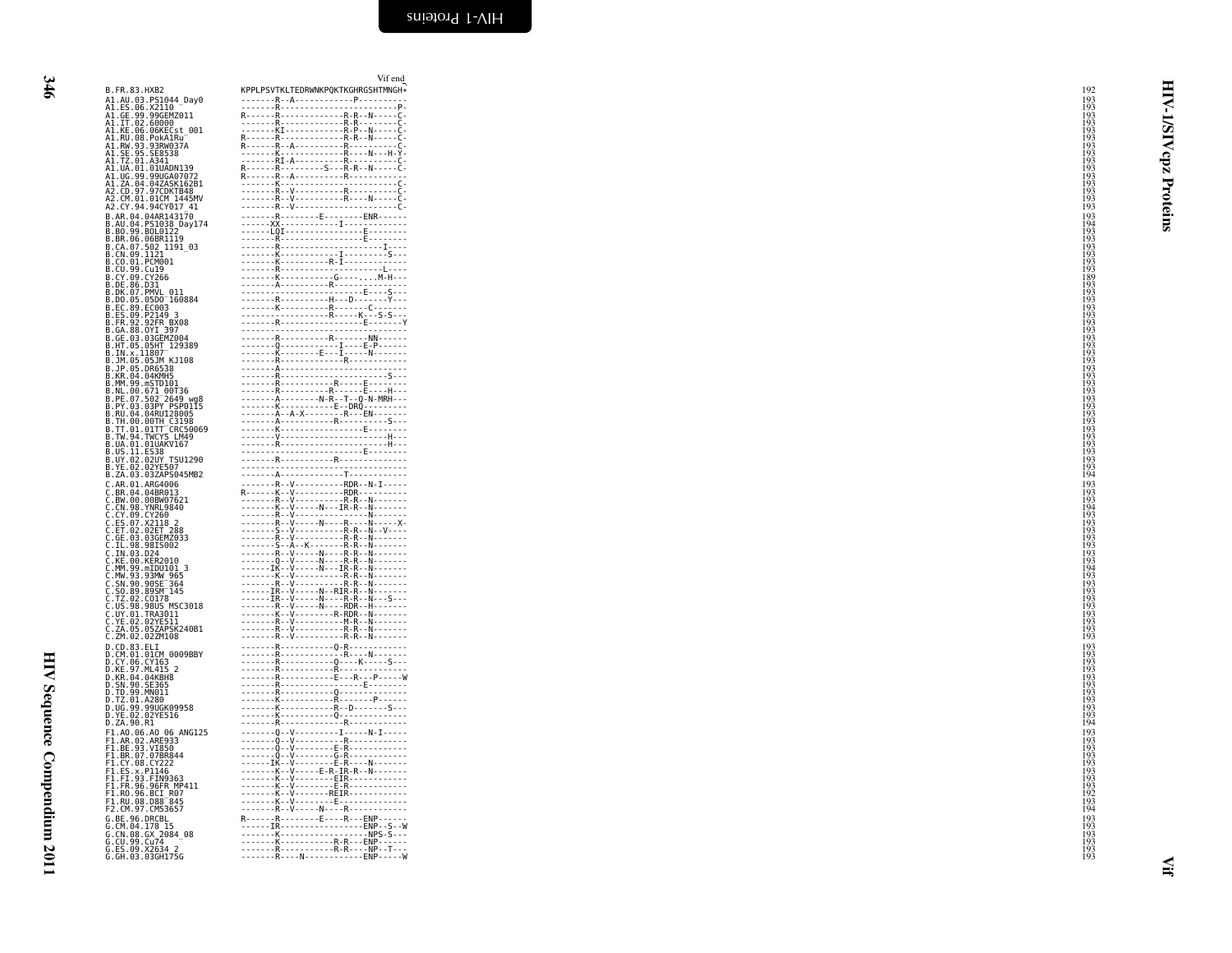| B. FR. 83. HXB2                                                                                                | $\mathbf{v}$ in $\mathbf{v}$<br>KPPLPSVTKLTEDRWNKPQKTKGHRGSHTMNGH*                                                                                                                                                                           | 192                                    |
|----------------------------------------------------------------------------------------------------------------|----------------------------------------------------------------------------------------------------------------------------------------------------------------------------------------------------------------------------------------------|----------------------------------------|
| G.KE.93.HH8793 12 1<br>G.NG.09.09NG_SC62                                                                       |                                                                                                                                                                                                                                              | $\frac{193}{192}$<br>$\frac{192}{193}$ |
| G.PT.x.PT2695<br>G.SE.93.SE6165_G6165<br>H.BE.93.VI991                                                         |                                                                                                                                                                                                                                              | 193                                    |
| H.BE.93.VI997<br>H.CF.90.056<br>H.GB.00.00GBAC4001                                                             |                                                                                                                                                                                                                                              | 193<br>193<br>193<br>193               |
| J.CD.97.J 97DC KTB147                                                                                          |                                                                                                                                                                                                                                              | 193                                    |
| J.CM.04.04CMU11421<br>J.SE.93.SE9280_7887<br>J.SE.94.SE9173_7022                                               |                                                                                                                                                                                                                                              | $\frac{193}{193}$                      |
| K.CD.97.97ZR EQTB11<br>K.CM.96.96CM MP535                                                                      |                                                                                                                                                                                                                                              | 193<br>193                             |
| 01 AE.AF.07.569M                                                                                               |                                                                                                                                                                                                                                              | $\frac{192}{193}$<br>$\frac{193}{193}$ |
| 01-AE.CF.90.900F11697<br>01-AE.CF.90.90CF11697<br>01-AE.CN.09.1119<br>01-AE.JP.x.DR0492<br>01-AE.TH.04.BKM     |                                                                                                                                                                                                                                              | 193                                    |
| 01 AE.US.00.00US MSC1164                                                                                       |                                                                                                                                                                                                                                              | 193                                    |
| 01-AE.VN.98.98VNND15<br>02-AG.CM.02.02CM 0013BBY<br>02-AG.CY.09.CY256                                          |                                                                                                                                                                                                                                              | 193<br>193<br>193<br>193               |
| 02 AG. ES. 06. P1261<br>02 AG. FR. 91. DJ263                                                                   |                                                                                                                                                                                                                                              | 193                                    |
| 02 AG. GH. 03.03GH181AG                                                                                        |                                                                                                                                                                                                                                              | $\frac{193}{193}$<br>$\frac{193}{193}$ |
|                                                                                                                |                                                                                                                                                                                                                                              | 193<br>193                             |
|                                                                                                                |                                                                                                                                                                                                                                              |                                        |
|                                                                                                                |                                                                                                                                                                                                                                              | 193<br>193<br>193<br>193<br>193<br>193 |
|                                                                                                                |                                                                                                                                                                                                                                              | 194                                    |
| 08 BC.CN.06.nx2                                                                                                |                                                                                                                                                                                                                                              | $\frac{191}{193}$<br>193               |
| 09 CDX GH. 96. 96GH2911<br>10 CD. TZ. 96. 96TZ BF061<br>11 Cpx. CM. 95. 95CM 1816<br>12 BF. AR. 99. ARMA159    |                                                                                                                                                                                                                                              | 193                                    |
|                                                                                                                |                                                                                                                                                                                                                                              | 193<br>193<br>193<br>193               |
|                                                                                                                |                                                                                                                                                                                                                                              | 193<br>193                             |
|                                                                                                                |                                                                                                                                                                                                                                              | 193<br>193<br>193<br>193               |
|                                                                                                                |                                                                                                                                                                                                                                              | 193                                    |
|                                                                                                                |                                                                                                                                                                                                                                              | 193<br>193                             |
|                                                                                                                |                                                                                                                                                                                                                                              | $\frac{193}{193}$                      |
|                                                                                                                |                                                                                                                                                                                                                                              | 193<br>$\frac{194}{193}$               |
|                                                                                                                |                                                                                                                                                                                                                                              | $\frac{193}{193}$                      |
|                                                                                                                | 88 BC. CM. 06. New York 2012<br>19 BC. N. 06. New York 2012<br>112 CBK AR, 093. ARMATS 16<br>112 CBK AR, 093. ARMATS 16<br>112 CBK AR, 093. ARMATS 16<br>112 CBK AR, 093. ARMATS 16<br>14 BC. ES. 05. X1870<br>16 - 2012 (N. 07. 07. 07. 07. | 193<br>193                             |
|                                                                                                                |                                                                                                                                                                                                                                              | 193<br>$\frac{193}{193}$               |
|                                                                                                                |                                                                                                                                                                                                                                              | 165<br>193                             |
|                                                                                                                |                                                                                                                                                                                                                                              | 193<br>193<br>193<br>193               |
|                                                                                                                |                                                                                                                                                                                                                                              | 193                                    |
|                                                                                                                |                                                                                                                                                                                                                                              | 194<br>$\frac{193}{193}$               |
|                                                                                                                |                                                                                                                                                                                                                                              | 193<br>193                             |
|                                                                                                                |                                                                                                                                                                                                                                              | $\frac{193}{193}$                      |
| 0.CM.98.98CMA104<br>0.CM.99.99CMU4122<br>0.FR.92.VAU                                                           | 0RHL-IRDQLE--S-----                                                                                                                                                                                                                          | 193<br>$\frac{193}{193}$               |
| 0.FR.36.09SE MP1299<br>0.US.97.97US08692A                                                                      |                                                                                                                                                                                                                                              | 193                                    |
| 0. US.99.99USTWLA<br>N.CM.02.DJ00131                                                                           |                                                                                                                                                                                                                                              | 193<br>$\frac{193}{193}$               |
| N.CM.04.04CM 1015_04<br>N.CM.06.U14842<br>N.CM.95.YBF30<br>N.CM.97.YBF106                                      |                                                                                                                                                                                                                                              |                                        |
| N.FR.11.N1 FR 2011                                                                                             | . EH - - - Q - - - - NP - - - - - -                                                                                                                                                                                                          | $\frac{193}{193}$<br>193               |
| P.CM.06.U14788<br>P.FR.09.RBF168                                                                               |                                                                                                                                                                                                                                              | $\frac{193}{193}$                      |
|                                                                                                                | RRQF--LSI---------RRMR---ENQ*-S-C-                                                                                                                                                                                                           | 197<br>193                             |
| . PPZ.CD.90.ANT<br>CPZ.CD.90.ANT<br>CPZ.GA.88.GABI<br>CPZ.GA.88.GABI<br>CPZ.TZ.00.TAN1<br>CPZ.US.85.US_Marilyn | R----------------C-----QPEN---S---                                                                                                                                                                                                           | 194<br>198<br>193                      |

| nr121<br>696_FL01<br>683 <sup>—</sup><br>3 2<br>032_3 | KPPLPSVTKLTEDRWNKPQKTKGHRGSHTMNGH*<br>$R = \begin{bmatrix} R_1 + 0 & R_1 + 0 & R_2 + 0 & R_3 + 0 & R_4 + 0 & R_5 + 0 & R_6 + 0 & R_7 + 0 & R_8 + 0 & R_9 + 0 & R_1 + 0 & R_1 + 0 & R_1 + 0 & R_1 + 0 & R_1 + 0 & R_1 + 0 & R_1 + 0 & R_1 + 0 & R_1 + 0 & R_1 + 0 & R_1 + 0 & R_1 + 0 & R_1 + 0 & R_1 + 0 & R_1 + 0 & R_1 + 0 & R_1 + 0 & R_1 + 0 & R_1 + 0 & R_1 + 0 & R_$ |  |
|-------------------------------------------------------|----------------------------------------------------------------------------------------------------------------------------------------------------------------------------------------------------------------------------------------------------------------------------------------------------------------------------------------------------------------------------|--|
|                                                       |                                                                                                                                                                                                                                                                                                                                                                            |  |
|                                                       |                                                                                                                                                                                                                                                                                                                                                                            |  |
|                                                       |                                                                                                                                                                                                                                                                                                                                                                            |  |
|                                                       |                                                                                                                                                                                                                                                                                                                                                                            |  |
|                                                       |                                                                                                                                                                                                                                                                                                                                                                            |  |
|                                                       |                                                                                                                                                                                                                                                                                                                                                                            |  |
|                                                       |                                                                                                                                                                                                                                                                                                                                                                            |  |
|                                                       |                                                                                                                                                                                                                                                                                                                                                                            |  |
|                                                       |                                                                                                                                                                                                                                                                                                                                                                            |  |
|                                                       |                                                                                                                                                                                                                                                                                                                                                                            |  |
|                                                       |                                                                                                                                                                                                                                                                                                                                                                            |  |
|                                                       |                                                                                                                                                                                                                                                                                                                                                                            |  |
|                                                       |                                                                                                                                                                                                                                                                                                                                                                            |  |
|                                                       |                                                                                                                                                                                                                                                                                                                                                                            |  |
|                                                       |                                                                                                                                                                                                                                                                                                                                                                            |  |
|                                                       |                                                                                                                                                                                                                                                                                                                                                                            |  |
|                                                       |                                                                                                                                                                                                                                                                                                                                                                            |  |
|                                                       |                                                                                                                                                                                                                                                                                                                                                                            |  |
|                                                       |                                                                                                                                                                                                                                                                                                                                                                            |  |
|                                                       |                                                                                                                                                                                                                                                                                                                                                                            |  |
|                                                       |                                                                                                                                                                                                                                                                                                                                                                            |  |
|                                                       |                                                                                                                                                                                                                                                                                                                                                                            |  |
|                                                       |                                                                                                                                                                                                                                                                                                                                                                            |  |
|                                                       |                                                                                                                                                                                                                                                                                                                                                                            |  |
|                                                       |                                                                                                                                                                                                                                                                                                                                                                            |  |
|                                                       |                                                                                                                                                                                                                                                                                                                                                                            |  |
|                                                       |                                                                                                                                                                                                                                                                                                                                                                            |  |
|                                                       |                                                                                                                                                                                                                                                                                                                                                                            |  |
|                                                       |                                                                                                                                                                                                                                                                                                                                                                            |  |
|                                                       |                                                                                                                                                                                                                                                                                                                                                                            |  |
|                                                       |                                                                                                                                                                                                                                                                                                                                                                            |  |
|                                                       |                                                                                                                                                                                                                                                                                                                                                                            |  |
|                                                       |                                                                                                                                                                                                                                                                                                                                                                            |  |
|                                                       |                                                                                                                                                                                                                                                                                                                                                                            |  |
|                                                       |                                                                                                                                                                                                                                                                                                                                                                            |  |
|                                                       |                                                                                                                                                                                                                                                                                                                                                                            |  |
|                                                       |                                                                                                                                                                                                                                                                                                                                                                            |  |
|                                                       |                                                                                                                                                                                                                                                                                                                                                                            |  |
|                                                       |                                                                                                                                                                                                                                                                                                                                                                            |  |
|                                                       |                                                                                                                                                                                                                                                                                                                                                                            |  |
|                                                       |                                                                                                                                                                                                                                                                                                                                                                            |  |
|                                                       |                                                                                                                                                                                                                                                                                                                                                                            |  |
|                                                       |                                                                                                                                                                                                                                                                                                                                                                            |  |
|                                                       |                                                                                                                                                                                                                                                                                                                                                                            |  |
|                                                       |                                                                                                                                                                                                                                                                                                                                                                            |  |
|                                                       |                                                                                                                                                                                                                                                                                                                                                                            |  |
|                                                       |                                                                                                                                                                                                                                                                                                                                                                            |  |
|                                                       |                                                                                                                                                                                                                                                                                                                                                                            |  |
|                                                       |                                                                                                                                                                                                                                                                                                                                                                            |  |
|                                                       |                                                                                                                                                                                                                                                                                                                                                                            |  |
|                                                       |                                                                                                                                                                                                                                                                                                                                                                            |  |
| 003<br>M_0001BBY                                      |                                                                                                                                                                                                                                                                                                                                                                            |  |
|                                                       |                                                                                                                                                                                                                                                                                                                                                                            |  |
|                                                       |                                                                                                                                                                                                                                                                                                                                                                            |  |
|                                                       |                                                                                                                                                                                                                                                                                                                                                                            |  |
|                                                       |                                                                                                                                                                                                                                                                                                                                                                            |  |
|                                                       |                                                                                                                                                                                                                                                                                                                                                                            |  |
|                                                       |                                                                                                                                                                                                                                                                                                                                                                            |  |
|                                                       |                                                                                                                                                                                                                                                                                                                                                                            |  |
|                                                       |                                                                                                                                                                                                                                                                                                                                                                            |  |
|                                                       |                                                                                                                                                                                                                                                                                                                                                                            |  |
|                                                       |                                                                                                                                                                                                                                                                                                                                                                            |  |
|                                                       |                                                                                                                                                                                                                                                                                                                                                                            |  |
|                                                       |                                                                                                                                                                                                                                                                                                                                                                            |  |
|                                                       |                                                                                                                                                                                                                                                                                                                                                                            |  |
|                                                       |                                                                                                                                                                                                                                                                                                                                                                            |  |
|                                                       |                                                                                                                                                                                                                                                                                                                                                                            |  |
|                                                       |                                                                                                                                                                                                                                                                                                                                                                            |  |
|                                                       |                                                                                                                                                                                                                                                                                                                                                                            |  |
|                                                       |                                                                                                                                                                                                                                                                                                                                                                            |  |
|                                                       |                                                                                                                                                                                                                                                                                                                                                                            |  |
|                                                       |                                                                                                                                                                                                                                                                                                                                                                            |  |
|                                                       |                                                                                                                                                                                                                                                                                                                                                                            |  |
|                                                       |                                                                                                                                                                                                                                                                                                                                                                            |  |
|                                                       |                                                                                                                                                                                                                                                                                                                                                                            |  |
|                                                       |                                                                                                                                                                                                                                                                                                                                                                            |  |
|                                                       |                                                                                                                                                                                                                                                                                                                                                                            |  |
|                                                       |                                                                                                                                                                                                                                                                                                                                                                            |  |
|                                                       |                                                                                                                                                                                                                                                                                                                                                                            |  |
|                                                       |                                                                                                                                                                                                                                                                                                                                                                            |  |
|                                                       |                                                                                                                                                                                                                                                                                                                                                                            |  |
|                                                       |                                                                                                                                                                                                                                                                                                                                                                            |  |
|                                                       |                                                                                                                                                                                                                                                                                                                                                                            |  |
|                                                       |                                                                                                                                                                                                                                                                                                                                                                            |  |
|                                                       |                                                                                                                                                                                                                                                                                                                                                                            |  |
|                                                       |                                                                                                                                                                                                                                                                                                                                                                            |  |
|                                                       |                                                                                                                                                                                                                                                                                                                                                                            |  |
|                                                       |                                                                                                                                                                                                                                                                                                                                                                            |  |
|                                                       |                                                                                                                                                                                                                                                                                                                                                                            |  |
|                                                       |                                                                                                                                                                                                                                                                                                                                                                            |  |
|                                                       |                                                                                                                                                                                                                                                                                                                                                                            |  |
|                                                       |                                                                                                                                                                                                                                                                                                                                                                            |  |
|                                                       | -------01--0-1-SN--R---XOE--S-S-CY<br>--------Q1--Q-1-SX--R--X-RQE--S-S-CY<br>RRQF--LSI---------RRMR---ENQ*-S-C                                                                                                                                                                                                                                                            |  |
|                                                       |                                                                                                                                                                                                                                                                                                                                                                            |  |
|                                                       |                                                                                                                                                                                                                                                                                                                                                                            |  |
|                                                       |                                                                                                                                                                                                                                                                                                                                                                            |  |
|                                                       |                                                                                                                                                                                                                                                                                                                                                                            |  |
|                                                       |                                                                                                                                                                                                                                                                                                                                                                            |  |
|                                                       |                                                                                                                                                                                                                                                                                                                                                                            |  |

Vif end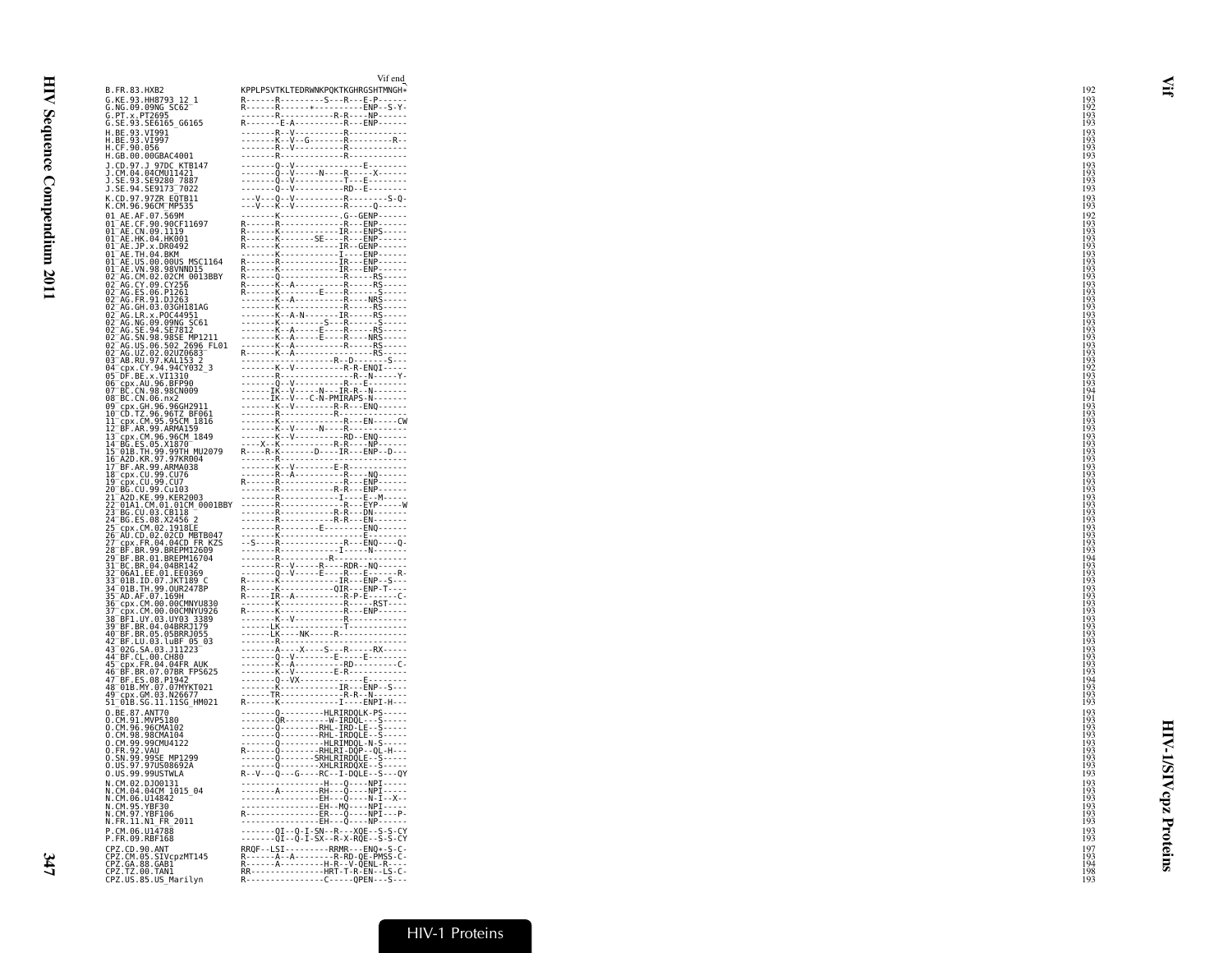<span id="page-35-0"></span>

|                                                                                                                                                                                                                                                                                      | amphipathic $\alpha$ -helix  | $H(S/N)RIG$ motifs<br>Vpr end in $HXB2$                                                                             |         |
|--------------------------------------------------------------------------------------------------------------------------------------------------------------------------------------------------------------------------------------------------------------------------------------|------------------------------|---------------------------------------------------------------------------------------------------------------------|---------|
|                                                                                                                                                                                                                                                                                      | oligomerization<br>Vpr start | frameshift in HXB2                                                                                                  | Vpr end |
| 3. FR. 83. HXB2                                                                                                                                                                                                                                                                      |                              | $\check{\tt MeO}$ APEDQGPQREPHNEWTLELLEELKNEAVRHFPRIW.LHGLGQHIYETYGDTWAGVE.AIIRILQQLLFIH#FRIGCRHSRIGVTRQRRARNGASRS* |         |
| 41.AU.03.PS1044 Day0<br>11.AU.03.PS1044-Day0<br>11.ES.06.X2110-Day0<br>11.IT.02.60000011<br>11.IT.02.60000<br>11.RU.08.PoMP101<br>11.RU.08.PoMARu<br>11.RU.08.PoMARu<br>11.IT.25.03.23RW0370<br>11.U.09.9000A07072<br>11.U.09.9000A07072<br>11.U.09.9000A07072<br>11.U.09.9000A07072 |                              |                                                                                                                     |         |
|                                                                                                                                                                                                                                                                                      |                              |                                                                                                                     |         |
|                                                                                                                                                                                                                                                                                      |                              |                                                                                                                     |         |
|                                                                                                                                                                                                                                                                                      |                              |                                                                                                                     |         |
|                                                                                                                                                                                                                                                                                      |                              |                                                                                                                     |         |
|                                                                                                                                                                                                                                                                                      |                              |                                                                                                                     |         |
|                                                                                                                                                                                                                                                                                      |                              |                                                                                                                     |         |
| 2.CD.97.97CDKTB48<br>2.CM.01.01CM_1445MV                                                                                                                                                                                                                                             |                              |                                                                                                                     |         |
| .CY.94.94CY017_41                                                                                                                                                                                                                                                                    |                              |                                                                                                                     |         |
| AR.04.04AR143170<br>.AU.04.PS1038_Day174<br>.BO.99.BOL0122                                                                                                                                                                                                                           |                              |                                                                                                                     |         |
|                                                                                                                                                                                                                                                                                      |                              |                                                                                                                     |         |
| .BR.06.06BR1119<br>.CA.07.502 1191_03<br>.CN.09.1121                                                                                                                                                                                                                                 |                              |                                                                                                                     |         |
| .CN.09.1121<br>.CO.01.PCM001<br>.CV.09.Cv19<br>.CY.09.Cv266<br>.DK.07.PMVL_011<br>.DO.05.05D0_160884<br>.EC.88.EC003                                                                                                                                                                 |                              |                                                                                                                     |         |
|                                                                                                                                                                                                                                                                                      |                              |                                                                                                                     |         |
|                                                                                                                                                                                                                                                                                      |                              |                                                                                                                     |         |
|                                                                                                                                                                                                                                                                                      |                              |                                                                                                                     |         |
|                                                                                                                                                                                                                                                                                      |                              |                                                                                                                     |         |
| .ES.09.P2009<br>.FR.92.92FR BX08<br>.GA.88.0YI 397<br>.GE.03.03GEMZ004<br>.HT.05.05HT 129389<br>.HT.05.05HT 129389                                                                                                                                                                   |                              |                                                                                                                     |         |
|                                                                                                                                                                                                                                                                                      |                              |                                                                                                                     |         |
| IN.x.11807<br>JM.05.05JM_KJ108                                                                                                                                                                                                                                                       |                              |                                                                                                                     |         |
|                                                                                                                                                                                                                                                                                      |                              |                                                                                                                     |         |
| JP.05.DR6538<br>MM.99.mSTD101                                                                                                                                                                                                                                                        |                              |                                                                                                                     |         |
|                                                                                                                                                                                                                                                                                      |                              |                                                                                                                     |         |
|                                                                                                                                                                                                                                                                                      |                              |                                                                                                                     |         |
|                                                                                                                                                                                                                                                                                      |                              |                                                                                                                     |         |
|                                                                                                                                                                                                                                                                                      |                              |                                                                                                                     |         |
| . MM.99. mS1D101<br>. NL.00.671_00T36<br>.PE.07.502_2649_wg8<br>.RU.03.03PY_PSP0115<br>.RU.04.04RU128005<br>.TH.00.00TH_C3198<br>.TT.01.01TT_CRC50069<br>.TW.94.TWCYS_LM49<br>.US.11_FS38                                                                                            |                              |                                                                                                                     |         |
| .US.11.ES38<br>.UY.02.02UY TSU1290<br>.YE.02.02YE507                                                                                                                                                                                                                                 |                              |                                                                                                                     |         |
| ZA.03.03ZAPS045MB2                                                                                                                                                                                                                                                                   |                              |                                                                                                                     |         |
| .ZA.03.03ZAP5045h<br>.BR.04.048R013<br>.BR.04.048R013<br>.BW.00.00BW07621<br>.CY.09.YNRL9840<br>.CY.09.CY260<br>.ES.07.X2118<br>.EE.03.03GEM2033<br>.TN.03.03GEM2033<br>.TN.03.03GEM2033<br>.TN.03.03GEM2033                                                                         |                              |                                                                                                                     |         |
|                                                                                                                                                                                                                                                                                      |                              |                                                                                                                     |         |
|                                                                                                                                                                                                                                                                                      |                              |                                                                                                                     |         |
|                                                                                                                                                                                                                                                                                      |                              |                                                                                                                     |         |
|                                                                                                                                                                                                                                                                                      |                              |                                                                                                                     |         |
| IN.03.D24                                                                                                                                                                                                                                                                            |                              |                                                                                                                     |         |
| KE.00.KER2010                                                                                                                                                                                                                                                                        |                              |                                                                                                                     |         |
| . MM .99 . MLNU101<br>.MW .93 .93MW 965<br>.SN .90 .90SE <sup>-</sup> 364<br>.SO .89 .89SM <sup>-</sup> 145<br>.TZ .02 .C0178<br>.TZ .02 .C0178                                                                                                                                      |                              |                                                                                                                     |         |
|                                                                                                                                                                                                                                                                                      |                              |                                                                                                                     |         |
|                                                                                                                                                                                                                                                                                      |                              |                                                                                                                     |         |
| : US. 98. 98US MSC3018<br>.UY.01.TRA3011<br>.VY.01.TRA3011<br>.YE.02.02YE511<br>.ZA.05.05ZAPSK240B1                                                                                                                                                                                  |                              |                                                                                                                     |         |
|                                                                                                                                                                                                                                                                                      |                              |                                                                                                                     |         |
| ZM.02.02ZM108                                                                                                                                                                                                                                                                        |                              |                                                                                                                     |         |
| .20.83.ELI<br>.CD.83.ELI<br>.CM.01.01CM 0009BBY<br>.CY.06.CY163<br>.KE.97.ML415_2                                                                                                                                                                                                    |                              |                                                                                                                     |         |
|                                                                                                                                                                                                                                                                                      |                              |                                                                                                                     |         |
| KR.04.04KBH8                                                                                                                                                                                                                                                                         |                              |                                                                                                                     |         |
| : SN : 90 : SE365<br>. TD : 99 : MN011<br>. TD : 99 : MN011<br>. UG : 99 : 99UGK09958                                                                                                                                                                                                |                              |                                                                                                                     |         |
|                                                                                                                                                                                                                                                                                      |                              |                                                                                                                     |         |
| .YE.02.02YE516<br>.ZA.90.R1                                                                                                                                                                                                                                                          |                              |                                                                                                                     |         |
| ! ZA .99. кт<br>:1.A0.06.A0 06 ANG125<br>:1.AR.02.ARE933<br>:1.BE.93.VI850<br>:1.BR.07.07BR844<br>:1.ES.x.P1146<br>:1.ES.x.P1146<br>:1.ES.x.P1146<br>.7.EJ.92.EIN9363                                                                                                                |                              |                                                                                                                     |         |
|                                                                                                                                                                                                                                                                                      |                              |                                                                                                                     |         |
|                                                                                                                                                                                                                                                                                      |                              |                                                                                                                     |         |
|                                                                                                                                                                                                                                                                                      |                              |                                                                                                                     |         |
|                                                                                                                                                                                                                                                                                      |                              |                                                                                                                     |         |
| 1.FR.96.96FR MP411<br>1.RO.96.BCI R07<br>1.RU.08.D88 845                                                                                                                                                                                                                             |                              |                                                                                                                     |         |
| 2.CM.97.CM53657                                                                                                                                                                                                                                                                      |                              |                                                                                                                     |         |
|                                                                                                                                                                                                                                                                                      |                              |                                                                                                                     |         |
|                                                                                                                                                                                                                                                                                      |                              |                                                                                                                     |         |
| 2. CH. 97. CH55657<br>. CM. 04. 178 15<br>. CM. 04. 178 15<br>. CN. 08. GX 2084_08<br>. CU. 99. Cu74<br>. ES. 09. X236H175G                                                                                                                                                          |                              |                                                                                                                     |         |
|                                                                                                                                                                                                                                                                                      |                              |                                                                                                                     |         |

<span id="page-35-1"></span>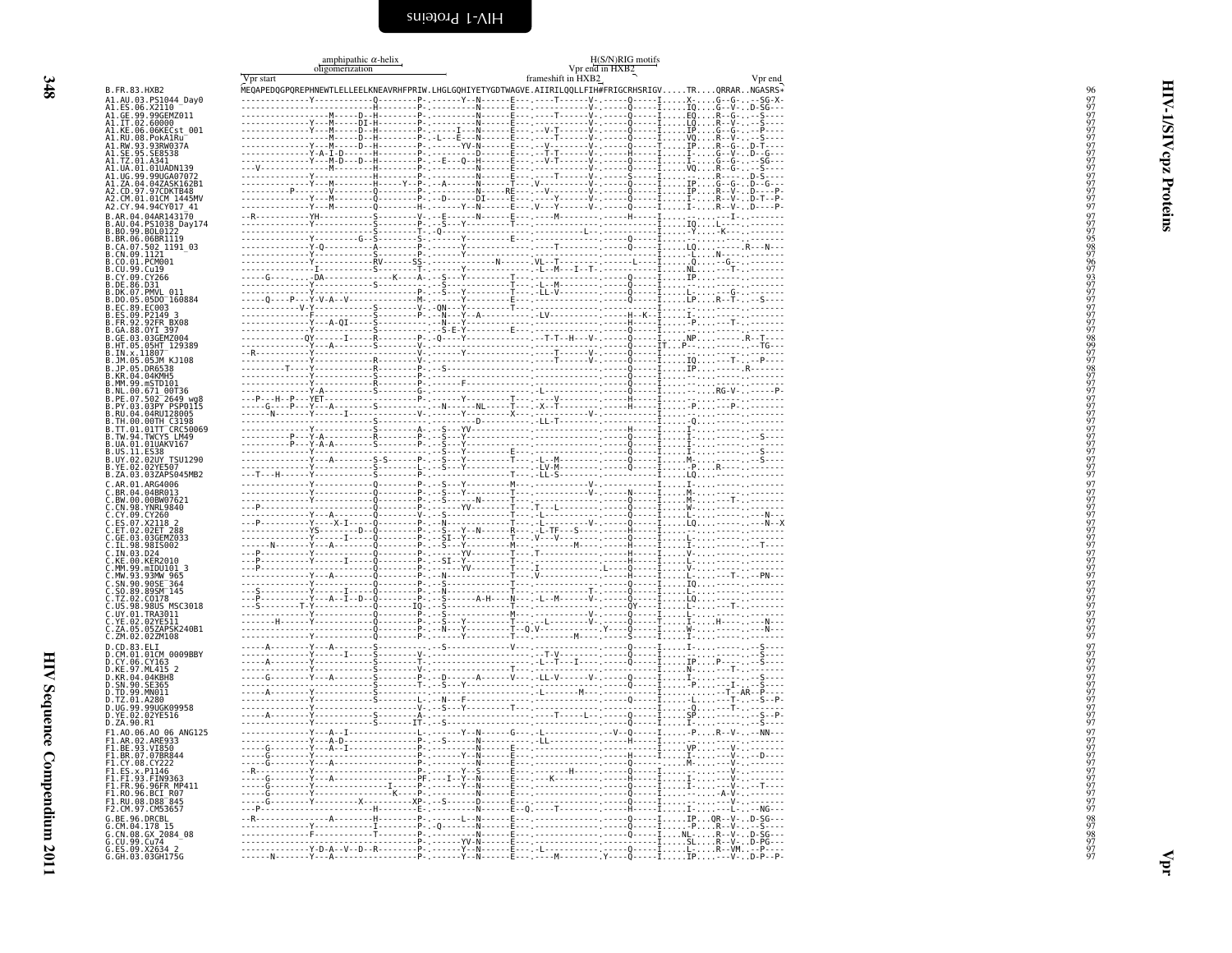|                                                                                                                                                                                                                                                      |           | amphipathic $\alpha$ -helix<br>oligomerization |  | H(S/N)RIG motifs<br>Vpr end in HXB2 |                                                                                                                                                                                                                         |
|------------------------------------------------------------------------------------------------------------------------------------------------------------------------------------------------------------------------------------------------------|-----------|------------------------------------------------|--|-------------------------------------|-------------------------------------------------------------------------------------------------------------------------------------------------------------------------------------------------------------------------|
|                                                                                                                                                                                                                                                      | Vpr start |                                                |  | frameshift in HXB2                  | Vpr end                                                                                                                                                                                                                 |
| B.FR.83.HXB2                                                                                                                                                                                                                                         |           |                                                |  |                                     | MEQAPEDQGPQREPHNEWTLELLEELKNEAVRHFPRIW.LHGLGQHIYETYGDTWAGVE.AIIRILQQLLFIH#FRIGCRHSRIGVTRQRRARNGASRS*                                                                                                                    |
| G.KE.93.HH8793 12_1<br>G.NG.09.09NG SC62 <sup>-1</sup><br>G.PT.x.PT2695                                                                                                                                                                              |           |                                                |  |                                     |                                                                                                                                                                                                                         |
| G.SE.93.SE6165_G6165                                                                                                                                                                                                                                 |           |                                                |  |                                     |                                                                                                                                                                                                                         |
| H.BE.93.VI991<br>H.BE.93.VI997<br>H.CF.90.056                                                                                                                                                                                                        |           |                                                |  |                                     |                                                                                                                                                                                                                         |
|                                                                                                                                                                                                                                                      |           |                                                |  |                                     |                                                                                                                                                                                                                         |
| H.GB.00.00GBAC4001<br>J.CD.97.J 97DC KTB147                                                                                                                                                                                                          |           |                                                |  |                                     |                                                                                                                                                                                                                         |
| J.CM.04.04CMUI1421<br>J.SE.93.SE9280_7887                                                                                                                                                                                                            |           |                                                |  |                                     |                                                                                                                                                                                                                         |
| J.SE.94.SE9173 <sup>-</sup> 7022                                                                                                                                                                                                                     |           |                                                |  |                                     |                                                                                                                                                                                                                         |
| K.CD.97.97ZR EQTB11<br>K.CM.96.96CM_MP535                                                                                                                                                                                                            |           |                                                |  |                                     |                                                                                                                                                                                                                         |
|                                                                                                                                                                                                                                                      |           |                                                |  |                                     |                                                                                                                                                                                                                         |
|                                                                                                                                                                                                                                                      |           |                                                |  |                                     |                                                                                                                                                                                                                         |
|                                                                                                                                                                                                                                                      |           |                                                |  |                                     |                                                                                                                                                                                                                         |
|                                                                                                                                                                                                                                                      |           |                                                |  |                                     |                                                                                                                                                                                                                         |
|                                                                                                                                                                                                                                                      |           |                                                |  |                                     |                                                                                                                                                                                                                         |
| 02 AG.CY.09.CY256<br>02 AG.ES.06.P1261                                                                                                                                                                                                               |           |                                                |  |                                     |                                                                                                                                                                                                                         |
| 02 AG. FR. 91. DJ263                                                                                                                                                                                                                                 |           |                                                |  |                                     |                                                                                                                                                                                                                         |
| 02 <sup>-</sup> AG.GH.03.03GH181AG<br>02 AG.LR.x.POC44951                                                                                                                                                                                            |           |                                                |  |                                     |                                                                                                                                                                                                                         |
| 02 AG.NG.09.09NG SC61<br>02 AG.SE.94.SE7812                                                                                                                                                                                                          |           |                                                |  |                                     |                                                                                                                                                                                                                         |
|                                                                                                                                                                                                                                                      |           |                                                |  |                                     |                                                                                                                                                                                                                         |
|                                                                                                                                                                                                                                                      |           |                                                |  |                                     |                                                                                                                                                                                                                         |
| 92 AG. SR. 94. SEP 32<br>82 AG. SR. 98. 985E MP1211<br>92 AG. UZ. 02. 02. 220966 FL01<br>92 AG. UZ. 02. 02. 02. 0266<br>94 CR. CY. 94. 94(Y032<br>95 DF. BE. x. VII310<br>96 DF. E. V. 96. 8FP90<br>97 BC. CN. 98. 980009<br>97 BC. CN. 98. 98       |           |                                                |  |                                     |                                                                                                                                                                                                                         |
|                                                                                                                                                                                                                                                      |           |                                                |  |                                     |                                                                                                                                                                                                                         |
|                                                                                                                                                                                                                                                      |           |                                                |  |                                     |                                                                                                                                                                                                                         |
| 08 BC.CN.06.nx2                                                                                                                                                                                                                                      |           |                                                |  |                                     |                                                                                                                                                                                                                         |
|                                                                                                                                                                                                                                                      |           |                                                |  |                                     |                                                                                                                                                                                                                         |
|                                                                                                                                                                                                                                                      |           |                                                |  |                                     |                                                                                                                                                                                                                         |
| 08 BC.CH. 06.102<br>107 CD.T. (1996)<br>11 Cov. CH. 96.966H2911<br>11 Cov. CH. 95.956M<br>13 CP. CH. 95.956M<br>13 CP. CH. 95.956M<br>13 CP. CH. 96.966M<br>14 B6.55.957M<br>14 B6.55.957M<br>15 OB. TH. 99.97M<br>15 CP. ACU. 99.07M<br>17 BEAR 40. |           |                                                |  |                                     |                                                                                                                                                                                                                         |
|                                                                                                                                                                                                                                                      |           |                                                |  |                                     |                                                                                                                                                                                                                         |
|                                                                                                                                                                                                                                                      |           |                                                |  |                                     |                                                                                                                                                                                                                         |
|                                                                                                                                                                                                                                                      |           |                                                |  |                                     |                                                                                                                                                                                                                         |
| 20-BG.CU.99.Cu103<br>21-A2D.KE.99.KER2003<br>22-01A1.CM.01.01CM_0001BBY                                                                                                                                                                              |           |                                                |  |                                     |                                                                                                                                                                                                                         |
| 23 BG.CU.03.CB118<br>24 BG.ES.08.X2456                                                                                                                                                                                                               |           |                                                |  |                                     |                                                                                                                                                                                                                         |
|                                                                                                                                                                                                                                                      |           |                                                |  |                                     |                                                                                                                                                                                                                         |
| 25-CD: CM. 02.1918LE<br>26-AU.CD. 02.02CD_MBTB047<br>27-CDX. FR. 04.04CD_FR_KZS                                                                                                                                                                      |           |                                                |  |                                     |                                                                                                                                                                                                                         |
| 28-BF.BR.99.BREPM12609<br>29-BF.BR.01.BREPM16704<br>31-BC.BR.04.04BR142<br>32-06A1.EE.01.EE0369                                                                                                                                                      |           |                                                |  |                                     |                                                                                                                                                                                                                         |
|                                                                                                                                                                                                                                                      |           |                                                |  |                                     |                                                                                                                                                                                                                         |
|                                                                                                                                                                                                                                                      |           |                                                |  |                                     |                                                                                                                                                                                                                         |
| 33-01B.1D.07.JKT189<br>34-01B.TH.99.0UR2478P<br>35-AD.AF.07.169H<br>36-cpx.CM.00.00CMNYU830                                                                                                                                                          |           |                                                |  |                                     |                                                                                                                                                                                                                         |
| cpx.CM.00.00CMNYU926                                                                                                                                                                                                                                 |           |                                                |  |                                     |                                                                                                                                                                                                                         |
| 38 BF1.UY.03.UY03 3389<br>39 BF.BR.04.04BRRJ179                                                                                                                                                                                                      |           |                                                |  |                                     |                                                                                                                                                                                                                         |
| 40 BF.BR.05.05BRRJ055<br>42 BF.LU.03.luBF_05_03                                                                                                                                                                                                      |           |                                                |  |                                     |                                                                                                                                                                                                                         |
| 43-026. SA. 03. J11223                                                                                                                                                                                                                               |           |                                                |  |                                     |                                                                                                                                                                                                                         |
| 45 CDX FR. 04.04FR AUK<br>46 BF. BR. 07.07BR FPS625<br>47 BF. ES. 08. P1942                                                                                                                                                                          |           |                                                |  |                                     |                                                                                                                                                                                                                         |
|                                                                                                                                                                                                                                                      |           |                                                |  |                                     |                                                                                                                                                                                                                         |
| 47-BP:E3:00:F1942<br>48-01B.MY.07.07MYKT021<br>49-cpx.GM.03.N26677<br>51_01B.SG.11.11SG_HM021                                                                                                                                                        |           |                                                |  |                                     |                                                                                                                                                                                                                         |
|                                                                                                                                                                                                                                                      |           |                                                |  |                                     |                                                                                                                                                                                                                         |
| 0.BE.87.ANT70<br>0.CM.91.MVP5180                                                                                                                                                                                                                     |           |                                                |  |                                     |                                                                                                                                                                                                                         |
| 0.CM.96.96CMA102                                                                                                                                                                                                                                     |           |                                                |  |                                     |                                                                                                                                                                                                                         |
| 0. CM. 98. 98CMA104<br>0. CM. 99. 99CMU4122<br>0. FR. 92. VAU                                                                                                                                                                                        |           |                                                |  |                                     |                                                                                                                                                                                                                         |
| 0.SN.99.99SE MP1299<br>0. US. 97. 97US08692A                                                                                                                                                                                                         |           |                                                |  |                                     |                                                                                                                                                                                                                         |
| 0.US.99.99USTWLA                                                                                                                                                                                                                                     |           |                                                |  |                                     | ---X------X---F---A--------A---------P-1-Q-----Y--X------E--MI-----V--L-I-A-1------Q-----IINPSNTRG-GR-11--S--P-<br>V--VS-----A---F----IQ------T--------P-1------Y---------E--M.--------I--T-.Y----Q-----IIPSNTRG-GR-1.D |
| N.CM.02.DJ00131<br>N.CM.04.04CM 1015 04                                                                                                                                                                                                              |           |                                                |  |                                     |                                                                                                                                                                                                                         |
| N.CM.06.014842<br>N.CM.95.YBF30                                                                                                                                                                                                                      |           |                                                |  |                                     |                                                                                                                                                                                                                         |
| N.CM.97.YBF106                                                                                                                                                                                                                                       |           |                                                |  |                                     |                                                                                                                                                                                                                         |
| N.FR.11.N1 FR 2011                                                                                                                                                                                                                                   |           |                                                |  |                                     | ---P-----XP---F---M-QT-----E--------P---S---Y--N------E--T.----------X--- Y----Q-----ILTPSR-GR-H-P----<br>--X----X--P---F---M-QT-----A----P--XQY.--S---Y--N------E--T.------X--I--- Y----X----ILPPSR-GR-H-P----         |
| P.CM.06.U14788<br>P.FR.09.RBF168                                                                                                                                                                                                                     |           |                                                |  |                                     |                                                                                                                                                                                                                         |
| CPZ.CD.90.ANT<br>CPZ.CM.05.SIVcpzMT145                                                                                                                                                                                                               |           |                                                |  |                                     |                                                                                                                                                                                                                         |
| CPZ.GA.88.GAB1<br>CPZ.TZ.00.TAN1                                                                                                                                                                                                                     |           |                                                |  |                                     |                                                                                                                                                                                                                         |
| CPZ.US.85.US Marilyn                                                                                                                                                                                                                                 |           |                                                |  |                                     |                                                                                                                                                                                                                         |

**Vpr**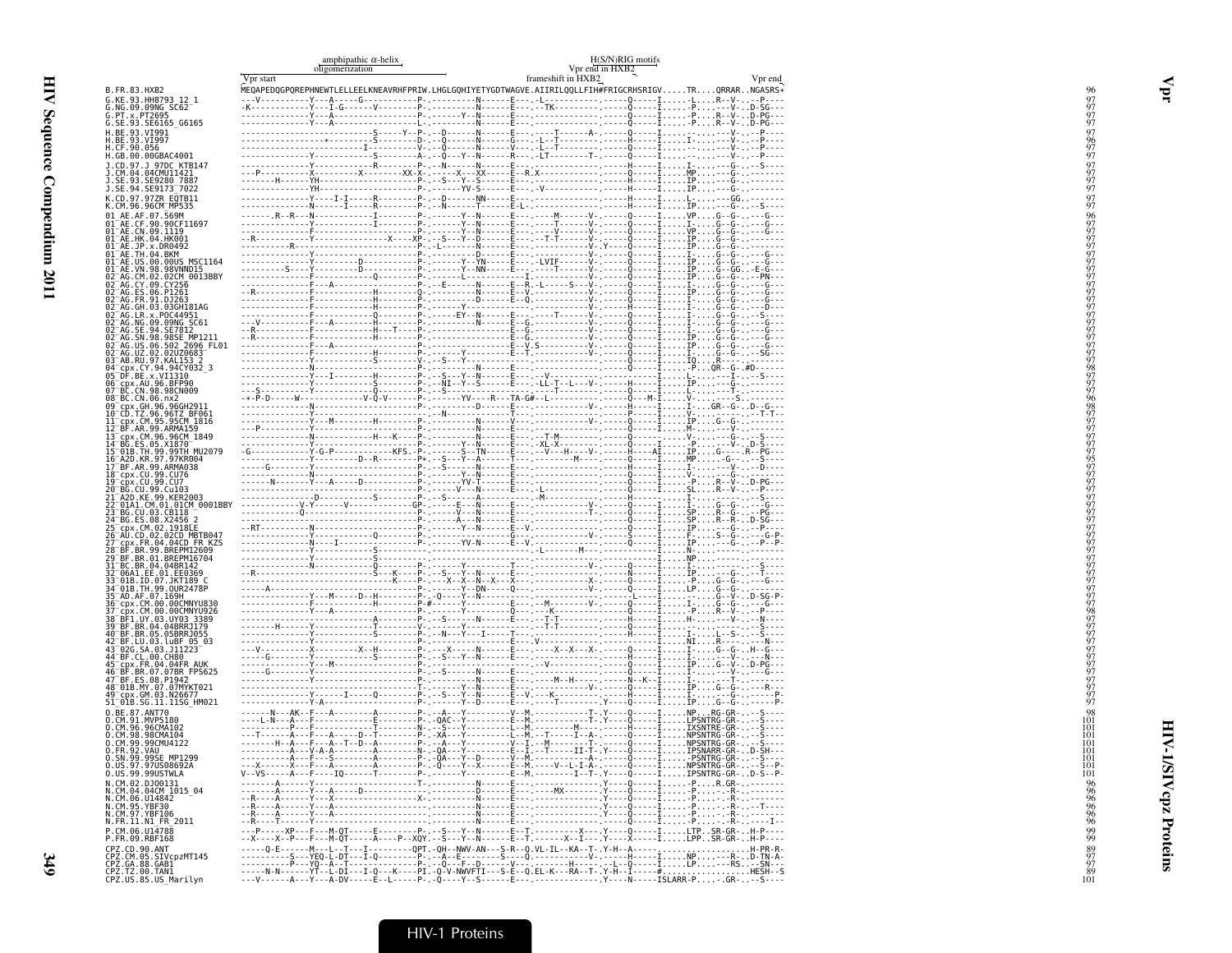<span id="page-37-1"></span><span id="page-37-0"></span>

|                                                                                                                                                                | Tat start | C-rich region | nuclear localization | exon 1 end exon 2 start | Tat end                                                                                                 |  |
|----------------------------------------------------------------------------------------------------------------------------------------------------------------|-----------|---------------|----------------------|-------------------------|---------------------------------------------------------------------------------------------------------|--|
| B.FR.83.HXB2                                                                                                                                                   |           |               |                      |                         | MEPVDPRLEPWKHPGSQPKTACTNCYCKKCCFHCQVCFITKALGISYGRKKRRQRRRAHQNSQTHQASLSKQP.TSQPRGDPTGPKE*KKKVERETETDPFD* |  |
| A1.AU.03.PS1044_Day0<br>A1.ES.06.X2110 <sup>—</sup><br>A1.GE.99.99GEMZ011                                                                                      |           |               |                      |                         |                                                                                                         |  |
| A1.IT.02.60000                                                                                                                                                 |           |               |                      |                         |                                                                                                         |  |
|                                                                                                                                                                |           |               |                      |                         |                                                                                                         |  |
| A1.RW.93.93RW037A<br>A1.SE.95.SE8538<br>A1.TZ.01.A341                                                                                                          |           |               |                      |                         |                                                                                                         |  |
|                                                                                                                                                                |           |               |                      |                         |                                                                                                         |  |
| A1.UA.01.01UADN139                                                                                                                                             |           |               |                      |                         |                                                                                                         |  |
| A1.UG.99.99UGA07072                                                                                                                                            |           |               |                      |                         |                                                                                                         |  |
| AI.ZA.04.04ZASK162B1<br>A2.CD.97.97CDKTB48<br>A2.CM.01.01CM 1445MV                                                                                             |           |               |                      |                         |                                                                                                         |  |
| A2.CY.94.94CY017 41                                                                                                                                            |           |               |                      |                         |                                                                                                         |  |
| B.AR.04.04AR143170                                                                                                                                             |           |               |                      |                         |                                                                                                         |  |
| B.AU.04.P51038_Day174<br>B.B0.99.B0L0122<br>B.B0.99.B0L0122<br>B.CA.07.502_1191_03<br>B.CA.09.1121<br>B.CN.09.1121                                             |           |               |                      |                         |                                                                                                         |  |
|                                                                                                                                                                |           |               |                      |                         |                                                                                                         |  |
|                                                                                                                                                                |           |               |                      |                         |                                                                                                         |  |
|                                                                                                                                                                |           |               |                      |                         |                                                                                                         |  |
| B.CO.01.PCM001<br>B.CU.99.Cu19<br>B.CY.09.CY266                                                                                                                |           |               |                      |                         |                                                                                                         |  |
| B.DE.86.D31                                                                                                                                                    |           |               |                      |                         |                                                                                                         |  |
| <b>B.DK.07.PMVL 011</b>                                                                                                                                        |           |               |                      |                         |                                                                                                         |  |
|                                                                                                                                                                |           |               |                      |                         |                                                                                                         |  |
|                                                                                                                                                                |           |               |                      |                         |                                                                                                         |  |
|                                                                                                                                                                |           |               |                      |                         |                                                                                                         |  |
| B.DR.07.PMVL_011<br>B.DO.05.05D0_160884<br>B.ES.09.PC03<br>B.FR.92.92FR_BX08<br>B.GE.03.03CFN_397<br>B.GE.03.03GEM2004<br>B.H.05.03GEM2004<br>B.H.05.03GEM2004 |           |               |                      |                         |                                                                                                         |  |
| B.IN.x.11807                                                                                                                                                   |           |               |                      |                         |                                                                                                         |  |
| B.JM.05.05JM KJ108<br>B.JP.05.DR6538<br>B.KR.04.04KMH5                                                                                                         |           |               |                      |                         |                                                                                                         |  |
|                                                                                                                                                                |           |               |                      |                         |                                                                                                         |  |
| .MM.99.mSTD101<br>.NL.00.671 00T36                                                                                                                             |           |               |                      |                         |                                                                                                         |  |
| B.PE.07.502 <sup>-</sup> 2649`wg8<br>B.PY.03.03PY PSP0115<br>B.RU.04.04RU128005                                                                                |           |               |                      |                         |                                                                                                         |  |
|                                                                                                                                                                |           |               |                      |                         |                                                                                                         |  |
| B.TH.00.00TH C3198                                                                                                                                             |           |               |                      |                         |                                                                                                         |  |
| B.TT.01.01TT CRC50069<br>B.TW.94.TWCYS LM49                                                                                                                    |           |               |                      |                         |                                                                                                         |  |
| B.UA.01.01UAKV167                                                                                                                                              |           |               |                      |                         |                                                                                                         |  |
| B.US.11.ES38<br>B.UY.02.02UY_TSU1290                                                                                                                           |           |               |                      |                         |                                                                                                         |  |
| B.YE.02.02YE507<br>B.ZA.03.03ZAPS045MB2                                                                                                                        |           |               |                      |                         |                                                                                                         |  |
|                                                                                                                                                                |           |               |                      |                         |                                                                                                         |  |
| C.AR.01.ARG4006<br>C.BR.04.04BR013<br>C.BW.00.00BW07621                                                                                                        |           |               |                      |                         |                                                                                                         |  |
| C.CN.98.YNRL9840                                                                                                                                               |           |               |                      |                         |                                                                                                         |  |
| C.CY.09.CY260                                                                                                                                                  |           |               |                      |                         |                                                                                                         |  |
|                                                                                                                                                                |           |               |                      |                         |                                                                                                         |  |
| C.ES.07.X2118 2<br>C.ET.02.02ET 288<br>C.GE.03.03GEMZ033<br>C.IL.98.98IS002                                                                                    |           |               |                      |                         |                                                                                                         |  |
| C.IN.03.D24                                                                                                                                                    |           |               |                      |                         |                                                                                                         |  |
| C.KE.00.KER2010                                                                                                                                                |           |               |                      |                         |                                                                                                         |  |
| C.MM.99.mIDU101 3<br>C.MW.93.93MW 965<br>C.SN.90.90SE 364                                                                                                      |           |               |                      |                         |                                                                                                         |  |
| $C.50.89.89$ SM $-145$                                                                                                                                         |           |               |                      |                         |                                                                                                         |  |
| C.TZ.02.C0178                                                                                                                                                  |           |               |                      |                         |                                                                                                         |  |
| C.US.98.98US MSC3018                                                                                                                                           |           |               |                      |                         |                                                                                                         |  |
| C.UY.01.TRA3011<br>C.VE.02.02YE511<br>C.ZA.05.05ZAPSK240B1                                                                                                     |           |               |                      |                         |                                                                                                         |  |
| C.ZM.02.02ZM108                                                                                                                                                |           |               |                      |                         |                                                                                                         |  |
| D.CD.83.ELI                                                                                                                                                    |           |               |                      |                         |                                                                                                         |  |
| D.CM.01.01CM 0009BBY<br>D.CY.06.CY163<br>D.KE.97.ML415_2                                                                                                       |           |               |                      |                         |                                                                                                         |  |
|                                                                                                                                                                |           |               |                      |                         |                                                                                                         |  |
| D.KR.04.04KBH8<br>SN.90.SE365                                                                                                                                  |           |               |                      |                         |                                                                                                         |  |
| D.TD.99.MN011                                                                                                                                                  |           |               |                      |                         |                                                                                                         |  |
| D.TZ.01.A280<br>D.UG.99.99UGK09958<br>D.YE.02.02YE516                                                                                                          |           |               |                      |                         |                                                                                                         |  |
|                                                                                                                                                                |           |               |                      |                         |                                                                                                         |  |
| D.ZA.90.R1                                                                                                                                                     |           |               |                      |                         |                                                                                                         |  |
| F1.A0.06.A0 06 ANG125<br>F1.AR.02.ARE933<br>F1.BE.93.VI850                                                                                                     |           |               |                      |                         |                                                                                                         |  |
| F1.BR.07.07BR844                                                                                                                                               |           |               |                      |                         |                                                                                                         |  |
| F1.CY.08.CY222                                                                                                                                                 |           |               |                      |                         |                                                                                                         |  |
| FI.ĒŠ.X.PI146<br>F1.FI.93.FIN9363                                                                                                                              |           |               |                      |                         |                                                                                                         |  |
|                                                                                                                                                                |           |               |                      |                         |                                                                                                         |  |
|                                                                                                                                                                |           |               |                      |                         |                                                                                                         |  |
| F1.FR.96.96FR MP411<br>F1.FR.96.96FR MP411<br>F1.RO.96.BCI R07<br>F1.RU.08.D88 <sup>-</sup> 845<br>F2.CM.97.CM53657                                            |           |               |                      |                         |                                                                                                         |  |
| G.BE.96.DRCBL                                                                                                                                                  |           |               |                      |                         |                                                                                                         |  |
| G.CM.04.178 15<br>G.CN.08.GX 2084_08<br>G.CU.99.Cu74                                                                                                           |           |               |                      |                         |                                                                                                         |  |
|                                                                                                                                                                |           |               |                      |                         |                                                                                                         |  |
| G.ES.09.X2634 2                                                                                                                                                |           |               |                      |                         |                                                                                                         |  |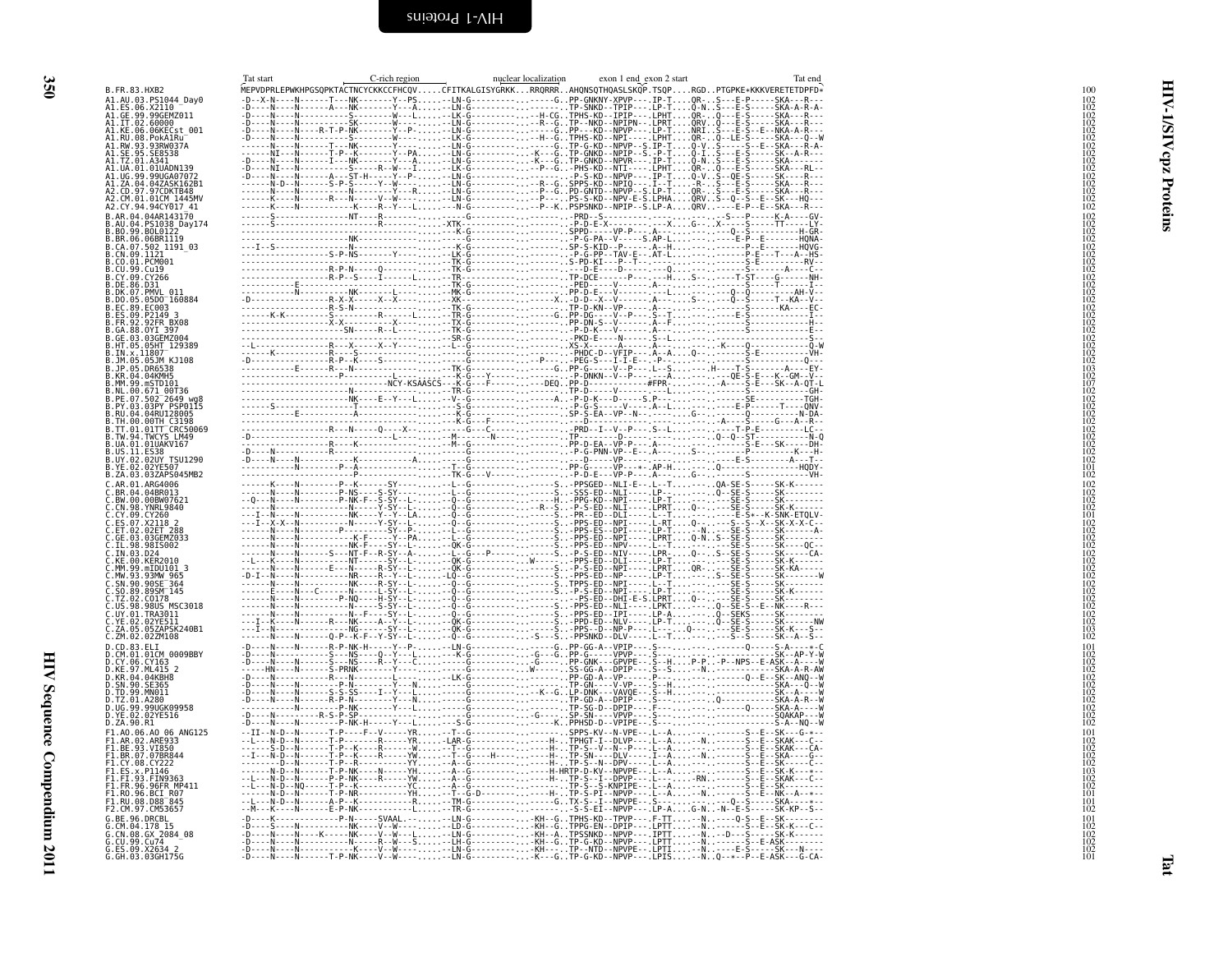|                                                                                                                                                                                                                                                         | Tat start | C-rich region | nuclear localization | exon 1 end exon 2 start                                                                                 | Tat end |  |
|---------------------------------------------------------------------------------------------------------------------------------------------------------------------------------------------------------------------------------------------------------|-----------|---------------|----------------------|---------------------------------------------------------------------------------------------------------|---------|--|
| B.FR.83.HXB2                                                                                                                                                                                                                                            |           |               |                      | MEPVDPRLEPWKHPGSQPKTACTNCYCKKCCFHCQVCFITKALGISYGRKKRRQRRRAHQNSQTHQASLSKQP.TSQPRGDPTGPKE*KKKVERETETDPFD* |         |  |
| G.KE.93.HH8793 12 1<br>G.NG.09.09NG_SC62                                                                                                                                                                                                                |           |               |                      |                                                                                                         |         |  |
|                                                                                                                                                                                                                                                         |           |               |                      |                                                                                                         |         |  |
| G.SE.93.SE6165 G6165<br>H.BE.93.VI991                                                                                                                                                                                                                   |           |               |                      |                                                                                                         |         |  |
| H.BE.93.VĪ997<br>H.CF.90.056                                                                                                                                                                                                                            |           |               |                      |                                                                                                         |         |  |
|                                                                                                                                                                                                                                                         |           |               |                      |                                                                                                         |         |  |
| H.GB.00.00GBAC4001<br>J.CD.97.J 97DC KTB147                                                                                                                                                                                                             |           |               |                      |                                                                                                         |         |  |
| J.CM.04.04CMU11421                                                                                                                                                                                                                                      |           |               |                      |                                                                                                         |         |  |
| .SE.93.SE9280                                                                                                                                                                                                                                           |           |               |                      |                                                                                                         |         |  |
| J.SE.94.SE9173 <sup>-</sup> 7022                                                                                                                                                                                                                        |           |               |                      |                                                                                                         |         |  |
| K.CD.97.97ZR EQTB11<br>K.CM.96.96CM_MP535                                                                                                                                                                                                               |           |               |                      |                                                                                                         |         |  |
| 01 AE.AF.07.569M                                                                                                                                                                                                                                        |           |               |                      |                                                                                                         |         |  |
| 01 AE.CF.90.90CF11697                                                                                                                                                                                                                                   |           |               |                      |                                                                                                         |         |  |
| 01 AE.CN.09.1119<br>01 AE.HK.04.HK001                                                                                                                                                                                                                   |           |               |                      |                                                                                                         |         |  |
| 01 AE.JP.x.DR0492                                                                                                                                                                                                                                       |           |               |                      |                                                                                                         |         |  |
| $01^-$ AE.TH.04.BKM<br>01 AE.US.00.00US MSC1164                                                                                                                                                                                                         |           |               |                      |                                                                                                         |         |  |
| 01 <sup>-</sup> AE.VN.98.98VNND15<br>02 <sup>-</sup> AG.CM.02.02CM 0013BBY                                                                                                                                                                              |           |               |                      |                                                                                                         |         |  |
| 02 AG.CY.09.CY256                                                                                                                                                                                                                                       |           |               |                      |                                                                                                         |         |  |
| 02 AG.ES.06.P1261<br>02 AG.FR.91.DJ263                                                                                                                                                                                                                  |           |               |                      |                                                                                                         |         |  |
|                                                                                                                                                                                                                                                         |           |               |                      |                                                                                                         |         |  |
| 02 AG.GH.03.03GH181AG<br>02 AG.LR.x.POC44951                                                                                                                                                                                                            |           |               |                      |                                                                                                         |         |  |
| 02 AG.NG.09.09NG SC61                                                                                                                                                                                                                                   |           |               |                      |                                                                                                         |         |  |
|                                                                                                                                                                                                                                                         |           |               |                      |                                                                                                         |         |  |
| 02-AG.:NE.94.SE7812<br>02-AG.SE.94.SE7812<br>02-AG.SN.98.98SE_MP1211<br>02-AG.UZ.02.02UZ0683-                                                                                                                                                           |           |               |                      |                                                                                                         |         |  |
| 03 AB.RU.97.KAL153                                                                                                                                                                                                                                      |           |               |                      |                                                                                                         |         |  |
|                                                                                                                                                                                                                                                         |           |               |                      |                                                                                                         |         |  |
| 04–CDX.CY.94.94CY032_3<br>05–DF.BE.x.VI1310<br>05–DF.BE.x.VI1310<br>06–CDX.AU.96.BFP90<br>07–BC.CN.98.98CN009                                                                                                                                           |           |               |                      |                                                                                                         |         |  |
|                                                                                                                                                                                                                                                         |           |               |                      |                                                                                                         |         |  |
| 08-BC.CN.06.nx2<br>08-BC.CN.06.nx2<br>09-cpx.GH.96.96GH2911<br>11-cpx.CM.95.95CM-1816<br>12-BF.AR.99.ARMA159.40<br>12-BF.AR.99.ARMA159.40                                                                                                               |           |               |                      |                                                                                                         |         |  |
|                                                                                                                                                                                                                                                         |           |               |                      |                                                                                                         |         |  |
|                                                                                                                                                                                                                                                         |           |               |                      |                                                                                                         |         |  |
|                                                                                                                                                                                                                                                         |           |               |                      |                                                                                                         |         |  |
|                                                                                                                                                                                                                                                         |           |               |                      |                                                                                                         |         |  |
|                                                                                                                                                                                                                                                         |           |               |                      |                                                                                                         |         |  |
| 7 BF.AR.99.ARMA038                                                                                                                                                                                                                                      |           |               |                      |                                                                                                         |         |  |
|                                                                                                                                                                                                                                                         |           |               |                      |                                                                                                         |         |  |
|                                                                                                                                                                                                                                                         |           |               |                      |                                                                                                         |         |  |
| 17 – Br. AR. 39. ARMA058<br>18 – Cpx. CU. 99. CU76<br>19 – Cpx. CU. 99. CU7<br>21 – A2D. KE. 99. KER2003<br>21 – A2D. KE. 99. KER2003<br>22 – 01A1. CM. 01. 01CM_0001BBY                                                                                |           |               |                      |                                                                                                         |         |  |
| /2 01A1.CM-01.01CM<br>13 BG.CU.03.CB118 -<br>14 BG.ES.08.X2456 2<br>5 Cpx.CM.02.1918EE<br>6 - ALCO.02.02.02 MBTB047<br>77 Cpx.FR.04.04CD FR KZS<br>8 - BF.03.BREMM16704<br>00 - BE.03.BREMM16704                                                        |           |               |                      |                                                                                                         |         |  |
|                                                                                                                                                                                                                                                         |           |               |                      |                                                                                                         |         |  |
|                                                                                                                                                                                                                                                         |           |               |                      |                                                                                                         |         |  |
|                                                                                                                                                                                                                                                         |           |               |                      |                                                                                                         |         |  |
|                                                                                                                                                                                                                                                         |           |               |                      |                                                                                                         |         |  |
|                                                                                                                                                                                                                                                         |           |               |                      |                                                                                                         |         |  |
| 28 BF.BR.99.BREPM12609<br>29 BF.BR.91.BREPM16794<br>32 06A1.EE.01.EE0369<br>33 06A1.EE.01.EE0369<br>33 01B.ID.07.JKT189 C<br>35 AD.AF.07.169H<br>35 CDX.CM.00.00CMWVU826<br>35 CDX.CM.00.00CMWVU826<br>37 CDX.CM.00.00CMWV926<br>37 EE.IUY.03.UY03.3389 |           |               |                      |                                                                                                         |         |  |
|                                                                                                                                                                                                                                                         |           |               |                      |                                                                                                         |         |  |
|                                                                                                                                                                                                                                                         |           |               |                      |                                                                                                         |         |  |
|                                                                                                                                                                                                                                                         |           |               |                      |                                                                                                         |         |  |
|                                                                                                                                                                                                                                                         |           |               |                      |                                                                                                         |         |  |
| 89 BF.BR.04.04BRRJ179                                                                                                                                                                                                                                   |           |               |                      |                                                                                                         |         |  |
| 33-BF.BR.05.05BRRJ055<br>42 BF.LU.03.luBF 05 03<br>43 02G.SA.03.ll1223                                                                                                                                                                                  |           |               |                      |                                                                                                         |         |  |
| 44 BF.CL.00.CH80                                                                                                                                                                                                                                        |           |               |                      |                                                                                                         |         |  |
|                                                                                                                                                                                                                                                         |           |               |                      |                                                                                                         |         |  |
| 45-cpx.FR.04.04FR_AUK<br>46-BF.BR.07.07BR_FPS625<br>47-BF.ES.08.P1942                                                                                                                                                                                   |           |               |                      |                                                                                                         |         |  |
| 48 01B.MY.07.07MYKT021                                                                                                                                                                                                                                  |           |               |                      |                                                                                                         |         |  |
| 49-cpx.GM.03.N26677<br>49-cpx.GM.03.N26677<br>51-01B.SG.11.11SG HM021                                                                                                                                                                                   |           |               |                      |                                                                                                         |         |  |
|                                                                                                                                                                                                                                                         |           |               |                      |                                                                                                         |         |  |
| 0.BE.87.ANT70<br>0.CM.91.MVP5180<br>0.CM.96.96CMA102                                                                                                                                                                                                    |           |               |                      |                                                                                                         |         |  |
|                                                                                                                                                                                                                                                         |           |               |                      |                                                                                                         |         |  |
| 0.CM.98.98CMA104                                                                                                                                                                                                                                        |           |               |                      |                                                                                                         |         |  |
| 0.CM.99.99CML19<br>0.CM.99.99CMU4122<br>0.FR.92.VAU<br>0.US.97.97US08692A                                                                                                                                                                               |           |               |                      |                                                                                                         |         |  |
|                                                                                                                                                                                                                                                         |           |               |                      |                                                                                                         |         |  |
| 0.US.99.99USTWLA                                                                                                                                                                                                                                        |           |               |                      |                                                                                                         |         |  |
|                                                                                                                                                                                                                                                         |           |               |                      |                                                                                                         |         |  |
| N.CM.02.DJ00131<br>N.CM.04.04CM 1015_04<br>N.CM.06.U14842                                                                                                                                                                                               |           |               |                      |                                                                                                         |         |  |
| cm.95.YBF30<br> .CM.97.YBF106                                                                                                                                                                                                                           |           |               |                      |                                                                                                         |         |  |
| N.FR.11.N1 FR 2011                                                                                                                                                                                                                                      |           |               |                      |                                                                                                         |         |  |
| P.CM.06.U14788                                                                                                                                                                                                                                          |           |               |                      |                                                                                                         |         |  |
| P.FR.09.RBF168                                                                                                                                                                                                                                          |           |               |                      |                                                                                                         |         |  |
|                                                                                                                                                                                                                                                         |           |               |                      |                                                                                                         |         |  |
| CPZ.CD.90.ANT<br>CPZ.CD.90.ANT<br>CPZ.CM.05.SIVcpzMT145<br>CPZ.GA.88.GAB1<br>CPZ.TZ.00.TAN1<br>CPZ.US.85.US_Marilyn                                                                                                                                     |           |               |                      |                                                                                                         |         |  |
|                                                                                                                                                                                                                                                         |           |               |                      |                                                                                                         |         |  |
|                                                                                                                                                                                                                                                         |           |               |                      |                                                                                                         |         |  |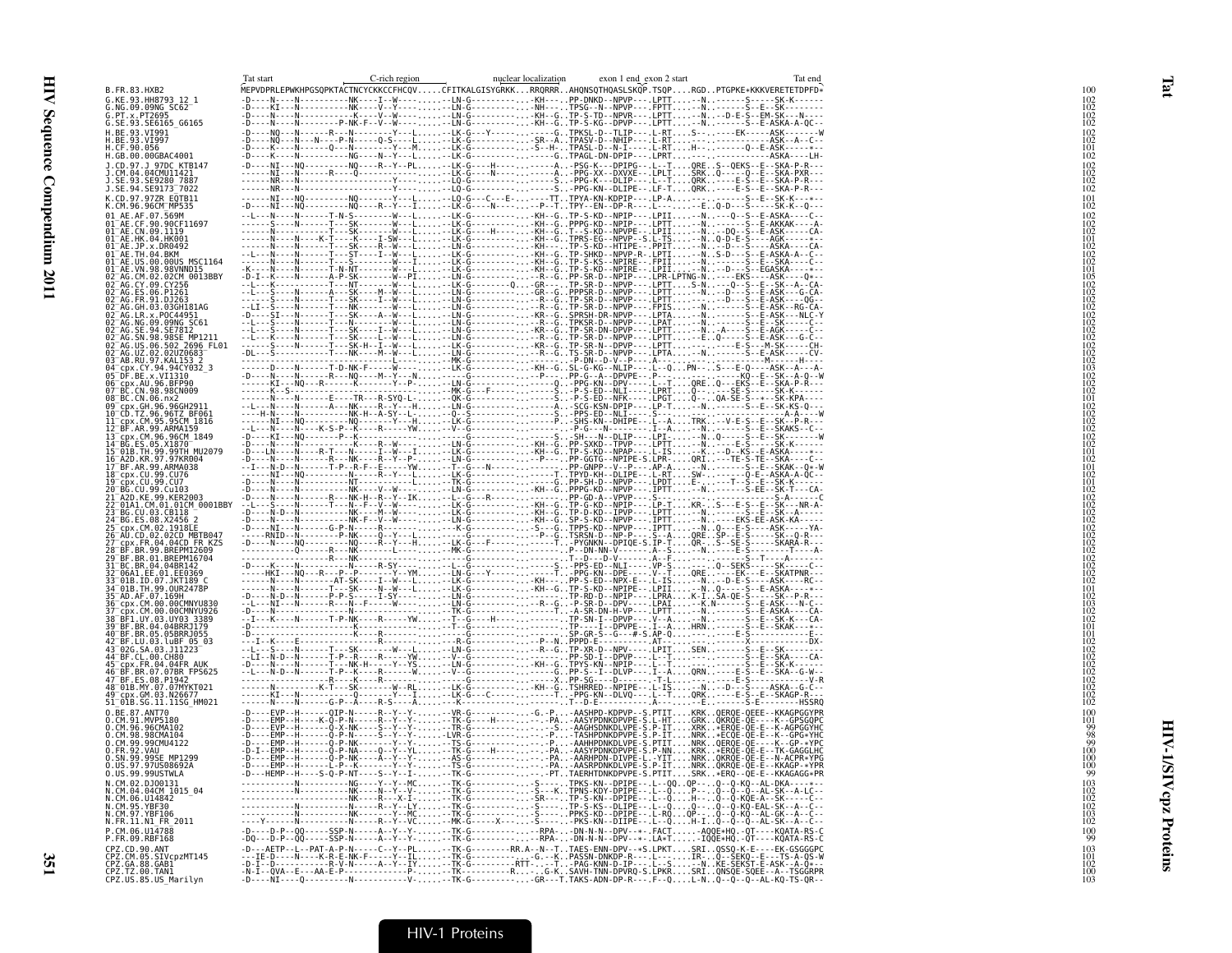| I |
|---|
|   |

<span id="page-39-0"></span>

| B. FR. 83. HXB 2012<br>14. AL 16. 83. HXB 2012<br>14. AL 16. 83. HXB 2014<br>40. AL 16. 606, X2114<br>40. CE 16. 606, X2114<br>41. TC 06. 606, X2114<br>41. TC 06. 606, X215<br>41. TC 06. 606, X215<br>41. TC 06. 606, X215<br>41. TC 01. A341<br>41. TC 01 |  |
|--------------------------------------------------------------------------------------------------------------------------------------------------------------------------------------------------------------------------------------------------------------|--|
|                                                                                                                                                                                                                                                              |  |
|                                                                                                                                                                                                                                                              |  |
|                                                                                                                                                                                                                                                              |  |
|                                                                                                                                                                                                                                                              |  |
|                                                                                                                                                                                                                                                              |  |
|                                                                                                                                                                                                                                                              |  |
|                                                                                                                                                                                                                                                              |  |
|                                                                                                                                                                                                                                                              |  |

<span id="page-39-1"></span>

|                        | Rev start | exon 1 end exon 2 start | <b>NLS</b>                                                                                        | Leu-rich effector domain |  |  |
|------------------------|-----------|-------------------------|---------------------------------------------------------------------------------------------------|--------------------------|--|--|
|                        |           |                         | MAGRSGDSDEELIRTVRLIKLLYQSNP.PPNPEGTRQARRNRRRRWRERQRQIHSISERILG.TYLGRSAEPVPLQLPPLERLTLDCNEDCGTS.GT |                          |  |  |
| 44 Day0                |           |                         |                                                                                                   |                          |  |  |
| 1Z011                  |           |                         |                                                                                                   |                          |  |  |
| .<br>Sst 001           |           |                         |                                                                                                   |                          |  |  |
|                        |           |                         |                                                                                                   |                          |  |  |
|                        |           |                         |                                                                                                   |                          |  |  |
|                        |           |                         |                                                                                                   |                          |  |  |
| )N139<br>\07072        |           |                         |                                                                                                   |                          |  |  |
| -X762B1<br><ТB48       |           |                         |                                                                                                   |                          |  |  |
|                        |           |                         |                                                                                                   |                          |  |  |
| 917 41                 |           |                         |                                                                                                   |                          |  |  |
| 13170<br>Day174        |           |                         |                                                                                                   |                          |  |  |
|                        |           |                         |                                                                                                   |                          |  |  |
| ii9<br>191_03          |           |                         |                                                                                                   |                          |  |  |
|                        |           |                         |                                                                                                   |                          |  |  |
|                        |           |                         |                                                                                                   |                          |  |  |
|                        |           |                         |                                                                                                   |                          |  |  |
| 911                    |           |                         |                                                                                                   |                          |  |  |
| 160884                 |           |                         |                                                                                                   |                          |  |  |
|                        |           |                         |                                                                                                   |                          |  |  |
| 3X08                   |           |                         |                                                                                                   |                          |  |  |
| 97<br>Z004             |           |                         |                                                                                                   |                          |  |  |
| 129389                 |           |                         |                                                                                                   |                          |  |  |
| G108                   |           |                         |                                                                                                   |                          |  |  |
|                        |           |                         |                                                                                                   |                          |  |  |
|                        |           |                         |                                                                                                   |                          |  |  |
| ЭТ36                   |           |                         |                                                                                                   |                          |  |  |
| ;<br>349 wg<br>>SP011! |           |                         |                                                                                                   |                          |  |  |
|                        |           |                         |                                                                                                   |                          |  |  |
|                        |           |                         |                                                                                                   |                          |  |  |
| LM49<br>7167           |           |                         |                                                                                                   |                          |  |  |
|                        |           |                         |                                                                                                   |                          |  |  |
| <b>FSU1290</b>         |           |                         |                                                                                                   |                          |  |  |
| э7<br>5045MB2          |           |                         |                                                                                                   |                          |  |  |
|                        |           |                         |                                                                                                   |                          |  |  |
| 7621                   |           |                         |                                                                                                   |                          |  |  |
|                        |           |                         |                                                                                                   |                          |  |  |
|                        |           |                         |                                                                                                   |                          |  |  |
|                        |           |                         |                                                                                                   |                          |  |  |
|                        |           |                         |                                                                                                   |                          |  |  |
|                        |           |                         |                                                                                                   |                          |  |  |
|                        |           |                         |                                                                                                   |                          |  |  |
|                        |           |                         |                                                                                                   |                          |  |  |
|                        |           |                         |                                                                                                   |                          |  |  |
| <b>ISC3018</b>         |           |                         |                                                                                                   |                          |  |  |
|                        |           |                         |                                                                                                   |                          |  |  |
| SK240B1                |           |                         |                                                                                                   |                          |  |  |
|                        |           |                         |                                                                                                   |                          |  |  |
| 0009BBY                |           |                         |                                                                                                   |                          |  |  |
|                        |           |                         |                                                                                                   |                          |  |  |
|                        |           |                         |                                                                                                   |                          |  |  |
|                        |           |                         |                                                                                                   |                          |  |  |
|                        |           |                         |                                                                                                   |                          |  |  |
| 99958                  |           |                         |                                                                                                   |                          |  |  |
|                        |           |                         |                                                                                                   |                          |  |  |
| <b>ANG125</b>          |           |                         |                                                                                                   |                          |  |  |
|                        |           |                         |                                                                                                   |                          |  |  |
|                        |           |                         |                                                                                                   |                          |  |  |
|                        |           |                         |                                                                                                   |                          |  |  |
|                        |           |                         |                                                                                                   |                          |  |  |
|                        |           |                         |                                                                                                   |                          |  |  |
|                        |           |                         |                                                                                                   |                          |  |  |
|                        |           |                         |                                                                                                   |                          |  |  |
|                        |           |                         |                                                                                                   |                          |  |  |
|                        |           |                         |                                                                                                   |                          |  |  |
|                        |           |                         |                                                                                                   |                          |  |  |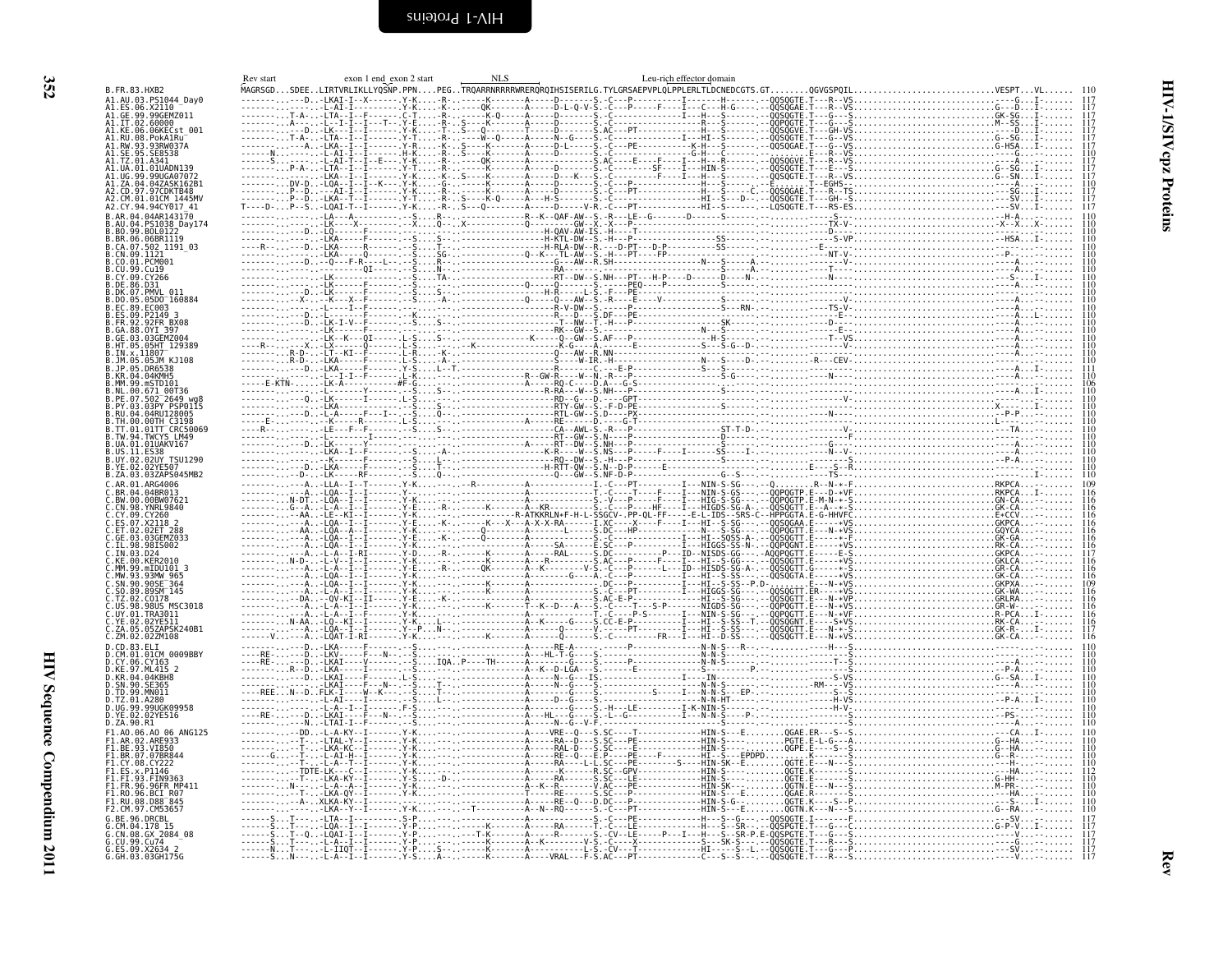| B.FR.83.HXB2                                                                  | Rev start | <b>NLS</b><br>exon 1 end exon 2 start | Leu-rich effector domain                                                                                                                                                                                                                                                                                                                             |  |
|-------------------------------------------------------------------------------|-----------|---------------------------------------|------------------------------------------------------------------------------------------------------------------------------------------------------------------------------------------------------------------------------------------------------------------------------------------------------------------------------------------------------|--|
| G.KE.93.HH8793 12 1                                                           |           |                                       |                                                                                                                                                                                                                                                                                                                                                      |  |
| G.NG.09.09NG_SC62                                                             |           |                                       |                                                                                                                                                                                                                                                                                                                                                      |  |
| G.PT.x.PT2695<br>G.SE.93.SE6165_G6165                                         |           |                                       |                                                                                                                                                                                                                                                                                                                                                      |  |
| H.BE.93.VI991<br>1.BE.93.VI997                                                |           |                                       |                                                                                                                                                                                                                                                                                                                                                      |  |
| H.CF.90.056                                                                   |           |                                       |                                                                                                                                                                                                                                                                                                                                                      |  |
| H.GB.00.00GBAC4001<br>J.CD.97.J 97DC KTB147                                   |           |                                       |                                                                                                                                                                                                                                                                                                                                                      |  |
| J.ČM.04.04CMU11421<br>J.SE.93.SE9280_7887                                     |           |                                       |                                                                                                                                                                                                                                                                                                                                                      |  |
| J.SE.94.SE9173 7022                                                           |           |                                       |                                                                                                                                                                                                                                                                                                                                                      |  |
| K.CD.97.97ZR EQTB11                                                           |           |                                       |                                                                                                                                                                                                                                                                                                                                                      |  |
| K.CM.96.96CM MP535                                                            |           |                                       |                                                                                                                                                                                                                                                                                                                                                      |  |
| 01 AE.AF.07.569M<br>01 AE.CF.90.90CF11697<br>01 AE.CN.09.1119                 |           |                                       |                                                                                                                                                                                                                                                                                                                                                      |  |
|                                                                               |           |                                       |                                                                                                                                                                                                                                                                                                                                                      |  |
| 01 AE.HK.04.HK001<br>01 AE.JP.x.DR0492                                        |           |                                       |                                                                                                                                                                                                                                                                                                                                                      |  |
| 01 <sup>-</sup> AE.TH.04.BKM                                                  |           |                                       |                                                                                                                                                                                                                                                                                                                                                      |  |
| 01 AE US 00 00US MSC1164<br>01 <sup>-</sup> AE.VN.98.98VNND15                 |           |                                       |                                                                                                                                                                                                                                                                                                                                                      |  |
| 02 <sup>-</sup> AG.CM.02.02CM 0013BBY<br>02 AG.CY.09.CY256                    |           |                                       |                                                                                                                                                                                                                                                                                                                                                      |  |
| 02 AG.ES.06.P1261                                                             |           |                                       |                                                                                                                                                                                                                                                                                                                                                      |  |
| 02 <sup>-</sup> AG.FR.91.DJ263<br>? <sup>-</sup> AG.GH.03.03GH181AG           |           |                                       |                                                                                                                                                                                                                                                                                                                                                      |  |
| 02 AG.LR.x.POC44951                                                           |           |                                       |                                                                                                                                                                                                                                                                                                                                                      |  |
| 02 AG.NG.09.09NG SC61<br>SE.94.SE7812                                         |           |                                       |                                                                                                                                                                                                                                                                                                                                                      |  |
| )2 <sup>-</sup> AG.SN.98.98SE MP1211                                          |           |                                       |                                                                                                                                                                                                                                                                                                                                                      |  |
| )2 AG.US.06.502 2696 FL01<br>)2 AG.UZ.02.02UZ0683                             |           |                                       |                                                                                                                                                                                                                                                                                                                                                      |  |
| 03 <sup>-</sup> AB.RU.97.KAL153 2                                             |           |                                       |                                                                                                                                                                                                                                                                                                                                                      |  |
| 04 cpx.CY.94.94CY032_3<br>05 DF.BE.x.VI1310                                   |           |                                       |                                                                                                                                                                                                                                                                                                                                                      |  |
| 06 <sup>-</sup> cpx.AU.96.BFP90<br>07 <sup>-</sup> BC.CN.98.98CN009           |           |                                       |                                                                                                                                                                                                                                                                                                                                                      |  |
| 98 <sup>-</sup> BC.CN.06.nx2                                                  |           |                                       |                                                                                                                                                                                                                                                                                                                                                      |  |
| 09 cpx.GH.96.96GH2911<br>10 CD.TZ.96.96TZ_BF061                               |           |                                       |                                                                                                                                                                                                                                                                                                                                                      |  |
| 1 <sup>−</sup> cpx.CM.95.95CM 1816                                            |           |                                       |                                                                                                                                                                                                                                                                                                                                                      |  |
| BF.AR.99.ARMA159<br>3 cpx.CM.96.96CM 1849                                     |           |                                       |                                                                                                                                                                                                                                                                                                                                                      |  |
| BG.ES.05.X1870                                                                |           |                                       |                                                                                                                                                                                                                                                                                                                                                      |  |
| 5 01B. TH. 99.99TH MU2079<br>L6 <sup>-</sup> A2D.KR.97.97KR004                |           |                                       |                                                                                                                                                                                                                                                                                                                                                      |  |
| 17 BF.AR.99.ARMA038<br>18 cpx.CU.99.CU76                                      |           |                                       |                                                                                                                                                                                                                                                                                                                                                      |  |
| $^-$ cpx.CU.99.CU7                                                            |           |                                       |                                                                                                                                                                                                                                                                                                                                                      |  |
| 0 BG.CU.99.Cu103<br>21 <sup>-</sup> ĂŽD.KE.99.KER2003                         |           |                                       |                                                                                                                                                                                                                                                                                                                                                      |  |
| 2 <sup>-</sup> 01A1.CM.01.01CM 0001BBY                                        |           |                                       |                                                                                                                                                                                                                                                                                                                                                      |  |
| 4 BG.ES.08.X2456 2                                                            |           |                                       |                                                                                                                                                                                                                                                                                                                                                      |  |
| 25-cpx.CM.02.1918LE<br>25-cpx.CM.02.1918LE<br>26-AU.CD.02.02CD_MBTB047        |           |                                       |                                                                                                                                                                                                                                                                                                                                                      |  |
| cpx.FR.04.04CD FR KZS                                                         |           |                                       |                                                                                                                                                                                                                                                                                                                                                      |  |
| 28 <sup>-</sup> BF.BR.99.BREPM12609                                           |           |                                       |                                                                                                                                                                                                                                                                                                                                                      |  |
| 9 BF.BR.01.BREPM16704<br>31 BC.BR.04.04BR142                                  |           |                                       |                                                                                                                                                                                                                                                                                                                                                      |  |
| 06A1.EE.01.EE0369<br>33-01B.ID.07.JKT189 C                                    |           |                                       |                                                                                                                                                                                                                                                                                                                                                      |  |
| 34 <sup>-</sup> 01B.TH.99.0UR2478P                                            |           |                                       |                                                                                                                                                                                                                                                                                                                                                      |  |
| 5 AD.AF.07.169H<br>6 <sup>-</sup> cpx.CM.00.00CMNYU830                        |           |                                       |                                                                                                                                                                                                                                                                                                                                                      |  |
| cpx.CM.00.00CMNYU926"                                                         |           |                                       |                                                                                                                                                                                                                                                                                                                                                      |  |
| 8 <sup>-</sup> BF1.UY.03.UY03 3389<br>39 BF.BR.04.04BRRJ179                   |           |                                       |                                                                                                                                                                                                                                                                                                                                                      |  |
| 0 BF.BR.05.05BRRJ055                                                          |           |                                       |                                                                                                                                                                                                                                                                                                                                                      |  |
| 2 <sup>-</sup> BF.LU.03.luBF 05 03<br>43-026.SA.03.J11223<br>44-BF.CL.00.CH80 |           |                                       |                                                                                                                                                                                                                                                                                                                                                      |  |
| 45 <sup>-</sup> cpx.FR.04.04FR AUK                                            |           |                                       |                                                                                                                                                                                                                                                                                                                                                      |  |
| 16-BF.BR.07.07BR FPS625<br>17-BF.ES.08.P1942                                  |           |                                       |                                                                                                                                                                                                                                                                                                                                                      |  |
| 48 <sup>-</sup> 01B.MY.07.07MYKT021                                           |           |                                       |                                                                                                                                                                                                                                                                                                                                                      |  |
| 19 <sup>-</sup> срх.GM.03.N26677                                              |           |                                       |                                                                                                                                                                                                                                                                                                                                                      |  |
| 51 01B.SG.11.11SG HM021<br>0.BE.87.ANT70                                      |           |                                       |                                                                                                                                                                                                                                                                                                                                                      |  |
| .CM.91.MVP5180                                                                |           |                                       |                                                                                                                                                                                                                                                                                                                                                      |  |
| CM.96.96CMA102<br>0.CM.98.98CMA104                                            |           |                                       |                                                                                                                                                                                                                                                                                                                                                      |  |
| .CM.99.99CMU4122                                                              |           |                                       |                                                                                                                                                                                                                                                                                                                                                      |  |
| FR.92.VAU<br>0.SN.99.99SE MP1299                                              |           |                                       |                                                                                                                                                                                                                                                                                                                                                      |  |
| 0.US.97.97US08692A                                                            |           |                                       |                                                                                                                                                                                                                                                                                                                                                      |  |
| 0.US.99.99USTWLA<br>N.CM.02.DJ00131                                           |           |                                       |                                                                                                                                                                                                                                                                                                                                                      |  |
| N.CM.04.04CM 1015 04                                                          |           |                                       | $\frac{1}{2}$<br>$\frac{1}{2}$<br>$\frac{1}{2}$<br>$\frac{1}{2}$<br>$\frac{1}{2}$<br>$\frac{1}{2}$<br>$\frac{1}{2}$<br>$\frac{1}{2}$<br>$\frac{1}{2}$<br>$\frac{1}{2}$<br>$\frac{1}{2}$<br>$\frac{1}{2}$<br>$\frac{1}{2}$<br>$\frac{1}{2}$<br>$\frac{1}{2}$<br>$\frac{1}{2}$<br>$\frac{1}{2}$<br>$\frac{1}{2}$<br>$\frac{1}{2}$<br>$\frac{1}{2}$<br> |  |
| N.CM.06.U14842<br>N.CM.95.YBF30                                               |           |                                       |                                                                                                                                                                                                                                                                                                                                                      |  |
| N.CM.97.YBF106                                                                |           |                                       |                                                                                                                                                                                                                                                                                                                                                      |  |
| N.FR.11.N1_FR_2011                                                            |           |                                       |                                                                                                                                                                                                                                                                                                                                                      |  |
| P.CM.06.U14788<br>P.FR.09.RBF168                                              |           |                                       |                                                                                                                                                                                                                                                                                                                                                      |  |
| CPZ.CD.90.ANT                                                                 |           |                                       |                                                                                                                                                                                                                                                                                                                                                      |  |
| CPZ.CM.05.SIVcpzMT145<br>CPZ.GA.88.GAB1<br>CPZ.TZ.00.TAN1                     |           |                                       |                                                                                                                                                                                                                                                                                                                                                      |  |
|                                                                               |           |                                       |                                                                                                                                                                                                                                                                                                                                                      |  |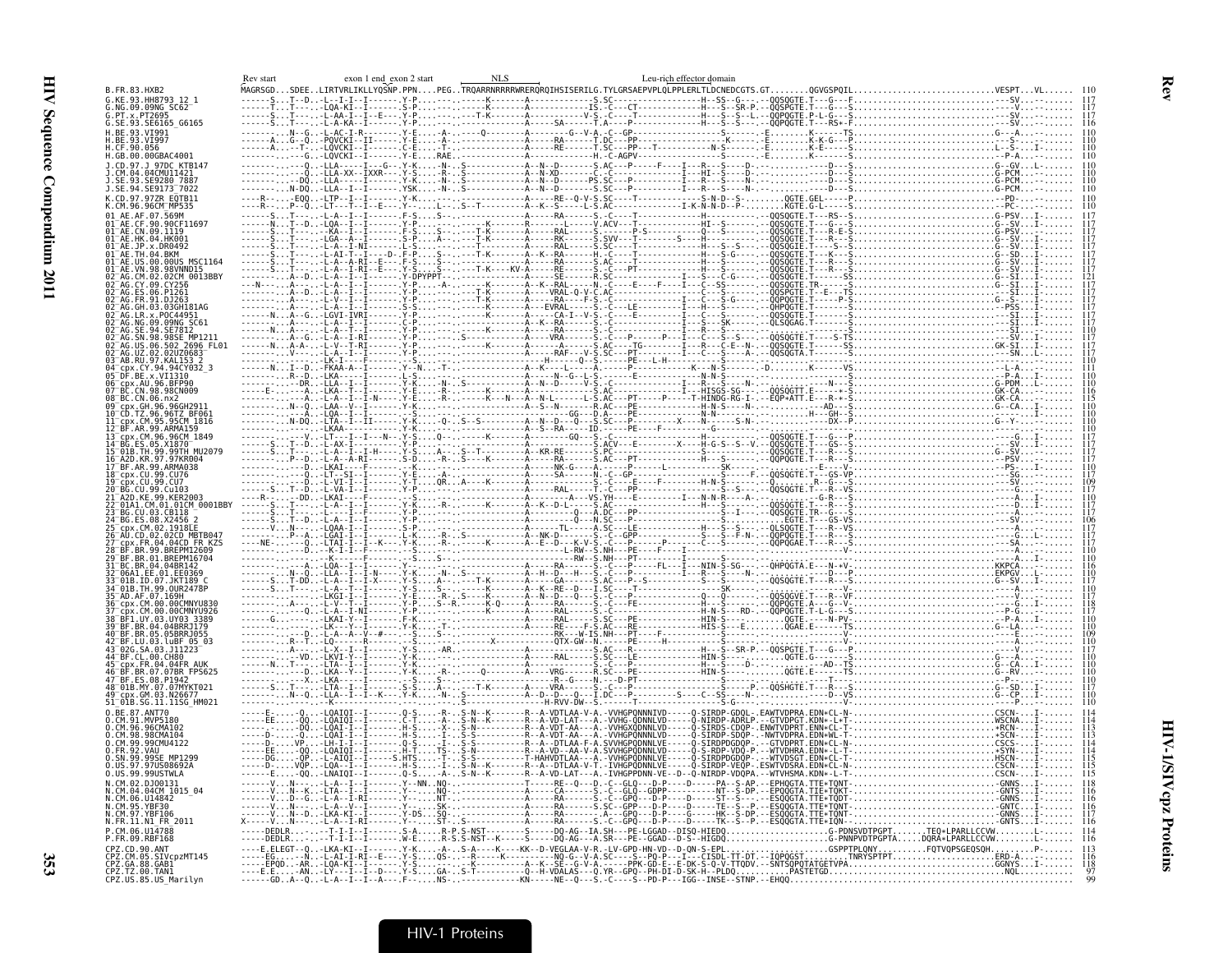HIV Sequence Compendium 2011 HIV Sequence Compendium 2011

<span id="page-41-0"></span>

| B.FR.83.HXB2                                                                                                                                                                                                                                           | Rev end<br>$.ES. . GTKE*$                                                                                                                                                                                                                                                                                                                                                                                                                                                                                                                                                                                                                                                                                                    | 116                                                                          | 目                       |
|--------------------------------------------------------------------------------------------------------------------------------------------------------------------------------------------------------------------------------------------------------|------------------------------------------------------------------------------------------------------------------------------------------------------------------------------------------------------------------------------------------------------------------------------------------------------------------------------------------------------------------------------------------------------------------------------------------------------------------------------------------------------------------------------------------------------------------------------------------------------------------------------------------------------------------------------------------------------------------------------|------------------------------------------------------------------------------|-------------------------|
| A1.AU.03.PS1044_Day0<br>A1.ES.06.X2110 -<br>A1.GE.99.99GEMZ011                                                                                                                                                                                         | . <u>.</u> N-                                                                                                                                                                                                                                                                                                                                                                                                                                                                                                                                                                                                                                                                                                                | $^{124}_{124}$                                                               | ₹                       |
| A1.IT.02.60000                                                                                                                                                                                                                                         | $. 0 - . - A - N -$<br>$-6 - - - - - - -$<br>$.GP. -A--$                                                                                                                                                                                                                                                                                                                                                                                                                                                                                                                                                                                                                                                                     | $\begin{array}{c} 124 \\ 124 \\ 124 \\ 124 \\ 124 \\ 124 \\ 117 \end{array}$ |                         |
| A1.KE.06.06KECst 001                                                                                                                                                                                                                                   | $-G - . - - - N -$                                                                                                                                                                                                                                                                                                                                                                                                                                                                                                                                                                                                                                                                                                           |                                                                              | $\overline{\mathbf{S}}$ |
| A1.RU.08.PokA1Ru<br>A1.RW.93.93RW037A<br>A1.SE.95.SE8538<br>A1.TZ.01.A341                                                                                                                                                                              | $.6 - - - - -$                                                                                                                                                                                                                                                                                                                                                                                                                                                                                                                                                                                                                                                                                                               |                                                                              | ā                       |
|                                                                                                                                                                                                                                                        |                                                                                                                                                                                                                                                                                                                                                                                                                                                                                                                                                                                                                                                                                                                              | $\frac{124}{124}$                                                            | cpz                     |
| A1.UA.01.01UADN139<br>A1.UG.99.99UGA07072                                                                                                                                                                                                              | .G- - - - G-<br>$-G - 1 - 1 - 1$<br>$. -P. . - - - -$                                                                                                                                                                                                                                                                                                                                                                                                                                                                                                                                                                                                                                                                        |                                                                              |                         |
| A1.ZA.04.04ZASK162B1<br>A2.CD.97.97CDKTB48<br>A2.CM.01.01CM_1445MV                                                                                                                                                                                     | .G--IED-<br>.G---E--                                                                                                                                                                                                                                                                                                                                                                                                                                                                                                                                                                                                                                                                                                         | $\frac{1\bar{1}\bar{7}}{124}$<br>124                                         |                         |
| A2.CY.94.94CY017 41                                                                                                                                                                                                                                    | $.6 - - E - -$                                                                                                                                                                                                                                                                                                                                                                                                                                                                                                                                                                                                                                                                                                               | 124                                                                          | Proteins                |
| B.AR.04.04AR143170<br>B.AU.04.PS1038_Day174                                                                                                                                                                                                            | $.-T. .X-TQ-$<br>. <sub>T</sub> errito - Expe                                                                                                                                                                                                                                                                                                                                                                                                                                                                                                                                                                                                                                                                                | $\frac{117}{117}$                                                            |                         |
| B.BO.99.BOL0122<br>B.BR.06.06BR1119<br>B.CA.07.502_1191_03                                                                                                                                                                                             | . G- - - - - <u>-</u><br>$\frac{1}{1}$ GT $\ldots$ - E - $\frac{1}{2}$                                                                                                                                                                                                                                                                                                                                                                                                                                                                                                                                                                                                                                                       | $\frac{117}{117}$                                                            |                         |
| B.CN.09.1121                                                                                                                                                                                                                                           | ussu org-E                                                                                                                                                                                                                                                                                                                                                                                                                                                                                                                                                                                                                                                                                                                   | 117<br>ĬÎ7                                                                   |                         |
| B.CO.01.PCM001                                                                                                                                                                                                                                         | $1 - 1 - 1 - 1 = 0$<br>$\mathcal{L} = \{ \mathcal{L}_1, \mathcal{L}_2, \mathcal{L}_3, \mathcal{L}_4, \mathcal{L}_5 \}$                                                                                                                                                                                                                                                                                                                                                                                                                                                                                                                                                                                                       | 117                                                                          |                         |
| B.CU.99.Cu19<br>B.CV.99.Cu19<br>B.CY.09.CY266<br>B.DE.86.D31<br>B.DK.07.PMVL_011                                                                                                                                                                       | $\mathcal{L}=\mathcal{L}$ , $\mathcal{L}=\mathcal{L}=\mathcal{L}=\mathcal{L}$<br>$\begin{array}{l} \begin{array}{c} \bullet \\ \bullet \end{array} \begin{array}{c} \bullet \\ \bullet \end{array} \begin{array}{c} \bullet \\ \bullet \end{array} \begin{array}{c} \bullet \\ \bullet \end{array} \begin{array}{c} \bullet \\ \bullet \end{array} \begin{array}{c} \bullet \\ \bullet \end{array} \begin{array}{c} \bullet \\ \bullet \end{array} \begin{array}{c} \bullet \\ \bullet \end{array} \begin{array}{c} \bullet \\ \bullet \end{array} \begin{array}{c} \bullet \\ \bullet \end{array} \begin{array}{c} \bullet \\ \bullet \end{array} \begin{array}{c} \bullet \\ \bullet \end{array} \begin{array}{c} \bullet$ | $\frac{117}{117}$<br>$\frac{117}{117}$                                       |                         |
| B.DO.05.05DO 160884<br>B.EC.89.EC003                                                                                                                                                                                                                   | $-Q - - -K -$                                                                                                                                                                                                                                                                                                                                                                                                                                                                                                                                                                                                                                                                                                                | 117<br>117                                                                   |                         |
| B.ES.09.P2149 3<br>B.FR.92.92FR_BX08                                                                                                                                                                                                                   |                                                                                                                                                                                                                                                                                                                                                                                                                                                                                                                                                                                                                                                                                                                              | 117<br>117                                                                   |                         |
|                                                                                                                                                                                                                                                        | $-2 - 1 - 1 - 1$<br>$. -P.$                                                                                                                                                                                                                                                                                                                                                                                                                                                                                                                                                                                                                                                                                                  | 117                                                                          |                         |
|                                                                                                                                                                                                                                                        | $\label{eq:2.1} \begin{array}{ll} \mathbf{1} & \mathbf{1} & \mathbf{1} & \mathbf{1} & \mathbf{1} & \mathbf{1} & \mathbf{1} & \mathbf{1} & \mathbf{1} & \mathbf{1} & \mathbf{1} & \mathbf{1} & \mathbf{1} & \mathbf{1} & \mathbf{1} & \mathbf{1} & \mathbf{1} & \mathbf{1} & \mathbf{1} & \mathbf{1} & \mathbf{1} & \mathbf{1} & \mathbf{1} & \mathbf{1} & \mathbf{1} & \mathbf{1} & \mathbf{1} & \mathbf{1} & \mathbf{1} & \$<br>$1 - 1 - 1 - 1 - 1 - 1$                                                                                                                                                                                                                                                                     | $\frac{117}{117}$<br>117                                                     |                         |
|                                                                                                                                                                                                                                                        | $\mathcal{L}=\mathcal{L}$ , where $\mathcal{L}=\mathcal{L}$<br>$1 - 1 - 1 - 1 - 1 - 1$                                                                                                                                                                                                                                                                                                                                                                                                                                                                                                                                                                                                                                       | ĬÎ7<br>118                                                                   |                         |
|                                                                                                                                                                                                                                                        | . <u>.</u> - A - - E                                                                                                                                                                                                                                                                                                                                                                                                                                                                                                                                                                                                                                                                                                         | 117                                                                          |                         |
| B.FR. 92.92FR BX08<br>B.GA.88.0YI 397<br>B.HT.05.05HT 129389<br>B.IN.8.155.05HT 129389<br>B.JN.05.05JM KJ108<br>B.JP.05.0625M<br>B.RR.04.04KMH5<br>B.ML.00.671 00T36<br>B.ML.00.671 00T36<br>B.PK.04.04XMH5<br>B.PK.04.04XMH5                          | $D - 1 = 6$<br>.D-- <u>-</u> ---                                                                                                                                                                                                                                                                                                                                                                                                                                                                                                                                                                                                                                                                                             | i i 3<br>1 1 7<br>117                                                        |                         |
| B.PY.03.03PY PSP0115<br>B.RU.04.04RUI28005                                                                                                                                                                                                             | $. - - . - -$                                                                                                                                                                                                                                                                                                                                                                                                                                                                                                                                                                                                                                                                                                                | 117                                                                          |                         |
| B.TH.00.00TH C3198                                                                                                                                                                                                                                     | $DP. - A-K$                                                                                                                                                                                                                                                                                                                                                                                                                                                                                                                                                                                                                                                                                                                  | i i 7<br>1 1 7                                                               |                         |
| B. 11.01.0111 CRC50069<br>B. TW. 94. TWCYS LM49<br>B. UA. 01.01UAKV167<br>B. US. 11. ES38<br>B. UY. 02. 02UY_TSU1290                                                                                                                                   | $D_1$<br>$-P. - - - - -$                                                                                                                                                                                                                                                                                                                                                                                                                                                                                                                                                                                                                                                                                                     | $\frac{117}{117}$<br>ii7                                                     |                         |
|                                                                                                                                                                                                                                                        | $\overline{p}$                                                                                                                                                                                                                                                                                                                                                                                                                                                                                                                                                                                                                                                                                                               | 117<br>117                                                                   |                         |
| B.YE.02.02YE507<br>B.ZA.03.03ZAPS045MB2                                                                                                                                                                                                                | $. 6 - - - - - -$<br>.D--A---                                                                                                                                                                                                                                                                                                                                                                                                                                                                                                                                                                                                                                                                                                | 117<br>117                                                                   |                         |
| C.AR.01.ARG4006<br>C.BR.04.04BR013<br>C.BW.00.00BW07621                                                                                                                                                                                                | $G - R$ A-KE<br>$G - RA - KE$                                                                                                                                                                                                                                                                                                                                                                                                                                                                                                                                                                                                                                                                                                |                                                                              |                         |
|                                                                                                                                                                                                                                                        | $.G - . RA - KE$<br>$-G - 1 - A - KE$                                                                                                                                                                                                                                                                                                                                                                                                                                                                                                                                                                                                                                                                                        | 116<br>123<br>123<br>123<br>123<br>123<br>123<br>123<br>124<br>124<br>123    |                         |
| C. CN. 98. YNRL9840<br>C. CY. 09. CY260<br>C. CY. 09. CY260<br>C. ES. 07. X2118 28<br>C. GE. 02. 025ET 288<br>C. GE. 03. 035EM2033<br>C. IL. 98. 9815002                                                                                               | . 0 - - A - - E<br>. X - - - - - KE<br>. G - RA - KE<br>. G - - - - KE<br>. G - RA - KE                                                                                                                                                                                                                                                                                                                                                                                                                                                                                                                                                                                                                                      |                                                                              |                         |
|                                                                                                                                                                                                                                                        |                                                                                                                                                                                                                                                                                                                                                                                                                                                                                                                                                                                                                                                                                                                              |                                                                              |                         |
|                                                                                                                                                                                                                                                        | $.6 - . - A - KE$                                                                                                                                                                                                                                                                                                                                                                                                                                                                                                                                                                                                                                                                                                            |                                                                              |                         |
| C.IN.03.D24<br>C.KE.00.KER2010                                                                                                                                                                                                                         | $.G - . - A - KE$<br>$.G - . - A - KE$                                                                                                                                                                                                                                                                                                                                                                                                                                                                                                                                                                                                                                                                                       |                                                                              |                         |
| C. KE. 00. KERZ0101<br>C. MM. 99. mIDU101 3<br>C. SN. 90. 99587-145<br>C. SN. 90. 99587-145<br>C. SN. 90. 99587-145<br>C. TZ. 02. CO178<br>C. V. 01. TRA3011<br>C. Y. 01. PRA3011<br>C. ZM. 02. 02741108<br>C. ZM. 02. 02741108<br>C. ZM. 02. 02741108 | .GA. .RA-KE<br>.GF. . - A-KE                                                                                                                                                                                                                                                                                                                                                                                                                                                                                                                                                                                                                                                                                                 | $\begin{array}{c} 123 \\ 123 \\ 123 \\ 116 \\ 123 \\ 123 \\ \end{array}$     |                         |
|                                                                                                                                                                                                                                                        | - G- - A - KE<br>- G- - - EKE                                                                                                                                                                                                                                                                                                                                                                                                                                                                                                                                                                                                                                                                                                |                                                                              |                         |
|                                                                                                                                                                                                                                                        | G- - A-KE<br>GP RA-KE                                                                                                                                                                                                                                                                                                                                                                                                                                                                                                                                                                                                                                                                                                        | 123<br>123<br>123<br>123<br>124<br>123                                       |                         |
|                                                                                                                                                                                                                                                        | .GARA-KE<br>.G-RA-KE                                                                                                                                                                                                                                                                                                                                                                                                                                                                                                                                                                                                                                                                                                         |                                                                              |                         |
| D.CD.83.ELI                                                                                                                                                                                                                                            | .G-RA-KE<br>$. - - . - - E - Q$                                                                                                                                                                                                                                                                                                                                                                                                                                                                                                                                                                                                                                                                                              | 117                                                                          |                         |
| D.CM.01.01CM 0009BBY<br>D.CY.06.CY163                                                                                                                                                                                                                  | $\begin{array}{c} G - 1 - 1 = 0 \\ -1 - 1 = 0 \\ -1 = 0 \end{array}$                                                                                                                                                                                                                                                                                                                                                                                                                                                                                                                                                                                                                                                         | i i 7<br>1 1 7                                                               |                         |
|                                                                                                                                                                                                                                                        | $.0 - . - . - K - .0$                                                                                                                                                                                                                                                                                                                                                                                                                                                                                                                                                                                                                                                                                                        | $^{117}_{117}$                                                               |                         |
| D.KE.97.ML415_2<br>D.KR.04.04KBH8<br>D.SN.90.SE365<br>D.TD.99.MN011                                                                                                                                                                                    | $.DT. . - EK -$<br>verwysigen.                                                                                                                                                                                                                                                                                                                                                                                                                                                                                                                                                                                                                                                                                               | iiż<br>117                                                                   |                         |
| D.TZ.01.A280<br>D.UG.99.99UGK09958                                                                                                                                                                                                                     | $. D - - - E - -$<br>$. D - . - - A - - -$                                                                                                                                                                                                                                                                                                                                                                                                                                                                                                                                                                                                                                                                                   | $\frac{117}{117}$                                                            |                         |
| D.YE.02.02YE516<br>D.ZA.90.R1                                                                                                                                                                                                                          | $.-P. - -ED-$<br>$\label{eq:2.1} \begin{array}{ll} \mathbf{1} & \mathbf{1} & \mathbf{1} & \mathbf{1} & \mathbf{1} & \mathbf{1} & \mathbf{1} & \mathbf{1} & \mathbf{1} & \mathbf{1} & \mathbf{1} & \mathbf{1} & \mathbf{1} & \mathbf{1} & \mathbf{1} & \mathbf{1} & \mathbf{1} & \mathbf{1} & \mathbf{1} & \mathbf{1} & \mathbf{1} & \mathbf{1} & \mathbf{1} & \mathbf{1} & \mathbf{1} & \mathbf{1} & \mathbf{1} & \mathbf{1} & \mathbf{1} & \$                                                                                                                                                                                                                                                                               | 117<br>117                                                                   |                         |
| F1.A0.06.A0 06 ANG125                                                                                                                                                                                                                                  | $1 + 1 + 1 + 1 + 1 + 1$<br>$\ldots$ - I - N -                                                                                                                                                                                                                                                                                                                                                                                                                                                                                                                                                                                                                                                                                | 117                                                                          |                         |
| F1.AR.02.ARE933                                                                                                                                                                                                                                        | $\label{eq:2.1} \begin{array}{lllllllllll} \bullet & \bullet & \bullet & \bullet & \bullet & \bullet & \bullet & \bullet & \bullet \end{array}$<br>. En 2000 en 1990.                                                                                                                                                                                                                                                                                                                                                                                                                                                                                                                                                        | $\frac{117}{117}$                                                            |                         |
| F1.BR.07.07BR844<br>F1.CY.08.CY222<br>F1.ES.x.P1146<br>F1.FI.93.FIN9363                                                                                                                                                                                | .D--- <u>-</u> --<br>$-G - . - - Q - -$                                                                                                                                                                                                                                                                                                                                                                                                                                                                                                                                                                                                                                                                                      | $\frac{117}{117}$<br>$\frac{119}{117}$                                       |                         |
| F1.FR.96.96FR MP411                                                                                                                                                                                                                                    | $\mathcal{L} = \{ \mathcal{L} \mid \mathcal{L} = \mathcal{L} = \mathcal{L} \}$                                                                                                                                                                                                                                                                                                                                                                                                                                                                                                                                                                                                                                               | 117                                                                          |                         |
| F1.R0.96.BCI R07<br>F1.RU.08.D88 845                                                                                                                                                                                                                   | egneenning<br>$-G - 1 - - - - -$                                                                                                                                                                                                                                                                                                                                                                                                                                                                                                                                                                                                                                                                                             | 117<br>ĬÎ7                                                                   |                         |
| F2.CM.97.CM53657                                                                                                                                                                                                                                       | $-GP - -N - - -$<br>$-6 - 1 - 1 - 1 - 1$                                                                                                                                                                                                                                                                                                                                                                                                                                                                                                                                                                                                                                                                                     | 117                                                                          |                         |
| G.BE.96.DRCBL<br>G.CM.04.178 15<br>G.CN.08.GX_2084_08                                                                                                                                                                                                  | . G- - - - - -<br>. @- - - - - -                                                                                                                                                                                                                                                                                                                                                                                                                                                                                                                                                                                                                                                                                             | $^{124}_{124}$<br>$^{124}_{124}$                                             |                         |
| G.CU.99.Cu74                                                                                                                                                                                                                                           | $-6 - 1 - - - - -$<br>$-6 - 1 - - - - -$                                                                                                                                                                                                                                                                                                                                                                                                                                                                                                                                                                                                                                                                                     | $\frac{124}{124}$                                                            |                         |
| Ğ.ĔŠ.Õ9.X2634 2<br>G.GH.03.03GH175G                                                                                                                                                                                                                    | . G- - - - - -                                                                                                                                                                                                                                                                                                                                                                                                                                                                                                                                                                                                                                                                                                               |                                                                              | Rev                     |
|                                                                                                                                                                                                                                                        |                                                                                                                                                                                                                                                                                                                                                                                                                                                                                                                                                                                                                                                                                                                              |                                                                              |                         |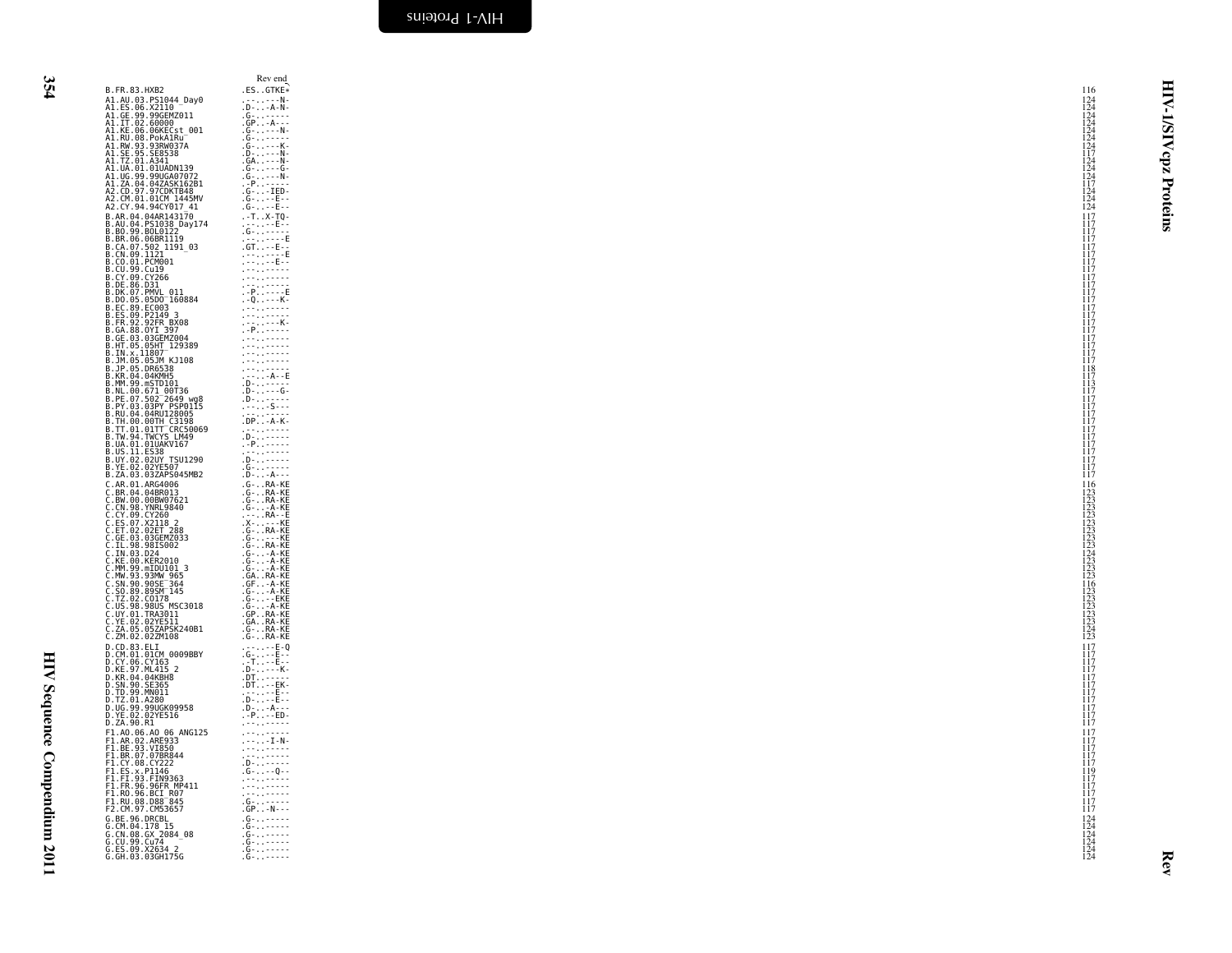|                                                                                                                                                                                                                                                                | Rev end                                                                                                                                                |                                                                                     |
|----------------------------------------------------------------------------------------------------------------------------------------------------------------------------------------------------------------------------------------------------------------|--------------------------------------------------------------------------------------------------------------------------------------------------------|-------------------------------------------------------------------------------------|
| B.FR.83.HXB2                                                                                                                                                                                                                                                   | $.ES. . GTKE*$                                                                                                                                         | 116                                                                                 |
| G.KE.93.HH8793_12_1<br>G.NG.09.09NG_SC62<br>G.PT.x.PT2695<br>G.SE.93.SE6165_G6165                                                                                                                                                                              | $-G - . - A - - -$<br>$.6 - R - - -$                                                                                                                   | $^{124}_{124}$                                                                      |
|                                                                                                                                                                                                                                                                |                                                                                                                                                        | 123                                                                                 |
| H.BE.93.VI991                                                                                                                                                                                                                                                  | $.GT. -A--$                                                                                                                                            |                                                                                     |
| H.BE.93.VĪ997<br>H.CF.90.056                                                                                                                                                                                                                                   | $\frac{6T}{9L}$                                                                                                                                        | $\frac{117}{117}$                                                                   |
| H.GB.00.00GBAC4001                                                                                                                                                                                                                                             | $.GT. -A--$                                                                                                                                            | 117                                                                                 |
| J.CD.97.J 97DC KTB147<br>J.CM.04.04CMU11421<br>J.SE.93.SE9280_7887                                                                                                                                                                                             | GA.                                                                                                                                                    | 117                                                                                 |
|                                                                                                                                                                                                                                                                | .GA. . - - - - -                                                                                                                                       | $\frac{1}{1}$ $\frac{1}{7}$                                                         |
| J.SE.94.SE9173 7022                                                                                                                                                                                                                                            | GA.                                                                                                                                                    | 117                                                                                 |
| K.CD.97.97ZR EQTB11<br>K.CM.96.96CM MP535                                                                                                                                                                                                                      | $-G - . - D - - -$                                                                                                                                     | 117                                                                                 |
|                                                                                                                                                                                                                                                                | $\mathcal{L} \times \mathcal{L}$ , where $\mathcal{L} \times \mathcal{L}$<br>$GP - N-$                                                                 | 117                                                                                 |
| 01_AE.AF.07.569M<br>01 <sup>_</sup> AE.CF.90.90CF11697                                                                                                                                                                                                         |                                                                                                                                                        | $^{124}_{124}$                                                                      |
| 01 AE.CN.09.1119                                                                                                                                                                                                                                               |                                                                                                                                                        |                                                                                     |
|                                                                                                                                                                                                                                                                |                                                                                                                                                        |                                                                                     |
| 01-AE .HK .04 .HK001<br>01-AE .JP .x .DR0492<br>01-AE .JP .x .DR0492<br>01-AE .US .00 .00US_MSC1164                                                                                                                                                            |                                                                                                                                                        | $124$<br>$124$<br>$124$<br>$124$<br>$124$                                           |
|                                                                                                                                                                                                                                                                |                                                                                                                                                        |                                                                                     |
|                                                                                                                                                                                                                                                                | $.6 - - - - - -$<br>.G--A---                                                                                                                           |                                                                                     |
|                                                                                                                                                                                                                                                                | . g- - - - - -                                                                                                                                         | $124$<br>$128$<br>$124$<br>$124$<br>$124$                                           |
|                                                                                                                                                                                                                                                                |                                                                                                                                                        | $\frac{124}{124}$                                                                   |
|                                                                                                                                                                                                                                                                | $.6 - - - - -$                                                                                                                                         |                                                                                     |
|                                                                                                                                                                                                                                                                | : - - : : - - - - -<br>. g - . : - - - - -                                                                                                             | $\frac{124}{117}$                                                                   |
|                                                                                                                                                                                                                                                                | $.9 - - - - - -$<br>$.6 - - - - - -$                                                                                                                   | 124                                                                                 |
|                                                                                                                                                                                                                                                                | $. 6 - - - - - -$                                                                                                                                      |                                                                                     |
|                                                                                                                                                                                                                                                                | . D <u>-</u> - - - - -<br>.GT-A---                                                                                                                     | $\frac{124}{124}$<br>$\frac{177}{118}$                                              |
|                                                                                                                                                                                                                                                                | $GT$ . $T$                                                                                                                                             |                                                                                     |
|                                                                                                                                                                                                                                                                | $.6 - . - A - KE$                                                                                                                                      | 123                                                                                 |
| 08_BC.CN.06.nx2<br>09_cpx.GH.96.96GH2911<br>10_CD.TZ.96.96TZ_BF061                                                                                                                                                                                             | .A--A-KE<br>. G- - - - - -                                                                                                                             | $\frac{122}{117}$                                                                   |
| $-$ CDX $-$ CM $-$ 95 $-$ 95 CM $-$ 1816                                                                                                                                                                                                                       | $. D - - - - - -$<br>$-P.R-E-$                                                                                                                         | 117                                                                                 |
| $\mathsf{B} \mathsf{F}$ .AR.99.ARMA159                                                                                                                                                                                                                         | age avere                                                                                                                                              | 117                                                                                 |
| 13-cpx.cm.96.96CM<br>14-BG.ES.05.X1870<br>15-01B.TH.99.99TH_MU2079<br>16-A2D.KR.97.97KR004                                                                                                                                                                     | $-G - . - - - N -$                                                                                                                                     | $\frac{124}{124}$                                                                   |
|                                                                                                                                                                                                                                                                | $-G - C$<br>$-G - C$<br>$-G - C$<br>$-G - C$<br>$-G - C$                                                                                               | 124                                                                                 |
| 17 BF.AR.99.ARMA038                                                                                                                                                                                                                                            |                                                                                                                                                        | $\overline{124}$<br>117                                                             |
|                                                                                                                                                                                                                                                                | $\overline{GT}$ . $-D-1$                                                                                                                               | 124                                                                                 |
|                                                                                                                                                                                                                                                                |                                                                                                                                                        | $\frac{116}{124}$                                                                   |
|                                                                                                                                                                                                                                                                |                                                                                                                                                        | 124                                                                                 |
|                                                                                                                                                                                                                                                                |                                                                                                                                                        | $\frac{15}{113}$                                                                    |
|                                                                                                                                                                                                                                                                |                                                                                                                                                        | 124                                                                                 |
|                                                                                                                                                                                                                                                                |                                                                                                                                                        | 124<br>124                                                                          |
|                                                                                                                                                                                                                                                                |                                                                                                                                                        |                                                                                     |
|                                                                                                                                                                                                                                                                |                                                                                                                                                        | $\frac{1}{117}$<br>$\frac{1}{123}$<br>$\frac{1}{17}$                                |
|                                                                                                                                                                                                                                                                |                                                                                                                                                        |                                                                                     |
|                                                                                                                                                                                                                                                                |                                                                                                                                                        | $\frac{124}{117}$                                                                   |
|                                                                                                                                                                                                                                                                |                                                                                                                                                        | $\frac{124}{125}$                                                                   |
|                                                                                                                                                                                                                                                                |                                                                                                                                                        | 124                                                                                 |
| 10 Hz, AR, 99, ARM8038<br>10 Hz, AR, 99, ARM8038<br>10 Hz, AR, 99, ARM8038<br>20 Hz, Cl, 99, CU7<br>20 Hz, Cl, 99, CU7<br>22 Hz, Cl, 99, CU7<br>22 Hz, 10 Hz, 10 Hz, 10 Hz, 10 Hz, 10 Hz, 10 Hz, 10 Hz, 22<br>23 Hz, Cl, 02, 02, 02, 00 HBT8                   | $\mathcal{L} \times \mathcal{L}$ , where $\mathcal{L} \times \mathcal{L}$                                                                              | 117<br>117                                                                          |
|                                                                                                                                                                                                                                                                | <b>STAR</b>                                                                                                                                            | $\frac{116}{117}$                                                                   |
|                                                                                                                                                                                                                                                                | .                                                                                                                                                      |                                                                                     |
|                                                                                                                                                                                                                                                                | $-6 - 1 - 1 - 1 - 1$<br>$-6 - 1 - - - - -$                                                                                                             | $\frac{124}{117}$                                                                   |
|                                                                                                                                                                                                                                                                | . G- - - - - -                                                                                                                                         | $\frac{1}{1}$ $\frac{1}{7}$                                                         |
| 39 BF1.07, 03.0769<br>42 BF1.08, 04.04BRN1179<br>42 BF: LU.03.1.uBF 05<br>42 BF: LU.03.1.uBF 05<br>44 BF: CL.00.1.uBF<br>44 BF: CL.00.1.uBP<br>44 BF: CL.00.1.uB0<br>44 BF: CL.00.1.uB0<br>44 BF: CL.00.1.07<br>44 BF: CR.07.07.07<br>44 BF: CR.07.07.07<br>44 | GA. 7777                                                                                                                                               | $\frac{124}{117}$                                                                   |
| 49 cpx. GM. 03. N26677<br>51 01B. SG. 11. 11SG_HM021                                                                                                                                                                                                           | GE.<br>$\label{eq:2.1} \begin{array}{lllllllllll} \bullet & \bullet & \bullet & \bullet & \bullet & \bullet & \bullet & \bullet & \bullet \end{array}$ | 117                                                                                 |
| 0.BE.87.ANT70<br>0.CM.91.MVP5180                                                                                                                                                                                                                               |                                                                                                                                                        |                                                                                     |
| 0.CM.96.96CMA102                                                                                                                                                                                                                                               | AT. RIA--<br>-AT. RIEK-<br>-AX. RIE--                                                                                                                  | $\frac{121}{121}$                                                                   |
| 0.CM.98.98CMA104                                                                                                                                                                                                                                               | $AT. RIA-$                                                                                                                                             |                                                                                     |
| O.<br>CM.99.99CMU4122                                                                                                                                                                                                                                          | $AT. RIA-$                                                                                                                                             | $\begin{array}{c} 120 \\ 121 \\ 121 \\ 122 \\ 122 \\ 122 \\ 122 \\ 122 \end{array}$ |
| 0.FR.92.VAU<br>0.SN.99.99SE_MP1299<br>0.US.97.97US08692A                                                                                                                                                                                                       |                                                                                                                                                        |                                                                                     |
| 0. US. 99. 99 USTWLA                                                                                                                                                                                                                                           | ATRIAN-<br>-ATRVA--<br>-A--.RIA--<br>-ATRIEN-                                                                                                          |                                                                                     |
| N.CM.02.DJ00131<br>N.CM.04.04CM 1015_04<br>N.CM.06.U14842                                                                                                                                                                                                      | $.GK. . RV-G-$                                                                                                                                         | $\frac{125}{123}$                                                                   |
|                                                                                                                                                                                                                                                                | .GKRV-R-<br>.GXRVXR-                                                                                                                                   |                                                                                     |
| N.CM.95.YBF30<br>N.CM.97.YBF106                                                                                                                                                                                                                                | $GK$ $RV - G$                                                                                                                                          |                                                                                     |
| N.FR.11.N1_FR_2011                                                                                                                                                                                                                                             | $.GKRV-R-$<br>.GK-V-R-                                                                                                                                 | $\frac{123}{124}$                                                                   |
| P.CM.06.U14788<br>P.FR.09.RBF168                                                                                                                                                                                                                               | .D-RI-TX<br>.D-RI-TK                                                                                                                                   | 121                                                                                 |
|                                                                                                                                                                                                                                                                | $.$ DNNQ $.$ $.$ $N-$                                                                                                                                  | 123<br>119                                                                          |
| CPZ.CD.90.ANT<br>CPZ.CM.05.SIVcpzMT145<br>CPZ.CM.05.SIVcpzMT145<br>CPZ.GA.88.GAB1<br>CPZ.TZ.00.TAN1<br>CPZ.US.85.US_Marilyn                                                                                                                                    | $DM. RNO -$                                                                                                                                            | $\frac{123}{125}$                                                                   |
|                                                                                                                                                                                                                                                                | $-GK. - A-N-$<br>.GTQPSNSA-                                                                                                                            | 106                                                                                 |
|                                                                                                                                                                                                                                                                | $.GT$ . $A-V -$                                                                                                                                        | 106                                                                                 |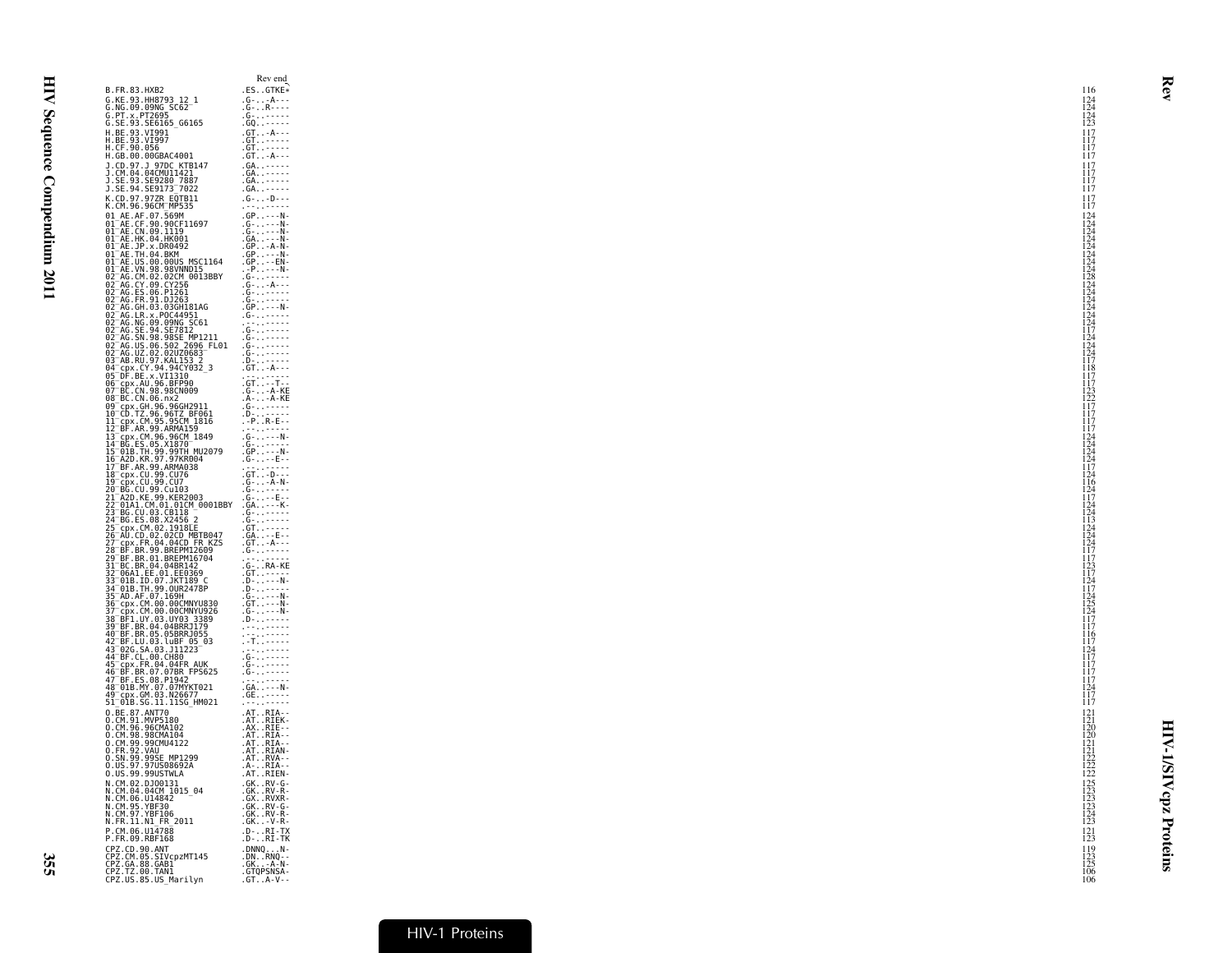| $\overline{11}$<br>ヘー・コード くりょう<br>i<br>I<br>i |  |  |
|-----------------------------------------------|--|--|

<span id="page-43-0"></span>ú.

|                                                                         |           | transmembrane domain |  |  | phos phos<br>$\frac{\text{pyups}}{\alpha - \text{helix}}$ |                                                                                                                                          |         |
|-------------------------------------------------------------------------|-----------|----------------------|--|--|-----------------------------------------------------------|------------------------------------------------------------------------------------------------------------------------------------------|---------|
| B. FR. 83. HXB2                                                         | Vpu start |                      |  |  |                                                           | $\alpha$ -helix<br>v pu start<br>Τ. QP TPIVAIVAL VVA . IIIAIVWSI VIIEYR KILRQ RKI DRLIDRLIE REDS . GNESEG EISAL . VEM . GVEMGH . HAPWDVD | Vpu end |
| A1.AU.03.PS1044 Day0<br>A1.ES.06.X2110                                  |           |                      |  |  |                                                           |                                                                                                                                          |         |
| A1.GE.99.99GEMZ011<br>A1.IT.02.60000                                    |           |                      |  |  |                                                           |                                                                                                                                          |         |
| Al.KE.06.06KECst_001<br>Al.RU.08.PokAlRu<br>Al.RW.93.93RW037A           |           |                      |  |  |                                                           |                                                                                                                                          |         |
| 1.SE.95.SE8538                                                          |           |                      |  |  |                                                           |                                                                                                                                          |         |
| TZ.01.A341<br>01.01UADN139                                              |           |                      |  |  |                                                           |                                                                                                                                          |         |
| 99.99116407072<br>04 047ASK162R1                                        |           |                      |  |  |                                                           |                                                                                                                                          |         |
| 97.97CDKTB48<br>CM.01.01CM 1445MV                                       |           |                      |  |  |                                                           |                                                                                                                                          |         |
| A2.CY.94.94CY017 41<br>B.AR.04.04AR143170                               |           |                      |  |  |                                                           |                                                                                                                                          |         |
| .AU.04.PS1038 Day174<br>BO.99.BOL0122                                   |           |                      |  |  |                                                           |                                                                                                                                          |         |
| .BR.06.06BRIII9                                                         |           |                      |  |  |                                                           |                                                                                                                                          |         |
| B.CA.07.502 II9I_03<br>B.CN.09.112I<br>B.CO.01.PCM001                   |           |                      |  |  |                                                           |                                                                                                                                          |         |
| B.CU.99.Cu19<br>B.CY.09.CY266                                           |           |                      |  |  |                                                           |                                                                                                                                          |         |
| B.DE.86.D31<br>B.DK.07.PMVL 011                                         |           |                      |  |  |                                                           |                                                                                                                                          |         |
| .DO.05.05DO 160884<br>EC.89.EC003                                       |           |                      |  |  |                                                           |                                                                                                                                          |         |
| B.ES.09.P2149 3<br>B.FR.92.92FR BX08                                    |           |                      |  |  |                                                           |                                                                                                                                          |         |
| .GA.88.OYI 397<br>.GE.03.03GEMZ004                                      |           |                      |  |  |                                                           |                                                                                                                                          |         |
| HT.05.05HT 129389<br>.IN.x.11807<br>.JM.05.05JM KJ108                   |           |                      |  |  |                                                           |                                                                                                                                          |         |
| .1P.05.DR6538                                                           |           |                      |  |  |                                                           |                                                                                                                                          |         |
| KR.04.04KMH5<br>99.mSTD101                                              |           |                      |  |  |                                                           |                                                                                                                                          |         |
| .PE.07.502-2649 wg8<br>.PY.03.03PY PSP0115                              |           |                      |  |  |                                                           |                                                                                                                                          |         |
| .RU.04.04RU128005                                                       |           |                      |  |  |                                                           |                                                                                                                                          |         |
| TH.00.00TH C3198<br>TT.01.01TT CRC50069                                 |           |                      |  |  |                                                           |                                                                                                                                          |         |
| B.TW.94.TWCYS LM49<br>B.UA.01.01UAKV167<br>B.US.11.ES38                 |           |                      |  |  |                                                           |                                                                                                                                          |         |
| 02.02YE507                                                              |           |                      |  |  |                                                           |                                                                                                                                          |         |
| B.ZA.03.03ZAPS045MB2                                                    |           |                      |  |  |                                                           |                                                                                                                                          |         |
| .AR.01.ARG4006<br>04.04BR013                                            |           |                      |  |  |                                                           |                                                                                                                                          |         |
| BW.00.00BW07621<br>CN.98.YNRL9840                                       |           |                      |  |  |                                                           |                                                                                                                                          |         |
| .CY.09.CY260<br>.ES.07.X2118 2<br>ET.02.02ET 288                        |           |                      |  |  |                                                           |                                                                                                                                          |         |
| GE.03.03GEMZ033.<br>IL.98.98IS002                                       |           |                      |  |  |                                                           |                                                                                                                                          |         |
| . IN .03.D24<br>C.KE.00.KER2010                                         |           |                      |  |  |                                                           |                                                                                                                                          |         |
| .MM.99.mIDU101 3<br>MW.93.93MW 965                                      |           |                      |  |  |                                                           |                                                                                                                                          |         |
| SN.90.90SE 364<br>S0.89.89SM 145                                        |           |                      |  |  |                                                           |                                                                                                                                          |         |
| C.TZ.02.CO178<br>C.US.98.98US MSC3018                                   |           |                      |  |  |                                                           |                                                                                                                                          |         |
| .UY.01.TRA3011<br>.YE.02.02YE511                                        |           |                      |  |  |                                                           |                                                                                                                                          |         |
| 05.05ZAPSK240B1.<br>C.ZM.02.02ZM108                                     |           |                      |  |  |                                                           |                                                                                                                                          |         |
| D.CD.83.ELI<br>CM.01.01CM 0009BBY                                       |           |                      |  |  |                                                           |                                                                                                                                          |         |
| D.CY.06.CY163<br>D.KE.97.ML415 2<br>D.KR.04.04KBH8                      |           |                      |  |  |                                                           |                                                                                                                                          |         |
| .SN.90.SE365                                                            |           |                      |  |  |                                                           |                                                                                                                                          |         |
| .99.MN011                                                               |           |                      |  |  |                                                           |                                                                                                                                          |         |
| D.TZ.01.A280<br>D.UG.99.99UGK09958<br>D.VE.02.02YE516                   |           |                      |  |  |                                                           |                                                                                                                                          |         |
| D.ZA.90.R1<br>F1.A0.06.A0.06.ANG125                                     |           |                      |  |  |                                                           |                                                                                                                                          |         |
| F1.AR.02.ARE933<br>F1.BE.93.VI850                                       |           |                      |  |  |                                                           |                                                                                                                                          |         |
| F1.BR.07.07BR844                                                        |           |                      |  |  |                                                           |                                                                                                                                          |         |
| ES.x.P1146<br>F1.FI.93.FIN9363                                          |           |                      |  |  |                                                           |                                                                                                                                          |         |
| F1.FR.96.96FR MP411<br>-1.RO.96.BCI R07<br>-1.RU.08.D88 845             |           |                      |  |  |                                                           |                                                                                                                                          |         |
| 2.CM.97.CM53657                                                         |           |                      |  |  |                                                           |                                                                                                                                          |         |
| G.BE.96.DRCBL                                                           |           |                      |  |  |                                                           |                                                                                                                                          |         |
| G.CM.04.178 15<br>G.CN.08.GX_2084_08<br>G.CU.99.Cu74<br>G.ES.09.X2634 2 |           |                      |  |  |                                                           |                                                                                                                                          |         |
| G.GH.03.03GH175G                                                        |           |                      |  |  |                                                           | - LA - - . - - - - D . FD - - VG -                                                                                                       |         |

<span id="page-43-1"></span>HIV-1/SIV cpz Proteins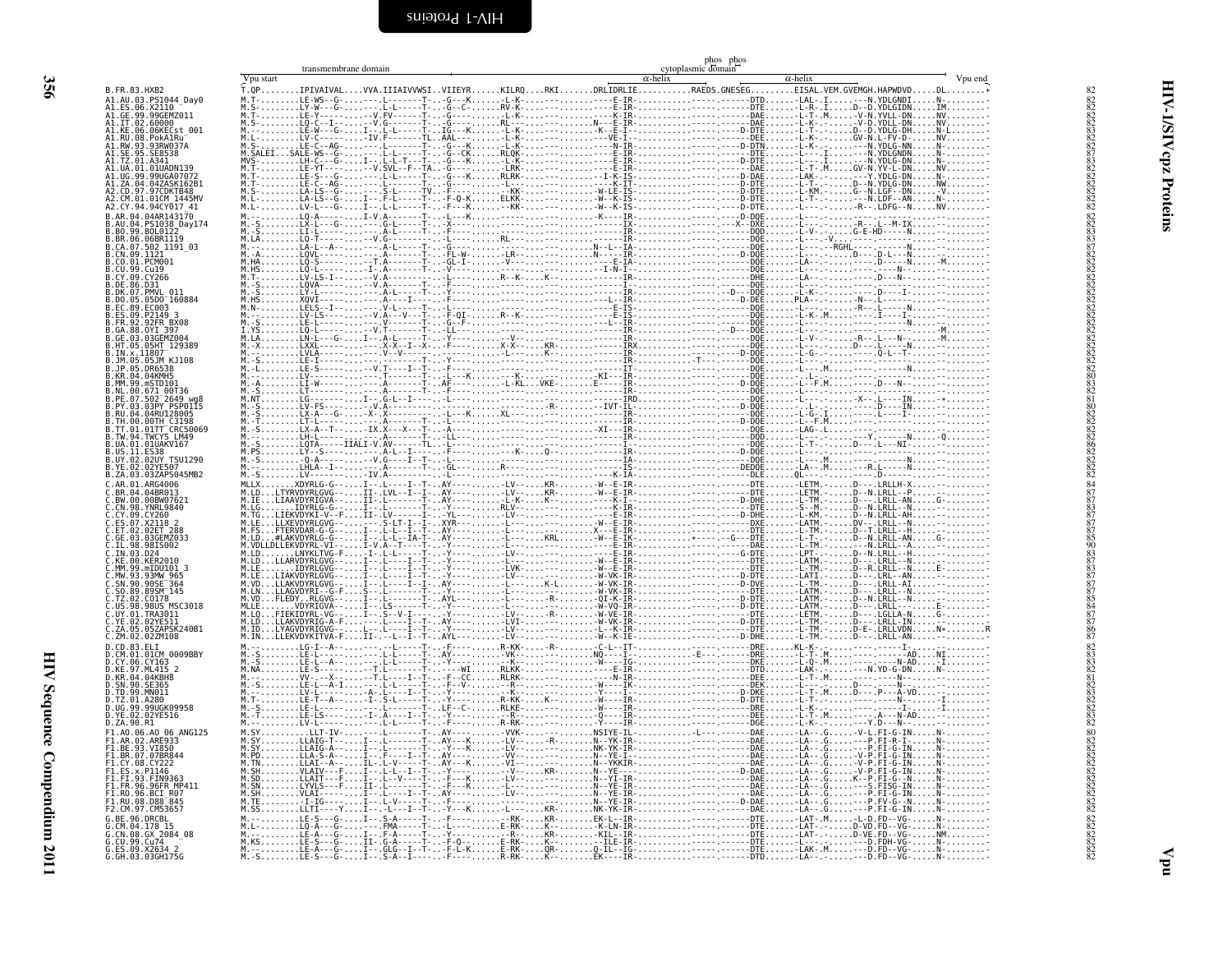|                                                                                                    | Vpu start | transmembrane domain | cytoplasmic domain<br>$\alpha$ -helix<br>$\alpha$ -helix                                  | Vpu end         |
|----------------------------------------------------------------------------------------------------|-----------|----------------------|-------------------------------------------------------------------------------------------|-----------------|
| B.FR.83.HXB2                                                                                       |           |                      | T.QPIPIVAIVALVVA.IIIAIVVWSIVIIEYRKILRQRKIDRLIDRLIERAEDS.GNESEGEISAL.VEM.GVEMGH.HAPWDVDDL* |                 |
| G.KE.93.HH8793 12 1                                                                                |           |                      |                                                                                           |                 |
| G.NG.09.09NG SC62<br>G.PT.x.PT2695                                                                 |           |                      |                                                                                           |                 |
| G.SE.93.SE6165 G6165<br>H.BE.93.VI991                                                              |           |                      |                                                                                           |                 |
| H.BE.93.VI997                                                                                      |           |                      |                                                                                           |                 |
| H.CF.90.056<br>H.GB.00.00GBAC4001                                                                  |           |                      |                                                                                           |                 |
| J.CD.97.J 97DC KTB147<br>J.CM.04.04CMU11421                                                        |           |                      |                                                                                           |                 |
| J.SE.93.SE9280 7887                                                                                |           |                      |                                                                                           |                 |
| J.SE.94.SE9173 7022<br>K.CD.97.97ZR EQTB11                                                         |           |                      |                                                                                           |                 |
| K.CM.96.96CM MP535<br>01 AE.AF.07.569M                                                             |           |                      |                                                                                           |                 |
| 01 AE.CF.90.90CF11697                                                                              |           |                      |                                                                                           |                 |
| 01 AE.CN.09.1119<br>01 AE.HK.04.HK001<br>01 AE.JP.x.DR0492                                         |           |                      |                                                                                           |                 |
| $01^-$ AE.TH.04.BKM                                                                                |           |                      |                                                                                           |                 |
| 01 AE.US.00.00US MSC1164<br>01 AE. VN. 98. 98 VNND15                                               |           |                      |                                                                                           |                 |
| 02 AG.CM.02.02CM 0013BBY                                                                           |           |                      |                                                                                           |                 |
| 02 AG.CY.09.CY256<br>02 AG.ES.06.P1261                                                             |           |                      |                                                                                           |                 |
| 02 AG. FR. 91. DJ263<br>02 AG. GH. 03. 03GH181AG                                                   |           |                      |                                                                                           |                 |
| 02 <sup>-</sup> AG.LR.x.P0C44951<br>02 AG.NG.09.09NG SC61                                          |           |                      |                                                                                           |                 |
| 02 AG. SE. 94. SE7812                                                                              |           |                      |                                                                                           |                 |
| 02 AG. SN. 98. 98SE MP1211<br>02 AG. US. 06. 502 2696 FL01                                         |           |                      |                                                                                           |                 |
| 02 <sup>-</sup> AG.UZ.02.02UZ0683<br>03 AB.RU.97.KAL153 2<br>04 cpx.CY.94.94CY032_3                |           |                      |                                                                                           |                 |
| 05 DF.BE.x.VI1310                                                                                  |           |                      |                                                                                           |                 |
| 06 Cpx. AU. 96. BFP90<br>07 BC.CN.98.98CN009                                                       |           |                      |                                                                                           |                 |
| 08 BC.CN.06.nx2                                                                                    |           |                      |                                                                                           |                 |
| 09 cpx.GH.96.96GH2911<br>10 CD.TZ.96.96TZ BF061<br>11 cpx.CM.95.95CM 1816                          |           |                      |                                                                                           |                 |
| 12 BF AR 99 ARMA159                                                                                |           |                      |                                                                                           |                 |
| 13 cpx.CM.96.96CM 1849<br>14 BG.ES.05.X1870                                                        |           |                      |                                                                                           |                 |
| 15 <sup>-</sup> 01B.TH.99.99TH MU2079<br>16 A2D.KR.97.97KR004                                      |           |                      |                                                                                           |                 |
| 17 BF.AR.99.ARMA038<br>18 CDX.CU.99.CU76                                                           |           |                      |                                                                                           |                 |
| 19 cpx.CU.99.CU7<br>20 BG.CU.99.Cu103                                                              |           |                      |                                                                                           |                 |
| 21 <sup>-</sup> A2D.KE.99.KER2003                                                                  |           |                      |                                                                                           |                 |
| 22 <sup>-</sup> 01A1.CM.01.01CM 0001BBY<br>23 BG.CU.03.CB118                                       |           |                      |                                                                                           |                 |
| 24 <sup>-</sup> BG.ES.08.X2456                                                                     |           |                      |                                                                                           |                 |
| 25 CDX. CM. 02.1918LE<br>26 AU. CD. 02. 02CD MBTB047<br>27 CDX. FR. 04. 04CD FR. KZS               |           |                      |                                                                                           |                 |
| 28 BF.BR.99.BREPM12609<br>29 <sup>-</sup> BF.BR.01.BREPM16704                                      |           |                      |                                                                                           |                 |
| 31 BC.BR.04.04BR142<br>32 <sup>-</sup> 06A1.EE.01.EE0369                                           |           |                      |                                                                                           |                 |
| 33 <sup>-</sup> 01B.ID.07.JKT189                                                                   |           |                      |                                                                                           |                 |
| 34 <sup>–</sup> 01B.TH.99.OUR2478P<br>35 <sup>-</sup> AD.AF.07.169H                                |           |                      |                                                                                           |                 |
| 36 <sup>-</sup> cpx.CM.00.00CMNYU830<br>37 cpx.CM.00.00CMNYU926                                    |           |                      |                                                                                           |                 |
| 38 <sup>-</sup> BF1.UY.03.UY03 3389<br>39 BF.BR.04.04BRRJ179                                       |           |                      |                                                                                           |                 |
| 40 BF.BR.05.05BRRJ055<br>42 BF.LU.03.luBF 05 03                                                    |           |                      |                                                                                           |                 |
| 43 <sup>-</sup> 02G.SA.03.J11223<br>44 BF.CL.00.CH80                                               |           |                      |                                                                                           |                 |
| 45 cpx.FR.04.04FR AUK                                                                              |           |                      |                                                                                           |                 |
| 46 BF BR 07 07BR FPS625<br>47 BF.ES.08.P1942                                                       |           |                      |                                                                                           |                 |
| 48 01B.MY.07.07MYKT021<br>49 cpx. GM. 03. N26677                                                   |           |                      |                                                                                           |                 |
| 51 01B.SG.11.11SG HM021<br>0.BE.87.ANT70                                                           |           |                      |                                                                                           |                 |
| 0.CM.91.MVP5180<br>0. CM. 96. 96 CMA102                                                            |           |                      |                                                                                           |                 |
| 0.CM.98.98CMA104                                                                                   |           |                      |                                                                                           |                 |
| 0.CM.99.99CMU4122<br>0. FR. 92. VAU                                                                |           |                      |                                                                                           |                 |
| 0.SN.99.99SE MP1299<br>.97050869ZA                                                                 |           |                      |                                                                                           |                 |
| 0.US.99.99USTWLA                                                                                   |           |                      |                                                                                           | 83              |
| N.CM.02.DJ00131                                                                                    |           |                      |                                                                                           |                 |
|                                                                                                    |           |                      |                                                                                           |                 |
| N.CM.04.04CM 1015_04<br>N.CM.06.U14842<br>N.CM.95.YBF30<br>N.CM.97.YBF106<br>N.FR.11.N1_FR_2011    |           |                      |                                                                                           |                 |
| P.CM.06.U14788                                                                                     |           |                      |                                                                                           | 7247481226      |
| P.FR.09.RBF168                                                                                     |           |                      |                                                                                           | $^{72}_{85}$    |
| CPZ.CD.90.ANT<br>CPZ.CM.05.SIVcpzMT145<br>CPZ.GA.88.GAB1<br>CPZ.TZ.00.TAN1<br>CPZ.US.85.US_Marilyn |           |                      |                                                                                           |                 |
|                                                                                                    |           |                      |                                                                                           | $\frac{69}{67}$ |
|                                                                                                    |           |                      |                                                                                           |                 |

phos <sup>p</sup>hos

transmembrane domain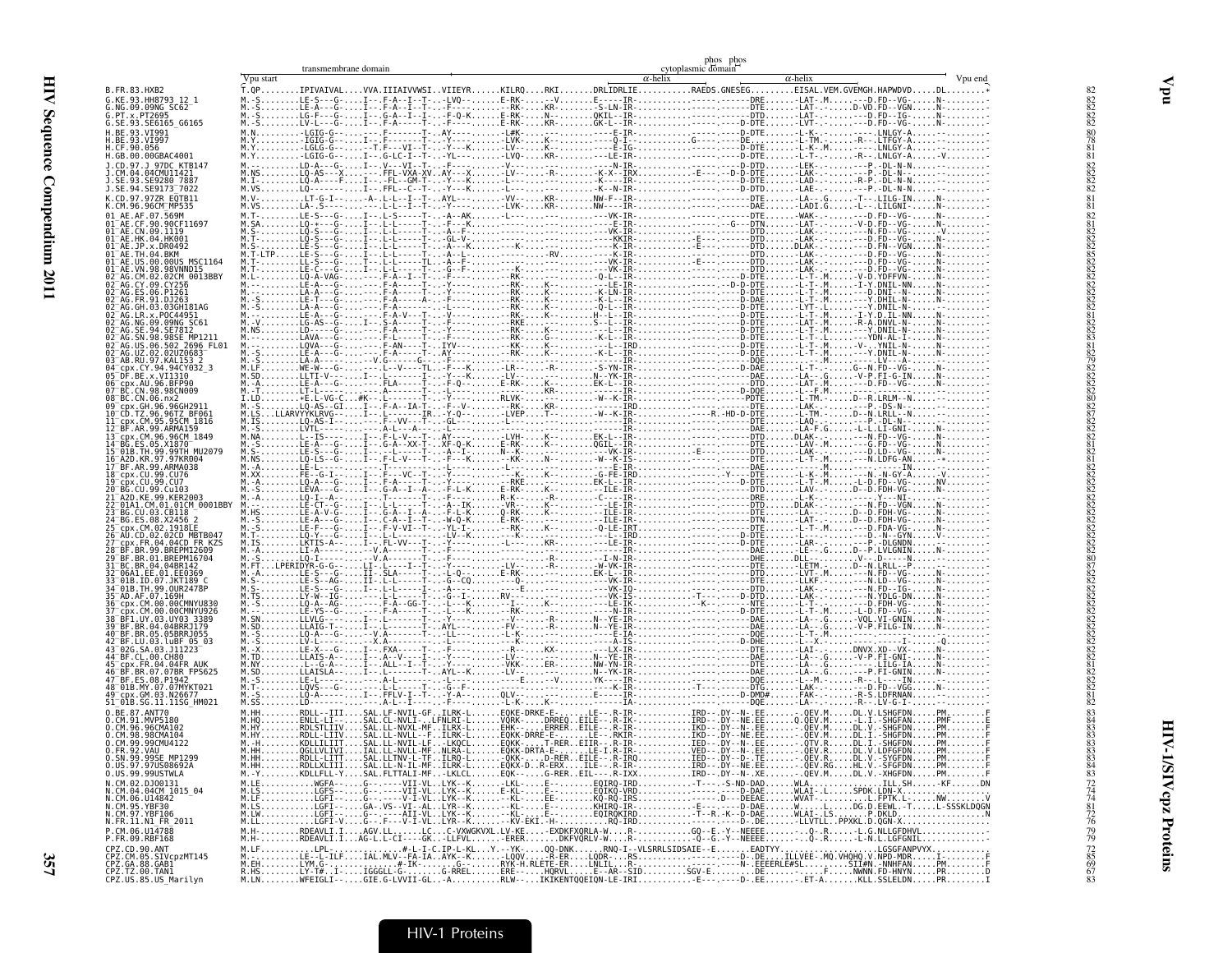<span id="page-45-1"></span><span id="page-45-0"></span>

| B. FR. 83. HXB2<br>A1.AU.03.PS1044 Day0                                                  | MRVKEKYQHLWRWGWRWGTM.LLGMLMIČSATE.KLWVTVYYGVPVWKEATTTLFČASDAKAYDTEVHNVWATHAČVPTDPNPQEVVL.VNVTENFMMWKNDMVEQMHEDI.ISLW.DQSLKPČVKLT.PLČVS.LKČTDLKNDTN 139 |  |  |  |  |  |
|------------------------------------------------------------------------------------------|--------------------------------------------------------------------------------------------------------------------------------------------------------|--|--|--|--|--|
| A1.ES.06.X2110 <sup>--0</sup>                                                            |                                                                                                                                                        |  |  |  |  |  |
| A1.IT.02.60000<br>A1.KE.06.06KECst 001                                                   |                                                                                                                                                        |  |  |  |  |  |
| A1.RU.08.PokA1Ru-<br>A1.RW.93.93RW037A<br>A1.SE.95.SE8538                                |                                                                                                                                                        |  |  |  |  |  |
| A1.TZ.01.A341<br>A1.UA.01.01UADN139<br>A1.UG.99.99UGA07072                               |                                                                                                                                                        |  |  |  |  |  |
| A1.ZA.04.04ZASK162B1<br>A2.CD.97.97CDKTB48                                               |                                                                                                                                                        |  |  |  |  |  |
| A2.CM.01.01CM 1445MV<br>A2.CY.94.94CY017 41                                              |                                                                                                                                                        |  |  |  |  |  |
| B.AR.04.04AR143170<br>B.AU.04.PS1038 Day174<br>B.BO.99.BOL0122                           |                                                                                                                                                        |  |  |  |  |  |
| B.BR.06.06BRIII9<br>B.CA.07.502_1191_03                                                  |                                                                                                                                                        |  |  |  |  |  |
| B.CN.09.1121<br>B.CO.01.PCM001<br>B.CU.99.Cu19                                           |                                                                                                                                                        |  |  |  |  |  |
| B.CY.09.CY266<br>B.DE.86.D31                                                             |                                                                                                                                                        |  |  |  |  |  |
| B.DK.07.PMVL 011<br>B.DO.05.05D0 160884                                                  |                                                                                                                                                        |  |  |  |  |  |
| B.EC.89.EC003<br>B.ES.09.P2149 3<br>B. FR. 92. 92 FR BX08                                |                                                                                                                                                        |  |  |  |  |  |
| B.GA.88.0YI 397<br>B.GE.03.03GEMZ004                                                     |                                                                                                                                                        |  |  |  |  |  |
| B.HT.05.05HT 129389<br>B.IN.x.11807<br>B.JM.05.05JM KJ108                                |                                                                                                                                                        |  |  |  |  |  |
| B.JP.05.DR6538<br>B.KR.04.04KMH5                                                         |                                                                                                                                                        |  |  |  |  |  |
| B.MM.99.mSTD101<br>B.NL.00.671 00T36<br>B.PE.07.502 <sup>-2649</sup> wq8                 |                                                                                                                                                        |  |  |  |  |  |
| B.PY.03.03PY PSP0115<br>B.RU.04.04RUI28005                                               |                                                                                                                                                        |  |  |  |  |  |
| B. TH.00.00TH C3198<br>B.TT.01.01TTCRC50069<br>B.TW.94.TWCYS LM49                        |                                                                                                                                                        |  |  |  |  |  |
| B.UA.01.01UAKV167                                                                        |                                                                                                                                                        |  |  |  |  |  |
| B.UY.02.02UY TSU1290<br>B.YE.02.02YE507<br>B.ZA.03.03ZAPS045MB2                          |                                                                                                                                                        |  |  |  |  |  |
| C.AR.01.ARG4006<br>C.BR.04.04BR013                                                       |                                                                                                                                                        |  |  |  |  |  |
| C.BW.00.00BW07621<br>C. CN. 98. YNRL 9840                                                |                                                                                                                                                        |  |  |  |  |  |
| C.CY.09.CY260<br>C.ES.07.X2118 2<br>C.ET.02.02ET 288                                     |                                                                                                                                                        |  |  |  |  |  |
| C.GE.03.03GEMZ033<br>C.IL.98.98IS002                                                     |                                                                                                                                                        |  |  |  |  |  |
| C.IN.03.D24<br>C.KE.00.KER2010                                                           |                                                                                                                                                        |  |  |  |  |  |
| C.MM.99.mIDU101 3<br>C.MW.93.93MW 965                                                    |                                                                                                                                                        |  |  |  |  |  |
| C.SN.90.90SE 364<br>C.SO.89.89SM 145<br>C.TZ.02.C0178                                    |                                                                                                                                                        |  |  |  |  |  |
| C.US.98.98US MSC3018<br>C.UY.01.TRA3011                                                  |                                                                                                                                                        |  |  |  |  |  |
| C.YE.02.02YE511<br>C.ZA.05.05ZAPSK240B1<br>C.ZM.02.02ZM108                               |                                                                                                                                                        |  |  |  |  |  |
| D.CD.83.ELI                                                                              |                                                                                                                                                        |  |  |  |  |  |
| D.CM.01.01CM 0009BBY<br>D.CY.06.CY163<br>D.KE.97.ML415_2                                 |                                                                                                                                                        |  |  |  |  |  |
| D.KR.04.04KBH8<br>D.TD.99.MN011                                                          |                                                                                                                                                        |  |  |  |  |  |
| D.TZ.01.A280<br>D.UG.99.99UGK09958<br>D.YE.02.02YE516                                    |                                                                                                                                                        |  |  |  |  |  |
| D.ZA.90.R1<br>F1.A0.06.A0 06 ANG125                                                      |                                                                                                                                                        |  |  |  |  |  |
| F1.BE.93.VI850<br>F1.BR.07.07BR844                                                       |                                                                                                                                                        |  |  |  |  |  |
| F1.CY.08.CY222<br>F1.ES.x.P1146<br>F1.FI.93.FIN9363                                      |                                                                                                                                                        |  |  |  |  |  |
| F1.FR.96.96FR MP411                                                                      |                                                                                                                                                        |  |  |  |  |  |
| F1.R0.96.BCI_R07<br>F1.R0.96.BCI_R07<br>F1.RU.08.D88 <sup>-845</sup><br>F2.CM.97.CM53657 |                                                                                                                                                        |  |  |  |  |  |
| G.BE.96.DRCBL<br>G.CM.04.178 15<br>G.CN.08.GX_2084_08                                    |                                                                                                                                                        |  |  |  |  |  |
| G.CU.99.Cu74                                                                             |                                                                                                                                                        |  |  |  |  |  |
| G.ES.09.X2634 2<br>G. GH. 03.03GH175G                                                    |                                                                                                                                                        |  |  |  |  |  |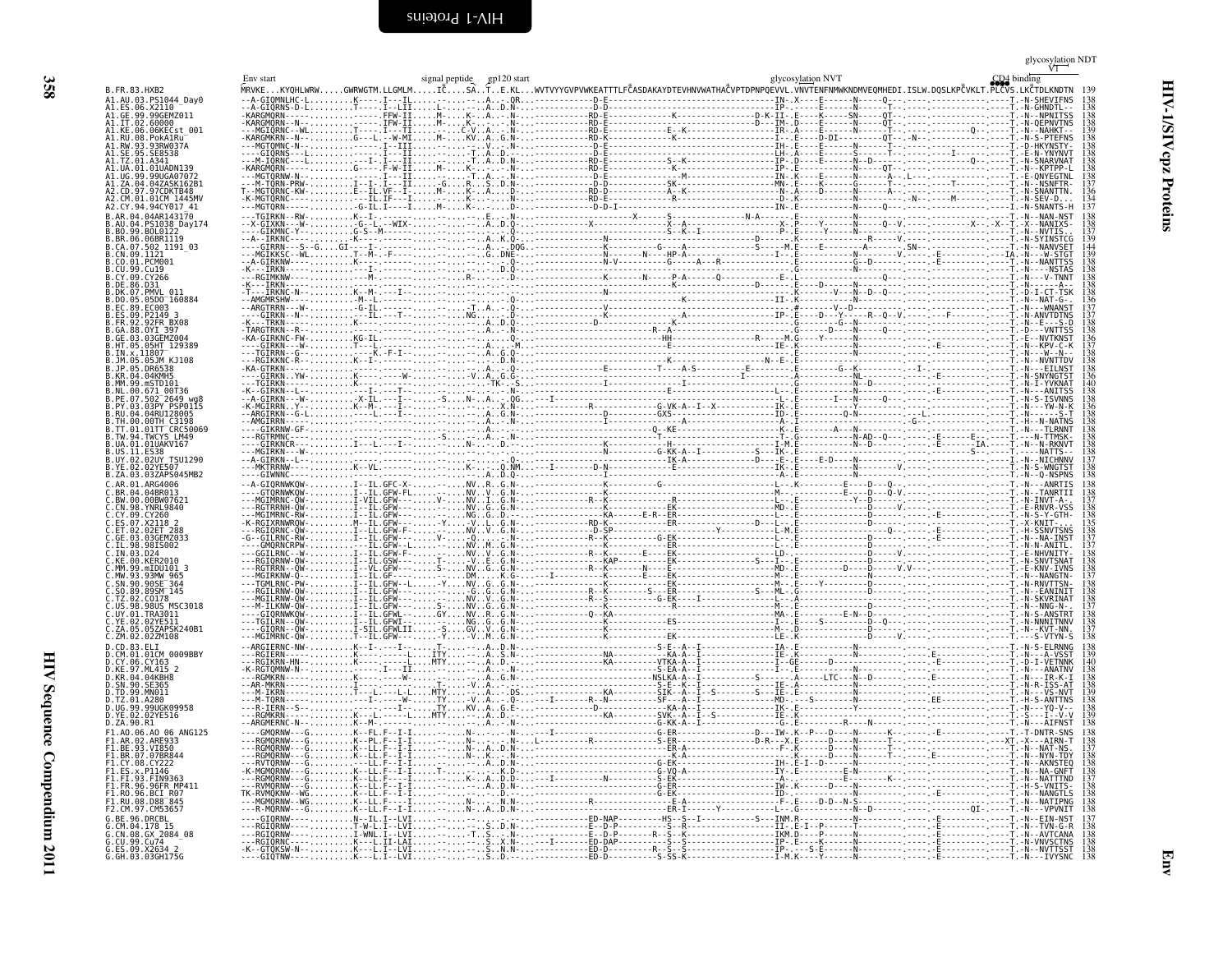| B.FR.83.HXB2                                                                                 |  |  |  | Env start (SIDA binding ) signal peptide gp120 start (SIDA binding glycosylation NVT) signal peptide gp120 start<br>MRVKEKYQHLWRWGWRWGTM.LLGMLMIČSATE.KLWVTVYYGVPVWKEATTTLFČASDAKAYDTEVHNVWATHAČVPTDPNPQE   |  |
|----------------------------------------------------------------------------------------------|--|--|--|-------------------------------------------------------------------------------------------------------------------------------------------------------------------------------------------------------------|--|
| G.KE.93.HH8793 12 1<br>G.NG.09.09NG SC62                                                     |  |  |  |                                                                                                                                                                                                             |  |
| G.PT.x.PT2695<br>G.SE.93.SE6165_G6165                                                        |  |  |  |                                                                                                                                                                                                             |  |
| .BE.93.VI991<br>CF.90.056                                                                    |  |  |  |                                                                                                                                                                                                             |  |
| GB.00.00GBAC4001                                                                             |  |  |  |                                                                                                                                                                                                             |  |
|                                                                                              |  |  |  |                                                                                                                                                                                                             |  |
|                                                                                              |  |  |  |                                                                                                                                                                                                             |  |
| CM.96.96CM MP535                                                                             |  |  |  |                                                                                                                                                                                                             |  |
|                                                                                              |  |  |  |                                                                                                                                                                                                             |  |
| 1 <sup>-</sup> AE.TH.04.BKM                                                                  |  |  |  |                                                                                                                                                                                                             |  |
|                                                                                              |  |  |  |                                                                                                                                                                                                             |  |
|                                                                                              |  |  |  |                                                                                                                                                                                                             |  |
|                                                                                              |  |  |  |                                                                                                                                                                                                             |  |
|                                                                                              |  |  |  |                                                                                                                                                                                                             |  |
| 98.98SE MP1211                                                                               |  |  |  |                                                                                                                                                                                                             |  |
| cnx.CY.94.94CY032 3                                                                          |  |  |  |                                                                                                                                                                                                             |  |
| DF.BE.x.VI1310<br>cpx.AU.96.BFP90                                                            |  |  |  |                                                                                                                                                                                                             |  |
| CN.98.98CN009                                                                                |  |  |  |                                                                                                                                                                                                             |  |
| cpx.CM.95.95CM 1816                                                                          |  |  |  |                                                                                                                                                                                                             |  |
| 99.ARMA159<br>cpx.CM.96.96CM 1849                                                            |  |  |  |                                                                                                                                                                                                             |  |
| 01B.TH.99.99TH MU2079                                                                        |  |  |  |                                                                                                                                                                                                             |  |
| A2D.KR.97.97KR004<br>BF.AR.99.ARMA038<br>cnx.CU.99.CU76                                      |  |  |  |                                                                                                                                                                                                             |  |
|                                                                                              |  |  |  |                                                                                                                                                                                                             |  |
| 01A1.CM.01.01CM 0001BB                                                                       |  |  |  |                                                                                                                                                                                                             |  |
|                                                                                              |  |  |  |                                                                                                                                                                                                             |  |
| AU.CD.02.02CD MBTB047<br>FR.04.04CD FR KZS                                                   |  |  |  |                                                                                                                                                                                                             |  |
| 99.BREPM12609<br>.01.BREPM16704<br>RR 04 04RR142                                             |  |  |  |                                                                                                                                                                                                             |  |
| 06A1.EE.01.EE0369<br>01B.ID.07.JKT189                                                        |  |  |  |                                                                                                                                                                                                             |  |
| .0UR2478P<br>AD. AF. 07. 169H                                                                |  |  |  |                                                                                                                                                                                                             |  |
|                                                                                              |  |  |  |                                                                                                                                                                                                             |  |
| BF.BR.04.04BRR1179<br>BR.05.05BRR1055                                                        |  |  |  |                                                                                                                                                                                                             |  |
| 03. LuBF 05 03                                                                               |  |  |  |                                                                                                                                                                                                             |  |
| FR 04 04FR AIII                                                                              |  |  |  |                                                                                                                                                                                                             |  |
| 8 01B.MY.07.07MYKT021                                                                        |  |  |  |                                                                                                                                                                                                             |  |
| cpx.GM.03.N26677<br>1 01B.SG.11.11SG HM021                                                   |  |  |  |                                                                                                                                                                                                             |  |
| CM.96.96CMA102                                                                               |  |  |  |                                                                                                                                                                                                             |  |
| CM.98.98CMA104<br>0.CM.99.99CMU4122                                                          |  |  |  | -AM-.KRN.RQ-GIL.YI.VMALIIP-LSYD.Q-YA---S-----E--KPX------VNLTŠ--R--I-SQ------T-H-YP-.K---DK--I-E-Y-----Q---.------E-----------OM-.F---Ö                                                                     |  |
| FR.92.VAU<br>0.SN.99.99SE MP1299                                                             |  |  |  | YA---S-----ED-KP--------NLTS--Q--I---Q-------S-N-YE-.K---DK--I-E-Y--D--Q--- .-D-- .----------QM-.F---Q                                                                                                      |  |
| 0.US.97.97US08692A<br>0.US.99.99USTWLA                                                       |  |  |  | -K-MI-QRN-RK-GIIIIIIIIIIIIIIIIIIIIIIIIP-IILTYNIIIOIH.IIIYA---A-----E--PY-------NITS--0--I--SQ------S-Y-YP-ITK--DI--T---Q----I-----OM-IE---OM-IE---OMM-NYVQGNY_133<br>-K-MK.KKN.KK-GIII.CX.IV-LIIP-LSSNP-YA- |  |
| N.CM.02.DJ00131<br>N.CM.04.04CM 1015 04                                                      |  |  |  |                                                                                                                                                                                                             |  |
| N.CM.06.U14842<br>N.CM.05.YBF30<br>N.CM.97.YBF106                                            |  |  |  |                                                                                                                                                                                                             |  |
| N.FR.11.N1 FR 2011<br>P.CM.06.U14788                                                         |  |  |  | -K-MKKKKNS-GNL.EI.C-ALI-YFN-ISYTSGTRY---------RD-KI----A--SLTSX-Q--I--Q------R-I-PI.D---S--I-D-Y--T--Q---.-------------------V---T.MX-S-CSTVDC 139<br>--AMKKKKNS-GNLGICLALVIYFNAIS--S.                      |  |
| P.FR.09.RBF168<br>CPZ.CD.90.ANT<br>CPZ.CM.05.SIVcpzMT145<br>CPZ.GA.88.GAB1<br>CPZ.TZ.00.TAN1 |  |  |  |                                                                                                                                                                                                             |  |
|                                                                                              |  |  |  |                                                                                                                                                                                                             |  |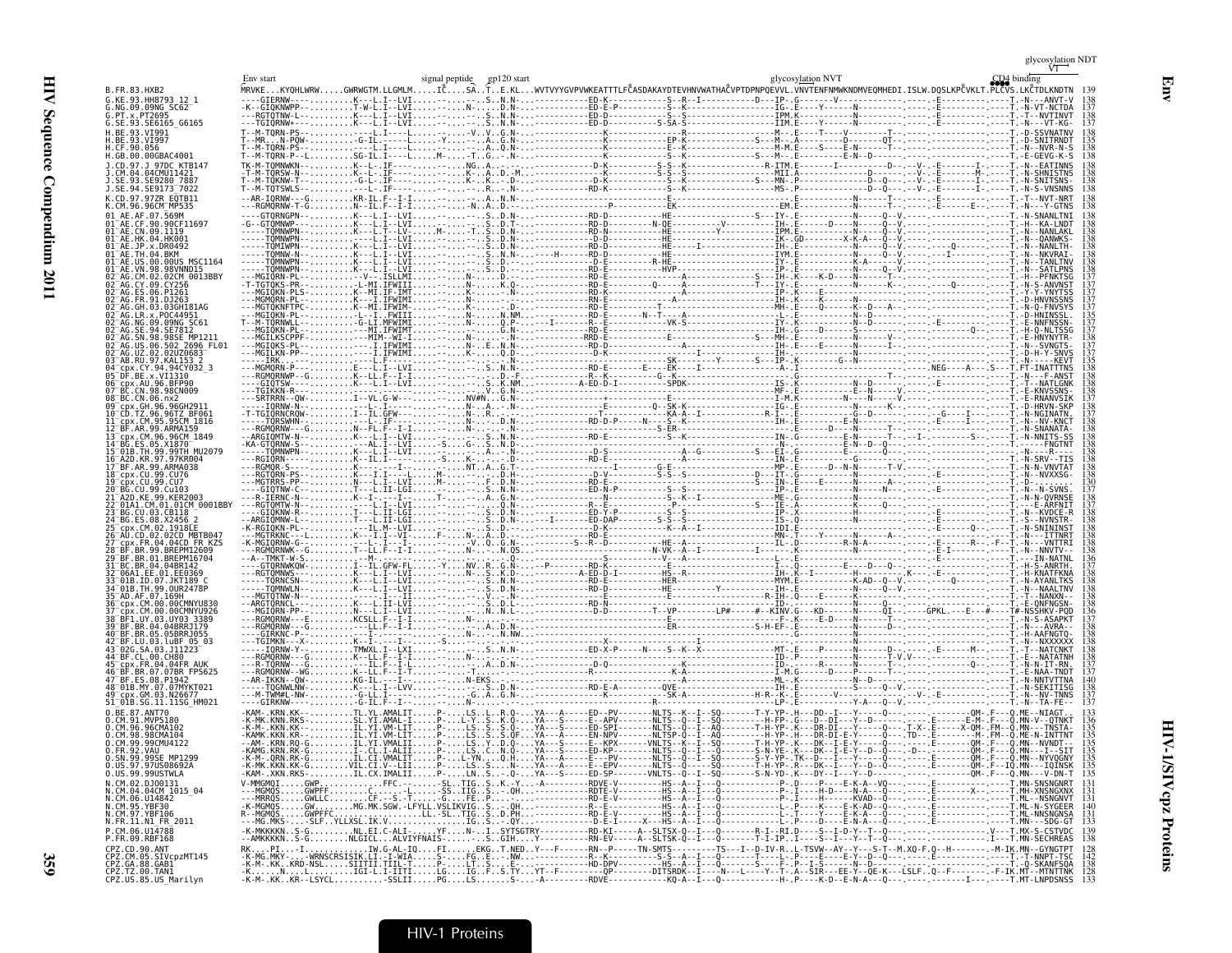<span id="page-47-0"></span>

|                                                                                                                  | V1                | glycosylation NCS | glycosylation NIS |                   | CD <sub>4</sub> binding | glycosylation NVS<br>glycosylation NGT                                                                                                              |                   |
|------------------------------------------------------------------------------------------------------------------|-------------------|-------------------|-------------------|-------------------|-------------------------|-----------------------------------------------------------------------------------------------------------------------------------------------------|-------------------|
| B.FR.83.HXB2                                                                                                     | glycosylation NSS |                   |                   | glycosylation NDT | glycosylation NTS       | glycosylation NKT<br>TNSSSGRMIMEKGEIKNČSFNISTSIRGKVQKEYAFFYKLDIIPIDNDTTSYKLTSČNTSVITQAČPKVSFEPIPIHYČAPAGFAILKČNNKTFNGTGPČTNVSTVOČTHGIRPVVSTOLLL 261 |                   |
| A1.AU.03.PS1044_Day0                                                                                             |                   |                   |                   |                   |                         |                                                                                                                                                     |                   |
| A1.IT.02.60000                                                                                                   |                   |                   |                   |                   |                         |                                                                                                                                                     |                   |
| A1.KE.06.06KECst_001<br>A1.RU.08.PokA1Ru                                                                         |                   |                   |                   |                   |                         |                                                                                                                                                     |                   |
| A1.RW.93.93RW037A<br>A1.SE.95.SE8538<br>A1.TZ.01.A341                                                            |                   |                   |                   |                   |                         |                                                                                                                                                     |                   |
| A1.UA.01.01UADN139<br>A1.UG.99.99UGA07072                                                                        |                   |                   |                   |                   |                         |                                                                                                                                                     | 264               |
| A1.ZA.04.04ZASK162B1<br>A2.CD.97.97CDKTB48<br>A2.CM.01.01CM 1445MV                                               |                   |                   |                   |                   |                         |                                                                                                                                                     | 254<br>256        |
| A2.CY.94.94CY017 41<br>B.AR.04.04AR143170                                                                        |                   |                   |                   |                   |                         |                                                                                                                                                     |                   |
| .AU.04.PS1038 Day174<br>.BO.99.BOL0122                                                                           |                   |                   |                   |                   |                         |                                                                                                                                                     |                   |
| .BR.06.06BR1119<br>.CA.07.502 1191_03<br>.CN.09.1121                                                             |                   |                   |                   |                   |                         |                                                                                                                                                     |                   |
| .CO.01.PCM001<br>.CU.99.Cu19                                                                                     |                   |                   |                   |                   |                         |                                                                                                                                                     |                   |
| .CY.09.CY266<br>.DE.86.D31                                                                                       |                   |                   |                   |                   |                         |                                                                                                                                                     |                   |
| .DK.07.PMVL 011<br>.DO.05.05D0 <sup>-</sup> 160884<br>EC.89.EC003                                                |                   |                   |                   |                   |                         |                                                                                                                                                     |                   |
| ES.09.P2149 3<br>FR.92.92FR BX08                                                                                 |                   |                   |                   |                   |                         |                                                                                                                                                     |                   |
| .GA.88.OYI 397<br>.GE.03.03GEMZ004                                                                               |                   |                   |                   |                   |                         |                                                                                                                                                     | $\frac{266}{263}$ |
| HT.05.05HT 129389.<br>.IN.x.11807<br>.JM.05.05JM KJ108                                                           |                   |                   |                   |                   |                         |                                                                                                                                                     | 266               |
| .JP.05.DR6538<br>.KR.04.04KMH5                                                                                   |                   |                   |                   |                   |                         |                                                                                                                                                     |                   |
| MM.99.mSTD101<br>NL.00.671 00T36                                                                                 |                   |                   |                   |                   |                         |                                                                                                                                                     |                   |
| .PE.07.502 2649 wg8<br>.PY.03.03PY PSP0115<br>RU.04.04RU128005                                                   |                   |                   |                   |                   |                         |                                                                                                                                                     | 260               |
| .TH.00.00TH C3198<br>.TT.01.01TT <sup>-</sup> CRC50069                                                           |                   |                   |                   |                   |                         |                                                                                                                                                     | 262<br>257<br>270 |
| .TW.94.TWCYS LM49<br>UA.01.01UAKV167<br>.US.11.ES38                                                              |                   |                   |                   |                   |                         |                                                                                                                                                     | 264<br>277        |
| .UY.02.02UY_TSU1290<br>YE.02.02YE507                                                                             |                   |                   |                   |                   |                         |                                                                                                                                                     |                   |
| .ZA.03.03ZAPS045MB2<br>.AR.01.ARG4006<br>.BR.04.04BR013                                                          |                   |                   |                   |                   |                         |                                                                                                                                                     | 258               |
| .BW.00.00BW07621<br>.CN.98.YNRL9840                                                                              |                   |                   |                   |                   |                         |                                                                                                                                                     |                   |
| CY.09.CY260<br>ES.07.X2118 2                                                                                     |                   |                   |                   |                   |                         |                                                                                                                                                     |                   |
| GE.03.03GEMZ033.<br>.IL.98.98IS002                                                                               |                   |                   |                   |                   |                         |                                                                                                                                                     |                   |
| KF 00 KFR2016                                                                                                    |                   |                   |                   |                   |                         |                                                                                                                                                     | 267               |
| MM.99.mIDU101 3<br>MW.93.93MW 965                                                                                |                   |                   |                   |                   |                         |                                                                                                                                                     |                   |
| .SN.90.90SE <sup>-</sup> 364<br>.SO.89.89SMT145<br>.TZ.02.C0178                                                  |                   |                   |                   |                   |                         |                                                                                                                                                     |                   |
| .US.98.98US MSC3018<br>.UY.01.TRA3011                                                                            |                   |                   |                   |                   |                         |                                                                                                                                                     | 252<br>258<br>262 |
| .YE.02.02YE511<br>.ZA.05.05ZAPSK240B1<br>.ZM.02.02ZM108                                                          |                   |                   |                   |                   |                         |                                                                                                                                                     |                   |
| D.CD.83.ELI<br>CM.01.01CM 0009BBY.                                                                               |                   |                   |                   |                   |                         |                                                                                                                                                     |                   |
| .CY.06.CY163<br>.KE.97.ML415 2                                                                                   |                   |                   |                   |                   |                         |                                                                                                                                                     | 265               |
| .KR.04.04KBH8<br>.SN.90.SE365<br>.TD.99.MN011                                                                    |                   |                   |                   |                   |                         |                                                                                                                                                     |                   |
| TZ.01.A280.<br>.UG.99.99UGK09958                                                                                 |                   |                   |                   |                   |                         |                                                                                                                                                     |                   |
| 0.YE.02.02YE516<br>D.ZA.90.R1                                                                                    |                   |                   |                   |                   |                         |                                                                                                                                                     |                   |
| F1.A0.06.A0 06 ANG125<br>F1.BE.93.VI850                                                                          |                   |                   |                   |                   |                         |                                                                                                                                                     |                   |
| F1.BE.95.07880<br>F1.BR.07.07BR844<br>F1.CY.08.CY222<br>F1.ES.x.P1146<br>F1.FI.93.FIN9363                        |                   |                   |                   |                   |                         |                                                                                                                                                     |                   |
|                                                                                                                  |                   |                   |                   |                   |                         |                                                                                                                                                     |                   |
| F1.FR.96.96FR MP411<br>F1.R0.96.BCI_R07<br>F1.R0.96.BCI_R07<br>F1.RU.08.D88 <sup>-</sup> 845<br>F2.CM.97.CM53657 |                   |                   |                   |                   |                         |                                                                                                                                                     |                   |
|                                                                                                                  |                   |                   |                   |                   |                         |                                                                                                                                                     |                   |
|                                                                                                                  |                   |                   |                   |                   |                         |                                                                                                                                                     |                   |
| G.CU.99.Cu74<br>G.ES.09.X2634_2                                                                                  |                   |                   |                   |                   |                         |                                                                                                                                                     |                   |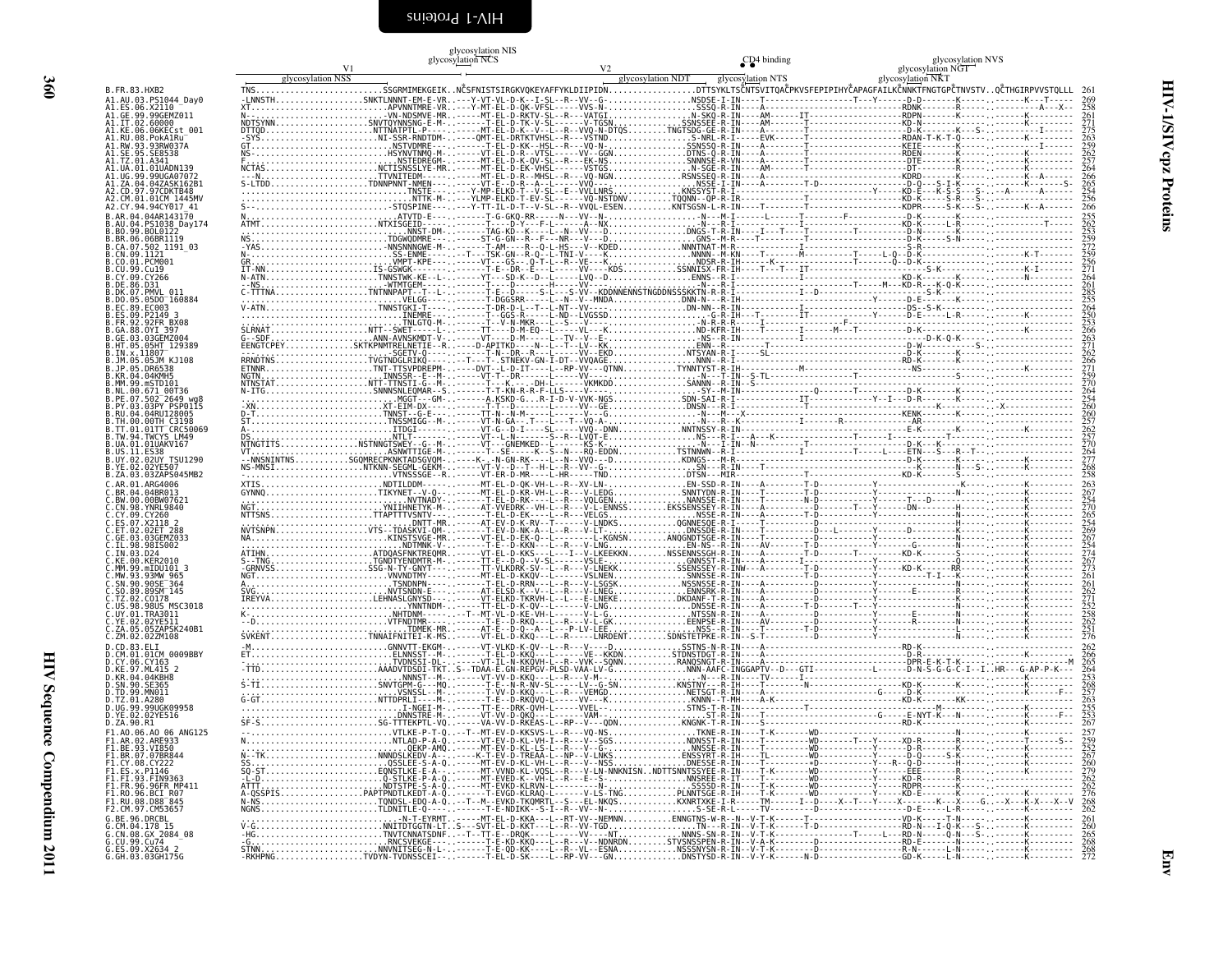|                                                                                                                     | glycosylation NIS<br>glycosylation NCS                                                                                                                                                                                         |                   | CD <sub>4</sub> binding                                                                     | glycosylation NVS                      |
|---------------------------------------------------------------------------------------------------------------------|--------------------------------------------------------------------------------------------------------------------------------------------------------------------------------------------------------------------------------|-------------------|---------------------------------------------------------------------------------------------|----------------------------------------|
| glycosylation NSS                                                                                                   |                                                                                                                                                                                                                                | glycosylation NDT | glycosylation NTS                                                                           | glycosylation NGT<br>glycosylation NKT |
| B. FR. 83. HXB2                                                                                                     | SSGRMIMEKGEIKNČSFNISTSIRGKVQKEYAFFYKLDIIPIDNDTTSYKLTSČNTSVITQAČPKVSFEPIPIHYČAPAGFAILKČNNKTFNGTGPČTNVSTVQČTHGIRPVVSTQLLL 26                                                                                                     |                   |                                                                                             |                                        |
| G.KE.93.HH8793 12 1<br>G.NG.09.09NG SC62 <sup>-</sup>                                                               |                                                                                                                                                                                                                                |                   | ---L--R--V---NDDSSNSTGNYSN-R-IN--V-T-K------D-D---------G-------KE-E-------0-----------K--- |                                        |
| G.PT.x.PT2695<br>G.SE.93.SE6165_G6165                                                                               |                                                                                                                                                                                                                                |                   |                                                                                             |                                        |
| RF 93.VT991                                                                                                         |                                                                                                                                                                                                                                |                   |                                                                                             |                                        |
| .CF.90.056<br>.GB.00.00GBAC4001                                                                                     |                                                                                                                                                                                                                                |                   |                                                                                             |                                        |
|                                                                                                                     |                                                                                                                                                                                                                                |                   |                                                                                             |                                        |
|                                                                                                                     |                                                                                                                                                                                                                                |                   |                                                                                             |                                        |
| SE.94.SE9173 7022                                                                                                   |                                                                                                                                                                                                                                |                   |                                                                                             |                                        |
|                                                                                                                     | ATSTVVSPA---------T-E-KD-KK--S-L--R--VL <sup>3</sup> LNGEGNNSS-E-R-IN----T---T----T--------------------KD-R-------K------ ----                                                                                                 |                   |                                                                                             |                                        |
|                                                                                                                     |                                                                                                                                                                                                                                |                   |                                                                                             |                                        |
|                                                                                                                     |                                                                                                                                                                                                                                |                   |                                                                                             |                                        |
|                                                                                                                     |                                                                                                                                                                                                                                |                   |                                                                                             |                                        |
| CM 0013BBY                                                                                                          |                                                                                                                                                                                                                                |                   |                                                                                             |                                        |
|                                                                                                                     |                                                                                                                                                                                                                                |                   |                                                                                             |                                        |
|                                                                                                                     |                                                                                                                                                                                                                                |                   |                                                                                             |                                        |
|                                                                                                                     |                                                                                                                                                                                                                                |                   |                                                                                             |                                        |
|                                                                                                                     | NATION AND CONTIDUCTION CONTINUES AND CONTINUES ARE CONTINUES AND CONTINUES ARE CONTINUES AND CONTINUES ARE CONTINUES AND CONTINUES ARE CONTINUES AND CONTINUES ARE CONTINUES AND CONTINUES ARE CONTINUES AND CONTINUES ARE CO |                   |                                                                                             |                                        |
|                                                                                                                     |                                                                                                                                                                                                                                |                   |                                                                                             |                                        |
| 94CY032 3                                                                                                           |                                                                                                                                                                                                                                |                   |                                                                                             |                                        |
| <b>xVT1310</b>                                                                                                      |                                                                                                                                                                                                                                |                   |                                                                                             |                                        |
|                                                                                                                     |                                                                                                                                                                                                                                |                   |                                                                                             |                                        |
|                                                                                                                     |                                                                                                                                                                                                                                |                   |                                                                                             |                                        |
| 95CM 1816<br>.96.96CM 1849                                                                                          |                                                                                                                                                                                                                                |                   |                                                                                             |                                        |
|                                                                                                                     |                                                                                                                                                                                                                                |                   |                                                                                             |                                        |
| A2D.KR.97.97KR004<br>99.ARMA038                                                                                     |                                                                                                                                                                                                                                |                   |                                                                                             |                                        |
|                                                                                                                     |                                                                                                                                                                                                                                |                   |                                                                                             |                                        |
|                                                                                                                     |                                                                                                                                                                                                                                |                   |                                                                                             |                                        |
|                                                                                                                     |                                                                                                                                                                                                                                |                   |                                                                                             |                                        |
|                                                                                                                     |                                                                                                                                                                                                                                |                   |                                                                                             |                                        |
| .04.04CD FR KZS                                                                                                     |                                                                                                                                                                                                                                |                   |                                                                                             |                                        |
|                                                                                                                     |                                                                                                                                                                                                                                |                   |                                                                                             |                                        |
|                                                                                                                     |                                                                                                                                                                                                                                |                   |                                                                                             |                                        |
| .JKT189 C                                                                                                           |                                                                                                                                                                                                                                |                   |                                                                                             |                                        |
|                                                                                                                     |                                                                                                                                                                                                                                |                   |                                                                                             |                                        |
|                                                                                                                     |                                                                                                                                                                                                                                |                   |                                                                                             |                                        |
|                                                                                                                     |                                                                                                                                                                                                                                |                   |                                                                                             |                                        |
|                                                                                                                     |                                                                                                                                                                                                                                |                   |                                                                                             |                                        |
| 04.04FR AUK                                                                                                         |                                                                                                                                                                                                                                |                   |                                                                                             |                                        |
|                                                                                                                     |                                                                                                                                                                                                                                |                   |                                                                                             |                                        |
|                                                                                                                     |                                                                                                                                                                                                                                |                   |                                                                                             |                                        |
|                                                                                                                     |                                                                                                                                                                                                                                |                   | .<br>.SKVNDSNAVNG-T-M--N--ŠTI-K--------------------T-Y--F---DTD-----L-H-T-V-IIT-----        |                                        |
| CM.96.96CMA102<br>CM.98.98CMA104                                                                                    |                                                                                                                                                                                                                                |                   | /Q-SDNGNGTTGKGNM-T-IN--STT------------------------Y--F----TE-----T-                         |                                        |
| 0.FR.92.VAU                                                                                                         | TAASSAV-K-E--VT-VLKD-KE-00-L--RS-                                                                                                                                                                                              |                   | MK-E-STTS-M-T-IN--STT-K------T---------G-Y--F---DTE-----Q-R-ITV-T-----K.                    |                                        |
| Ö.SN.99.99SE MP1299<br>O.US.97.97US08692A                                                                           |                                                                                                                                                                                                                                |                   |                                                                                             |                                        |
| 0.US.99.99USTWLA<br>N.CM.02.DJ00131                                                                                 |                                                                                                                                                                                                                                |                   |                                                                                             |                                        |
| N.CM.02.0J000131<br>N.CM.04.04CM 1015_04<br>N.CM.06.014842<br>N.CM.95.YBF30<br>N.CM.97.YBF106<br>N.FR.11.N1_FR_2011 |                                                                                                                                                                                                                                |                   |                                                                                             |                                        |
|                                                                                                                     |                                                                                                                                                                                                                                |                   |                                                                                             |                                        |
| P.CM.06.U14788                                                                                                      |                                                                                                                                                                                                                                |                   |                                                                                             |                                        |
| P.FR.09.RBF168                                                                                                      | --NSSRVNNSTD-TNTSKTNPL-LFQ----TT-IVKD-Q-TQQ-L--RA-LTKL--NST-R-IN---TT------N---L-Q------Y-LM---QTG-------NK--ITH-----K-T-----I- 270<br>C-NNSSS-VNXTADNPLDLFK----TT-VLK                                                         |                   |                                                                                             |                                        |
| . r<br>CPZ.CD.90.ANT<br>CPZ.CM.05.SIVcpzMT145<br>CPZ.GA.88.GAB1<br>CPZ.TZ.00.TAN1                                   |                                                                                                                                                                                                                                |                   |                                                                                             |                                        |
| CPZ.US.85.US Marilyn                                                                                                |                                                                                                                                                                                                                                |                   |                                                                                             |                                        |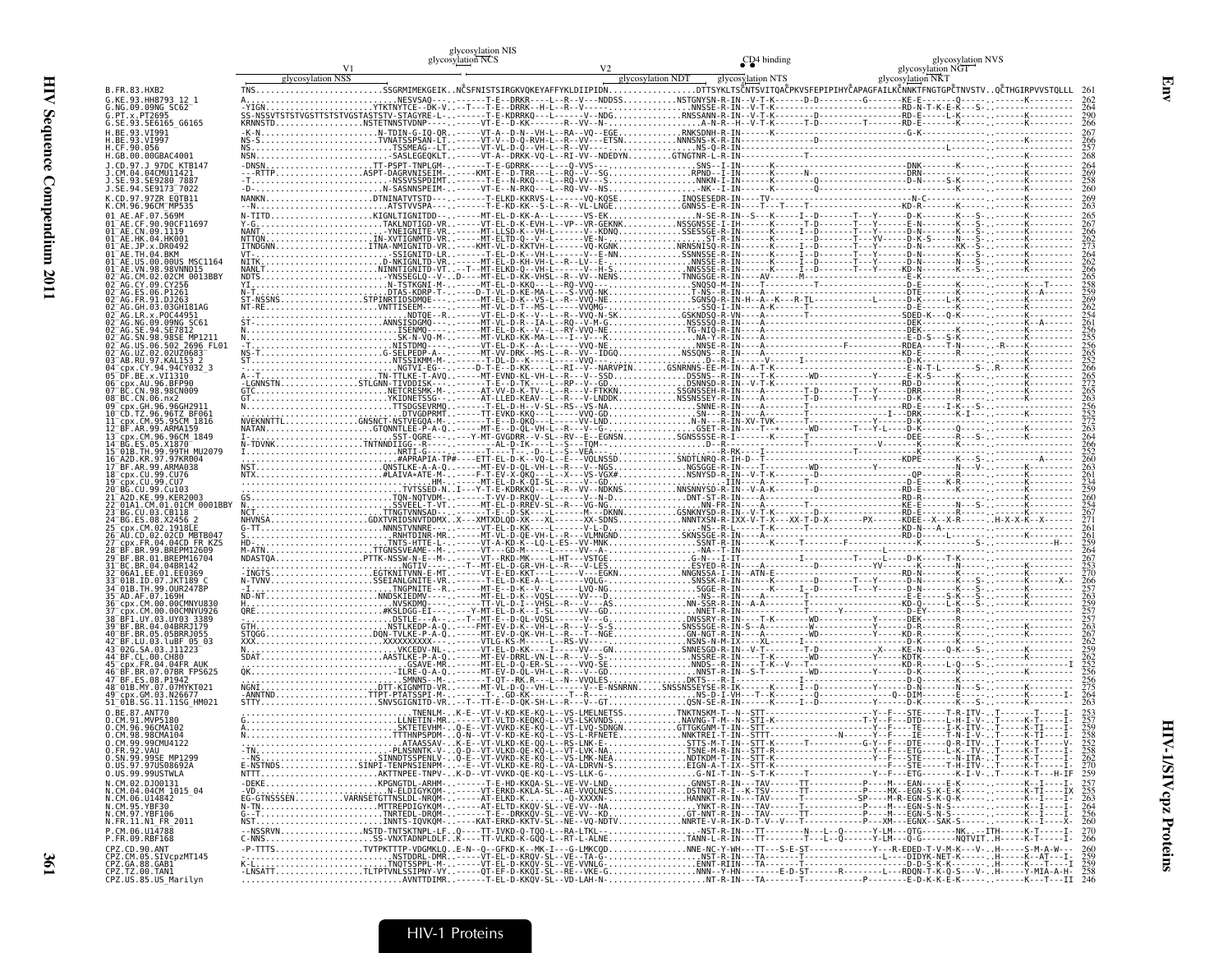#### $CD4$  binding

<span id="page-49-0"></span>glycosylation NNT<br>glycosylation NCT

| glycosylation NGS<br>B.FR.83.HXB2<br>AU.03.PS1044 Day0<br>.06.X2110<br>99.99GEMZ011<br>.02.60000<br>06.06KECst 001<br>08.PokA1Ru<br>93.93RW037A<br>5. SE8538<br>19 9911GA0707<br>04 047ASK162R1<br>$.04$ AR143170<br>PS1038 Dav174<br>9.B0L0122<br>.06 <sub>BR1119</sub><br>.502 1191 03<br>.09.1121<br>.01.PCM001<br>9.Cu19<br>07.PMVL 011<br>$.05D0^-160884$<br>88.0YI 397<br>03.03GEMZ004<br>05.05HT 129389<br>M KJ108<br>1.04KMH5<br>99.mSTD101<br>00.671 00T36<br>.502 <sup>-</sup> 2649 wg8<br>.03PY PSP0115<br>04.04RU128005<br>00.00TH C3198<br>01TT CRC50069<br>01.01UAKV167<br>.ĒS38<br>.02UY TSU1290<br>B.ZA.03.03ZAPS045MB2<br>ARG4006<br>00BW07621<br>8. YNRL 9840<br>.02ET 288<br>03GEMZ033<br>98IS002<br>99.mIDU101 3<br>10.90SE <sup>-</sup> 364<br>08.9805 MSC3018<br>01 TRA3011<br>05ZAPSK240B1<br>02.02ZM108<br>83.ELI<br>$\overline{1.01}$ CM 0009BBY<br>06.CY163<br>97.ML415 2<br>04.04KBH8<br>90.SE365<br>99.MN011<br>01.A280<br>99UGK09958<br>02.02YE516<br>90.R1<br>A0.06.A0 06 ANG125<br>3.VI850<br>07RR844<br><b>08 CY222</b><br>P1146<br>93. FIN9363<br>06.96FR MP411<br>98.D88 <sup>-</sup> 845<br>97.CM53657<br>96.DRCBL<br>.GX 2084 08<br>:.cu.99.cu74<br>:.es.09.x2634 | glycosylation NFT | glycosylation NCT |  |  |
|-------------------------------------------------------------------------------------------------------------------------------------------------------------------------------------------------------------------------------------------------------------------------------------------------------------------------------------------------------------------------------------------------------------------------------------------------------------------------------------------------------------------------------------------------------------------------------------------------------------------------------------------------------------------------------------------------------------------------------------------------------------------------------------------------------------------------------------------------------------------------------------------------------------------------------------------------------------------------------------------------------------------------------------------------------------------------------------------------------------------------------------------------------------------------------------------------------|-------------------|-------------------|--|--|
|                                                                                                                                                                                                                                                                                                                                                                                                                                                                                                                                                                                                                                                                                                                                                                                                                                                                                                                                                                                                                                                                                                                                                                                                       |                   |                   |  |  |
|                                                                                                                                                                                                                                                                                                                                                                                                                                                                                                                                                                                                                                                                                                                                                                                                                                                                                                                                                                                                                                                                                                                                                                                                       |                   |                   |  |  |
|                                                                                                                                                                                                                                                                                                                                                                                                                                                                                                                                                                                                                                                                                                                                                                                                                                                                                                                                                                                                                                                                                                                                                                                                       |                   |                   |  |  |
|                                                                                                                                                                                                                                                                                                                                                                                                                                                                                                                                                                                                                                                                                                                                                                                                                                                                                                                                                                                                                                                                                                                                                                                                       |                   |                   |  |  |
|                                                                                                                                                                                                                                                                                                                                                                                                                                                                                                                                                                                                                                                                                                                                                                                                                                                                                                                                                                                                                                                                                                                                                                                                       |                   |                   |  |  |
|                                                                                                                                                                                                                                                                                                                                                                                                                                                                                                                                                                                                                                                                                                                                                                                                                                                                                                                                                                                                                                                                                                                                                                                                       |                   |                   |  |  |
|                                                                                                                                                                                                                                                                                                                                                                                                                                                                                                                                                                                                                                                                                                                                                                                                                                                                                                                                                                                                                                                                                                                                                                                                       |                   |                   |  |  |
|                                                                                                                                                                                                                                                                                                                                                                                                                                                                                                                                                                                                                                                                                                                                                                                                                                                                                                                                                                                                                                                                                                                                                                                                       |                   |                   |  |  |
|                                                                                                                                                                                                                                                                                                                                                                                                                                                                                                                                                                                                                                                                                                                                                                                                                                                                                                                                                                                                                                                                                                                                                                                                       |                   |                   |  |  |
|                                                                                                                                                                                                                                                                                                                                                                                                                                                                                                                                                                                                                                                                                                                                                                                                                                                                                                                                                                                                                                                                                                                                                                                                       |                   |                   |  |  |
|                                                                                                                                                                                                                                                                                                                                                                                                                                                                                                                                                                                                                                                                                                                                                                                                                                                                                                                                                                                                                                                                                                                                                                                                       |                   |                   |  |  |
|                                                                                                                                                                                                                                                                                                                                                                                                                                                                                                                                                                                                                                                                                                                                                                                                                                                                                                                                                                                                                                                                                                                                                                                                       |                   |                   |  |  |
|                                                                                                                                                                                                                                                                                                                                                                                                                                                                                                                                                                                                                                                                                                                                                                                                                                                                                                                                                                                                                                                                                                                                                                                                       |                   |                   |  |  |
|                                                                                                                                                                                                                                                                                                                                                                                                                                                                                                                                                                                                                                                                                                                                                                                                                                                                                                                                                                                                                                                                                                                                                                                                       |                   |                   |  |  |
|                                                                                                                                                                                                                                                                                                                                                                                                                                                                                                                                                                                                                                                                                                                                                                                                                                                                                                                                                                                                                                                                                                                                                                                                       |                   |                   |  |  |
|                                                                                                                                                                                                                                                                                                                                                                                                                                                                                                                                                                                                                                                                                                                                                                                                                                                                                                                                                                                                                                                                                                                                                                                                       |                   |                   |  |  |
|                                                                                                                                                                                                                                                                                                                                                                                                                                                                                                                                                                                                                                                                                                                                                                                                                                                                                                                                                                                                                                                                                                                                                                                                       |                   |                   |  |  |
|                                                                                                                                                                                                                                                                                                                                                                                                                                                                                                                                                                                                                                                                                                                                                                                                                                                                                                                                                                                                                                                                                                                                                                                                       |                   |                   |  |  |
|                                                                                                                                                                                                                                                                                                                                                                                                                                                                                                                                                                                                                                                                                                                                                                                                                                                                                                                                                                                                                                                                                                                                                                                                       |                   |                   |  |  |
|                                                                                                                                                                                                                                                                                                                                                                                                                                                                                                                                                                                                                                                                                                                                                                                                                                                                                                                                                                                                                                                                                                                                                                                                       |                   |                   |  |  |
|                                                                                                                                                                                                                                                                                                                                                                                                                                                                                                                                                                                                                                                                                                                                                                                                                                                                                                                                                                                                                                                                                                                                                                                                       |                   |                   |  |  |
|                                                                                                                                                                                                                                                                                                                                                                                                                                                                                                                                                                                                                                                                                                                                                                                                                                                                                                                                                                                                                                                                                                                                                                                                       |                   |                   |  |  |
|                                                                                                                                                                                                                                                                                                                                                                                                                                                                                                                                                                                                                                                                                                                                                                                                                                                                                                                                                                                                                                                                                                                                                                                                       |                   |                   |  |  |
|                                                                                                                                                                                                                                                                                                                                                                                                                                                                                                                                                                                                                                                                                                                                                                                                                                                                                                                                                                                                                                                                                                                                                                                                       |                   |                   |  |  |
|                                                                                                                                                                                                                                                                                                                                                                                                                                                                                                                                                                                                                                                                                                                                                                                                                                                                                                                                                                                                                                                                                                                                                                                                       |                   |                   |  |  |
|                                                                                                                                                                                                                                                                                                                                                                                                                                                                                                                                                                                                                                                                                                                                                                                                                                                                                                                                                                                                                                                                                                                                                                                                       |                   |                   |  |  |
|                                                                                                                                                                                                                                                                                                                                                                                                                                                                                                                                                                                                                                                                                                                                                                                                                                                                                                                                                                                                                                                                                                                                                                                                       |                   |                   |  |  |
|                                                                                                                                                                                                                                                                                                                                                                                                                                                                                                                                                                                                                                                                                                                                                                                                                                                                                                                                                                                                                                                                                                                                                                                                       |                   |                   |  |  |
|                                                                                                                                                                                                                                                                                                                                                                                                                                                                                                                                                                                                                                                                                                                                                                                                                                                                                                                                                                                                                                                                                                                                                                                                       |                   |                   |  |  |
|                                                                                                                                                                                                                                                                                                                                                                                                                                                                                                                                                                                                                                                                                                                                                                                                                                                                                                                                                                                                                                                                                                                                                                                                       |                   |                   |  |  |
|                                                                                                                                                                                                                                                                                                                                                                                                                                                                                                                                                                                                                                                                                                                                                                                                                                                                                                                                                                                                                                                                                                                                                                                                       |                   |                   |  |  |
|                                                                                                                                                                                                                                                                                                                                                                                                                                                                                                                                                                                                                                                                                                                                                                                                                                                                                                                                                                                                                                                                                                                                                                                                       |                   |                   |  |  |
|                                                                                                                                                                                                                                                                                                                                                                                                                                                                                                                                                                                                                                                                                                                                                                                                                                                                                                                                                                                                                                                                                                                                                                                                       |                   |                   |  |  |
|                                                                                                                                                                                                                                                                                                                                                                                                                                                                                                                                                                                                                                                                                                                                                                                                                                                                                                                                                                                                                                                                                                                                                                                                       |                   |                   |  |  |
|                                                                                                                                                                                                                                                                                                                                                                                                                                                                                                                                                                                                                                                                                                                                                                                                                                                                                                                                                                                                                                                                                                                                                                                                       |                   |                   |  |  |
|                                                                                                                                                                                                                                                                                                                                                                                                                                                                                                                                                                                                                                                                                                                                                                                                                                                                                                                                                                                                                                                                                                                                                                                                       |                   |                   |  |  |
|                                                                                                                                                                                                                                                                                                                                                                                                                                                                                                                                                                                                                                                                                                                                                                                                                                                                                                                                                                                                                                                                                                                                                                                                       |                   |                   |  |  |
|                                                                                                                                                                                                                                                                                                                                                                                                                                                                                                                                                                                                                                                                                                                                                                                                                                                                                                                                                                                                                                                                                                                                                                                                       |                   |                   |  |  |
|                                                                                                                                                                                                                                                                                                                                                                                                                                                                                                                                                                                                                                                                                                                                                                                                                                                                                                                                                                                                                                                                                                                                                                                                       |                   |                   |  |  |
|                                                                                                                                                                                                                                                                                                                                                                                                                                                                                                                                                                                                                                                                                                                                                                                                                                                                                                                                                                                                                                                                                                                                                                                                       |                   |                   |  |  |
|                                                                                                                                                                                                                                                                                                                                                                                                                                                                                                                                                                                                                                                                                                                                                                                                                                                                                                                                                                                                                                                                                                                                                                                                       |                   |                   |  |  |
|                                                                                                                                                                                                                                                                                                                                                                                                                                                                                                                                                                                                                                                                                                                                                                                                                                                                                                                                                                                                                                                                                                                                                                                                       |                   |                   |  |  |
|                                                                                                                                                                                                                                                                                                                                                                                                                                                                                                                                                                                                                                                                                                                                                                                                                                                                                                                                                                                                                                                                                                                                                                                                       |                   |                   |  |  |
|                                                                                                                                                                                                                                                                                                                                                                                                                                                                                                                                                                                                                                                                                                                                                                                                                                                                                                                                                                                                                                                                                                                                                                                                       |                   |                   |  |  |
|                                                                                                                                                                                                                                                                                                                                                                                                                                                                                                                                                                                                                                                                                                                                                                                                                                                                                                                                                                                                                                                                                                                                                                                                       |                   |                   |  |  |
|                                                                                                                                                                                                                                                                                                                                                                                                                                                                                                                                                                                                                                                                                                                                                                                                                                                                                                                                                                                                                                                                                                                                                                                                       |                   |                   |  |  |
|                                                                                                                                                                                                                                                                                                                                                                                                                                                                                                                                                                                                                                                                                                                                                                                                                                                                                                                                                                                                                                                                                                                                                                                                       |                   |                   |  |  |
|                                                                                                                                                                                                                                                                                                                                                                                                                                                                                                                                                                                                                                                                                                                                                                                                                                                                                                                                                                                                                                                                                                                                                                                                       |                   |                   |  |  |
|                                                                                                                                                                                                                                                                                                                                                                                                                                                                                                                                                                                                                                                                                                                                                                                                                                                                                                                                                                                                                                                                                                                                                                                                       |                   |                   |  |  |
|                                                                                                                                                                                                                                                                                                                                                                                                                                                                                                                                                                                                                                                                                                                                                                                                                                                                                                                                                                                                                                                                                                                                                                                                       |                   |                   |  |  |
|                                                                                                                                                                                                                                                                                                                                                                                                                                                                                                                                                                                                                                                                                                                                                                                                                                                                                                                                                                                                                                                                                                                                                                                                       |                   |                   |  |  |
|                                                                                                                                                                                                                                                                                                                                                                                                                                                                                                                                                                                                                                                                                                                                                                                                                                                                                                                                                                                                                                                                                                                                                                                                       |                   |                   |  |  |
|                                                                                                                                                                                                                                                                                                                                                                                                                                                                                                                                                                                                                                                                                                                                                                                                                                                                                                                                                                                                                                                                                                                                                                                                       |                   |                   |  |  |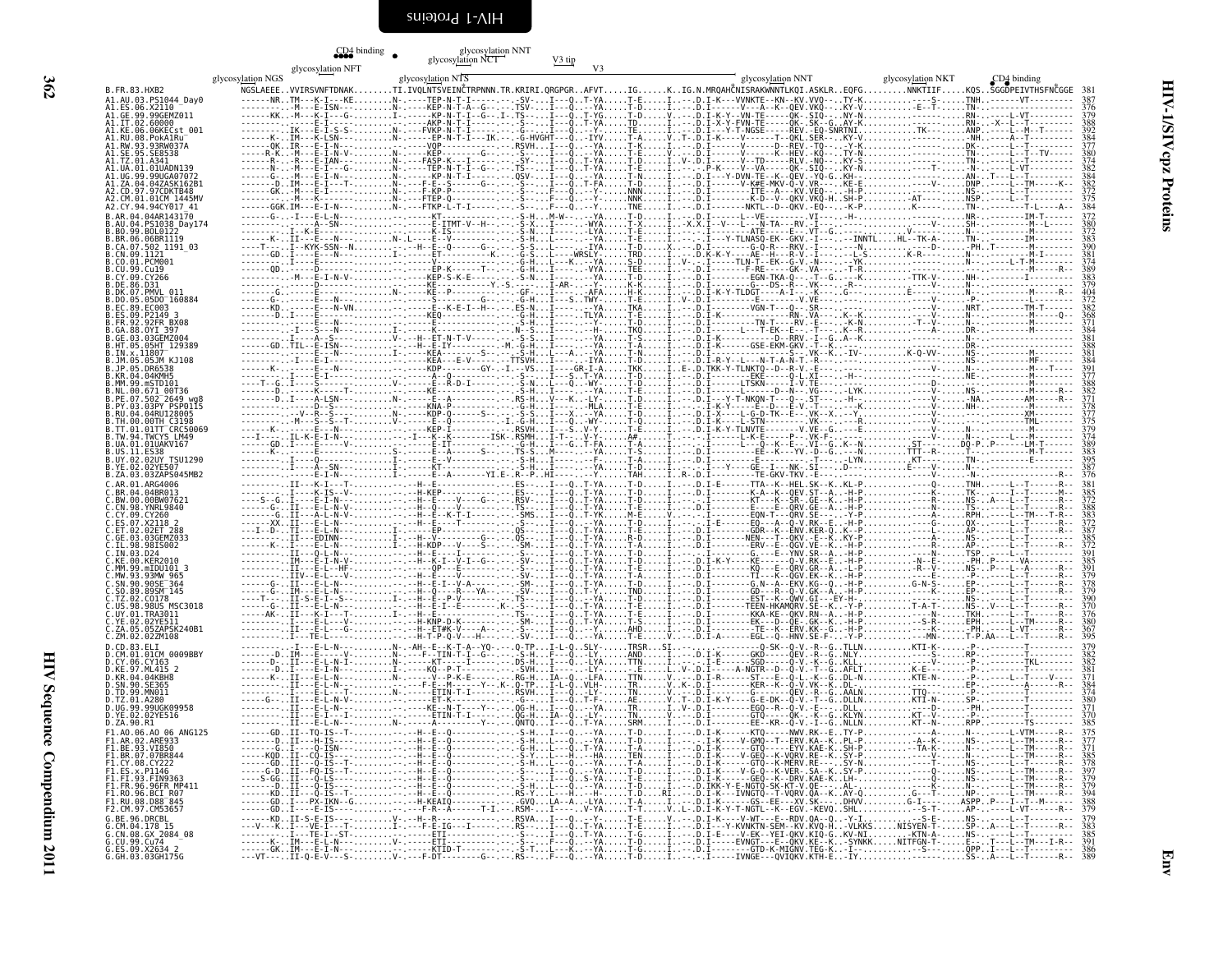B.FR.83.HXB2

glycosylation NGS

**GD4** binding <br>glycosylation NFT glycosylation NCT V3 tip<br>consulation NCT V3 tip<br>V3

| 6. NG. 99. 09NG SC62<br>6. PT. x. PT2695<br>6. SE - 93. SE6165<br>6. SE - 93. SE6165<br>H. BE - 93. VI991<br>H. GE - 90. 056<br>H. GE - 90. 056<br>H. GE - 90. 066<br>H. GE - 90. 066<br>H. GE - 00. 066<br>H. GE - 00. 066<br>H. GE - 00. 066<br>H. G       |  |
|--------------------------------------------------------------------------------------------------------------------------------------------------------------------------------------------------------------------------------------------------------------|--|
|                                                                                                                                                                                                                                                              |  |
|                                                                                                                                                                                                                                                              |  |
|                                                                                                                                                                                                                                                              |  |
|                                                                                                                                                                                                                                                              |  |
|                                                                                                                                                                                                                                                              |  |
|                                                                                                                                                                                                                                                              |  |
|                                                                                                                                                                                                                                                              |  |
|                                                                                                                                                                                                                                                              |  |
|                                                                                                                                                                                                                                                              |  |
|                                                                                                                                                                                                                                                              |  |
| K.CD.97.97ZR EQTB11<br>K.CM.96.96CM_MP535                                                                                                                                                                                                                    |  |
|                                                                                                                                                                                                                                                              |  |
|                                                                                                                                                                                                                                                              |  |
|                                                                                                                                                                                                                                                              |  |
|                                                                                                                                                                                                                                                              |  |
|                                                                                                                                                                                                                                                              |  |
|                                                                                                                                                                                                                                                              |  |
|                                                                                                                                                                                                                                                              |  |
|                                                                                                                                                                                                                                                              |  |
|                                                                                                                                                                                                                                                              |  |
|                                                                                                                                                                                                                                                              |  |
|                                                                                                                                                                                                                                                              |  |
|                                                                                                                                                                                                                                                              |  |
|                                                                                                                                                                                                                                                              |  |
|                                                                                                                                                                                                                                                              |  |
|                                                                                                                                                                                                                                                              |  |
|                                                                                                                                                                                                                                                              |  |
|                                                                                                                                                                                                                                                              |  |
|                                                                                                                                                                                                                                                              |  |
|                                                                                                                                                                                                                                                              |  |
|                                                                                                                                                                                                                                                              |  |
|                                                                                                                                                                                                                                                              |  |
|                                                                                                                                                                                                                                                              |  |
|                                                                                                                                                                                                                                                              |  |
|                                                                                                                                                                                                                                                              |  |
|                                                                                                                                                                                                                                                              |  |
|                                                                                                                                                                                                                                                              |  |
|                                                                                                                                                                                                                                                              |  |
|                                                                                                                                                                                                                                                              |  |
|                                                                                                                                                                                                                                                              |  |
|                                                                                                                                                                                                                                                              |  |
|                                                                                                                                                                                                                                                              |  |
|                                                                                                                                                                                                                                                              |  |
|                                                                                                                                                                                                                                                              |  |
|                                                                                                                                                                                                                                                              |  |
|                                                                                                                                                                                                                                                              |  |
|                                                                                                                                                                                                                                                              |  |
|                                                                                                                                                                                                                                                              |  |
|                                                                                                                                                                                                                                                              |  |
|                                                                                                                                                                                                                                                              |  |
|                                                                                                                                                                                                                                                              |  |
|                                                                                                                                                                                                                                                              |  |
|                                                                                                                                                                                                                                                              |  |
|                                                                                                                                                                                                                                                              |  |
|                                                                                                                                                                                                                                                              |  |
|                                                                                                                                                                                                                                                              |  |
|                                                                                                                                                                                                                                                              |  |
|                                                                                                                                                                                                                                                              |  |
|                                                                                                                                                                                                                                                              |  |
|                                                                                                                                                                                                                                                              |  |
|                                                                                                                                                                                                                                                              |  |
|                                                                                                                                                                                                                                                              |  |
|                                                                                                                                                                                                                                                              |  |
|                                                                                                                                                                                                                                                              |  |
|                                                                                                                                                                                                                                                              |  |
|                                                                                                                                                                                                                                                              |  |
|                                                                                                                                                                                                                                                              |  |
|                                                                                                                                                                                                                                                              |  |
|                                                                                                                                                                                                                                                              |  |
|                                                                                                                                                                                                                                                              |  |
|                                                                                                                                                                                                                                                              |  |
|                                                                                                                                                                                                                                                              |  |
| K. (M. 06. 96CM MP1<br>251 AE. CF. 90. 900 (F111697<br>01 AE. AF. 07. 569M<br>01 AE. CR. 09. 901<br>01 AE. CR. 09. 1119<br>01 AE. HW (09. 1119<br>01 AE. HW (09. 1119<br>01 AE. HW (09. 11982<br>01 AE. JP. x, DR0492<br>01 AE. JP. x, DR0492<br>0           |  |
|                                                                                                                                                                                                                                                              |  |
|                                                                                                                                                                                                                                                              |  |
|                                                                                                                                                                                                                                                              |  |
|                                                                                                                                                                                                                                                              |  |
|                                                                                                                                                                                                                                                              |  |
|                                                                                                                                                                                                                                                              |  |
|                                                                                                                                                                                                                                                              |  |
|                                                                                                                                                                                                                                                              |  |
|                                                                                                                                                                                                                                                              |  |
|                                                                                                                                                                                                                                                              |  |
|                                                                                                                                                                                                                                                              |  |
| 51 ° 018. SG. 11. 11156_HM<br>0. CM - 91. 2007. 2007.<br>0. CM - 96. 96CMA102<br>0. CM - 96. 96CMA102<br>0. CM - 96. 96CMA102<br>0. CM - 99. 99CMA1022<br>0. SN. 99. 99CMA1122<br>0. SN. 99. 99CMA1125_04<br>0. US. 99. 99USTWLA<br>N. CM - 06. 014842<br>N. |  |

|                      | glycosylation NGS<br>NGSLAEEEVVIRSVNFTDNAKTI.IVQLNTSVEINČTRPNNN.TR.KRIRI.QRGPGRAFVTIGKIG.N.MRQAHČNISRAKWNNTLKQI.ASKLREQFGNNKTIIFKQSSGGDPEIVTHSFNČGGE<br>$\frac{M(5) \times 0.05}{M(5) \times 0.05} \times 0.05 \times 0.05 \times 0.05 \times 0.05 \times 0.05 \times 0.05 \times 0.05 \times 0.05 \times 0.05 \times 0.05 \times 0.05 \times 0.05 \times 0.05 \times 0.05 \times 0.05 \times 0.05 \times 0.05 \times 0.05 \times 0.05 \times 0.05 \times 0.05 \times 0.05 \times 0.05 \times 0.05 \times 0.05 \times 0.05 \times 0.05 \times 0$ | glycosylation NTS |                                                                                                                                                                                                                                                                                                                                                                                                                                       |                                                                    | glycosylation NNT                                          | glycosylation NKT                                                              | $D_2$ binding                               |  |
|----------------------|--------------------------------------------------------------------------------------------------------------------------------------------------------------------------------------------------------------------------------------------------------------------------------------------------------------------------------------------------------------------------------------------------------------------------------------------------------------------------------------------------------------------------------------------------|-------------------|---------------------------------------------------------------------------------------------------------------------------------------------------------------------------------------------------------------------------------------------------------------------------------------------------------------------------------------------------------------------------------------------------------------------------------------|--------------------------------------------------------------------|------------------------------------------------------------|--------------------------------------------------------------------------------|---------------------------------------------|--|
|                      |                                                                                                                                                                                                                                                                                                                                                                                                                                                                                                                                                  |                   |                                                                                                                                                                                                                                                                                                                                                                                                                                       |                                                                    |                                                            |                                                                                |                                             |  |
|                      |                                                                                                                                                                                                                                                                                                                                                                                                                                                                                                                                                  |                   |                                                                                                                                                                                                                                                                                                                                                                                                                                       |                                                                    |                                                            |                                                                                |                                             |  |
| E6165 G6165          |                                                                                                                                                                                                                                                                                                                                                                                                                                                                                                                                                  |                   |                                                                                                                                                                                                                                                                                                                                                                                                                                       |                                                                    |                                                            |                                                                                |                                             |  |
|                      |                                                                                                                                                                                                                                                                                                                                                                                                                                                                                                                                                  |                   |                                                                                                                                                                                                                                                                                                                                                                                                                                       |                                                                    |                                                            |                                                                                |                                             |  |
|                      |                                                                                                                                                                                                                                                                                                                                                                                                                                                                                                                                                  |                   |                                                                                                                                                                                                                                                                                                                                                                                                                                       |                                                                    |                                                            |                                                                                |                                             |  |
|                      |                                                                                                                                                                                                                                                                                                                                                                                                                                                                                                                                                  |                   |                                                                                                                                                                                                                                                                                                                                                                                                                                       |                                                                    |                                                            |                                                                                |                                             |  |
|                      |                                                                                                                                                                                                                                                                                                                                                                                                                                                                                                                                                  |                   |                                                                                                                                                                                                                                                                                                                                                                                                                                       |                                                                    |                                                            |                                                                                |                                             |  |
|                      |                                                                                                                                                                                                                                                                                                                                                                                                                                                                                                                                                  |                   |                                                                                                                                                                                                                                                                                                                                                                                                                                       |                                                                    |                                                            |                                                                                |                                             |  |
|                      |                                                                                                                                                                                                                                                                                                                                                                                                                                                                                                                                                  |                   |                                                                                                                                                                                                                                                                                                                                                                                                                                       |                                                                    |                                                            |                                                                                |                                             |  |
|                      |                                                                                                                                                                                                                                                                                                                                                                                                                                                                                                                                                  |                   |                                                                                                                                                                                                                                                                                                                                                                                                                                       |                                                                    |                                                            |                                                                                |                                             |  |
|                      |                                                                                                                                                                                                                                                                                                                                                                                                                                                                                                                                                  |                   |                                                                                                                                                                                                                                                                                                                                                                                                                                       |                                                                    |                                                            |                                                                                |                                             |  |
| HK001.               |                                                                                                                                                                                                                                                                                                                                                                                                                                                                                                                                                  |                   |                                                                                                                                                                                                                                                                                                                                                                                                                                       |                                                                    |                                                            |                                                                                |                                             |  |
|                      |                                                                                                                                                                                                                                                                                                                                                                                                                                                                                                                                                  |                   |                                                                                                                                                                                                                                                                                                                                                                                                                                       |                                                                    |                                                            |                                                                                |                                             |  |
|                      |                                                                                                                                                                                                                                                                                                                                                                                                                                                                                                                                                  |                   |                                                                                                                                                                                                                                                                                                                                                                                                                                       |                                                                    |                                                            |                                                                                |                                             |  |
| 92CM 0013BBY         |                                                                                                                                                                                                                                                                                                                                                                                                                                                                                                                                                  |                   |                                                                                                                                                                                                                                                                                                                                                                                                                                       |                                                                    |                                                            |                                                                                |                                             |  |
|                      |                                                                                                                                                                                                                                                                                                                                                                                                                                                                                                                                                  |                   |                                                                                                                                                                                                                                                                                                                                                                                                                                       |                                                                    |                                                            |                                                                                |                                             |  |
|                      |                                                                                                                                                                                                                                                                                                                                                                                                                                                                                                                                                  |                   |                                                                                                                                                                                                                                                                                                                                                                                                                                       |                                                                    |                                                            |                                                                                |                                             |  |
|                      |                                                                                                                                                                                                                                                                                                                                                                                                                                                                                                                                                  |                   |                                                                                                                                                                                                                                                                                                                                                                                                                                       |                                                                    |                                                            |                                                                                |                                             |  |
|                      |                                                                                                                                                                                                                                                                                                                                                                                                                                                                                                                                                  |                   |                                                                                                                                                                                                                                                                                                                                                                                                                                       |                                                                    |                                                            |                                                                                |                                             |  |
|                      |                                                                                                                                                                                                                                                                                                                                                                                                                                                                                                                                                  |                   |                                                                                                                                                                                                                                                                                                                                                                                                                                       |                                                                    |                                                            |                                                                                |                                             |  |
|                      |                                                                                                                                                                                                                                                                                                                                                                                                                                                                                                                                                  |                   |                                                                                                                                                                                                                                                                                                                                                                                                                                       |                                                                    |                                                            |                                                                                |                                             |  |
|                      |                                                                                                                                                                                                                                                                                                                                                                                                                                                                                                                                                  |                   |                                                                                                                                                                                                                                                                                                                                                                                                                                       |                                                                    |                                                            |                                                                                |                                             |  |
|                      |                                                                                                                                                                                                                                                                                                                                                                                                                                                                                                                                                  |                   |                                                                                                                                                                                                                                                                                                                                                                                                                                       |                                                                    |                                                            |                                                                                |                                             |  |
|                      |                                                                                                                                                                                                                                                                                                                                                                                                                                                                                                                                                  |                   |                                                                                                                                                                                                                                                                                                                                                                                                                                       |                                                                    |                                                            |                                                                                |                                             |  |
|                      |                                                                                                                                                                                                                                                                                                                                                                                                                                                                                                                                                  |                   |                                                                                                                                                                                                                                                                                                                                                                                                                                       |                                                                    |                                                            |                                                                                |                                             |  |
|                      |                                                                                                                                                                                                                                                                                                                                                                                                                                                                                                                                                  |                   |                                                                                                                                                                                                                                                                                                                                                                                                                                       |                                                                    |                                                            |                                                                                |                                             |  |
| .96CM 1849           |                                                                                                                                                                                                                                                                                                                                                                                                                                                                                                                                                  |                   |                                                                                                                                                                                                                                                                                                                                                                                                                                       |                                                                    |                                                            |                                                                                |                                             |  |
|                      |                                                                                                                                                                                                                                                                                                                                                                                                                                                                                                                                                  |                   |                                                                                                                                                                                                                                                                                                                                                                                                                                       |                                                                    |                                                            |                                                                                |                                             |  |
| ARMA038              |                                                                                                                                                                                                                                                                                                                                                                                                                                                                                                                                                  |                   |                                                                                                                                                                                                                                                                                                                                                                                                                                       |                                                                    |                                                            |                                                                                |                                             |  |
|                      |                                                                                                                                                                                                                                                                                                                                                                                                                                                                                                                                                  |                   |                                                                                                                                                                                                                                                                                                                                                                                                                                       |                                                                    |                                                            |                                                                                |                                             |  |
|                      |                                                                                                                                                                                                                                                                                                                                                                                                                                                                                                                                                  |                   | $\begin{array}{cccccccccccc} \textbf{I} & \textbf{I} & \textbf{I} & \textbf{I} & \textbf{I} & \textbf{I} & \textbf{I} & \textbf{I} & \textbf{I} & \textbf{I} & \textbf{I} & \textbf{I} & \textbf{I} & \textbf{I} & \textbf{I} & \textbf{I} & \textbf{I} & \textbf{I} & \textbf{I} & \textbf{I} & \textbf{I} & \textbf{I} & \textbf{I} & \textbf{I} & \textbf{I} & \textbf{I} & \textbf{I} & \textbf{I} & \textbf{I} & \textbf{I} & \$ |                                                                    |                                                            |                                                                                |                                             |  |
|                      |                                                                                                                                                                                                                                                                                                                                                                                                                                                                                                                                                  |                   |                                                                                                                                                                                                                                                                                                                                                                                                                                       |                                                                    | EVNKTE - - E - - HGV . VKQ - -                             |                                                                                |                                             |  |
|                      |                                                                                                                                                                                                                                                                                                                                                                                                                                                                                                                                                  |                   |                                                                                                                                                                                                                                                                                                                                                                                                                                       |                                                                    | I-E-F-VVN-TA--E-MOKV.KA--A.<br>I-----IVNGT--GEMINKV.KAE-S. |                                                                                |                                             |  |
|                      |                                                                                                                                                                                                                                                                                                                                                                                                                                                                                                                                                  |                   |                                                                                                                                                                                                                                                                                                                                                                                                                                       |                                                                    |                                                            |                                                                                |                                             |  |
|                      |                                                                                                                                                                                                                                                                                                                                                                                                                                                                                                                                                  |                   |                                                                                                                                                                                                                                                                                                                                                                                                                                       |                                                                    |                                                            |                                                                                |                                             |  |
|                      |                                                                                                                                                                                                                                                                                                                                                                                                                                                                                                                                                  |                   |                                                                                                                                                                                                                                                                                                                                                                                                                                       |                                                                    |                                                            |                                                                                |                                             |  |
|                      |                                                                                                                                                                                                                                                                                                                                                                                                                                                                                                                                                  |                   |                                                                                                                                                                                                                                                                                                                                                                                                                                       |                                                                    |                                                            |                                                                                |                                             |  |
|                      |                                                                                                                                                                                                                                                                                                                                                                                                                                                                                                                                                  |                   |                                                                                                                                                                                                                                                                                                                                                                                                                                       |                                                                    |                                                            |                                                                                |                                             |  |
|                      |                                                                                                                                                                                                                                                                                                                                                                                                                                                                                                                                                  |                   |                                                                                                                                                                                                                                                                                                                                                                                                                                       |                                                                    |                                                            |                                                                                |                                             |  |
|                      |                                                                                                                                                                                                                                                                                                                                                                                                                                                                                                                                                  |                   |                                                                                                                                                                                                                                                                                                                                                                                                                                       |                                                                    |                                                            |                                                                                |                                             |  |
|                      |                                                                                                                                                                                                                                                                                                                                                                                                                                                                                                                                                  |                   |                                                                                                                                                                                                                                                                                                                                                                                                                                       |                                                                    |                                                            |                                                                                |                                             |  |
|                      |                                                                                                                                                                                                                                                                                                                                                                                                                                                                                                                                                  |                   |                                                                                                                                                                                                                                                                                                                                                                                                                                       |                                                                    |                                                            |                                                                                |                                             |  |
|                      |                                                                                                                                                                                                                                                                                                                                                                                                                                                                                                                                                  |                   |                                                                                                                                                                                                                                                                                                                                                                                                                                       |                                                                    |                                                            |                                                                                |                                             |  |
|                      |                                                                                                                                                                                                                                                                                                                                                                                                                                                                                                                                                  |                   |                                                                                                                                                                                                                                                                                                                                                                                                                                       |                                                                    | -K----VD--N-TK---EV.                                       |                                                                                |                                             |  |
|                      |                                                                                                                                                                                                                                                                                                                                                                                                                                                                                                                                                  |                   |                                                                                                                                                                                                                                                                                                                                                                                                                                       |                                                                    |                                                            |                                                                                |                                             |  |
|                      |                                                                                                                                                                                                                                                                                                                                                                                                                                                                                                                                                  |                   |                                                                                                                                                                                                                                                                                                                                                                                                                                       |                                                                    |                                                            |                                                                                |                                             |  |
|                      |                                                                                                                                                                                                                                                                                                                                                                                                                                                                                                                                                  |                   |                                                                                                                                                                                                                                                                                                                                                                                                                                       |                                                                    |                                                            | ETT--K-ESAT<br>-------RPPL<br>TGSINMT-NH-                                      |                                             |  |
| ANT70                |                                                                                                                                                                                                                                                                                                                                                                                                                                                                                                                                                  |                   | $-0$ IDIOEM $-$ I $-$ -.M $-WYSMG$ $-$ GTA-                                                                                                                                                                                                                                                                                                                                                                                           |                                                                    |                                                            |                                                                                |                                             |  |
|                      |                                                                                                                                                                                                                                                                                                                                                                                                                                                                                                                                                  |                   |                                                                                                                                                                                                                                                                                                                                                                                                                                       |                                                                    |                                                            | . TË - V - - - -<br><tx -="" -<="" is="" td=""><td></td><td></td></tx>         |                                             |  |
| 99CMU4122            |                                                                                                                                                                                                                                                                                                                                                                                                                                                                                                                                                  |                   |                                                                                                                                                                                                                                                                                                                                                                                                                                       |                                                                    |                                                            | NTXD-VSM--                                                                     |                                             |  |
| .<br>SE MP1299       |                                                                                                                                                                                                                                                                                                                                                                                                                                                                                                                                                  |                   |                                                                                                                                                                                                                                                                                                                                                                                                                                       |                                                                    |                                                            |                                                                                |                                             |  |
| S08692A              |                                                                                                                                                                                                                                                                                                                                                                                                                                                                                                                                                  |                   |                                                                                                                                                                                                                                                                                                                                                                                                                                       | SNI.K. - .b. . - .<br>P.N - .S-I-Y-KYNISD.<br>ATNT SK.S-I-Y-EYNIK- |                                                            | - LVEYN. 0TDV--K- GNH<br>DLRNN. T-TVN-T- ER-<br>- LVNN. TGVREM-- NYN<br>- LVNN |                                             |  |
| 99USTWLA<br>D.100131 |                                                                                                                                                                                                                                                                                                                                                                                                                                                                                                                                                  |                   |                                                                                                                                                                                                                                                                                                                                                                                                                                       |                                                                    |                                                            | LVNYTEKIN-T--N-TD--I-VTH̀LH-<br>LLGNN-T-AOEKN-----VTHLM-                       |                                             |  |
| 04CM 1015 04         |                                                                                                                                                                                                                                                                                                                                                                                                                                                                                                                                                  |                   |                                                                                                                                                                                                                                                                                                                                                                                                                                       |                                                                    |                                                            |                                                                                | -SR̀VNI-----VRHFM---<br>RARGKND----VTHLML-- |  |
|                      |                                                                                                                                                                                                                                                                                                                                                                                                                                                                                                                                                  |                   |                                                                                                                                                                                                                                                                                                                                                                                                                                       |                                                                    |                                                            |                                                                                |                                             |  |
| N1 FR 2011           |                                                                                                                                                                                                                                                                                                                                                                                                                                                                                                                                                  |                   |                                                                                                                                                                                                                                                                                                                                                                                                                                       |                                                                    |                                                            |                                                                                |                                             |  |
| 1114788              |                                                                                                                                                                                                                                                                                                                                                                                                                                                                                                                                                  |                   |                                                                                                                                                                                                                                                                                                                                                                                                                                       |                                                                    |                                                            | KR--EWV.SEAIWKAYPOHSN.HTSKH-H-FV-                                              |                                             |  |
| RBF168               | $P.L--.$ TQ-VS-TR<br>YQTNTS.--MNGR-NESVLVR.FGKEFENLT-T-I--G-R.-V.RNLQI---MT-YNVE                                                                                                                                                                                                                                                                                                                                                                                                                                                                 |                   |                                                                                                                                                                                                                                                                                                                                                                                                                                       |                                                                    |                                                            | KAYPQPPNQ-H-FV-RN-                                                             |                                             |  |
| SIVcnzMT145          |                                                                                                                                                                                                                                                                                                                                                                                                                                                                                                                                                  |                   |                                                                                                                                                                                                                                                                                                                                                                                                                                       |                                                                    |                                                            |                                                                                |                                             |  |
| 00. TAN1             |                                                                                                                                                                                                                                                                                                                                                                                                                                                                                                                                                  |                   |                                                                                                                                                                                                                                                                                                                                                                                                                                       |                                                                    |                                                            |                                                                                |                                             |  |
| US.85.US Marilyn     |                                                                                                                                                                                                                                                                                                                                                                                                                                                                                                                                                  |                   |                                                                                                                                                                                                                                                                                                                                                                                                                                       |                                                                    |                                                            |                                                                                |                                             |  |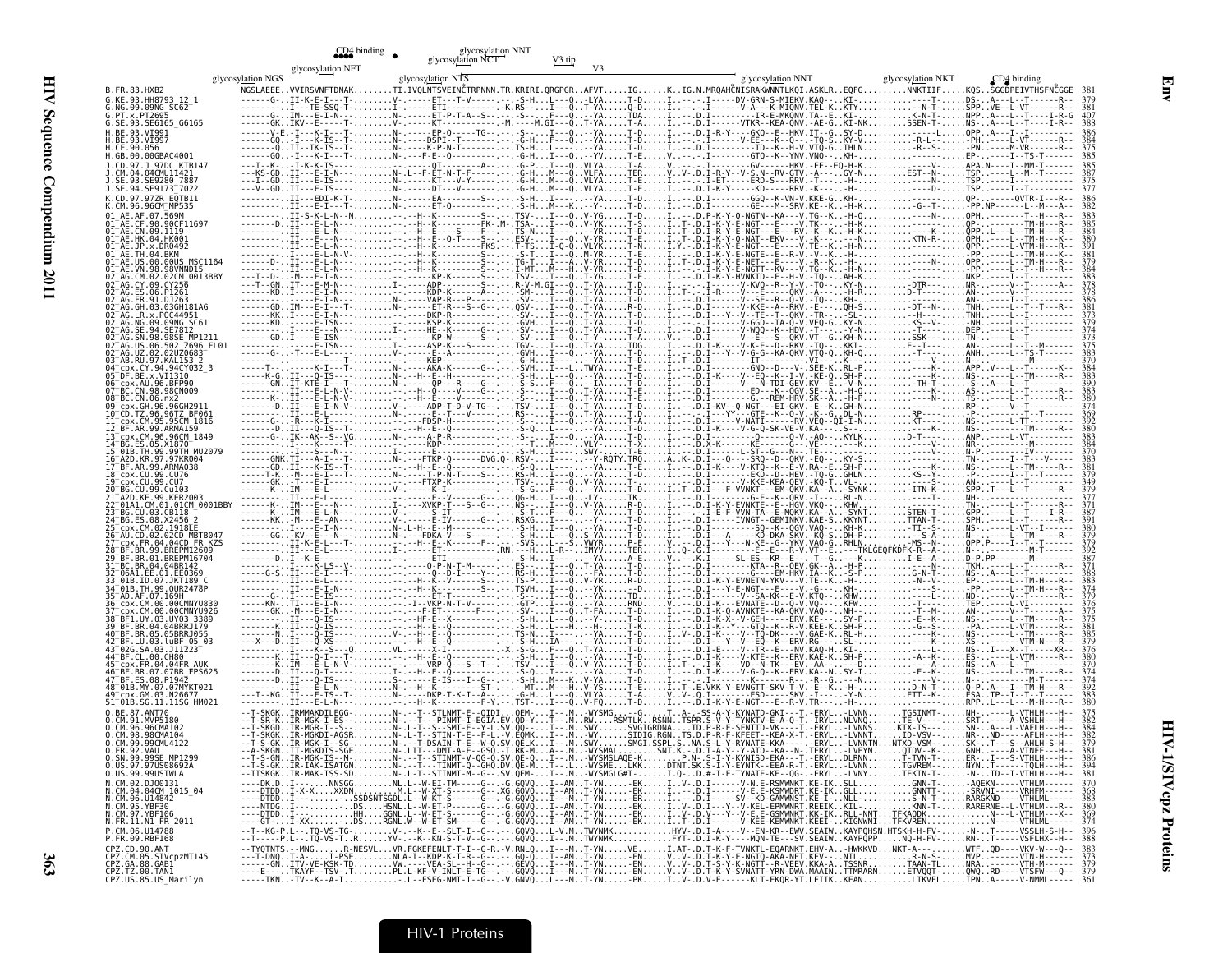# <span id="page-51-0"></span>glycosylation NST

|                                                             | glycosylation NST |                   | glycosylation NIT                                                                | V <sub>5</sub><br>glycosylation NES |                                                                                                                                                                                       |
|-------------------------------------------------------------|-------------------|-------------------|----------------------------------------------------------------------------------|-------------------------------------|---------------------------------------------------------------------------------------------------------------------------------------------------------------------------------------|
|                                                             | glycosylation NST | glycosylation NNT | CD4 binding                                                                      |                                     | gp120 end gp41 start                                                                                                                                                                  |
| B.FR.83.HXB2                                                |                   |                   | FFYCNSTOLFNSTWFNSTWSTEGSNNTEGSDTITLPCRIKOIINM.WOKVGKAMYAPPISGOIRCSSNITGL.LLTRDGG |                                     | FYČNSTQLFNSTWFNSTWSTEGSNNTEGSDTITLPČRIKQIINM.WQKVGKAMYAPPISGQIRČSSNITGL.LLTRDGGNSNNESEIFRPGGGDMRDNWRSELYKYKVVKIEPLGVAPTKAKR.RVVOREKR.AVG. 514<br>----ISE---R--NATDQL,NSTERSEALHE.-I-- |
| A1.AU.03.PS1044 Day0<br>A1.ES.06.X2110<br>A1.GE.99.99GEMZ01 |                   |                   |                                                                                  |                                     |                                                                                                                                                                                       |
| 02.60000                                                    |                   |                   |                                                                                  |                                     |                                                                                                                                                                                       |
| KE.06.06KECst 001.<br>RU.08.PokA1Ru                         |                   |                   |                                                                                  |                                     |                                                                                                                                                                                       |
| 93RW037A                                                    |                   |                   |                                                                                  |                                     |                                                                                                                                                                                       |
|                                                             |                   |                   |                                                                                  |                                     |                                                                                                                                                                                       |
|                                                             |                   |                   |                                                                                  |                                     |                                                                                                                                                                                       |
|                                                             |                   |                   |                                                                                  |                                     |                                                                                                                                                                                       |
| 04 04AR143170                                               |                   |                   |                                                                                  |                                     |                                                                                                                                                                                       |
| PS1038 Dav174                                               |                   |                   |                                                                                  |                                     |                                                                                                                                                                                       |
|                                                             |                   |                   |                                                                                  |                                     |                                                                                                                                                                                       |
| 3.CN.09.1121<br>01.PCM001                                   |                   |                   |                                                                                  |                                     |                                                                                                                                                                                       |
|                                                             |                   |                   |                                                                                  |                                     |                                                                                                                                                                                       |
|                                                             |                   |                   |                                                                                  |                                     |                                                                                                                                                                                       |
| B.DK.07.PMVL 011<br>$.05D0^-160884$                         |                   |                   |                                                                                  |                                     |                                                                                                                                                                                       |
|                                                             |                   |                   |                                                                                  |                                     |                                                                                                                                                                                       |
|                                                             |                   |                   |                                                                                  |                                     |                                                                                                                                                                                       |
| .03.03GEMZ004<br>HT.05.05HT 129389                          |                   |                   |                                                                                  |                                     |                                                                                                                                                                                       |
| KJ108                                                       |                   |                   |                                                                                  |                                     |                                                                                                                                                                                       |
|                                                             |                   |                   |                                                                                  |                                     |                                                                                                                                                                                       |
| .671 00T36                                                  |                   |                   |                                                                                  |                                     |                                                                                                                                                                                       |
| <sup>-</sup> 2649 wa<br>03.03PY PSP0115                     |                   |                   |                                                                                  |                                     |                                                                                                                                                                                       |
| 04.04RU128005<br>00 00TH C3198                              |                   |                   |                                                                                  |                                     |                                                                                                                                                                                       |
| 91TT CRC50069                                               |                   |                   |                                                                                  |                                     |                                                                                                                                                                                       |
| 01.01UAKV167                                                |                   |                   |                                                                                  |                                     |                                                                                                                                                                                       |
| .02UY TSU1290                                               |                   |                   |                                                                                  |                                     |                                                                                                                                                                                       |
| B.ZA.03.03ZAPS045MB2                                        |                   |                   |                                                                                  |                                     |                                                                                                                                                                                       |
| ARG4006                                                     |                   |                   |                                                                                  |                                     |                                                                                                                                                                                       |
| 90BW07621                                                   |                   |                   |                                                                                  |                                     |                                                                                                                                                                                       |
|                                                             |                   |                   |                                                                                  |                                     |                                                                                                                                                                                       |
|                                                             |                   |                   |                                                                                  |                                     |                                                                                                                                                                                       |
|                                                             |                   |                   |                                                                                  |                                     |                                                                                                                                                                                       |
| mTDII101 3                                                  |                   |                   |                                                                                  |                                     |                                                                                                                                                                                       |
| 90.90SE <sup>-364</sup>                                     |                   |                   |                                                                                  |                                     |                                                                                                                                                                                       |
|                                                             |                   |                   |                                                                                  |                                     |                                                                                                                                                                                       |
| 98.98US MSC3018<br>TRA3011                                  |                   |                   |                                                                                  |                                     |                                                                                                                                                                                       |
| 57APSK240B1                                                 |                   |                   |                                                                                  |                                     |                                                                                                                                                                                       |
|                                                             |                   |                   |                                                                                  |                                     |                                                                                                                                                                                       |
| 01.01CM 0009BBY<br>CY.06.CY163                              |                   |                   |                                                                                  |                                     |                                                                                                                                                                                       |
| 04.04KBH8                                                   |                   |                   |                                                                                  |                                     |                                                                                                                                                                                       |
|                                                             |                   |                   |                                                                                  |                                     |                                                                                                                                                                                       |
| 99 MN011<br>A280                                            |                   |                   |                                                                                  |                                     |                                                                                                                                                                                       |
| 9UGK09958                                                   |                   |                   |                                                                                  |                                     |                                                                                                                                                                                       |
|                                                             |                   |                   |                                                                                  |                                     |                                                                                                                                                                                       |
|                                                             |                   |                   |                                                                                  |                                     |                                                                                                                                                                                       |
|                                                             |                   |                   |                                                                                  |                                     | 507<br>502<br>519                                                                                                                                                                     |
|                                                             |                   |                   |                                                                                  |                                     |                                                                                                                                                                                       |
|                                                             |                   |                   |                                                                                  |                                     |                                                                                                                                                                                       |
| D88 <sup>-845</sup><br>CM5365                               |                   |                   |                                                                                  |                                     |                                                                                                                                                                                       |
| DRCRI                                                       |                   |                   |                                                                                  |                                     |                                                                                                                                                                                       |
|                                                             |                   |                   |                                                                                  |                                     |                                                                                                                                                                                       |
| G.CU.99.Cu74 - -<br>G.ES.09.X2634 2<br>G.GH.03.03GH175G     |                   |                   |                                                                                  |                                     |                                                                                                                                                                                       |
|                                                             |                   |                   |                                                                                  |                                     |                                                                                                                                                                                       |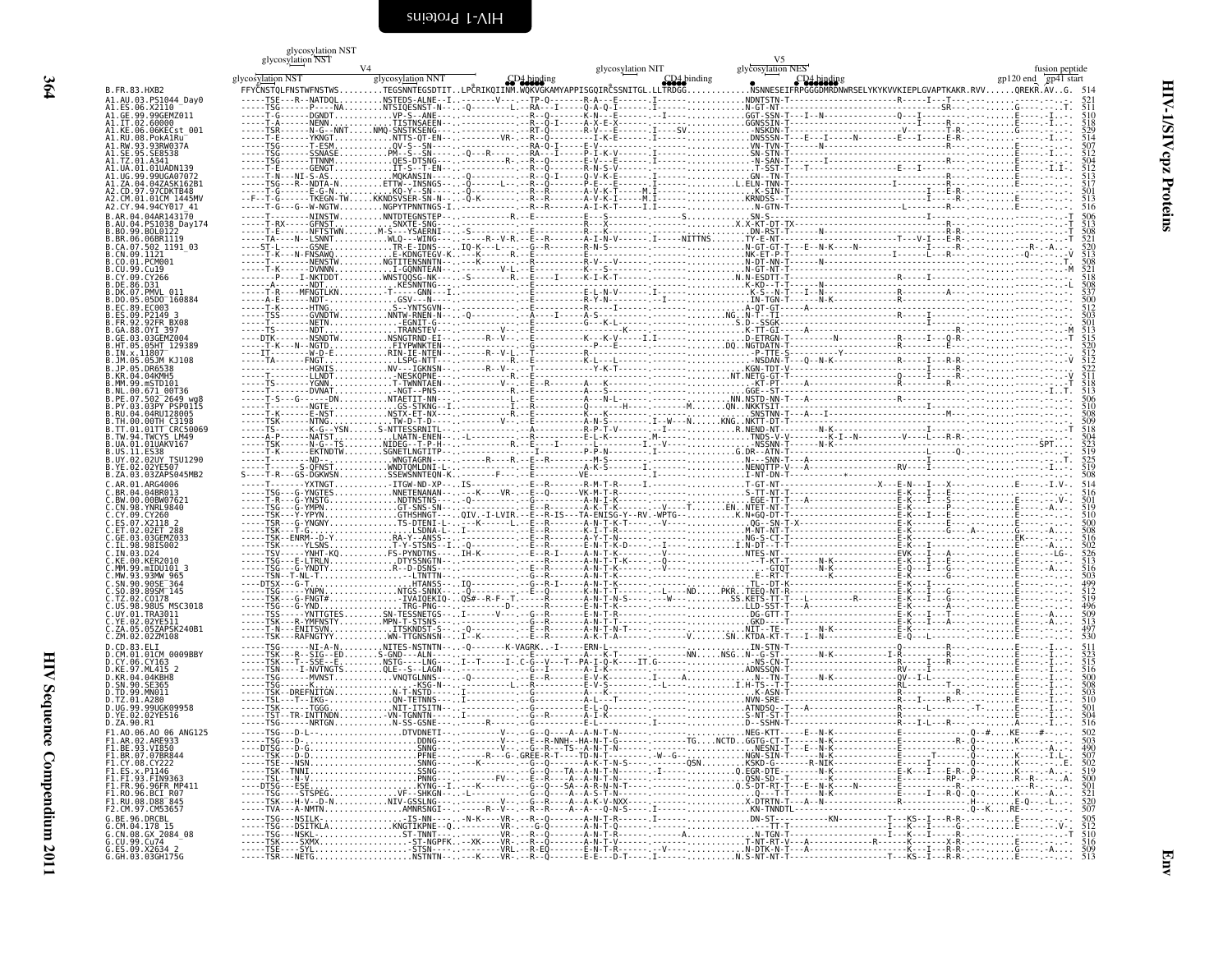| Į<br>í<br>ï<br>ì |
|------------------|
| i                |
| J                |
| ľ<br>֚֓          |
| Š<br>í           |

|                                                                                                                          | glycosylation NST<br>glycosylation NST |                   |                                                                        | glycosylation NIT | glycosylation NES | fusion peptide                                                                                                                                                                                         |
|--------------------------------------------------------------------------------------------------------------------------|----------------------------------------|-------------------|------------------------------------------------------------------------|-------------------|-------------------|--------------------------------------------------------------------------------------------------------------------------------------------------------------------------------------------------------|
| B. FR. 83. HXB2                                                                                                          | glycosylation NST                      | glycosylation NNT |                                                                        | CD4 binding       |                   | gp120 end gp41 start<br>FFYČNSTOLFNSTWFNSTWSTEGSNNTEGSDTITLPČRIKOIINM.WOKVGKAMYAPPISGOIRČSSNITGL.LLTRDGGNSNNESEIFRPGGGDMRDNWRSELYKYKVVKIEPLGVAPTKAKR.RVVOREKR.AVG. 514                                 |
| <b>G KE Q3 HH87Q3 12 1</b><br>G.NG.09.09NG SC62                                                                          |                                        |                   |                                                                        |                   |                   |                                                                                                                                                                                                        |
| G.SE.93.SE6165                                                                                                           |                                        |                   |                                                                        |                   |                   |                                                                                                                                                                                                        |
| .CF.90.056                                                                                                               |                                        |                   |                                                                        |                   |                   |                                                                                                                                                                                                        |
| GB.00.00GBAC4001.                                                                                                        |                                        |                   |                                                                        |                   |                   |                                                                                                                                                                                                        |
| SE.94.SE9173 7022                                                                                                        |                                        |                   |                                                                        |                   |                   |                                                                                                                                                                                                        |
|                                                                                                                          |                                        |                   |                                                                        |                   |                   |                                                                                                                                                                                                        |
|                                                                                                                          |                                        |                   |                                                                        |                   |                   |                                                                                                                                                                                                        |
|                                                                                                                          |                                        |                   |                                                                        |                   |                   |                                                                                                                                                                                                        |
|                                                                                                                          |                                        |                   |                                                                        |                   |                   |                                                                                                                                                                                                        |
| 2CM 0013BBY                                                                                                              |                                        |                   |                                                                        |                   |                   |                                                                                                                                                                                                        |
|                                                                                                                          |                                        |                   |                                                                        |                   |                   |                                                                                                                                                                                                        |
|                                                                                                                          |                                        |                   |                                                                        |                   |                   |                                                                                                                                                                                                        |
|                                                                                                                          |                                        |                   |                                                                        |                   |                   |                                                                                                                                                                                                        |
|                                                                                                                          |                                        |                   |                                                                        |                   |                   |                                                                                                                                                                                                        |
|                                                                                                                          |                                        |                   |                                                                        |                   |                   |                                                                                                                                                                                                        |
|                                                                                                                          |                                        |                   |                                                                        |                   |                   |                                                                                                                                                                                                        |
|                                                                                                                          |                                        |                   |                                                                        |                   |                   |                                                                                                                                                                                                        |
|                                                                                                                          |                                        |                   |                                                                        |                   |                   |                                                                                                                                                                                                        |
|                                                                                                                          |                                        |                   |                                                                        |                   |                   |                                                                                                                                                                                                        |
| A2D.KR.97.97KR004                                                                                                        |                                        |                   |                                                                        |                   |                   |                                                                                                                                                                                                        |
|                                                                                                                          |                                        |                   |                                                                        |                   |                   |                                                                                                                                                                                                        |
|                                                                                                                          |                                        |                   |                                                                        |                   |                   |                                                                                                                                                                                                        |
|                                                                                                                          |                                        |                   |                                                                        |                   |                   |                                                                                                                                                                                                        |
|                                                                                                                          |                                        |                   |                                                                        |                   |                   |                                                                                                                                                                                                        |
|                                                                                                                          |                                        |                   |                                                                        |                   |                   |                                                                                                                                                                                                        |
|                                                                                                                          |                                        |                   |                                                                        |                   |                   |                                                                                                                                                                                                        |
|                                                                                                                          |                                        |                   |                                                                        |                   |                   |                                                                                                                                                                                                        |
|                                                                                                                          |                                        |                   |                                                                        |                   |                   |                                                                                                                                                                                                        |
|                                                                                                                          |                                        |                   |                                                                        |                   |                   |                                                                                                                                                                                                        |
|                                                                                                                          |                                        |                   |                                                                        |                   |                   |                                                                                                                                                                                                        |
|                                                                                                                          |                                        |                   |                                                                        |                   |                   |                                                                                                                                                                                                        |
|                                                                                                                          |                                        |                   |                                                                        |                   |                   |                                                                                                                                                                                                        |
| CM.96.96CMA102                                                                                                           |                                        |                   |                                                                        |                   |                   |                                                                                                                                                                                                        |
| CM.98.98CMA104                                                                                                           |                                        |                   | SCNGT-CTNNO--SXNKNG-L-.EI--K---VVRS.-IRXESGL-----K-PLK-E-----M.I-OK-EP |                   |                   | -----TSGI--YNFTCLGTTCTDMSTN-TNSING-SMI--KL--VVRS.-I-G-SGL-----K-NLT-R----M.I-ðI-XPNGSXITNDTTT--V----E-I--TO-FN----XVK-FS--X--IA-P-IGTGIH-DR-!--!.-.<br>-----ISGM--Y-FICNKINCIN-R-DN-IND-I--KLR-VVRS.-  |
| 0.FR.92.VAU<br>Ö.SN.99.99SE MP1299<br>O.US.97.97US08692A                                                                 |                                        |                   |                                                                        |                   |                   | $\frac{525}{538}$<br>538<br>523                                                                                                                                                                        |
| 0.US.99.99USTWLA<br>N.CM.02.DJ00131                                                                                      |                                        |                   |                                                                        |                   |                   |                                                                                                                                                                                                        |
| N.CM.02.03000151<br>N.CM.04.04CM 1015_04<br>N.CM.06.U14842<br>N.CM.97.YBF106<br>N.FR.11.N1_FR_2011<br>N.FR.11.N1_FR_2011 |                                        |                   |                                                                        |                   |                   | $\frac{483}{505}$                                                                                                                                                                                      |
|                                                                                                                          |                                        |                   |                                                                        |                   |                   | 488<br>494                                                                                                                                                                                             |
| P.CM.06.U14788<br>P.FR.09.RBF168                                                                                         |                                        |                   |                                                                        |                   |                   | -----TSS---FSYTWNDTTWRAAG-HNT-EN---S--L--VV-S.-MR--SGLF-T--E-ELK-Q------ M.E-ELPY-DSSKNTTLS-I----TNI-----P---QVKA-A-----IS-.PTIMA.HDGH-K--.-A-.<br>-----TST---YSYTCN-SGACTGKH-GENM-------L--VV-<br>535 |
| CPZ.CD.90.ANT<br>CPZ.CM.05.SIVcpzMT145<br>CPZ.GA.88.GAB1<br>CPZ.TZ.00.TAN1                                               |                                        |                   |                                                                        |                   |                   |                                                                                                                                                                                                        |
| CPZ.US.85.US Marilyn                                                                                                     |                                        |                   |                                                                        |                   |                   |                                                                                                                                                                                                        |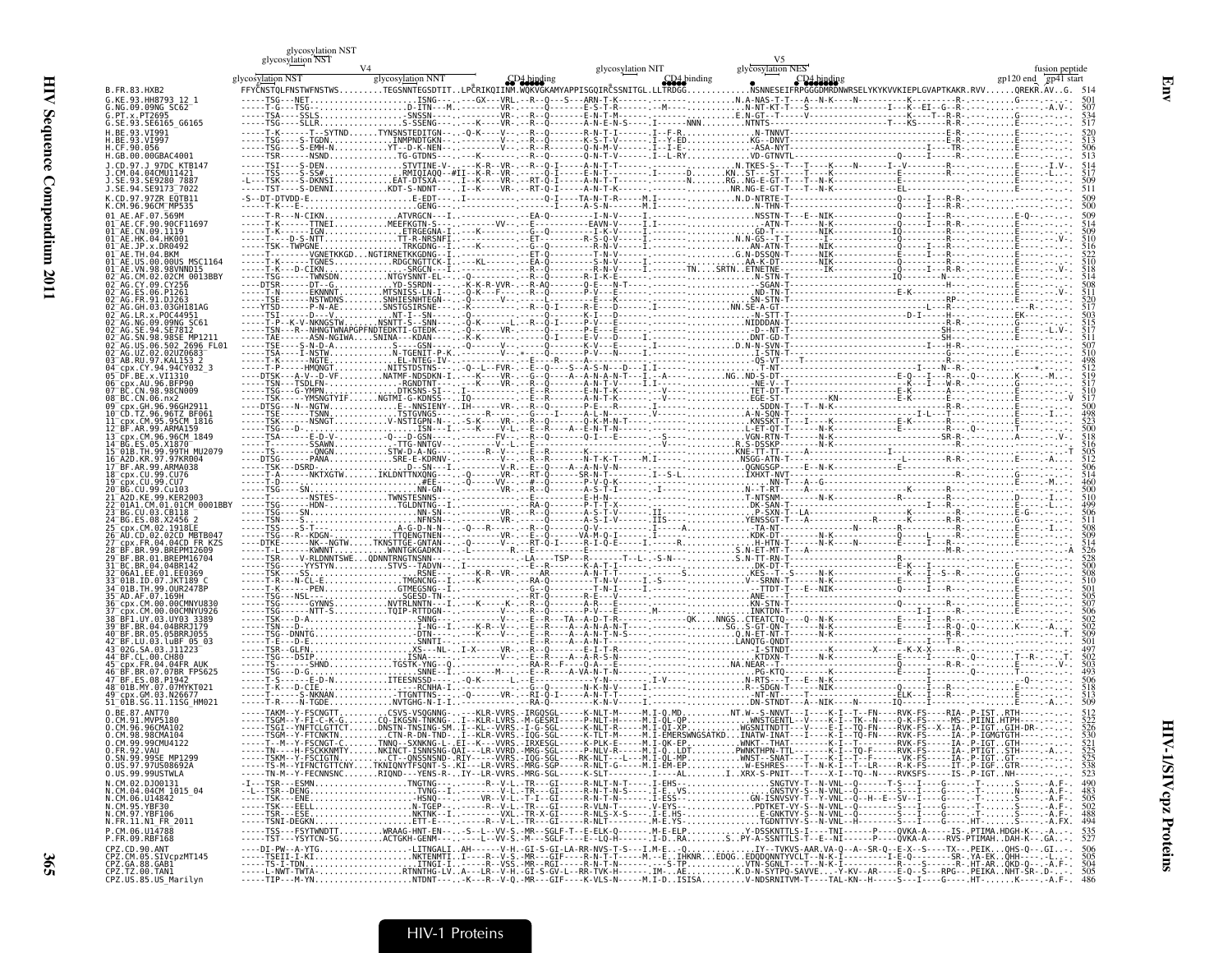<span id="page-53-0"></span>

| B. FR. 83. HXB2                                                                                    |  |                                                                    |
|----------------------------------------------------------------------------------------------------|--|--------------------------------------------------------------------|
| A1.AU.03.PS1044 Day0                                                                               |  |                                                                    |
| A1.ES.06.X2110<br>A1.GE.99.99GEMZ011<br>A1.KE.06.00000<br>A1.KE.06.06KECst_001<br>A1.RU.08.PokA1Ru |  | 667<br>658<br>656<br>664<br>675<br>650<br>658<br>658<br>658<br>658 |
|                                                                                                    |  |                                                                    |
| .RW.93.93RW03                                                                                      |  |                                                                    |
| A1.SE.95.SE8538                                                                                    |  |                                                                    |
| A1.TZ.01.A341<br>A1.TZ.01.A341<br>A1.UA.01.01UADN139                                               |  |                                                                    |
| 99.99UGA07072<br>A1.ZA.04.04ZASK162B1                                                              |  |                                                                    |
| .CD.97.97CDKTB48<br>CM.01.01CM 1445MV                                                              |  | $663$<br>$647$<br>$659$<br>$662$                                   |
| A2.CY.94.94CY017 41                                                                                |  |                                                                    |
| B.AR.04.04AR143170<br>B.AU.04.PS1038 Day174                                                        |  |                                                                    |
| B.BR.06.06BR1119                                                                                   |  |                                                                    |
| B.CA.07.502_1191_03                                                                                |  | 65296547666596654665866866686649                                   |
| B.CN.09.1121                                                                                       |  |                                                                    |
|                                                                                                    |  |                                                                    |
| R.DK.07.PMVI 011                                                                                   |  |                                                                    |
| B.DO.05.05DO 160884                                                                                |  |                                                                    |
| B.EC.89.EC003<br>B.ES.09.P2149 3<br>B.FR.92.92FR BX08                                              |  |                                                                    |
| B.GA.88.0YI 397                                                                                    |  |                                                                    |
| B.GE.03.03GEMZ004<br>B.HT.05.05HT 129389                                                           |  |                                                                    |
| B.IN.x.11807<br>.05JM KJ108                                                                        |  | 66658665764656666666671                                            |
|                                                                                                    |  |                                                                    |
|                                                                                                    |  |                                                                    |
|                                                                                                    |  |                                                                    |
| B.PE.07.502 <sup>-</sup> 2649-wg8<br>B.PY.03.03PY PSP0115<br>B.RU.04.04RU128005                    |  |                                                                    |
| B.TH.00.00TH C3198                                                                                 |  |                                                                    |
| .TT.01.01TT <sup>-</sup> CRC50069<br>B.TW.94.TWCYS LM49                                            |  |                                                                    |
| 3.UA.01.01UAKV167<br>B.US.11.ES38<br>B.UY.02.02UY TSU1290                                          |  |                                                                    |
| B.YE.02.02YE507                                                                                    |  |                                                                    |
| B.ZA.03.03ZAPS045MB2                                                                               |  |                                                                    |
| C.AR.01.ARG4006<br>C.BR.04.04BR013                                                                 |  | 660<br>662<br>647<br>656<br>656<br>654<br>654<br>672<br>672<br>659 |
| C.BW.00.00BW07621<br>C.CN.98.YNRL9840                                                              |  |                                                                    |
| C.CY.09.CY260                                                                                      |  |                                                                    |
| 03GEMZ033                                                                                          |  |                                                                    |
| .03                                                                                                |  |                                                                    |
|                                                                                                    |  |                                                                    |
| MW.93.93MW                                                                                         |  |                                                                    |
| SN.90.90SE 364                                                                                     |  |                                                                    |
| C.SO.89.89SM 145<br>C.TZ.02.CO178<br>C.US.98.98US MSC3018                                          |  |                                                                    |
| C.UY.01.TRA3011                                                                                    |  |                                                                    |
| Č. YE. 02.02YES11<br>C. ZA.05.05ZAPSK240B1                                                         |  | 662<br>649<br>658<br>665<br>642<br>655<br>643<br>643               |
| C.ZM.02.02ZM108                                                                                    |  |                                                                    |
| D.CD.83.ELI<br>D.CM.01.01CM 0009BBY                                                                |  | 657<br>662<br>662<br>664<br>654<br>656<br>647<br>650               |
| D.CY.06.CY163<br>D.KE.97.ML415                                                                     |  |                                                                    |
| D.KR.04.04KBH8<br>D.SN.90.SE365                                                                    |  |                                                                    |
| D.TD.99.MN011<br>D.TZ.01.A280                                                                      |  |                                                                    |
| D.UG.99.99UGK09958                                                                                 |  |                                                                    |
| D.ZA.90.R1                                                                                         |  |                                                                    |
| F1.A0.06.A0_06 ANG125                                                                              |  |                                                                    |
| F1.AR.02.ARE933<br>F1.BE.93.VI850                                                                  |  | 648<br>649<br>653<br>648<br>665<br>647<br>666<br>666<br>653        |
|                                                                                                    |  |                                                                    |
| F1.FI.93.FIN9363                                                                                   |  |                                                                    |
| FR.96.96FR MP411                                                                                   |  |                                                                    |
| F1.RO.96.BCI_R07<br>F1.RU.08.D88 <sup>-</sup> 845                                                  |  |                                                                    |
| F2.CM.97.CM53657<br>G.BE.96.DRCBL                                                                  |  |                                                                    |
| CM.04.178 15                                                                                       |  |                                                                    |
|                                                                                                    |  |                                                                    |
| 6.CN.08.6X 2084_08<br>6.CU.09.Cu74<br>6.ES.09.X2634 2<br>6.GH.03.03GH175G                          |  | 651<br>658<br>656<br>662<br>655<br>659                             |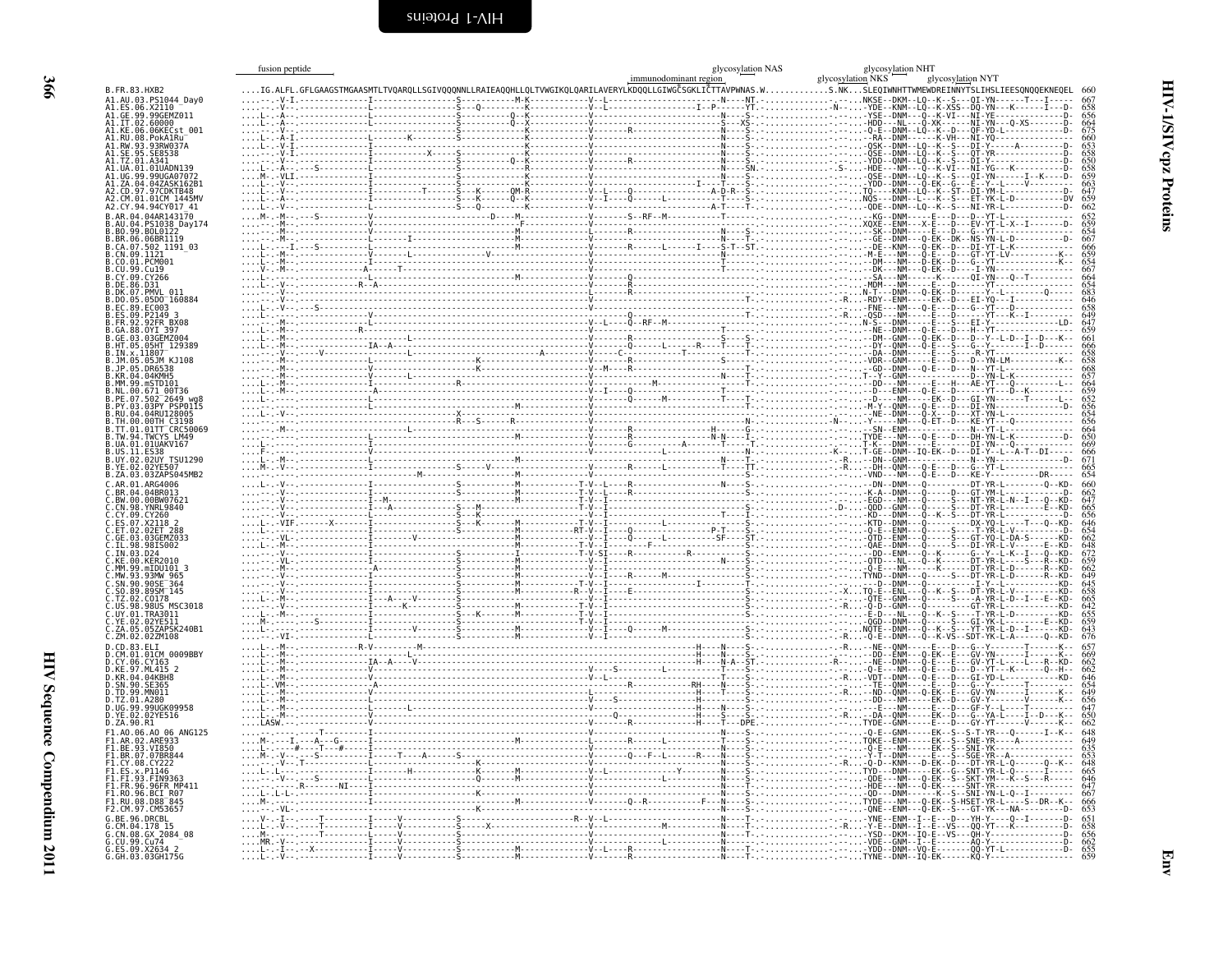|                                                                                                                      | fusion peptide |  | glycosylation NAS | glycosylation NHT |                                                                                                                                                                                                                             |
|----------------------------------------------------------------------------------------------------------------------|----------------|--|-------------------|-------------------|-----------------------------------------------------------------------------------------------------------------------------------------------------------------------------------------------------------------------------|
| B.FR.83.HXB2                                                                                                         |                |  |                   |                   |                                                                                                                                                                                                                             |
| G.KE.93.HH8793 12 1<br>G.NG.09.09NG SC62<br>G.PT.x.PT2695                                                            |                |  |                   |                   |                                                                                                                                                                                                                             |
| G.SE.93.SE6165 G6165                                                                                                 |                |  |                   |                   |                                                                                                                                                                                                                             |
| H.BE.93.VI991                                                                                                        |                |  |                   |                   |                                                                                                                                                                                                                             |
| H.BE.93.VI997<br>H.CF.90.056<br>H.GB.00.00GBAC4001                                                                   |                |  |                   |                   |                                                                                                                                                                                                                             |
| J.CD.97.J 97DC KTB147                                                                                                |                |  |                   |                   |                                                                                                                                                                                                                             |
| J.CM.04.04CMU11421<br>J.SE.93.SE9280 7887<br>J.SE.94.SE9173 <sup>-</sup> 7022                                        |                |  |                   |                   |                                                                                                                                                                                                                             |
| K.CD.97.97ZR EOTB11                                                                                                  |                |  |                   |                   |                                                                                                                                                                                                                             |
| K.CM.96.96CM MP535                                                                                                   |                |  |                   |                   |                                                                                                                                                                                                                             |
| 01 <sup>-</sup> AE.CN.09.1119                                                                                        |                |  |                   |                   |                                                                                                                                                                                                                             |
| 01 <sup>-</sup> AE.HK.04.HK001                                                                                       |                |  |                   |                   |                                                                                                                                                                                                                             |
| 01 <sup>-</sup> AE.US.00.00US MSC1164                                                                                |                |  |                   |                   |                                                                                                                                                                                                                             |
| 01 <sup>-</sup> AE.VN.98.98VNND15<br>CM.02.02CM 0013BBY                                                              |                |  |                   |                   |                                                                                                                                                                                                                             |
|                                                                                                                      |                |  |                   |                   |                                                                                                                                                                                                                             |
| GH.03.03GH181AG                                                                                                      |                |  |                   |                   |                                                                                                                                                                                                                             |
| 2 <sup>-</sup> AG.NG.09.09NG SC61                                                                                    |                |  |                   |                   |                                                                                                                                                                                                                             |
|                                                                                                                      |                |  |                   |                   |                                                                                                                                                                                                                             |
| )3 <sup>-</sup> AB.RU.97.KAL153                                                                                      |                |  |                   |                   |                                                                                                                                                                                                                             |
|                                                                                                                      |                |  |                   |                   |                                                                                                                                                                                                                             |
| $06$ <sup>-</sup> $cmx$ . AU. 96. BFP9 $6$<br>07 BC.CN.98.98CN009                                                    |                |  |                   |                   |                                                                                                                                                                                                                             |
|                                                                                                                      |                |  |                   |                   |                                                                                                                                                                                                                             |
| 11 cpx.CM.95.95CM 1816                                                                                               |                |  |                   |                   |                                                                                                                                                                                                                             |
| BF.AR.99.ARMA159                                                                                                     |                |  |                   |                   |                                                                                                                                                                                                                             |
| 14 BG.ES.05.X1870<br>15 <sup>-</sup> 01B.TH.99.99TH MU2079                                                           |                |  |                   |                   |                                                                                                                                                                                                                             |
| 16 A2D.KR.97.97KR004<br>17 BF.AR.99.ARMA038                                                                          |                |  |                   |                   |                                                                                                                                                                                                                             |
| 18 <sup>-</sup> cpx.CU.99.CU76<br>19 <sup>-</sup> cpx.CU.99.CU7<br>20 <sup>–</sup> BG.CU.99.Cu103                    |                |  |                   |                   |                                                                                                                                                                                                                             |
| 21 <sup>-</sup> A2D.KE.99.KER2003<br>2_01A1.CM.01.01CM 0001BBY                                                       |                |  |                   |                   |                                                                                                                                                                                                                             |
|                                                                                                                      |                |  |                   |                   |                                                                                                                                                                                                                             |
| 5 cpx.CM.02.1918LE!                                                                                                  |                |  |                   |                   |                                                                                                                                                                                                                             |
|                                                                                                                      |                |  |                   |                   |                                                                                                                                                                                                                             |
| 31 BC.BR.04.04BR142                                                                                                  |                |  |                   |                   |                                                                                                                                                                                                                             |
| 3 <sup>-</sup> 01B.ID.07.JKT189 (                                                                                    |                |  |                   |                   |                                                                                                                                                                                                                             |
| 34 <sup>–</sup> 01B.TH.99.0UR2478P<br>35 <sup>-</sup> AD AF 07 169H                                                  |                |  |                   |                   |                                                                                                                                                                                                                             |
|                                                                                                                      |                |  |                   |                   |                                                                                                                                                                                                                             |
| 38 <sup>-</sup> BF1.UY.03.UY03 3389<br>39 <sup>-</sup> BF.BR.04.04BRRJ179                                            |                |  |                   |                   |                                                                                                                                                                                                                             |
| 40 <sup>-</sup> BF.BR.05.05BRRJ055<br>2 <sup>-</sup> BF.LU.03.luBF 05 03<br>3 <sup>-</sup> 02G.SA.03.J11223          |                |  |                   |                   |                                                                                                                                                                                                                             |
| 45 <sup>-</sup> cpx.FR.04.04FR AUK                                                                                   |                |  |                   |                   |                                                                                                                                                                                                                             |
| 3R.07.07BR FPS625<br>7 BF.ES.08.P1942                                                                                |                |  |                   |                   |                                                                                                                                                                                                                             |
| 48 <sup>-</sup> 01B.MY.07.07MYKT021<br>49 <sup>-</sup> cpx.GM.03.N26677                                              |                |  |                   |                   |                                                                                                                                                                                                                             |
| 51 <sup>-</sup> 01B.SG.11.11SG HM021<br>0.RF.87.ANT70                                                                |                |  |                   |                   |                                                                                                                                                                                                                             |
| 0.CM.91.MVP5180<br>O.CM.96.96CMA102                                                                                  |                |  |                   |                   |                                                                                                                                                                                                                             |
| 0.CM.98.98CMA104                                                                                                     |                |  |                   |                   |                                                                                                                                                                                                                             |
| 0.CM.99.99CMU4122<br>0.FR.92.VAU<br>0.SN.99.99SE_MP1299                                                              |                |  |                   |                   |                                                                                                                                                                                                                             |
| 0.05.97.970508692A<br>0.05.99.990STWLA                                                                               |                |  |                   |                   |                                                                                                                                                                                                                             |
| N.CM.02.DJ00131<br>N.CM.04.04CM 1015 04                                                                              |                |  |                   |                   | 630                                                                                                                                                                                                                         |
| N.CM.04.04CM<br>N.CM.06.U14842<br>N.CM.95.YBF30<br>N.CM.97.YBF106                                                    |                |  |                   |                   | 649                                                                                                                                                                                                                         |
| N.FR.11.N1 FR 2011                                                                                                   |                |  |                   |                   | 64                                                                                                                                                                                                                          |
| P.CM.06.U14788<br>P.FR.09.RBF168                                                                                     |                |  |                   |                   | L-.M---.--S--------GI------K---H-------M-------E--R-S----R--R--L--I-T--R-------OIX-Y-N----ST.-TNKNETELDG--GNL--Q---KLVD---DT-YLE-QKA-E--KE--RK---<br>L-.M---.--MS---------AV----------H-------M-------E--R-S-<br>684<br>676 |
|                                                                                                                      |                |  |                   |                   | -.LF--.-L-S----------IA--A-T-N-XH------A---Q---T------S---V------M----K--R-----SL---AD-VT-H-T----N-.-VNFTQTCAKNS-.DIQC--ENM--Q---LVQ-S-GQ-YNILQIAHE---R-KK--                                                                |
| CPZ.CD.90.ANT<br>CPZ.CM.05.SIVcpzMT145<br>CPZ.GA.88.GAB1<br>CPZ.GA.88.GAB1<br>CPZ.TZ.00.TAN1<br>CPZ.US.85.US_Marilyn |                |  |                   |                   |                                                                                                                                                                                                                             |
|                                                                                                                      |                |  |                   |                   |                                                                                                                                                                                                                             |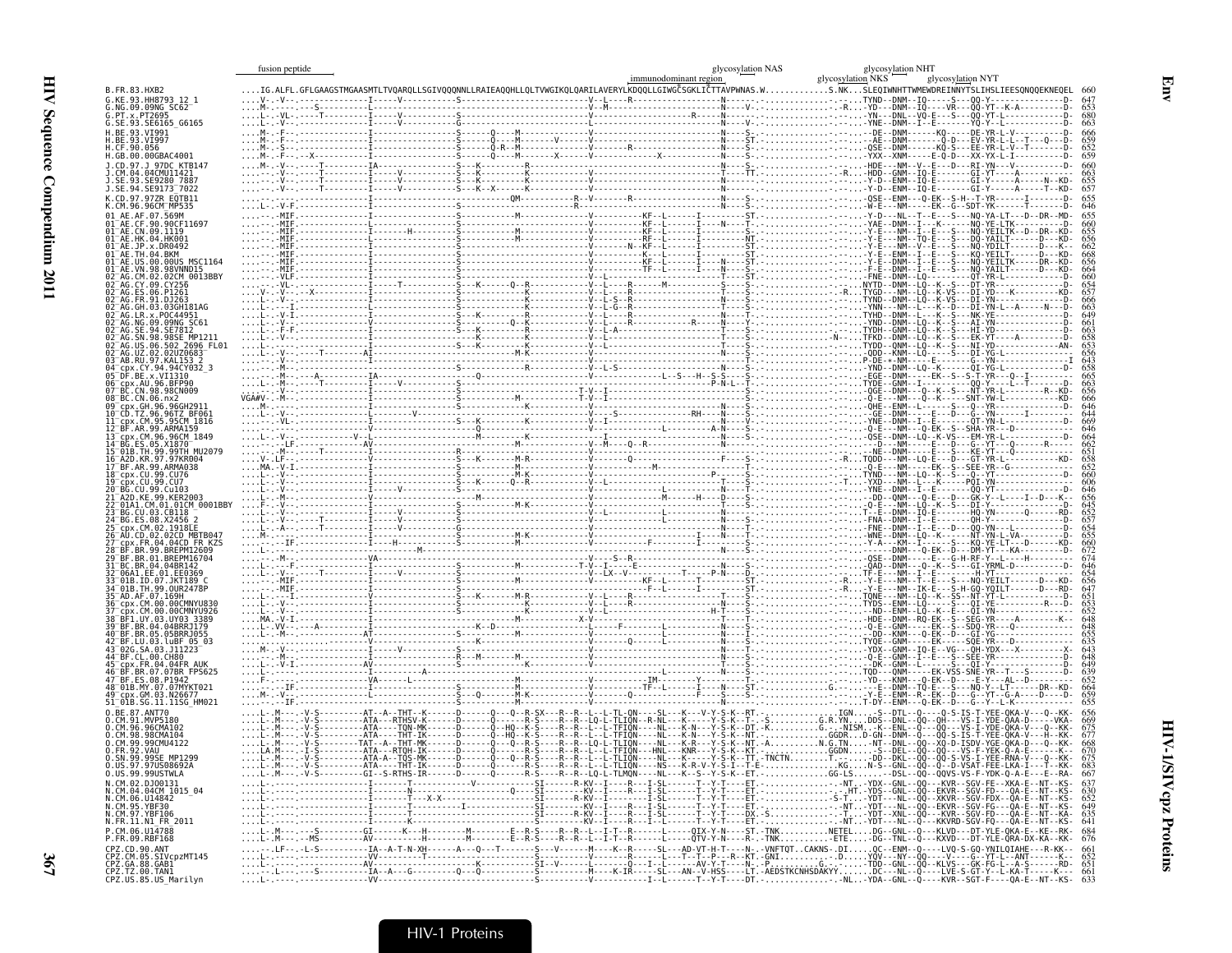<span id="page-55-0"></span>

|                             | cytoplasmic tail start<br>glycosylation NGS                                      |  |                      |  |                      |             |                                                                                                                                                                                                                                                                                                                                                                                                                                                                                  |                                                                                                      |  |  |  |
|-----------------------------|----------------------------------------------------------------------------------|--|----------------------|--|----------------------|-------------|----------------------------------------------------------------------------------------------------------------------------------------------------------------------------------------------------------------------------------------------------------------------------------------------------------------------------------------------------------------------------------------------------------------------------------------------------------------------------------|------------------------------------------------------------------------------------------------------|--|--|--|
| B.FR.83.HXB2                |                                                                                  |  | transmembrane domain |  |                      |             |                                                                                                                                                                                                                                                                                                                                                                                                                                                                                  |                                                                                                      |  |  |  |
|                             | A1.AU.03.PS1044_Day0                                                             |  |                      |  |                      |             |                                                                                                                                                                                                                                                                                                                                                                                                                                                                                  |                                                                                                      |  |  |  |
|                             | A1.ES.06.X2110 7<br>A1.GE.99.99GEMZ011<br>A1.IT.02.60000<br>A1.KE.06.06KECst 001 |  |                      |  |                      |             |                                                                                                                                                                                                                                                                                                                                                                                                                                                                                  |                                                                                                      |  |  |  |
|                             | A1.RU.08.PokA1Ru                                                                 |  |                      |  |                      |             |                                                                                                                                                                                                                                                                                                                                                                                                                                                                                  | 818<br>803<br>796<br>794<br>793<br>802<br>799<br>802<br>805                                          |  |  |  |
|                             | A1.RW.93.93RW037A                                                                |  |                      |  |                      |             |                                                                                                                                                                                                                                                                                                                                                                                                                                                                                  |                                                                                                      |  |  |  |
| A1.TZ.01.A341               | A1 HA 01 01HADN139                                                               |  |                      |  |                      |             |                                                                                                                                                                                                                                                                                                                                                                                                                                                                                  |                                                                                                      |  |  |  |
|                             | 99UGA0707<br>1.ZA.04.04ZASK162B1                                                 |  |                      |  |                      |             |                                                                                                                                                                                                                                                                                                                                                                                                                                                                                  |                                                                                                      |  |  |  |
|                             | A2.CD.97.97CDKTB48<br>A2.CM.01.01CM 1445MV                                       |  |                      |  |                      |             |                                                                                                                                                                                                                                                                                                                                                                                                                                                                                  |                                                                                                      |  |  |  |
|                             | A2.CY.94.94CY017 41<br>B.AR.04.04AR143170                                        |  |                      |  |                      |             |                                                                                                                                                                                                                                                                                                                                                                                                                                                                                  |                                                                                                      |  |  |  |
|                             | PS1038 Day174<br>B.BO.99.BOL0122                                                 |  |                      |  |                      |             |                                                                                                                                                                                                                                                                                                                                                                                                                                                                                  | 788<br>795<br>790<br>803<br>802<br>795<br>790<br>800<br>800<br>790<br>819                            |  |  |  |
|                             | B.BR.06.06BR1119<br>B.CA.07.502_1191_03                                          |  |                      |  |                      |             |                                                                                                                                                                                                                                                                                                                                                                                                                                                                                  |                                                                                                      |  |  |  |
| B.CN.09.1121                |                                                                                  |  |                      |  |                      |             |                                                                                                                                                                                                                                                                                                                                                                                                                                                                                  |                                                                                                      |  |  |  |
|                             | .CY266                                                                           |  |                      |  |                      |             |                                                                                                                                                                                                                                                                                                                                                                                                                                                                                  |                                                                                                      |  |  |  |
| R. DE . 86.<br>R.DK.07.PMVL |                                                                                  |  |                      |  |                      |             |                                                                                                                                                                                                                                                                                                                                                                                                                                                                                  |                                                                                                      |  |  |  |
| B.EC.89.EC003               | B.DO.05.05DO 160884                                                              |  |                      |  |                      |             |                                                                                                                                                                                                                                                                                                                                                                                                                                                                                  |                                                                                                      |  |  |  |
|                             | B.ES.09.P2149 3<br>B.FR.92.92FR BX08                                             |  |                      |  |                      |             |                                                                                                                                                                                                                                                                                                                                                                                                                                                                                  |                                                                                                      |  |  |  |
|                             | B.GA.88.OYI 397                                                                  |  |                      |  |                      |             |                                                                                                                                                                                                                                                                                                                                                                                                                                                                                  |                                                                                                      |  |  |  |
|                             | В.GE.03.03GEMZ004<br>В.GE.03.03GEMZ004<br>В.HT.05.05HT 129389                    |  |                      |  |                      |             |                                                                                                                                                                                                                                                                                                                                                                                                                                                                                  |                                                                                                      |  |  |  |
|                             | .05JM KJ108                                                                      |  |                      |  |                      |             |                                                                                                                                                                                                                                                                                                                                                                                                                                                                                  |                                                                                                      |  |  |  |
| 3.KR.04.04KMH5              | R.MM.99.mSTD101                                                                  |  |                      |  |                      |             |                                                                                                                                                                                                                                                                                                                                                                                                                                                                                  |                                                                                                      |  |  |  |
|                             | B.NL.00.671 00T36<br>B.PE.07.502 2649 wg                                         |  |                      |  |                      |             |                                                                                                                                                                                                                                                                                                                                                                                                                                                                                  |                                                                                                      |  |  |  |
|                             | .RU.04.04RU128005                                                                |  |                      |  |                      |             |                                                                                                                                                                                                                                                                                                                                                                                                                                                                                  |                                                                                                      |  |  |  |
|                             | .TH.00.00TH_C3198<br>.TT.01.01TT_CRC50069                                        |  |                      |  |                      |             |                                                                                                                                                                                                                                                                                                                                                                                                                                                                                  |                                                                                                      |  |  |  |
|                             | B.TW.94.TWCYS LM49<br>.UA.01.01UAKV167                                           |  |                      |  |                      |             |                                                                                                                                                                                                                                                                                                                                                                                                                                                                                  |                                                                                                      |  |  |  |
|                             | ES38<br>B.UY.02.02UY TSU1290                                                     |  |                      |  |                      |             |                                                                                                                                                                                                                                                                                                                                                                                                                                                                                  | 7824778797922444533777958829020865227922086522792208652279220865227022008652270220086522700200865227 |  |  |  |
|                             | B.YE.02.02YE507<br>B.ZA.03.03ZAPS045MB2                                          |  |                      |  |                      |             |                                                                                                                                                                                                                                                                                                                                                                                                                                                                                  |                                                                                                      |  |  |  |
|                             | C.AR.01.ARG4006                                                                  |  |                      |  |                      |             |                                                                                                                                                                                                                                                                                                                                                                                                                                                                                  | 796                                                                                                  |  |  |  |
|                             | .BW.00.00BW07621<br>.CN.98.YNRL9840                                              |  |                      |  |                      |             |                                                                                                                                                                                                                                                                                                                                                                                                                                                                                  | 805<br>790<br>808<br>800<br>789                                                                      |  |  |  |
| CY.09.CY260<br>ES.07.X2118  | X2118 2                                                                          |  |                      |  |                      |             |                                                                                                                                                                                                                                                                                                                                                                                                                                                                                  |                                                                                                      |  |  |  |
| ET.02                       | 02ET 288                                                                         |  |                      |  |                      |             |                                                                                                                                                                                                                                                                                                                                                                                                                                                                                  | 797<br>805<br>791                                                                                    |  |  |  |
| $C.$ TN $.03.$ D24 $\,$     |                                                                                  |  |                      |  |                      |             |                                                                                                                                                                                                                                                                                                                                                                                                                                                                                  |                                                                                                      |  |  |  |
|                             | MM.99.mIDU101 3                                                                  |  |                      |  |                      |             |                                                                                                                                                                                                                                                                                                                                                                                                                                                                                  |                                                                                                      |  |  |  |
|                             | MW.93.93MW 965<br>$0.5N.90.905E^-364$                                            |  |                      |  |                      |             |                                                                                                                                                                                                                                                                                                                                                                                                                                                                                  | 805<br>792<br>781<br>801                                                                             |  |  |  |
|                             | $.50.89.89$ SM $-145$                                                            |  |                      |  |                      |             |                                                                                                                                                                                                                                                                                                                                                                                                                                                                                  |                                                                                                      |  |  |  |
|                             | C.US.98.98US MSC3018<br>LIIY 01 TRA3011                                          |  |                      |  |                      |             |                                                                                                                                                                                                                                                                                                                                                                                                                                                                                  | 808<br>785<br>798<br>802<br>787                                                                      |  |  |  |
|                             | C.YE.02.02YE511<br>.05ZAPSK240B1                                                 |  |                      |  |                      |             |                                                                                                                                                                                                                                                                                                                                                                                                                                                                                  |                                                                                                      |  |  |  |
| D.CD.83.ELI                 | C.ZM.02.02ZM108                                                                  |  |                      |  |                      |             |                                                                                                                                                                                                                                                                                                                                                                                                                                                                                  |                                                                                                      |  |  |  |
|                             | D.CM.01.01CM 0009BBY<br>D.CY.06.CY163                                            |  |                      |  |                      |             |                                                                                                                                                                                                                                                                                                                                                                                                                                                                                  | 793<br>805<br>798<br>7982<br>785<br>792<br>783<br>798<br>798                                         |  |  |  |
|                             | D.KE.97.ML415 2<br>.04KBH8                                                       |  |                      |  |                      |             |                                                                                                                                                                                                                                                                                                                                                                                                                                                                                  |                                                                                                      |  |  |  |
| D.TD.99.MN011               |                                                                                  |  |                      |  |                      |             |                                                                                                                                                                                                                                                                                                                                                                                                                                                                                  |                                                                                                      |  |  |  |
| 1. TZ . 01<br>D.UG.99       | A280<br>99UGK09958                                                               |  |                      |  |                      |             |                                                                                                                                                                                                                                                                                                                                                                                                                                                                                  |                                                                                                      |  |  |  |
| D.ZA.90.R1                  | D.YE.02.02YE516                                                                  |  |                      |  |                      |             |                                                                                                                                                                                                                                                                                                                                                                                                                                                                                  |                                                                                                      |  |  |  |
|                             | F1.A0.06.A0.06.ANG125<br>02.ARE933                                               |  |                      |  |                      |             |                                                                                                                                                                                                                                                                                                                                                                                                                                                                                  | 784<br>785<br>771                                                                                    |  |  |  |
| F1 RF 93 VT850              | 1.BR.07.07BR844                                                                  |  |                      |  |                      |             | $\begin{minipage}[t]{.0.99\textwidth}\begin{minipage}[t]{.0.99\textwidth}\begin{minipage}[t]{.0.99\textwidth}\begin{minipage}[t]{.0.99\textwidth}\begin{minipage}[t]{.0.99\textwidth}\begin{minipage}[t]{.0.99\textwidth}\begin{minipage}[t]{.0.99\textwidth}\begin{minipage}[t]{.0.99\textwidth}\begin{minipage}[t]{.0.99\textwidth}\begin{minipage}[t]{.0.99\textwidth}\begin{minipage}[t]{.0.99\textwidth}\begin{minipage}[t]{.0.99\textwidth}\begin{minipage}[t]{.0.99\text$ |                                                                                                      |  |  |  |
|                             |                                                                                  |  |                      |  |                      |             |                                                                                                                                                                                                                                                                                                                                                                                                                                                                                  | 789<br>784<br>801<br>782<br>783<br>803<br>803                                                        |  |  |  |
|                             | F1.FI.93.FIN9363<br>1.FR.96.96FR MP411                                           |  |                      |  |                      | RH---FI--AA |                                                                                                                                                                                                                                                                                                                                                                                                                                                                                  |                                                                                                      |  |  |  |
|                             | F1 RN 96 RCT R07<br>$1.$ RU. $08.$ D $88^ 845$                                   |  |                      |  |                      |             | .RGLRG-------L                                                                                                                                                                                                                                                                                                                                                                                                                                                                   |                                                                                                      |  |  |  |
|                             | F2.CM.97.CM5365.                                                                 |  |                      |  |                      |             |                                                                                                                                                                                                                                                                                                                                                                                                                                                                                  | 789                                                                                                  |  |  |  |
| .BE.96.DRCBL                | .CM.04.178 15                                                                    |  |                      |  |                      |             |                                                                                                                                                                                                                                                                                                                                                                                                                                                                                  | 794<br>$\frac{801}{799}$                                                                             |  |  |  |
|                             | G.CN.08.GX 2084_08<br>G.CU.99.Cu74<br>G.ES.09.X2634 2<br>G.GH.03.03GH175G        |  |                      |  |                      |             |                                                                                                                                                                                                                                                                                                                                                                                                                                                                                  | 805                                                                                                  |  |  |  |
|                             |                                                                                  |  |                      |  | -LTHQQ-E---L-RT--G-- |             |                                                                                                                                                                                                                                                                                                                                                                                                                                                                                  |                                                                                                      |  |  |  |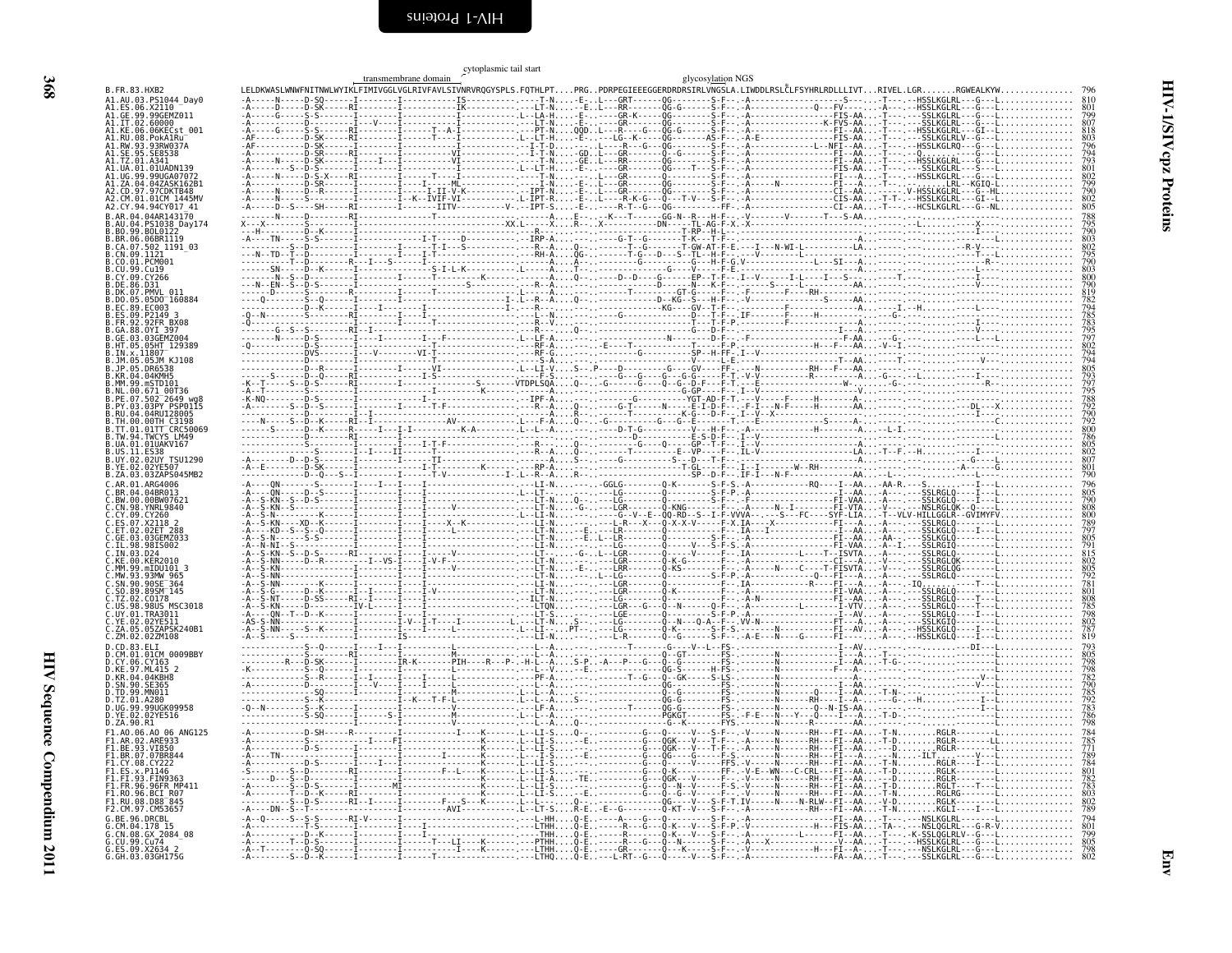|              |                                                                                                          |                                                                                                                                                                                                                                                                                                          | transmembrane domain | cytoplasmic tail start | glycosylation NGS |                                                                                                                                            |  |  |
|--------------|----------------------------------------------------------------------------------------------------------|----------------------------------------------------------------------------------------------------------------------------------------------------------------------------------------------------------------------------------------------------------------------------------------------------------|----------------------|------------------------|-------------------|--------------------------------------------------------------------------------------------------------------------------------------------|--|--|
| B.FR.83.HXB2 |                                                                                                          | LELDKWASLWNWFNITNWLWYIKLFIMIVGGLVGLRIVFAVLSIVNRVRQGYSPLS.FQTHLPTPRGPDRPEGIEEEGGERDRDRSIRLVNGSLA.LIWDDLRSLĈLFSYHRLRDLLLIVTRIVEL.LGRRGWEALKYW                                                                                                                                                              |                      |                        |                   |                                                                                                                                            |  |  |
|              | G.KE.93.HH8793 12 1<br>G.NG.09.09NG SC62<br>G.PT.x.PT2695                                                |                                                                                                                                                                                                                                                                                                          |                      |                        |                   | ----T--D--K------I--------IS-K-I------------K------ .--LTHHQ-E----R------Q-K------S-F--.A-------------FI--AA-T---.,--HNSLKGLRL---G---L     |  |  |
|              | G.SE.93.SE6165_G6165                                                                                     |                                                                                                                                                                                                                                                                                                          |                      |                        |                   |                                                                                                                                            |  |  |
|              | H.BE.93.VI991<br>.BE.93.VI997                                                                            |                                                                                                                                                                                                                                                                                                          |                      |                        |                   |                                                                                                                                            |  |  |
| H.CF.90.056  | .GB.00.00GBAC4001                                                                                        |                                                                                                                                                                                                                                                                                                          |                      |                        |                   |                                                                                                                                            |  |  |
|              |                                                                                                          |                                                                                                                                                                                                                                                                                                          |                      |                        |                   |                                                                                                                                            |  |  |
|              | .SE.93.SE9280 7887<br>.SE.94.SE9173 <sup>-</sup> 7022                                                    |                                                                                                                                                                                                                                                                                                          |                      |                        |                   |                                                                                                                                            |  |  |
|              | CD.97.97ZR E0TB11<br>.CM.96.96CMTMP535                                                                   |                                                                                                                                                                                                                                                                                                          |                      |                        |                   |                                                                                                                                            |  |  |
|              | AF AF 07 569M<br>AF CF 90 90CF1169                                                                       |                                                                                                                                                                                                                                                                                                          |                      |                        |                   |                                                                                                                                            |  |  |
|              | "AE.CN.09.1119<br>01 AE HK 04 HK001                                                                      |                                                                                                                                                                                                                                                                                                          |                      |                        |                   |                                                                                                                                            |  |  |
|              |                                                                                                          |                                                                                                                                                                                                                                                                                                          |                      |                        |                   |                                                                                                                                            |  |  |
|              |                                                                                                          |                                                                                                                                                                                                                                                                                                          |                      |                        |                   |                                                                                                                                            |  |  |
|              | CM.02.02CM 0013BRY                                                                                       |                                                                                                                                                                                                                                                                                                          |                      |                        |                   |                                                                                                                                            |  |  |
|              |                                                                                                          |                                                                                                                                                                                                                                                                                                          |                      |                        |                   |                                                                                                                                            |  |  |
|              |                                                                                                          |                                                                                                                                                                                                                                                                                                          |                      |                        |                   |                                                                                                                                            |  |  |
|              | AG.SN.98.98SE MP1211                                                                                     |                                                                                                                                                                                                                                                                                                          |                      |                        |                   |                                                                                                                                            |  |  |
|              | 502 2696 FL01                                                                                            |                                                                                                                                                                                                                                                                                                          |                      |                        |                   |                                                                                                                                            |  |  |
|              | AR RU 97 KAL153<br>cpx.CY.94.94CY032 3                                                                   |                                                                                                                                                                                                                                                                                                          |                      |                        |                   |                                                                                                                                            |  |  |
|              | $\mathsf{DF}.\mathsf{BE}.\mathsf{x}.\mathsf{VI1310}$<br>cnx.AU.96.BFP90                                  |                                                                                                                                                                                                                                                                                                          |                      |                        |                   |                                                                                                                                            |  |  |
|              | 3C.CN.98.98CN009<br>08 BC.CN.06.nx2                                                                      |                                                                                                                                                                                                                                                                                                          |                      |                        |                   |                                                                                                                                            |  |  |
|              |                                                                                                          |                                                                                                                                                                                                                                                                                                          |                      |                        |                   |                                                                                                                                            |  |  |
|              | .CM.95.95CM 1816<br>AR 99 ARMA159                                                                        |                                                                                                                                                                                                                                                                                                          |                      |                        |                   |                                                                                                                                            |  |  |
|              | cnx.CM.96.96CM 1849<br>01B.TH.99.99TH MU2079                                                             |                                                                                                                                                                                                                                                                                                          |                      |                        |                   |                                                                                                                                            |  |  |
|              | A2D.KR.97.97KR004<br>BF.AR.99.ARMA038                                                                    |                                                                                                                                                                                                                                                                                                          |                      |                        |                   |                                                                                                                                            |  |  |
|              | cnx.CU.99.CU76                                                                                           |                                                                                                                                                                                                                                                                                                          |                      |                        |                   |                                                                                                                                            |  |  |
|              | A2D.KE.99.KER2003                                                                                        |                                                                                                                                                                                                                                                                                                          |                      |                        |                   |                                                                                                                                            |  |  |
|              | 01A1.CM.01.01CM.0001RRY                                                                                  |                                                                                                                                                                                                                                                                                                          |                      |                        |                   |                                                                                                                                            |  |  |
|              |                                                                                                          |                                                                                                                                                                                                                                                                                                          |                      |                        |                   |                                                                                                                                            |  |  |
|              | AU.CD.02.02CD MBTB047<br>cpx.FR.04.04CD FR KZS                                                           |                                                                                                                                                                                                                                                                                                          |                      |                        |                   |                                                                                                                                            |  |  |
|              | 99.BREPM12609<br>BF.BR.01.BREPM16704                                                                     |                                                                                                                                                                                                                                                                                                          |                      |                        |                   |                                                                                                                                            |  |  |
|              | BC.BR.04.04BR142<br>06A1.EE.01.EE0369                                                                    |                                                                                                                                                                                                                                                                                                          |                      |                        |                   |                                                                                                                                            |  |  |
|              | 01B.ID.07.JKT189<br>.0UR2478F<br>AD AF 07 169H                                                           |                                                                                                                                                                                                                                                                                                          |                      |                        |                   |                                                                                                                                            |  |  |
|              | CDX.CM.00.00CMNYU830<br>nx.CM.00.00CMNYU926                                                              |                                                                                                                                                                                                                                                                                                          |                      |                        |                   |                                                                                                                                            |  |  |
|              | BF.BR.04.04BRR1179                                                                                       |                                                                                                                                                                                                                                                                                                          |                      |                        |                   |                                                                                                                                            |  |  |
|              | RR 05 05RRR1055<br>.03.luBF 05 03                                                                        |                                                                                                                                                                                                                                                                                                          |                      |                        |                   |                                                                                                                                            |  |  |
|              |                                                                                                          |                                                                                                                                                                                                                                                                                                          |                      |                        |                   |                                                                                                                                            |  |  |
|              | .FR.04.04FR AUI<br>BR.07.07BR FPS625                                                                     |                                                                                                                                                                                                                                                                                                          |                      |                        |                   |                                                                                                                                            |  |  |
|              | 48 <sup>-</sup> 01B.MY.07.07MYKT02<br>cpx.GM.03.N26677_                                                  |                                                                                                                                                                                                                                                                                                          |                      |                        |                   |                                                                                                                                            |  |  |
|              | 51_01B.SG.11.11SG HM021                                                                                  | -E---I---LD--K------IA-I---A---V-VIMI--N--KNI----O---.L-IPNHHOEEAGT-GRTGGG---EG-P-W-PSPO-F-P.-LYT---TII-WT--L-SN-ASGIOKVISY.-RLGLWILGOKIINVCRIC                                                                                                                                                          |                      |                        |                   |                                                                                                                                            |  |  |
|              | CM.91.MVP5180<br>CM.96.96CMA102                                                                          |                                                                                                                                                                                                                                                                                                          |                      |                        |                   | I---LD--K------IA-I--AA---V--IMI--NL-RNI----O--- X-IPIHHXAEVGT-G-TG-G---GG-P-W-P-QQ-F-Q.-LYTX--TII-WI-RL-SN-ASGTQSVTSH.-RIGLWILGQ-IID-C-LC |  |  |
|              | 0.CM.98.98CMA104<br>0.CM.99.99CMU4122                                                                    | ---SE---I----D--K------IA-I---A---V---MI--NL-RNI----Q---.--IPIHHQSEVGV-G-TG-G---G--P-L-P-QQ-F-Q.-LYT---TII-WT--L-SN-ASGTQ-VISH.--IGLWILGQKIIDGC-LC<br>---NE-----D-LD--K------IA-I---A-I-I---MI--NL-RNI----Q---.--IPNHHQSEAGA-G-TG-----G--P-L-P-PP-F-H.-LYT---TII-W---L-SN-ASGIQTVISH.--LGLWILGQKIIN-CR   |                      |                        |                   |                                                                                                                                            |  |  |
| 0.FR.92.VAU  | 0.SN.99.99SE MP1299                                                                                      | ----E---I---LD--K------IA-I---A-I-V-V-ML--NL-KNI----Q---.L-IPIQQQAEVGT-G-TG-G--DE--R-WTP-PQ-F-H.-LYT---TII-WI--L-SN-ASEIQKLIRH.--LGLWIIGQ-TI--CRLF<br>----E---I---LD--K------IA-I---A-I-V---MI--ML-KNI----Q--- -K--IHHQPEAEA-G-TG-G----GMPTL-PWPQ-F-P.-LYT---TII-W---L-SN-ASGIQTVISH.--LGLWTLGQKIIS-CRLC |                      |                        |                   |                                                                                                                                            |  |  |
| U . U.       | 97U5U809ZA<br>0.US.99.99USTWLA                                                                           |                                                                                                                                                                                                                                                                                                          |                      |                        |                   |                                                                                                                                            |  |  |
|              | N.CM.02.DJ00131<br>N.CM.04.04CM 1015 04                                                                  |                                                                                                                                                                                                                                                                                                          |                      |                        |                   |                                                                                                                                            |  |  |
|              | N.CM.06.U14842<br>N.CM.05.YBF30<br>N.CM.97.YBF106                                                        |                                                                                                                                                                                                                                                                                                          |                      |                        |                   |                                                                                                                                            |  |  |
|              | N.FR.11.N1 FR 2011                                                                                       |                                                                                                                                                                                                                                                                                                          |                      |                        |                   |                                                                                                                                            |  |  |
|              | P.CM.06.U14788<br>P.FR.09.RBF168                                                                         | ------0--S-MD--K------I-------II--K-LM-IGNV-RK----X--X-L--LRLHGG-A-IA--TD-----AGNG-----LE-L-P.------N-VVOI-QI-VSCI-RIKDLLTILWIHLGQLLNSNC 821<br>----Q--Q----LD--Q-----I------II----LL-IINV-R-I---                                                                                                        |                      |                        |                   |                                                                                                                                            |  |  |
|              | .<br>CPZ.CD.90.ANT<br>CPZ.CM.05.SIVcpzMT145<br>CPZ.TZ.00.TAN1<br>CPZ.TC.06.TAN1<br>CPZ.TC.05.TIS.Marilyn |                                                                                                                                                                                                                                                                                                          |                      |                        |                   |                                                                                                                                            |  |  |
|              |                                                                                                          |                                                                                                                                                                                                                                                                                                          |                      |                        |                   |                                                                                                                                            |  |  |
|              | CPZ.US.85.US Marilyn                                                                                     |                                                                                                                                                                                                                                                                                                          |                      |                        |                   |                                                                                                                                            |  |  |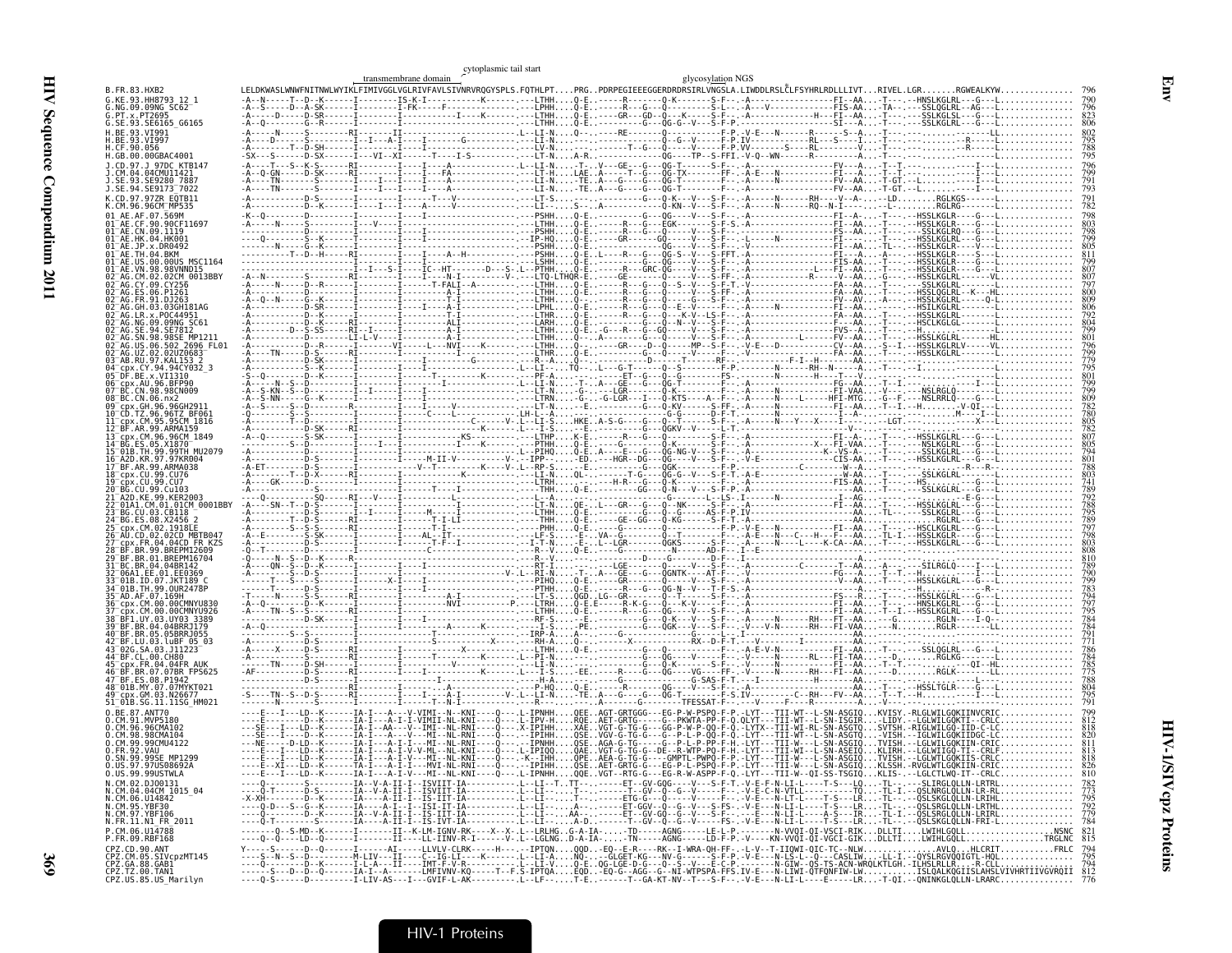<span id="page-57-0"></span>

|                                                                                                                     | cytoplasmic tail end<br>gp41 end                                                                                                                                                                                                                                                                                                                                                                                                                                                 |                                                             |          |
|---------------------------------------------------------------------------------------------------------------------|----------------------------------------------------------------------------------------------------------------------------------------------------------------------------------------------------------------------------------------------------------------------------------------------------------------------------------------------------------------------------------------------------------------------------------------------------------------------------------|-------------------------------------------------------------|----------|
| B.FR.83.HXB2                                                                                                        | Env end<br>glycosylation NAT<br>.WNLLQYW.SQELKNSAVS.LLNATAIAVAEGTDRVIEVVQGAČRAIRHIPRRIRQGL.ERI.LL*                                                                                                                                                                                                                                                                                                                                                                               | 856                                                         |          |
| A1.AU.03.PS1044 Day0<br>A1.ES.06.X2110 ---.<br>A1.GE.99.99GEMZ011                                                   | . $\frac{1}{2}$<br>$\frac{1}{2}$<br>$\frac{1}{2}$<br>$\frac{1}{2}$<br>$\frac{1}{2}$<br>$\frac{1}{2}$<br>$\frac{1}{2}$<br>$\frac{1}{2}$<br>$\frac{1}{2}$<br>$\frac{1}{2}$<br>$\frac{1}{2}$<br>$\frac{1}{2}$<br>$\frac{1}{2}$<br>$\frac{1}{2}$<br>$\frac{1}{2}$<br>$\frac{1}{2}$<br>$\frac{1}{2}$<br>$\frac{1}{2}$<br>$\frac{1}{2}$<br>$\frac{1}{2}$<br>                                                                                                                           | 871<br>862<br>860                                           |          |
| A1.IT.02.60000<br>A1.KE.06.06KECst_001                                                                              |                                                                                                                                                                                                                                                                                                                                                                                                                                                                                  | $\frac{868}{879}$                                           | à        |
| A1.RU.08.PokA1Ru<br>A1.RW.93.93RW037A<br>A1.SE.95.SE8538                                                            |                                                                                                                                                                                                                                                                                                                                                                                                                                                                                  | 864<br>857<br>855<br>854                                    |          |
| A1.TZ.01.A341<br>A1.UA.01.01UADN139                                                                                 | . - - - L. - GR. . - - - I - - I - . - VDTI - - V - - GW- - - - - - IGLRIG- - LL - - - - - - - - - - A<br>. G - - -G - - . G - - - - G - - IN. - - DTI - - - - - GW- - - - - - - G-RF - - - - CN- - - - - - - A                                                                                                                                                                                                                                                                  | 862                                                         | cpz      |
| A1.UG.99.99UGA07072<br>A1.ZA.04.04ZASK162B1<br>A2.CD.97.97CDKTB48<br>A2.CM.01.01CM_1445MV                           |                                                                                                                                                                                                                                                                                                                                                                                                                                                                                  | $\frac{863}{860}$<br>851                                    |          |
| A2.CY.94.94CY017_41                                                                                                 | . - - - - L - - . GR. . - - - - - - I - . - FDTI - V - - - - W - - - - - - IG-R-F - - - LN - - - - - - - - - - - A . - - -                                                                                                                                                                                                                                                                                                                                                       | 863<br>866                                                  |          |
| B.AR.04.04AR143170<br>B.AU.04.PS1038 Day174                                                                         |                                                                                                                                                                                                                                                                                                                                                                                                                                                                                  | 849<br>849                                                  | Proteins |
| 3.BO.99.BOL0122<br>B.BR.06.06BR1119<br>B.CA.07.502_1191_03                                                          |                                                                                                                                                                                                                                                                                                                                                                                                                                                                                  | 851<br>864                                                  |          |
| .CN.09.1121<br>B.CO.OI.PCMOO1<br>B.CU.99.Cu19                                                                       |                                                                                                                                                                                                                                                                                                                                                                                                                                                                                  | 863<br>856<br>851<br>864                                    |          |
| .CY.09.CY266<br>B.DE.86.D31                                                                                         |                                                                                                                                                                                                                                                                                                                                                                                                                                                                                  | 861<br>851                                                  |          |
| B.DK.07.PMVL 011<br>3.DO.05.05DO 160884                                                                             |                                                                                                                                                                                                                                                                                                                                                                                                                                                                                  | 880<br>$843$<br>$855$                                       |          |
| B.EC.89.EC003<br>B.ES.09.P2149 3                                                                                    |                                                                                                                                                                                                                                                                                                                                                                                                                                                                                  | 846<br>844                                                  |          |
| B.FR.92.92FR BX08<br>B.GA.88.0YI 397<br>3.GE.03.03GEMZ004                                                           |                                                                                                                                                                                                                                                                                                                                                                                                                                                                                  | 856<br>858                                                  |          |
| B.HT.05.05HT_T29389<br>B.IN.x.11807<br>.JM.05.05JM KJ108                                                            |                                                                                                                                                                                                                                                                                                                                                                                                                                                                                  |                                                             |          |
| .JP.05.DR6538<br>.KR.04.04KMH5                                                                                      |                                                                                                                                                                                                                                                                                                                                                                                                                                                                                  |                                                             |          |
| B.MM.99.mSTD101<br>B.NL.00.671_00T36<br>PE.07.502 <sup>-</sup> 2649 wg8.                                            |                                                                                                                                                                                                                                                                                                                                                                                                                                                                                  | 863<br>845<br>855<br>856<br>854<br>858<br>856<br>849<br>853 |          |
| PY.03.03PY PSP0115.<br>.RU.04.04RUI28005                                                                            |                                                                                                                                                                                                                                                                                                                                                                                                                                                                                  | 851                                                         |          |
| .TH.00.00TH_C3198<br>B.TT.01.01TT <sup>-</sup> CRC50069<br>B.TW.94.TWCYS LM49                                       |                                                                                                                                                                                                                                                                                                                                                                                                                                                                                  | $\frac{853}{861}$<br>847                                    |          |
| B.UA.01.01UAKV167<br>B.US.11.ES38                                                                                   |                                                                                                                                                                                                                                                                                                                                                                                                                                                                                  | $\frac{866}{863}$<br>868                                    |          |
| B.UY.02.02UY TSU1290<br>B.YE.02.02YE507<br>B.ZA.03.03ZAPS045MB2                                                     |                                                                                                                                                                                                                                                                                                                                                                                                                                                                                  | 862<br>851                                                  |          |
| C.AR.01.ARG4006<br>.BR.04.04BR013                                                                                   |                                                                                                                                                                                                                                                                                                                                                                                                                                                                                  | 857<br>866                                                  |          |
| C.BW.00.00BW07621<br>C.CN.98.YNRL9840<br>.CY.09.CY260                                                               |                                                                                                                                                                                                                                                                                                                                                                                                                                                                                  | 851<br>869                                                  |          |
| C.ES.07.X2118 2<br>C.ET.02.02ET 288                                                                                 |                                                                                                                                                                                                                                                                                                                                                                                                                                                                                  | 861<br>850<br>858                                           |          |
| Č.GE.03.03GEMZ033<br>C.IL.98.98IS002<br>C.IN.03.D24                                                                 |                                                                                                                                                                                                                                                                                                                                                                                                                                                                                  | 866<br>852<br>876                                           |          |
| C.KE.00.KER2010<br>.MM.99.mIDU101 3<br>.MW.93.93MW 965                                                              |                                                                                                                                                                                                                                                                                                                                                                                                                                                                                  | 863<br>866<br>853                                           |          |
| $\mathrel{\mathop:}$ . SN . 90.90SE $^-$ 364<br>.S0.89.89SM_145                                                     |                                                                                                                                                                                                                                                                                                                                                                                                                                                                                  | 842                                                         |          |
| .TZ.02.CO178<br>.US.98.98US MSC3018<br>C.UY.01.TRA3011                                                              |                                                                                                                                                                                                                                                                                                                                                                                                                                                                                  | 862<br>862<br>862<br>846<br>859<br>863                      |          |
| Č.ÝE.02.02YE511<br>C.ZA.05.05ZAPSK240B1                                                                             | $\begin{array}{cccccccccccc} \texttt{CGS-V} & \texttt{} & \texttt{G1} & \texttt{G2} & \texttt{G3} & \texttt{G4} & \texttt{G5} & \texttt{G5} & \texttt{G6} & \texttt{G6} & \texttt{G6} & \texttt{G6} & \texttt{G6} & \texttt{G6} & \texttt{G6} & \texttt{G6} & \texttt{G6} & \texttt{G6} & \texttt{G6} & \texttt{G6} & \texttt{G6} & \texttt{G6} & \texttt{G6} & \texttt{G$                                                                                                       | $\frac{848}{880}$                                           |          |
| C.ZM.02.02ZM108<br>D.CD.83.ELI                                                                                      |                                                                                                                                                                                                                                                                                                                                                                                                                                                                                  | 854                                                         |          |
| D.CM.01.01CM 0009BBY<br>D.CY.06.CY163<br>D.KE.97.ML415 2<br>D.KR.04.04KBH8                                          | $\begin{minipage}{0.99\textwidth} \begin{tabular}{ c c c c } \hline & . & . & . & . & . & . & . & . \\ \hline & . & . & . & . & . & . \\ \hline & . & . & . & . & . & . \\ \hline & . & . & . & . & . & . \\ \hline & . & . & . & . & . \\ \hline & . & . & . & . & . \\ \hline & . & . & . & . & . \\ \hline & . & . & . & . & . \\ \hline & . & . & . & . & . \\ \hline & . & . & . & . & . \\ \hline & . & . & . & . & . \\ \hline & . & . & . & . & . \\ \hline & . & . & .$ | 866<br>859<br>859<br>843                                    |          |
| .SN.90.SE365<br>D.TD.99.MN011                                                                                       |                                                                                                                                                                                                                                                                                                                                                                                                                                                                                  | $\frac{851}{846}$                                           |          |
| D.TZ.01.A280<br>D.UG.99.99UGK09958<br>D.YE.02.02YE516                                                               |                                                                                                                                                                                                                                                                                                                                                                                                                                                                                  | 844<br>847<br>859                                           |          |
| D.ZA.90.R1<br>F1.AO.06.AO 06 ANG125                                                                                 |                                                                                                                                                                                                                                                                                                                                                                                                                                                                                  | 845                                                         |          |
| F1.AR.02.ARE933<br>F1.BE.93.VI850<br>F1.BR.07.07BR8                                                                 |                                                                                                                                                                                                                                                                                                                                                                                                                                                                                  | 846<br>832                                                  |          |
| F1.BR.07.07BR044<br>F1.CY.08.CY222<br>F1.ES.x.P1146<br>F1.FI.93.FIN9363                                             | . - - -T - - - . GR. . - - - - - - I - . - F - TI - - V - - - - - - - - - - - L-RIG- - - INV - - - - - - F . - -S . - - -                                                                                                                                                                                                                                                                                                                                                        | 845                                                         |          |
|                                                                                                                     | .G-II- - - - - - - - - I- . -F-T- - - V- - - - - - - - - - AL-R-V- - VLN- - - - - - - RV . - - À.<br>. - - -A - - - - - - - - - I - . - - T - - - V - - - - - - - - - - L-R-G - - VLNV - - - - - - - - - S. - - -<br>. - - -T - - - - - - - - - I - . - - TI - - V - - - - - - - - - - AL - - VLT - - LN - - - - - - - - - - - - A. - - -                                                                                                                                        | 862<br>843<br>844<br>864                                    |          |
| F1.FR.96.96FR_MP411<br>F1.FR.96.96FR_MP411<br>F1.RO.96.BCI_R07<br>F1.RU.08.D88 <sup>=</sup> 845<br>F2.CM.97.CM53657 |                                                                                                                                                                                                                                                                                                                                                                                                                                                                                  | $\frac{863}{850}$                                           |          |
| G.BE.96.DRCBL<br>G.CM.04.178 15                                                                                     |                                                                                                                                                                                                                                                                                                                                                                                                                                                                                  |                                                             |          |
| G.CN.08.GX_2084_08<br>G.CU.99.Cu74<br>G.ES.09.X2634_2                                                               |                                                                                                                                                                                                                                                                                                                                                                                                                                                                                  | 855<br>855<br>862<br>866<br>859<br>859                      |          |
| G.GH.03.03GH175G                                                                                                    |                                                                                                                                                                                                                                                                                                                                                                                                                                                                                  |                                                             | Ð<br>ă   |
|                                                                                                                     |                                                                                                                                                                                                                                                                                                                                                                                                                                                                                  |                                                             |          |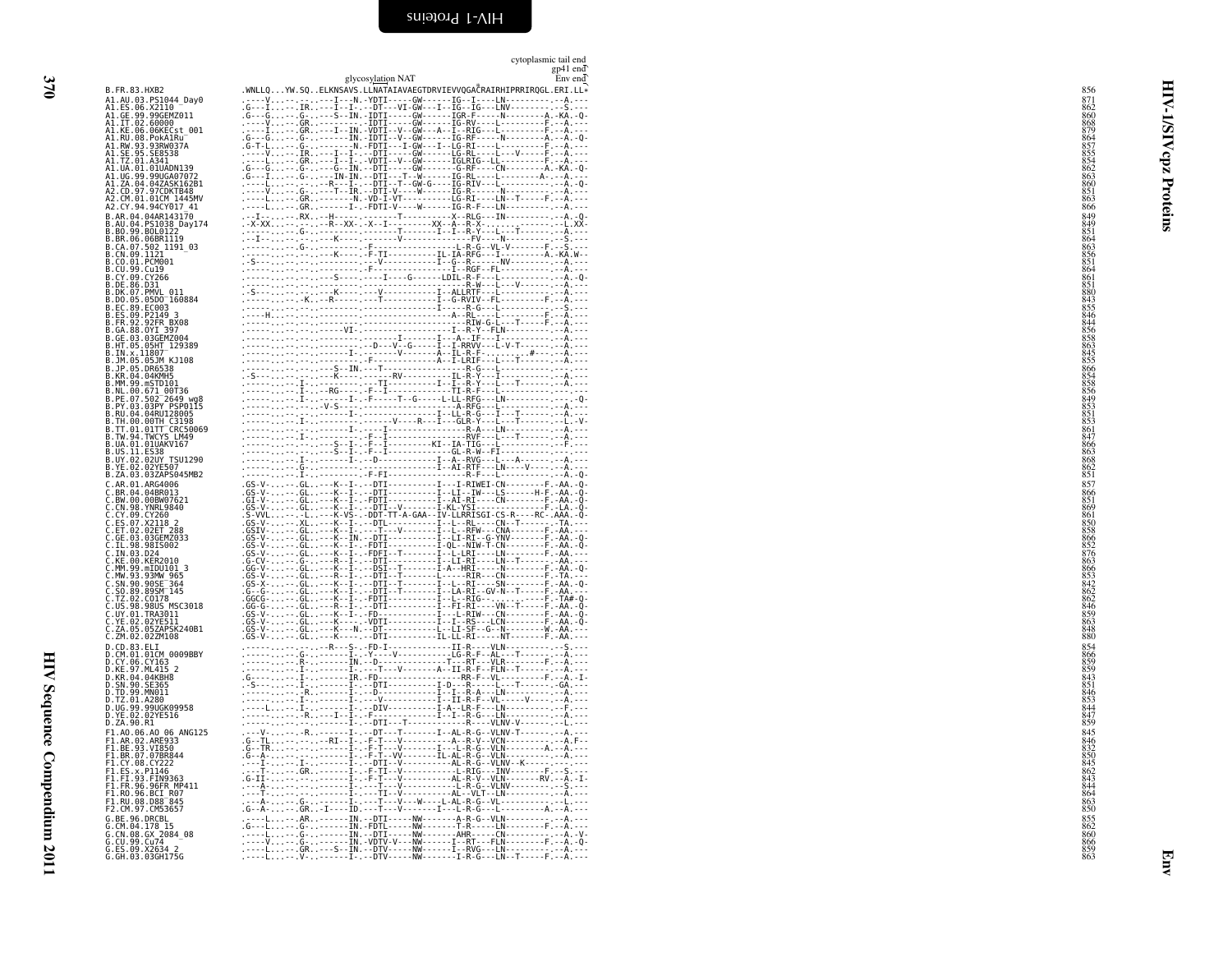371

| glycosylation NAT<br>Env end<br>.WNLLQYW.SQELKNSAVS.LLNATAIAVAEGTDRVIEVVQGAČRAIRHIPRRIRQGL.ERI.LL*<br>B.FR.83.HXB2<br>. -----L--.GR------IN-DTI-----NW------I--R-F--FLN--T-------.---A---<br>. -----L--.G-------I-VDTI--V-GWW-------A-R-G--FL----V--------A---<br>. ----L--.GR-----IN-IDTV-----NW---A-----RVG---LN--V------<br>G.KE.93.HH8793 12 1<br>G.NG.09.09NG SC62<br>G.PT.x.PT2695<br>G.SE.93.SE6165_G6165<br>H.BE.93.VI991<br>H.BE.93.VI997<br>H.CF.90.056<br>H.GB.00.00GBAC4001<br>J.CD.97.J 97DC KTB147<br>J.CM.04.04CMU11421<br>J.SE.93.SE9280 7887<br>J.SE.94.SE9173 7022<br>K.CD.97.97ZR EQTB11<br>ILG-INT-------------I--I-YR-F--LL----------------F<br>K.CM.96.96CM MP535<br>01 AE.AF.07.569M<br>01 AE.CF.90.90CF11697<br>01 AE.CN.09.1119<br>01 AE.HK.04.HK001<br>01 AE. JP. x. DR0492<br>01 AE. TH. 04. BKM<br>01 AE.US.00.00US MSC1164<br>01 <sup>-</sup> AE.VN.98.98VNND15<br>02 AG.CM.02.02CM 0013BBY<br>02 AG.CY.09.CY256<br>02 AG.ES.06.P1261<br>02 AG. FR. 91. DJ263<br>02 AG. GH. 03.03GH181AG<br>02 AG. LR. x. POC44951<br>02 <sup>-</sup> AG.NG.09.09NG SC61<br>02 AG. SE. 94. SE7812<br>02 AG. SN. 98. 98SE_MP1211<br>02 AG. US. 06. 502_2696_FL01<br>02 AG. UZ. 02. 02UZ0683<br>03 AB.RU.97.KAL153 2<br>03-AB.RO.CY.94.94CY032_3<br>05-DF.BE.x.VI1310<br>06-Cpx.AU.96.BFP90<br>07-BC.CN.98.98CN009<br>08-BC.CN.96.DRCN009<br>08-BC.CN.06.DRCN009<br>09 cpx.GH.96.96GH2911<br>10 CD.TZ.96.96TZ BF061<br>11 cpx.CM.95.95CM_1816<br>12-BF.AR.99.ARMA159<br>13-cpx.CM.96.96CM_1849<br>14-BG.ES.05.X1870<br>15 01B. TH. 99.99TH MU2079<br>16 A2D.KR.97.97KR004<br>17 BF.AR.99.ARMA038<br>18 cpx. CU. 99. CU76<br>19 cpx. CU. 99. CU76<br>20 BG. CU. 99. Cu103<br>21 A2D.KE.99.KER2003<br>22 <sup>-</sup> 01A1.CM.01.01CM 0001BBY<br>23-BG.CU.03.CB118<br>24-BG.ES.08.X2456-2<br>25 <sup>-</sup> cpx.CM.02.1918EE<br>26-AU.CD.02.02CD MBTB047<br>27-cpx.FR.04.04CD FR KZS<br>28-BF.BR.99.BREPM16699<br>29-BF.BR.01.BREPM16704<br>31-BC.BR.04.04BR142<br>32-06A1.EE.01.EE0369<br>33-01B.ID.07.JKT189-C<br>34 01B. TH. 99. 0UR2478P<br>35 AD. AF. 07. 169H<br>36 cpx.CM.00.00CMNYU830<br>37 cpx.cm.00.00CMNYU926<br>38 BF1.UY.03.UY03_3389<br>39 BF.BR.04.04BRRJ179<br>39 BF: BR: 05.05BRRJ055<br>42 BF: LU.03. LuBF 05.03<br>43 02G. SA.03. J11223<br>44 BF: CL.00. CH80<br>45 cpx. FR. 04.04FR AUK<br>46 BF.BR.07.07BR FPS625<br>47 BF.ES.08.P1942<br>48 01B.MY.07.07MYKT021<br>49 cpx.GM.03.N26677<br>51 01B.SG.11.11SG_HM021<br>$\begin{minipage}{0.9\textwidth} \begin{tabular}{@{}c@{}}\textbf{AA} & \textbf{AA} & \textbf{AA} & \textbf{AA} & \textbf{AA} & \textbf{AA} & \textbf{AA} & \textbf{AA} & \textbf{AA} & \textbf{AA} & \textbf{AA} & \textbf{AA} & \textbf{AA} & \textbf{AA} & \textbf{AA} & \textbf{AA} & \textbf{AA} & \textbf{AA} & \textbf{AA} & \textbf{AA} & \textbf{AA} & \textbf{AA} & \textbf{AA} & \textbf{AA} & \textbf{AA} & \textbf{AA} & \textbf{AA} & \textbf{AA$<br>0.BE.87.ANT70<br>0.CM.91.MVP5180<br>0.CM.96.96CMA102<br>0.CM.98.98CMA104<br>0.CM.99.99CMU4122<br>0.FR.92.VAU<br>0.SN.99.99SE_MP1299<br>.AAVI- - - . L- - -Q- - -TN . -VDTI -V- - -NW- -SI - LGI - RIG-G-WNV- - - - - - - F. - -S. - -<br>0.US.97.97US08692A<br>0. US. 99.99USTWLA<br>.AAVT- - - . L - - - - I - -T - . - - DTV - V - -GSW - -NI - SG - -RIG - G - LN - - - - - - - - A . - - - . - X-<br>N.CM.02.DJ00131<br>.-GIIA--.GK---D--I-.---TI--V-------L--LA-RIG-G-L----------.--A.---<br>.-GI-A-.GK---B--I----T------GX---L--LA-RIG-G-L------------ --T.---<br>.-GI-A--.XK--XD--I-.---I---V-------L--LA-RIG-G-L------------ -------------<br>N.CM.04.04CM 1015 04<br>N.CM.06.U14842<br>N.CM.95.YBF30<br>. -GI - A - - . GK - - RD - - I - . - - -T - -- V - - - - - - - I - - LA - RIG - G - L - - - - - - - - - - - - - - A . - I -<br>N.CM.97.YBF106<br>.-GIIA--.GK---D--I----T---V--------F--LA-RIG-G-L------------ --A.---<br>.-GI-A--.GK---D--I-.---T---V-------L--LA-RVG-G-L------------ --A.-I-<br>N.FR.11.N1 FR 2011<br>LRDCFAACG--.T----X--T-.X--TV--S--NW--Q--A-G-0IG-GFLN----L----.-S.---<br>LRDCFAACG--.T----Q--T-.--DTV--S--GW--Q--I-G-QIG-GFLN--------I.--S.---<br>P.CM.06.U14788<br>P.FR.09.RBF168 |
|-----------------------------------------------------------------------------------------------------------------------------------------------------------------------------------------------------------------------------------------------------------------------------------------------------------------------------------------------------------------------------------------------------------------------------------------------------------------------------------------------------------------------------------------------------------------------------------------------------------------------------------------------------------------------------------------------------------------------------------------------------------------------------------------------------------------------------------------------------------------------------------------------------------------------------------------------------------------------------------------------------------------------------------------------------------------------------------------------------------------------------------------------------------------------------------------------------------------------------------------------------------------------------------------------------------------------------------------------------------------------------------------------------------------------------------------------------------------------------------------------------------------------------------------------------------------------------------------------------------------------------------------------------------------------------------------------------------------------------------------------------------------------------------------------------------------------------------------------------------------------------------------------------------------------------------------------------------------------------------------------------------------------------------------------------------------------------------------------------------------------------------------------------------------------------------------------------------------------------------------------------------------------------------------------------------------------------------------------------------------------------------------------------------------------------------------------------------------------------------------------------------------------------------------------------------------------------------------------------------------------------------------------------------------------------------------------------------------------------------------------------------------------------------------------------------------------------------------------------------------------------------------------------------------------------------------------------------------------------------------------------------------------------------------------------------------------------------------------------------------------------------------------------------------------------------------------------------------------------------------------------------------------------------------------------------------------------------------------------------------------------------------------------------------------------------------------------------------------------------------------------------------------------------------------------------------------------------------------------------------------------------------------------------------------------------------------------------------------------------------------------------------------------------------------------------------------------------------------------------------------------------------------------------------------------------------------------------------------------------------------------------------------------------------------------------------------------------------------------------------------------------------------------|
|                                                                                                                                                                                                                                                                                                                                                                                                                                                                                                                                                                                                                                                                                                                                                                                                                                                                                                                                                                                                                                                                                                                                                                                                                                                                                                                                                                                                                                                                                                                                                                                                                                                                                                                                                                                                                                                                                                                                                                                                                                                                                                                                                                                                                                                                                                                                                                                                                                                                                                                                                                                                                                                                                                                                                                                                                                                                                                                                                                                                                                                                                                                                                                                                                                                                                                                                                                                                                                                                                                                                                                                                                                                                                                                                                                                                                                                                                                                                                                                                                                                                                                                                                     |
|                                                                                                                                                                                                                                                                                                                                                                                                                                                                                                                                                                                                                                                                                                                                                                                                                                                                                                                                                                                                                                                                                                                                                                                                                                                                                                                                                                                                                                                                                                                                                                                                                                                                                                                                                                                                                                                                                                                                                                                                                                                                                                                                                                                                                                                                                                                                                                                                                                                                                                                                                                                                                                                                                                                                                                                                                                                                                                                                                                                                                                                                                                                                                                                                                                                                                                                                                                                                                                                                                                                                                                                                                                                                                                                                                                                                                                                                                                                                                                                                                                                                                                                                                     |
|                                                                                                                                                                                                                                                                                                                                                                                                                                                                                                                                                                                                                                                                                                                                                                                                                                                                                                                                                                                                                                                                                                                                                                                                                                                                                                                                                                                                                                                                                                                                                                                                                                                                                                                                                                                                                                                                                                                                                                                                                                                                                                                                                                                                                                                                                                                                                                                                                                                                                                                                                                                                                                                                                                                                                                                                                                                                                                                                                                                                                                                                                                                                                                                                                                                                                                                                                                                                                                                                                                                                                                                                                                                                                                                                                                                                                                                                                                                                                                                                                                                                                                                                                     |
|                                                                                                                                                                                                                                                                                                                                                                                                                                                                                                                                                                                                                                                                                                                                                                                                                                                                                                                                                                                                                                                                                                                                                                                                                                                                                                                                                                                                                                                                                                                                                                                                                                                                                                                                                                                                                                                                                                                                                                                                                                                                                                                                                                                                                                                                                                                                                                                                                                                                                                                                                                                                                                                                                                                                                                                                                                                                                                                                                                                                                                                                                                                                                                                                                                                                                                                                                                                                                                                                                                                                                                                                                                                                                                                                                                                                                                                                                                                                                                                                                                                                                                                                                     |
|                                                                                                                                                                                                                                                                                                                                                                                                                                                                                                                                                                                                                                                                                                                                                                                                                                                                                                                                                                                                                                                                                                                                                                                                                                                                                                                                                                                                                                                                                                                                                                                                                                                                                                                                                                                                                                                                                                                                                                                                                                                                                                                                                                                                                                                                                                                                                                                                                                                                                                                                                                                                                                                                                                                                                                                                                                                                                                                                                                                                                                                                                                                                                                                                                                                                                                                                                                                                                                                                                                                                                                                                                                                                                                                                                                                                                                                                                                                                                                                                                                                                                                                                                     |
|                                                                                                                                                                                                                                                                                                                                                                                                                                                                                                                                                                                                                                                                                                                                                                                                                                                                                                                                                                                                                                                                                                                                                                                                                                                                                                                                                                                                                                                                                                                                                                                                                                                                                                                                                                                                                                                                                                                                                                                                                                                                                                                                                                                                                                                                                                                                                                                                                                                                                                                                                                                                                                                                                                                                                                                                                                                                                                                                                                                                                                                                                                                                                                                                                                                                                                                                                                                                                                                                                                                                                                                                                                                                                                                                                                                                                                                                                                                                                                                                                                                                                                                                                     |
|                                                                                                                                                                                                                                                                                                                                                                                                                                                                                                                                                                                                                                                                                                                                                                                                                                                                                                                                                                                                                                                                                                                                                                                                                                                                                                                                                                                                                                                                                                                                                                                                                                                                                                                                                                                                                                                                                                                                                                                                                                                                                                                                                                                                                                                                                                                                                                                                                                                                                                                                                                                                                                                                                                                                                                                                                                                                                                                                                                                                                                                                                                                                                                                                                                                                                                                                                                                                                                                                                                                                                                                                                                                                                                                                                                                                                                                                                                                                                                                                                                                                                                                                                     |
|                                                                                                                                                                                                                                                                                                                                                                                                                                                                                                                                                                                                                                                                                                                                                                                                                                                                                                                                                                                                                                                                                                                                                                                                                                                                                                                                                                                                                                                                                                                                                                                                                                                                                                                                                                                                                                                                                                                                                                                                                                                                                                                                                                                                                                                                                                                                                                                                                                                                                                                                                                                                                                                                                                                                                                                                                                                                                                                                                                                                                                                                                                                                                                                                                                                                                                                                                                                                                                                                                                                                                                                                                                                                                                                                                                                                                                                                                                                                                                                                                                                                                                                                                     |
|                                                                                                                                                                                                                                                                                                                                                                                                                                                                                                                                                                                                                                                                                                                                                                                                                                                                                                                                                                                                                                                                                                                                                                                                                                                                                                                                                                                                                                                                                                                                                                                                                                                                                                                                                                                                                                                                                                                                                                                                                                                                                                                                                                                                                                                                                                                                                                                                                                                                                                                                                                                                                                                                                                                                                                                                                                                                                                                                                                                                                                                                                                                                                                                                                                                                                                                                                                                                                                                                                                                                                                                                                                                                                                                                                                                                                                                                                                                                                                                                                                                                                                                                                     |
|                                                                                                                                                                                                                                                                                                                                                                                                                                                                                                                                                                                                                                                                                                                                                                                                                                                                                                                                                                                                                                                                                                                                                                                                                                                                                                                                                                                                                                                                                                                                                                                                                                                                                                                                                                                                                                                                                                                                                                                                                                                                                                                                                                                                                                                                                                                                                                                                                                                                                                                                                                                                                                                                                                                                                                                                                                                                                                                                                                                                                                                                                                                                                                                                                                                                                                                                                                                                                                                                                                                                                                                                                                                                                                                                                                                                                                                                                                                                                                                                                                                                                                                                                     |
|                                                                                                                                                                                                                                                                                                                                                                                                                                                                                                                                                                                                                                                                                                                                                                                                                                                                                                                                                                                                                                                                                                                                                                                                                                                                                                                                                                                                                                                                                                                                                                                                                                                                                                                                                                                                                                                                                                                                                                                                                                                                                                                                                                                                                                                                                                                                                                                                                                                                                                                                                                                                                                                                                                                                                                                                                                                                                                                                                                                                                                                                                                                                                                                                                                                                                                                                                                                                                                                                                                                                                                                                                                                                                                                                                                                                                                                                                                                                                                                                                                                                                                                                                     |
|                                                                                                                                                                                                                                                                                                                                                                                                                                                                                                                                                                                                                                                                                                                                                                                                                                                                                                                                                                                                                                                                                                                                                                                                                                                                                                                                                                                                                                                                                                                                                                                                                                                                                                                                                                                                                                                                                                                                                                                                                                                                                                                                                                                                                                                                                                                                                                                                                                                                                                                                                                                                                                                                                                                                                                                                                                                                                                                                                                                                                                                                                                                                                                                                                                                                                                                                                                                                                                                                                                                                                                                                                                                                                                                                                                                                                                                                                                                                                                                                                                                                                                                                                     |
|                                                                                                                                                                                                                                                                                                                                                                                                                                                                                                                                                                                                                                                                                                                                                                                                                                                                                                                                                                                                                                                                                                                                                                                                                                                                                                                                                                                                                                                                                                                                                                                                                                                                                                                                                                                                                                                                                                                                                                                                                                                                                                                                                                                                                                                                                                                                                                                                                                                                                                                                                                                                                                                                                                                                                                                                                                                                                                                                                                                                                                                                                                                                                                                                                                                                                                                                                                                                                                                                                                                                                                                                                                                                                                                                                                                                                                                                                                                                                                                                                                                                                                                                                     |
|                                                                                                                                                                                                                                                                                                                                                                                                                                                                                                                                                                                                                                                                                                                                                                                                                                                                                                                                                                                                                                                                                                                                                                                                                                                                                                                                                                                                                                                                                                                                                                                                                                                                                                                                                                                                                                                                                                                                                                                                                                                                                                                                                                                                                                                                                                                                                                                                                                                                                                                                                                                                                                                                                                                                                                                                                                                                                                                                                                                                                                                                                                                                                                                                                                                                                                                                                                                                                                                                                                                                                                                                                                                                                                                                                                                                                                                                                                                                                                                                                                                                                                                                                     |
|                                                                                                                                                                                                                                                                                                                                                                                                                                                                                                                                                                                                                                                                                                                                                                                                                                                                                                                                                                                                                                                                                                                                                                                                                                                                                                                                                                                                                                                                                                                                                                                                                                                                                                                                                                                                                                                                                                                                                                                                                                                                                                                                                                                                                                                                                                                                                                                                                                                                                                                                                                                                                                                                                                                                                                                                                                                                                                                                                                                                                                                                                                                                                                                                                                                                                                                                                                                                                                                                                                                                                                                                                                                                                                                                                                                                                                                                                                                                                                                                                                                                                                                                                     |
|                                                                                                                                                                                                                                                                                                                                                                                                                                                                                                                                                                                                                                                                                                                                                                                                                                                                                                                                                                                                                                                                                                                                                                                                                                                                                                                                                                                                                                                                                                                                                                                                                                                                                                                                                                                                                                                                                                                                                                                                                                                                                                                                                                                                                                                                                                                                                                                                                                                                                                                                                                                                                                                                                                                                                                                                                                                                                                                                                                                                                                                                                                                                                                                                                                                                                                                                                                                                                                                                                                                                                                                                                                                                                                                                                                                                                                                                                                                                                                                                                                                                                                                                                     |
|                                                                                                                                                                                                                                                                                                                                                                                                                                                                                                                                                                                                                                                                                                                                                                                                                                                                                                                                                                                                                                                                                                                                                                                                                                                                                                                                                                                                                                                                                                                                                                                                                                                                                                                                                                                                                                                                                                                                                                                                                                                                                                                                                                                                                                                                                                                                                                                                                                                                                                                                                                                                                                                                                                                                                                                                                                                                                                                                                                                                                                                                                                                                                                                                                                                                                                                                                                                                                                                                                                                                                                                                                                                                                                                                                                                                                                                                                                                                                                                                                                                                                                                                                     |
|                                                                                                                                                                                                                                                                                                                                                                                                                                                                                                                                                                                                                                                                                                                                                                                                                                                                                                                                                                                                                                                                                                                                                                                                                                                                                                                                                                                                                                                                                                                                                                                                                                                                                                                                                                                                                                                                                                                                                                                                                                                                                                                                                                                                                                                                                                                                                                                                                                                                                                                                                                                                                                                                                                                                                                                                                                                                                                                                                                                                                                                                                                                                                                                                                                                                                                                                                                                                                                                                                                                                                                                                                                                                                                                                                                                                                                                                                                                                                                                                                                                                                                                                                     |
|                                                                                                                                                                                                                                                                                                                                                                                                                                                                                                                                                                                                                                                                                                                                                                                                                                                                                                                                                                                                                                                                                                                                                                                                                                                                                                                                                                                                                                                                                                                                                                                                                                                                                                                                                                                                                                                                                                                                                                                                                                                                                                                                                                                                                                                                                                                                                                                                                                                                                                                                                                                                                                                                                                                                                                                                                                                                                                                                                                                                                                                                                                                                                                                                                                                                                                                                                                                                                                                                                                                                                                                                                                                                                                                                                                                                                                                                                                                                                                                                                                                                                                                                                     |
|                                                                                                                                                                                                                                                                                                                                                                                                                                                                                                                                                                                                                                                                                                                                                                                                                                                                                                                                                                                                                                                                                                                                                                                                                                                                                                                                                                                                                                                                                                                                                                                                                                                                                                                                                                                                                                                                                                                                                                                                                                                                                                                                                                                                                                                                                                                                                                                                                                                                                                                                                                                                                                                                                                                                                                                                                                                                                                                                                                                                                                                                                                                                                                                                                                                                                                                                                                                                                                                                                                                                                                                                                                                                                                                                                                                                                                                                                                                                                                                                                                                                                                                                                     |
|                                                                                                                                                                                                                                                                                                                                                                                                                                                                                                                                                                                                                                                                                                                                                                                                                                                                                                                                                                                                                                                                                                                                                                                                                                                                                                                                                                                                                                                                                                                                                                                                                                                                                                                                                                                                                                                                                                                                                                                                                                                                                                                                                                                                                                                                                                                                                                                                                                                                                                                                                                                                                                                                                                                                                                                                                                                                                                                                                                                                                                                                                                                                                                                                                                                                                                                                                                                                                                                                                                                                                                                                                                                                                                                                                                                                                                                                                                                                                                                                                                                                                                                                                     |
|                                                                                                                                                                                                                                                                                                                                                                                                                                                                                                                                                                                                                                                                                                                                                                                                                                                                                                                                                                                                                                                                                                                                                                                                                                                                                                                                                                                                                                                                                                                                                                                                                                                                                                                                                                                                                                                                                                                                                                                                                                                                                                                                                                                                                                                                                                                                                                                                                                                                                                                                                                                                                                                                                                                                                                                                                                                                                                                                                                                                                                                                                                                                                                                                                                                                                                                                                                                                                                                                                                                                                                                                                                                                                                                                                                                                                                                                                                                                                                                                                                                                                                                                                     |
|                                                                                                                                                                                                                                                                                                                                                                                                                                                                                                                                                                                                                                                                                                                                                                                                                                                                                                                                                                                                                                                                                                                                                                                                                                                                                                                                                                                                                                                                                                                                                                                                                                                                                                                                                                                                                                                                                                                                                                                                                                                                                                                                                                                                                                                                                                                                                                                                                                                                                                                                                                                                                                                                                                                                                                                                                                                                                                                                                                                                                                                                                                                                                                                                                                                                                                                                                                                                                                                                                                                                                                                                                                                                                                                                                                                                                                                                                                                                                                                                                                                                                                                                                     |
|                                                                                                                                                                                                                                                                                                                                                                                                                                                                                                                                                                                                                                                                                                                                                                                                                                                                                                                                                                                                                                                                                                                                                                                                                                                                                                                                                                                                                                                                                                                                                                                                                                                                                                                                                                                                                                                                                                                                                                                                                                                                                                                                                                                                                                                                                                                                                                                                                                                                                                                                                                                                                                                                                                                                                                                                                                                                                                                                                                                                                                                                                                                                                                                                                                                                                                                                                                                                                                                                                                                                                                                                                                                                                                                                                                                                                                                                                                                                                                                                                                                                                                                                                     |
|                                                                                                                                                                                                                                                                                                                                                                                                                                                                                                                                                                                                                                                                                                                                                                                                                                                                                                                                                                                                                                                                                                                                                                                                                                                                                                                                                                                                                                                                                                                                                                                                                                                                                                                                                                                                                                                                                                                                                                                                                                                                                                                                                                                                                                                                                                                                                                                                                                                                                                                                                                                                                                                                                                                                                                                                                                                                                                                                                                                                                                                                                                                                                                                                                                                                                                                                                                                                                                                                                                                                                                                                                                                                                                                                                                                                                                                                                                                                                                                                                                                                                                                                                     |
|                                                                                                                                                                                                                                                                                                                                                                                                                                                                                                                                                                                                                                                                                                                                                                                                                                                                                                                                                                                                                                                                                                                                                                                                                                                                                                                                                                                                                                                                                                                                                                                                                                                                                                                                                                                                                                                                                                                                                                                                                                                                                                                                                                                                                                                                                                                                                                                                                                                                                                                                                                                                                                                                                                                                                                                                                                                                                                                                                                                                                                                                                                                                                                                                                                                                                                                                                                                                                                                                                                                                                                                                                                                                                                                                                                                                                                                                                                                                                                                                                                                                                                                                                     |
|                                                                                                                                                                                                                                                                                                                                                                                                                                                                                                                                                                                                                                                                                                                                                                                                                                                                                                                                                                                                                                                                                                                                                                                                                                                                                                                                                                                                                                                                                                                                                                                                                                                                                                                                                                                                                                                                                                                                                                                                                                                                                                                                                                                                                                                                                                                                                                                                                                                                                                                                                                                                                                                                                                                                                                                                                                                                                                                                                                                                                                                                                                                                                                                                                                                                                                                                                                                                                                                                                                                                                                                                                                                                                                                                                                                                                                                                                                                                                                                                                                                                                                                                                     |
|                                                                                                                                                                                                                                                                                                                                                                                                                                                                                                                                                                                                                                                                                                                                                                                                                                                                                                                                                                                                                                                                                                                                                                                                                                                                                                                                                                                                                                                                                                                                                                                                                                                                                                                                                                                                                                                                                                                                                                                                                                                                                                                                                                                                                                                                                                                                                                                                                                                                                                                                                                                                                                                                                                                                                                                                                                                                                                                                                                                                                                                                                                                                                                                                                                                                                                                                                                                                                                                                                                                                                                                                                                                                                                                                                                                                                                                                                                                                                                                                                                                                                                                                                     |
|                                                                                                                                                                                                                                                                                                                                                                                                                                                                                                                                                                                                                                                                                                                                                                                                                                                                                                                                                                                                                                                                                                                                                                                                                                                                                                                                                                                                                                                                                                                                                                                                                                                                                                                                                                                                                                                                                                                                                                                                                                                                                                                                                                                                                                                                                                                                                                                                                                                                                                                                                                                                                                                                                                                                                                                                                                                                                                                                                                                                                                                                                                                                                                                                                                                                                                                                                                                                                                                                                                                                                                                                                                                                                                                                                                                                                                                                                                                                                                                                                                                                                                                                                     |
|                                                                                                                                                                                                                                                                                                                                                                                                                                                                                                                                                                                                                                                                                                                                                                                                                                                                                                                                                                                                                                                                                                                                                                                                                                                                                                                                                                                                                                                                                                                                                                                                                                                                                                                                                                                                                                                                                                                                                                                                                                                                                                                                                                                                                                                                                                                                                                                                                                                                                                                                                                                                                                                                                                                                                                                                                                                                                                                                                                                                                                                                                                                                                                                                                                                                                                                                                                                                                                                                                                                                                                                                                                                                                                                                                                                                                                                                                                                                                                                                                                                                                                                                                     |
|                                                                                                                                                                                                                                                                                                                                                                                                                                                                                                                                                                                                                                                                                                                                                                                                                                                                                                                                                                                                                                                                                                                                                                                                                                                                                                                                                                                                                                                                                                                                                                                                                                                                                                                                                                                                                                                                                                                                                                                                                                                                                                                                                                                                                                                                                                                                                                                                                                                                                                                                                                                                                                                                                                                                                                                                                                                                                                                                                                                                                                                                                                                                                                                                                                                                                                                                                                                                                                                                                                                                                                                                                                                                                                                                                                                                                                                                                                                                                                                                                                                                                                                                                     |
|                                                                                                                                                                                                                                                                                                                                                                                                                                                                                                                                                                                                                                                                                                                                                                                                                                                                                                                                                                                                                                                                                                                                                                                                                                                                                                                                                                                                                                                                                                                                                                                                                                                                                                                                                                                                                                                                                                                                                                                                                                                                                                                                                                                                                                                                                                                                                                                                                                                                                                                                                                                                                                                                                                                                                                                                                                                                                                                                                                                                                                                                                                                                                                                                                                                                                                                                                                                                                                                                                                                                                                                                                                                                                                                                                                                                                                                                                                                                                                                                                                                                                                                                                     |
|                                                                                                                                                                                                                                                                                                                                                                                                                                                                                                                                                                                                                                                                                                                                                                                                                                                                                                                                                                                                                                                                                                                                                                                                                                                                                                                                                                                                                                                                                                                                                                                                                                                                                                                                                                                                                                                                                                                                                                                                                                                                                                                                                                                                                                                                                                                                                                                                                                                                                                                                                                                                                                                                                                                                                                                                                                                                                                                                                                                                                                                                                                                                                                                                                                                                                                                                                                                                                                                                                                                                                                                                                                                                                                                                                                                                                                                                                                                                                                                                                                                                                                                                                     |
|                                                                                                                                                                                                                                                                                                                                                                                                                                                                                                                                                                                                                                                                                                                                                                                                                                                                                                                                                                                                                                                                                                                                                                                                                                                                                                                                                                                                                                                                                                                                                                                                                                                                                                                                                                                                                                                                                                                                                                                                                                                                                                                                                                                                                                                                                                                                                                                                                                                                                                                                                                                                                                                                                                                                                                                                                                                                                                                                                                                                                                                                                                                                                                                                                                                                                                                                                                                                                                                                                                                                                                                                                                                                                                                                                                                                                                                                                                                                                                                                                                                                                                                                                     |
|                                                                                                                                                                                                                                                                                                                                                                                                                                                                                                                                                                                                                                                                                                                                                                                                                                                                                                                                                                                                                                                                                                                                                                                                                                                                                                                                                                                                                                                                                                                                                                                                                                                                                                                                                                                                                                                                                                                                                                                                                                                                                                                                                                                                                                                                                                                                                                                                                                                                                                                                                                                                                                                                                                                                                                                                                                                                                                                                                                                                                                                                                                                                                                                                                                                                                                                                                                                                                                                                                                                                                                                                                                                                                                                                                                                                                                                                                                                                                                                                                                                                                                                                                     |
|                                                                                                                                                                                                                                                                                                                                                                                                                                                                                                                                                                                                                                                                                                                                                                                                                                                                                                                                                                                                                                                                                                                                                                                                                                                                                                                                                                                                                                                                                                                                                                                                                                                                                                                                                                                                                                                                                                                                                                                                                                                                                                                                                                                                                                                                                                                                                                                                                                                                                                                                                                                                                                                                                                                                                                                                                                                                                                                                                                                                                                                                                                                                                                                                                                                                                                                                                                                                                                                                                                                                                                                                                                                                                                                                                                                                                                                                                                                                                                                                                                                                                                                                                     |
|                                                                                                                                                                                                                                                                                                                                                                                                                                                                                                                                                                                                                                                                                                                                                                                                                                                                                                                                                                                                                                                                                                                                                                                                                                                                                                                                                                                                                                                                                                                                                                                                                                                                                                                                                                                                                                                                                                                                                                                                                                                                                                                                                                                                                                                                                                                                                                                                                                                                                                                                                                                                                                                                                                                                                                                                                                                                                                                                                                                                                                                                                                                                                                                                                                                                                                                                                                                                                                                                                                                                                                                                                                                                                                                                                                                                                                                                                                                                                                                                                                                                                                                                                     |
|                                                                                                                                                                                                                                                                                                                                                                                                                                                                                                                                                                                                                                                                                                                                                                                                                                                                                                                                                                                                                                                                                                                                                                                                                                                                                                                                                                                                                                                                                                                                                                                                                                                                                                                                                                                                                                                                                                                                                                                                                                                                                                                                                                                                                                                                                                                                                                                                                                                                                                                                                                                                                                                                                                                                                                                                                                                                                                                                                                                                                                                                                                                                                                                                                                                                                                                                                                                                                                                                                                                                                                                                                                                                                                                                                                                                                                                                                                                                                                                                                                                                                                                                                     |
|                                                                                                                                                                                                                                                                                                                                                                                                                                                                                                                                                                                                                                                                                                                                                                                                                                                                                                                                                                                                                                                                                                                                                                                                                                                                                                                                                                                                                                                                                                                                                                                                                                                                                                                                                                                                                                                                                                                                                                                                                                                                                                                                                                                                                                                                                                                                                                                                                                                                                                                                                                                                                                                                                                                                                                                                                                                                                                                                                                                                                                                                                                                                                                                                                                                                                                                                                                                                                                                                                                                                                                                                                                                                                                                                                                                                                                                                                                                                                                                                                                                                                                                                                     |
|                                                                                                                                                                                                                                                                                                                                                                                                                                                                                                                                                                                                                                                                                                                                                                                                                                                                                                                                                                                                                                                                                                                                                                                                                                                                                                                                                                                                                                                                                                                                                                                                                                                                                                                                                                                                                                                                                                                                                                                                                                                                                                                                                                                                                                                                                                                                                                                                                                                                                                                                                                                                                                                                                                                                                                                                                                                                                                                                                                                                                                                                                                                                                                                                                                                                                                                                                                                                                                                                                                                                                                                                                                                                                                                                                                                                                                                                                                                                                                                                                                                                                                                                                     |
|                                                                                                                                                                                                                                                                                                                                                                                                                                                                                                                                                                                                                                                                                                                                                                                                                                                                                                                                                                                                                                                                                                                                                                                                                                                                                                                                                                                                                                                                                                                                                                                                                                                                                                                                                                                                                                                                                                                                                                                                                                                                                                                                                                                                                                                                                                                                                                                                                                                                                                                                                                                                                                                                                                                                                                                                                                                                                                                                                                                                                                                                                                                                                                                                                                                                                                                                                                                                                                                                                                                                                                                                                                                                                                                                                                                                                                                                                                                                                                                                                                                                                                                                                     |
|                                                                                                                                                                                                                                                                                                                                                                                                                                                                                                                                                                                                                                                                                                                                                                                                                                                                                                                                                                                                                                                                                                                                                                                                                                                                                                                                                                                                                                                                                                                                                                                                                                                                                                                                                                                                                                                                                                                                                                                                                                                                                                                                                                                                                                                                                                                                                                                                                                                                                                                                                                                                                                                                                                                                                                                                                                                                                                                                                                                                                                                                                                                                                                                                                                                                                                                                                                                                                                                                                                                                                                                                                                                                                                                                                                                                                                                                                                                                                                                                                                                                                                                                                     |
|                                                                                                                                                                                                                                                                                                                                                                                                                                                                                                                                                                                                                                                                                                                                                                                                                                                                                                                                                                                                                                                                                                                                                                                                                                                                                                                                                                                                                                                                                                                                                                                                                                                                                                                                                                                                                                                                                                                                                                                                                                                                                                                                                                                                                                                                                                                                                                                                                                                                                                                                                                                                                                                                                                                                                                                                                                                                                                                                                                                                                                                                                                                                                                                                                                                                                                                                                                                                                                                                                                                                                                                                                                                                                                                                                                                                                                                                                                                                                                                                                                                                                                                                                     |
|                                                                                                                                                                                                                                                                                                                                                                                                                                                                                                                                                                                                                                                                                                                                                                                                                                                                                                                                                                                                                                                                                                                                                                                                                                                                                                                                                                                                                                                                                                                                                                                                                                                                                                                                                                                                                                                                                                                                                                                                                                                                                                                                                                                                                                                                                                                                                                                                                                                                                                                                                                                                                                                                                                                                                                                                                                                                                                                                                                                                                                                                                                                                                                                                                                                                                                                                                                                                                                                                                                                                                                                                                                                                                                                                                                                                                                                                                                                                                                                                                                                                                                                                                     |
|                                                                                                                                                                                                                                                                                                                                                                                                                                                                                                                                                                                                                                                                                                                                                                                                                                                                                                                                                                                                                                                                                                                                                                                                                                                                                                                                                                                                                                                                                                                                                                                                                                                                                                                                                                                                                                                                                                                                                                                                                                                                                                                                                                                                                                                                                                                                                                                                                                                                                                                                                                                                                                                                                                                                                                                                                                                                                                                                                                                                                                                                                                                                                                                                                                                                                                                                                                                                                                                                                                                                                                                                                                                                                                                                                                                                                                                                                                                                                                                                                                                                                                                                                     |
|                                                                                                                                                                                                                                                                                                                                                                                                                                                                                                                                                                                                                                                                                                                                                                                                                                                                                                                                                                                                                                                                                                                                                                                                                                                                                                                                                                                                                                                                                                                                                                                                                                                                                                                                                                                                                                                                                                                                                                                                                                                                                                                                                                                                                                                                                                                                                                                                                                                                                                                                                                                                                                                                                                                                                                                                                                                                                                                                                                                                                                                                                                                                                                                                                                                                                                                                                                                                                                                                                                                                                                                                                                                                                                                                                                                                                                                                                                                                                                                                                                                                                                                                                     |
|                                                                                                                                                                                                                                                                                                                                                                                                                                                                                                                                                                                                                                                                                                                                                                                                                                                                                                                                                                                                                                                                                                                                                                                                                                                                                                                                                                                                                                                                                                                                                                                                                                                                                                                                                                                                                                                                                                                                                                                                                                                                                                                                                                                                                                                                                                                                                                                                                                                                                                                                                                                                                                                                                                                                                                                                                                                                                                                                                                                                                                                                                                                                                                                                                                                                                                                                                                                                                                                                                                                                                                                                                                                                                                                                                                                                                                                                                                                                                                                                                                                                                                                                                     |
|                                                                                                                                                                                                                                                                                                                                                                                                                                                                                                                                                                                                                                                                                                                                                                                                                                                                                                                                                                                                                                                                                                                                                                                                                                                                                                                                                                                                                                                                                                                                                                                                                                                                                                                                                                                                                                                                                                                                                                                                                                                                                                                                                                                                                                                                                                                                                                                                                                                                                                                                                                                                                                                                                                                                                                                                                                                                                                                                                                                                                                                                                                                                                                                                                                                                                                                                                                                                                                                                                                                                                                                                                                                                                                                                                                                                                                                                                                                                                                                                                                                                                                                                                     |
|                                                                                                                                                                                                                                                                                                                                                                                                                                                                                                                                                                                                                                                                                                                                                                                                                                                                                                                                                                                                                                                                                                                                                                                                                                                                                                                                                                                                                                                                                                                                                                                                                                                                                                                                                                                                                                                                                                                                                                                                                                                                                                                                                                                                                                                                                                                                                                                                                                                                                                                                                                                                                                                                                                                                                                                                                                                                                                                                                                                                                                                                                                                                                                                                                                                                                                                                                                                                                                                                                                                                                                                                                                                                                                                                                                                                                                                                                                                                                                                                                                                                                                                                                     |
|                                                                                                                                                                                                                                                                                                                                                                                                                                                                                                                                                                                                                                                                                                                                                                                                                                                                                                                                                                                                                                                                                                                                                                                                                                                                                                                                                                                                                                                                                                                                                                                                                                                                                                                                                                                                                                                                                                                                                                                                                                                                                                                                                                                                                                                                                                                                                                                                                                                                                                                                                                                                                                                                                                                                                                                                                                                                                                                                                                                                                                                                                                                                                                                                                                                                                                                                                                                                                                                                                                                                                                                                                                                                                                                                                                                                                                                                                                                                                                                                                                                                                                                                                     |
|                                                                                                                                                                                                                                                                                                                                                                                                                                                                                                                                                                                                                                                                                                                                                                                                                                                                                                                                                                                                                                                                                                                                                                                                                                                                                                                                                                                                                                                                                                                                                                                                                                                                                                                                                                                                                                                                                                                                                                                                                                                                                                                                                                                                                                                                                                                                                                                                                                                                                                                                                                                                                                                                                                                                                                                                                                                                                                                                                                                                                                                                                                                                                                                                                                                                                                                                                                                                                                                                                                                                                                                                                                                                                                                                                                                                                                                                                                                                                                                                                                                                                                                                                     |
|                                                                                                                                                                                                                                                                                                                                                                                                                                                                                                                                                                                                                                                                                                                                                                                                                                                                                                                                                                                                                                                                                                                                                                                                                                                                                                                                                                                                                                                                                                                                                                                                                                                                                                                                                                                                                                                                                                                                                                                                                                                                                                                                                                                                                                                                                                                                                                                                                                                                                                                                                                                                                                                                                                                                                                                                                                                                                                                                                                                                                                                                                                                                                                                                                                                                                                                                                                                                                                                                                                                                                                                                                                                                                                                                                                                                                                                                                                                                                                                                                                                                                                                                                     |
|                                                                                                                                                                                                                                                                                                                                                                                                                                                                                                                                                                                                                                                                                                                                                                                                                                                                                                                                                                                                                                                                                                                                                                                                                                                                                                                                                                                                                                                                                                                                                                                                                                                                                                                                                                                                                                                                                                                                                                                                                                                                                                                                                                                                                                                                                                                                                                                                                                                                                                                                                                                                                                                                                                                                                                                                                                                                                                                                                                                                                                                                                                                                                                                                                                                                                                                                                                                                                                                                                                                                                                                                                                                                                                                                                                                                                                                                                                                                                                                                                                                                                                                                                     |
|                                                                                                                                                                                                                                                                                                                                                                                                                                                                                                                                                                                                                                                                                                                                                                                                                                                                                                                                                                                                                                                                                                                                                                                                                                                                                                                                                                                                                                                                                                                                                                                                                                                                                                                                                                                                                                                                                                                                                                                                                                                                                                                                                                                                                                                                                                                                                                                                                                                                                                                                                                                                                                                                                                                                                                                                                                                                                                                                                                                                                                                                                                                                                                                                                                                                                                                                                                                                                                                                                                                                                                                                                                                                                                                                                                                                                                                                                                                                                                                                                                                                                                                                                     |
|                                                                                                                                                                                                                                                                                                                                                                                                                                                                                                                                                                                                                                                                                                                                                                                                                                                                                                                                                                                                                                                                                                                                                                                                                                                                                                                                                                                                                                                                                                                                                                                                                                                                                                                                                                                                                                                                                                                                                                                                                                                                                                                                                                                                                                                                                                                                                                                                                                                                                                                                                                                                                                                                                                                                                                                                                                                                                                                                                                                                                                                                                                                                                                                                                                                                                                                                                                                                                                                                                                                                                                                                                                                                                                                                                                                                                                                                                                                                                                                                                                                                                                                                                     |
|                                                                                                                                                                                                                                                                                                                                                                                                                                                                                                                                                                                                                                                                                                                                                                                                                                                                                                                                                                                                                                                                                                                                                                                                                                                                                                                                                                                                                                                                                                                                                                                                                                                                                                                                                                                                                                                                                                                                                                                                                                                                                                                                                                                                                                                                                                                                                                                                                                                                                                                                                                                                                                                                                                                                                                                                                                                                                                                                                                                                                                                                                                                                                                                                                                                                                                                                                                                                                                                                                                                                                                                                                                                                                                                                                                                                                                                                                                                                                                                                                                                                                                                                                     |
|                                                                                                                                                                                                                                                                                                                                                                                                                                                                                                                                                                                                                                                                                                                                                                                                                                                                                                                                                                                                                                                                                                                                                                                                                                                                                                                                                                                                                                                                                                                                                                                                                                                                                                                                                                                                                                                                                                                                                                                                                                                                                                                                                                                                                                                                                                                                                                                                                                                                                                                                                                                                                                                                                                                                                                                                                                                                                                                                                                                                                                                                                                                                                                                                                                                                                                                                                                                                                                                                                                                                                                                                                                                                                                                                                                                                                                                                                                                                                                                                                                                                                                                                                     |
|                                                                                                                                                                                                                                                                                                                                                                                                                                                                                                                                                                                                                                                                                                                                                                                                                                                                                                                                                                                                                                                                                                                                                                                                                                                                                                                                                                                                                                                                                                                                                                                                                                                                                                                                                                                                                                                                                                                                                                                                                                                                                                                                                                                                                                                                                                                                                                                                                                                                                                                                                                                                                                                                                                                                                                                                                                                                                                                                                                                                                                                                                                                                                                                                                                                                                                                                                                                                                                                                                                                                                                                                                                                                                                                                                                                                                                                                                                                                                                                                                                                                                                                                                     |
|                                                                                                                                                                                                                                                                                                                                                                                                                                                                                                                                                                                                                                                                                                                                                                                                                                                                                                                                                                                                                                                                                                                                                                                                                                                                                                                                                                                                                                                                                                                                                                                                                                                                                                                                                                                                                                                                                                                                                                                                                                                                                                                                                                                                                                                                                                                                                                                                                                                                                                                                                                                                                                                                                                                                                                                                                                                                                                                                                                                                                                                                                                                                                                                                                                                                                                                                                                                                                                                                                                                                                                                                                                                                                                                                                                                                                                                                                                                                                                                                                                                                                                                                                     |
|                                                                                                                                                                                                                                                                                                                                                                                                                                                                                                                                                                                                                                                                                                                                                                                                                                                                                                                                                                                                                                                                                                                                                                                                                                                                                                                                                                                                                                                                                                                                                                                                                                                                                                                                                                                                                                                                                                                                                                                                                                                                                                                                                                                                                                                                                                                                                                                                                                                                                                                                                                                                                                                                                                                                                                                                                                                                                                                                                                                                                                                                                                                                                                                                                                                                                                                                                                                                                                                                                                                                                                                                                                                                                                                                                                                                                                                                                                                                                                                                                                                                                                                                                     |
|                                                                                                                                                                                                                                                                                                                                                                                                                                                                                                                                                                                                                                                                                                                                                                                                                                                                                                                                                                                                                                                                                                                                                                                                                                                                                                                                                                                                                                                                                                                                                                                                                                                                                                                                                                                                                                                                                                                                                                                                                                                                                                                                                                                                                                                                                                                                                                                                                                                                                                                                                                                                                                                                                                                                                                                                                                                                                                                                                                                                                                                                                                                                                                                                                                                                                                                                                                                                                                                                                                                                                                                                                                                                                                                                                                                                                                                                                                                                                                                                                                                                                                                                                     |
|                                                                                                                                                                                                                                                                                                                                                                                                                                                                                                                                                                                                                                                                                                                                                                                                                                                                                                                                                                                                                                                                                                                                                                                                                                                                                                                                                                                                                                                                                                                                                                                                                                                                                                                                                                                                                                                                                                                                                                                                                                                                                                                                                                                                                                                                                                                                                                                                                                                                                                                                                                                                                                                                                                                                                                                                                                                                                                                                                                                                                                                                                                                                                                                                                                                                                                                                                                                                                                                                                                                                                                                                                                                                                                                                                                                                                                                                                                                                                                                                                                                                                                                                                     |
|                                                                                                                                                                                                                                                                                                                                                                                                                                                                                                                                                                                                                                                                                                                                                                                                                                                                                                                                                                                                                                                                                                                                                                                                                                                                                                                                                                                                                                                                                                                                                                                                                                                                                                                                                                                                                                                                                                                                                                                                                                                                                                                                                                                                                                                                                                                                                                                                                                                                                                                                                                                                                                                                                                                                                                                                                                                                                                                                                                                                                                                                                                                                                                                                                                                                                                                                                                                                                                                                                                                                                                                                                                                                                                                                                                                                                                                                                                                                                                                                                                                                                                                                                     |
|                                                                                                                                                                                                                                                                                                                                                                                                                                                                                                                                                                                                                                                                                                                                                                                                                                                                                                                                                                                                                                                                                                                                                                                                                                                                                                                                                                                                                                                                                                                                                                                                                                                                                                                                                                                                                                                                                                                                                                                                                                                                                                                                                                                                                                                                                                                                                                                                                                                                                                                                                                                                                                                                                                                                                                                                                                                                                                                                                                                                                                                                                                                                                                                                                                                                                                                                                                                                                                                                                                                                                                                                                                                                                                                                                                                                                                                                                                                                                                                                                                                                                                                                                     |
|                                                                                                                                                                                                                                                                                                                                                                                                                                                                                                                                                                                                                                                                                                                                                                                                                                                                                                                                                                                                                                                                                                                                                                                                                                                                                                                                                                                                                                                                                                                                                                                                                                                                                                                                                                                                                                                                                                                                                                                                                                                                                                                                                                                                                                                                                                                                                                                                                                                                                                                                                                                                                                                                                                                                                                                                                                                                                                                                                                                                                                                                                                                                                                                                                                                                                                                                                                                                                                                                                                                                                                                                                                                                                                                                                                                                                                                                                                                                                                                                                                                                                                                                                     |
|                                                                                                                                                                                                                                                                                                                                                                                                                                                                                                                                                                                                                                                                                                                                                                                                                                                                                                                                                                                                                                                                                                                                                                                                                                                                                                                                                                                                                                                                                                                                                                                                                                                                                                                                                                                                                                                                                                                                                                                                                                                                                                                                                                                                                                                                                                                                                                                                                                                                                                                                                                                                                                                                                                                                                                                                                                                                                                                                                                                                                                                                                                                                                                                                                                                                                                                                                                                                                                                                                                                                                                                                                                                                                                                                                                                                                                                                                                                                                                                                                                                                                                                                                     |
|                                                                                                                                                                                                                                                                                                                                                                                                                                                                                                                                                                                                                                                                                                                                                                                                                                                                                                                                                                                                                                                                                                                                                                                                                                                                                                                                                                                                                                                                                                                                                                                                                                                                                                                                                                                                                                                                                                                                                                                                                                                                                                                                                                                                                                                                                                                                                                                                                                                                                                                                                                                                                                                                                                                                                                                                                                                                                                                                                                                                                                                                                                                                                                                                                                                                                                                                                                                                                                                                                                                                                                                                                                                                                                                                                                                                                                                                                                                                                                                                                                                                                                                                                     |
|                                                                                                                                                                                                                                                                                                                                                                                                                                                                                                                                                                                                                                                                                                                                                                                                                                                                                                                                                                                                                                                                                                                                                                                                                                                                                                                                                                                                                                                                                                                                                                                                                                                                                                                                                                                                                                                                                                                                                                                                                                                                                                                                                                                                                                                                                                                                                                                                                                                                                                                                                                                                                                                                                                                                                                                                                                                                                                                                                                                                                                                                                                                                                                                                                                                                                                                                                                                                                                                                                                                                                                                                                                                                                                                                                                                                                                                                                                                                                                                                                                                                                                                                                     |
|                                                                                                                                                                                                                                                                                                                                                                                                                                                                                                                                                                                                                                                                                                                                                                                                                                                                                                                                                                                                                                                                                                                                                                                                                                                                                                                                                                                                                                                                                                                                                                                                                                                                                                                                                                                                                                                                                                                                                                                                                                                                                                                                                                                                                                                                                                                                                                                                                                                                                                                                                                                                                                                                                                                                                                                                                                                                                                                                                                                                                                                                                                                                                                                                                                                                                                                                                                                                                                                                                                                                                                                                                                                                                                                                                                                                                                                                                                                                                                                                                                                                                                                                                     |
| CPZ.CD.90.ANT<br>CPZ.CM.05.SIVcpzMT145                                                                                                                                                                                                                                                                                                                                                                                                                                                                                                                                                                                                                                                                                                                                                                                                                                                                                                                                                                                                                                                                                                                                                                                                                                                                                                                                                                                                                                                                                                                                                                                                                                                                                                                                                                                                                                                                                                                                                                                                                                                                                                                                                                                                                                                                                                                                                                                                                                                                                                                                                                                                                                                                                                                                                                                                                                                                                                                                                                                                                                                                                                                                                                                                                                                                                                                                                                                                                                                                                                                                                                                                                                                                                                                                                                                                                                                                                                                                                                                                                                                                                                              |
| CPZ.GA.88.GAB1<br>CPZ.TZ.00.TAN1                                                                                                                                                                                                                                                                                                                                                                                                                                                                                                                                                                                                                                                                                                                                                                                                                                                                                                                                                                                                                                                                                                                                                                                                                                                                                                                                                                                                                                                                                                                                                                                                                                                                                                                                                                                                                                                                                                                                                                                                                                                                                                                                                                                                                                                                                                                                                                                                                                                                                                                                                                                                                                                                                                                                                                                                                                                                                                                                                                                                                                                                                                                                                                                                                                                                                                                                                                                                                                                                                                                                                                                                                                                                                                                                                                                                                                                                                                                                                                                                                                                                                                                    |
| E-SSNT-A#--SF-NT#AIDRL-NFTGWW--LI--G-VYIA-G--N---------.-LA.-N-<br>.-GVIA--.AR---V--T-.--DT-----------I--LTRRLFLG-I-------------S.---<br>CPZ.US.85.US_Marilyn                                                                                                                                                                                                                                                                                                                                                                                                                                                                                                                                                                                                                                                                                                                                                                                                                                                                                                                                                                                                                                                                                                                                                                                                                                                                                                                                                                                                                                                                                                                                                                                                                                                                                                                                                                                                                                                                                                                                                                                                                                                                                                                                                                                                                                                                                                                                                                                                                                                                                                                                                                                                                                                                                                                                                                                                                                                                                                                                                                                                                                                                                                                                                                                                                                                                                                                                                                                                                                                                                                                                                                                                                                                                                                                                                                                                                                                                                                                                                                                       |

Env end gp41 end cytoplasmic tail end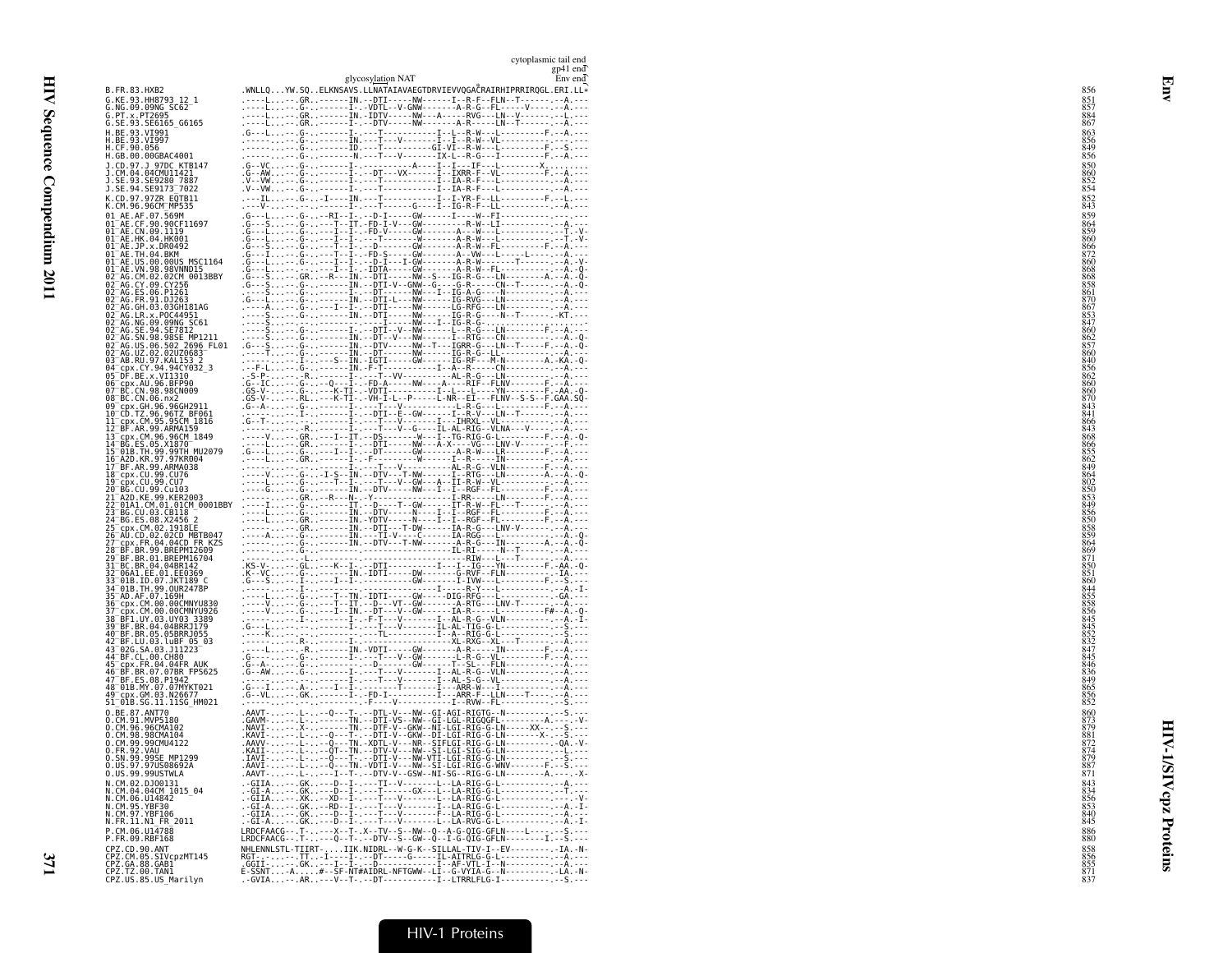<span id="page-59-1"></span><span id="page-59-0"></span>

|                                                                | myristoylation<br>Nef start |                                                                                                                                      |  | acidic cluster poly-P helix | phosphorylation |  |
|----------------------------------------------------------------|-----------------------------|--------------------------------------------------------------------------------------------------------------------------------------|--|-----------------------------|-----------------|--|
| B.FR.83.HXB2<br>A1.AU.03.PS1044 Day0                           |                             | .<br>MGGKWSK.SSVIGWPTVRERMRRAEPAADRVGAASRDLEKHGAITSSNTAATNAACAWLEAOEEEEVGFPVTPOVPLRPMTYKAAVDLSHFLKEKGGLEGLIHS.ORRODILDLWIYHTOGYF 121 |  |                             |                 |  |
| A1.ES.06.X2110 --                                              |                             |                                                                                                                                      |  |                             |                 |  |
| A1.IT.02.60000<br>A1.KE.06.06KECst 001                         |                             |                                                                                                                                      |  |                             |                 |  |
| A1.RU.08.PokA1Ru                                               |                             |                                                                                                                                      |  |                             |                 |  |
| A1.RW.93.93RW037A<br>SE8538.                                   |                             |                                                                                                                                      |  |                             |                 |  |
| A1.TZ.01.A341<br>A1.UA.01.01UADN139                            |                             |                                                                                                                                      |  |                             |                 |  |
| UG.99.99UGA07072                                               |                             |                                                                                                                                      |  |                             |                 |  |
| A2.CM.01.01CM 1445MV                                           |                             |                                                                                                                                      |  |                             |                 |  |
| A2.CY.94.94CY017 41                                            |                             |                                                                                                                                      |  |                             |                 |  |
| B.AR.04.04AR143170<br>B.AU.04.PS1038 Day174                    |                             |                                                                                                                                      |  |                             |                 |  |
| B.BO.99.BOL0122<br>B.BR.06.06BR1119                            |                             |                                                                                                                                      |  |                             |                 |  |
| B.CA.07.502 1191 03<br>B.CN.09.1121                            |                             |                                                                                                                                      |  |                             |                 |  |
| B.CO.01.PCM001<br>B.CU.99.Cu19                                 |                             |                                                                                                                                      |  |                             |                 |  |
| B.CY.09.CY266<br>B.DE.86.D31                                   |                             |                                                                                                                                      |  |                             |                 |  |
| B.DK.07.PMVL 011                                               |                             |                                                                                                                                      |  |                             |                 |  |
| $.05.05D0^-160884$<br>B.EC.89.EC003                            |                             |                                                                                                                                      |  |                             |                 |  |
| B.ES.09.P2149 3<br>B.FR.92.92FR BX08                           |                             |                                                                                                                                      |  |                             |                 |  |
| B.GA.88.OYI 397<br>B.GE.03.03GEMZ004                           |                             |                                                                                                                                      |  |                             |                 |  |
| B.HT.05.05HT 129389<br>B.IN.x.11807                            |                             |                                                                                                                                      |  |                             |                 |  |
| B.JM.05.05JM KJ108<br>B.JP.05.DR6538                           |                             |                                                                                                                                      |  |                             |                 |  |
| B.KR.04.04KMH5<br>B.MM.99.mSTD101                              |                             |                                                                                                                                      |  |                             |                 |  |
| .00.671 00T36                                                  |                             |                                                                                                                                      |  |                             |                 |  |
| B.PE.07.502 <sup>-</sup> 2649 wq8<br>B.PY.03.03PY PSP0115      |                             |                                                                                                                                      |  |                             |                 |  |
| R. RIL 04. 04RHT28005<br>.TH.00.00TH C3198                     |                             |                                                                                                                                      |  |                             |                 |  |
| TT.01.01TT <sup>-</sup> CRC50069<br>B.TW.94.TWCYS LM49         |                             |                                                                                                                                      |  |                             |                 |  |
| B.UA.01.01UAKV167<br>B.US.11.ES38                              |                             |                                                                                                                                      |  |                             |                 |  |
| B.UY.02.02UY TSU1290<br>B.YE.02.02YE507                        |                             |                                                                                                                                      |  |                             |                 |  |
| B.ZA.03.03ZAPS045MB2                                           |                             |                                                                                                                                      |  |                             |                 |  |
| C.AR.01.ARG4006<br>C.BR.04.04BR013                             |                             |                                                                                                                                      |  |                             |                 |  |
| C.BW.00.00BW07621<br>C.CN.98.YNRL9840                          |                             |                                                                                                                                      |  |                             |                 |  |
| C.CY.09.CY260<br>07.X2118                                      |                             |                                                                                                                                      |  |                             |                 |  |
| C.ET.02.02ET 288<br>03.03GEMZ033                               |                             |                                                                                                                                      |  |                             |                 |  |
| .98.98IS002<br>.IN.03.D24                                      |                             |                                                                                                                                      |  |                             |                 |  |
| C.KE.00.KER2010                                                |                             |                                                                                                                                      |  |                             |                 |  |
| C.MM.99.mIDU101 3<br>.MW.93.93MW 965                           |                             |                                                                                                                                      |  |                             |                 |  |
| C.SN.90.90SE <sup>-</sup> 364<br>C.SO.89.89SM <sup>-</sup> 145 |                             |                                                                                                                                      |  |                             |                 |  |
| C.TZ.02.CO178<br>C.US.98.98US MSC3018                          |                             |                                                                                                                                      |  |                             |                 |  |
| C.UY.01.TRA3011<br>C.YE.02.02YE511                             |                             |                                                                                                                                      |  |                             |                 |  |
| 05.05ZAPSK240B1<br>C.ZM.02.02ZM108                             |                             |                                                                                                                                      |  |                             |                 |  |
| D.CD.83.ELI<br>D.CM.01.01CM 0009BBY                            |                             |                                                                                                                                      |  |                             |                 |  |
| D.CY.06.CY163                                                  |                             |                                                                                                                                      |  |                             |                 |  |
| D.KE.97.ML415 2<br>D.KR.04.04KBH8                              |                             |                                                                                                                                      |  |                             |                 |  |
| D.SN.90.SE365<br>D.TD.99.MN011                                 |                             |                                                                                                                                      |  |                             |                 |  |
| TZ.01.A280.<br>D.UG.99.99UGK09958                              |                             |                                                                                                                                      |  |                             |                 |  |
| D.YE.02.02YE516<br>D.ZA.90.R1                                  |                             |                                                                                                                                      |  |                             |                 |  |
| F1.A0.06.A0 06 ANG125<br>F1.AR.02.ARE933                       |                             |                                                                                                                                      |  |                             |                 |  |
| F1.BE.93.VI850<br>F1.BR.07.07BR844                             |                             |                                                                                                                                      |  |                             |                 |  |
| F1.CY.08.CY222                                                 |                             |                                                                                                                                      |  |                             |                 |  |
| F1.ES.x.P1146<br>F1.FI.93.FIN9363                              |                             |                                                                                                                                      |  |                             |                 |  |
| F1.FR.96.96FR MP411                                            |                             |                                                                                                                                      |  |                             |                 |  |
| F1.R0.96.BCI R07<br>F1.RU.08.D88-845<br>F2.CM.97.CM53657       |                             |                                                                                                                                      |  |                             |                 |  |
| G.BE.96.DRCBL                                                  |                             |                                                                                                                                      |  |                             |                 |  |
| G.CM.04.178 15<br>G.CN.08.GX_2084_08                           |                             |                                                                                                                                      |  |                             |                 |  |
| G.CU.99.Cu74<br>G.ES.09.X2634_2                                |                             |                                                                                                                                      |  |                             |                 |  |
| G.GH.03.03GH175G                                               |                             |                                                                                                                                      |  |                             |                 |  |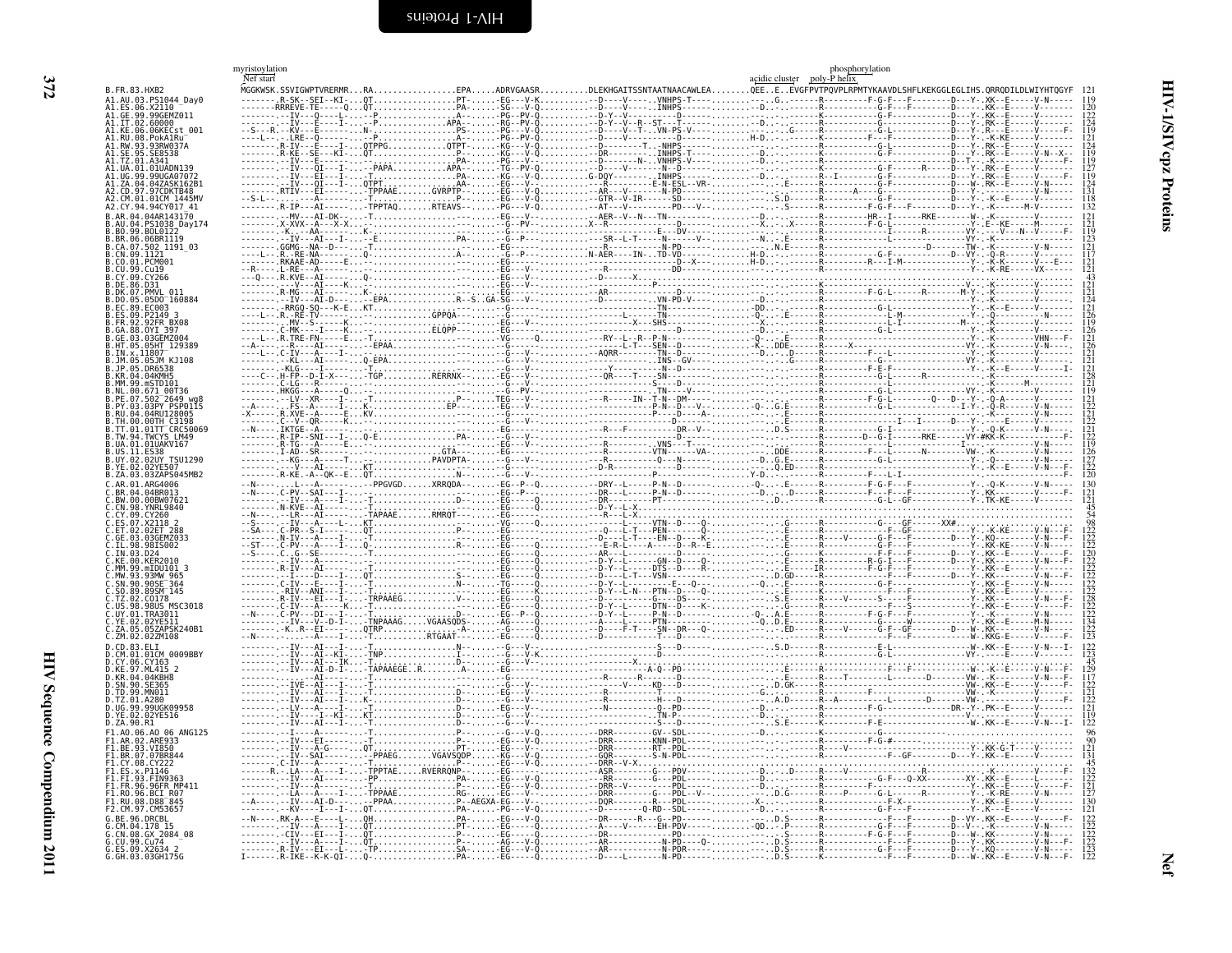|                                                                                           | myristoylation<br>Nef start |                                                               |                                                                                                                                                                                                                                                                                                                                                                                                              | acidic cluster poly-P helix | phosphorylation |  |
|-------------------------------------------------------------------------------------------|-----------------------------|---------------------------------------------------------------|--------------------------------------------------------------------------------------------------------------------------------------------------------------------------------------------------------------------------------------------------------------------------------------------------------------------------------------------------------------------------------------------------------------|-----------------------------|-----------------|--|
| B.FR.83.HXB2<br>G.KE.93.HH8793 12 1                                                       |                             |                                                               | MGGKWSK.SSVIGWPTVRERMRRAPPAADRVGAASRDLEKHGAITSSNTAATNAACAWLEAQEEEEVGFPVTPQVPLRPMTYKAAVDLSHFLKEKGGLEGLIHS.QRRQDILDLWIYHTQGYF                                                                                                                                                                                                                                                                                  |                             |                 |  |
| G.NG.09.09NG SC62<br>G.PT.x.PT2695                                                        |                             |                                                               | $\begin{tabular}{@{}c@{}} \textbf{MGCNAGK}, \textbf{SUSU} & \textbf{RUSU} & \textbf{RUSU} & \textbf{RUSU} & \textbf{RUSU} & \textbf{RUSU} & \textbf{RUSU} & \textbf{RUSU} & \textbf{RUSU} & \textbf{RUSU} & \textbf{RUSU} & \textbf{RUSU} & \textbf{RUSU} & \textbf{RUSU} & \textbf{RUSU} & \textbf{RUSU} & \textbf{RUSU} & \textbf{RUSU} & \textbf{RUSU} & \textbf{RUSU} & \textbf{RUSU} & \textbf{RUSU} &$ |                             |                 |  |
| G.SE.93.SE6165_G6165<br>H.BE.93.VI991                                                     |                             |                                                               |                                                                                                                                                                                                                                                                                                                                                                                                              |                             |                 |  |
| BE.93.VI997<br>CF.90.056                                                                  |                             |                                                               |                                                                                                                                                                                                                                                                                                                                                                                                              |                             |                 |  |
| H.GB.00.00GBAC4001<br>1.CD.97.1.97DC KTR147                                               |                             |                                                               |                                                                                                                                                                                                                                                                                                                                                                                                              |                             |                 |  |
| CM.04.04CMU11421<br>SE.93.SE9280 7887                                                     |                             |                                                               |                                                                                                                                                                                                                                                                                                                                                                                                              |                             |                 |  |
| J.SE.94.SE9173 <sup>-</sup> 7022                                                          |                             |                                                               |                                                                                                                                                                                                                                                                                                                                                                                                              |                             |                 |  |
| K.CD.97.97ZR EQTB11                                                                       |                             |                                                               |                                                                                                                                                                                                                                                                                                                                                                                                              |                             |                 |  |
| CE.90.90CE11693                                                                           |                             |                                                               |                                                                                                                                                                                                                                                                                                                                                                                                              |                             |                 |  |
|                                                                                           |                             |                                                               |                                                                                                                                                                                                                                                                                                                                                                                                              |                             |                 |  |
| 01 AE JP x DR0492                                                                         |                             |                                                               |                                                                                                                                                                                                                                                                                                                                                                                                              |                             |                 |  |
| 02CM 0013BBY                                                                              |                             |                                                               |                                                                                                                                                                                                                                                                                                                                                                                                              |                             |                 |  |
|                                                                                           |                             |                                                               |                                                                                                                                                                                                                                                                                                                                                                                                              |                             |                 |  |
|                                                                                           |                             |                                                               |                                                                                                                                                                                                                                                                                                                                                                                                              |                             |                 |  |
|                                                                                           |                             |                                                               |                                                                                                                                                                                                                                                                                                                                                                                                              |                             |                 |  |
|                                                                                           |                             |                                                               |                                                                                                                                                                                                                                                                                                                                                                                                              |                             |                 |  |
|                                                                                           |                             |                                                               |                                                                                                                                                                                                                                                                                                                                                                                                              |                             |                 |  |
| CY 94 94CY032                                                                             |                             |                                                               |                                                                                                                                                                                                                                                                                                                                                                                                              |                             |                 |  |
|                                                                                           |                             |                                                               |                                                                                                                                                                                                                                                                                                                                                                                                              |                             |                 |  |
|                                                                                           |                             |                                                               |                                                                                                                                                                                                                                                                                                                                                                                                              |                             |                 |  |
|                                                                                           |                             |                                                               |                                                                                                                                                                                                                                                                                                                                                                                                              |                             |                 |  |
| cnx.CM.96.96CM 1849-                                                                      |                             |                                                               |                                                                                                                                                                                                                                                                                                                                                                                                              |                             |                 |  |
|                                                                                           |                             |                                                               |                                                                                                                                                                                                                                                                                                                                                                                                              |                             |                 |  |
|                                                                                           |                             |                                                               |                                                                                                                                                                                                                                                                                                                                                                                                              |                             |                 |  |
|                                                                                           |                             |                                                               |                                                                                                                                                                                                                                                                                                                                                                                                              |                             |                 |  |
| .CU.99.Cu103                                                                              |                             |                                                               |                                                                                                                                                                                                                                                                                                                                                                                                              |                             |                 |  |
|                                                                                           |                             |                                                               |                                                                                                                                                                                                                                                                                                                                                                                                              |                             |                 |  |
|                                                                                           |                             |                                                               |                                                                                                                                                                                                                                                                                                                                                                                                              |                             |                 |  |
|                                                                                           |                             |                                                               |                                                                                                                                                                                                                                                                                                                                                                                                              |                             |                 |  |
|                                                                                           |                             |                                                               |                                                                                                                                                                                                                                                                                                                                                                                                              |                             |                 |  |
| 06A1.EE.01.EE0369<br>. TD. 07. 1KT189                                                     |                             |                                                               |                                                                                                                                                                                                                                                                                                                                                                                                              |                             |                 |  |
|                                                                                           |                             |                                                               |                                                                                                                                                                                                                                                                                                                                                                                                              |                             |                 |  |
|                                                                                           |                             |                                                               |                                                                                                                                                                                                                                                                                                                                                                                                              |                             |                 |  |
|                                                                                           |                             |                                                               |                                                                                                                                                                                                                                                                                                                                                                                                              |                             |                 |  |
| BR.05.05BRR.1055<br>BF.LU.03.luBF 05 03                                                   |                             |                                                               |                                                                                                                                                                                                                                                                                                                                                                                                              |                             |                 |  |
|                                                                                           |                             |                                                               |                                                                                                                                                                                                                                                                                                                                                                                                              |                             |                 |  |
|                                                                                           |                             |                                                               |                                                                                                                                                                                                                                                                                                                                                                                                              |                             |                 |  |
| 48 <sup>-</sup> 01B.MY.07.07MYKT021<br>.GM.03.N26677                                      |                             |                                                               |                                                                                                                                                                                                                                                                                                                                                                                                              |                             |                 |  |
| 51_01B.SG.11.11SG HM021                                                                   |                             |                                                               |                                                                                                                                                                                                                                                                                                                                                                                                              |                             |                 |  |
| 0.BE.87.ANT70<br>0.CM.96.96CMA102                                                         |                             |                                                               |                                                                                                                                                                                                                                                                                                                                                                                                              |                             |                 |  |
| .CM.98.98CMA104<br>0.CM.99.99CMU412                                                       |                             |                                                               |                                                                                                                                                                                                                                                                                                                                                                                                              |                             |                 |  |
| 0.FR.92.VAU                                                                               |                             | $-NVLG - SKWA - SE - R - \ldots QTSPD \ldots QSDD1Q - \ldots$ | PG-R-V--A-ADRRG-P--Y-PQN-Q-L-F-GSHQGKGI----R-----------G-                                                                                                                                                                                                                                                                                                                                                    |                             |                 |  |
| 0.US.97.97US08692A<br>0.US.99.99USTWLA                                                    |                             |                                                               |                                                                                                                                                                                                                                                                                                                                                                                                              |                             |                 |  |
| N.CM.02.DJ00131<br>N.CM.04.04CM_1015_04                                                   |                             |                                                               |                                                                                                                                                                                                                                                                                                                                                                                                              |                             |                 |  |
|                                                                                           |                             |                                                               |                                                                                                                                                                                                                                                                                                                                                                                                              |                             |                 |  |
| N.CM.06.U14842<br>N.CM.06.U14842<br>N.CM.95.YBF30<br>N.CM.97.YBF106<br>N.FR.11.N1_FR_2011 |                             |                                                               |                                                                                                                                                                                                                                                                                                                                                                                                              |                             |                 |  |
| P.CM.06.U14788<br>P.FR.09.RBF168                                                          |                             |                                                               |                                                                                                                                                                                                                                                                                                                                                                                                              |                             |                 |  |
|                                                                                           |                             |                                                               |                                                                                                                                                                                                                                                                                                                                                                                                              |                             |                 |  |
|                                                                                           |                             |                                                               |                                                                                                                                                                                                                                                                                                                                                                                                              |                             |                 |  |
|                                                                                           |                             |                                                               |                                                                                                                                                                                                                                                                                                                                                                                                              |                             |                 |  |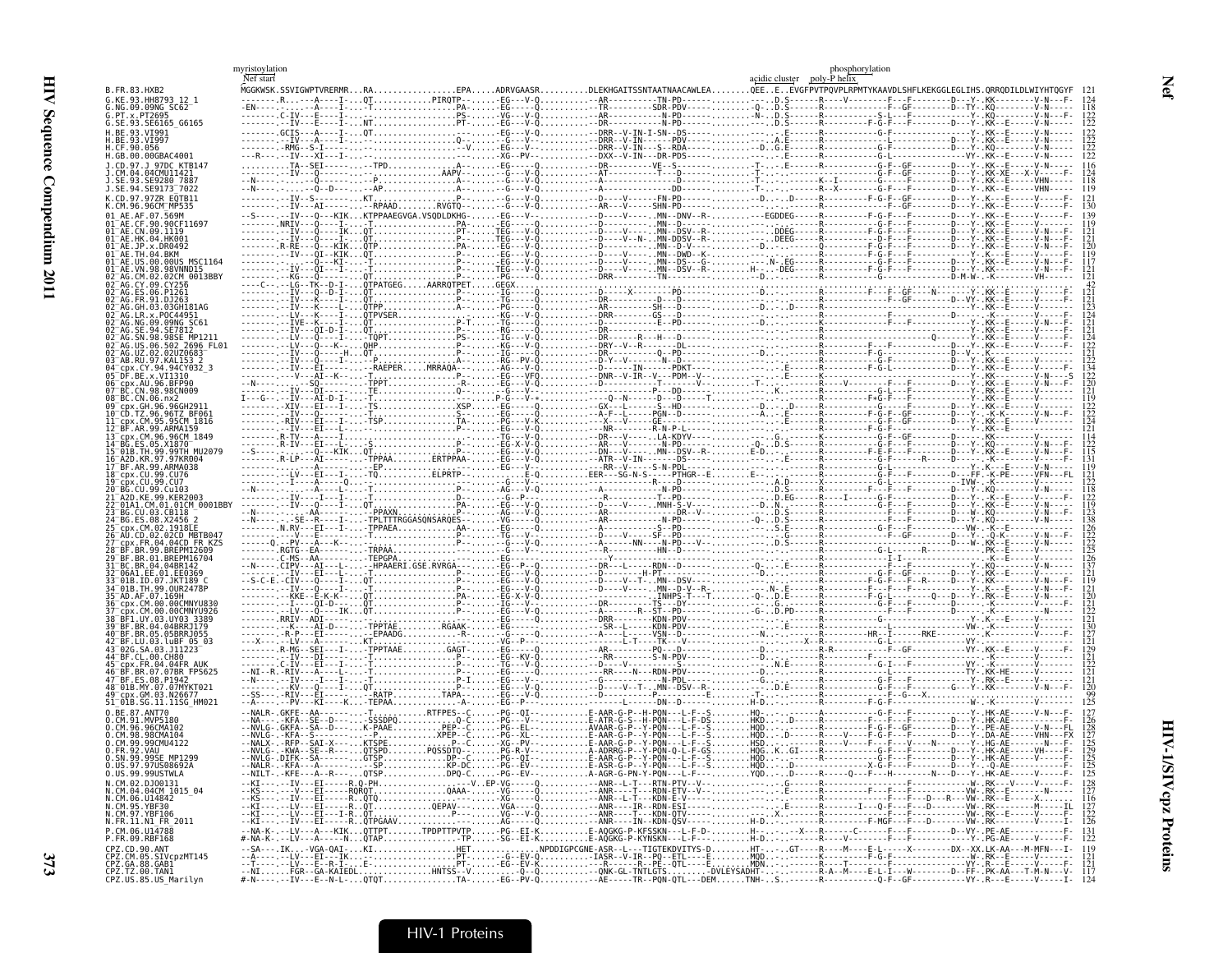<span id="page-61-0"></span>

| HXB2 premature Nef end<br>B.FR.83.HXB2                                                                                                                    | normal Nef end<br>.PD*QNYTPGPG.VRYPLTFGWCYKLVPVEPDKIEEANKGENTSLLHPVSLHGMDDPEREVLEWRFDSRLAFHHVARELHPEYFKNC*                                                                                                                                                                                                                                                                                                                                                                                           | 205                                                                                     |
|-----------------------------------------------------------------------------------------------------------------------------------------------------------|------------------------------------------------------------------------------------------------------------------------------------------------------------------------------------------------------------------------------------------------------------------------------------------------------------------------------------------------------------------------------------------------------------------------------------------------------------------------------------------------------|-----------------------------------------------------------------------------------------|
| A1.AU.03.PS1044_Day0<br>A1.ES.06.X2110 -<br>A1.GE.99.99GEMZ011<br>A1.IT.02.60000                                                                          |                                                                                                                                                                                                                                                                                                                                                                                                                                                                                                      | 204<br>205<br>205<br>205<br>205<br>205<br>210<br>213<br>205<br>210<br>217<br>204<br>218 |
|                                                                                                                                                           |                                                                                                                                                                                                                                                                                                                                                                                                                                                                                                      | ত                                                                                       |
| A1.KE.06.06KECst_001<br>A1.RU.08.PokA1Ru<br>A1.RW.93.93RW037A<br>A1.SE.95.SE8538                                                                          |                                                                                                                                                                                                                                                                                                                                                                                                                                                                                                      |                                                                                         |
| A1.TZ.01.A341                                                                                                                                             |                                                                                                                                                                                                                                                                                                                                                                                                                                                                                                      | cpz                                                                                     |
| A1.UA.01.01UADN139<br>A1.UG.99.99UGA07072                                                                                                                 |                                                                                                                                                                                                                                                                                                                                                                                                                                                                                                      |                                                                                         |
| A1.ZA.04.04ZASK162B1<br>A2.CD.97.97CDKTB48<br>A2.CM.01.01CM_1445MV                                                                                        |                                                                                                                                                                                                                                                                                                                                                                                                                                                                                                      |                                                                                         |
| A2.CY.94.94CY017 41<br>B.AR.04.04AR143170                                                                                                                 |                                                                                                                                                                                                                                                                                                                                                                                                                                                                                                      | Proteins                                                                                |
| B.AU.04.P51038<br>B.BO.99.B0L0122<br>B.BO.99.B0L0122<br>B.CA.06.06BR1119<br>B.CA.07.502 1191_03<br>B.CN.09.1121                                           |                                                                                                                                                                                                                                                                                                                                                                                                                                                                                                      |                                                                                         |
|                                                                                                                                                           |                                                                                                                                                                                                                                                                                                                                                                                                                                                                                                      |                                                                                         |
| B.CO.01.PCM001<br>B.CU.99.Cu19                                                                                                                            |                                                                                                                                                                                                                                                                                                                                                                                                                                                                                                      |                                                                                         |
| B.CY.09.CY266                                                                                                                                             |                                                                                                                                                                                                                                                                                                                                                                                                                                                                                                      |                                                                                         |
| B.DE.86.D31<br>B.DK.07.PMVL_011<br>B.DO.05.05DO_160884<br>B.EC.89.EC003                                                                                   |                                                                                                                                                                                                                                                                                                                                                                                                                                                                                                      |                                                                                         |
| B.E. 89. P2149<br>B.ES. 99. P2149<br>B.GA.88.0YI 397<br>B.GE. 03. 0YI 397<br>B.H. 05. 05. P307004<br>B.H. 2. 11807<br>B. JM. 2. 11807<br>B. JM. 05. 05.2M | $\begin{minipage}{0.99\textwidth} \begin{minipage}{0.99\textwidth} \begin{minipage}{0.99\textwidth} \begin{minipage}{0.99\textwidth} \begin{minipage}{0.99\textwidth} \begin{minipage}{0.99\textwidth} \begin{minipage}{0.99\textwidth} \begin{minipage}{0.99\textwidth} \begin{minipage}{0.99\textwidth} \begin{minipage}{0.99\textwidth} \begin{minipage}{0.99\textwidth} \begin{minipage}{0.99\textwidth} \begin{minipage}{0.99\textwidth} \begin{minipage}{0.99\textwidth} \begin{minipage}{0.9$ |                                                                                         |
|                                                                                                                                                           |                                                                                                                                                                                                                                                                                                                                                                                                                                                                                                      |                                                                                         |
|                                                                                                                                                           |                                                                                                                                                                                                                                                                                                                                                                                                                                                                                                      |                                                                                         |
| B.JP.05.DR6538<br>B.KR.04.04KMH5                                                                                                                          |                                                                                                                                                                                                                                                                                                                                                                                                                                                                                                      |                                                                                         |
| B.MM.99.mSTD101<br>B.NL.00.671_00T36<br>B.PE.07.502_2649_wg8                                                                                              |                                                                                                                                                                                                                                                                                                                                                                                                                                                                                                      |                                                                                         |
| B.PY.03.03PY PSP0115                                                                                                                                      |                                                                                                                                                                                                                                                                                                                                                                                                                                                                                                      |                                                                                         |
| RU.04.04RUI28005<br>B.TH.00.00TH C3198                                                                                                                    |                                                                                                                                                                                                                                                                                                                                                                                                                                                                                                      |                                                                                         |
| B. TT. 01.01TT CRC50069<br>B. TW. 94. TWCYS LM49<br>B. UA. 01.01UAKV167<br>B. US. 11. ES38                                                                |                                                                                                                                                                                                                                                                                                                                                                                                                                                                                                      |                                                                                         |
| B.UY.02.02UY TSU1290                                                                                                                                      |                                                                                                                                                                                                                                                                                                                                                                                                                                                                                                      |                                                                                         |
| B.YE.02.02YE507<br>B.ZA.03.03ZAPS045MB2                                                                                                                   |                                                                                                                                                                                                                                                                                                                                                                                                                                                                                                      |                                                                                         |
| C.AR.01.ARG4006<br>C.BR.04.04BR013<br>C.BW.00.00BW07621                                                                                                   |                                                                                                                                                                                                                                                                                                                                                                                                                                                                                                      | 216<br>207<br>207<br>45<br>45<br>40<br>207<br>208<br>208<br>206<br>206<br>208           |
| C.CN.98.YNRL9840<br>C.CY.09.CY260                                                                                                                         |                                                                                                                                                                                                                                                                                                                                                                                                                                                                                                      |                                                                                         |
| C.ES.07.X2118 2<br>C.ET.02.02ET 288<br>C.GE.03.03GEMZ033                                                                                                  | $\begin{array}{cccccccccccccccc} \mathbf{W} & \mathbf{C} & \mathbf{A} & \mathbf{B} & \mathbf{B} & \mathbf{C} & \mathbf{A} & \mathbf{C} & \mathbf{A} & \mathbf{C} & \mathbf{A} & \mathbf{C} & \mathbf{A} & \mathbf{C} & \mathbf{A} & \mathbf{C} & \mathbf{A} & \mathbf{C} & \mathbf{A} & \mathbf{C} & \mathbf{A} & \mathbf{C} & \mathbf{A} & \mathbf{C} & \mathbf{A} & \mathbf{C} & \mathbf{A} & \mathbf{C} & \mathbf{A} & \mathbf{C} &$                                                              |                                                                                         |
| C.IL.98.98IS002<br>C.IN.03.024                                                                                                                            |                                                                                                                                                                                                                                                                                                                                                                                                                                                                                                      |                                                                                         |
| C.KE.00.KER2010                                                                                                                                           |                                                                                                                                                                                                                                                                                                                                                                                                                                                                                                      |                                                                                         |
| C.MM.99.mTDU101<br>C.MM.99.mTDU101 3<br>C.MM.93.93MW 965<br>C.SN.90.90SE-364<br>C.TZ.02.C0178<br>C.TZ.02.C0178<br>C.US.98.98US.NSC3018                    |                                                                                                                                                                                                                                                                                                                                                                                                                                                                                                      | 208<br>208<br>208<br>208<br>212<br>33<br>208<br>220<br>208<br>209                       |
|                                                                                                                                                           |                                                                                                                                                                                                                                                                                                                                                                                                                                                                                                      |                                                                                         |
| C.UY.01.TRA3011<br>C.YE.02.02YE511<br>C.ZA.05.05ZAPSK240B1                                                                                                |                                                                                                                                                                                                                                                                                                                                                                                                                                                                                                      |                                                                                         |
| C.ZM.02.02ZM108                                                                                                                                           |                                                                                                                                                                                                                                                                                                                                                                                                                                                                                                      |                                                                                         |
| D.CD.83.ELI<br>D.CM.01.01CM 0009BBY<br>D.CY.06.CY163                                                                                                      | WIE----D-QEV--DTE--TN-----ICQ---E----Q--K---N-----E-K---M----FY--*-                                                                                                                                                                                                                                                                                                                                                                                                                                  | $^{207}_{134}$                                                                          |
|                                                                                                                                                           |                                                                                                                                                                                                                                                                                                                                                                                                                                                                                                      | 45<br>215<br>203<br>208<br>208<br>206<br>206<br>205<br>208                              |
| D.KE.97.ML415 2<br>D.KR.04.04KBH8<br>D.SN.90.SE365<br>D.TD.99.MN011                                                                                       |                                                                                                                                                                                                                                                                                                                                                                                                                                                                                                      |                                                                                         |
| D.TZ.01.A280<br>D.UG.99.99UGK09958                                                                                                                        |                                                                                                                                                                                                                                                                                                                                                                                                                                                                                                      |                                                                                         |
| D.YE.02.02YE516<br>D.ZA.90.R1<br>F1.A0.06.A0 06 ANG125                                                                                                    |                                                                                                                                                                                                                                                                                                                                                                                                                                                                                                      |                                                                                         |
| F1.AR.02.ARE933<br>F1.BE.93.VI850                                                                                                                         |                                                                                                                                                                                                                                                                                                                                                                                                                                                                                                      | $96$<br>$90$<br>$208$<br>$219$<br>$45$<br>$217$<br>$207$                                |
| F1.BR.07.07BR844<br>F1.CY.08.CY222                                                                                                                        |                                                                                                                                                                                                                                                                                                                                                                                                                                                                                                      |                                                                                         |
| F1.ES.x.P1146<br>F1.FI.93.FIN9363                                                                                                                         |                                                                                                                                                                                                                                                                                                                                                                                                                                                                                                      |                                                                                         |
| F1.FR.96.96FR_MP411<br>F1.R0.96.BCI_R07<br>F1.RU.08.D88 845                                                                                               |                                                                                                                                                                                                                                                                                                                                                                                                                                                                                                      | $\frac{206}{212}$<br>$\frac{212}{215}$                                                  |
| F2.CM.97.CM53657                                                                                                                                          |                                                                                                                                                                                                                                                                                                                                                                                                                                                                                                      |                                                                                         |
| 6.BE.96.DRCBL<br>G.CM.04.178 15<br>G.CN.08.GX 2084_08<br>G.CU.99.Cu74                                                                                     |                                                                                                                                                                                                                                                                                                                                                                                                                                                                                                      |                                                                                         |
| G.ES.09.X2634 2<br>G.GH.03.03GH175G                                                                                                                       |                                                                                                                                                                                                                                                                                                                                                                                                                                                                                                      | 208<br>208<br>208<br>208<br>209<br>209<br>208                                           |
|                                                                                                                                                           |                                                                                                                                                                                                                                                                                                                                                                                                                                                                                                      | ξē                                                                                      |